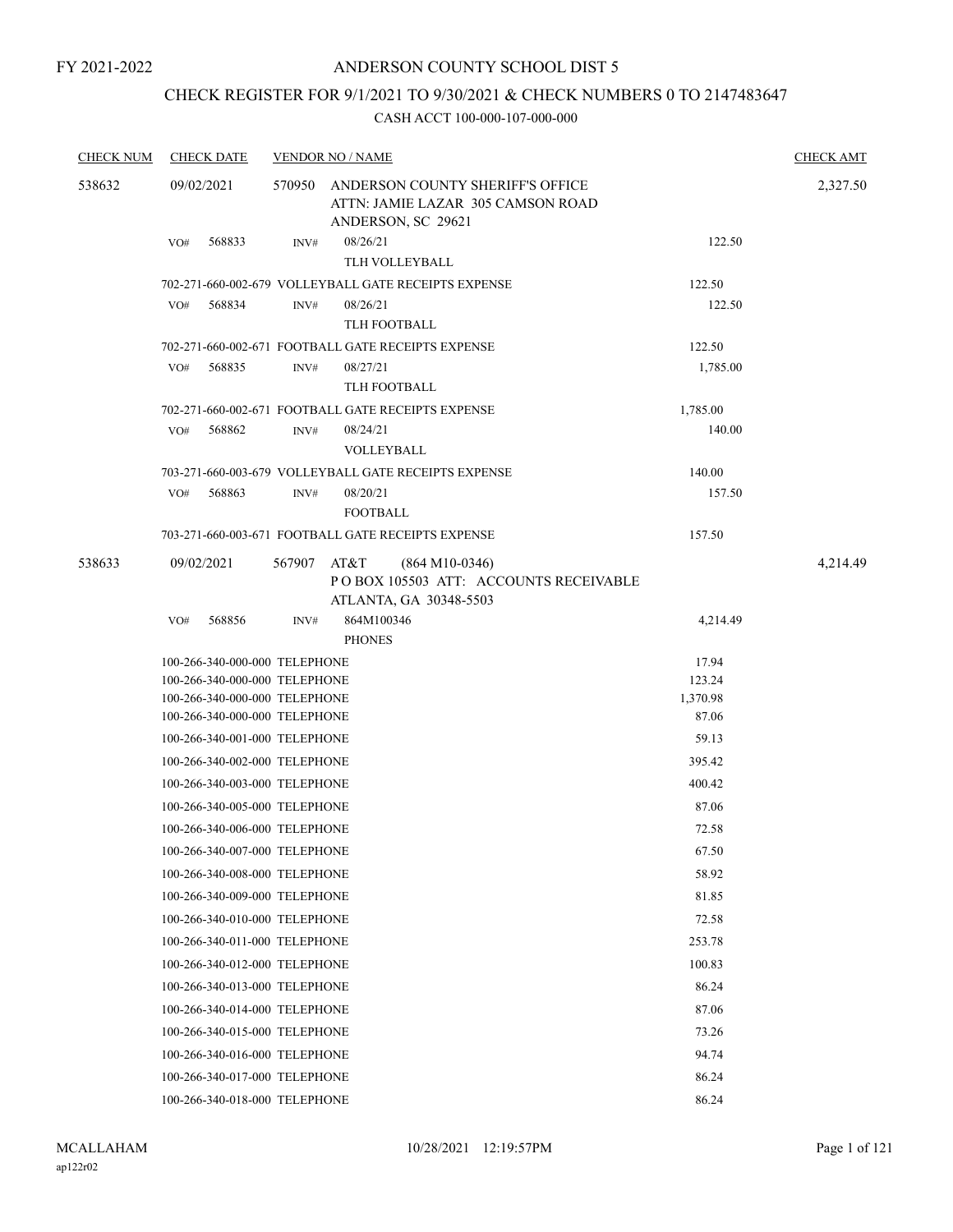# ANDERSON COUNTY SCHOOL DIST 5

# CHECK REGISTER FOR 9/1/2021 TO 9/30/2021 & CHECK NUMBERS 0 TO 2147483647

| <b>CHECK NUM</b> | <b>CHECK DATE</b>                       |        | <b>VENDOR NO / NAME</b>                                              |     |                                              |          | <b>CHECK AMT</b> |
|------------------|-----------------------------------------|--------|----------------------------------------------------------------------|-----|----------------------------------------------|----------|------------------|
|                  | 100-266-340-019-000 TELEPHONE           |        |                                                                      |     |                                              | 68.06    |                  |
|                  | 100-266-340-020-000 TELEPHONE           |        |                                                                      |     |                                              | 58.92    |                  |
|                  | 100-266-340-021-000 TELEPHONE           |        |                                                                      |     |                                              | 87.06    |                  |
|                  | 100-266-340-023-000 TELEPHONE           |        |                                                                      |     |                                              | 45.67    |                  |
|                  | 124-266-340-024-000 TELEPHONE           |        |                                                                      |     |                                              | 45.26    |                  |
|                  | 131-266-340-031-000 TELEPHONE           |        |                                                                      |     |                                              | 31.60    |                  |
|                  | 600-256-340-000-000 TELEPHONE           |        |                                                                      |     |                                              | 114.85   |                  |
| 538634           | 09/02/2021                              | 576847 | BEACHSIDE HOME SERVICE LLC                                           |     | 917 BROADWAY STREET MYRTLE BEACH, SC 29577   |          | 671.56           |
|                  | 568846<br>VO#                           | INV#   | 1304<br>8/19/21 & 8/20/21                                            |     |                                              | 671.56   |                  |
|                  |                                         |        | 100-213-312-021-MOE NURSING CONTRACTED SERVICES                      |     |                                              | 671.56   |                  |
| 538635           | 09/02/2021                              | 573265 | BILL SANDERS MOVING, INC.<br>5526 HWY 81 NORTH WILLIAMSTON, SC 29697 |     |                                              |          | 9,165.00         |
|                  | 568854<br>VO#                           | INV#   | 7096, 7095, 7093<br><b>MOVE FURNITURE</b>                            | PO# | 14765                                        | 9,165.00 |                  |
|                  | 100-257-410-000-C19 COVID SUPPLIES      |        |                                                                      |     |                                              | 9,165.00 |                  |
| 538636           | 09/02/2021                              | 576890 | BUCK, RANDY**<br>PO BOX 14293 ANDERSON, SC 29624                     |     |                                              |          | 148.50           |
|                  | 568879<br>VO#                           | INV#   | 1560<br><b>REPAIRS</b>                                               |     |                                              | 148.50   |                  |
|                  |                                         |        | 100-255-323-000-ACT ACTIVITY BUS CONTRACTED SERVICES                 |     |                                              | 148.50   |                  |
| 538637           | 09/02/2021                              | 569296 | <b>CAPITAL ONE</b>                                                   |     | PO BOX 60506 CITY OF INDUSTRY, CA 91716-0506 |          | 199.98           |
|                  | 568778<br>VO#                           | INV#   | 609510<br><b>VARENNES</b>                                            |     |                                              | 199.98   |                  |
|                  |                                         |        | 716-271-660-016-201 MISCELLANEOUS EXPENSE                            |     |                                              | 199.98   |                  |
| 538638           | 09/02/2021                              | 569296 | <b>CAPITAL ONE</b>                                                   |     | PO BOX 60506 CITY OF INDUSTRY, CA 91716-0506 |          | 1,199.89         |
|                  | 568779<br>VO#                           | INV#   | 609839<br><b>WEST MARKET</b>                                         |     |                                              | 1,199.89 |                  |
|                  |                                         |        | 718-271-660-018-201 MISCELLANEOUS EXPENSE                            |     |                                              | 1,199.89 |                  |
| 538639           | 09/02/2021                              | 569296 | <b>CAPITAL ONE</b>                                                   |     | PO BOX 60506 CITY OF INDUSTRY, CA 91716-0506 |          | 394.13           |
|                  | 568780<br>VO#                           | INV#   | 636837<br><b>NEVITT FOREST</b>                                       |     |                                              | 394.13   |                  |
|                  | 712-271-660-012-315 HOSPITALITY EXPENSE |        |                                                                      |     |                                              | 169.86   |                  |
|                  |                                         |        | 712-271-660-012-324 POSTIVE BEHAVIOR I.S. EXPENSE                    |     |                                              | 224.27   |                  |
| 538640           | 09/02/2021                              | 569296 | <b>CAPITAL ONE</b>                                                   |     | PO BOX 60506 CITY OF INDUSTRY, CA 91716-0506 |          | 113.92           |
|                  | 568842<br>VO#                           | INV#   | 643505<br>SOUTHWOOD                                                  |     |                                              | 113.92   |                  |
|                  |                                         |        | 100-113-410-021-VEN SUPPLY-ADDT'L FOR LOST VENDING                   |     |                                              | 113.92   |                  |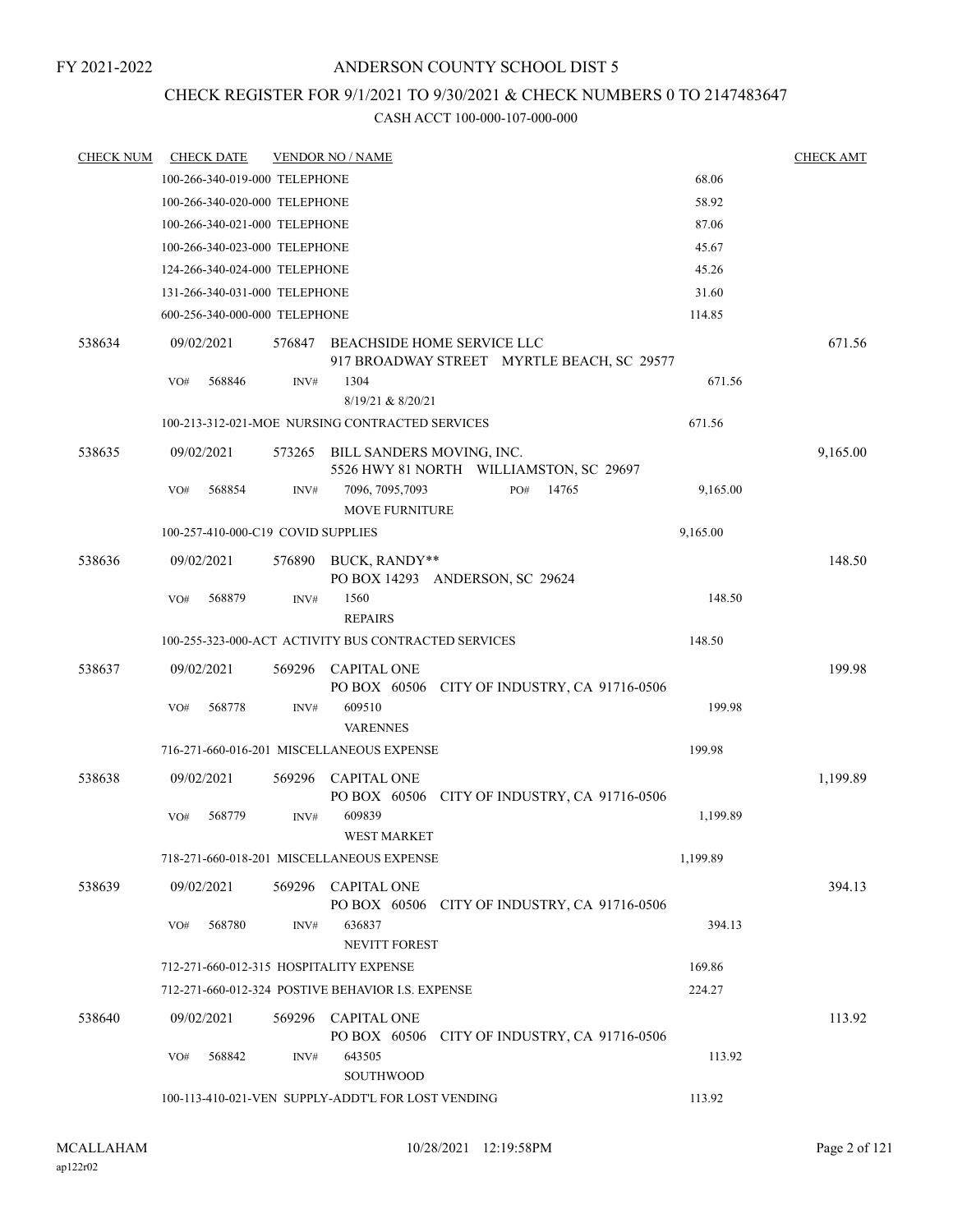# CHECK REGISTER FOR 9/1/2021 TO 9/30/2021 & CHECK NUMBERS 0 TO 2147483647

| <b>CHECK NUM</b> |     | <b>CHECK DATE</b>            |      | <b>VENDOR NO / NAME</b>                                                                                                     |     |                                            |        | <b>CHECK AMT</b> |
|------------------|-----|------------------------------|------|-----------------------------------------------------------------------------------------------------------------------------|-----|--------------------------------------------|--------|------------------|
| 538641           | VO# | 09/02/2021<br>568800         | INV# | 567691 CARSON'S NUT-BOLT & TOOL CO, INC<br>P.O. BOX 3629 ATT: ACCOUNTS RECEIVABLE<br><b>GREENVILLE, SC 29608</b><br>3963248 |     |                                            | 148.73 | 148.73           |
|                  |     |                              |      | <b>SUPPLIES</b>                                                                                                             |     |                                            |        |                  |
|                  |     |                              |      | 100-254-410-000-001 MAINT. SUPPLIES-STRUCTURES                                                                              |     |                                            | 148.73 |                  |
| 538642           |     | 09/02/2021                   |      | 574240 CBR TECHNOLOGIES, INC<br>PO BOX 160579 BOILING SPRINGS, SC 29316                                                     |     |                                            |        | 650.00           |
|                  | VO# | 568807                       | INV# | 8844<br><b>REPAIRS</b>                                                                                                      |     |                                            | 650.00 |                  |
|                  |     |                              |      | 100-254-323-020-400 CONTR SERV-HVAC/ELECT/PLUMBING                                                                          |     |                                            | 650.00 |                  |
| $*$ 538644       |     | 09/02/2021                   |      | 564855 CERRA SOUTH CAROLINA<br>RAMONA PEOPLES ROCK HILL, SC 29733                                                           |     | STEWART HOUSE AT WINTHROP UNIVERSITY ATTN: |        | 500.00           |
|                  | VO# | 568770                       | INV# | <b>TOY FORUM</b><br><b>KATHY MOORE</b>                                                                                      |     |                                            | 500.00 |                  |
|                  |     |                              |      | 100-264-333-000-TOY TRIPS & CONF.-TEACHER OF THE YEAR                                                                       |     |                                            | 500.00 |                  |
| 538645           |     | 09/02/2021                   |      | 566288 CES CITY ELECTRIC SUPPLY<br>PO BOX 131811 DALLAS, TX 75313                                                           |     |                                            |        | 211.32           |
|                  | VO# | 568810                       | INV# | 161714<br><b>SUPPLIES</b>                                                                                                   |     |                                            | 117.70 |                  |
|                  |     |                              |      | 100-254-410-020-001 SUPPLIES - MAINTENANCE                                                                                  |     |                                            | 117.70 |                  |
|                  | VO# | 568822                       | INV# | 162003<br><b>SUPPLIES</b>                                                                                                   |     |                                            | 93.62  |                  |
|                  |     |                              |      | 100-254-410-002-001 SUPPLIES - MAINTENANCE                                                                                  |     |                                            | 93.62  |                  |
| 538646           |     | 09/02/2021                   |      | 569972 CHARLES DOHERTY<br>, ---                                                                                             |     |                                            |        | 500.00           |
|                  | VO# | 568763                       | INV# | COVID<br><b>INCENTIVE</b>                                                                                                   |     |                                            | 500.00 |                  |
|                  |     |                              |      | 100-258-312-000-000 CONTRACTED SERVICES - RESOURCE OFFR                                                                     |     |                                            | 500.00 |                  |
| 538647           |     | 09/02/2021                   |      | 569972 CHARLES WOHLEB                                                                                                       |     |                                            |        | 500.00           |
|                  | VO# | 568769                       | INV# | <b>COVID</b><br><b>INCENTIVE</b>                                                                                            |     |                                            | 500.00 |                  |
|                  |     |                              |      | 100-258-312-000-000 CONTRACTED SERVICES - RESOURCE OFFR                                                                     |     |                                            | 500.00 |                  |
| 538648           |     | 09/02/2021                   |      | 569704 CONVERGED NETWORKS, LLC<br>SC 29414                                                                                  |     | 2 STILL SHADOW DRIVE SUITE G CHARLESTON,   |        | 165.85           |
|                  | VO# | 568845                       | INV# | 8403<br><b>PHONE</b>                                                                                                        | PO# | 15087                                      | 165.85 |                  |
|                  |     | 100-264-410-000-000 SUPPLIES |      |                                                                                                                             |     |                                            | 165.85 |                  |
| 538649           |     | 09/02/2021                   |      | 569972 DAVID DAVIS                                                                                                          |     |                                            |        | 500.00           |
|                  |     |                              |      | $, --$                                                                                                                      |     |                                            |        |                  |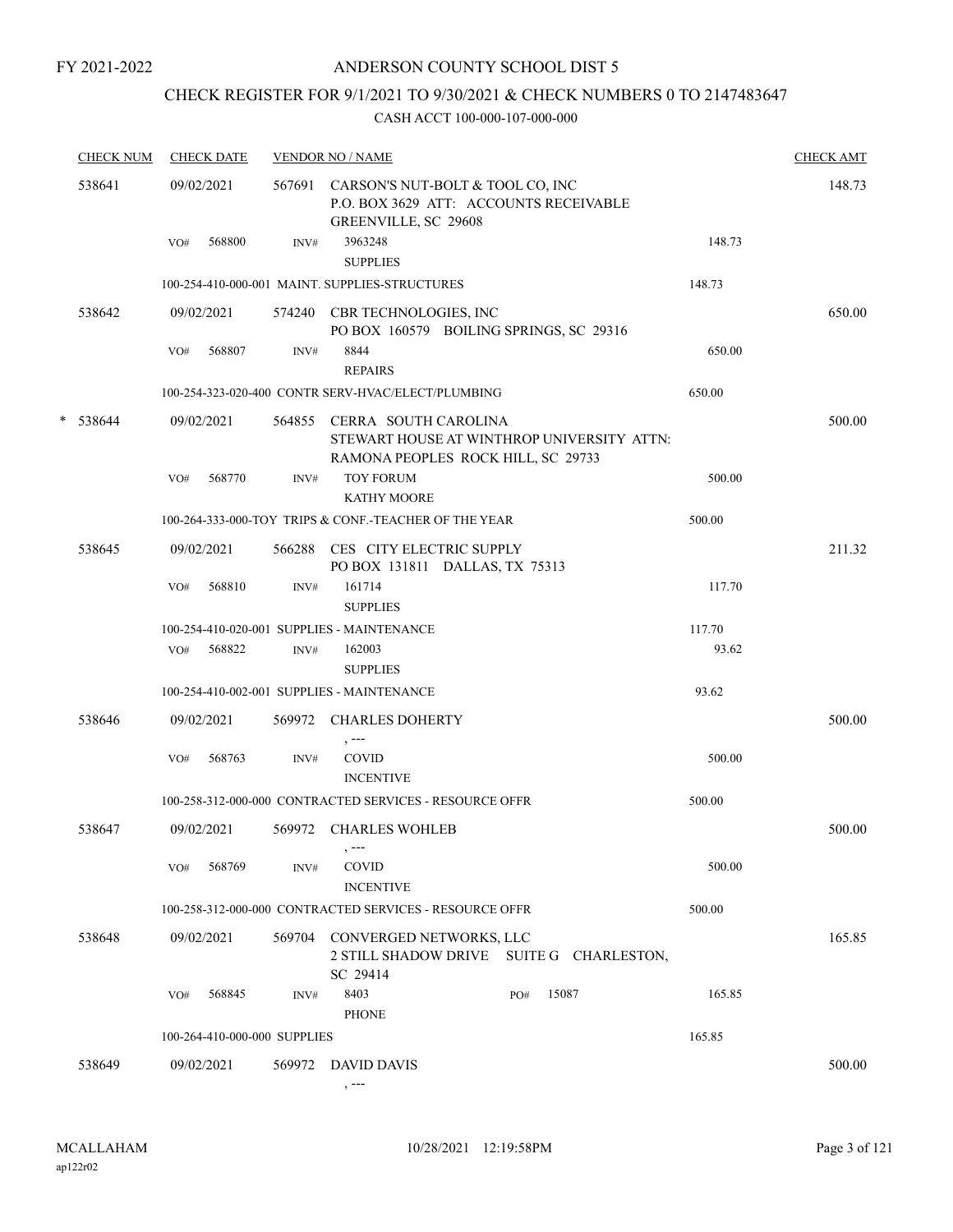# CHECK REGISTER FOR 9/1/2021 TO 9/30/2021 & CHECK NUMBERS 0 TO 2147483647

| <b>CHECK NUM</b> | <b>CHECK DATE</b>            |        |        | <b>VENDOR NO / NAME</b>                                                                         |     |       |           | <b>CHECK AMT</b> |
|------------------|------------------------------|--------|--------|-------------------------------------------------------------------------------------------------|-----|-------|-----------|------------------|
|                  | VO#                          | 568761 | INV#   | <b>COVID</b><br><b>INCENTIVE</b>                                                                |     |       | 500.00    |                  |
|                  |                              |        |        | 100-258-312-000-000 CONTRACTED SERVICES - RESOURCE OFFR                                         |     |       | 500.00    |                  |
| 538650           | 09/02/2021                   |        | 198651 | DELL MARKETING<br>PO BOX 534118 ATT: ACCOUNTS RECEIVABLE<br>ATLANTA, GA 30353-4118              |     |       |           | 754.35           |
|                  | VO#                          | 568851 | INV#   | 10513470592<br><b>MONITORS</b>                                                                  | PO# | 14914 | 754.35    |                  |
|                  | 202-223-410-000-000 SUPPLIES |        |        |                                                                                                 |     |       | 754.35    |                  |
| 538651           | 09/02/2021                   |        | 202950 | DISCOUNT BARK COMPANY<br>1820 PEARMAN DAIRY ROAD ATT: ACCOUNTS<br>RECEIVABLE ANDERSON, SC 29625 |     |       |           | 5,692.40         |
|                  | VO#                          | 568787 | INV#   | 13881<br><b>MULCH</b>                                                                           | PO# | 14899 | 5,692.40  |                  |
|                  | 100-254-410-002-MUL MULCH    |        |        |                                                                                                 |     |       | 2,846.20  |                  |
|                  | 100-254-410-003-MUL MULCH    |        |        |                                                                                                 |     |       | 2,846.20  |                  |
| 538652           | 09/02/2021                   |        | 211302 | <b>DUKE ENERGY</b><br>PO BOX 1094 CHARLOTTE, NC 28201-1094                                      |     |       |           | 17,708.03        |
|                  | VO#                          | 568865 | INV#   | 08/24/21<br><b>ELECTRICITY</b>                                                                  |     |       | 17,708.03 |                  |
|                  |                              |        |        | 100-254-470-003-000 ENERGY-ELECTRICITY & WATER                                                  |     |       | 15.23     |                  |
|                  |                              |        |        | 100-254-470-007-000 ENERGY-ELECTRICITY & WATER                                                  |     |       | 766.94    |                  |
|                  |                              |        |        | 100-254-470-008-000 ENERGY-ELECTRICITY & WATER                                                  |     |       | 24.94     |                  |
|                  |                              |        |        | 100-254-470-009-000 ENERGY-ELECTRICITY & WATER                                                  |     |       | 41.66     |                  |
|                  |                              |        |        | 100-254-470-010-000 ENERGY-ELECTRICITY & WATER                                                  |     |       | 7,954.63  |                  |
|                  |                              |        |        | 100-254-470-019-000 ENERGY-ELECTRICITY & WATER                                                  |     |       | 6,246.97  |                  |
|                  |                              |        |        | 100-254-470-023-000 ENERGY-ELECTRICITY & WATER                                                  |     |       | 2,657.66  |                  |
| 538653           | 09/02/2021                   |        | 563495 | ELECTRIC CITY UTILITIES<br>CITY OF ANDERSON 601 SOUTH MAIN ST<br>ANDERSON, SC 29624             |     |       |           | 9,664.49         |
|                  | VO#                          | 568867 | INV#   | 500008010<br>WATER/SEWER                                                                        |     |       | 23.93     |                  |
|                  |                              |        |        | 100-254-470-019-000 ENERGY-ELECTRICITY & WATER                                                  |     |       | 23.93     |                  |
|                  | VO#                          | 568868 | INV#   | 195057822<br>WATER/SEWER                                                                        |     |       | 1.179.72  |                  |
|                  |                              |        |        | 100-254-470-007-000 ENERGY-ELECTRICITY & WATER                                                  |     |       | 1,179.72  |                  |
|                  | VO#                          | 568869 | INV#   | 375617171<br>WATER/SEWER                                                                        |     |       | 2,784.86  |                  |
|                  |                              |        |        | 100-254-470-019-000 ENERGY-ELECTRICITY & WATER                                                  |     |       | 2,784.86  |                  |
|                  | VO#                          | 568870 | INV#   | 385710771<br><b>WATER/SEWER</b>                                                                 |     |       | 4,634.22  |                  |
|                  |                              |        |        | 100-254-470-003-000 ENERGY-ELECTRICITY & WATER                                                  |     |       | 4,634.22  |                  |
|                  | VO#                          | 568871 | INV#   | 195403781<br>WATER/SEWER                                                                        |     |       | 168.73    |                  |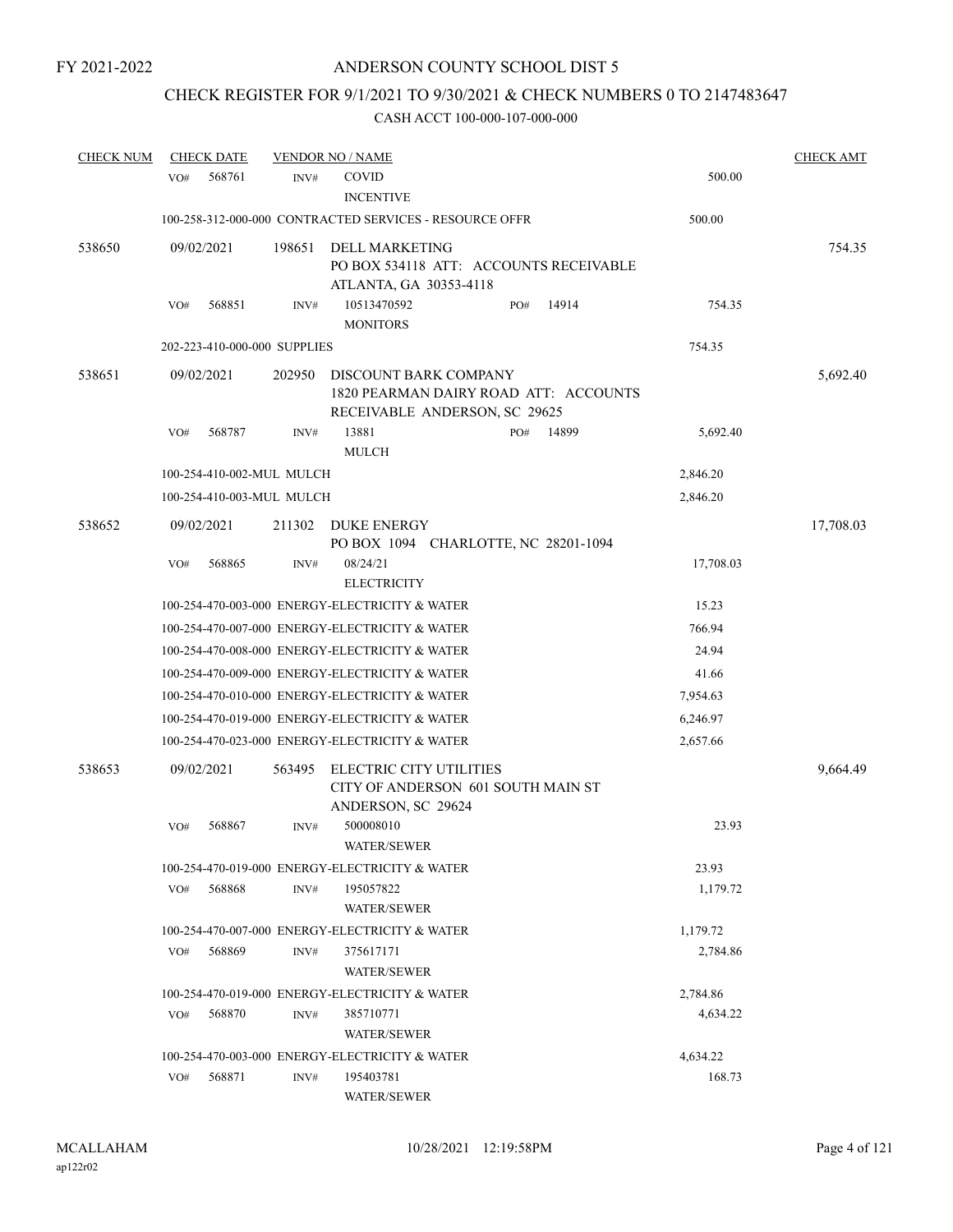# ANDERSON COUNTY SCHOOL DIST 5

# CHECK REGISTER FOR 9/1/2021 TO 9/30/2021 & CHECK NUMBERS 0 TO 2147483647

| <b>CHECK NUM</b> | <b>CHECK DATE</b>                     |        | <b>VENDOR NO / NAME</b><br>100-254-470-000-000 ENERGY-ELECTRICITY & WATER                                    | 168.73    | <b>CHECK AMT</b> |
|------------------|---------------------------------------|--------|--------------------------------------------------------------------------------------------------------------|-----------|------------------|
|                  | VO# 568872                            | INV#   | 500072531<br><b>WATER/SEWER</b>                                                                              | 873.03    |                  |
|                  |                                       |        | 131-254-470-031-000 ENERGY-ELECTRICITY/WATER                                                                 | 873.03    |                  |
| * 538655         | 09/02/2021                            |        | 249700 GLENN PLUMBING COMPANY, INC<br>481 EAST WHITNER STREET ATT: ACCOUNTS<br>RECEIVABLE ANDERSON, SC 29624 |           | 865.45           |
|                  | 568801<br>VO#                         | INV#   | 0821166<br>AIT                                                                                               | 353.31    |                  |
|                  |                                       |        | 131-254-323-031-400 CONTR SERV-HVAC/ELECT/PLUMBING                                                           | 353.31    |                  |
|                  | 568804<br>VO#                         | INV#   | 0821259<br><b>CONCORD</b>                                                                                    | 291.72    |                  |
|                  |                                       |        | 100-254-323-009-400 CONTR SERV-HVAC/ELECT/PLUMBING                                                           | 291.72    |                  |
|                  | 568814<br>VO#                         | INV#   | 0821253<br>NEW PROSPECT                                                                                      | 220.42    |                  |
|                  |                                       |        | 100-254-323-010-400 CONTR SERV-HVAC/ELECT/PLUMBING                                                           | 220.42    |                  |
| 538656           | 09/02/2021                            |        | 576994 GRAINGER NISSAN OF ANDERSON LLC<br>3510 CLEMSON BLVD ANDERSON, SC 29621                               |           | 37,325.00        |
|                  | 568878<br>VO#                         | INV#   | PO 15154<br>PO# 15154<br>2019 ODYSSEY                                                                        | 37,325.00 |                  |
|                  | 900-188-410-000-006 HOMELESS SUPPLIES |        |                                                                                                              | 37,325.00 |                  |
| 538657           | 09/02/2021                            |        | 575837 HAND2MIND, INC<br>6642 EAGLE WAY CHICAGO, IL 60678-1066                                               |           | 116.33           |
|                  | 568840<br>VO#                         | INV#   | 60322461<br>PO# 14733<br><b>VERSATILES CASES</b>                                                             | 116.33    |                  |
|                  |                                       |        | 202-413-410-000-SJC SUPPLIES-ST.JOSEPH'S CATHOLIC                                                            | 116.33    |                  |
| 538658           | 09/02/2021                            |        | 576027 HOME DEPOT USA, INC<br>PO BOX 742604 ATLANTA, GA 30374-2604                                           |           | 665.11           |
|                  | 568792<br>VO#                         | INV#   | 636491599<br><b>SUPPLIES</b>                                                                                 | 123.05    |                  |
|                  |                                       |        | 100-254-410-000-001 MAINT. SUPPLIES-STRUCTURES                                                               | 123.05    |                  |
|                  | 568793<br>VO#                         | INV#   | 632804480<br><b>SUPPLIES</b>                                                                                 | 542.06    |                  |
|                  |                                       |        | 100-254-410-003-001 SUPPLIES - MAINTENANCE                                                                   | 542.06    |                  |
| * 538660         | 09/02/2021                            | 276400 | ID SHOP, INC<br>POBOX 49457 ATT: ACCOUNTS RECEIVABLE                                                         |           | 540.00           |
|                  | 568745<br>VO#                         | INV#   | GREENWOOD, SC 29649<br>108015<br><b>SERVICE</b>                                                              | 540.00    |                  |
|                  |                                       |        | 100-114-410-003-VEN SUPPLY-ADDT'L FOR LOST VENDING                                                           | 540.00    |                  |
| 538661           | 09/02/2021                            | 569972 | <b>JAMES TELLEY</b><br>$, -- -$                                                                              |           | 500.00           |
|                  | 568766<br>VO#                         | INV#   | <b>COVID</b><br><b>INCENTIVE</b>                                                                             | 500.00    |                  |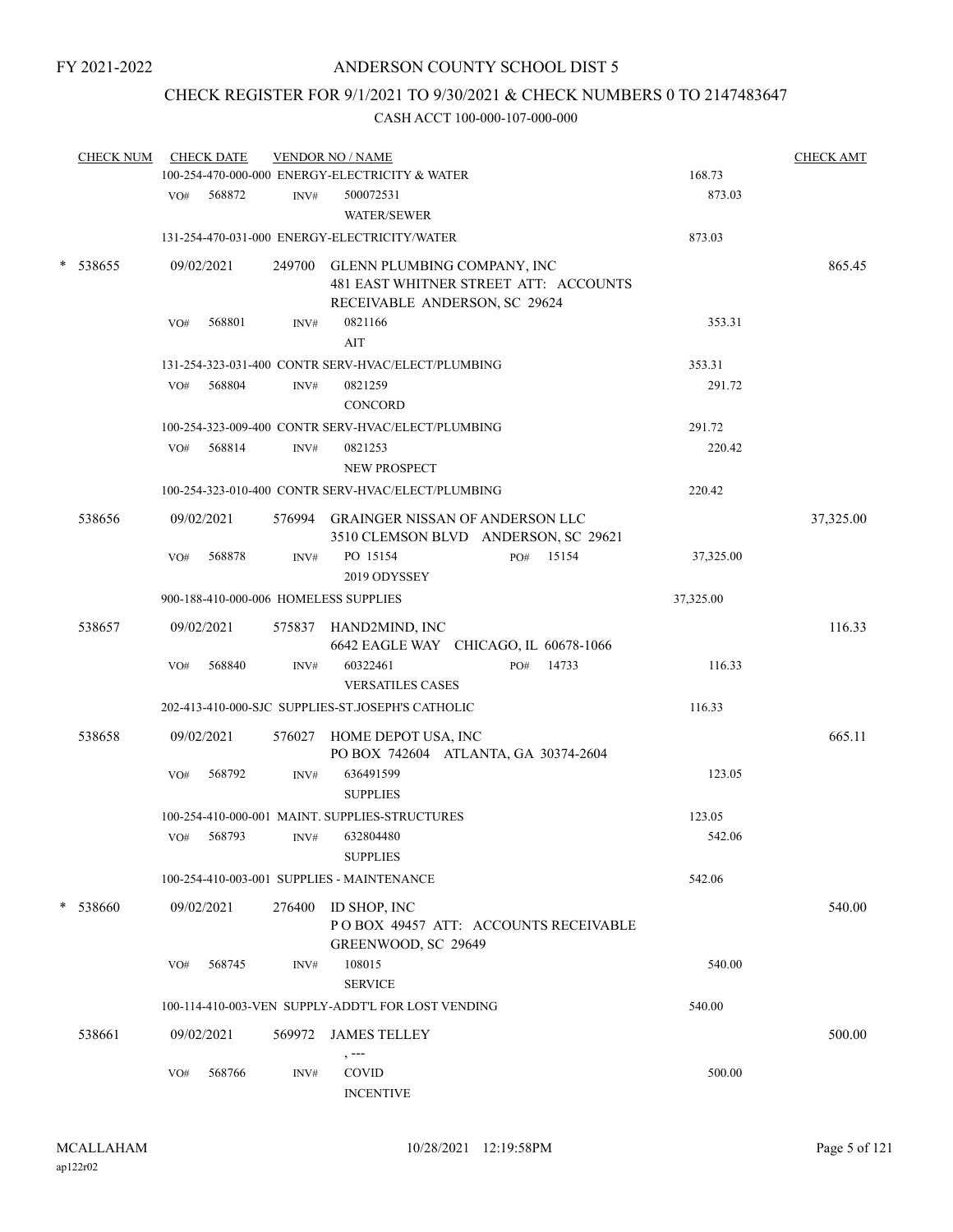# CHECK REGISTER FOR 9/1/2021 TO 9/30/2021 & CHECK NUMBERS 0 TO 2147483647

| <b>CHECK NUM</b> | <b>CHECK DATE</b>            |        |        | <b>VENDOR NO / NAME</b><br>100-258-312-000-000 CONTRACTED SERVICES - RESOURCE OFFR                |     |       | 500.00     | <b>CHECK AMT</b> |
|------------------|------------------------------|--------|--------|---------------------------------------------------------------------------------------------------|-----|-------|------------|------------------|
| 538662           | 09/02/2021                   |        |        | 306035 KAY II, HAROLD R.<br>BOARD OF TRUSTEES PO BOX 2473 ANDERSON, SC<br>29622                   |     |       |            | 958.05           |
|                  | VO#                          | 568876 | INV#   | AUG 27-31<br><b>CHARLESTON</b>                                                                    |     |       | 158.00     |                  |
|                  |                              |        |        | 100-231-334-000-000 TRUSTEE EXPENSE                                                               |     |       | 158.00     |                  |
|                  | VO#                          | 568877 | INV#   | AUG 27-31<br><b>CHARLESTON</b>                                                                    |     |       | 800.05     |                  |
|                  |                              |        |        | 100-231-334-000-000 TRUSTEE EXPENSE                                                               |     |       | 800.05     |                  |
| 538663           | 09/02/2021                   |        |        | 569972 KENNETH THOMASON                                                                           |     |       |            | 500.00           |
|                  | VO#                          | 568767 | INV#   | , ---<br><b>COVID</b><br><b>INCENTIVE</b>                                                         |     |       | 500.00     |                  |
|                  |                              |        |        | 100-258-312-000-000 CONTRACTED SERVICES - RESOURCE OFFR                                           |     |       | 500.00     |                  |
| 538664           | 09/02/2021                   |        | 576993 | LEE'S PARKING PERMITS<br>PO BOX 7252 MYRTLE BEACH, SC 29572                                       |     |       |            | 420.50           |
|                  | VO#                          | 568853 | INV#   | T21-429<br>PARKING PERMITS                                                                        |     |       | 420.50     |                  |
|                  | 100-114-410-003-000 SUPPLIES |        |        |                                                                                                   |     |       | 420.50 A   |                  |
| 538665           | 09/02/2021                   |        | 321425 | LEXINGTON SCHOOL DISTRICT TWO<br>715 NINTH STREET ATTN: TRAVIS CROCKER WEST<br>COLUMBIA, SC 29169 |     |       |            | 2,597.12         |
|                  | VO#                          | 568849 | INV#   | <b>REIMBURSMENT</b><br><b>MARIA DELGADO</b>                                                       |     |       | 2,597.12   |                  |
|                  |                              |        |        | 100-412-720-000-000 PAYMENTS TO OTHER GOV'T UNITS                                                 |     |       | 2,597.12 A |                  |
| 538666           | 09/02/2021                   |        | 572611 | LLOYD ROOFING COMPANY, INC<br>PO BOX 49308 GREENWOOD, SC 29649                                    |     |       |            | 52,949.55        |
|                  | VO#                          | 568785 | INV#   | $\overline{4}$<br><b>TLH ROOF</b>                                                                 | PO# | 13811 | 52,949.55  |                  |
|                  | 505-253-522-002-ROF ROOF TLH |        |        |                                                                                                   |     |       | 52,949.55  |                  |
| 538667           |                              |        |        | 09/02/2021 576277 MENDEZ, KIYA**<br>5720 CARNEGIE BLVD APT 4322 CHARLOTTE, NC<br>28209            |     |       |            | 220.00           |
|                  | VO#                          | 568746 | INV#   | <b>INTERNSHIP</b><br>$8/9 - 8/21/21$                                                              |     |       | 220.00     |                  |
|                  |                              |        |        | 131-115-312-031-000 PURCHASED SERVICES                                                            |     |       | 220.00     |                  |
| 538668           | 09/02/2021                   |        | 567126 | MUSIC & ARTS CENTER<br>5295 WESTVIEW DR SUITE 300 ATTN: CA                                        |     |       |            | 876.80           |
|                  |                              |        |        | FREDERICK, MD 21703                                                                               |     |       |            |                  |
|                  | VO#                          | 568744 | INV#   | 027422407<br><b>BAND</b>                                                                          |     |       | 876.80     |                  |
|                  |                              |        |        | 100-114-410-003-BAN BAND EQUIPMENT                                                                |     |       | 876.80     |                  |
| 538669           | 09/02/2021                   |        |        | 576992 NAVIGATE360, LLC                                                                           |     |       |            | 1,391.00         |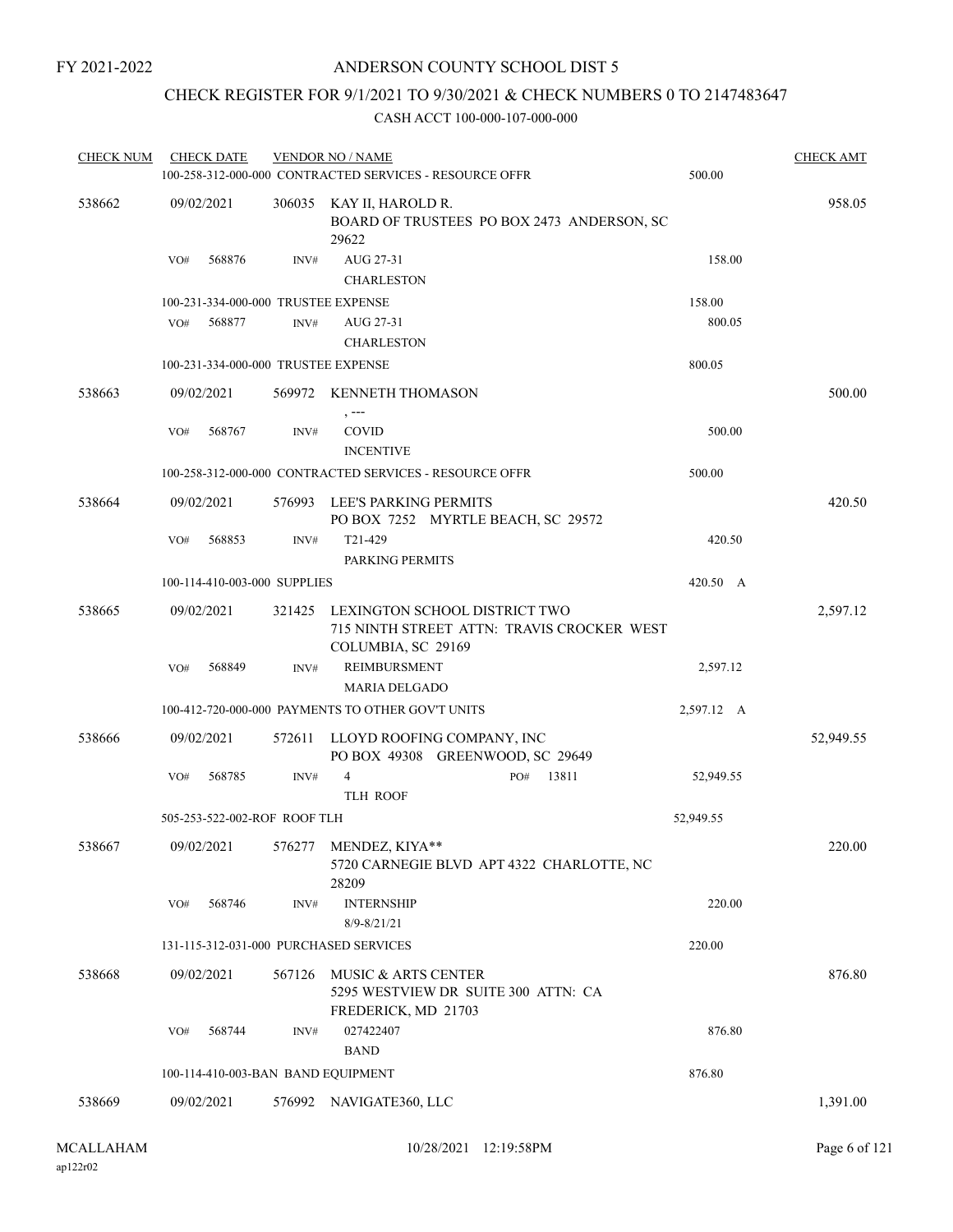# ANDERSON COUNTY SCHOOL DIST 5

# CHECK REGISTER FOR 9/1/2021 TO 9/30/2021 & CHECK NUMBERS 0 TO 2147483647

|        | <b>CHECK NUM</b> |     | <b>CHECK DATE</b>              |        | <b>VENDOR NO / NAME</b>                                             |          | <b>CHECK AMT</b> |
|--------|------------------|-----|--------------------------------|--------|---------------------------------------------------------------------|----------|------------------|
|        |                  |     |                                |        | PO BOX 933402 CLEVELAND, OH 44193                                   |          |                  |
|        |                  | VO# | 568857                         | INV#   | 66730                                                               | 1,391.00 |                  |
|        |                  |     |                                |        | <b>SCI ADDITIONAL CLIENT</b>                                        |          |                  |
|        |                  |     |                                |        | 100-113-410-006-VEN SUPPLY-ADDT'L FOR LOST VENDING                  | 1,391.00 |                  |
| $\ast$ | 538671           |     | 09/02/2021                     |        | 568036 PIEDMONT NATURAL GAS<br>PO BOX 1246 CHARLOTTE, NC 28201-1246 |          | 1,058.62         |
|        |                  | VO# | 568866                         | INV#   | 08/24/21<br><b>NATURAL GAS</b>                                      | 1,058.62 |                  |
|        |                  |     | 100-254-472-002-000 ENERGY-GAS |        |                                                                     | 489.14   |                  |
|        |                  |     | 100-254-472-009-000 ENERGY-GAS |        |                                                                     | 65.54    |                  |
|        |                  |     | 100-254-472-013-000 ENERGY-GAS |        |                                                                     | 95.24    |                  |
|        |                  |     | 100-254-472-019-000 ENERGY-GAS |        |                                                                     | 24.72    |                  |
|        |                  |     | 100-254-472-020-000 ENERGY-GAS |        |                                                                     | 151.38   |                  |
|        |                  |     | 600-256-470-002-000 ENERGY     |        |                                                                     | 29.59    |                  |
|        |                  |     | 600-256-470-009-000 ENERGY     |        |                                                                     | 24.72    |                  |
|        |                  |     | 600-256-470-017-000 ENERGY     |        |                                                                     | 71.04    |                  |
|        |                  |     | 600-256-470-019-000 ENERGY     |        |                                                                     | 107.25   |                  |
| $\ast$ | 538674           |     | 09/02/2021                     |        | 569972 RICHARD MIKALALAS                                            |          | 500.00           |
|        |                  | VO# | 568764                         | INV#   | $, --$<br>COVID<br><b>INCENTIVE</b>                                 | 500.00   |                  |
|        |                  |     |                                |        | 100-258-312-000-000 CONTRACTED SERVICES - RESOURCE OFFR             | 500.00   |                  |
|        | 538675           |     | 09/02/2021                     | 576995 | RICK FRENDT THEATRICAL<br>1308 KENILWORTH AVE BERWYN, IL 60402      |          | 575.00           |
|        |                  | VO# | 568852                         | INV#   | 30222021-+001<br>SOUTHWOOD                                          | 575.00   |                  |
|        |                  |     | 397-113-410-021-000 SUPPLIES   |        |                                                                     | 575.00   |                  |
|        | 538676           |     | 09/02/2021                     |        | 569972 RICKY SCOTT                                                  |          | 500.00           |
|        |                  | VO# | 568765                         | INV#   | , ---<br>COVID<br><b>INCENTIVE</b>                                  | 500.00   |                  |
|        |                  |     |                                |        | 100-258-312-000-000 CONTRACTED SERVICES - RESOURCE OFFR             | 500.00   |                  |
|        | 538677           |     | 09/02/2021                     | 570397 | RUSSELL, AMY.**<br>POBOX 1495 IVA, SC 29655                         |          | 121.60           |
|        |                  | VO# | 568874                         | INV#   | 08/24/21<br><b>BHP</b>                                              | 121.60   |                  |
|        |                  |     |                                |        | 703-271-660-003-679 VOLLEYBALL GATE RECEIPTS EXPENSE                | 121.60   |                  |
| *      | 538679           |     | 09/02/2021                     | 571187 | SONEFELT, TIMOTHY<br>107 PINION LANE ANDERSON, SC 29621             |          | 121.00           |
|        |                  | VO# | 568858                         | INV#   | 08/30/21<br><b>MCCANTS</b>                                          | 121.00   |                  |
|        |                  |     |                                |        | 720-271-660-020-679 VOLLEYBALL GATE RECEIPTS EXPENSE                | 121.00   |                  |
|        | 538680           |     | 09/02/2021                     |        | 571368 STRAIGHT PATHS LANDSCAPE                                     |          | 11,234.15        |
|        |                  |     |                                |        |                                                                     |          |                  |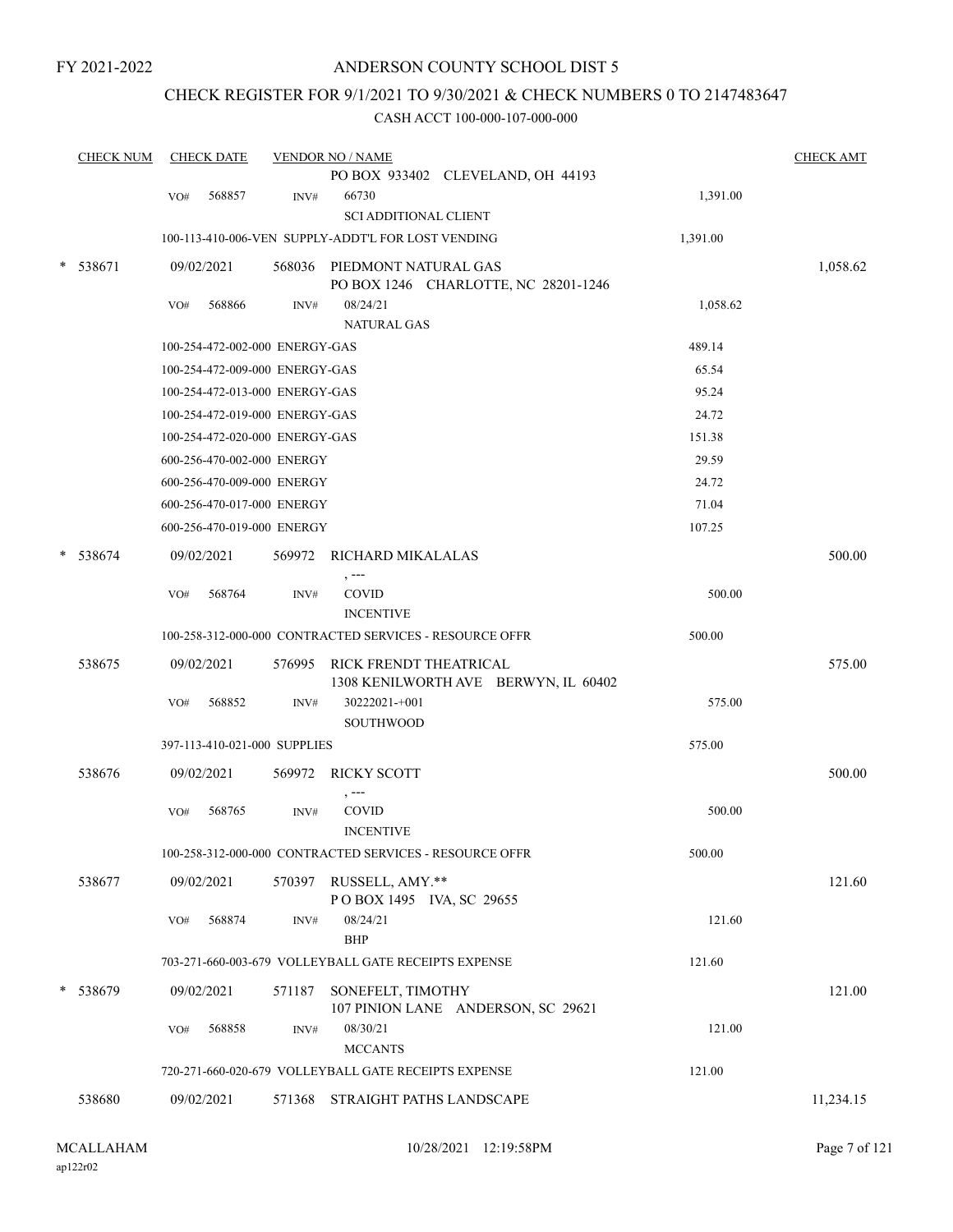# ANDERSON COUNTY SCHOOL DIST 5

# CHECK REGISTER FOR 9/1/2021 TO 9/30/2021 & CHECK NUMBERS 0 TO 2147483647

| <b>CHECK NUM</b> |     | <b>CHECK DATE</b> |                              | <b>VENDOR NO / NAME</b>                                                                                |     |       |          | <b>CHECK AMT</b> |
|------------------|-----|-------------------|------------------------------|--------------------------------------------------------------------------------------------------------|-----|-------|----------|------------------|
|                  |     |                   |                              | PO BOX 5542 ANDERSON, SC 29623-0542                                                                    |     |       |          |                  |
|                  | VO# | 568749            | INV#                         | 349                                                                                                    | PO# | 14868 | 3,375.00 |                  |
|                  |     |                   |                              | <b>MAINTENANCE</b>                                                                                     |     |       |          |                  |
|                  |     |                   |                              | 131-254-323-031-001 CONTRACTED SERVICES                                                                |     |       | 3,375.00 |                  |
|                  | VO# | 568788            | INV#                         | 245                                                                                                    | PO# | 14868 | 7,859.15 |                  |
|                  |     |                   |                              | <b>MAINTENANCE</b>                                                                                     |     |       |          |                  |
|                  |     |                   |                              | 131-254-323-031-001 CONTRACTED SERVICES                                                                |     |       | 7,859.15 |                  |
| 538681           |     | 09/02/2021        |                              | 576616 STUDENTS OF HISTORY INC<br>171 BROAD ST BOX 8474 RED BANK, NJ 07701                             |     |       |          | 300.00           |
|                  | VO# | 568828            | INV#                         | LC44434                                                                                                |     |       | 300.00   |                  |
|                  |     |                   |                              | <b>TL HANNA</b>                                                                                        |     |       |          |                  |
|                  |     |                   | 100-223-410-002-000 SUPPLIES |                                                                                                        |     |       | 300.00   |                  |
| 538682           |     | 09/02/2021        | 563660                       | TEXTILE STORES, INC<br>ATTN EATHAN EMBLER 105 GLADE SPRINGS<br>ANDERSON, SC 29621                      |     |       |          | 754.86           |
|                  | VO# | 568802            | INV#                         | 898586                                                                                                 |     |       | 418.70   |                  |
|                  |     |                   |                              | <b>MINI BLINDS</b>                                                                                     |     |       |          |                  |
|                  |     |                   | 131-115-410-031-000 SUPPLIES |                                                                                                        |     |       | 418.70   |                  |
|                  | VO# | 568823            | INV#                         | 898587                                                                                                 |     |       | 207.76   |                  |
|                  |     |                   |                              | <b>MINI BLINDS</b>                                                                                     |     |       |          |                  |
|                  |     |                   |                              | 100-254-410-002-001 SUPPLIES - MAINTENANCE                                                             |     |       | 207.76   |                  |
|                  | VO# | 568826            | INV#                         | 898591                                                                                                 |     |       | 128.40   |                  |
|                  |     |                   |                              | <b>ECOWOOD BLINDS</b>                                                                                  |     |       |          |                  |
|                  |     |                   |                              | 100-254-410-003-001 SUPPLIES - MAINTENANCE                                                             |     |       | 128.40   |                  |
| 538683           |     | 09/02/2021        | 572122                       | THE ELECTRIC CITY NEWS<br>POBOX 1015 ANDERSON, SC 29622                                                |     |       |          | 675.00           |
|                  | VO# | 568773            | INV#                         | 7709                                                                                                   |     |       | 675.00   |                  |
|                  |     |                   |                              | <b>FULL PAGE AD</b>                                                                                    |     |       |          |                  |
|                  |     |                   |                              | 100-263-360-000-000 PRINTING AND BINDING                                                               |     |       | 675.00   |                  |
| 538684           |     | 09/02/2021        | 576122                       | THERE IS HOPE COUNSELING, LLC<br>ROYCE V. MILLER 144 THOMAS GREEN BLVD, SUITE<br>223 CLEMSON, SC 29631 |     |       |          | 1,575.00         |
|                  | VO# | 568772            | INV#                         | 161791                                                                                                 |     |       | 1,575.00 |                  |
|                  |     |                   |                              | <b>SERVICE</b>                                                                                         |     |       |          |                  |
|                  |     |                   |                              | 237-128-313-002-021 STUDENT SERVICES/ COUNSELOR                                                        |     |       | 787.50   |                  |
|                  |     |                   |                              | 237-128-313-003-021 STUDENT SERVICES/COUNSELOR                                                         |     |       | 787.50   |                  |
| 538685           |     | 09/02/2021        | 569972                       | <b>TYRONE DAVIS</b><br>$, -- -$                                                                        |     |       |          | 500.00           |
|                  | VO# | 568762            | INV#                         | <b>COVID</b><br><b>INCENTIVE</b>                                                                       |     |       | 500.00   |                  |
|                  |     |                   |                              | 100-258-312-000-000 CONTRACTED SERVICES - RESOURCE OFFR                                                |     |       | 500.00   |                  |
|                  |     |                   |                              |                                                                                                        |     |       |          |                  |
| 538686           |     | 09/02/2021        | 569972                       | <b>TYRONE WILLIAMS</b><br>104 BONAIRE POINTE ANDERSON, SC 29621                                        |     |       |          | 500.00           |
|                  | VO# | 568768            | INV#                         | COVID                                                                                                  |     |       | 500.00   |                  |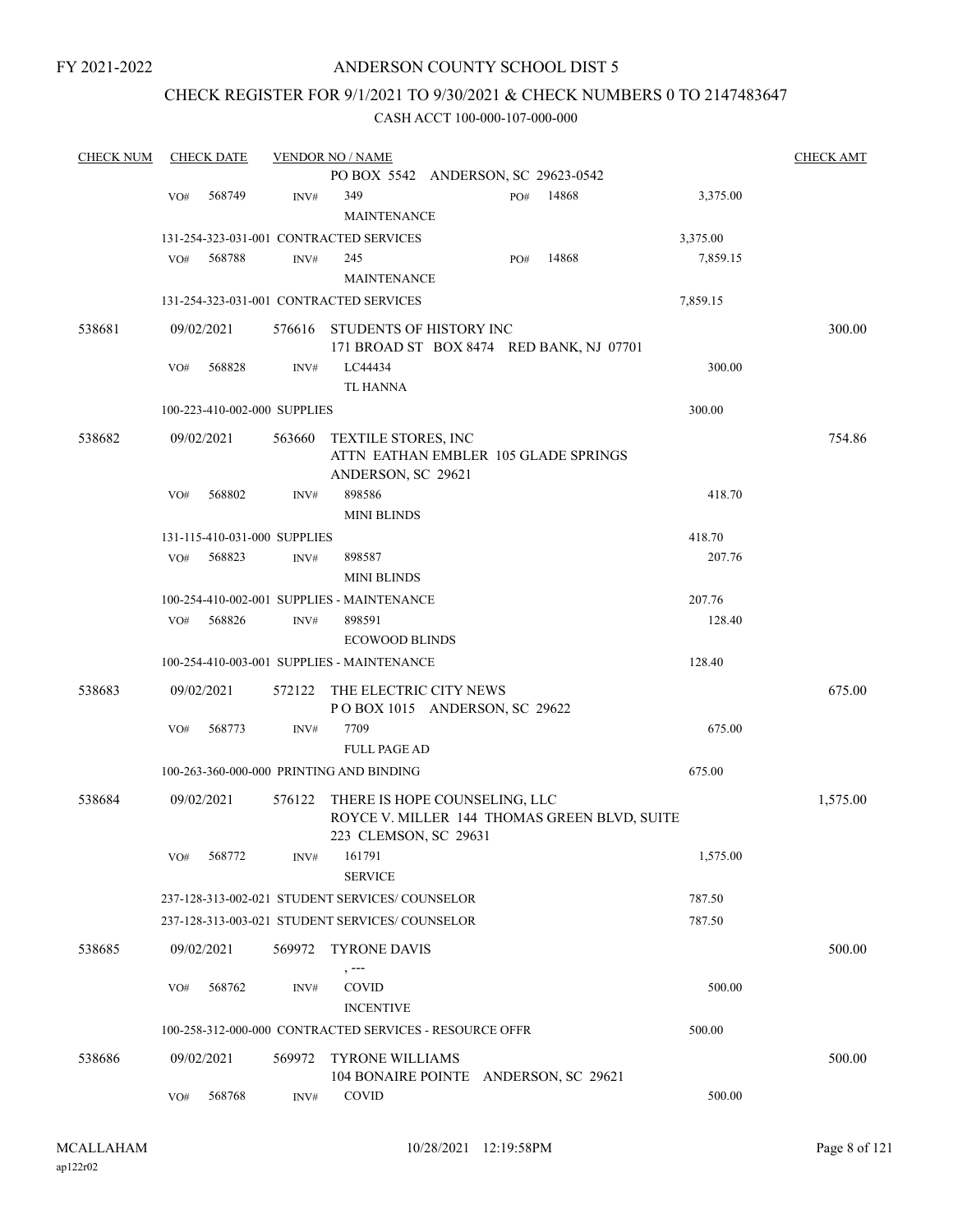# ANDERSON COUNTY SCHOOL DIST 5

# CHECK REGISTER FOR 9/1/2021 TO 9/30/2021 & CHECK NUMBERS 0 TO 2147483647

| <b>CHECK NUM</b> |     | <b>CHECK DATE</b>            |                | <b>VENDOR NO / NAME</b><br><b>INCENTIVE</b>                        |     |       |          | <b>CHECK AMT</b> |
|------------------|-----|------------------------------|----------------|--------------------------------------------------------------------|-----|-------|----------|------------------|
|                  |     |                              |                |                                                                    |     |       |          |                  |
|                  |     |                              |                | 100-258-312-000-000 CONTRACTED SERVICES - RESOURCE OFFR            |     |       | 500.00   |                  |
| 538687           |     | 09/02/2021                   |                | 572513 UNITED LASER<br>P.O. BOX 6889 FLORENCE, SC 29501            |     |       |          | 170.13           |
|                  | VO# | 568847                       | INV#           | 2089600<br><b>TONER</b>                                            | PO# | 15063 | 170.13   |                  |
|                  |     | 203-127-410-000-000 SUPPLIES |                |                                                                    |     |       | 170.13   |                  |
| 538688           |     | 09/02/2021                   |                | 573815 UNITED REFRIGERATION, INC                                   |     |       |          | 458.68           |
|                  |     |                              |                | PO BOX 740703 ATLANTA, GA 30374-0703                               |     |       |          |                  |
|                  | VO# | 568798                       | INV#           | 80339077-00<br><b>SUPPLIES</b>                                     |     |       | 301.40   |                  |
|                  |     |                              |                | 100-254-410-000-001 MAINT. SUPPLIES-STRUCTURES                     |     |       | 301.40   |                  |
|                  | VO# | 568809                       | INV#           | 80646724-00<br><b>SUPPLIES</b>                                     |     |       | 117.75   |                  |
|                  |     |                              |                | 100-254-410-020-001 SUPPLIES - MAINTENANCE                         |     |       | 117.75   |                  |
|                  | VO# | 568819                       | INV#           | 80646811-00<br><b>SUPPLIES</b>                                     |     |       | 39.53    |                  |
|                  |     |                              |                | 100-254-410-006-001 SUPPLIES - MAINTENANCE                         |     |       | 39.53    |                  |
| 538689           |     | 09/02/2021                   |                | 573326 VERNIER<br>13979 SW MILLIKAN WAY BEAVERTON, OR 97005        |     |       |          | 2,788.90         |
|                  | VO# | 568776                       | INV#           | 5404727<br>5404726                                                 | PO# | 15032 | 2,788.90 |                  |
|                  |     |                              |                | 100-221-445-002-000 TECHNOLOGY SUPPLIES                            |     |       | 1,187.50 |                  |
|                  |     |                              |                | 100-221-445-003-000 TECHNOLOGY SUPPLIES                            |     |       | 1,601.40 |                  |
| 538690           |     | 09/02/2021                   | 569972         | <b>WESLEY MARTIN</b>                                               |     |       |          | 500.00           |
|                  | VO# | 568859                       | INV#           | $\,$<br>COVID<br><b>INCENTIVE</b>                                  |     |       | 500.00   |                  |
|                  |     |                              |                | 100-258-312-000-000 CONTRACTED SERVICES - RESOURCE OFFR            |     |       | 500.00   |                  |
| 538691           |     | 09/02/2021                   | 576877         | ZIMMERMAN SCHOOL EQUIPMENT INC.                                    |     |       |          | 1,085.37         |
|                  |     |                              |                | PO BOX 209 DBA SCHOOL AND OFFICE DIRECT.COM<br>BLACKLICK, OH 43004 |     |       |          |                  |
|                  | VO# | 568743                       | INV#           | 1596<br><b>CHAIRS</b>                                              | PO# | 14598 | 1,085.37 |                  |
|                  |     |                              |                | 809-255-410-000-000 TRANSPORTATION SUPPLIES                        |     |       | 1,085.37 |                  |
| 538692           |     | 09/07/2021                   | 565616         | <b>ADORAMA</b>                                                     |     |       |          | 709.52           |
|                  |     |                              |                | 42 WEST 18TH STREET ATT: ACCOUNTS RECEIVABLE                       |     |       |          |                  |
|                  |     |                              |                | NEW YORK, NY 10011                                                 |     |       |          |                  |
|                  | VO# | 568896                       | $\text{INV}\#$ | 29588847<br><b>TECH SUPPLIES</b>                                   | PO# | 15142 | 709.52   |                  |
|                  |     |                              |                | 100-266-314-002-000 REPAIRS TO EQUIPMENT                           |     |       | 354.76   |                  |
|                  |     |                              |                | 100-266-314-003-000 REPAIRS TO EQUIPMENT                           |     |       | 354.76   |                  |
| * 538694         |     | 09/07/2021                   | 570950         | ANDERSON COUNTY SHERIFF'S OFFICE                                   |     |       |          | 175.00           |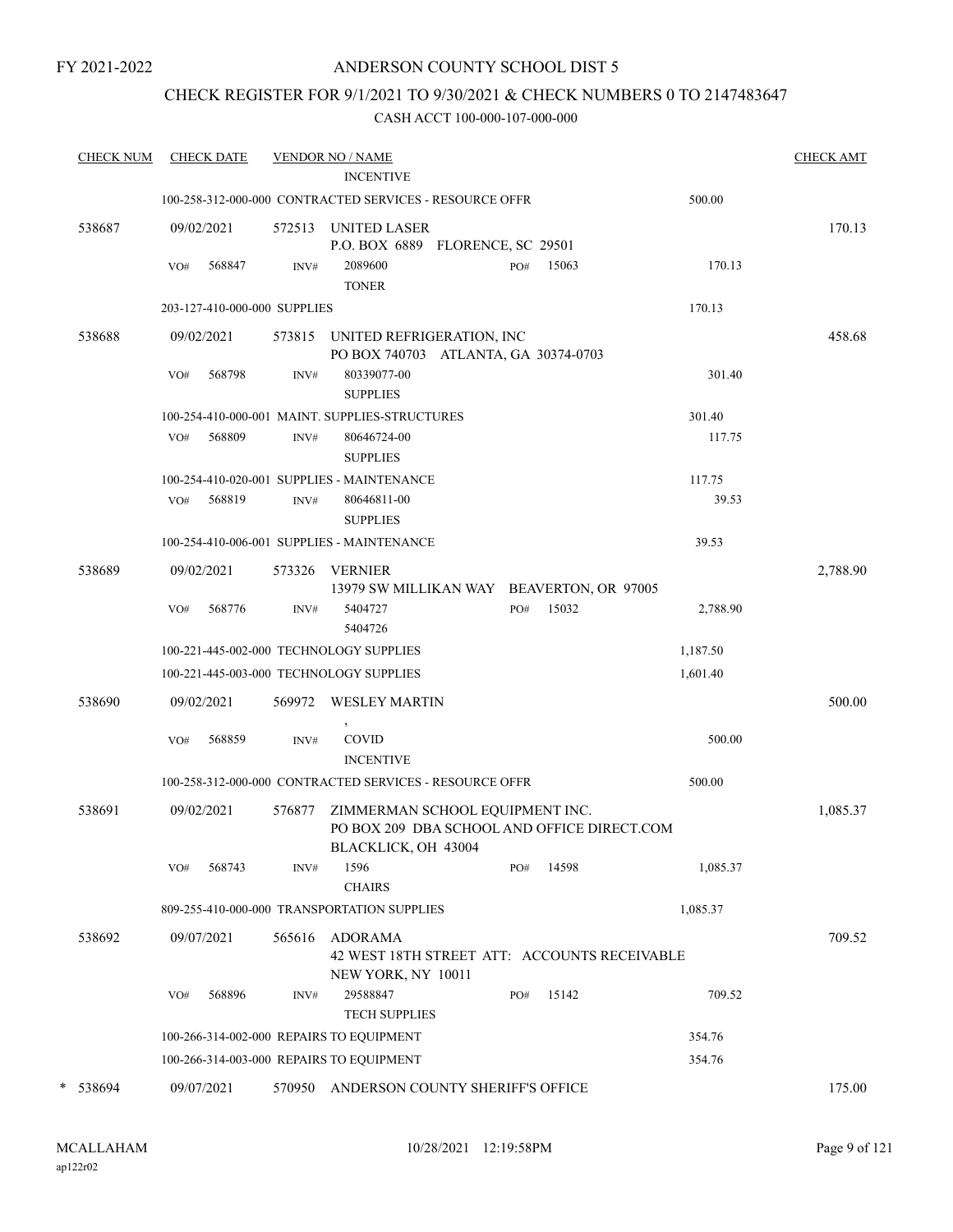# ANDERSON COUNTY SCHOOL DIST 5

# CHECK REGISTER FOR 9/1/2021 TO 9/30/2021 & CHECK NUMBERS 0 TO 2147483647

|   | <b>CHECK NUM</b> |     | <b>CHECK DATE</b> |                              | <b>VENDOR NO / NAME</b>                                                                   |          | <b>CHECK AMT</b> |
|---|------------------|-----|-------------------|------------------------------|-------------------------------------------------------------------------------------------|----------|------------------|
|   |                  |     |                   |                              | ATTN: JAMIE LAZAR 305 CAMSON ROAD<br>ANDERSON, SC 29621                                   |          |                  |
|   |                  | VO# | 568900            | INV#                         | <b>TL HANNA</b><br><b>VB SECURITY</b>                                                     | 175.00   |                  |
|   |                  |     |                   |                              | 702-271-660-002-679 VOLLEYBALL GATE RECEIPTS EXPENSE                                      | 175.00   |                  |
|   | 538695           |     | 09/07/2021        |                              | 576622 BALL SEED COMPANY<br>75 REMITTANCE DR STE 1114 CHICAGO, IL<br>60675-1114           |          | 1,494.43         |
|   |                  | VO# | 568908            | INV#                         | 98616441                                                                                  | 1,494.43 |                  |
|   |                  |     |                   |                              | ORDER #7398503                                                                            |          |                  |
|   |                  |     |                   |                              | 731-271-660-031-878 HORTICULTURE EXPENSE                                                  | 1,494.43 |                  |
| * | 538697           |     | 09/07/2021        |                              | 571723 BRIGHT WHITE PAPER COMPANY<br>POBOX 2472 PALM CITY, FL 34991                       |          | 139.97           |
|   |                  | VO# | 568910            | INV#                         | 8071<br><b>TL HANNA</b>                                                                   | 139.97   |                  |
|   |                  |     |                   |                              | 100-114-410-002-VEN SUPPLY-ADDT'L FOR LOST VENDING                                        | 139.97   |                  |
|   | 538698           |     | 09/07/2021        |                              | 576766 BRYAR & COMPANY LLC<br>7611 HWY 76 SUITE B PENDLETON, SC 29670                     |          | 700.55           |
|   |                  | VO# | 568913            | INV#                         | 2694<br><b>SHIRTS</b>                                                                     | 700.55   |                  |
|   |                  |     |                   |                              | 706-271-660-006-674 FOOTBALL EXPENSE                                                      | 700.55   |                  |
|   | * 538701         |     | 09/07/2021        |                              | 576838 CFL FACILITIES INC<br>775 SENATE PARKWAY ANDERSON, SC 29621                        |          | 513.75           |
|   |                  | VO# | 568920            | INV#                         | 8983<br><b>JANITORIAL</b>                                                                 | 513.75   |                  |
|   |                  |     |                   |                              | 100-254-323-009-400 CONTR SERV-HVAC/ELECT/PLUMBING                                        | 119.87   |                  |
|   |                  |     |                   |                              | 100-254-323-016-400 CONTR SERV-HVAC/ELECT/PLUMBING                                        | 393.88   |                  |
|   | 538702           |     | 09/07/2021        | 570581                       | CITY OF ANDERSON POLICE DEPT<br>401 SOUTH MAIN ST ATTN: SARAH YOUNG<br>ANDERSON, SC 29624 |          | 1,266.50         |
|   |                  | VO# | 568918            | INV#                         | <b>MCCANTS</b><br><b>VB SECURITY</b>                                                      | 62.50    |                  |
|   |                  |     |                   |                              | 705-271-660-005-679 VOLLEYBALL GATE RECEIPTS EXPENSE                                      | 62.50    |                  |
|   |                  | VO# | 568919            | INV#                         | 018<br><b>ADULT ED</b>                                                                    | 1,204.00 |                  |
|   |                  |     |                   |                              | 356-258-312-023-000 CONTRACTED SECURITY                                                   | 1,204.00 |                  |
|   | 538703           |     | 09/07/2021        | 576996                       | CONCORD THEATRICALS CORP<br>250 W 57TH STREET, 6TH FLOOR NEW YORK, NY<br>10107            |          | 825.00           |
|   |                  | VO# | 568921            | INV#                         | 430002<br>FEB 10-20, 2022                                                                 | 825.00   |                  |
|   |                  |     |                   | 397-113-410-021-000 SUPPLIES |                                                                                           | 825.00   |                  |
|   | 538704           |     | 09/07/2021        | 569704                       | CONVERGED NETWORKS, LLC                                                                   |          | 34,477.75        |
|   |                  |     |                   |                              |                                                                                           |          |                  |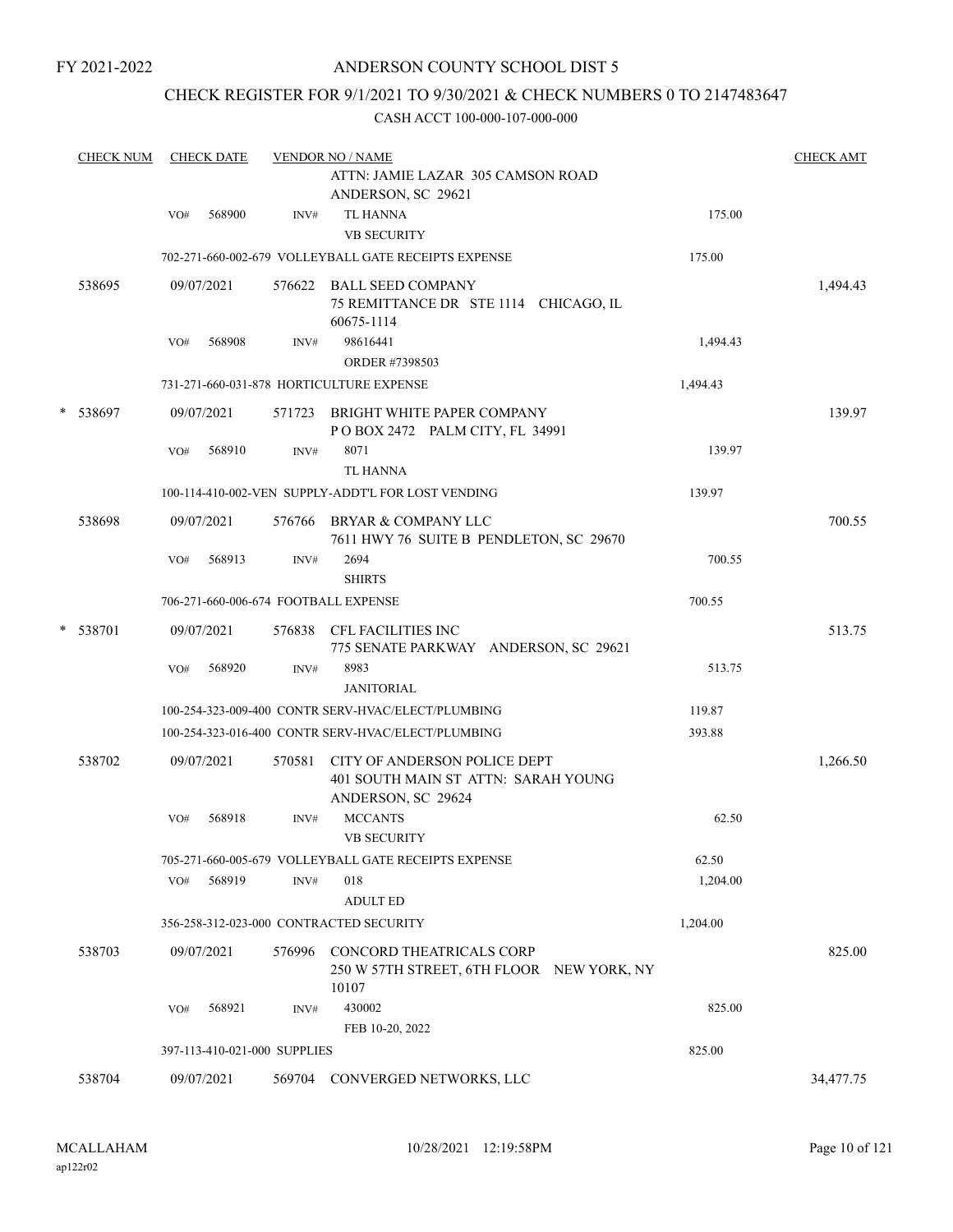# ANDERSON COUNTY SCHOOL DIST 5

# CHECK REGISTER FOR 9/1/2021 TO 9/30/2021 & CHECK NUMBERS 0 TO 2147483647

| <b>CHECK NUM</b> |     | <b>CHECK DATE</b> |                              | <b>VENDOR NO / NAME</b>                                                                                       |     |       |           | <b>CHECK AMT</b> |
|------------------|-----|-------------------|------------------------------|---------------------------------------------------------------------------------------------------------------|-----|-------|-----------|------------------|
|                  |     |                   |                              | 2 STILL SHADOW DRIVE SUITE G CHARLESTON,<br>SC 29414                                                          |     |       |           |                  |
|                  | VO# | 568922            | INV#                         | 8404<br>SOUTHWOOD                                                                                             | PO# | 15080 | 165.85    |                  |
|                  |     |                   |                              | 100-113-410-021-VEN SUPPLY-ADDT'L FOR LOST VENDING                                                            |     |       | 165.85    |                  |
|                  | VO# | 568923            | INV#                         | 8379<br><b>SUPPORT</b>                                                                                        | PO# | 14854 | 34,311.90 |                  |
|                  |     |                   |                              | 100-266-445-000-000 SOFTWARE TECHNOLOGY                                                                       |     |       | 34,311.90 |                  |
| 538705           |     | 09/07/2021        |                              | 565945 DISCOUNT MAGAZINE SUBSCRIPTIONS<br>POBOX 60114 ATT: ACCOUNTS RECEIVABLE FORT<br><b>MYERS, FL 33906</b> |     |       |           | 162.99           |
|                  | VO# | 568924            | INV#                         | 1374022                                                                                                       | PO# | 15066 | 162.99    |                  |
|                  |     |                   |                              | TL HANNA                                                                                                      |     |       |           |                  |
|                  |     |                   | 100-222-410-002-000 SUPPLIES |                                                                                                               |     |       | 162.99    |                  |
| 538706           |     | 09/07/2021        |                              | 211302 DUKE ENERGY<br>PO BOX 1094 CHARLOTTE, NC 28201-1094                                                    |     |       |           | 45,315.62        |
|                  | VO# | 568925            | INV#                         | <b>UTILITIES</b><br>9100 3379 1113                                                                            |     |       | 379.81    |                  |
|                  |     |                   |                              | 100-254-470-003-000 ENERGY-ELECTRICITY & WATER                                                                |     |       | 379.81    |                  |
|                  | VO# | 568926            | INV#                         | <b>UTILITIES</b><br>9100 3374 5878                                                                            |     |       | 607.50    |                  |
|                  |     |                   |                              | 100-254-470-003-000 ENERGY-ELECTRICITY & WATER                                                                |     |       | 607.50    |                  |
|                  |     | VO# 568927        | INV#                         | <b>UTILITIES</b><br>9100 3379 3280                                                                            |     |       | 44,328.31 |                  |
|                  |     |                   |                              | 100-254-470-003-000 ENERGY-ELECTRICITY & WATER                                                                |     |       | 44,328.31 |                  |
| * 538708         |     | 09/07/2021        |                              | 576917 HOLSTON GASES INC                                                                                      |     |       |           | 256.80           |
|                  |     | 568933            |                              | 545 W. BAXTER AVENUE KNOXVILLE, TN 37921<br>769208                                                            |     | 14805 | 256.80    |                  |
|                  | VO# |                   | INV#                         | <b>GEAR BAGS</b>                                                                                              | PO# |       |           |                  |
|                  |     |                   |                              | 394-114-410-000-000 SUPPLIES-SUCCESS CONN/ SUMMER                                                             |     |       | 256.80    |                  |
| * 538711         |     | 09/07/2021        | 571836                       | NLS SPECIALTIES, INC<br>POBOX 1897 KENNESAW, GA 30156                                                         |     |       |           | 325.50           |
|                  | VO# | 568940            | INV#                         | 3250<br><b>SOUTH FANT</b>                                                                                     |     |       | 325.50    |                  |
|                  |     |                   |                              | 715-271-660-015-201 MISCELLANEOUS EXPENSE                                                                     |     |       | 325.50    |                  |
| 538712           |     | 09/07/2021        |                              | 576962 PALADEN PROPERTIES LLC<br>1116 POLK AVE NASHVILLE, TN 37210                                            |     |       |           | 3,000.00         |
|                  | VO# | 568224            | INV#                         | <b>LEASE</b><br>111 ROUSCH ST                                                                                 | PO# | 14992 | 3,000.00  |                  |
|                  |     |                   |                              | 100-255-323-000-000 CONTRACTED SERVICES                                                                       |     |       | 3,000.00  |                  |
| 538713           |     | 09/07/2021        | 571652                       | PROSOURCE LLC<br>P.O. BOX 5339 GREENVILLE, SC 29606                                                           |     |       |           | 431.70           |
|                  | VO# | 568948            | INV#                         | S2378759<br><b>SUPPLIES</b>                                                                                   |     |       | 43.76     |                  |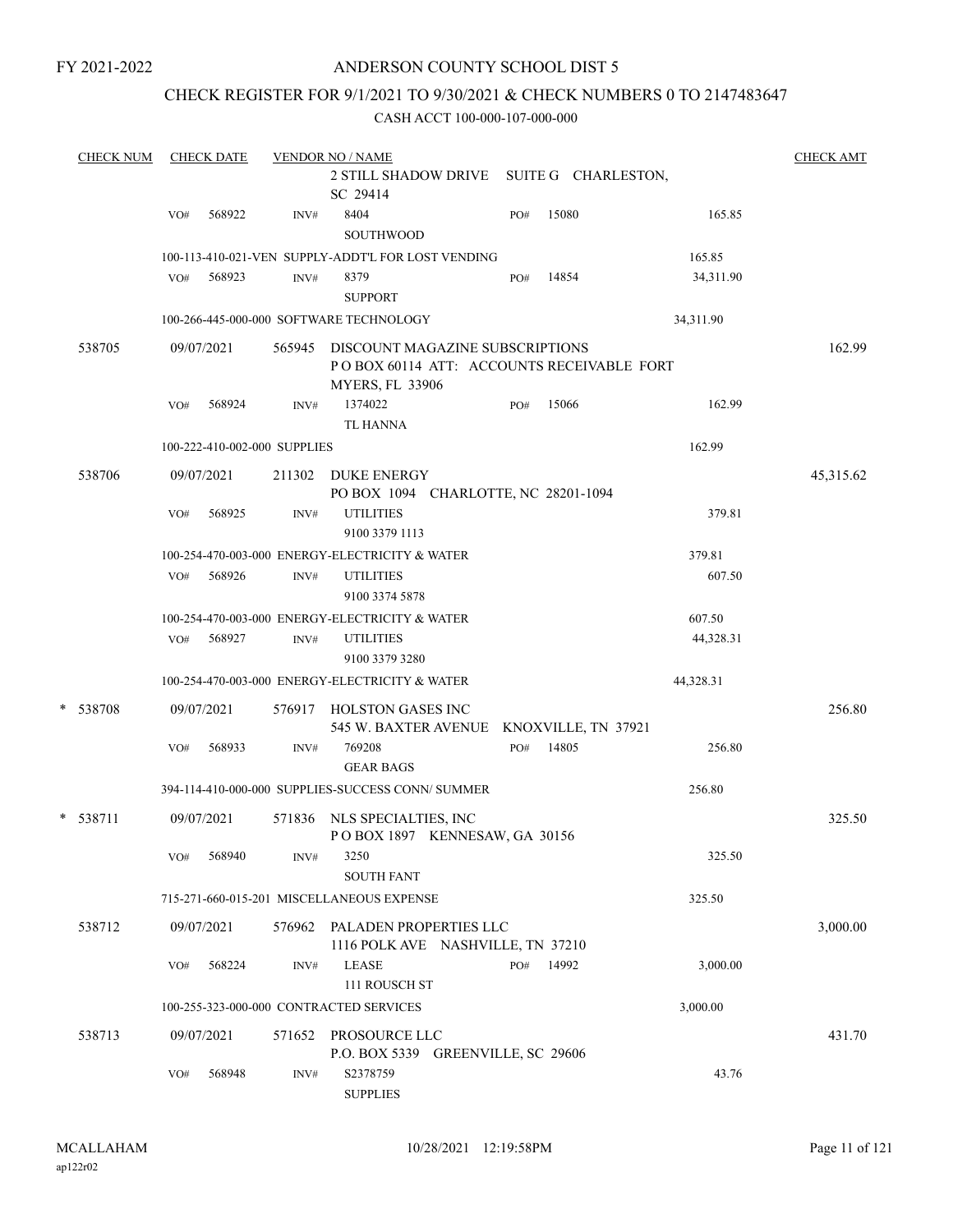# CHECK REGISTER FOR 9/1/2021 TO 9/30/2021 & CHECK NUMBERS 0 TO 2147483647

|   | <b>CHECK NUM</b> |     | <b>CHECK DATE</b>            |        | <b>VENDOR NO / NAME</b>                                                           |                                             |           | <b>CHECK AMT</b> |
|---|------------------|-----|------------------------------|--------|-----------------------------------------------------------------------------------|---------------------------------------------|-----------|------------------|
|   |                  |     |                              |        | 100-254-410-019-001 SUPPLIES - MAINTENANCE                                        |                                             | 43.76     |                  |
|   |                  |     | VO# 568949                   | INV#   | S2378428                                                                          |                                             | 161.12    |                  |
|   |                  |     |                              |        | <b>SUPPLIES</b>                                                                   |                                             |           |                  |
|   |                  |     |                              |        | 100-254-410-012-001 SUPPLIES - MAINTENANCE                                        |                                             | 161.12    |                  |
|   |                  | VO# | 568950                       | INV#   | S2358836                                                                          |                                             | 77.88     |                  |
|   |                  |     |                              |        | <b>SUPPLIES</b>                                                                   |                                             |           |                  |
|   |                  |     |                              |        | 100-254-410-017-001 SUPPLIES - MANTENANCE                                         |                                             | 38.94     |                  |
|   |                  |     |                              |        | 100-254-410-018-001 SUPPLIES - MAINTENANCE                                        |                                             | 38.94     |                  |
|   |                  |     | VO# 568951                   | INV#   | S2367413                                                                          |                                             | 148.94    |                  |
|   |                  |     |                              |        | <b>SUPPLIES</b>                                                                   |                                             |           |                  |
|   |                  |     |                              |        | 100-254-410-013-001 SUPPLIES - MAINTENANCE                                        |                                             | 43.08     |                  |
|   |                  |     |                              |        |                                                                                   |                                             |           |                  |
|   |                  |     |                              |        | 100-254-410-020-001 SUPPLIES - MAINTENANCE                                        |                                             | 105.86    |                  |
|   | 538714           |     | 09/07/2021                   |        | 574510 RAY MILES PAINTING<br>516 THORNEWOOD CT. COLUMBIA, SC 29212                |                                             |           | 80,984.00        |
|   |                  | VO# | 568952                       | INV#   | PO 14381<br><b>PAINTING</b>                                                       | 14381<br>PO#                                | 80,984.00 |                  |
|   |                  |     |                              |        | 100-254-323-007-CAP CONTRACTED SERVICES                                           |                                             | 27,500.00 |                  |
|   |                  |     |                              |        | 100-254-323-009-CAP CONTRACTED SERVICES                                           |                                             | 20,834.00 |                  |
|   |                  |     |                              |        | 100-254-323-021-CAP CONTRACTED SERVICES                                           |                                             | 32,650.00 |                  |
|   |                  |     |                              |        |                                                                                   |                                             |           |                  |
|   | 538715           |     | 09/07/2021                   | 569819 | SC DEPARTMENT OF EDUCATION                                                        |                                             |           | 600.00           |
|   |                  |     |                              |        |                                                                                   | EDUCATOR EFFECTIVENESS & LEADERSHIP 8301    |           |                  |
|   |                  |     |                              |        | PARKLANE RD COLUMBIA, SC 29223<br>212204                                          |                                             | 600.00    |                  |
|   |                  | VO# | 568954                       | INV#   | <b>INDUCTION PROGRAM</b>                                                          |                                             |           |                  |
|   |                  |     |                              |        |                                                                                   |                                             |           |                  |
|   |                  |     |                              |        | 263-224-333-011-P15 TRIPS AND CONFERENCES                                         |                                             | 600.00    |                  |
|   | 538716           |     | 09/07/2021                   | 448513 | SC DEPT OF EDUC/ TRANSPORTATION<br>29201                                          | 1429 SENATE STREET ROOM 1104-D COLUMBIA, SC |           | 251.02           |
|   |                  | VO# | 568953                       | INV#   | 0405-08-21<br><b>BUS DAMAGE</b>                                                   |                                             | 251.02    |                  |
|   |                  |     |                              |        |                                                                                   |                                             |           |                  |
|   |                  |     |                              |        | 100-255-323-000-000 CONTRACTED SERVICES                                           |                                             | 251.02    |                  |
| * | 538718           |     | 09/07/2021                   |        | 568954 SHRED A WAY<br>PO BOX 51132 ATT: ACCOUNTS RECEIVABLE<br>PIEDMONT, SC 29673 |                                             |           | 113.00           |
|   |                  | VO# | 568966                       | INV#   | A94021                                                                            |                                             | 48.00     |                  |
|   |                  |     |                              |        | TL HANNA                                                                          |                                             |           |                  |
|   |                  |     | 100-114-410-002-000 SUPPLIES |        |                                                                                   |                                             | 48.00     |                  |
|   |                  | VO# | 568967                       | INV#   | A94020                                                                            |                                             | 65.00     |                  |
|   |                  |     |                              |        | <b>MIDWAY</b>                                                                     |                                             |           |                  |
|   |                  |     |                              |        | 717-190-660-017-201 MISCELLANEOUS EXPENSE                                         |                                             | 65.00     |                  |
|   |                  |     |                              |        |                                                                                   |                                             |           |                  |
|   | * 538720         |     | 09/07/2021                   |        | 575399 SWANK MOVIE LICENSING USA<br>2844 PAYSPHERE CIRCLE CHICAGO, IL 60674       |                                             |           | 577.00           |
|   |                  | VO# | 568968                       | INV#   | 3065736                                                                           |                                             | 577.00    |                  |
|   |                  |     |                              |        | <b>MCCANTS</b>                                                                    |                                             |           |                  |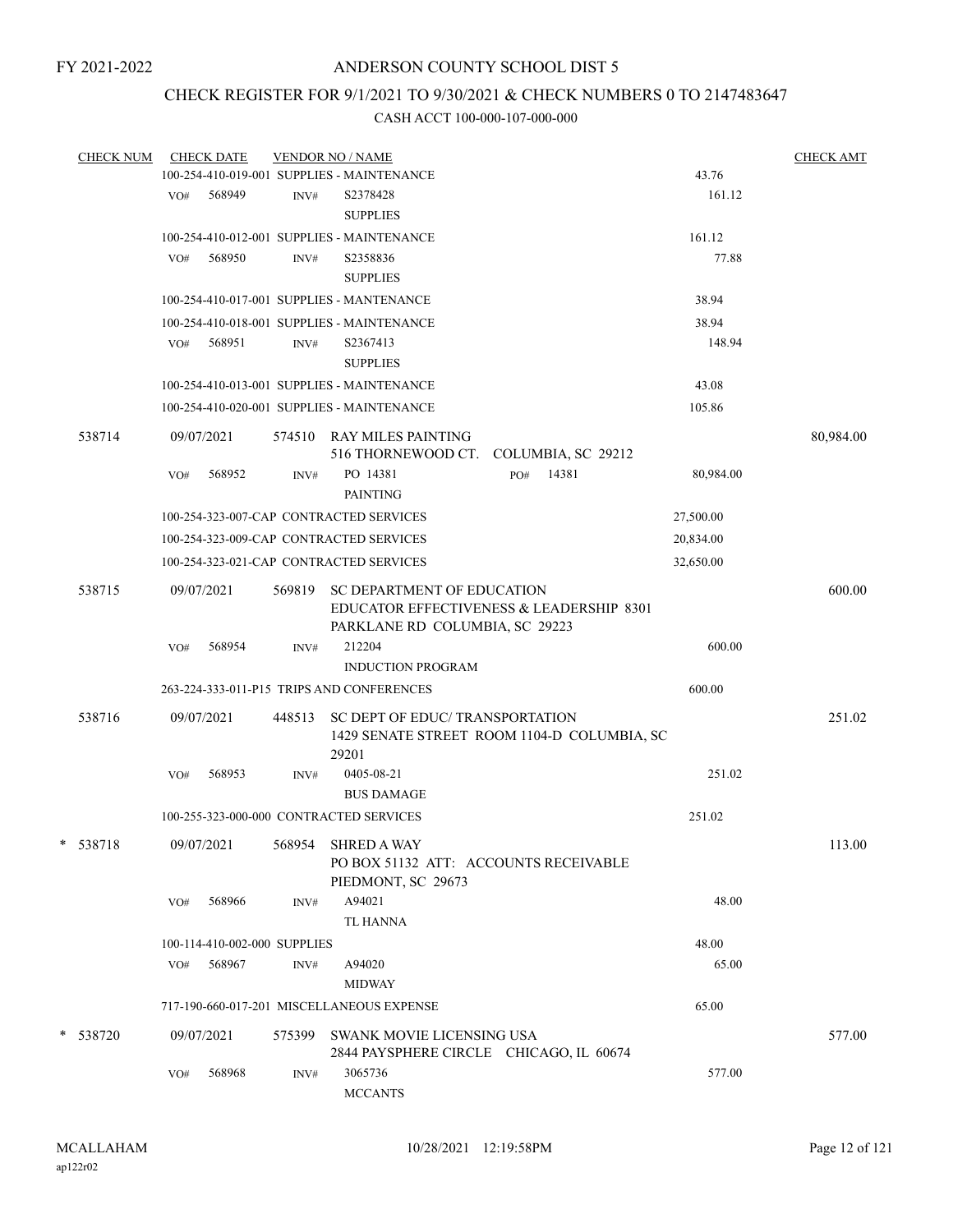# CHECK REGISTER FOR 9/1/2021 TO 9/30/2021 & CHECK NUMBERS 0 TO 2147483647

| <b>CHECK NUM</b> | <b>CHECK DATE</b>                        |        | <b>VENDOR NO / NAME</b>                            |                                      |       |          | <b>CHECK AMT</b> |
|------------------|------------------------------------------|--------|----------------------------------------------------|--------------------------------------|-------|----------|------------------|
|                  |                                          |        | 100-113-410-005-VEN SUPPLY-ADDT'L FOR LOST VENDING |                                      |       | 577.00   |                  |
| 538721           | 09/07/2021                               |        | 573815 UNITED REFRIGERATION, INC                   | PO BOX 740703 ATLANTA, GA 30374-0703 |       |          | 452.20           |
|                  | VO#<br>568969                            | INV#   | 80705381<br><b>SUPPLIES</b>                        |                                      |       | 291.23   |                  |
|                  |                                          |        | 100-254-410-006-001 SUPPLIES - MAINTENANCE         |                                      |       | 291.23   |                  |
|                  | 568973<br>VO#                            | INV#   | 80739977<br><b>SUPPLIES</b>                        |                                      |       | 65.03    |                  |
|                  |                                          |        | 100-254-410-019-001 SUPPLIES - MAINTENANCE         |                                      |       | 65.03    |                  |
|                  | 568974<br>VO#                            | INV#   | 80729600<br><b>SUPPLIES</b>                        |                                      | 21.09 |          |                  |
|                  |                                          |        | 100-254-410-003-001 SUPPLIES - MAINTENANCE         |                                      |       | 21.09    |                  |
|                  | 568975<br>VO#                            | INV#   | 80723907<br><b>SUPPLIES</b>                        |                                      |       | 74.85    |                  |
|                  |                                          |        | 100-254-410-017-001 SUPPLIES - MANTENANCE          |                                      |       | 74.85    |                  |
| 538722           | 09/07/2021                               | 576674 | UPSTATE INDUSTRIAL SUPPLIES INC                    | PO BOX 469 SANDY SPRINGS, SC 29677   |       |          | 2,505.18         |
|                  | 568976<br>VO#                            | INV#   | 70509<br><b>AIT SUPPLIES</b>                       | PO#                                  | 14974 | 2,254.07 |                  |
|                  | 329-115-410-031-0CO SUPPLIES-STATE (C/O) |        |                                                    |                                      |       | 2,254.07 |                  |
|                  | 568977<br>VO#                            | INV#   | 71266<br><b>AIT SUPPLIES</b>                       |                                      |       | 251.11   |                  |
|                  | 329-115-410-031-0CO SUPPLIES-STATE (C/O) |        |                                                    |                                      |       | 251.11   |                  |
| 538723           | 09/07/2021                               | 519401 | VERIZON<br>P O BOX 660108 DALLAS, TX 75266-0652    |                                      |       |          | 5,794.36         |
|                  | 568895<br>VO#                            | INV#   | 9887043987<br><b>SERVICE</b>                       |                                      |       | 5,794.36 |                  |
|                  | 100-266-340-000-000 TELEPHONE            |        |                                                    |                                      |       | 4,560.74 |                  |
|                  | 100-266-340-001-000 TELEPHONE            |        |                                                    |                                      |       | 38.01    |                  |
|                  | 100-266-340-002-000 TELEPHONE            |        |                                                    |                                      |       | 122.97   |                  |
|                  | 100-266-340-003-000 TELEPHONE            |        |                                                    |                                      |       | 136.07   |                  |
|                  | 100-266-340-006-000 TELEPHONE            |        |                                                    |                                      |       | 18.27    |                  |
|                  | 100-266-340-007-000 TELEPHONE            |        |                                                    |                                      |       | 13.98    |                  |
|                  | 100-266-340-008-000 TELEPHONE            |        |                                                    |                                      |       | 63.01    |                  |
|                  | 100-266-340-009-000 TELEPHONE            |        |                                                    |                                      |       | 63.01    |                  |
|                  | 100-266-340-010-000 TELEPHONE            |        |                                                    |                                      |       | 13.98    |                  |
|                  | 100-266-340-012-000 TELEPHONE            |        |                                                    |                                      |       | 67.00    |                  |
|                  | 100-266-340-013-000 TELEPHONE            |        |                                                    | 13.98                                |       |          |                  |
|                  | 100-266-340-014-000 TELEPHONE            |        |                                                    | 63.01                                |       |          |                  |
|                  | 100-266-340-015-000 TELEPHONE            |        |                                                    |                                      | 49.03 |          |                  |
|                  | 100-266-340-016-000 TELEPHONE            |        |                                                    |                                      |       | 30.90    |                  |
|                  | 100-266-340-017-000 TELEPHONE            |        |                                                    |                                      | 13.98 |          |                  |
|                  | 100-266-340-018-000 TELEPHONE            |        |                                                    |                                      |       | 13.98    |                  |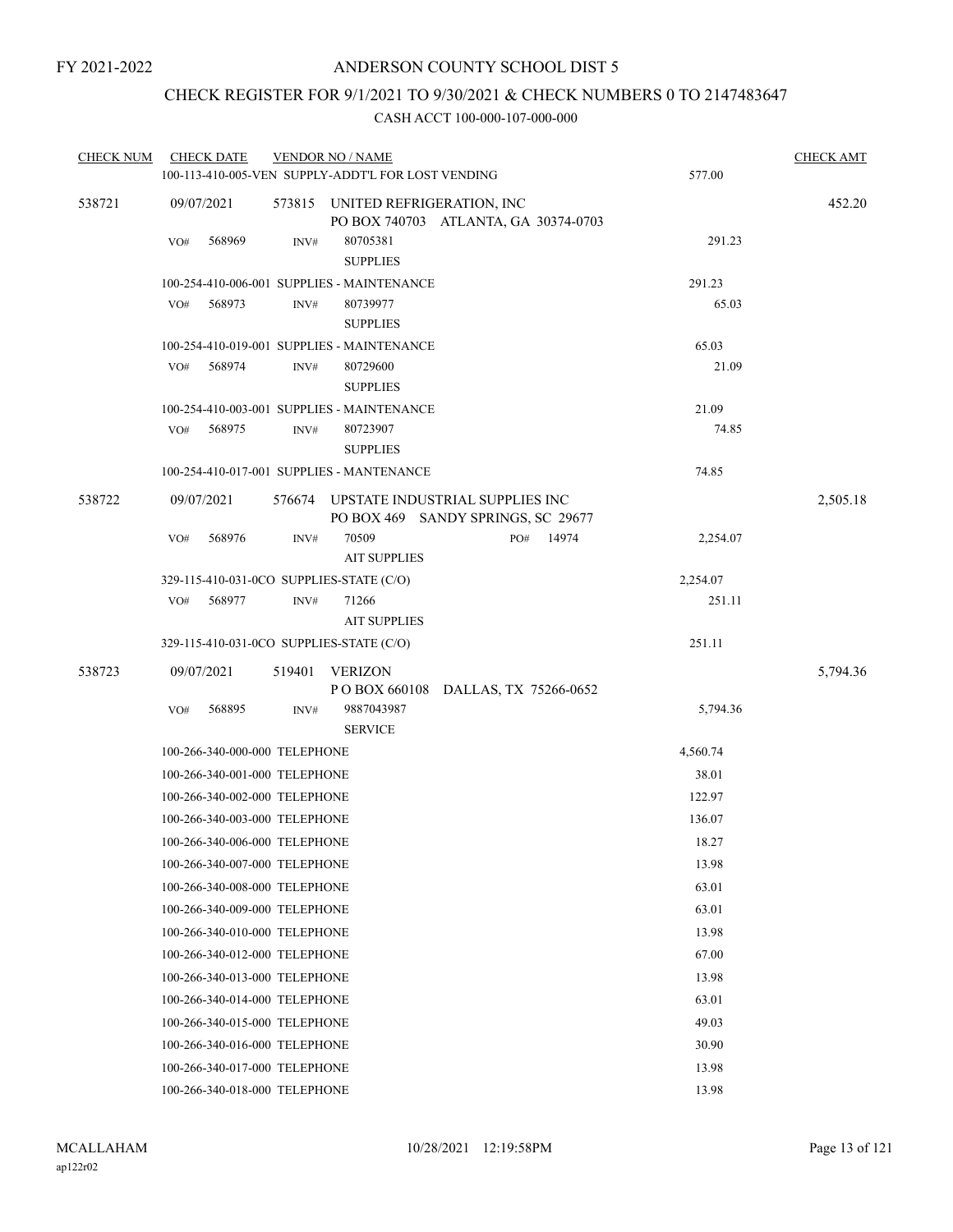# CHECK REGISTER FOR 9/1/2021 TO 9/30/2021 & CHECK NUMBERS 0 TO 2147483647

|        | <b>CHECK NUM</b> | <b>CHECK DATE</b>                | <b>VENDOR NO / NAME</b>                                                                        |                  | <b>CHECK AMT</b> |
|--------|------------------|----------------------------------|------------------------------------------------------------------------------------------------|------------------|------------------|
|        |                  | 100-266-340-019-000 TELEPHONE    |                                                                                                | 63.01            |                  |
|        |                  | 100-266-340-020-000 TELEPHONE    |                                                                                                | 67.30            |                  |
|        |                  | 131-266-340-031-000 TELEPHONE    |                                                                                                | 148.00           |                  |
|        |                  | 338-221-340-000-EAR TELEPHONE    |                                                                                                | 38.01            |                  |
|        |                  | 600-256-340-000-000 TELEPHONE    |                                                                                                | 147.09           |                  |
|        |                  |                                  | 900-188-340-000-006 HOMELESS TELEPHONE                                                         | 49.03            |                  |
|        | $*$ 539124       | 09/09/2021                       | 577001<br>AG PRO COMPANIES<br>10963 GA HWY 106 CARNESVILLE, GA 30521                           |                  | 7,599.99         |
|        |                  | 569510<br>VO#                    | E12271<br>INV#<br><b>GATOR</b>                                                                 | 7,599.99         |                  |
|        |                  |                                  | 705-271-660-005-663 ATHLETIC GENERAL EXPENSE                                                   | 7,599.99         |                  |
|        | 539125           | 09/09/2021                       | 576412 AMAZON CAPITAL SERVICES<br>PO BOX 035184 SEATTLE, WA 98124-5184                         |                  | 5,313.46         |
|        |                  | 569509<br>VO#                    | A2QG7V7TDJIMYY<br>INV#<br><b>PURCHASES</b>                                                     | 5,313.46         |                  |
|        |                  | 100-221-410-003-CDF CDF Supplies |                                                                                                | 151.43           |                  |
|        |                  |                                  | 100-254-410-000-000 CUSTODIAL SUPPLIES                                                         | 148.83           |                  |
|        |                  |                                  | 100-266-345-000-000 TECHNOLOGY INFRASTRUCTURE                                                  | 53.49            |                  |
|        |                  |                                  | 100-266-345-000-000 TECHNOLOGY INFRASTRUCTURE<br>100-266-345-000-000 TECHNOLOGY INFRASTRUCTURE | 487.88<br>209.80 |                  |
|        |                  | 131-115-410-031-000 SUPPLIES     |                                                                                                | 1,954.99         |                  |
|        |                  | 203-127-410-002-000 SUPPLIES     |                                                                                                | 14.95            |                  |
|        |                  | 328-114-410-000-000 SUPPLIES     |                                                                                                | 186.42           |                  |
|        |                  |                                  | 702-271-660-002-410 GENERAL ADMINISTRATION EXPENSE                                             | 36.82            |                  |
|        |                  |                                  | 702-271-660-002-410 GENERAL ADMINISTRATION EXPENSE                                             | 96.12            |                  |
|        |                  |                                  | 707-190-660-007-201 MISCELLANEOUS EXPENSE                                                      | 67.23            |                  |
|        |                  |                                  | 709-271-660-009-201 MISCELLANEOUS EXPENSE                                                      | 101.60           |                  |
|        |                  |                                  | 709-271-660-009-305 LIBRARY EXPENSE                                                            | 171.00           |                  |
|        |                  |                                  | 709-271-660-009-394 4K TUITION EXPENSE                                                         | 280.41           |                  |
|        |                  |                                  | 712-271-660-012-300 ART CLUB/ ART ROOM EXPENSE                                                 | 186.11           |                  |
|        |                  |                                  | 712-271-660-012-324 POSTIVE BEHAVIOR I.S. EXPENSE                                              | 138.03           |                  |
|        |                  |                                  | 717-190-660-017-201 MISCELLANEOUS EXPENSE                                                      | 355.37           |                  |
|        |                  |                                  | 720-271-660-020-411 MISCELLANEOUS EXPENSE                                                      | 136.22           |                  |
|        |                  |                                  | 731-271-660-031-862 AUTO MECHANICS 1 EXPENSE                                                   | 362.38           |                  |
|        |                  |                                  | 731-271-660-031-877 VET SCIENCE EXPENSE                                                        | 174.38           |                  |
| $\ast$ | 539127           | 09/09/2021                       | 568170<br>ANDERSON UNIVERSITY<br>316 BOULEVARD ANDERSON, SC 29621                              |                  | 14,950.00        |
|        |                  | 569465<br>VO#                    | ANDERSON CHRISTIAN S<br>15135<br>PO#<br>INV#<br><b>PD</b>                                      | 14,950.00        |                  |
|        |                  |                                  | 263-370-312-000-ACS PS-ANDERSON CHRISTIAN SCH                                                  | 7,842.65         |                  |
|        |                  |                                  | 267-370-312-000-ACS PS-ANDERSON CHRISTIAN SCH                                                  | 7,107.35         |                  |
|        | 539128           | 09/09/2021                       | 570528<br>ASIAN FOOD SOLUTIONS, INC<br>5600 ELMHURST CIRCLE OVIEDO, FL 32765                   |                  | 9,116.12         |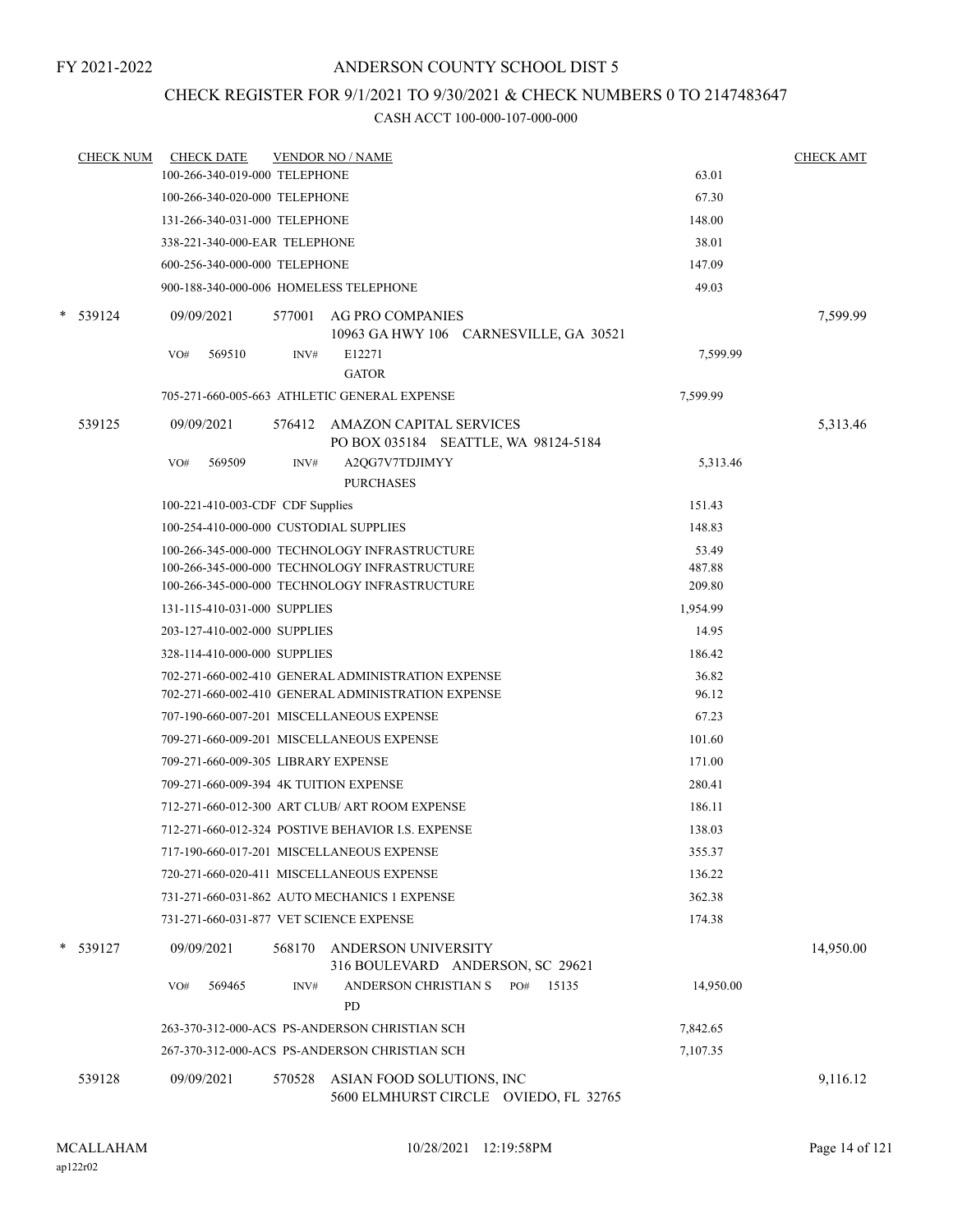# CHECK REGISTER FOR 9/1/2021 TO 9/30/2021 & CHECK NUMBERS 0 TO 2147483647

|   | <b>CHECK NUM</b> | <b>CHECK DATE</b>                       |        | <b>VENDOR NO / NAME</b>                                                                            |           | <b>CHECK AMT</b> |
|---|------------------|-----------------------------------------|--------|----------------------------------------------------------------------------------------------------|-----------|------------------|
|   |                  | 569413<br>VO#                           | INV#   | 1354A-IN<br><b>CHICKEN</b>                                                                         | 9,116.12  |                  |
|   |                  |                                         |        | 600-000-172-000-000 FOOD SERV INVEN. FOOD                                                          | 9,116.12  |                  |
|   | 539129           | 09/09/2021                              |        | 576976 ASTROTURF CORPORATION<br>2680 ABUTEMENT ROAD DALTON, GA 30721                               |           | 11,985.00        |
|   |                  | 569424<br>VO#                           | INV#   | M21-2102-40<br>15073<br>PO#<br>MAINT & REPAIRS                                                     | 11,985.00 |                  |
|   |                  |                                         |        | 100-254-323-002-400 CONTR SERV-HVAC/ELECT/PLUMBING                                                 | 5,992.50  |                  |
|   |                  |                                         |        | 100-254-323-003-400 CONTR SERV-HVAC/ELECT/PLUMBING                                                 | 5,992.50  |                  |
| * | 539131           | 09/09/2021                              |        | 572588 BRYANT ENTERPRISES, LLC<br>3280 NC HWY 69, SUITE 2 HAYESVILLE, NC 28904                     |           | 605.00           |
|   |                  | VO#<br>569437                           | INV#   | 15566<br><b>BATTERIES</b>                                                                          | 605.00    |                  |
|   |                  | 100-233-410-006-RAD RADIOS              |        |                                                                                                    | 605.00    |                  |
|   | 539132           | 09/09/2021                              |        | 569296 CAPITAL ONE<br>PO BOX 60506 CITY OF INDUSTRY, CA 91716-0506                                 |           | 1,159.35         |
|   |                  | 569384<br>VO#                           | INV#   | 636835<br><b>OPERATIONS</b>                                                                        | 1,159.35  |                  |
|   |                  | 100-255-410-000-000 SUPPLIES            |        |                                                                                                    | 484.71    |                  |
|   |                  | 631-256-460-031-CAT FOOD-CATERING       |        |                                                                                                    | 674.64    |                  |
|   | 539133           | 09/09/2021                              | 567691 | CARSON'S NUT-BOLT & TOOL CO, INC<br>P.O. BOX 3629 ATT: ACCOUNTS RECEIVABLE<br>GREENVILLE, SC 29608 |           | 379.85           |
|   |                  | 569426<br>VO#                           | INV#   | 3965491<br><b>SUPPLIES</b>                                                                         | 379.85    |                  |
|   |                  |                                         |        | 100-254-410-000-001 MAINT. SUPPLIES-STRUCTURES                                                     | 379.85    |                  |
|   | 539134           | 09/09/2021                              | 566288 | CES CITY ELECTRIC SUPPLY<br>PO BOX 131811 DALLAS, TX 75313                                         |           | 436.55           |
|   |                  | 569434<br>VO#                           | INV#   | 162187<br><b>SUPPLIES</b>                                                                          | 81.11     |                  |
|   |                  |                                         |        | 100-254-410-000-001 MAINT. SUPPLIES-STRUCTURES                                                     | 81.11     |                  |
|   |                  | 569435<br>VO#                           |        | INV# 162168<br><b>SUPPLIES</b>                                                                     | 355.44    |                  |
|   |                  |                                         |        | 100-254-410-002-001 SUPPLIES - MAINTENANCE                                                         | 355.44    |                  |
|   | 539135           | 09/09/2021                              | 570581 | CITY OF ANDERSON POLICE DEPT<br>401 SOUTH MAIN ST ATTN: SARAH YOUNG<br>ANDERSON, SC 29624          |           | 1,376.00         |
|   |                  | 569471<br>VO#                           | INV#   | 017<br><b>SECURITY</b>                                                                             | 1,376.00  |                  |
|   |                  | 356-258-312-023-000 CONTRACTED SECURITY |        |                                                                                                    | 1,376.00  |                  |
|   | 539136           | 09/09/2021                              | 570869 | CLEMSON UNIVERSITY/SCCMS<br>CETL AT CLEMSON UNIVERSITY 100 TECHNOLOGY DR<br>CLEMSON, SC 29634-0977 |           | 770.00           |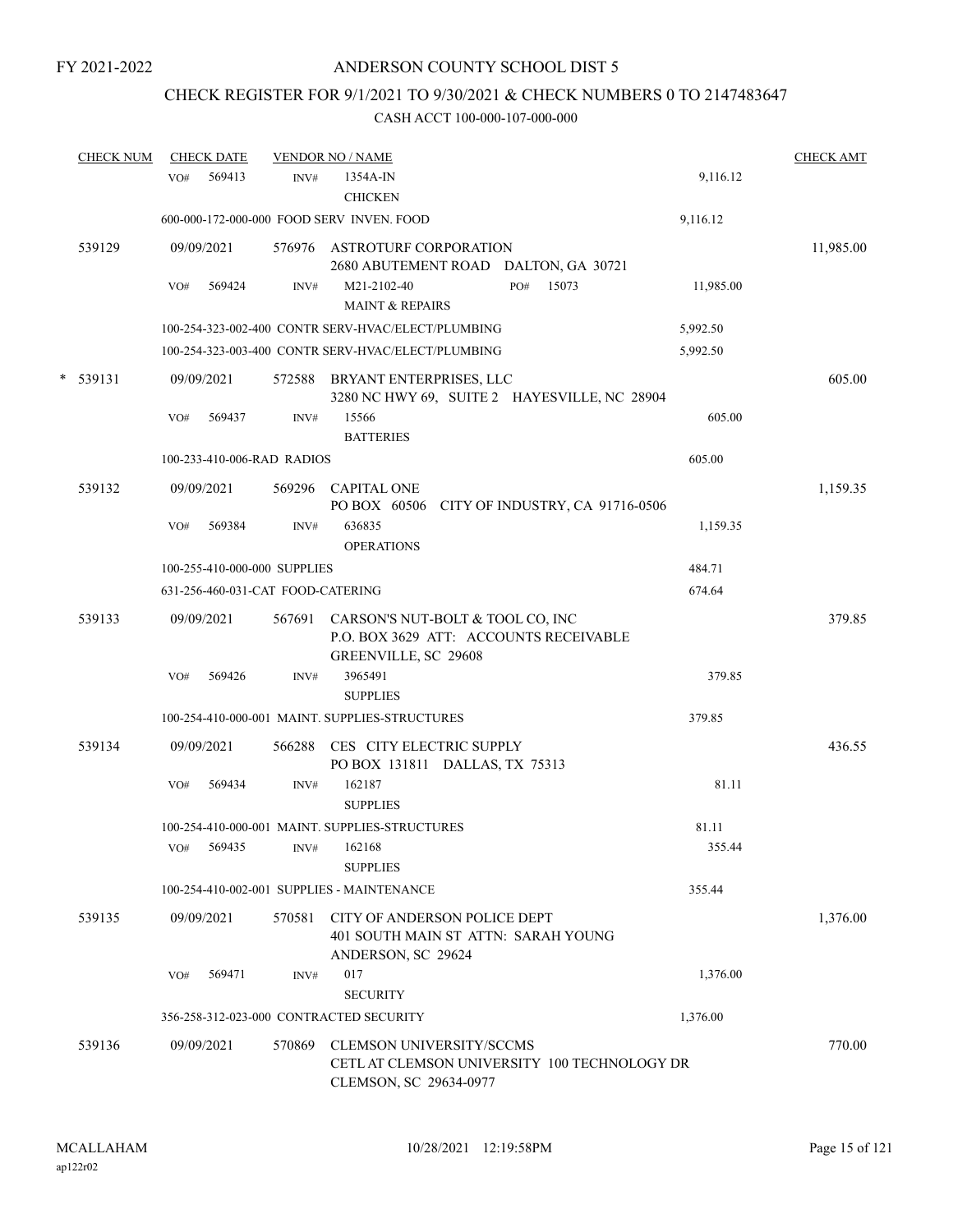# CHECK REGISTER FOR 9/1/2021 TO 9/30/2021 & CHECK NUMBERS 0 TO 2147483647

| <b>CHECK NUM</b> | <b>CHECK DATE</b>                      |        | <b>VENDOR NO / NAME</b>                                                             |     |       |                   | <b>CHECK AMT</b> |
|------------------|----------------------------------------|--------|-------------------------------------------------------------------------------------|-----|-------|-------------------|------------------|
|                  | 569489<br>VO#                          | INV#   | W0977373187<br>PD                                                                   | PO# | 15124 | 770.00            |                  |
|                  |                                        |        | 263-370-312-000-SJC PS- ST JOSEPH CATHOLIC                                          |     |       | 770.00            |                  |
| 539137           | 09/09/2021                             | 176300 | COBB'S GLEN COUNTRY CLUB<br>2201 COBBS WAY ANDERSON, SC 29621                       |     |       |                   | 15,000.00        |
|                  | 569456<br>VO#                          | INV#   | <b>GOLF TEAM</b><br><b>AGREEMENT</b>                                                | PO# | 15178 | 15,000.00         |                  |
|                  |                                        |        | 100-271-312-002-GOF GOLF ATHLETIC RENTAL                                            |     |       | 7,500.00          |                  |
|                  |                                        |        | 100-271-312-003-GOF GOLF ATHLETIC RENTAL                                            |     |       | 7,500.00          |                  |
| 539138           | 09/09/2021                             | 576366 | DAVIS FLORAL CO<br>1851 BOWMAN HIGHWAY DEWY ROSE, GA 30634                          |     |       |                   | 2,012.00         |
|                  | 569454<br>VO#                          | INV#   | 39569<br><b>MUMS</b>                                                                |     |       | 2,012.00          |                  |
|                  | 705-271-660-005-455 "T" SHIRTS EXPENSE |        |                                                                                     |     |       | 2,012.00          |                  |
| 539139           | 09/09/2021                             | 569972 | DEBRA LONG<br>314 BOWEN DRIVE ANDERSON, SC 29621                                    |     |       |                   | 141.17           |
|                  | 569461<br>VO#                          | INV#   | <b>REFUND</b><br>LUNCH BALANCE                                                      |     |       | 141.17            |                  |
|                  |                                        |        | 600-000-474-002-000 REVENUES COLLECTED IN ADVANCE                                   |     |       | 141.17            |                  |
| 539140           | 09/09/2021                             | 198651 | DELL MARKETING<br>PO BOX 534118 ATT: ACCOUNTS RECEIVABLE<br>ATLANTA, GA 30353-4118  |     |       |                   | 3,300.31         |
|                  | 569472<br>VO#                          | INV#   | 10515556565<br>ASSY, LCD                                                            | PO# | 15133 | 3,300.31          |                  |
|                  |                                        |        | 100-266-314-000-000 REPAIRS TO EQUIPMENT                                            |     |       | 3,300.31          |                  |
| 539141           | 09/09/2021                             | 575808 | DUE SOUTH COFFEE ROASTERS<br>1320 HAMPTON AVE. EXT. UNIT 4B GREENVILLE, SC<br>29601 |     |       |                   | 175.00           |
|                  | 569414<br>VO#                          | INV#   | R4701<br><b>COFFEE</b>                                                              |     |       | 175.00            |                  |
|                  | 631-256-410-031-000 SUPPLIES           |        |                                                                                     |     |       | 175.00            |                  |
| 539142           | 09/09/2021                             | 211302 | <b>DUKE ENERGY</b><br>PO BOX 1094 CHARLOTTE, NC 28201-1094                          |     |       |                   | 34,978.15        |
|                  | 569387<br>VO#                          | INV#   | 08/27/21<br><b>ELECTRICITY</b>                                                      |     |       | 34,978.15         |                  |
|                  |                                        |        | 100-254-470-000-000 ENERGY-ELECTRICITY & WATER                                      |     |       | 4,969.66          |                  |
|                  |                                        |        | 100-254-470-000-000 ENERGY-ELECTRICITY & WATER                                      |     |       | 73.95             |                  |
|                  |                                        |        | 100-254-470-001-000 ENERGY-ELECTRICITY & WATER                                      |     |       | 91.23             |                  |
|                  |                                        |        | 100-254-470-002-000 ENERGY-ELECTRICITY & WATER                                      |     |       | 136.09            |                  |
|                  |                                        |        | 100-254-470-003-000 ENERGY-ELECTRICITY & WATER                                      |     |       | 4,581.35          |                  |
|                  |                                        |        | 100-254-470-005-000 ENERGY-ELECTRICITY & WATER                                      |     |       | 468.01            |                  |
|                  |                                        |        | 100-254-470-009-000 ENERGY-ELECTRICITY & WATER                                      |     |       | 8,705.52<br>65.87 |                  |
|                  |                                        |        | 100-254-470-012-000 ENERGY-ELECTRICITY & WATER                                      |     |       |                   |                  |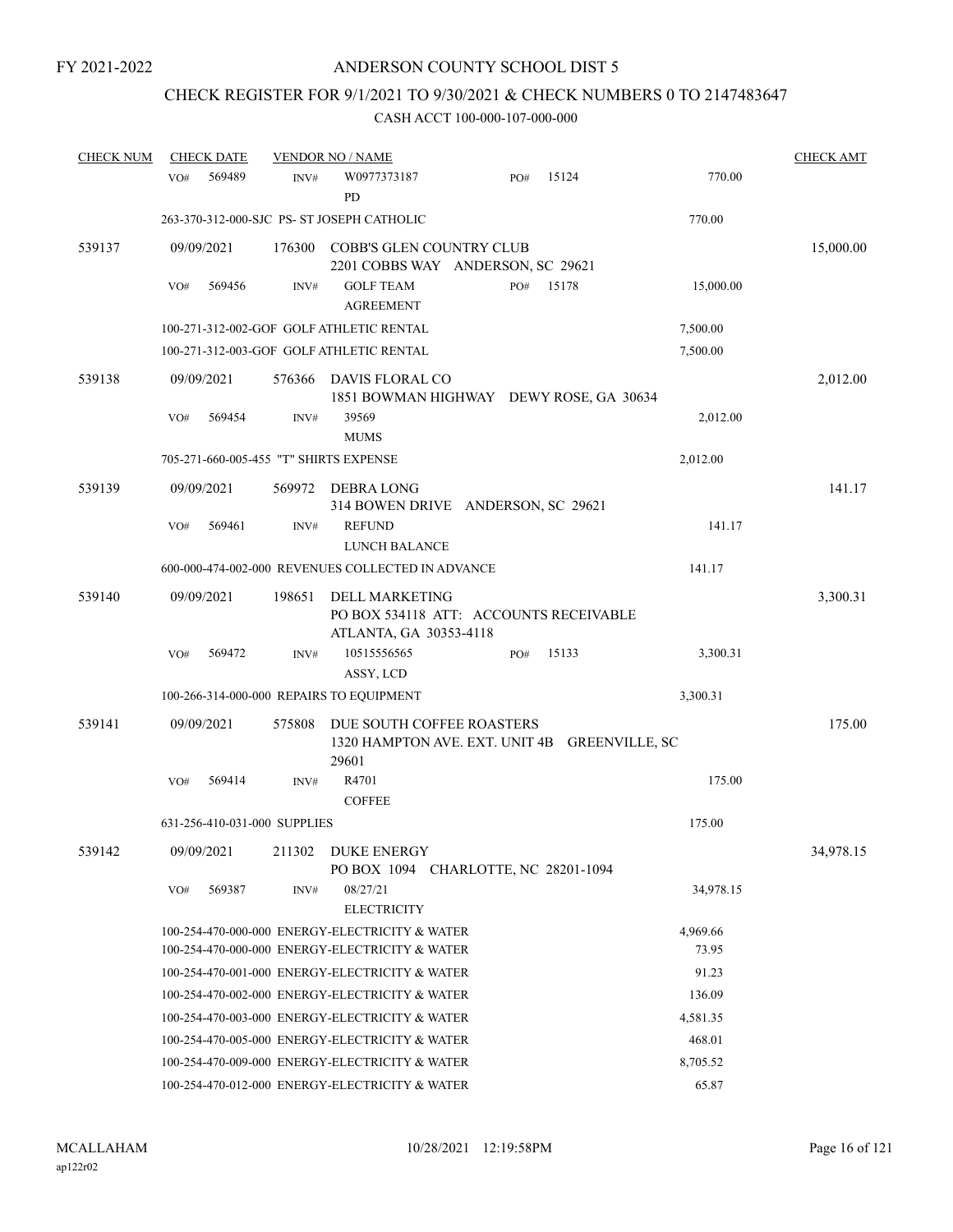# CHECK REGISTER FOR 9/1/2021 TO 9/30/2021 & CHECK NUMBERS 0 TO 2147483647

| <b>CHECK NUM</b> | <b>CHECK DATE</b>                       |        | <b>VENDOR NO / NAME</b>                                                                             |           | <b>CHECK AMT</b> |
|------------------|-----------------------------------------|--------|-----------------------------------------------------------------------------------------------------|-----------|------------------|
|                  |                                         |        | 100-254-470-014-000 ENERGY-ELECTRICITY & WATER                                                      | 50.23     |                  |
|                  |                                         |        | 100-254-470-015-000 ENERGY-ELECTRICITY & WATER                                                      | 45.69     |                  |
|                  |                                         |        | 100-254-470-016-000 ENERGY-ELECTRICITY & WATER                                                      | 27.09     |                  |
|                  |                                         |        | 100-254-470-018-000 ENERGY-ELECTRICITY & WATER                                                      | 4,079.25  |                  |
|                  |                                         |        | 100-254-470-019-000 ENERGY-ELECTRICITY & WATER                                                      | 30.27     |                  |
|                  |                                         |        | 131-254-470-031-000 ENERGY-ELECTRICITY/WATER                                                        | 11,653.94 |                  |
| 539143           | 09/09/2021                              | 563495 | ELECTRIC CITY UTILITIES<br>CITY OF ANDERSON 601 SOUTH MAIN ST<br>ANDERSON, SC 29624                 |           | 5,795.89         |
|                  | 569382<br>VO#                           | INV#   | 9/7/21<br><b>WATER/SEWER</b>                                                                        | 5,795.89  |                  |
|                  |                                         |        | 100-254-470-001-000 ENERGY-ELECTRICITY & WATER                                                      | 703.05    |                  |
|                  |                                         |        | 100-254-470-006-000 ENERGY-ELECTRICITY & WATER                                                      | 2,601.60  |                  |
|                  |                                         |        | 100-254-470-015-000 ENERGY-ELECTRICITY & WATER                                                      | 188.94    |                  |
|                  |                                         |        | 100-254-470-016-000 ENERGY-ELECTRICITY & WATER                                                      | 347.58    |                  |
|                  |                                         |        | 100-254-470-018-000 ENERGY-ELECTRICITY & WATER                                                      | 592.86    |                  |
|                  |                                         |        | 100-254-470-021-000 ENERGY-ELECTRICITY & WATER                                                      | 1,361.86  |                  |
| 539144           | 09/09/2021                              | 574009 | FUN EXPRESS, LLC                                                                                    |           | 101.92           |
|                  | 569455<br>VO#                           | INV#   | PO BOX 14463 DES MOINES, IA 50306<br>711447895-01<br><b>PENCILS</b>                                 | 101.92    |                  |
|                  |                                         |        | 712-271-660-012-324 POSTIVE BEHAVIOR I.S. EXPENSE                                                   | 101.92    |                  |
| 539145           | 09/09/2021                              | 568359 | <b>GLASS CRAFTERS, INC</b><br>109-B MCDOUGALL COURT ATT: ACCOUNTS<br>RECEIVBLE GREENVILLE, SC 29607 |           | 287.82           |
|                  | 569427<br>VO#                           | INV#   | 61884<br><b>WINDOW</b>                                                                              | 287.82    |                  |
|                  | 100-254-323-000-400 CONTRACT SRVS.-HVAC |        |                                                                                                     | 287.82    |                  |
| 539146           | 09/09/2021                              | 574279 | HALLIGAN MAHONEY & WILLIAMS<br>PO BOX 11367 COLUMBIA, SC 29211-1367                                 |           | 428.75           |
|                  | 569487<br>VO#                           | INV#   | 16054<br>AUG 2021                                                                                   | 428.75    |                  |
|                  | 131-233-319-031-000 LEGAL FEES          |        |                                                                                                     | 428.75    |                  |
| 539147           | 09/09/2021                              | 576986 | HIGHLIGHTS CONSUMER SERVICES INC<br>PO BOX 18360 COLUMBUS, OH 43218-0360                            |           | 608.30           |
|                  | 569493<br>VO#                           | INV#   | 15146<br>HGS-0921-02525<br>PO#<br><b>HIGHLIGHTS</b>                                                 | 608.30    |                  |
|                  |                                         |        | 202-370-410-000-SJC SUPPLIES-ST JOSEPH'S CATHOLIC                                                   | 135.18    |                  |
|                  |                                         |        | 202-413-410-000-SJC SUPPLIES-ST.JOSEPH'S CATHOLIC                                                   | 473.12    |                  |
| 539148           | 09/09/2021                              | 576027 | HOME DEPOT USA, INC<br>PO BOX 742604 ATLANTA, GA 30374-2604                                         |           | 4,649.35         |
|                  | 569474<br>VO#                           | INV#   | 628297723<br>14492<br>PO#<br>634247407                                                              | 236.89    |                  |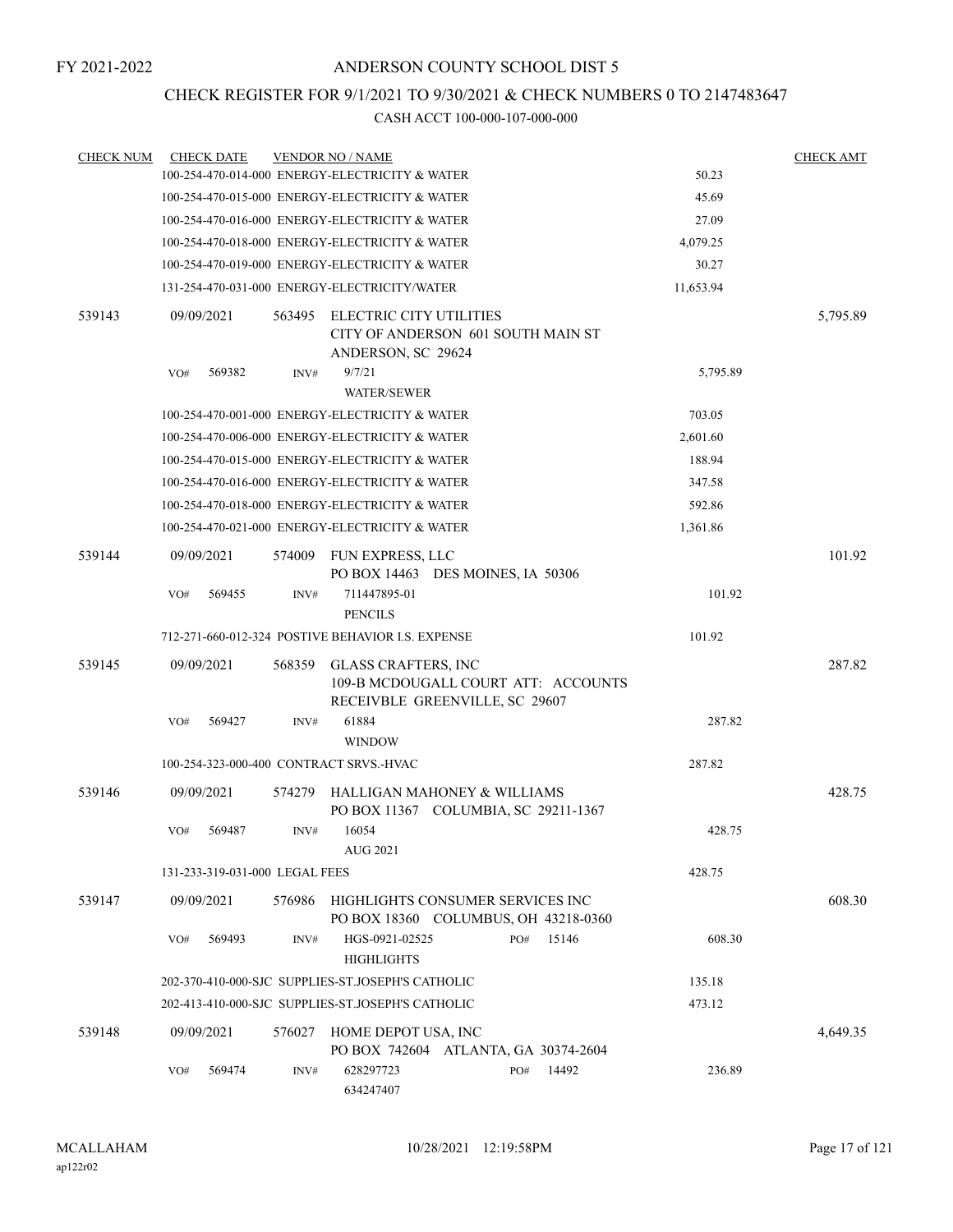# CHECK REGISTER FOR 9/1/2021 TO 9/30/2021 & CHECK NUMBERS 0 TO 2147483647

| <b>CHECK NUM</b> |     | <b>CHECK DATE</b>            |        | <b>VENDOR NO / NAME</b>                                                                                        |     |       |          | <b>CHECK AMT</b> |
|------------------|-----|------------------------------|--------|----------------------------------------------------------------------------------------------------------------|-----|-------|----------|------------------|
|                  |     |                              |        | 100-000-170-000-000 WAREHOUSE INVENTORY                                                                        |     |       | 236.89   |                  |
|                  | VO# | 569475                       | INV#   | 637054198                                                                                                      | PO# | 15099 | 2,617.43 |                  |
|                  |     |                              |        | <b>LINERS</b>                                                                                                  |     |       |          |                  |
|                  |     |                              |        | 100-000-170-000-000 WAREHOUSE INVENTORY                                                                        |     |       | 2,617.43 |                  |
|                  | VO# | 569476                       | INV#   | 636491615                                                                                                      | PO# | 15067 | 1,795.03 |                  |
|                  |     |                              |        | <b>MOPS</b>                                                                                                    |     |       |          |                  |
|                  |     |                              |        | 100-000-170-000-000 WAREHOUSE INVENTORY                                                                        |     |       | 1,795.03 |                  |
| 539149           |     | 09/09/2021                   |        | 313476 LAKESHORE LEARNING MATERIALS<br>2695 EAST DOMINGUEZ STREET ATT: ACCOUNTS<br>RECEIVABLE CARSON, CA 90895 |     |       |          | 456.41           |
|                  | VO# | 569508                       | INV#   | 453842081721<br><b>EASEL</b>                                                                                   | PO# | 14994 | 456.41   |                  |
|                  |     | 201-112-410-012-000 SUPPLIES |        |                                                                                                                |     |       | 456.41   |                  |
| 539150           |     | 09/09/2021                   | 573808 | LOGO'S SIGNS AND SCREEN PRINTING, LLC<br>2704 NORTH MAIN STREET ANDERSON, SC 29621                             |     |       |          | 1,594.67         |
|                  | VO# | 569405                       | INV#   | 3644<br><b>GRIT DECALS</b>                                                                                     |     |       | 766.92   |                  |
|                  |     | 100-222-410-002-000 SUPPLIES |        |                                                                                                                |     |       | 766.92   |                  |
|                  | VO# | 569453                       | INV#   | 3694<br><b>SHIRTS</b>                                                                                          |     |       | 827.75   |                  |
|                  |     |                              |        | 705-271-660-005-682 VOLLEYBALL EXPENSE                                                                         |     |       | 827.75   |                  |
|                  |     |                              |        |                                                                                                                |     |       |          |                  |
| 539151           |     | 09/09/2021                   | 576865 | <b>MACMILLAN HOLDINGS LLC</b><br>DEPT CH 17571 ATTN: 10306000 PALATINE, IL<br>60055-7571                       |     |       |          | 9,501.81         |
|                  | VO# | 569392                       | INV#   | 64546373, 64495736                                                                                             | PO# | 14964 | 9,501.81 |                  |
|                  |     |                              |        | <b>BOOKS</b>                                                                                                   |     |       |          |                  |
|                  |     |                              |        | 100-221-445-000-000 TECHNOLOGY SUPPLIES                                                                        |     |       | 9,501.81 |                  |
| 539152           |     | 09/09/2021                   | 567126 | MUSIC & ARTS CENTER<br>5295 WESTVIEW DR SUITE 300 ATTN: CA<br>FREDERICK, MD 21703                              |     |       |          | 131.46           |
|                  | VO# | 569464                       | INV#   | 027959657<br><b>TL HANNA</b>                                                                                   | PO# | 14729 | 131.46   |                  |
|                  |     |                              |        | 100-114-314-002-000 BAND REPAIRS ACCOUNT                                                                       |     |       | 131.46   |                  |
| 539153           |     | 09/09/2021                   | 576737 | PATRICK, ANDY<br>BOARD OF TRUSTEES 1220 BROWN ROAD<br>ANDERSON, SC 29621                                       |     |       |          | 558.72           |
|                  | VO# | 569388                       | INV#   | 08/27-08/29/21<br><b>CHARLESTON</b>                                                                            |     |       | 158.00   |                  |
|                  |     |                              |        | 100-231-334-000-000 TRUSTEE EXPENSE                                                                            |     |       | 158.00   |                  |
|                  | VO# | 569389                       | INV#   | 08/27-08/29/21                                                                                                 |     |       | 400.72   |                  |
|                  |     |                              |        | <b>CHARLESTON</b>                                                                                              |     |       |          |                  |
|                  |     |                              |        | 100-231-334-000-000 TRUSTEE EXPENSE                                                                            |     |       | 400.72   |                  |
| 539154           |     | 09/09/2021                   | 568036 | PIEDMONT NATURAL GAS<br>PO BOX 1246 CHARLOTTE, NC 28201-1246                                                   |     |       |          | 1,093.54         |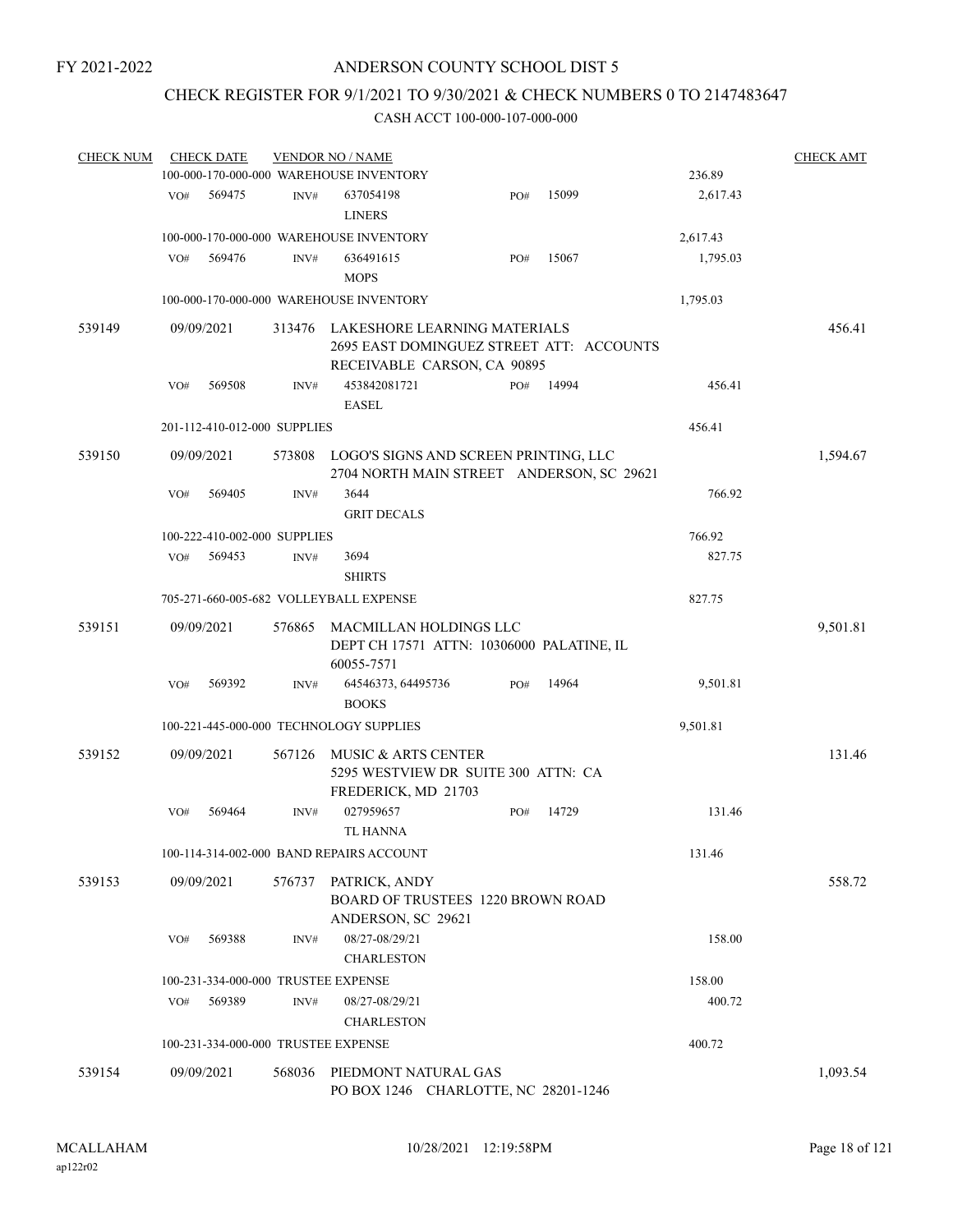# CHECK REGISTER FOR 9/1/2021 TO 9/30/2021 & CHECK NUMBERS 0 TO 2147483647

| <b>CHECK NUM</b> |     | <b>CHECK DATE</b>               |        | <b>VENDOR NO / NAME</b>                                                                                      |              |            | <b>CHECK AMT</b> |
|------------------|-----|---------------------------------|--------|--------------------------------------------------------------------------------------------------------------|--------------|------------|------------------|
|                  | VO# | 569383                          | INV#   | 09/01/21                                                                                                     |              | 1,093.54   |                  |
|                  |     |                                 |        | <b>NATURAL GAS</b>                                                                                           |              |            |                  |
|                  |     | 100-254-472-000-000 ENERGY-GAS  |        |                                                                                                              |              | 50.11      |                  |
|                  |     | 100-254-472-001-000 ENERGY-GAS  |        |                                                                                                              |              | 268.49     |                  |
|                  |     | 100-254-472-005-000 ENERGY-GAS  |        |                                                                                                              |              | 24.72      |                  |
|                  |     | 100-254-472-011-000 ENERGY-GAS  |        |                                                                                                              |              | 23.54      |                  |
|                  |     | 100-254-472-012-000 ENERGY-GAS  |        |                                                                                                              |              | 24.72      |                  |
|                  |     | 100-254-472-015-000 ENERGY-GAS  |        |                                                                                                              |              | 58.23      |                  |
|                  |     | 100-254-472-016-000 ENERGY-GAS  |        |                                                                                                              |              | 23.54      |                  |
|                  |     | 100-254-472-021-000 ENERGY- GAS |        |                                                                                                              |              | 75.07      |                  |
|                  |     | 600-256-470-011-000 ENERGY      |        |                                                                                                              |              | 118.57     |                  |
|                  |     | 600-256-470-012-000 ENERGY      |        |                                                                                                              |              | 100.00     |                  |
|                  |     | 600-256-470-015-000 ENERGY      |        |                                                                                                              |              | 88.33      |                  |
|                  |     | 600-256-470-016-000 ENERGY      |        |                                                                                                              |              | 124.61     |                  |
|                  |     | 600-256-470-021-000 ENERGY      |        |                                                                                                              |              | 113.61     |                  |
| 539155           |     | 09/09/2021                      |        | 572850 ROBERT ANDERSON PETTY CASH<br>$, --$                                                                  |              |            | 750.00           |
|                  | VO# | 569498                          | INV#   | 09/15/21                                                                                                     |              | 500.00     |                  |
|                  |     |                                 |        | <b>FOOTBALL</b>                                                                                              |              |            |                  |
|                  |     |                                 |        | 706-271-660-006-666 CONCESSIONS EXPENSE                                                                      |              | 200.00     |                  |
|                  |     |                                 |        | 706-271-660-006-671 FOOTBALL GATE RECEIPTS EXPENSE                                                           |              | 300.00     |                  |
|                  | VO# | 569499                          | INV#   | 09/15/21                                                                                                     |              | 250.00     |                  |
|                  |     |                                 |        | VOLLEYBALL                                                                                                   |              |            |                  |
|                  |     |                                 |        | 706-271-660-006-666 CONCESSIONS EXPENSE                                                                      |              | 100.00     |                  |
|                  |     |                                 |        | 706-271-660-006-679 VOLLEYBALL GATE RECEIPTS EXPENSE                                                         |              | 150.00     |                  |
| 539156           |     | 09/09/2021                      | 451201 | SC SCHOOL BOARDS INSURANCE TRUST<br>111 RESEARCH DRIVE COLUMBIA, SC 29203                                    |              |            | 146,250.00       |
|                  | VO# | 569463                          | INV#   | 13616<br><b>WORKERS' COMP</b>                                                                                |              | 146,250.00 |                  |
|                  |     |                                 |        | 100-252-270-000-000 WORKMAN'S COMPENSATION                                                                   |              | 146,250.00 |                  |
| 539157           |     | 09/09/2021                      |        | 568699 SHEPARD & ASSOCIATES, LLC<br>3547 DREHER SHOALS RD SUITE 6 ATT: ACCOUNTS<br>RECEIVABLE IRMO, SC 29063 |              |            | 1,420.00         |
|                  | VO# | 569431                          | INV#   | 21110                                                                                                        | 13343<br>PO# | 1,420.00   |                  |
|                  |     |                                 |        | <b>TLH ROOF</b>                                                                                              |              |            |                  |
|                  |     | 505-253-522-002-ROF ROOF TLH    |        |                                                                                                              |              | 1,420.00   |                  |
| * 539159         |     | 09/09/2021                      | 571007 | SIMPLIFIED OFFICE SYSTEMS<br>6220 BUSH RIVER ROAD COLUMBIA, SC 29212                                         |              |            | 141.24           |
|                  | VO# | 569421                          | INV#   | 210903-0044<br><b>COPIES</b>                                                                                 |              | 100.80     |                  |
|                  |     |                                 |        | 100-113-410-006-VEN SUPPLY-ADDT'L FOR LOST VENDING                                                           |              | 100.80     |                  |
|                  | VO# | 569422                          | INV#   | 210903-0045                                                                                                  |              | 40.44      |                  |
|                  |     |                                 |        | <b>COPIES</b>                                                                                                |              |            |                  |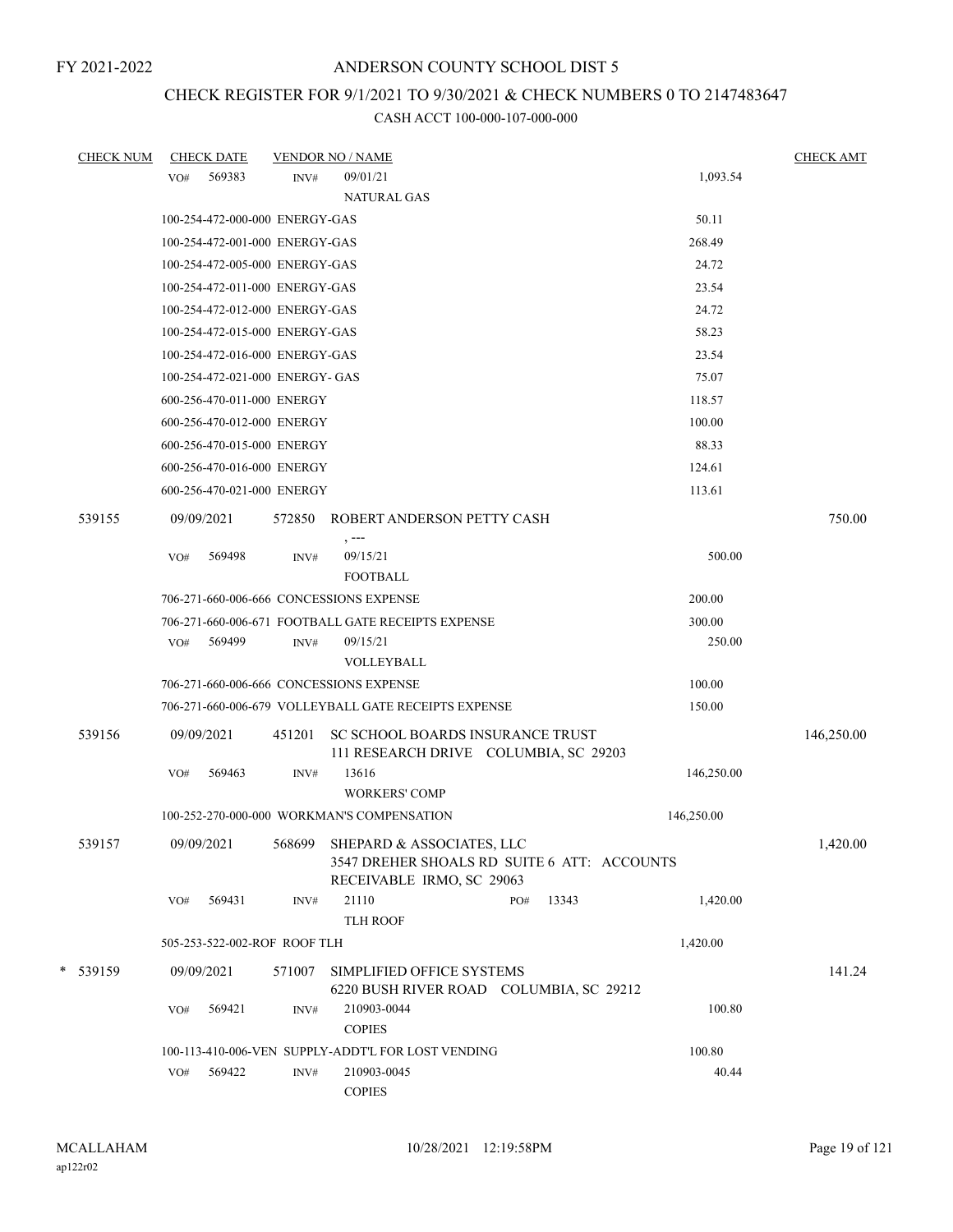# CHECK REGISTER FOR 9/1/2021 TO 9/30/2021 & CHECK NUMBERS 0 TO 2147483647

| <b>CHECK NUM</b> |     | <b>CHECK DATE</b> |                                   | <b>VENDOR NO / NAME</b><br>100-113-410-006-VEN SUPPLY-ADDT'L FOR LOST VENDING            |     |       | 40.44     | <b>CHECK AMT</b> |
|------------------|-----|-------------------|-----------------------------------|------------------------------------------------------------------------------------------|-----|-------|-----------|------------------|
| 539160           |     | 09/09/2021        | 576954                            | SOCIAL EMOTIONAL LEARNING WORLDWIDE<br>1205 ARROWHEAD DRIVE BRENTWOOD, TN 37027          |     |       |           | 9,894.66         |
|                  | VO# | 569458            | INV#                              | WP0123<br><b>TRANING</b>                                                                 | PO# | 14957 | 3,226.50  |                  |
|                  |     |                   |                                   | 263-224-312-000-P14 CLASSROOM BEHAV SVS                                                  |     |       | 3,226.50  |                  |
|                  | VO# | 569506            | INV#                              | WP0122<br><b>TRAINING</b>                                                                | PO# | 14959 | 3,226.50  |                  |
|                  |     |                   |                                   | 263-224-312-000-P14 CLASSROOM BEHAV SVS                                                  |     |       | 3,226.50  |                  |
|                  | VO# | 569507            | INV#                              | <b>NEV0802</b><br><b>TRAINING</b>                                                        | PO# | 14958 | 3,441.66  |                  |
|                  |     |                   | 201-224-312-012-000 PD CONSULTANT |                                                                                          |     |       | 3,441.66  |                  |
| 539161           |     | 09/09/2021        | 575352                            | SPHERO, INC<br>DEPT CH 19777 PALATINE, IL 60055-9777                                     |     |       |           | 14,370.48        |
|                  | VO# | 569494            | INV#                              | 75377<br><b>SPERO BOLT POWER PACK</b>                                                    | PO# | 15048 | 14,370.48 |                  |
|                  |     |                   |                                   | 210-113-410-000-021 SUPPLIES AND MATERIALS/KITS                                          |     |       | 14,370.48 |                  |
| 539162           |     | 09/09/2021        | 573073                            | STUDIES WEEKLY, INC<br>AMERICAN LEGACY PUBLISHING 1140 NORTH 1430<br>WEST OREM, UT 84057 |     |       |           | 3,180.00         |
|                  | VO# | 569502            | INV#                              | 410534<br><b>STUDIES WEEKLY</b>                                                          | PO# | 15118 | 3,180.00  |                  |
|                  |     |                   | 201-112-410-012-000 SUPPLIES      |                                                                                          |     |       | 3,180.00  |                  |
|                  |     |                   |                                   |                                                                                          |     |       |           |                  |
| 539163           |     | 09/09/2021        | 576973                            | SUNBELT STAFFING, LLC<br>PO BOX 934411 ATLANTA, GA 31193-4411                            |     |       |           | 3,020.00         |
|                  | VO# | 569488            | INV#                              | 20200054<br><b>SERVICES</b>                                                              | PO# | 15152 | 3,020.00  |                  |
|                  |     |                   |                                   | 283-126-312-000-000 CONTRACTED SERVICES                                                  |     |       | 3,020.00  |                  |
| 539164           |     | 09/09/2021        | 576943                            | TEACHERS CURRICULUM INSTITUTE (TCI)<br>PO BOX 1327 RANCHO CORDOVA, CA 95741              |     |       |           | 1,504.90         |
|                  | VO# | 569492            | INV#                              | 80392<br><b>SSA AMERICA</b>                                                              | PO# | 14931 | 1,504.90  |                  |
|                  |     |                   |                                   | 202-370-410-000-SJC SUPPLIES-ST.JOSEPH'S CATHOLIC                                        |     |       | 1,504.90  |                  |
| 539165           |     | 09/09/2021        | 572122                            | THE ELECTRIC CITY NEWS<br>POBOX 1015 ANDERSON, SC 29622                                  |     |       |           | 675.00           |
|                  | VO# | 569457            | INV#                              | 7726<br>AD                                                                               |     |       | 675.00    |                  |
|                  |     |                   |                                   | 100-263-360-000-000 PRINTING AND BINDING                                                 |     |       | 675.00    |                  |
| 539166           |     | 09/09/2021        | 563611                            | THE GREENVILLE ZOO<br>150 CLEVELAND PARK DRIVE GREENVILLE, SC 29601                      |     |       |           | 792.00           |
|                  | VO# | 569500            | INV#                              | 09/16/21<br><b>ADMISSION</b>                                                             |     |       | 792.00    |                  |
|                  |     |                   |                                   | 731-271-660-031-878 HORTICULTURE EXPENSE                                                 |     |       | 496.68    |                  |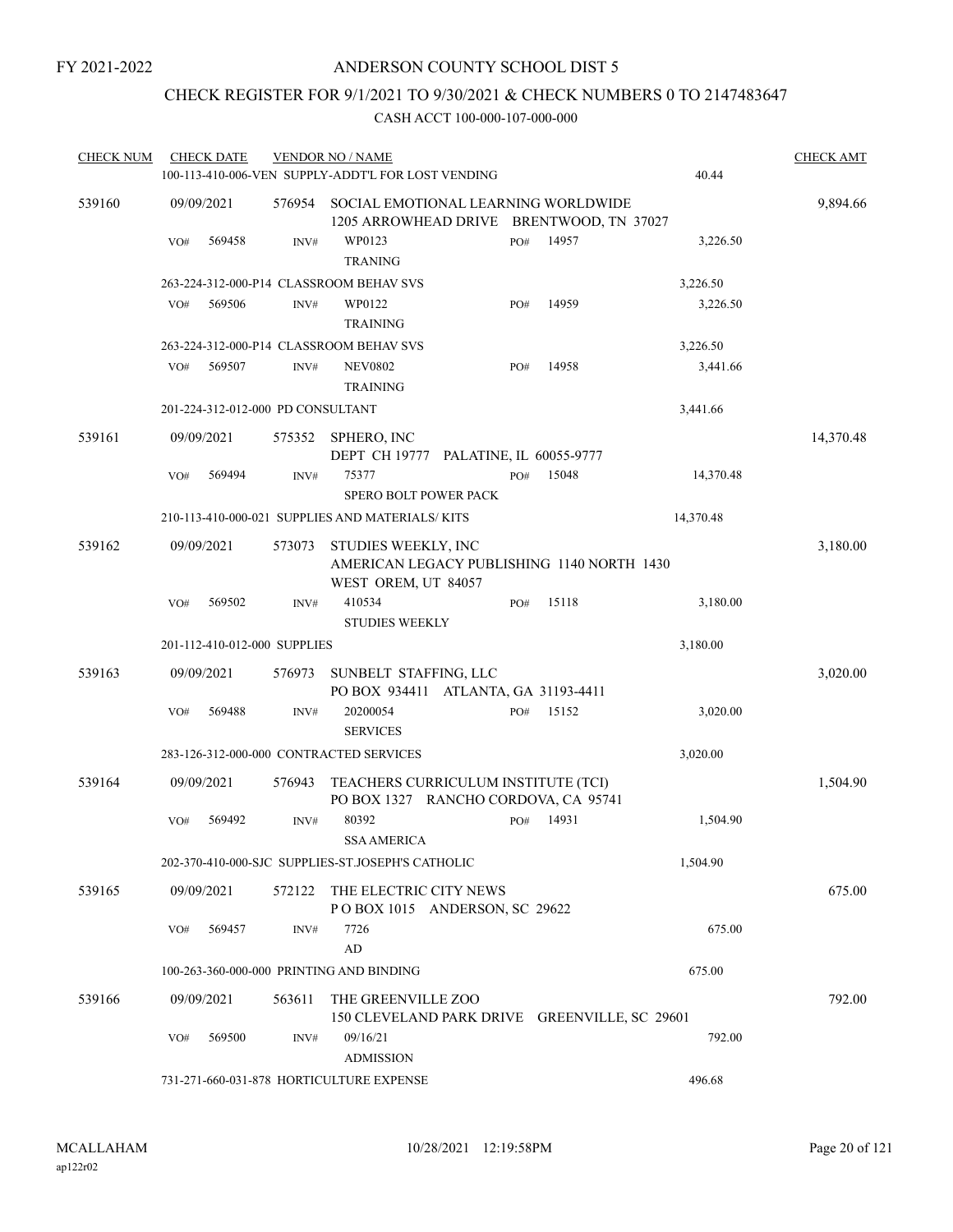# CHECK REGISTER FOR 9/1/2021 TO 9/30/2021 & CHECK NUMBERS 0 TO 2147483647

| <b>CHECK NUM</b> |     | <b>CHECK DATE</b>                                                                            |        | <b>VENDOR NO / NAME</b><br>731-271-660-031-879 AG BIOSYSTEMS EXPENSE                                              |              | 295.32                  | <b>CHECK AMT</b> |
|------------------|-----|----------------------------------------------------------------------------------------------|--------|-------------------------------------------------------------------------------------------------------------------|--------------|-------------------------|------------------|
| 539167           |     | 09/09/2021                                                                                   | 504898 | TIDMORE FLAGS<br>PO BOX 1555 ABERDEEN, SC 57402-1555                                                              |              |                         | 212.85           |
|                  | VO# | 569495                                                                                       | INV#   | 400016806<br><b>FLAGS</b>                                                                                         |              | 212.85                  |                  |
|                  |     |                                                                                              |        | 711-271-660-011-201 MISCELLANEOUS EXPENSE                                                                         |              | 212.85                  |                  |
| 539168           |     | 09/09/2021                                                                                   | 575941 | TRIPLE P AMERICA<br>ATTN: KRISTIN PATTERSON, TRAINING COORDI 1201<br>LINCOLN STREET, SUITE 201 COLUMBIA, SC 29201 |              |                         | 1,740.00         |
|                  | VO# | 569490                                                                                       | INV#   | 18811<br><b>DISCUSSION GROUP</b>                                                                                  | PO# 15150    | 1,740.00                |                  |
|                  |     | 100-115-410-003-000 SUPPLIES                                                                 |        |                                                                                                                   |              | 0.00                    |                  |
|                  |     |                                                                                              |        | 210-211-312-000-020 PD - SOCIAL WORKER                                                                            |              | 1,740.00                |                  |
| 539169           |     | 09/09/2021                                                                                   |        | 573864 WELLS FARGO VENDOR FIN SERV<br>PO BOX 105743 ATLANTA, GA 30348-5743                                        |              |                         | 278.02           |
|                  | VO# | 569430                                                                                       | INV#   | 5016556485<br><b>COPIER</b>                                                                                       | 15082<br>PO# | 222.56                  |                  |
|                  |     | 100-147-410-018-000 SUPPLIES                                                                 |        |                                                                                                                   |              | 222.56                  |                  |
|                  | VO# | 569442                                                                                       | INV#   | 5016403299<br><b>COPIER</b>                                                                                       |              | 55.46                   |                  |
|                  |     | 723-190-660-023-913 COPIER EXPENSE                                                           |        |                                                                                                                   |              | 55.46                   |                  |
| 539170           |     | 09/09/2021                                                                                   | 565833 | WEX BANK<br>WRIGHT EXPRESS FLEET SERVICES PO BOX 6293<br>CAROL STREAM, IL 60197-6293                              |              |                         | 3,686.79         |
|                  | VO# | 569436                                                                                       | INV#   | 73881065<br><b>FUEL</b>                                                                                           |              | 3,686.79                |                  |
|                  |     | 100-255-411-000-000 GASOLINE                                                                 |        |                                                                                                                   |              | 3,686.79                |                  |
| 539171           |     | 09/09/2021                                                                                   | 523475 | W W NORTON & COMPANY<br>PO BOX 786652 PHILADELPHIA, PA 19178-6652                                                 |              |                         | 4,818.24         |
|                  | VO# | 569460                                                                                       | INV#   | PO 14718<br><b>MUSICIAN'S GUIDE</b>                                                                               | 14718<br>PO# | 4,818.24                |                  |
|                  |     |                                                                                              |        | 210-114-410-002-021 SUPPLIES AND MATERIALS/ AP MUSIC                                                              |              | 4,818.24                |                  |
| $*$ 539174       |     | 09/14/2021                                                                                   | 576412 | <b>AMAZON CAPITAL SERVICES</b><br>PO BOX 035184 SEATTLE, WA 98124-5184                                            |              |                         | 5,950.16         |
|                  | VO# | 569836                                                                                       | INV#   | <b>PURCHASES</b><br>#A2QG7V7TDJIMYY                                                                               |              | 5,950.16                |                  |
|                  |     | 100-111-410-013-000 SUPPLIES<br>100-111-410-013-000 SUPPLIES<br>100-111-410-013-000 SUPPLIES |        |                                                                                                                   |              | 11.81<br>9.70<br>184.43 |                  |
|                  |     | 100-112-410-013-000 SUPPLIES<br>100-112-410-013-000 SUPPLIES<br>100-112-410-013-000 SUPPLIES |        |                                                                                                                   |              | 37.33<br>68.22<br>99.38 |                  |
|                  |     | 100-112-410-013-0RE RELATED ARTS<br>100-112-410-013-0RE RELATED ARTS                         |        |                                                                                                                   |              | 6.78<br>21.26           |                  |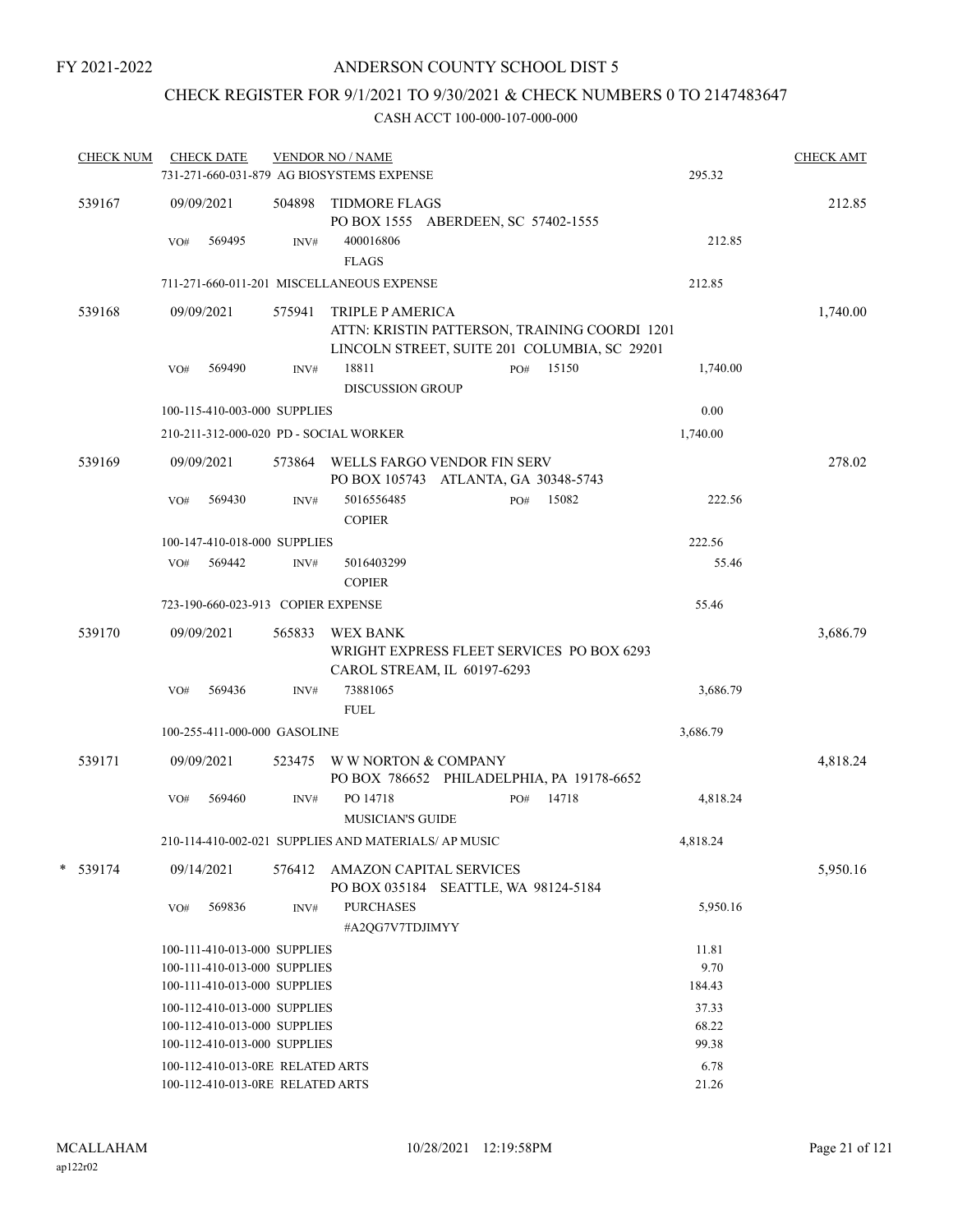# CHECK REGISTER FOR 9/1/2021 TO 9/30/2021 & CHECK NUMBERS 0 TO 2147483647

| <b>CHECK NUM</b> | <b>CHECK DATE</b><br><b>VENDOR NO / NAME</b>                                                  |                  | <b>CHECK AMT</b> |
|------------------|-----------------------------------------------------------------------------------------------|------------------|------------------|
|                  | 100-113-410-005-VEN SUPPLY-ADDT'L FOR LOST VENDING                                            | 187.00           |                  |
|                  | 100-113-410-013-000 SUPPLIES                                                                  | 11.67            |                  |
|                  | 100-113-410-013-000 SUPPLIES                                                                  | 26.70            |                  |
|                  | 100-113-410-013-000 SUPPLIES                                                                  | 212.75           |                  |
|                  | 100-113-410-021-VEN SUPPLY-ADDT'L FOR LOST VENDING                                            | 124.38           |                  |
|                  | 100-113-410-021-VEN SUPPLY-ADDT'L FOR LOST VENDING                                            | 10.82            |                  |
|                  | 100-114-410-003-VEN SUPPLY-ADDT'L FOR LOST VENDING                                            | 417.27           |                  |
|                  | 100-147-410-013-000 SUPPLIES                                                                  | 37.95            |                  |
|                  | 100-147-410-013-000 SUPPLIES                                                                  | 16.84            |                  |
|                  | 100-221-360-000-000 PRINTING AND BINDING                                                      | 470.21           |                  |
|                  | 100-221-360-000-000 PRINTING AND BINDING<br>100-221-360-000-000 PRINTING AND BINDING          | 342.08<br>42.79  |                  |
|                  |                                                                                               |                  |                  |
|                  | 100-221-410-000-000 SUPPLIES                                                                  | 49.06            |                  |
|                  | 100-222-410-003-000 SUPPLIES                                                                  | 416.99           |                  |
|                  | 100-233-410-013-000 SUPPLIES                                                                  | 21.35            |                  |
|                  | 124-114-410-024-000 SUPPLIES                                                                  | 80.69            |                  |
|                  | 124-114-445-024-000 TECHNOLOGY SUPPLIES                                                       | 374.49           |                  |
|                  | 338-112-410-016-EAR SUPPLIES                                                                  | 2,068.71         |                  |
|                  | 338-112-410-016-EAR SUPPLIES                                                                  | 307.98           |                  |
|                  | 707-190-660-007-201 MISCELLANEOUS EXPENSE                                                     | 60.42            |                  |
|                  | 721-190-660-021-552 YEARBOOK EXPENSE                                                          | 231.10           |                  |
| * 539177         | 09/14/2021<br>576621<br>ANATOMICAL WORLDWIDE LLC                                              |                  | 2,231.94         |
|                  | 1630 DARROW AVE EVANSTON, IL 60201                                                            |                  |                  |
|                  | 1089820<br>15106<br>569697<br>INV#<br>PO#<br>VO#                                              | 2,231.94         |                  |
|                  | <b>SUPPLIES</b>                                                                               |                  |                  |
|                  | 207-115-410-031-C06 SUPPLIES (C/O)                                                            | 2,231.94         |                  |
| 539178           | 09/14/2021<br>ANDERSON COUNTY SHERIFF'S OFFICE<br>570950<br>ATTN: JAMIE LAZAR 305 CAMSON ROAD |                  | 805.00           |
|                  | ANDERSON, SC 29621<br><b>WESTSIDE</b><br>569774<br>VO#<br>INV#                                | 122.50           |                  |
|                  | <b>FOOTBALL SECURITY</b>                                                                      |                  |                  |
|                  | 703-271-660-003-671 FOOTBALL GATE RECEIPTS EXPENSE                                            | 122.50           |                  |
|                  | <b>WESTSIDE</b><br>INV#                                                                       | 105.00           |                  |
|                  | VO#<br>569775<br><b>FOOTBALL SECURITY</b>                                                     |                  |                  |
|                  | 703-271-660-003-671 FOOTBALL GATE RECEIPTS EXPENSE                                            | 105.00           |                  |
|                  | 569776<br><b>GLENVIEW</b>                                                                     | 175.00           |                  |
|                  | VO#<br>INV#<br><b>FOOTBALL SECURITY</b>                                                       |                  |                  |
|                  |                                                                                               |                  |                  |
|                  | 720-271-660-020-671 FOOTBALL GATE RECEIPTS EXPENSE                                            | 175.00           |                  |
|                  | 569777<br><b>GLENVIEW</b><br>VO#<br>INV#<br><b>VB SECURITY</b>                                | 105.00           |                  |
|                  | 720-271-660-020-679 VOLLEYBALL GATE RECEIPTS EXPENSE                                          |                  |                  |
|                  |                                                                                               | 105.00<br>122.50 |                  |
|                  | 569778<br>TL HANNA<br>VO#<br>INV#                                                             |                  |                  |
|                  | <b>FOOTBALL SECURITY</b>                                                                      |                  |                  |
|                  | 702-271-660-002-671 FOOTBALL GATE RECEIPTS EXPENSE                                            | 122.50           |                  |
|                  | 569779<br>TL HANNA<br>VO#<br>INV#                                                             | 175.00           |                  |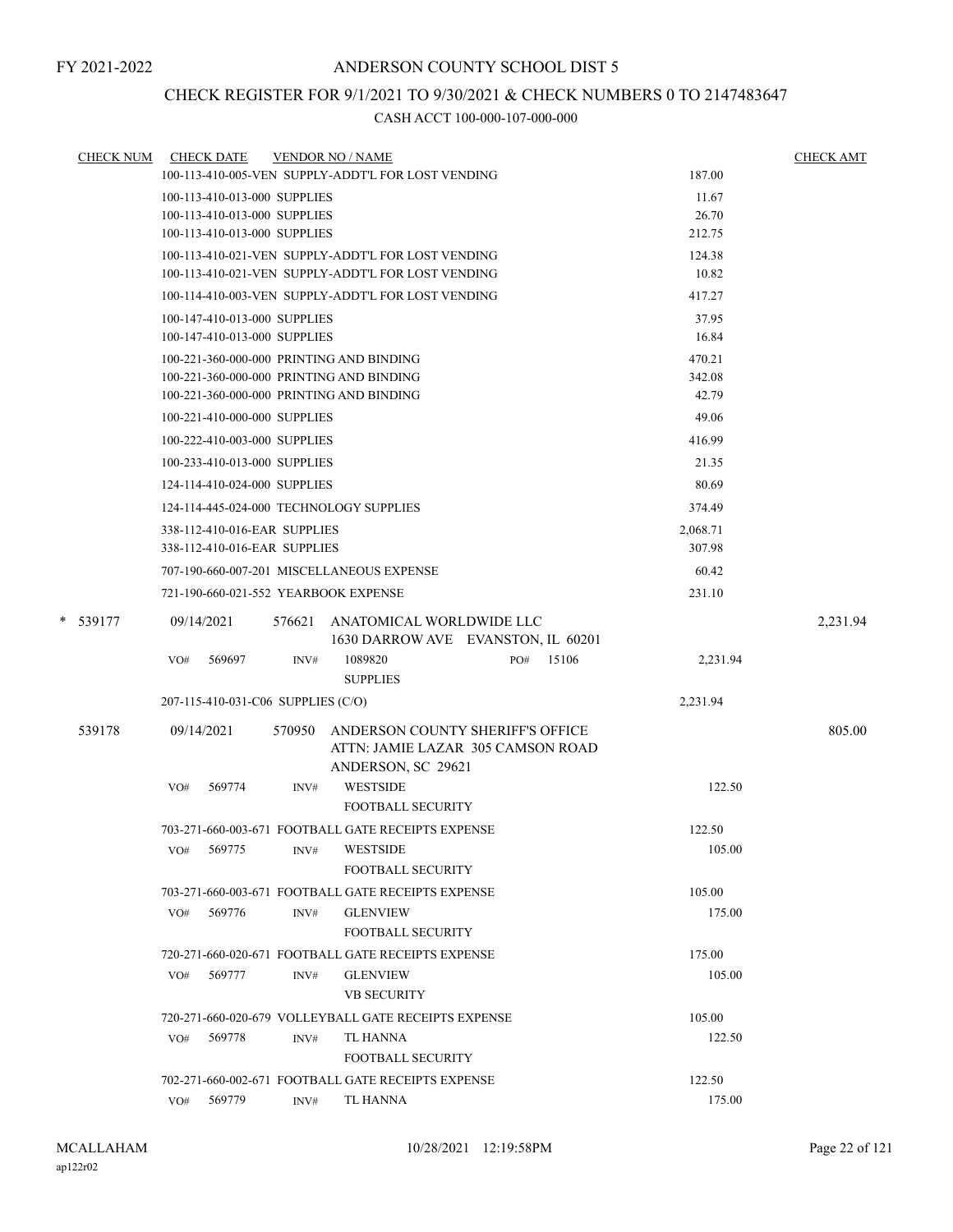# ANDERSON COUNTY SCHOOL DIST 5

# CHECK REGISTER FOR 9/1/2021 TO 9/30/2021 & CHECK NUMBERS 0 TO 2147483647

| <b>CHECK NUM</b> |     | <b>CHECK DATE</b> |        | <b>VENDOR NO / NAME</b><br><b>VB SECURITY</b>                                             |     |       |           | <b>CHECK AMT</b> |
|------------------|-----|-------------------|--------|-------------------------------------------------------------------------------------------|-----|-------|-----------|------------------|
|                  |     |                   |        | 702-271-660-002-679 VOLLEYBALL GATE RECEIPTS EXPENSE                                      |     |       | 175.00    |                  |
| 539179           |     | 09/14/2021        | 112250 | ANDERSON COUNTY FINANCE DEPT<br>POBOX 8002 ATT: ALEX MCLEES ANDERSON, SC<br>29622-8002    |     |       |           | 187,666.51       |
|                  | VO# | 569770            | INV#   | AUGUST 2021<br>SRO @AIT                                                                   | PO# | 15173 | 5,664.73  |                  |
|                  |     |                   |        | 131-258-312-031-000 SECURITY CONTRACT - SRO                                               |     |       | 5,664.73  |                  |
|                  | VO# | 569771            | INV#   | <b>JULY 2021</b><br>SRO @AIT                                                              | PO# | 15173 | 7,503.26  |                  |
|                  |     |                   |        | 131-258-312-031-000 SECURITY CONTRACT -SRO                                                |     |       | 7,503.26  |                  |
|                  | VO# | 569772            | INV#   | <b>JULY 2021</b><br><b>SRO GRANT</b>                                                      | PO# | 15174 | 99,501.73 |                  |
|                  |     |                   |        | 100-258-312-000-000 CONTRACTED SERVICES - RESOURCE OFFR                                   |     |       | 99,501.73 |                  |
|                  | VO# | 569773            | INV#   | AUGUST 2021<br><b>SRO GRANT</b>                                                           | PO# | 15174 | 74,996.79 |                  |
|                  |     |                   |        | 100-258-312-000-000 CONTRACTED SERVICES - RESOURCE OFFR                                   |     |       | 74,996.79 |                  |
| * 539181         |     | 09/14/2021        | 576985 | <b>ASCEND EDUCATION</b><br>302 ALBANY AVENUE SHREVEPORT, LA 71105                         |     |       |           | 1,690.00         |
|                  | VO# | 569781            | INV#   | AE 105064<br><b>LICENSE</b>                                                               | PO# | 15170 | 1,690.00  |                  |
|                  |     |                   |        | 202-413-410-000-SJC SUPPLIES-ST.JOSEPH'S CATHOLIC                                         |     |       | 1,690.00  |                  |
| * 539183         |     | 09/14/2021        | 576622 | <b>BALL SEED COMPANY</b><br>75 REMITTANCE DR STE 1114 CHICAGO, IL<br>60675-1114           |     |       |           | 720.00           |
|                  | VO# | 569784            | INV#   | 98629520<br><b>SHIPPING</b>                                                               |     |       | 720.00    |                  |
|                  |     |                   |        | 731-271-660-031-878 HORTICULTURE EXPENSE                                                  |     |       | 720.00    |                  |
| * 539186         |     | 09/14/2021        | 573265 | BILL SANDERS MOVING, INC.<br>5526 HWY 81 NORTH WILLIAMSTON, SC 29697                      |     |       |           | 495.00           |
|                  | VO# | 569700            | INV#   | 7143<br><b>MOVING</b>                                                                     |     |       | 495.00    |                  |
|                  |     |                   |        | 600-256-323-009-000 REPAIRS TO EQUIPMENT                                                  |     |       | 495.00    |                  |
| * 539191         |     | 09/14/2021        |        | 564814 BROOKWOOD FARMS, INC<br>POBOX 277 ATT: ACCOUNTS RECEIVABLE SILER<br>CITY, NC 27344 |     |       |           | 1,450.00         |
|                  | VO# | 569702            | INV#   | 0134371<br><b>FOOD</b>                                                                    |     |       | 1,450.00  |                  |
|                  |     |                   |        | 600-000-172-000-000 FOOD SERV INVEN. FOOD                                                 |     |       | 1,450.00  |                  |
| 539192           |     | 09/14/2021        | 576890 | BUCK, RANDY**<br>PO BOX 14293 ANDERSON, SC 29624                                          |     |       |           | 175.50           |
|                  | VO# | 569786            | INV#   | 1561<br><b>REPAIRS</b>                                                                    |     |       | 175.50    |                  |
|                  |     |                   |        | 100-255-323-000-ACT ACTIVITY BUS CONTRACTED SERVICES                                      |     |       | 175.50    |                  |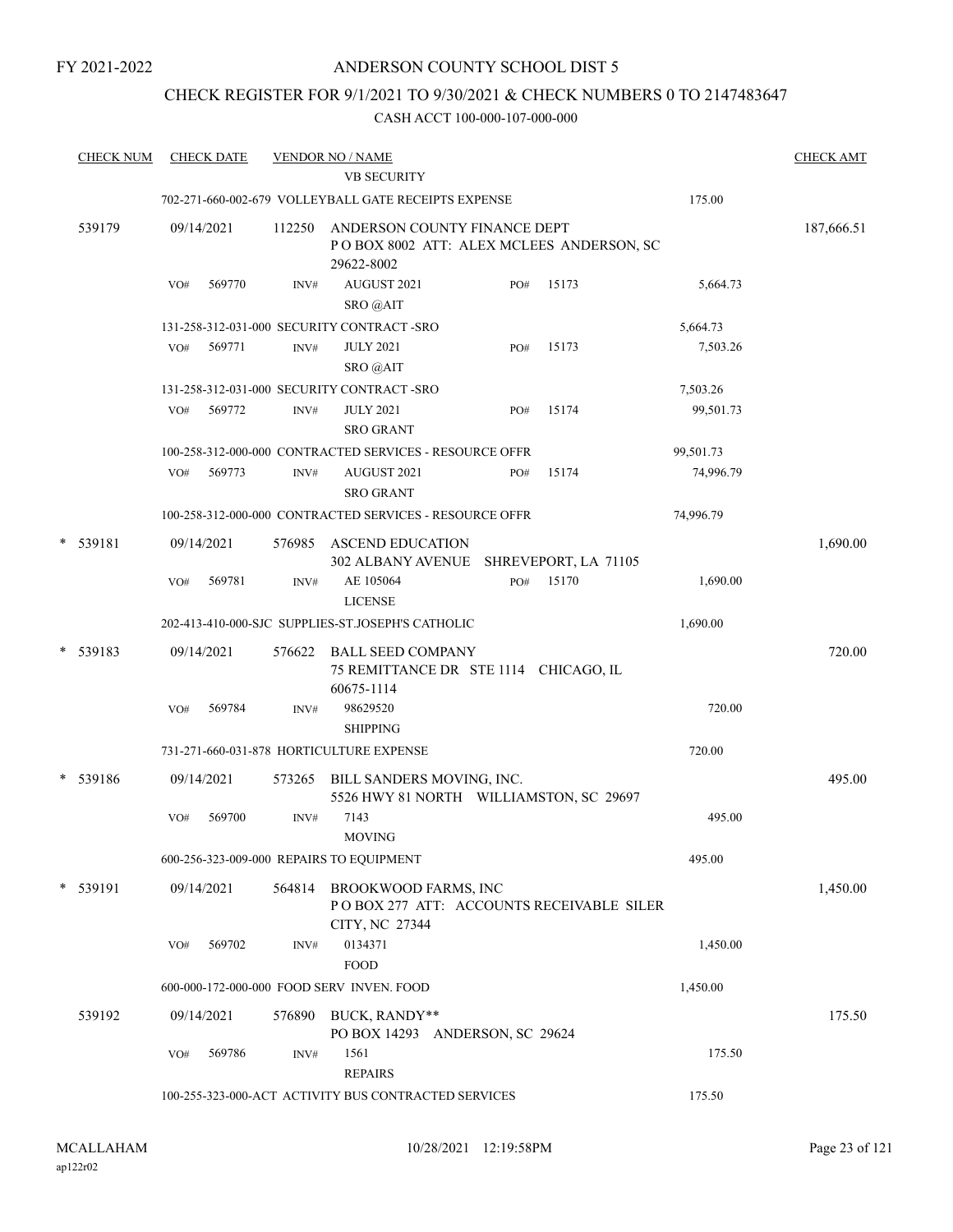# ANDERSON COUNTY SCHOOL DIST 5

# CHECK REGISTER FOR 9/1/2021 TO 9/30/2021 & CHECK NUMBERS 0 TO 2147483647

|   | <b>CHECK NUM</b> |     | <b>CHECK DATE</b>                  |        | <b>VENDOR NO / NAME</b>                                                               |     |       |           | <b>CHECK AMT</b> |
|---|------------------|-----|------------------------------------|--------|---------------------------------------------------------------------------------------|-----|-------|-----------|------------------|
|   | 539197           |     | 09/14/2021                         | 156900 | CAROLINA PRODUCE COMPANY<br>POBOX 3849 ATT: ACCOUNTS RECEIVABLE<br>ANDERSON, SC 29622 |     |       |           | 2,546.10         |
|   |                  | VO# | 569703                             | INV#   | AUGUST 2021<br><b>FOOD</b>                                                            |     |       | 2,546.10  |                  |
|   |                  |     | 600-256-460-002-000 FOOD           |        |                                                                                       |     |       | 649.50    |                  |
|   |                  |     | 600-256-460-003-000 FOOD           |        |                                                                                       |     |       | 988.00    |                  |
|   |                  |     | 600-256-460-006-000 FOOD           |        |                                                                                       |     |       | 149.25    |                  |
|   |                  |     | 600-256-460-007-000 FOOD           |        |                                                                                       |     |       | 107.00    |                  |
|   |                  |     | 600-256-460-011-000 FOOD           |        |                                                                                       |     |       | 144.75    |                  |
|   |                  |     | 600-256-460-012-000 FOOD           |        |                                                                                       |     |       | 59.95     |                  |
|   |                  |     | 600-256-460-017-000 FOOD           |        |                                                                                       |     |       | 31.95     |                  |
|   |                  |     | 600-256-460-018-000 FOOD           |        |                                                                                       |     |       | 96.50     |                  |
|   |                  |     | 631-256-460-031-000 PURCHASED FOOD |        |                                                                                       |     |       | 319.20    |                  |
|   | 539202           |     | 09/14/2021                         |        | 574613 COCA-COLA BOTTLING CO CONSOLIDATED<br>PO BOX 602937 CHARLOTTE, NC 28260-2937   |     |       |           | 2,428.97         |
|   |                  | VO# | 569705                             | INV#   | AUG 2021                                                                              |     |       | 2,428.97  |                  |
|   |                  |     |                                    |        | CUST #500410911                                                                       |     |       |           |                  |
|   |                  |     | 600-256-460-002-000 FOOD           |        |                                                                                       |     |       | $-381.08$ |                  |
|   |                  |     | 600-256-460-003-000 FOOD           |        |                                                                                       |     |       | 981.68    |                  |
|   |                  |     | 631-256-460-031-000 PURCHASED FOOD |        |                                                                                       |     |       | 1,828.37  |                  |
| * | 539204           |     | 09/14/2021                         | 202625 | DILLARD'S TROPHY SHOPPE<br>116 EAST SHOCKLEY FERRY RD ANDERSON, SC 29624              |     |       |           | 332.77           |
|   |                  | VO# | 569706                             | INV#   | 144288<br><b>ROBERT ANDERSON</b>                                                      |     |       | 38.52     |                  |
|   |                  |     |                                    |        | 100-113-410-006-VEN SUPPLY-ADDT'L FOR LOST VENDING                                    |     |       | 38.52     |                  |
|   |                  | VO# | 569707                             | INV#   | 144314<br>TL HANNA                                                                    |     |       | 294.25    |                  |
|   |                  |     |                                    |        | 100-114-410-002-VEN SUPPLY-ADDT'L FOR LOST VENDING                                    |     |       | 294.25    |                  |
|   | * 539211         |     | 09/14/2021                         | 576971 | <b>ESS SOUTH CENTRAL LLC</b><br>PO BOX 747077 ATLANTA, GA 30374-7077                  |     |       |           | 22,464.38        |
|   |                  | VO# | 569708                             | INV#   | 258909<br><b>WK ENDING 8/31/21</b>                                                    | PO# | 15171 | 979.97    |                  |
|   |                  |     |                                    |        | 600-256-311-003-000 PURCHASED SERVICE - SUBS                                          |     |       | 95.27     |                  |
|   |                  |     |                                    |        | 600-256-311-005-000 PURCHASED SERVICE - SUBS                                          |     |       | 88.47     |                  |
|   |                  |     |                                    |        | 600-256-311-007-000 PURCHASED SERVICE - SUBS                                          |     |       | 176.94    |                  |
|   |                  |     |                                    |        | 600-256-311-010-000 PURCHASED SERVICE - SUBS                                          |     |       | 176.94    |                  |
|   |                  |     |                                    |        | 600-256-311-012-000 PURCHASED SERVICE - SUBS                                          |     |       | 176.94    |                  |
|   |                  |     |                                    |        | 600-256-311-014-000 PURCHASED SERVICE - SUBS                                          |     |       | 176.94    |                  |
|   |                  |     |                                    |        | 600-256-311-020-000 PURCHASED SERVICE - SUBS                                          |     |       | 88.47     |                  |
|   |                  | VO# | 569709                             | INV#   | 257484                                                                                | PO# | 15171 | 2,317.36  |                  |
|   |                  |     |                                    |        | <b>WK ENDING 8/28/21</b>                                                              |     |       |           |                  |
|   |                  |     |                                    |        | 600-256-311-003-000 PURCHASED SERVICE - SUBS                                          |     |       | 281.33    |                  |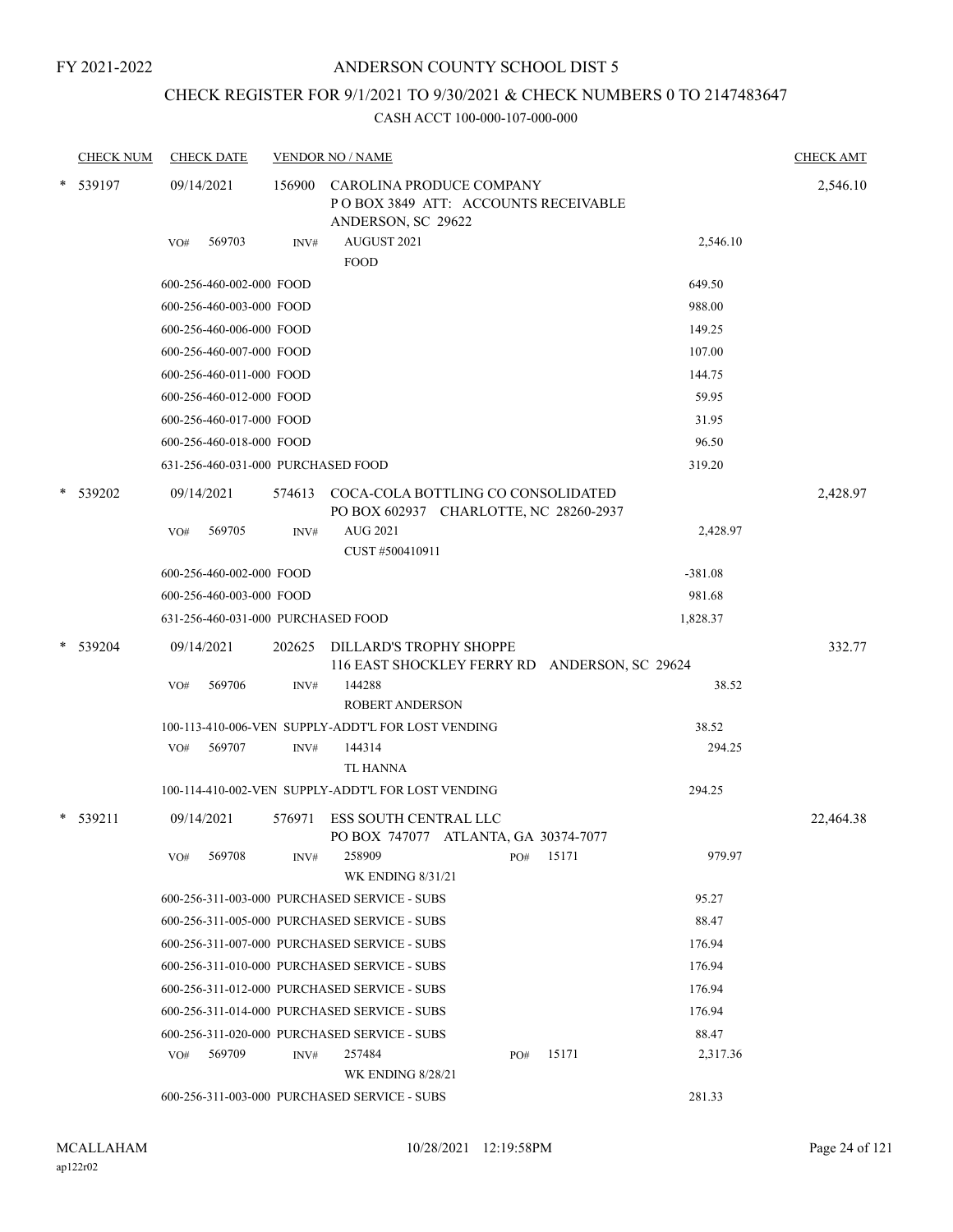# CHECK REGISTER FOR 9/1/2021 TO 9/30/2021 & CHECK NUMBERS 0 TO 2147483647

| <b>CHECK NUM</b> | <b>CHECK DATE</b> | <b>VENDOR NO / NAME</b>                      |     |       |           | <b>CHECK AMT</b> |
|------------------|-------------------|----------------------------------------------|-----|-------|-----------|------------------|
|                  |                   | 600-256-311-006-000 PURCHASED SERVICE - SUBS |     |       | 83.99     |                  |
|                  |                   | 600-256-311-007-000 PURCHASED SERVICE - SUBS |     |       | 444.66    |                  |
|                  |                   | 600-256-311-010-000 PURCHASED SERVICE - SUBS |     |       | 442.35    |                  |
|                  |                   | 600-256-311-012-000 PURCHASED SERVICE - SUBS |     |       | 353.88    |                  |
|                  |                   | 600-256-311-014-000 PURCHASED SERVICE - SUBS |     |       | 442.34    |                  |
|                  |                   | 600-256-311-020-000 PURCHASED SERVICE - SUBS |     |       | 268.81    |                  |
|                  | 569710<br>VO#     | 255753<br>INV#                               | PO# | 15171 | 1,664.95  |                  |
|                  |                   | <b>WK ENDING 8/21/21</b>                     |     |       |           |                  |
|                  |                   | 600-256-311-003-000 PURCHASED SERVICE - SUBS |     |       | 265.41    |                  |
|                  |                   | 600-256-311-006-000 PURCHASED SERVICE - SUBS |     |       | 324.33    |                  |
|                  |                   | 600-256-311-007-000 PURCHASED SERVICE - SUBS |     |       | 364.08    |                  |
|                  |                   | 600-256-311-010-000 PURCHASED SERVICE - SUBS |     |       | 353.87    |                  |
|                  |                   | 600-256-311-014-000 PURCHASED SERVICE - SUBS |     |       | 357.26    |                  |
|                  | 569828<br>VO#     | 255752<br>INV#                               | PO# | 15078 | 754.65    |                  |
|                  |                   | <b>WK ENDING 8/21/21</b>                     |     |       |           |                  |
|                  |                   | 100-255-323-000-000 CONTRACTED SERVICES      |     |       | 754.65    |                  |
|                  | 569829<br>VO#     | 257482<br>INV#<br><b>WK ENDING 8/28/21</b>   | PO# | 15078 | 16,747.45 |                  |
|                  |                   | 100-112-311-007-000 PURCHASED SERVICE - SUBS |     |       | 438.60    |                  |
|                  |                   | 100-112-311-008-000 PURCHASED SERVICE - SUBS |     |       | 803.03    |                  |
|                  |                   | 100-112-311-009-000 PURCHASED SERVICE - SUBS |     |       | 915.90    |                  |
|                  |                   | 100-112-311-010-000 PURCHASED SERVICE - SUBS |     |       | 96.75     |                  |
|                  |                   | 100-112-311-011-000 PURCHASED SERVICE - SUBS |     |       | 483.75    |                  |
|                  |                   | 100-112-311-012-000 PURCHASED SERVICE - SUBS |     |       | 1,070.70  |                  |
|                  |                   | 100-112-311-013-000 PURCHASED SERVICE - SUBS |     |       | 225.75    |                  |
|                  |                   | 100-112-311-014-000 PURCHASED SERVICE - SUBS |     |       | 580.50    |                  |
|                  |                   | 100-112-311-016-000 PURCHASED SERVICE - SUBS |     |       | 454.73    |                  |
|                  |                   | 100-112-311-017-000 PURCHASED SERVICE - SUBS |     |       | 990.08    |                  |
|                  |                   |                                              |     |       |           |                  |
|                  |                   | 100-112-311-019-000 PURCHASED SERVICE - SUBS |     |       | 516.00    |                  |
|                  |                   | 100-113-311-005-000 PURCHASED SERVICE - SUBS |     |       | 361.20    |                  |
|                  |                   | 100-113-311-006-000 PURCHASED SERVICE - SUBS |     |       | 1,464.16  |                  |
|                  |                   | 100-113-311-020-000 PURCHASED SERVICE - SUBS |     |       | 2,334.90  |                  |
|                  |                   | 100-113-311-021-000 PURCHASED SERVICE - SUBS |     |       | 586.95    |                  |
|                  |                   | 100-114-311-001-ALT PURCHASED SERVICE - SUBS |     |       | 0.00      |                  |
|                  |                   | 100-114-311-002-000 PURCHASED SERVICE - SUBS |     |       | 1,077.15  |                  |
|                  |                   | 100-114-311-003-000 PURCHASED SERVICE - SUBS |     |       | 2,721.90  |                  |
|                  |                   | 100-114-311-021-000 PURCHASED SERVICE - SUBS |     |       | 0.00      |                  |
|                  |                   | 100-139-311-015-000 PURCHASED SERVICE - SUBS |     |       | 83.85     |                  |
|                  |                   | 100-139-311-018-000 PURCHASED SERVICE - SUBS |     |       | 309.60    |                  |
|                  |                   | 100-255-323-000-000 CONTRACTED SERVICES      |     |       | 754.65    |                  |
|                  |                   | 100-264-312-000-000 PURCHASED SERVICES       |     |       | 0.00      |                  |
|                  |                   | 131-115-311-031-000 PURCHASED SERVICE - SUBS |     |       | 477.30    |                  |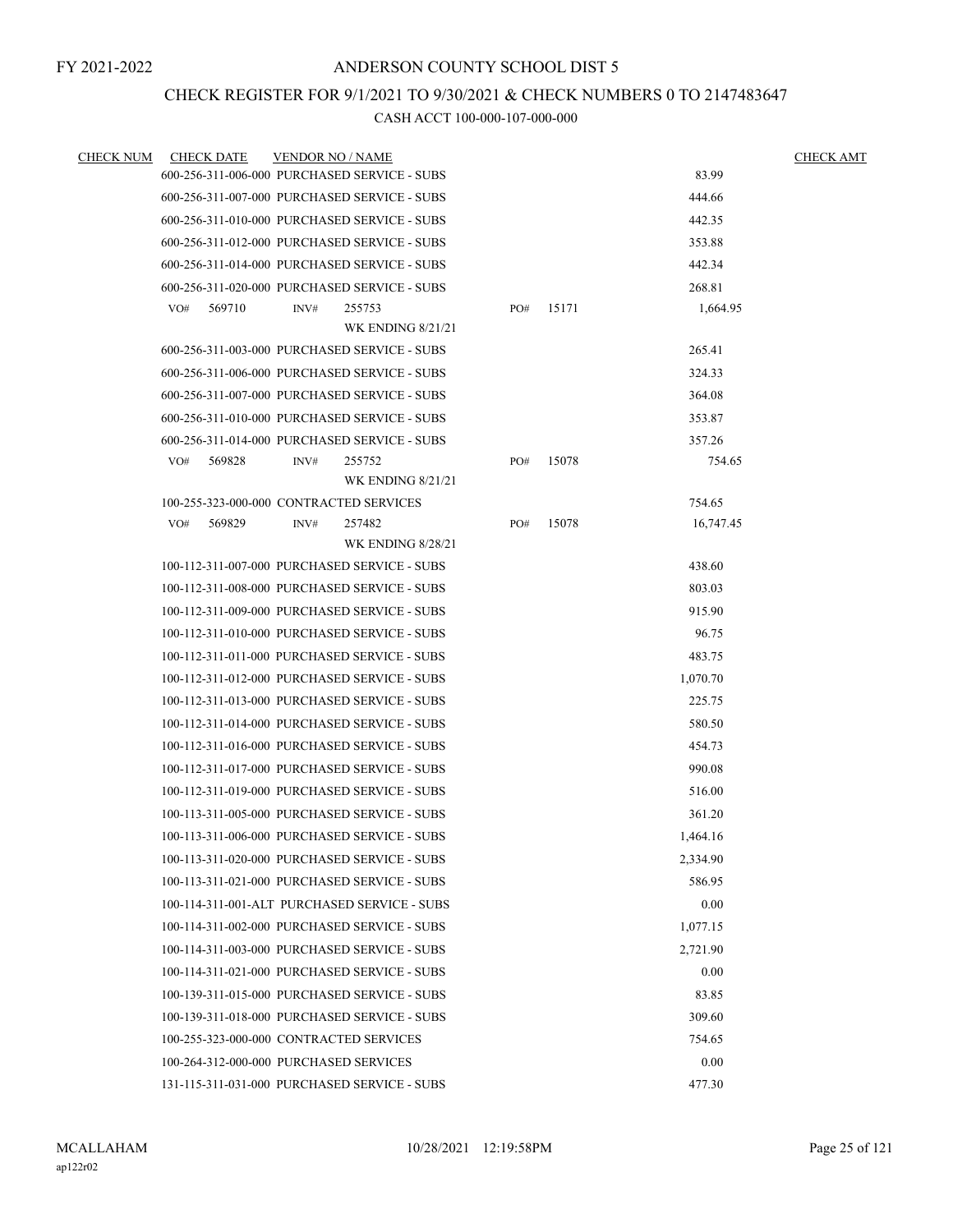# CHECK REGISTER FOR 9/1/2021 TO 9/30/2021 & CHECK NUMBERS 0 TO 2147483647

| <b>CHECK NUM</b> | <b>CHECK DATE</b>                                            |        | <b>VENDOR NO / NAME</b>                                                                 |                  | <b>CHECK AMT</b> |
|------------------|--------------------------------------------------------------|--------|-----------------------------------------------------------------------------------------|------------------|------------------|
| 539214           | 09/14/2021                                                   |        | 576007 GUYS PIZZA LLC<br>106 CARTER OAK RIDGE ANDERSON, SC 29621                        |                  | 560.00           |
|                  | 569791<br>VO#                                                | INV#   | 1012<br><b>NORTH POINTE</b>                                                             | 560.00           |                  |
|                  |                                                              |        | 713-271-660-013-201 MISCELLANEOUS EXPENSE                                               | 560.00           |                  |
| 539215           | 09/14/2021                                                   | 574279 | HALLIGAN MAHONEY & WILLIAMS<br>PO BOX 11367 COLUMBIA, SC 29211-1367                     |                  | 7,395.00         |
|                  | 569714<br>VO#                                                | INV#   | 16123<br><b>AUGUST SERVICES</b>                                                         | 7,395.00         |                  |
|                  | 100-231-319-000-000 LEGAL FEES                               |        |                                                                                         | 7,395.00         |                  |
| $*$ 539217       | 09/14/2021                                                   | 574520 | <b>IPEVO</b><br>400 PIMLICO DR SUITE 114-119 PLEASANTON, CA<br>94556                    |                  | 1,921.56         |
|                  | VO#<br>569795                                                | INV#   | 2202108V0181<br>15061<br>PO#<br><b>CAMERAS</b>                                          | 1,921.56         |                  |
|                  |                                                              |        | 210-113-410-000-021 SUPPLIES AND MATERIALS/KITS                                         | 1,921.56         |                  |
| * 539224         | 09/14/2021                                                   | 563906 | <b>JOLLY FARMER PRODUCTS</b><br>POBOX 787 ATT: ACCOUNTS RECEIVABLE<br>HOULTON, ME 04730 |                  | 679.26           |
|                  | 569796<br>VO#                                                | INV#   | N1207371<br><b>SUPPLIES</b>                                                             | 679.26           |                  |
|                  |                                                              |        | 731-271-660-031-878 HORTICULTURE EXPENSE                                                | 679.26           |                  |
| 539233           | 09/14/2021                                                   | 567419 | <b>MAC'S DRY CLEANERS</b><br>105 WEST CALHOUN ST ANDERSON, SC 29625                     |                  | 823.63           |
|                  | 569797<br>VO#                                                | INV#   | CBLVD-144<br><b>ACCT 115569</b>                                                         | 823.63           |                  |
|                  | 131-115-410-031-000 SUPPLIES<br>131-115-410-031-000 SUPPLIES |        |                                                                                         | 119.84<br>222.56 |                  |
|                  | 731-271-660-031-859 BIOMED EXPENSE                           |        |                                                                                         | 127.33           |                  |
|                  |                                                              |        | 731-271-660-031-860 HEALTH SCIENCE EXPENSE                                              | 353.90           |                  |
| $*$ 539236       | 09/14/2021                                                   |        | 576302 MARYLAND CHILD SUPPORT ACCOUNT<br>PO BOX 17396 BALTIMORE, MD 21297-1396          |                  | 255.89           |
|                  | 569832<br>VO#                                                | INV#   | PAYROLL 9/15<br><b>DEDUCTIONS</b>                                                       | 255.89           |                  |
|                  |                                                              |        | 100-000-435-000-000 WAGE GARNISH/CH SUPPORT                                             | 255.89           |                  |
| * 539239         | 09/14/2021                                                   | 575505 | MCCOLLUM, CHRISTOPER**<br>LUMBERJACK TREE SERVICE PO BOX 14161<br>ANDERSON, SC 29624    |                  | 1,000.00         |
|                  | 569719<br>VO#                                                | INV#   | 106                                                                                     | 1,000.00         |                  |
|                  |                                                              |        | <b>GREENLAND RD</b>                                                                     |                  |                  |
|                  | 100-254-323-000-400 CONTRACT SRVS.-HVAC                      |        |                                                                                         | 1,000.00         |                  |
| * 539242         | 09/14/2021                                                   |        | 358500 MINUTEMAN PRESS                                                                  |                  | 2,975.70         |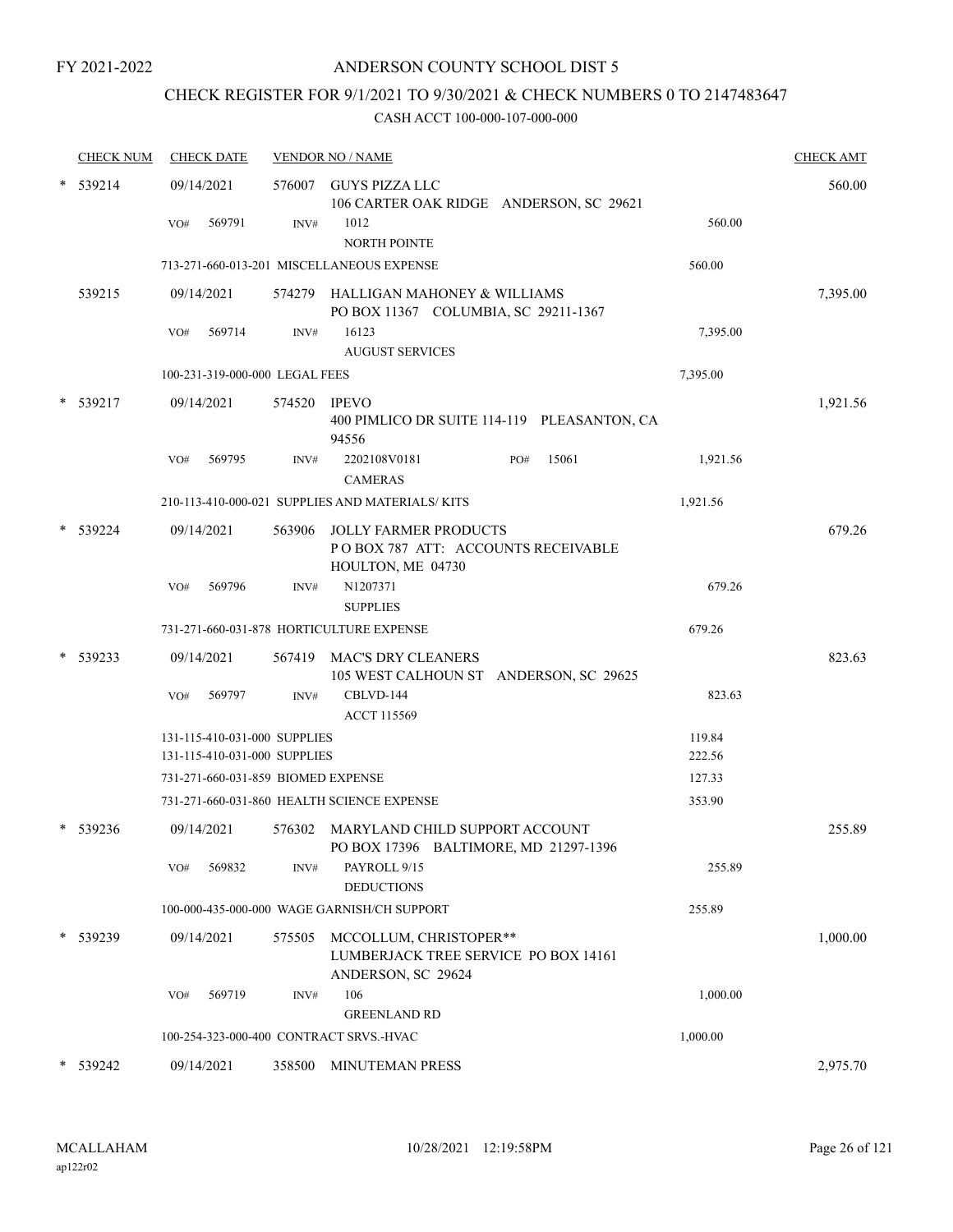# ANDERSON COUNTY SCHOOL DIST 5

# CHECK REGISTER FOR 9/1/2021 TO 9/30/2021 & CHECK NUMBERS 0 TO 2147483647

| <b>CHECK NUM</b> |            | <b>CHECK DATE</b>            |                | <b>VENDOR NO / NAME</b>                                                       |     |       |          | <b>CHECK AMT</b> |
|------------------|------------|------------------------------|----------------|-------------------------------------------------------------------------------|-----|-------|----------|------------------|
|                  |            |                              |                | 3308 NORTH MAIN STREET ATT: ACCOUNTS                                          |     |       |          |                  |
|                  |            |                              |                | RECEIVABLE ANDERSON, SC 29621-4108                                            |     |       |          |                  |
|                  | VO#        | 569720                       | $\text{INV}\#$ | 92986<br><b>JOB 128424</b>                                                    | PO# | 15116 | 2,975.70 |                  |
|                  |            | 600-256-410-003-000 SUPPLIES |                |                                                                               |     |       | 283.40   |                  |
|                  |            | 600-256-410-005-000 SUPPLIES |                |                                                                               |     |       | 141.70   |                  |
|                  |            | 600-256-410-006-000 SUPPLIES |                |                                                                               |     |       | 141.70   |                  |
|                  |            | 600-256-410-007-000 SUPPLIES |                |                                                                               |     |       | 141.70   |                  |
|                  |            | 600-256-410-008-000 SUPPLIES |                |                                                                               |     |       | 141.70   |                  |
|                  |            | 600-256-410-009-000 SUPPLIES |                |                                                                               |     |       | 141.70   |                  |
|                  |            | 600-256-410-010-000 SUPPLIES |                |                                                                               |     |       | 141.70   |                  |
|                  |            | 600-256-410-011-000 SUPPLIES |                |                                                                               |     |       | 141.70   |                  |
|                  |            | 600-256-410-012-000 SUPPLIES |                |                                                                               |     |       | 141.70   |                  |
|                  |            | 600-256-410-013-000 SUPPLIES |                |                                                                               |     |       | 141.70   |                  |
|                  |            | 600-256-410-014-000 SUPPLIES |                |                                                                               |     |       | 141.70   |                  |
|                  |            | 600-256-410-015-000 SUPPLIES |                |                                                                               |     |       | 141.70   |                  |
|                  |            | 600-256-410-016-000 SUPPLIES |                |                                                                               |     |       | 141.70   |                  |
|                  |            | 600-256-410-017-000 SUPPLIES |                |                                                                               |     |       | 141.70   |                  |
|                  |            | 600-256-410-018-000 SUPPLIES |                |                                                                               |     |       | 141.70   |                  |
|                  |            | 600-256-410-019-000 SUPPLIES |                |                                                                               |     |       | 141.70   |                  |
|                  |            | 600-256-410-020-000 SUPPLIES |                |                                                                               |     |       | 425.10   |                  |
|                  |            | 600-256-410-021-000 SUPPLIES |                |                                                                               |     |       | 141.70   |                  |
| 539243           | 09/14/2021 |                              | 576413         | MOBILE COMMUNICATIONS AMERICA INC<br>PO BOX 1458 CHARLOTTE, NC 28201          |     |       |          | 267.50           |
|                  | VO#        | 569721                       | INV#           | 284000437-1<br><b>LABOR</b>                                                   |     |       | 267.50   |                  |
|                  |            |                              |                | 100-255-323-000-000 CONTRACTED SERVICES                                       |     |       | 267.50   |                  |
| 539244           | 09/14/2021 |                              | 574358         | MONSTER TECHNOLOGY, LLC                                                       |     |       |          | 615.00           |
|                  |            |                              |                | 8726 S. SEPULVEDA BLVD SUITE D #B-152 LOS<br>ANGELES, CA 90045                |     |       |          |                  |
|                  | VO#        | 569802                       | INV#           | <b>IGH 1725</b><br>NORTH POINTE                                               |     |       | 615.00   |                  |
|                  |            |                              |                | 713-271-660-013-201 MISCELLANEOUS EXPENSE                                     |     |       | 615.00   |                  |
| * 539249         | 09/14/2021 |                              |                | 576964 OFFICE SUPPLY INC<br>405 N GREENSFERRY RD #1704 POST FALLS, ID 83854   |     |       |          | 670.10           |
|                  | VO#        | 569808                       | INV#           | 10105723<br>HOMELAND PARK                                                     | PO# | 15138 | 670.10   |                  |
|                  |            | 202-112-410-011-000 SUPPLIES |                |                                                                               |     |       | 670.10   |                  |
| * 539252         | 09/14/2021 |                              | 576789         | PRIDE PUBLISHING LLC<br>27001 LA PAZ RD, SUITE 336 MISSION VIEJO, CA<br>29691 |     |       |          | 183.52           |
|                  | VO#        | 569809                       | INV#           | 308142-2021<br>NORTH POINTE                                                   |     |       | 183.52   |                  |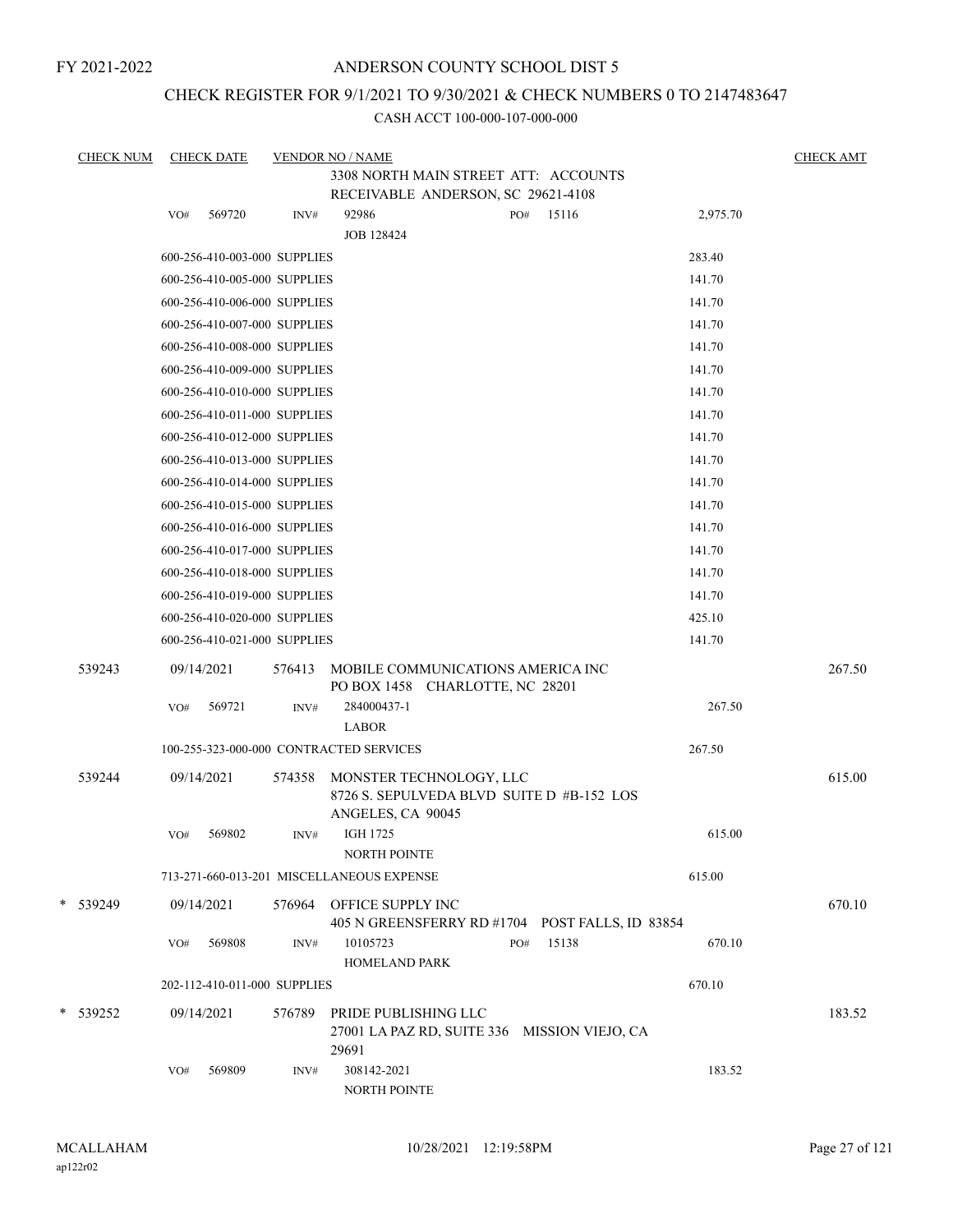# CHECK REGISTER FOR 9/1/2021 TO 9/30/2021 & CHECK NUMBERS 0 TO 2147483647

| <b>CHECK NUM</b> |                   | <b>CHECK DATE</b>                  |      | <b>VENDOR NO / NAME</b><br>713-271-660-013-201 MISCELLANEOUS EXPENSE                                           | 183.52   | <b>CHECK AMT</b> |
|------------------|-------------------|------------------------------------|------|----------------------------------------------------------------------------------------------------------------|----------|------------------|
| 539253           | 09/14/2021        |                                    |      | 575998 PRO KITCHEN ONLINE LLC<br>2115 COMMERCE DR CAYCE, SC 29033                                              |          | 305.06           |
|                  | VO#               | 569737                             | INV# | 33430<br><b>CURTAINS</b>                                                                                       | 305.06   |                  |
|                  |                   |                                    |      | 600-256-323-011-000 REPAIRS TO EQUIPMENT                                                                       | 305.06   |                  |
| * 539257         | 09/14/2021        |                                    |      | 575654 RR DONNELLEY & SONS COMPANY<br>PO BOX 538602 ATLANTA, GA 30353                                          |          | 428.91           |
|                  | VO#               | 569810                             | INV# | 381155300<br><b>BUS SIGNS</b>                                                                                  | 428.91   |                  |
|                  |                   |                                    |      | 100-255-360-000-000 PRINTING AND BINDING                                                                       | 428.91   |                  |
| * 539261         | 09/14/2021<br>VO# | 569811                             | INV# | 566995 SC DEPT OF JUVENILE JUSTICE<br>POBOX 21069 ATT: FISCAL AFFAIRS COLUMBIA, SC<br>29221-1069<br>2000513492 | 372.99   | 372.99           |
|                  |                   |                                    |      | CUST #3045003                                                                                                  |          |                  |
|                  |                   |                                    |      | 100-412-720-000-000 PAYMENTS TO OTHER GOV'T UNITS                                                              | 372.99 A |                  |
| 539262           | 09/14/2021        |                                    |      | 568980 SC DEPT OF REVENUE<br>PO BOX 2535 COLUMBIA, SC 29202-2535                                               |          | 361.93           |
|                  | VO#               | 569834                             | INV# | PAYROLL 9/15<br><b>DEDUCTIONS</b>                                                                              | 361.93   |                  |
|                  |                   |                                    |      | 100-000-440-000-000 SC STATE TAX LEVY                                                                          | 361.93   |                  |
| 539263           | 09/14/2021        |                                    |      | 450701 SC RETIREMENT SYSTEM (SPP)<br>POBOX 11960 CAPITOL STATION COLUMBIA, SC<br>29211                         |          | 976.74           |
|                  | VO#               | 569830                             | INV# | PAYROLL 9/15<br><b>DEDUCTIONS</b>                                                                              | 976.74   |                  |
|                  |                   |                                    |      | 100-000-438-000-000 RETIREMENT SERV PURCHASE                                                                   | 976.74   |                  |
| 539264           | 09/14/2021        |                                    |      | 576084 SC STATE DISBURSEMENT UNIT<br>PO BOX 100303 COLUMBIA, SC 29202-3303                                     |          | 735.89           |
|                  | VO#               | 569833                             | INV# | PAYROLL 9/15<br><b>DEDUCTIONS</b>                                                                              | 735.89   |                  |
|                  |                   |                                    |      | 100-000-435-000-000 WAGE GARNISH/CH SUPPORT                                                                    | 735.89   |                  |
| * 539268         | 09/14/2021        |                                    |      | 571007 SIMPLIFIED OFFICE SYSTEMS<br>6220 BUSH RIVER ROAD COLUMBIA, SC 29212                                    |          | 258.31           |
|                  | VO#               | 569820                             | INV# | 210908-0070<br><b>COPIES</b>                                                                                   | 258.31   |                  |
|                  |                   | 717-190-660-017-362 COPIER EXPENSE |      |                                                                                                                | 258.31   |                  |
| * 539270         | 09/14/2021        |                                    |      | 493375 SUPER DUPER PUBLICATIONS<br>PO BOX 24997 ATT: ACCOUNTS RECEIVABLE<br><b>GREENVILLE, SC 29616-2497</b>   |          | 177.20           |
|                  | VO#               | 569739                             | INV# | 2650014A<br>15131<br>PO#<br><b>MCLEES</b>                                                                      | 177.20   |                  |
|                  |                   | 203-127-410-008-000 SUPPLIES       |      |                                                                                                                | 177.20   |                  |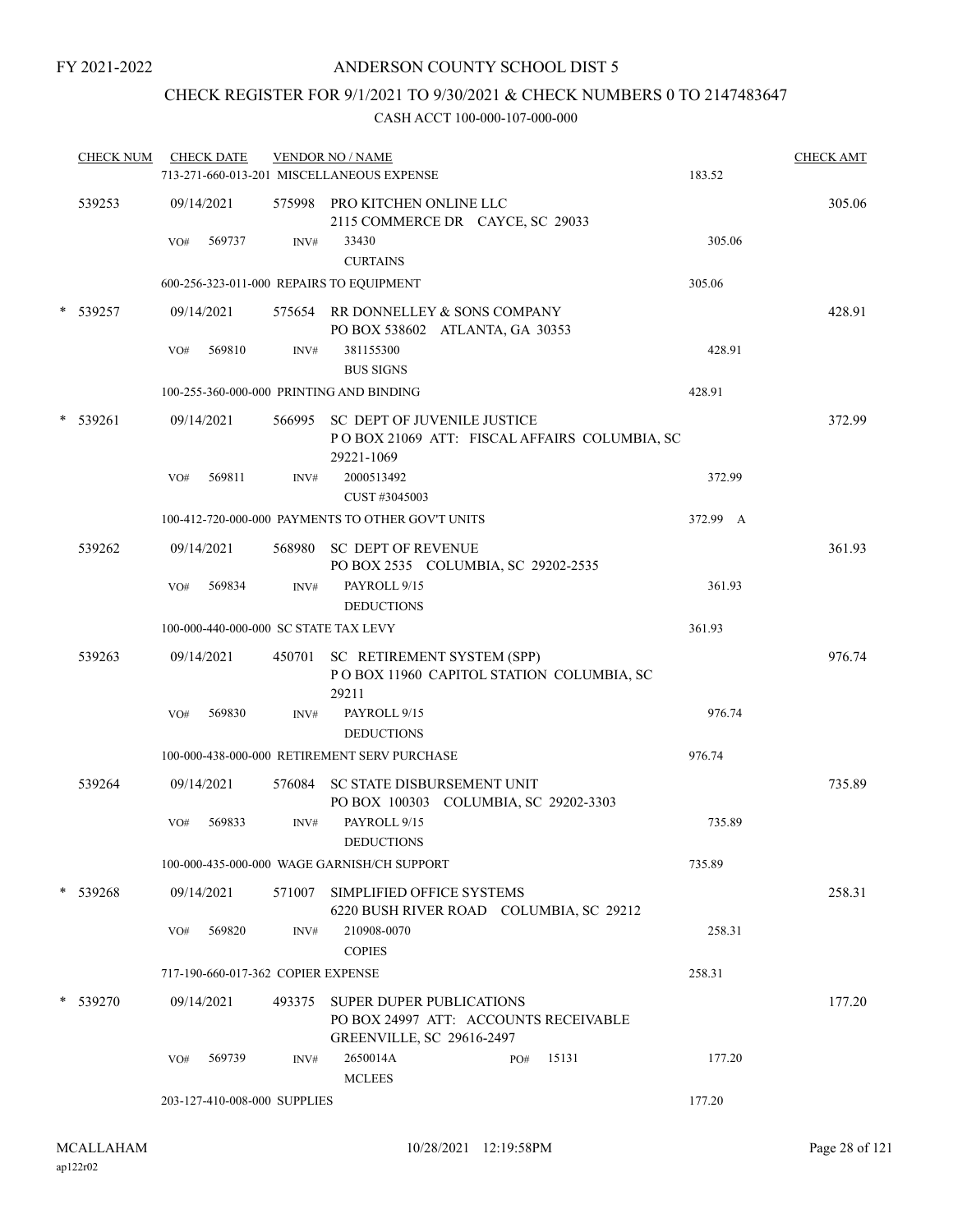# CHECK REGISTER FOR 9/1/2021 TO 9/30/2021 & CHECK NUMBERS 0 TO 2147483647

| <b>CHECK NUM</b> | <b>CHECK DATE</b> |                              |        | <b>VENDOR NO / NAME</b>                              |                                                                                      |            | <b>CHECK AMT</b> |
|------------------|-------------------|------------------------------|--------|------------------------------------------------------|--------------------------------------------------------------------------------------|------------|------------------|
| 539274           | 09/14/2021        |                              |        | 574073 T & C EARTHMOVERS, LLC                        | 225 HENRY RAY RD. VILLA RICA, GA 30180                                               |            | 7,550.00         |
|                  | VO#               | 569740                       | INV#   | TL HANNA<br><b>STORM DRAIN</b>                       | 15049<br>PO#                                                                         | 7,550.00   |                  |
|                  |                   |                              |        | 100-254-323-002-400 CONTR SERV-HVAC/ELECT/PLUMBING   |                                                                                      | 7,550.00   |                  |
| 539275           | 09/14/2021        |                              |        | 223 CLEMSON, SC 29631                                | 576122 THERE IS HOPE COUNSELING, LLC<br>ROYCE V. MILLER 144 THOMAS GREEN BLVD, SUITE |            | 525.00           |
|                  | VO#               | 569742                       | INV#   | 161792<br><b>SERVICES</b>                            |                                                                                      | 525.00     |                  |
|                  |                   |                              |        | 237-128-313-002-021 STUDENT SERVICES/ COUNSELOR      |                                                                                      | 262.50     |                  |
|                  |                   |                              |        | 237-128-313-003-021 STUDENT SERVICES/ COUNSELOR      |                                                                                      | 262.50     |                  |
| 539276           | 09/14/2021        |                              |        |                                                      | 576791 THE WW WILLIAMS COMPANY LLC<br>PO BOX 772022 DETROIT, MI 48277-2022           |            | 475.00           |
|                  | VO#               | 569741                       | INV#   | 068W11183<br><b>REPAIR AC</b>                        | 14934<br>PO#                                                                         | 475.00     |                  |
|                  |                   |                              |        | 100-255-323-000-ACT ACTIVITY BUS CONTRACTED SERVICES |                                                                                      | 475.00     |                  |
| 539277           | 09/14/2021        |                              | 577011 |                                                      | THOMPSON CONSTRUCTION GROUP<br>100 N MAIN STREET SUMTER, SC 29150                    |            | 369,072.46       |
|                  | VO#               | 569890                       | INV#   | 21172009<br><b>OFFICE RENO</b>                       |                                                                                      | 369,072.46 |                  |
|                  |                   |                              |        | 515-253-520-000-HQ1 DOWNTOWN PROJECT BLDG 1          |                                                                                      | 369,072.46 |                  |
| 539278           | 09/14/2021        |                              | 504890 | <b>TIAA-CREF</b>                                     | POBOX 105316 ATLANTA, GA 30348-5316                                                  |            | 1,424.02         |
|                  | VO#               | 569835                       | INV#   | PAYROLL 9/15<br><b>DEDUCTIONS</b>                    |                                                                                      | 1,424.02   |                  |
|                  |                   |                              |        | 100-000-468-000-000 OPTIONAL RETIREMENT PLAN         |                                                                                      | 915.44     |                  |
|                  |                   |                              |        | 100-000-484-000-000 EMPLOYER RETIREMENT PAYABLE      |                                                                                      | 508.58     |                  |
| 539280           | 09/14/2021        |                              |        | 572513 UNITED LASER                                  | P.O. BOX 6889 FLORENCE, SC 29501                                                     |            | 892.50           |
|                  | VO#               | 569743                       | INV#   | 2100247<br><b>TONER</b>                              |                                                                                      | 571.50     |                  |
|                  |                   |                              |        | 124-114-445-024-000 TECHNOLOGY SUPPLIES              |                                                                                      | 571.50     |                  |
|                  | VO#               | 569822                       | INV#   | 2100675<br><b>TONER</b>                              |                                                                                      | 321.00     |                  |
|                  |                   | 600-256-410-000-000 SUPPLIES |        |                                                      |                                                                                      | 321.00     |                  |
| 539281           | 09/14/2021        |                              |        | 573815 UNITED REFRIGERATION, INC                     | PO BOX 740703 ATLANTA, GA 30374-0703                                                 |            | 395.21           |
|                  | VO#               | 569744                       | INV#   | 80852371<br><b>SUPPLIES</b>                          |                                                                                      | 58.42      |                  |
|                  |                   |                              |        | 100-254-410-017-001 SUPPLIES - MANTENANCE            |                                                                                      | 58.42      |                  |
|                  | VO#               | 569745                       | INV#   | 80790359<br><b>SUPPLIES</b>                          |                                                                                      | 118.47     |                  |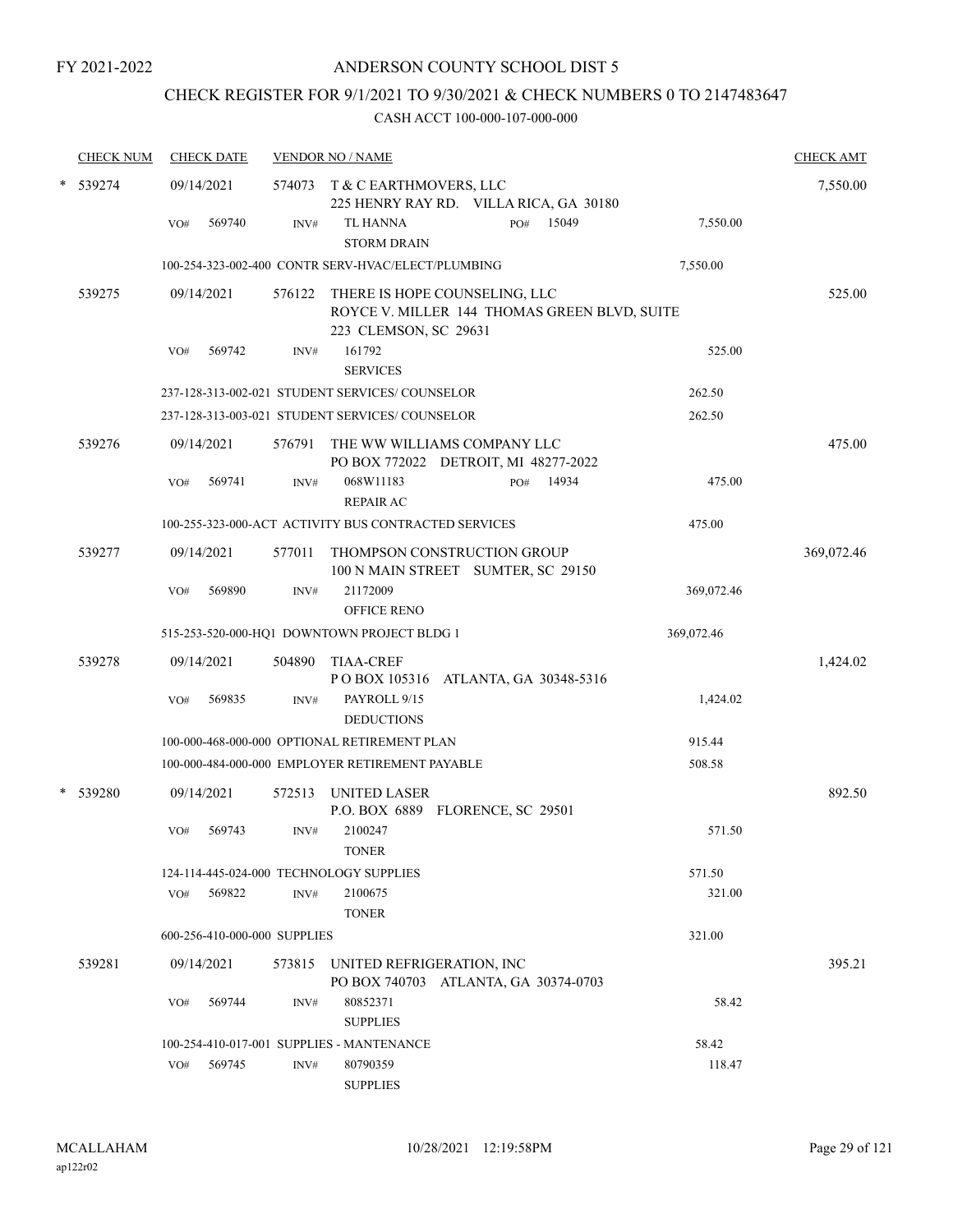# CHECK REGISTER FOR 9/1/2021 TO 9/30/2021 & CHECK NUMBERS 0 TO 2147483647

| <b>CHECK NUM</b> |     | <b>CHECK DATE</b>            |        | <b>VENDOR NO / NAME</b>                              |     |       |          | <b>CHECK AMT</b> |
|------------------|-----|------------------------------|--------|------------------------------------------------------|-----|-------|----------|------------------|
|                  |     |                              |        | 100-254-410-000-001 MAINT. SUPPLIES-STRUCTURES       |     |       | 118.47   |                  |
|                  |     | VO# 569746                   | INV#   | 80723945                                             |     |       | 107.93   |                  |
|                  |     |                              |        | <b>SUPPLIES</b>                                      |     |       |          |                  |
|                  |     |                              |        | 100-254-410-008-001 SUPPLIES - MAINTENANCE           |     |       | 107.93   |                  |
|                  | VO# | 569747                       | INV#   | 80803367                                             |     |       | 16.35    |                  |
|                  |     |                              |        | <b>SUPPLIES</b>                                      |     |       |          |                  |
|                  |     |                              |        | 100-254-410-002-001 SUPPLIES - MAINTENANCE           |     |       | 16.35    |                  |
|                  | VO# | 569748                       | INV#   | 80873126                                             |     |       | 94.04    |                  |
|                  |     |                              |        | <b>SUPPLIES</b>                                      |     |       |          |                  |
|                  |     |                              |        | 600-256-323-016-000 REPAIRS TO EQUIPMENT             |     |       | 94.04    |                  |
| 539282           |     | 09/14/2021                   |        | 564298 UNITED WAY OF ANDERSON COUNTY                 |     |       |          | 1,873.46         |
|                  |     |                              |        | POBOX 2067 ANDERSON, SC 29622                        |     |       |          |                  |
|                  | VO# | 569831                       | INV#   | PAYROLL 9/15                                         |     |       | 1,873.46 |                  |
|                  |     |                              |        | <b>DEDUCTIONS</b>                                    |     |       |          |                  |
|                  |     |                              |        | 100-000-455-000-000 UNITED FUND - PAYABLE            |     |       | 1,873.46 |                  |
| * 539284         |     | 09/14/2021                   | 566507 | WT COX SUBSCRIPTIONS                                 |     |       |          | 337.02           |
|                  |     |                              |        | 201 VILLAGE ROAD ATT: ACCOUNTS RECEIVABLE            |     |       |          |                  |
|                  |     |                              |        | SHALLOTTE, NC 28470                                  |     |       |          |                  |
|                  | VO# | 569823                       | INV#   | 3098808                                              |     |       | 337.02   |                  |
|                  |     |                              |        | <b>MIDWAY ELEM</b>                                   |     |       |          |                  |
|                  |     | 100-222-410-017-000 SUPPLIES |        |                                                      |     |       | 337.02   |                  |
| * 539467         |     | 09/16/2021                   | 568485 | ABBEVILLE SPORTING GOODS                             |     |       |          | 7,334.85         |
|                  |     |                              |        | 73 OLD VIENNA RD ABBEVILLE, SC 29620                 |     |       |          |                  |
|                  | VO# | 569920                       | INV#   | 2145                                                 |     |       | 7,334.85 |                  |
|                  |     |                              |        | <b>MCCANTS</b>                                       |     |       |          |                  |
|                  |     |                              |        | 705-271-660-005-455 "T" SHIRTS EXPENSE               |     |       | 7,334.85 |                  |
| 539468           |     | 09/16/2021                   | 577000 | ABCYA.COM LLC                                        |     |       |          | 1,999.99         |
|                  |     |                              |        | 777 MARINERS ISLAND BLVD, SUITE 600 SAN              |     |       |          |                  |
|                  |     |                              |        | <b>MATEO, CA 94404</b>                               |     |       |          |                  |
|                  | VO# | 569921                       | INV#   | <b>SCHOOL PLAN</b>                                   | PO# | 15180 | 1,999.99 |                  |
|                  |     |                              |        | ST JOSEPH CATHOLIC                                   |     |       |          |                  |
|                  |     |                              |        | 202-413-410-000-SJC SUPPLIES-ST JOSEPH'S CATHOLIC    |     |       | 1,999.99 |                  |
| 539469           |     | 09/16/2021                   | 570950 | ANDERSON COUNTY SHERIFF'S OFFICE                     |     |       |          | 3,167.50         |
|                  |     |                              |        | ATTN: JAMIE LAZAR 305 CAMSON ROAD                    |     |       |          |                  |
|                  |     |                              |        | ANDERSON, SC 29621                                   |     |       |          |                  |
|                  | VO# | 569922                       | INV#   | <b>SECURITY</b>                                      |     |       | 350.00   |                  |
|                  |     |                              |        | ROBERT ANDERSON                                      |     |       |          |                  |
|                  |     |                              |        | 706-271-660-006-671 FOOTBALL GATE RECEIPTS EXPENSE   |     |       | 140.00   |                  |
|                  |     |                              |        | 706-271-660-006-679 VOLLEYBALL GATE RECEIPTS EXPENSE |     |       | 210.00   |                  |
|                  | VO# | 569923                       | INV#   | 9/10 WHS                                             |     |       | 1,260.00 |                  |
|                  |     |                              |        | <b>FOOTBALL SECURITY</b>                             |     |       |          |                  |
|                  |     |                              |        | 703-271-660-003-671 FOOTBALL GATE RECEIPTS EXPENSE   |     |       | 1,260.00 |                  |
|                  | VO# | 569924                       | INV#   | <b>OVERTIME</b>                                      |     |       | 105.00   |                  |
|                  |     |                              |        | <b>ROBERT ANDERSON</b>                               |     |       |          |                  |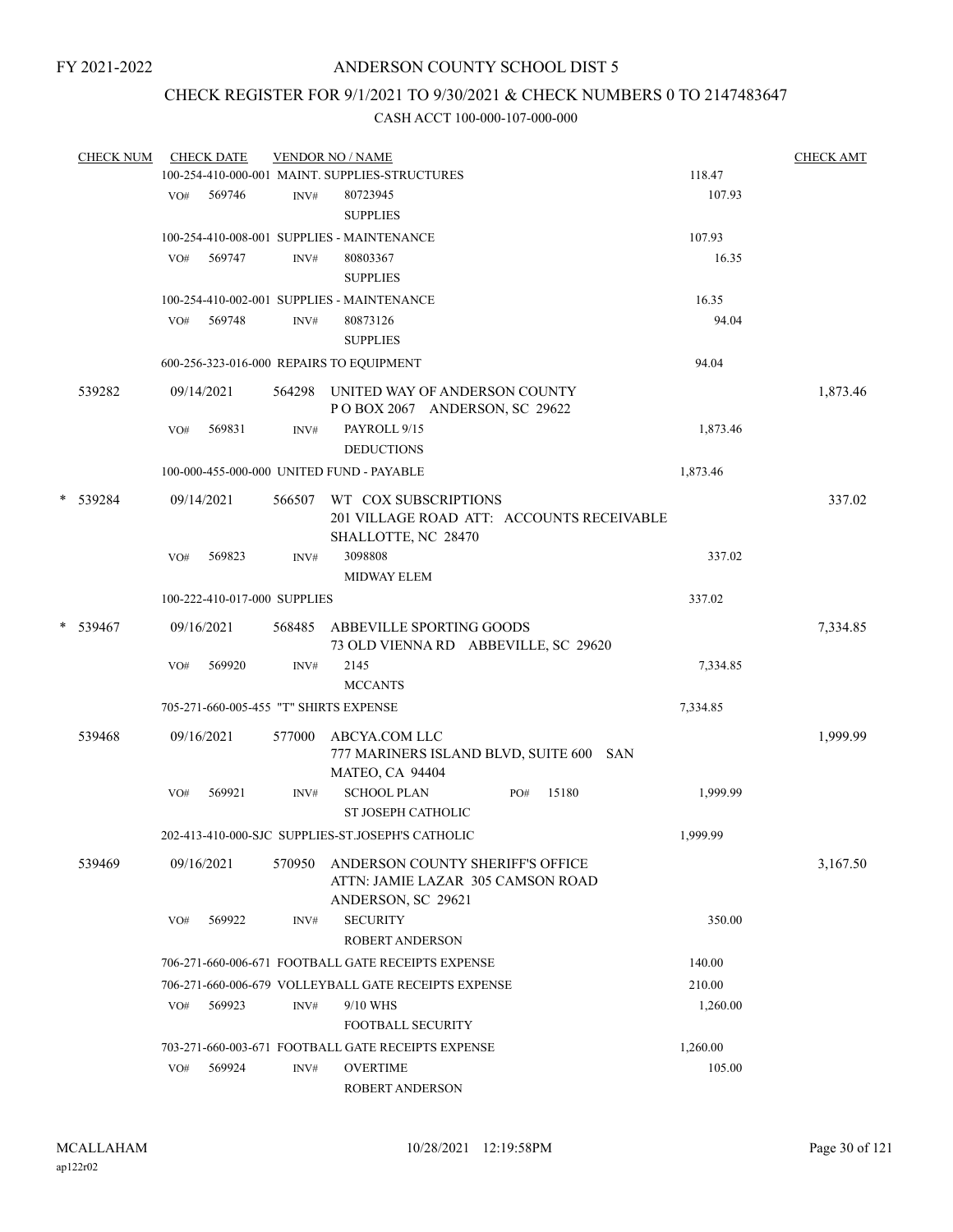# CHECK REGISTER FOR 9/1/2021 TO 9/30/2021 & CHECK NUMBERS 0 TO 2147483647

|   | <b>CHECK NUM</b> |     | <b>CHECK DATE</b> |                               | <b>VENDOR NO / NAME</b><br>100-113-410-006-VEN SUPPLY-ADDT'L FOR LOST VENDING | 105.00       | <b>CHECK AMT</b> |
|---|------------------|-----|-------------------|-------------------------------|-------------------------------------------------------------------------------|--------------|------------------|
|   |                  | VO# | 570000            | INV#                          | SEPT <sub>10</sub>                                                            | 1,452.50     |                  |
|   |                  |     |                   |                               | <b>TLH FOOTBALL</b>                                                           |              |                  |
|   |                  |     |                   |                               | 702-271-660-002-671 FOOTBALL GATE RECEIPTS EXPENSE                            | 1,452.50     |                  |
|   | 539470           |     | 09/16/2021        | 115176                        | ANDERSON SCHOOL DISTRICT FOUR                                                 |              | 105,157.05       |
|   |                  |     |                   |                               | PO BOX 545 ATTN: CRISTY JABLONSKI PENDLETON,                                  |              |                  |
|   |                  |     |                   |                               | SC 29670                                                                      |              |                  |
|   |                  | VO# | 569919            | INV#                          | 2020-2021                                                                     | 105,157.05   |                  |
|   |                  |     |                   |                               | <b>AIT FINAL</b>                                                              |              |                  |
|   |                  |     |                   |                               | 131-115-371-031-AD4 AIT FUNDING ANDERSON 4                                    | 105,157.05 A |                  |
|   | 539471           |     | 09/16/2021        | 570003                        | AT&T<br>$(803 M24-8701)$                                                      |              | 1,069.68         |
|   |                  |     |                   |                               | PO BOX 9011 ATT: ACCOUNTS RECEIVABLE CAROL                                    |              |                  |
|   |                  |     |                   |                               | STREAM, IL 60197                                                              |              |                  |
|   |                  | VO# | 570001            | INV#                          | 16967023<br><b>SERVICE</b>                                                    | 1,069.68     |                  |
|   |                  |     |                   | 100-266-340-015-000 TELEPHONE |                                                                               | 356.56       |                  |
|   |                  |     |                   | 100-266-340-018-000 TELEPHONE |                                                                               | 356.56       |                  |
|   |                  |     |                   | 100-266-340-023-000 TELEPHONE |                                                                               | 356.56       |                  |
|   |                  |     |                   |                               |                                                                               |              |                  |
|   | 539472           |     | 09/16/2021        | 575374                        | BAILEY, AMY**<br>PALMETTO PRINCESS BOUTIQUE 117 BUTTERCUP                     |              | 230.00           |
|   |                  |     |                   |                               | TRAIL ANDERSON, SC 29621                                                      |              |                  |
|   |                  | VO# | 569971            | INV#                          | 0572                                                                          | 230.00       |                  |
|   |                  |     |                   |                               | <b>TL HANNA</b>                                                               |              |                  |
|   |                  |     |                   | 100-271-410-002-000 SUPPLIES  |                                                                               | 230.00       |                  |
| * |                  |     | 09/16/2021        |                               |                                                                               |              | 207.00           |
|   | 539474           |     |                   | 572588                        | BRYANT ENTERPRISES, LLC<br>3280 NC HWY 69, SUITE 2 HAYESVILLE, NC 28904       |              |                  |
|   |                  | VO# | 569929            | INV#                          | 15605                                                                         | 207.00       |                  |
|   |                  |     |                   |                               | <b>RADIO CHARGERS</b>                                                         |              |                  |
|   |                  |     |                   |                               | 719-271-660-019-201 MISCELLANEOUS EXPENSE                                     | 207.00       |                  |
|   | 539475           |     | 09/16/2021        | 576766                        | BRYAR & COMPANY LLC                                                           |              | 1,041.65         |
|   |                  |     |                   |                               | 7611 HWY 76 SUITE B PENDLETON, SC 29670                                       |              |                  |
|   |                  | VO# | 569928            | INV#                          | 2718                                                                          | 1,041.65     |                  |
|   |                  |     |                   |                               | <b>ROBERT ANDERSON</b>                                                        |              |                  |
|   |                  |     |                   |                               | 706-271-660-006-682 VOLLEYBALL EXPENSE                                        | 1,041.65     |                  |
|   | * 539477         |     | 09/16/2021        | 576490                        | <b>BWI COMPANIES INC</b>                                                      |              | 2,696.41         |
|   |                  |     |                   |                               | PO BOX 1410 GREER, SC 29652-1410                                              |              |                  |
|   |                  | VO# | 569931            | INV#                          | 16697447                                                                      | 391.79       |                  |
|   |                  |     |                   |                               | <b>AIT SUPPLIES</b>                                                           |              |                  |
|   |                  |     |                   |                               | 731-271-660-031-878 HORTICULTURE EXPENSE                                      | 391.79       |                  |
|   |                  | VO# | 569932            | INV#                          | 16690259                                                                      | 2,304.62     |                  |
|   |                  |     |                   |                               | <b>AIT SUPPLIES</b>                                                           |              |                  |
|   |                  |     |                   |                               | 731-271-660-031-878 HORTICULTURE EXPENSE                                      | 2,304.62     |                  |
|   | 539478           |     | 09/16/2021        |                               | 152495 CAMCOR, INC                                                            |              | 342.35           |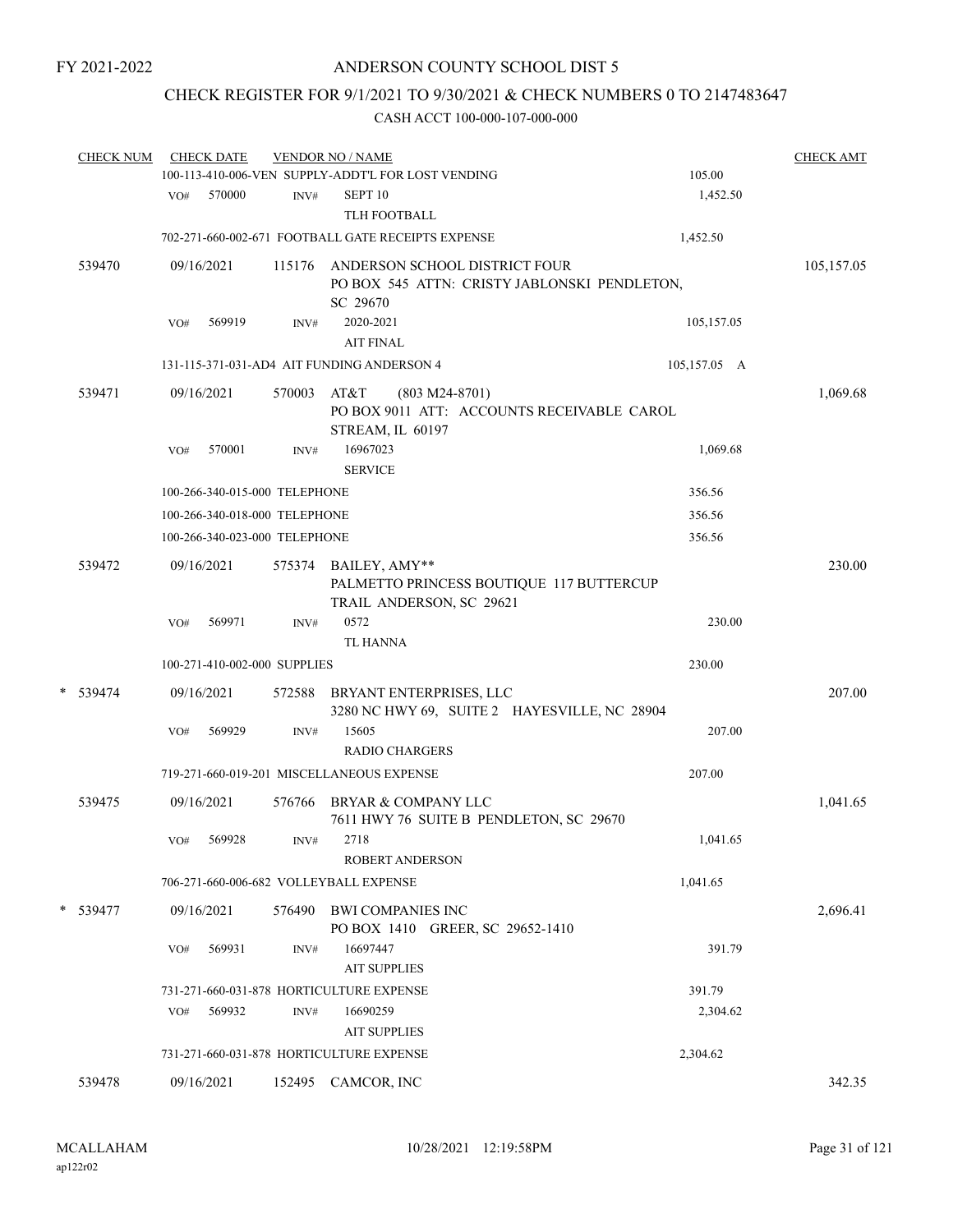# ANDERSON COUNTY SCHOOL DIST 5

# CHECK REGISTER FOR 9/1/2021 TO 9/30/2021 & CHECK NUMBERS 0 TO 2147483647

| <b>CHECK NUM</b> |     | <b>CHECK DATE</b> |                              | <b>VENDOR NO / NAME</b>                                                                  |     |       |                    | <b>CHECK AMT</b> |
|------------------|-----|-------------------|------------------------------|------------------------------------------------------------------------------------------|-----|-------|--------------------|------------------|
|                  |     |                   |                              | POBOX 1899 ATT: ACCOUNTS RECEIVABLE<br>BURLINGTON, NC 27216-1899                         |     |       |                    |                  |
|                  | VO# | 570002            | INV#                         | 2516857<br><b>SUPPLIES</b>                                                               | PO# | 15104 | 342.35             |                  |
|                  |     |                   |                              | 100-266-314-016-000 REPAIRS TO EQUIPMENT                                                 |     |       | 342.35             |                  |
| 539479           |     | 09/16/2021        |                              | 572742 COAST TO COAST COMPUTER PRODUCTS<br>4277 VALLEY FAIR STREET SIMI VALLEY, CA 93063 |     |       |                    | 2,386.03         |
|                  | VO# | 569934            | INV#                         | 2312099, 2111<br><b>NEW PROSPECT</b>                                                     | PO# | 15147 | 2,386.03           |                  |
|                  |     |                   |                              | 202-112-445-010-000 TECHNOLOGY SUPPLIES<br>202-112-445-010-000 TECHNOLOGY SUPPLIES       |     |       | 1,497.93<br>888.10 |                  |
| 539480           |     | 09/16/2021        | 571748                       | <b>COLONIAL LIFE</b><br>PREMIUM PROCESSING PO BOX 903 COLUMBIA, SC<br>29202-0903         |     |       |                    | 6,668.28         |
|                  | VO# | 570005            | INV#                         | AUGUST 2021<br>E4041711                                                                  |     |       | 6,668.28           |                  |
|                  |     |                   |                              | 100-000-469-000-000 LIFE INSURANCE PAYABLE                                               |     |       | 6,668.28           |                  |
| 539481           |     | 09/16/2021        | 567489                       | DE LAGE LANDEN<br>POBOX 41602 PHILADELPHIA, PA 19101-1602                                |     |       |                    | 421.58           |
|                  | VO# | 570006            | INV#                         | 73710008<br><b>COPIER</b>                                                                |     |       | 156.22             |                  |
|                  |     |                   | 100-113-410-009-000 SUPPLIES |                                                                                          |     |       | 156.22             |                  |
|                  | VO# | 570007            | INV#                         | 73712896<br><b>COPIER</b>                                                                |     |       | 265.36             |                  |
|                  |     |                   | 100-113-410-017-000 SUPPLIES |                                                                                          |     |       | 265.36             |                  |
| 539482           |     | 09/16/2021        | 198651                       | DELL MARKETING<br>PO BOX 534118 ATT: ACCOUNTS RECEIVABLE<br>ATLANTA, GA 30353-4118       |     |       |                    | 138.03           |
|                  | VO# | 569937            | INV#                         | 10517690329<br><b>SUPPLIES</b>                                                           | PO# | 15159 | 138.03             |                  |
|                  |     |                   |                              | 100-266-314-000-000 REPAIRS TO EQUIPMENT                                                 |     |       | 138.03             |                  |
| 539483           |     | 09/16/2021        | 211302                       | DUKE ENERGY<br>PO BOX 1094 CHARLOTTE, NC 28201-1094                                      |     |       |                    | 55,925.44        |
|                  | VO# | 569988            | INV#                         | DUE SEPT 28<br><b>UTILITIES</b>                                                          |     |       | 55,925.44          |                  |
|                  |     |                   |                              | 100-254-470-000-000 ENERGY-ELECTRICITY & WATER                                           |     |       | 15.64              |                  |
|                  |     |                   |                              | 100-254-470-002-000 ENERGY-ELECTRICITY & WATER                                           |     |       | 30,996.03          |                  |
|                  |     |                   |                              | 100-254-470-005-000 ENERGY-ELECTRICITY & WATER                                           |     |       | 12,966.42          |                  |
|                  |     |                   |                              | 100-254-470-021-000 ENERGY-ELECTRICITY & WATER                                           |     |       | 11,947.35          |                  |
| 539484           |     | 09/16/2021        | 576598                       | DUMAS, ETHAN** 2265<br>300 E. COLLEGE AVE HARTSVILLE, SC 29550                           |     |       |                    | 1,591.20         |
|                  | VO# | 569938            | INV#                         | 1562<br><b>RBT ANDERSON CHEER</b>                                                        |     |       | 1,591.20           |                  |
|                  |     |                   |                              | 706-271-660-006-611 PEP CLUB EXPENSE                                                     |     |       | 1,591.20           |                  |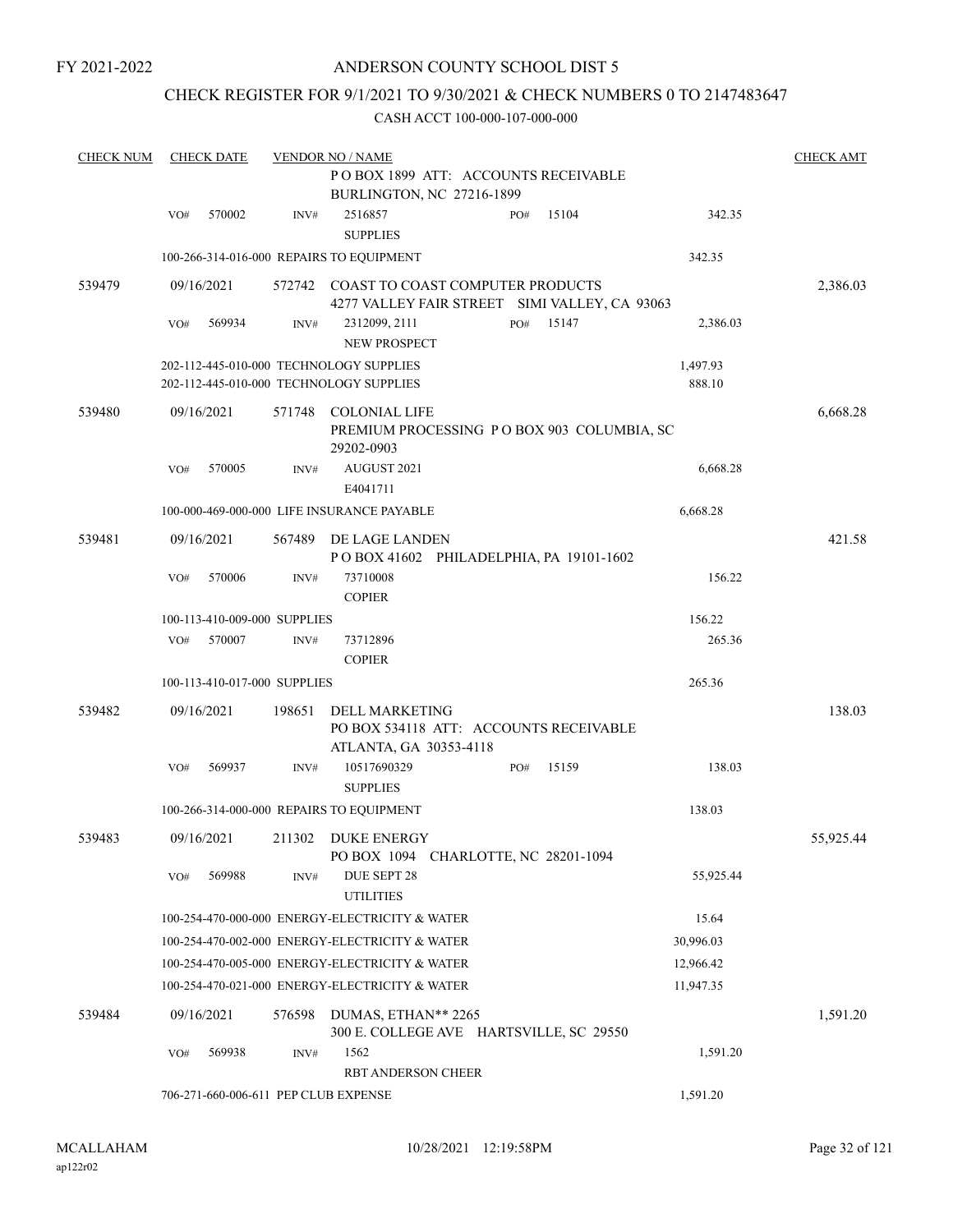# CHECK REGISTER FOR 9/1/2021 TO 9/30/2021 & CHECK NUMBERS 0 TO 2147483647

| <b>CHECK NUM</b> |     | <b>CHECK DATE</b>                   |        | <b>VENDOR NO / NAME</b>                                                                             | <b>CHECK AMT</b> |
|------------------|-----|-------------------------------------|--------|-----------------------------------------------------------------------------------------------------|------------------|
| 539485           |     | 09/16/2021                          |        | 563495 ELECTRIC CITY UTILITIES<br>CITY OF ANDERSON 601 SOUTH MAIN ST<br>ANDERSON, SC 29624          | 897.71           |
|                  | VO# | 569984                              | INV#   | 495402011<br>121.91<br><b>UTILITIES</b>                                                             |                  |
|                  |     |                                     |        | 100-254-470-000-000 ENERGY-ELECTRICITY & WATER<br>121.91                                            |                  |
|                  | VO# | 569985                              | INV#   | 25.77<br>500079017<br><b>UTILITIES</b>                                                              |                  |
|                  |     |                                     |        | 100-254-470-000-000 ENERGY-ELECTRICITY & WATER<br>25.77                                             |                  |
|                  |     | VO# 569986                          | INV#   | 500079018<br>75.41<br><b>UTILITIES</b>                                                              |                  |
|                  |     |                                     |        | 100-254-470-000-000 ENERGY-ELECTRICITY & WATER<br>75.41                                             |                  |
|                  | VO# | 569987                              | INV#   | 674.62<br>295758061<br><b>UTILITIES</b>                                                             |                  |
|                  |     |                                     |        | 100-254-470-012-000 ENERGY-ELECTRICITY & WATER<br>674.62                                            |                  |
| * 539487         |     | 09/16/2021                          |        | 576738 FREEMAN, BRAD<br>BOARD OF TRUSTEES 214 LOOKOVER DR ANDERSON,<br>SC 29621                     | 574.40           |
|                  | VO# | 570029                              | INV#   | AUG 27-29<br>158.00<br><b>CHARLESTON</b>                                                            |                  |
|                  |     | 100-231-334-000-000 TRUSTEE EXPENSE |        | 158.00                                                                                              |                  |
|                  | VO# | 570030                              | INV#   | AUG 27-29<br>416.40<br><b>CHARLESTON</b>                                                            |                  |
|                  |     | 100-231-334-000-000 TRUSTEE EXPENSE |        | 416.40                                                                                              |                  |
| 539488           |     | 09/16/2021                          |        | 574009 FUN EXPRESS, LLC<br>PO BOX 14463 DES MOINES, IA 50306                                        | 374.85           |
|                  | VO# | 569950                              | INV#   | 711481499-01<br>374.85<br><b>NEVITT FOREST</b>                                                      |                  |
|                  |     |                                     |        | 712-271-660-012-324 POSTIVE BEHAVIOR I.S. EXPENSE<br>374.85                                         |                  |
| 539489           |     | 09/16/2021                          | 569372 | <b>GREAT AMERICA LEASING CORP</b><br>POBOX 660831 ATT: ACCOUNTS RECEIVABLE<br>DALLAS, TX 75266-0831 | 1,598.48         |
|                  | VO# | 570008                              | INV#   | 14926<br>29987020<br>1,598.48<br>PO#<br><b>COPIER</b>                                               |                  |
|                  |     | 100-252-325-000-000 RENTALS         |        | 1,598.48                                                                                            |                  |
| * 539492         |     | 09/16/2021                          | 572699 | HEALY AWARDS, INC.<br>N94 W14431 GARVIN MACE DRIVE MENOMONEE<br><b>FALLS, WI 53051</b>              | 189.74           |
|                  | VO# | 569952                              | INV#   | 049691<br>189.74<br><b>TL HANNA</b>                                                                 |                  |
|                  |     | 100-271-410-002-000 SUPPLIES        |        | 189.74                                                                                              |                  |
| 539493           |     | 09/16/2021                          | 273950 | HUGHES, STEVEN K.**<br>1224 GREEN WILLOW TRAIL ANDERSON, SC 29621                                   | 120.40           |
|                  | VO# | 569907                              | INV#   | SEPT <sub>10</sub><br>120.40                                                                        |                  |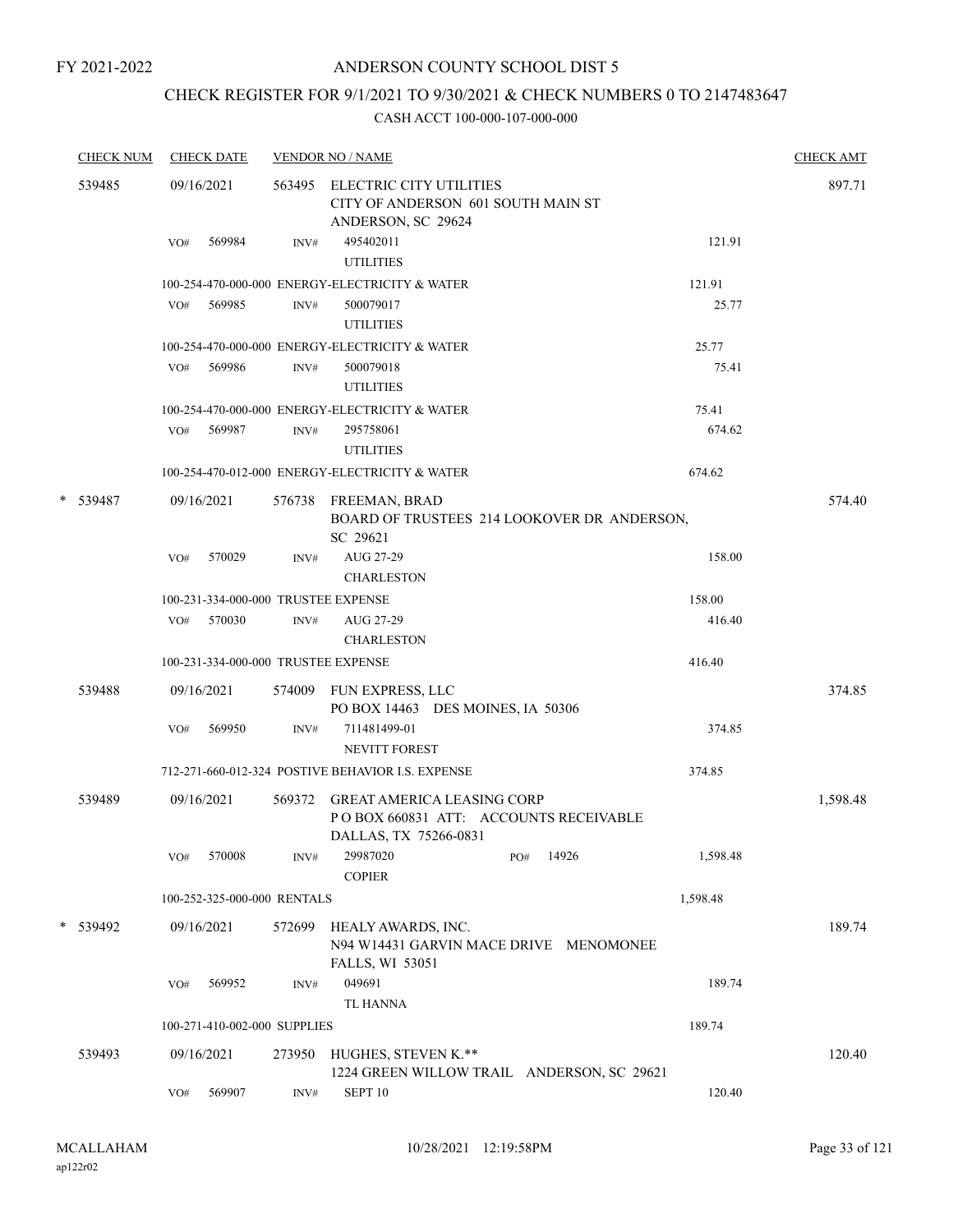# ANDERSON COUNTY SCHOOL DIST 5

# CHECK REGISTER FOR 9/1/2021 TO 9/30/2021 & CHECK NUMBERS 0 TO 2147483647

| <b>CHECK NUM</b> | <b>CHECK DATE</b>                       |        | <b>VENDOR NO / NAME</b>                                                                                 |           | <b>CHECK AMT</b> |
|------------------|-----------------------------------------|--------|---------------------------------------------------------------------------------------------------------|-----------|------------------|
|                  |                                         |        | WHS FOOTBALL                                                                                            |           |                  |
|                  |                                         |        | 703-271-660-003-671 FOOTBALL GATE RECEIPTS EXPENSE                                                      | 120.40    |                  |
| 539494           | 09/16/2021                              | 577005 | INDUSTRIAL WAREHOUSE SERVCES INC<br>PO BOX 2177 TUSCALOOSA, AL 35403                                    |           | 1,560.00         |
|                  | 570010<br>VO#                           | INV#   | 50905<br>14993<br>PO#<br><b>AUG LOT RENTAL</b>                                                          | 1,560.00  |                  |
|                  | 100-255-323-000-000 CONTRACTED SERVICES |        |                                                                                                         | 1,560.00  |                  |
| 539495           | 09/16/2021                              | 571483 | ISOM ELECTRIC, LLC<br>3300-D N. MAIN STREET PMB 325 ANDERSON, SC<br>29621                               |           | 7,500.00         |
|                  | 569955<br>VO#                           | INV#   | 12324<br>15167<br>PO#<br><b>ROBERT ANDERSON</b>                                                         | 7,500.00  |                  |
|                  |                                         |        | 100-254-323-006-400 CONTR SERV-HVAC/ELECT/PLUMBING                                                      | 7,500.00  |                  |
| 539496           | 09/16/2021                              |        | 573237 IVEY SALES ASSOCIATES, INC.<br>363 RIDGEWOOD DR. WATERLOO, SC 29384                              |           | 1,225.00         |
|                  | 569956<br>VO#                           | INV#   | 3608<br><b>TL HANNA</b>                                                                                 | 1,225.00  |                  |
|                  | 100-271-410-002-000 SUPPLIES            |        |                                                                                                         | 1,225.00  |                  |
| 539497           | 09/16/2021                              |        | 569972 JONATHAN COBURN<br>2515 RIVER ROAD PIEDMONT, SC 29673                                            |           | 500.00           |
|                  | 569913<br>VO#                           | INV#   | <b>REFUND</b><br><b>COSMETOLOGY KIT</b>                                                                 | 500.00    |                  |
|                  |                                         |        | 731-271-660-031-823 COSMETOLOGY EXPENSE                                                                 | 500.00    |                  |
| 539498           | 09/16/2021                              | 313476 | LAKESHORE LEARNING MATERIALS<br>2695 EAST DOMINGUEZ STREET ATT: ACCOUNTS<br>RECEIVABLE CARSON, CA 90895 |           | 512.23           |
|                  | 569959<br>VO#                           | INV#   | 524760090221<br>15141<br>PO#<br><b>HOMELAND PARK</b>                                                    | 512.23    |                  |
|                  | 202-188-410-011-000 SUPPLIES/MEALS      |        |                                                                                                         | 512.23    |                  |
| 539499           | 09/16/2021                              |        | 576047 LANGUAGE LINE SERVICES INC<br>PO BOX 202564 DALLAS, TX 75320                                     |           | 219.89           |
|                  | VO# 570011                              |        | INV# 10300469<br><b>AUG SERVICE</b>                                                                     | 219.89    |                  |
|                  | 100-221-312-000-000 PURCHASED SERVICES  |        |                                                                                                         | 219.89    |                  |
| 539500           | 09/16/2021                              |        | 570547 MASSINGILLE, MAX.**<br>7 NIELSON CIRCLE TAYLORS, SC 29687                                        |           | 145.60           |
|                  | 569910<br>VO#                           | INV#   | SEPT <sub>10</sub><br>WHS FOOTBALL                                                                      | 145.60    |                  |
|                  |                                         |        | 703-271-660-003-671 FOOTBALL GATE RECEIPTS EXPENSE                                                      | 145.60    |                  |
| 539501           | 09/16/2021                              | 564723 | MATRIX CONSTRUCTION CO, INC<br>POBOX 1807 ATT: ACCOUNTS RECEIVABLE<br>ANDERSON, SC 29622-1807           |           | 93,492.09        |
|                  | 569960<br>VO#                           | INV#   | APP 200020-4                                                                                            | 93,492.09 |                  |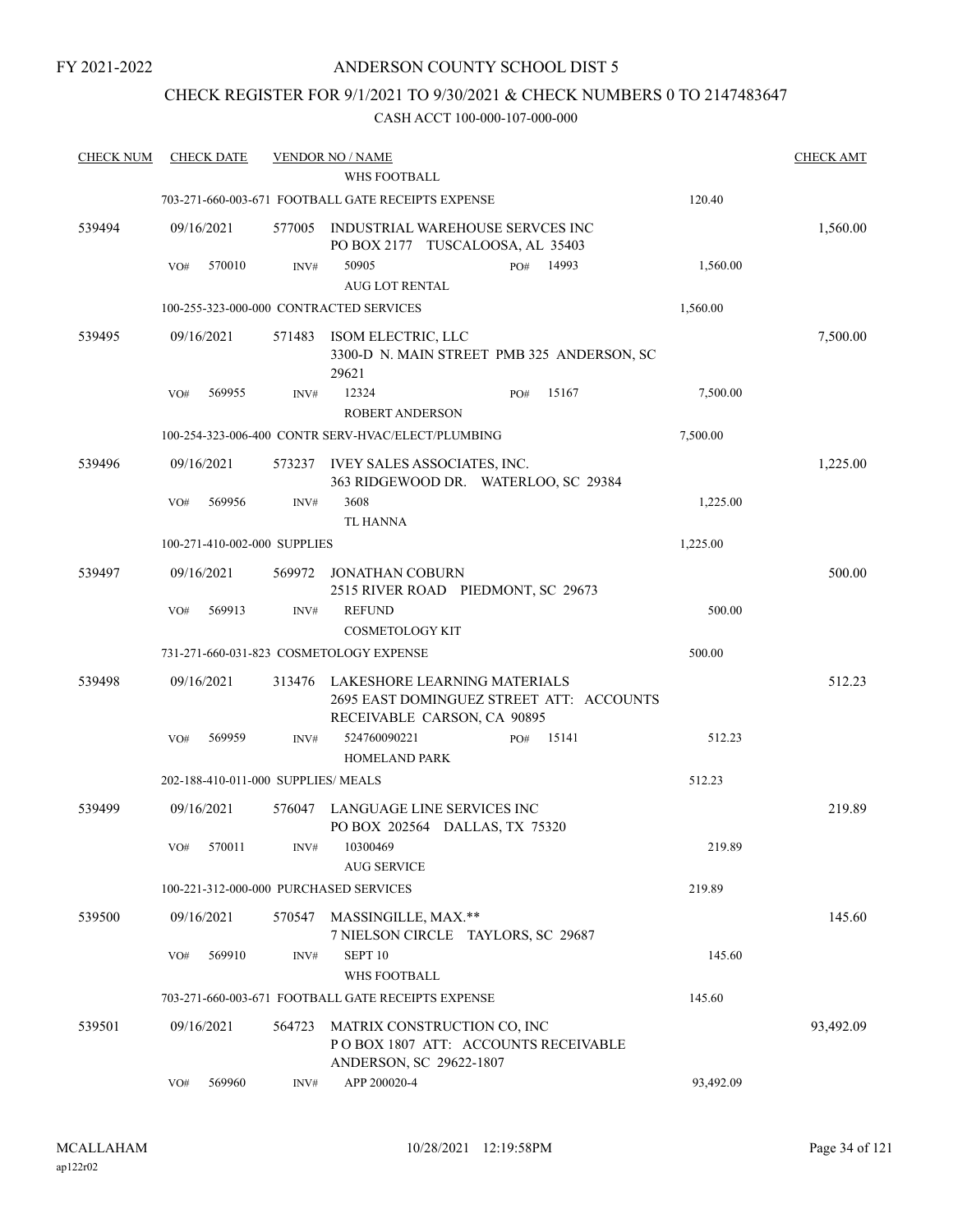# CHECK REGISTER FOR 9/1/2021 TO 9/30/2021 & CHECK NUMBERS 0 TO 2147483647

| <b>CHECK NUM</b> |            | <b>CHECK DATE</b> |                              | <b>VENDOR NO / NAME</b><br><b>TRANSPORTATION</b>                                                |           | <b>CHECK AMT</b> |
|------------------|------------|-------------------|------------------------------|-------------------------------------------------------------------------------------------------|-----------|------------------|
|                  |            |                   |                              | 505-253-540-000-BLD TRANSPORTATION RENOVATIONS                                                  | 93,492.09 |                  |
| 539502           | 09/16/2021 | 569911            |                              | 577012 MOSES TIMOTHY**<br>708 SUGAR MAPLE CT FOUNTAIN INN, SC 29644<br>SEPT <sub>10</sub>       | 149.20    | 149.20           |
|                  | VO#        |                   | INV#                         | WHS FOOTBALL                                                                                    |           |                  |
|                  |            |                   |                              | 703-271-660-003-671 FOOTBALL GATE RECEIPTS EXPENSE                                              | 149.20    |                  |
| 539503           | 09/16/2021 |                   |                              | 366700 MUTUAL OF OMAHA<br>PO BOX 2147 OMAHA, NE 68103-2147                                      |           | 27,701.13        |
|                  | VO#        | 570012            | INV#                         | <b>SEPT 2021</b><br>G00018B5                                                                    | 27,701.13 |                  |
|                  |            |                   |                              | 100-000-450-000-000 MISC. DEDUCTIONS                                                            | 7,200.33  |                  |
|                  |            |                   |                              | 100-000-456-000-000 INSURANCE PAYABLE                                                           | 20,500.80 |                  |
| * 539508         | 09/16/2021 |                   |                              | 575717 OWINGS, WILLIAM**<br>206 WOODBLUFF RD LAURENS, SC 29360                                  |           | 154.60           |
|                  | VO#        | 569906            | INV#                         | SEPT <sub>10</sub><br><b>WHS FOOTBALL</b>                                                       | 154.60    |                  |
|                  |            |                   |                              | 703-271-660-003-671 FOOTBALL GATE RECEIPTS EXPENSE                                              | 154.60    |                  |
| 539509           | 09/16/2021 |                   |                              | 397270 PAPA JOHN'S PIZZA<br>401 VARDRY STREET GREENVILLE, SC 29601                              |           | 767.09           |
|                  | VO#        | 570013            | INV#                         | 1019-21-7579<br><b>NEVITT FOREST</b>                                                            | 767.09    |                  |
|                  |            |                   |                              | 802-112-410-012-000 SUPPLIES - RETENTION                                                        | 767.09    |                  |
| $*$ 539511       | 09/16/2021 |                   | 572248                       | PINE GROVE, INC<br>POBOX 100 ELGIN, SC 29045-0100                                               |           | 2,266.32         |
|                  | VO#        | 570014            | INV#                         | KAY2021ED09-21<br><b>SEPT SERVICES</b>                                                          | 2,266.32  |                  |
|                  |            |                   |                              | 203-127-312-000-000 PURCHASED SERVICES                                                          | 2,266.32  |                  |
| 539512           | 09/16/2021 |                   | 564099                       | PIONEER VALLEY BOOKS<br>155A INDUSTRIAL DRIVE ATT: ACCOUNTS<br>RECEIVABLE NORTHAMPTON, MA 01060 |           | 2,400.18         |
|                  |            | VO# 569972        | INV#                         | 1213826<br>PO# 14970<br><b>HOMELAND PARK</b>                                                    | 2,400.18  |                  |
|                  |            |                   | 202-112-410-011-000 SUPPLIES |                                                                                                 | 2,400.18  |                  |
| 539513           | 09/16/2021 |                   |                              | 431095 REALLY GOOD STUFF, LLC<br>PO BOX 734329 CHICAGO, IL 60673-4329                           |           | 275.81           |
|                  | VO#        | 570015            | INV#                         | 7752094<br>PO# 14971<br>HOMELAND PARK                                                           | 275.81    |                  |
|                  |            |                   | 202-112-410-011-000 SUPPLIES |                                                                                                 | 275.81    |                  |
| 539514           | 09/16/2021 |                   | 577013                       | RICE, LENISIS**<br>347 LONE OAK ROAD ANDERSON, SC 29621                                         |           | 500.00           |
|                  | VO#        | 569997            | INV#                         | 111 ROUSH ST<br>YARD SERVICE                                                                    | 500.00    |                  |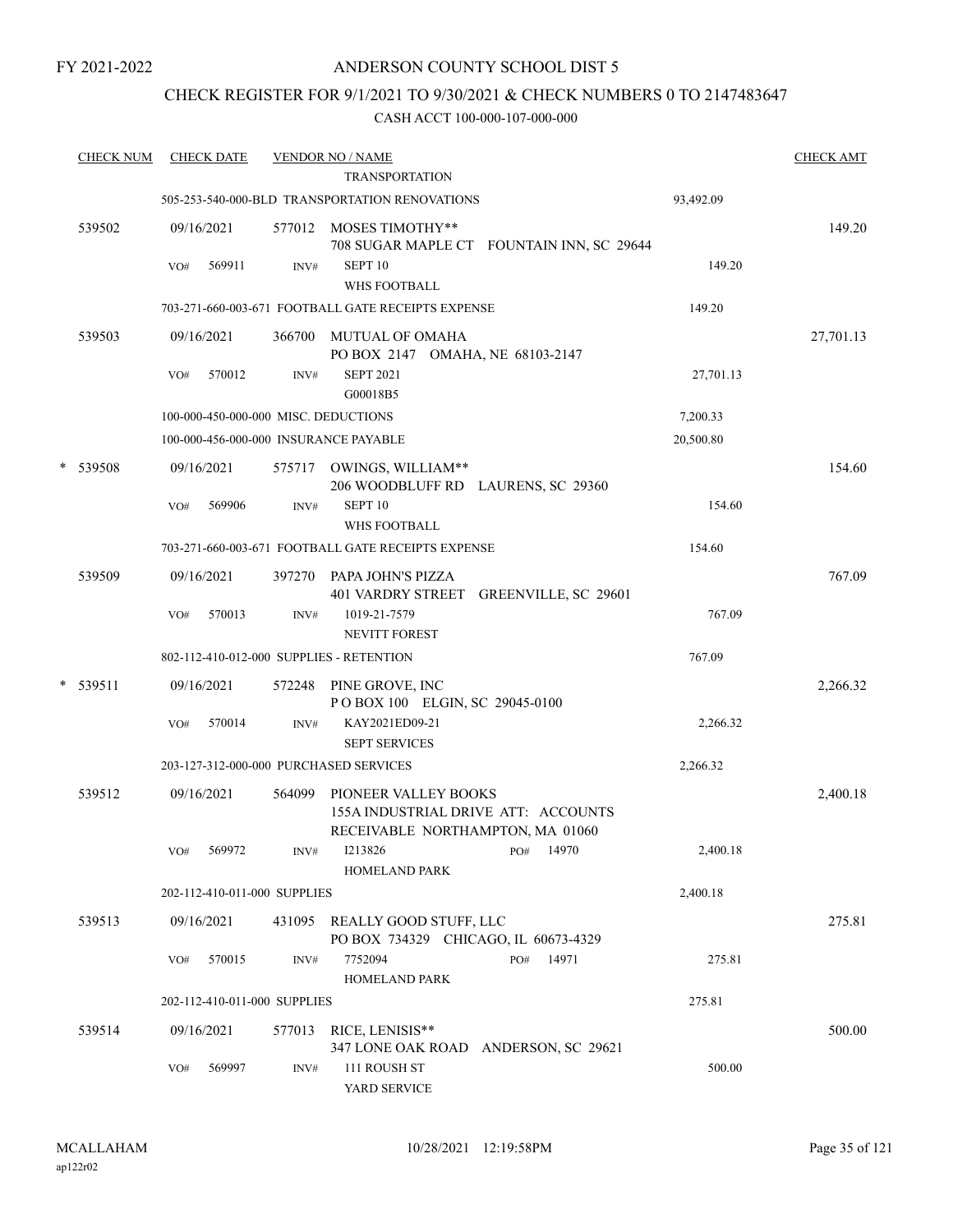# ANDERSON COUNTY SCHOOL DIST 5

# CHECK REGISTER FOR 9/1/2021 TO 9/30/2021 & CHECK NUMBERS 0 TO 2147483647

| <b>CHECK NUM</b> |     | <b>CHECK DATE</b> |        | <b>VENDOR NO / NAME</b><br>100-255-323-000-000 CONTRACTED SERVICES        |     |                                             | 500.00    | <b>CHECK AMT</b> |
|------------------|-----|-------------------|--------|---------------------------------------------------------------------------|-----|---------------------------------------------|-----------|------------------|
| 539515           |     | 09/16/2021        | 572850 | ROBERT ANDERSON PETTY CASH                                                |     |                                             |           | 250.00           |
|                  | VO# | 570016            | INV#   | , ---<br>SEPT <sub>22</sub><br>VOLLEYBALL                                 |     |                                             | 250.00    |                  |
|                  |     |                   |        | 706-271-660-006-666 CONCESSIONS EXPENSE                                   |     |                                             | 100.00    |                  |
|                  |     |                   |        | 706-271-660-006-679 VOLLEYBALL GATE RECEIPTS EXPENSE                      |     |                                             | 150.00    |                  |
|                  |     |                   |        |                                                                           |     |                                             |           |                  |
| 539516           |     | 09/16/2021        | 570868 | <b>SCASBO</b><br>PO BOX 6563 MEMBERSHIP COLUMBIA, SC 29260                |     |                                             |           | 305.00           |
|                  | VO# | 569973            | INV#   | 2021 FALL<br><b>AMY HEARD</b>                                             |     |                                             | 305.00    |                  |
|                  |     |                   |        | 100-252-680-000-000 MEMBERSHIP AND DUES                                   |     |                                             | 305.00    |                  |
| * 539518         |     | 09/16/2021        | 572885 | <b>SCMEA ORCHESTRA DIVISION</b><br>DR GREENVILLE, SC 29609                |     | SUSAN WINES, WADE HAMPTON HS 100 PINE KNOLL |           | 550.00           |
|                  | VO# | 569974            | INV#   | <b>AUDITIONS</b><br><b>SOUTHWOOD</b>                                      |     |                                             | 160.00    |                  |
|                  |     |                   |        | 721-190-660-021-658 ORCHESTRA MIDDLE EXPENSE                              |     |                                             | 160.00    |                  |
|                  | VO# | 569975            | INV#   | <b>AUDITIONS</b><br><b>SOUTHWOOD</b>                                      |     |                                             | 390.00    |                  |
|                  |     |                   |        | 721-190-660-021-659 ORCHESTRA HIGH EXPENSE                                |     |                                             | 390.00    |                  |
| 539519           |     | 09/16/2021        | 451201 | SC SCHOOL BOARDS INSURANCE TRUST<br>111 RESEARCH DRIVE COLUMBIA, SC 29203 |     |                                             |           | 3,944.00         |
|                  | VO# | 570019            | INV#   | 13611<br>AIT 2ND QTR                                                      |     |                                             | 3,944.00  |                  |
|                  |     |                   |        | 131-233-324-031-000 PROPERTY INSURANCE                                    |     |                                             | 3,944.00  |                  |
| * 539521         |     | 09/16/2021        | 570743 | <b>SPECOPS</b><br>$1B8$ ,                                                 |     | 532 FRONT STREET WEST TORONTO, ONTARIO M5V  |           | 10,528.32        |
|                  | VO# | 570022            | INV#   | CU4785<br>2021-2022                                                       | PO# | 15112                                       | 10,528.32 |                  |
|                  |     |                   |        | 100-266-445-000-000 SOFTWARE TECHNOLOGY                                   |     |                                             | 457.75    |                  |
|                  |     |                   |        | 100-266-445-001-000 SOFTWARE TECHNOLOGY                                   |     |                                             | 457.75    |                  |
|                  |     |                   |        | 100-266-445-002-000 SOFTWARE TECHNOLOGY                                   |     |                                             | 457.75    |                  |
|                  |     |                   |        | 100-266-445-003-000 SOFTWARE TECHNOLOGY                                   |     |                                             | 457.75    |                  |
|                  |     |                   |        | 100-266-445-005-000 SOFTWARE TECHNOLOGY                                   |     |                                             | 457.75    |                  |
|                  |     |                   |        | 100-266-445-006-000 SOFTWARE TECHNOLOGY                                   |     |                                             | 457.75    |                  |
|                  |     |                   |        | 100-266-445-007-000 SOFTWARE TECHNOLOGY                                   |     |                                             | 457.75    |                  |
|                  |     |                   |        | 100-266-445-008-000 SOFTWARE TECHNOLOGY                                   |     |                                             | 457.75    |                  |
|                  |     |                   |        | 100-266-445-009-000 SOFTWARE TECHNOLOGY                                   |     |                                             | 457.75    |                  |
|                  |     |                   |        | 100-266-445-010-000 SOFTWARE TECHNOLOGY                                   |     |                                             | 457.75    |                  |
|                  |     |                   |        | 100-266-445-011-000 SOFTWARE TECHNOLOGY                                   |     |                                             | 457.75    |                  |
|                  |     |                   |        | 100-266-445-012-000 SOFTWARE TECHNOLOGY                                   |     |                                             | 457.75    |                  |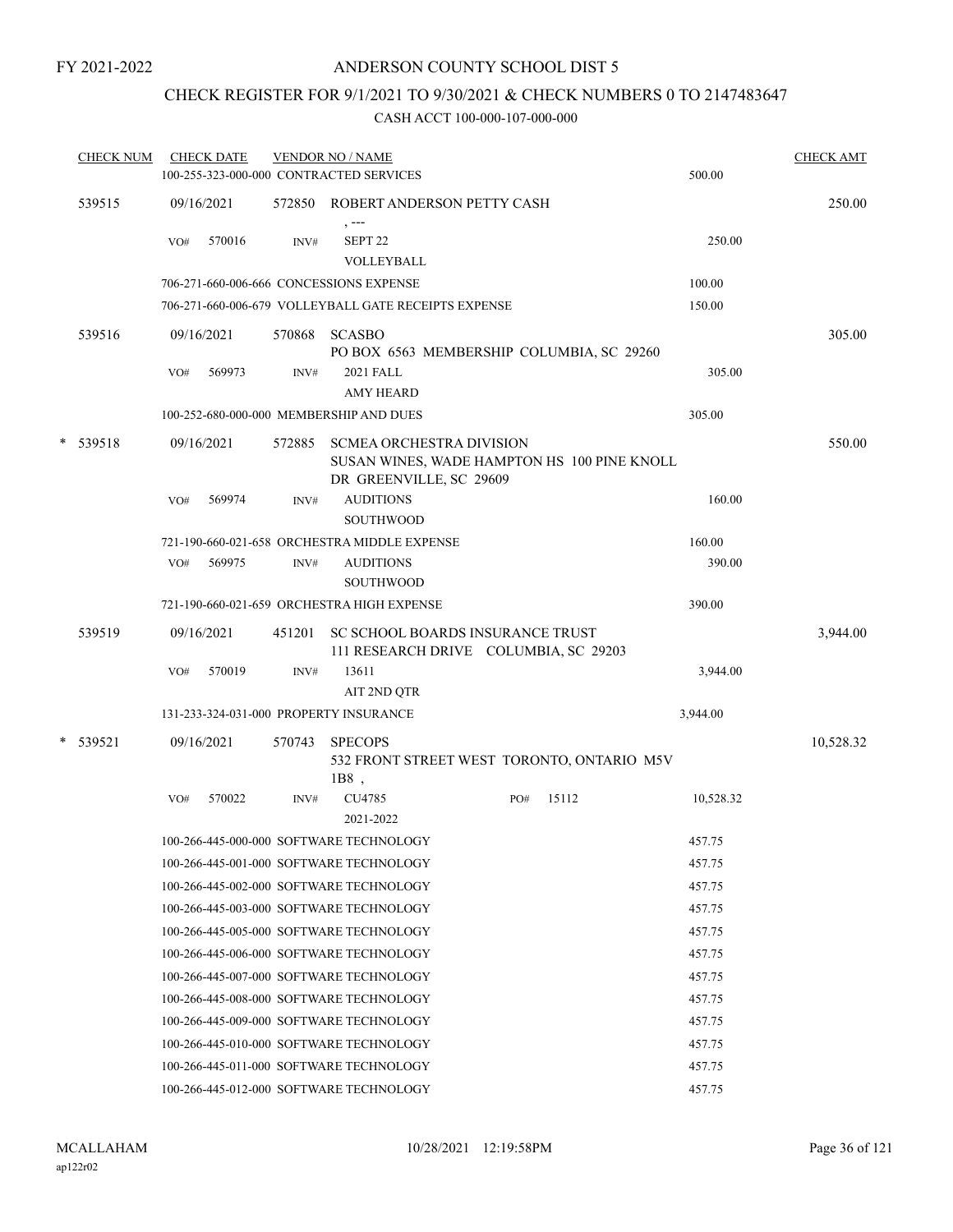### CHECK REGISTER FOR 9/1/2021 TO 9/30/2021 & CHECK NUMBERS 0 TO 2147483647

| <b>CHECK NUM</b> |            | <b>CHECK DATE</b>            |        | <b>VENDOR NO / NAME</b>                                           |     |       |            | <b>CHECK AMT</b> |
|------------------|------------|------------------------------|--------|-------------------------------------------------------------------|-----|-------|------------|------------------|
|                  |            |                              |        | 100-266-445-013-000 SOFTWARE TECHNOLOGY                           |     |       | 457.75     |                  |
|                  |            |                              |        | 100-266-445-014-000 SOFTWARE TECHNOLOGY                           |     |       | 457.75     |                  |
|                  |            |                              |        | 100-266-445-015-000 SOFTWARE TECHNOLOGY                           |     |       | 457.75     |                  |
|                  |            |                              |        | 100-266-445-016-000 SOFTWARE TECHNOLOGY                           |     |       | 457.75     |                  |
|                  |            |                              |        | 100-266-445-017-000 SOFTWARE TECHNOLOGY                           |     |       | 457.75     |                  |
|                  |            |                              |        | 100-266-445-018-000 SOFTWARE TECHNOLOGY                           |     |       | 457.75     |                  |
|                  |            |                              |        | 100-266-445-019-000 SOFTWARE TECHNOLOGY                           |     |       | 457.75     |                  |
|                  |            |                              |        | 100-266-445-020-000 SOFTWARE TECHNOLOGY                           |     |       | 457.75     |                  |
|                  |            |                              |        | 100-266-445-021-000 SOFTWARE TECHNOLOGY                           |     |       | 457.75     |                  |
|                  |            |                              |        | 100-266-445-023-000 SOFTWARE TECHNOLOGY                           |     |       | 457.75     |                  |
|                  |            |                              |        | 131-266-445-031-000 SOFTWARE TECHNOLOGY                           |     |       | 457.82     |                  |
| 539522           | 09/16/2021 |                              | 576973 | SUNBELT STAFFING, LLC<br>PO BOX 934411 ATLANTA, GA 31193-4411     |     |       |            | 5,990.00         |
|                  | VO#        | 569978                       | INV#   | 20205243<br>CUST #178148                                          | PO# | 15209 | 2,990.00   |                  |
|                  |            |                              |        | 203-127-312-000-000 PURCHASED SERVICES                            |     |       | 2,990.00   |                  |
|                  | VO#        | 570023                       | INV#   | 20208714<br>CUST #178148                                          | PO# | 15232 | 3,000.00   |                  |
|                  |            |                              |        | 203-127-312-000-000 PURCHASED SERVICES                            |     |       | 3,000.00   |                  |
| 539523           |            | 09/16/2021                   | 571571 | <b>TECHPOINT</b>                                                  |     |       |            | 425.00           |
|                  |            |                              |        | 144 PEARL INDUSTRIAL AVE HOSCHTON, GA 30548                       |     |       |            |                  |
|                  | VO#        | 569979                       | INV#   | 2896<br><b>NORTH POINTE</b>                                       |     |       | 425.00     |                  |
|                  |            |                              |        | 100-266-314-013-000 REPAIRS TO EQUIPMENT                          |     |       | 425.00     |                  |
| 539524           | 09/16/2021 |                              | 576953 | THE MATH LEARNING CENTER<br>PO BOX 12929 SALEM, OR 97309-0929     |     |       |            | 2,702.44         |
|                  | VO#        | 569980                       | INV#   | 7648<br><b>CONCORD ELEM</b>                                       | PO# | 14960 | 2,702.44   |                  |
|                  |            | 397-112-410-009-000 SUPPLIES |        |                                                                   |     |       | 2,702.44   |                  |
| 539525           |            | 09/16/2021                   | 577011 | THOMPSON CONSTRUCTION GROUP<br>100 N MAIN STREET SUMTER, SC 29150 |     |       |            | 327,787.80       |
|                  | VO#        | 569982                       | INV#   | APP 21172009<br>OFFICE RENOVATIONS                                |     |       | 327,787.80 |                  |
|                  |            |                              |        | 515-253-520-000-HQ1 DOWNTOWN PROJECT BLDG 1                       |     |       | 327,787.80 |                  |
| 539526           |            | 09/16/2021                   | 569972 | TIFFANY WILMOTH<br>319 CREAMER RD ANDERSON, SC 29625              |     |       |            | 477.08           |
|                  | VO#        | 569998                       | INV#   | <b>JULY 28-30</b><br>ORANGEBURG, SC                               |     |       | 477.08     |                  |
|                  |            |                              |        | 263-370-312-000-MSA PS-MONTESSORI SCH OF AND                      |     |       | 477.08     |                  |
| 539527           |            | 09/16/2021                   | 572513 | UNITED LASER<br>P.O. BOX 6889 FLORENCE, SC 29501                  |     |       |            | 509.32           |
|                  | VO#        | 570024                       | INV#   | 2100678<br><b>TONER</b>                                           | PO# | 15157 | 509.32     |                  |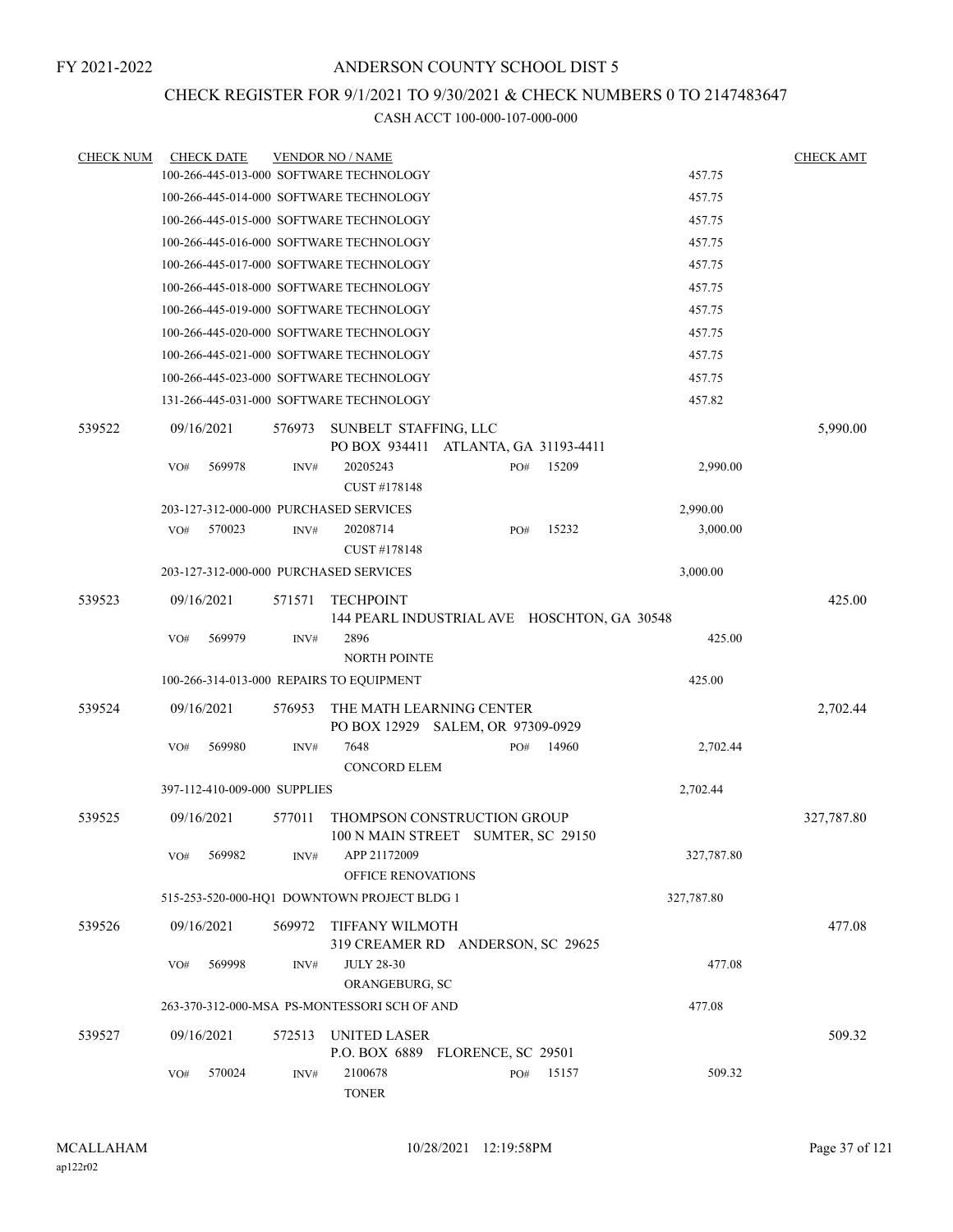# CHECK REGISTER FOR 9/1/2021 TO 9/30/2021 & CHECK NUMBERS 0 TO 2147483647

| <b>CHECK NUM</b> | <b>CHECK DATE</b>                       |        | <b>VENDOR NO / NAME</b>                                   |            | <b>CHECK AMT</b> |
|------------------|-----------------------------------------|--------|-----------------------------------------------------------|------------|------------------|
|                  | 203-127-410-000-000 SUPPLIES            |        |                                                           | 509.32     |                  |
| 539528           | 09/16/2021                              | 567862 | USA TESTPREP LLC<br>PO BOX 746845 ATLANTA, GA 30374       |            | 1,526.40         |
|                  | VO#<br>569983                           | INV#   | 75466                                                     | 1,526.40   |                  |
|                  |                                         |        | ID# ANDERSON21                                            |            |                  |
|                  | 100-114-410-001-ALT SUPPLIES            |        |                                                           | 763.20     |                  |
|                  | 124-114-445-024-000 TECHNOLOGY SUPPLIES |        |                                                           | 763.20     |                  |
| 539529           | 09/16/2021                              | 510790 | US FOODSERVICE<br>P O BOX 602292 CHARLOTTE, NC 28260-2292 |            | 140.00           |
|                  | 569990<br>VO#                           | INV#   | 60813458<br><b>USDA FOODS</b>                             | 140.00     |                  |
|                  |                                         |        | 600-256-462-002-000 COMMODITY DISTRIBUTION                | 24.00      |                  |
|                  |                                         |        | 600-256-462-009-000 COMMODITY DISTRIBUTION                | 16.00      |                  |
|                  |                                         |        | 600-256-462-010-000 COMMODITY DISTRIBUTION                | 20.00      |                  |
|                  |                                         |        | 600-256-462-011-000 COMMODITY DISTRIBUTION                | 16.00      |                  |
|                  |                                         |        | 600-256-462-013-000 COMMODITY DISTRIBUTION                | 16.00      |                  |
|                  |                                         |        | 600-256-462-016-000 COMMODITY DISTRIBUTION                | 16.00      |                  |
|                  |                                         |        | 600-256-462-018-000 COMMODITY DISTRIBUTION                | 8.00       |                  |
|                  |                                         |        | 600-256-462-021-000 COMMODITY DISTRIBUTION                | 24.00      |                  |
| 539530           | 09/16/2021                              | 510790 | US FOODSERVICE<br>P O BOX 602292 CHARLOTTE, NC 28260-2292 |            | 337,740.52       |
|                  | 569989<br>VO#                           | INV#   | 20950515                                                  | 337,740.52 |                  |
|                  |                                         |        | <b>FOOS &amp; SUPPLIES</b>                                |            |                  |
|                  | 600-256-410-002-000 SUPPLIES            |        |                                                           | 2,640.35   |                  |
|                  | 600-256-410-003-000 SUPPLIES            |        |                                                           | 2,194.62   |                  |
|                  | 600-256-410-005-000 SUPPLIES            |        |                                                           | 1,308.84   |                  |
|                  | 600-256-410-006-000 SUPPLIES            |        |                                                           | 3,713.32   |                  |
|                  | 600-256-410-007-000 SUPPLIES            |        |                                                           | 1,723.04   |                  |
|                  | 600-256-410-008-000 SUPPLIES            |        |                                                           | 1,113.67   |                  |
|                  | 600-256-410-009-000 SUPPLIES            |        |                                                           | 1,210.57   |                  |
|                  | 600-256-410-010-000 SUPPLIES            |        |                                                           | 2.048.25   |                  |
|                  | 600-256-410-011-000 SUPPLIES            |        |                                                           | 2,547.81   |                  |
|                  | 600-256-410-012-000 SUPPLIES            |        |                                                           | 1,378.87   |                  |
|                  | 600-256-410-013-000 SUPPLIES            |        |                                                           | 1,217.37   |                  |
|                  | 600-256-410-014-000 SUPPLIES            |        |                                                           | 1,201.20   |                  |
|                  | 600-256-410-015-000 SUPPLIES            |        |                                                           | 342.35     |                  |
|                  | 600-256-410-016-000 SUPPLIES            |        |                                                           | 1,125.14   |                  |
|                  | 600-256-410-017-000 SUPPLIES            |        |                                                           | 1,253.15   |                  |
|                  | 600-256-410-018-000 SUPPLIES            |        |                                                           | 922.56     |                  |
|                  | 600-256-410-019-000 SUPPLIES            |        |                                                           | 1,162.59   |                  |
|                  | 600-256-410-020-000 SUPPLIES            |        |                                                           | 2,234.48   |                  |
|                  | 600-256-410-021-000 SUPPLIES            |        |                                                           | 553.57     |                  |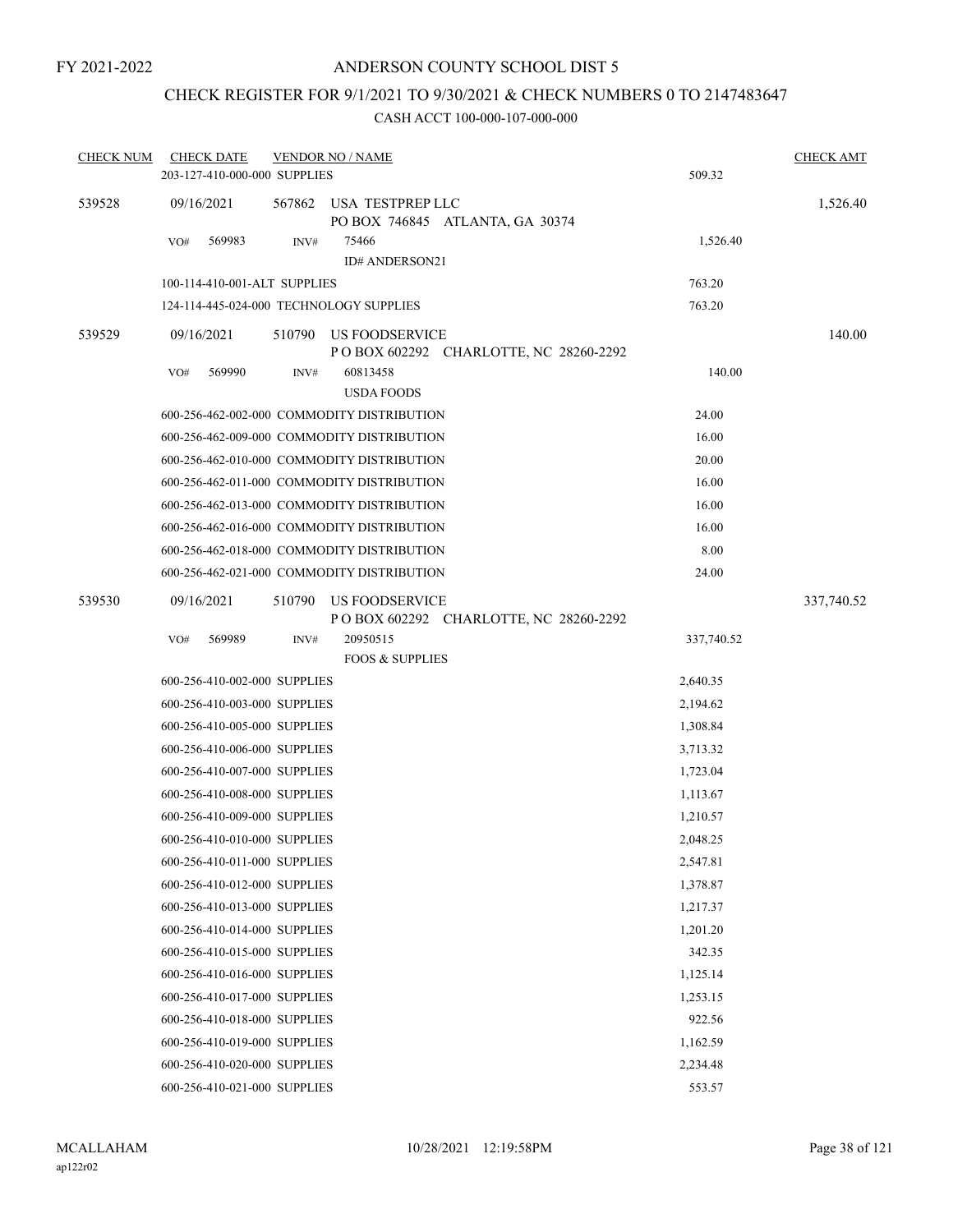# CHECK REGISTER FOR 9/1/2021 TO 9/30/2021 & CHECK NUMBERS 0 TO 2147483647

| <b>CHECK NUM</b> | <b>CHECK DATE</b>                  |        | <b>VENDOR NO / NAME</b>                            |                                             |       |           | <b>CHECK AMT</b> |
|------------------|------------------------------------|--------|----------------------------------------------------|---------------------------------------------|-------|-----------|------------------|
|                  | 600-256-460-002-000 FOOD           |        |                                                    |                                             |       | 33,382.98 |                  |
|                  | 600-256-460-003-000 FOOD           |        |                                                    |                                             |       | 28,436.86 |                  |
|                  | 600-256-460-005-000 FOOD           |        |                                                    |                                             |       | 15,052.10 |                  |
|                  | 600-256-460-006-000 FOOD           |        |                                                    |                                             |       | 25,349.71 |                  |
|                  | 600-256-460-007-000 FOOD           |        |                                                    |                                             |       | 17,646.30 |                  |
|                  | 600-256-460-008-000 FOOD           |        |                                                    |                                             |       | 15,252.20 |                  |
|                  | 600-256-460-009-000 FOOD           |        |                                                    |                                             |       | 12,105.98 |                  |
|                  | 600-256-460-010-000 FOOD           |        |                                                    |                                             |       | 13,265.93 |                  |
|                  | 600-256-460-011-000 FOOD           |        |                                                    |                                             |       | 21,592.18 |                  |
|                  | 600-256-460-012-000 FOOD           |        |                                                    |                                             |       | 11,528.42 |                  |
|                  | 600-256-460-013-000 FOOD           |        |                                                    |                                             |       | 10,655.20 |                  |
|                  | 600-256-460-014-000 FOOD           |        |                                                    |                                             |       | 11,959.57 |                  |
|                  | 600-256-460-015-000 FOOD           |        |                                                    |                                             |       | 3,029.60  |                  |
|                  | 600-256-460-016-000 FOOD           |        |                                                    |                                             |       | 15,497.24 |                  |
|                  | 600-256-460-017-000 FOOD           |        |                                                    |                                             |       | 11,237.00 |                  |
|                  | 600-256-460-018-000 FOOD           |        |                                                    |                                             |       | 4,698.67  |                  |
|                  | 600-256-460-019-000 FOOD           |        |                                                    |                                             |       | 9,235.85  |                  |
|                  | 600-256-460-020-000 FOOD           |        |                                                    |                                             |       | 26,637.71 |                  |
|                  | 600-256-460-021-000 FOOD           |        |                                                    |                                             |       | 15,320.09 |                  |
|                  | 631-256-410-031-000 SUPPLIES       |        |                                                    |                                             |       | 609.48    |                  |
|                  | 631-256-460-031-000 PURCHASED FOOD |        |                                                    |                                             |       | 5,355.70  |                  |
| 539531           | 09/16/2021                         | 567510 | WATERS, DEAN R**                                   |                                             |       |           | 141.10           |
|                  |                                    |        |                                                    | 2 LARK DRIVE GREENVILLE, SC 29609           |       |           |                  |
|                  | 569908<br>VO#                      | INV#   | SEPT <sub>10</sub><br>WHS FOOTBALL                 |                                             |       | 141.10    |                  |
|                  |                                    |        | 703-271-660-003-671 FOOTBALL GATE RECEIPTS EXPENSE |                                             |       | 141.10    |                  |
| 539532           | 09/16/2021                         | 573864 |                                                    | WELLS FARGO VENDOR FIN SERV                 |       |           | 809.46           |
|                  | 570025<br>VO#                      | INV#   | 5016715360<br><b>COPIER</b>                        | PO BOX 105743 ATLANTA, GA 30348-5743<br>PO# | 15003 | 226.31    |                  |
|                  |                                    |        | 100-255-323-000-000 CONTRACTED SERVICES            |                                             |       | 226.31    |                  |
|                  | 570026<br>VO#                      | INV#   | 5016698126<br><b>COPIER</b>                        | PO#                                         | 15084 | 369.15    |                  |
|                  | 100-113-410-020-000 SUPPLIES       |        |                                                    |                                             |       | 369.15    |                  |
|                  | 570027<br>VO#                      | INV#   | 5016761884                                         | PO#                                         | 15085 | 214.00    |                  |
|                  |                                    |        | <b>COPIER</b>                                      |                                             |       |           |                  |
|                  | 100-112-410-017-000 SUPPLIES       |        |                                                    |                                             |       | 214.00    |                  |
| 539533           | 09/16/2021                         | 574864 | HATLEY, CRAIG MARKUS<br>NC 28001                   | XERVANT 29520 COMMUNITY ROAD ALBEMARLE,     |       |           | 2,500.00         |
|                  | 570028<br>VO#                      | INV#   | 2021-INV1399<br>ASSESSMENT                         |                                             |       | 2,500.00  |                  |
|                  |                                    |        | 100-266-345-000-000 TECHNOLOGY INFRASTRUCTURE      |                                             |       | 2,500.00  |                  |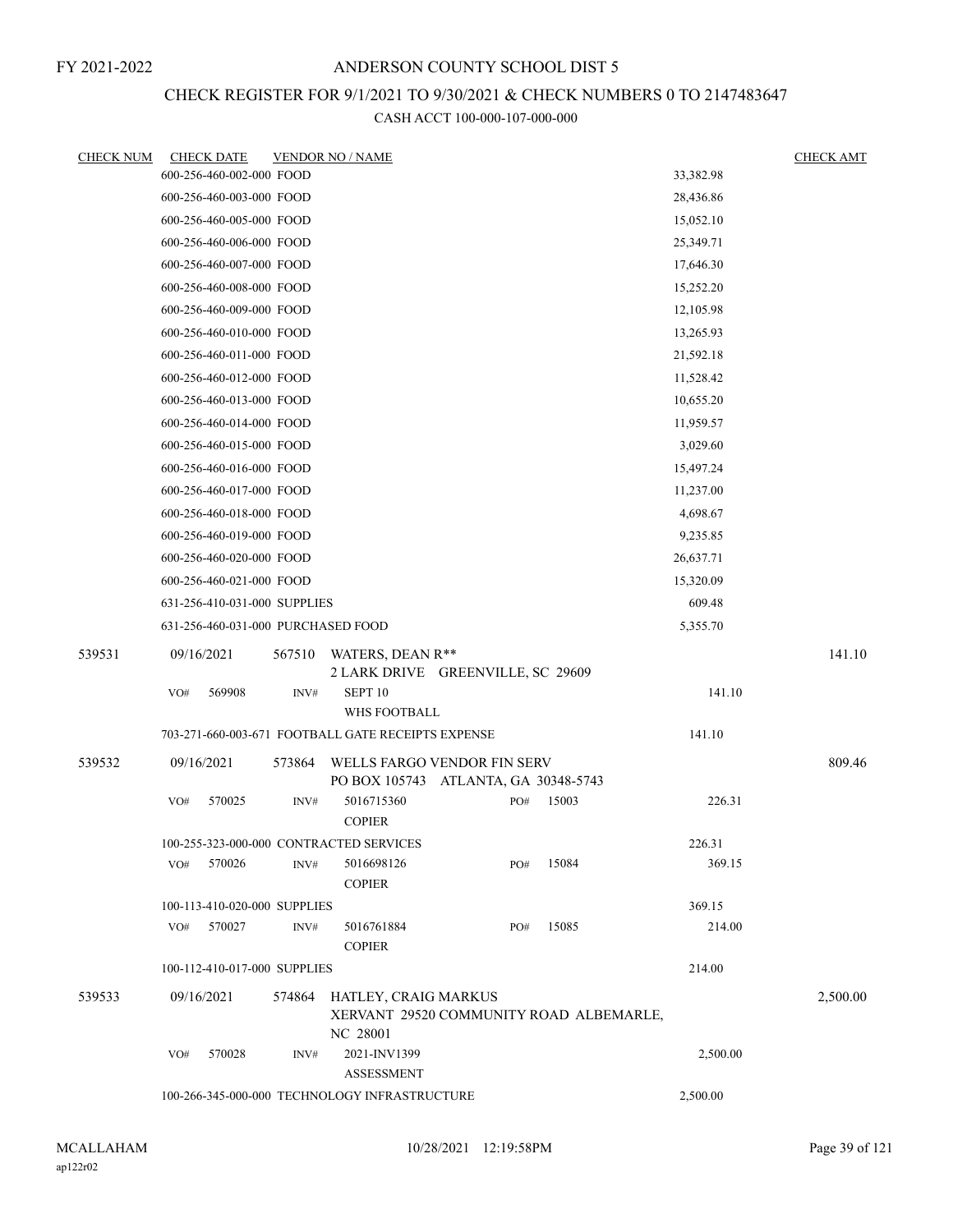# CHECK REGISTER FOR 9/1/2021 TO 9/30/2021 & CHECK NUMBERS 0 TO 2147483647

| <b>CHECK NUM</b> |     | <b>CHECK DATE</b> |                                | <b>VENDOR NO / NAME</b>                                                                                 |          | <b>CHECK AMT</b> |
|------------------|-----|-------------------|--------------------------------|---------------------------------------------------------------------------------------------------------|----------|------------------|
| * 539535         |     | 09/21/2021        |                                | 575064 AHART, JR. HARVEY**<br>209 KEELIN LANE GREER, SC 29650                                           |          | 125.00           |
|                  | VO# | 570053            | INV#                           | SEPT <sub>14</sub><br><b>VB OFFICIAL</b>                                                                | 125.00   |                  |
|                  |     |                   |                                | 703-271-660-003-679 VOLLEYBALL GATE RECEIPTS EXPENSE                                                    | 125.00   |                  |
| 539536           |     | 09/21/2021        | 107725                         | AMERICAN BOOK COMPANY, INC<br>POBOX 2638 ATT: ACCOUNTS RECEIVABLE<br>WOODSTOCK, GA 30188                |          | 2,075.47         |
|                  | VO# | 570073            | INV#                           | 7177<br><b>WESTSIDE</b>                                                                                 | 2,075.47 |                  |
|                  |     |                   |                                | 100-114-410-003-VEN SUPPLY-ADDT'L FOR LOST VENDING                                                      | 2,075.47 |                  |
| 539537           |     | 09/21/2021        |                                | 564372 ANDERSON AUTO GLASS CENTER<br>1117 JACKSON STREET ATT: ACCOUNTS<br>RECEIVABLE ANDERSON, SC 29625 |          | 426.35           |
|                  | VO# | 570074            | INV#                           | 17616                                                                                                   | 426.35   |                  |
|                  |     |                   |                                | <b>WINDSHIELD</b>                                                                                       |          |                  |
|                  |     |                   |                                | 100-254-412-000-001 TRUCK SERVICE - MAINTENANCE                                                         | 426.35   |                  |
| 539538           |     | 09/21/2021        | 570950                         | ANDERSON COUNTY SHERIFF'S OFFICE<br>ATTN: JAMIE LAZAR 305 CAMSON ROAD<br>ANDERSON, SC 29621             |          | 700.00           |
|                  | VO# | 570076            | INV#                           | SEPT <sub>16</sub><br>TLH SECURITY                                                                      | 210.00   |                  |
|                  |     |                   |                                | 702-271-660-002-671 FOOTBALL GATE RECEIPTS EXPENSE                                                      | 210.00   |                  |
|                  | VO# | 570077            | INV#                           | SEPT <sub>14</sub><br>TLH SECURITY                                                                      | 175.00   |                  |
|                  |     |                   |                                | 702-271-660-002-679 VOLLEYBALL GATE RECEIPTS EXPENSE                                                    | 175.00   |                  |
|                  | VO# | 570078            | INV#                           | SEPT <sub>9</sub><br>WHS SECURITY                                                                       | 52.50    |                  |
|                  |     |                   |                                | 703-271-660-003-679 VOLLEYBALL GATE RECEIPTS EXPENSE                                                    | 52.50    |                  |
|                  | VO# | 570079            | INV#                           | SEPT <sub>3</sub><br>WHS SECURITY                                                                       | 175.00   |                  |
|                  |     |                   |                                | 703-271-660-003-671 FOOTBALL GATE RECEIPTS EXPENSE                                                      | 175.00   |                  |
|                  | VO# | 570080            | INV#                           | SEPT <sub>14</sub><br>WHS SECURITY                                                                      | 87.50    |                  |
|                  |     |                   |                                | 703-271-660-003-679 VOLLEYBALL GATE RECEIPTS EXPENSE                                                    | 87.50    |                  |
| 539539           |     | 09/21/2021        | 115100                         | ANDERSON SCHOOL DISTRICT ONE<br>PO BOX 99 ATTN: CYNDI DURHAM WILLIAMSTON,<br>SC 29697                   |          | 2,881.64         |
|                  | VO# | 570075            | INV#                           | 1ST QTR<br><b>ADULT ED</b>                                                                              | 2,881.64 |                  |
|                  |     |                   |                                | 243-182-112-023-RV1 SALARIES-SECONDARY/ AD1, AD2                                                        | 1,973.02 |                  |
|                  |     |                   |                                | 243-182-210-023-RV1 SOCIAL SECURITY                                                                     | 342.85   |                  |
|                  |     |                   | 243-182-220-023-RV1 RETIREMENT |                                                                                                         | 565.77   |                  |
| 539540           |     | 09/21/2021        |                                | 569356 BATTERIES PLUS - 251                                                                             |          | 489.70           |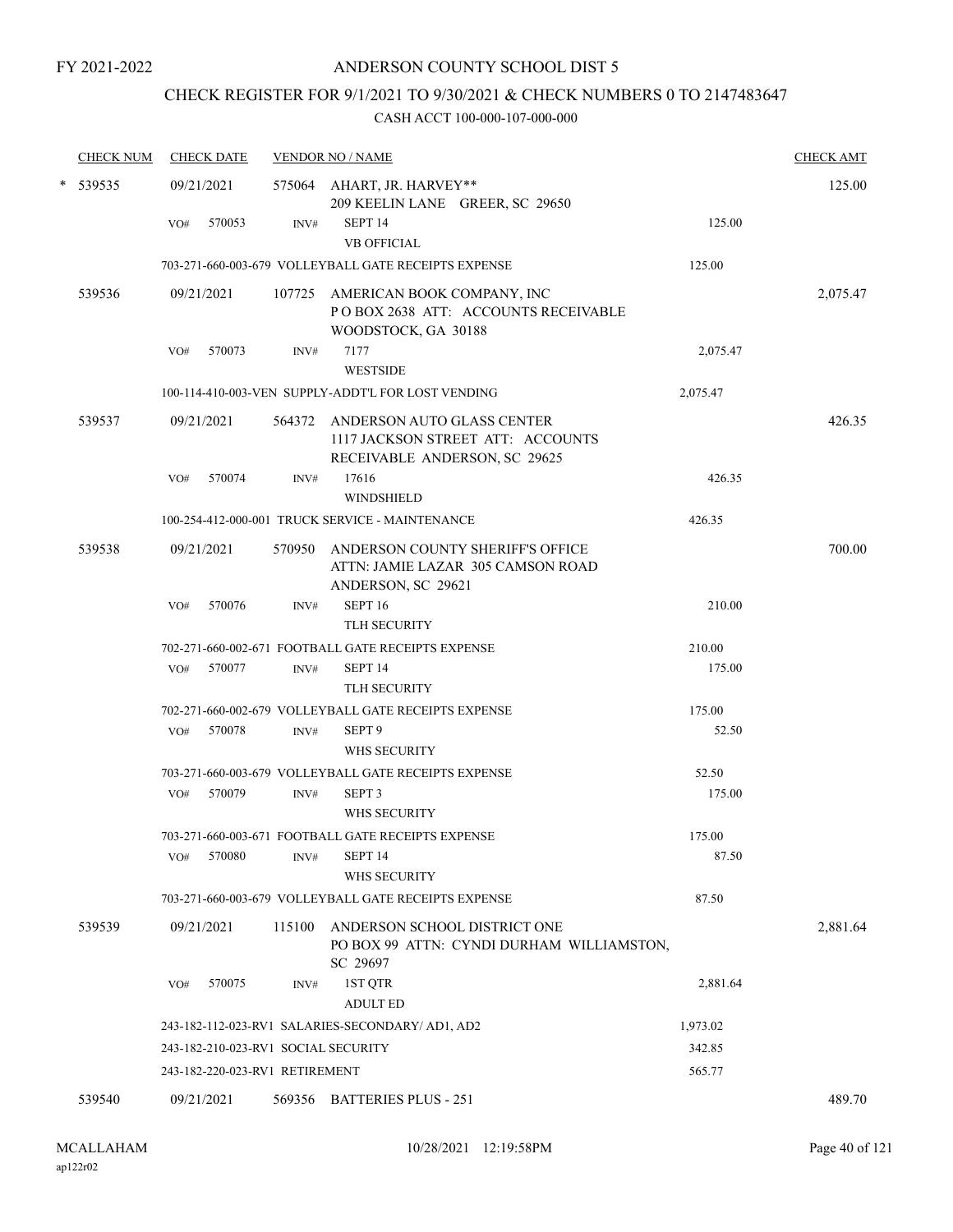### ANDERSON COUNTY SCHOOL DIST 5

### CHECK REGISTER FOR 9/1/2021 TO 9/30/2021 & CHECK NUMBERS 0 TO 2147483647

| <b>CHECK NUM</b> |     | <b>CHECK DATE</b>            |        | <b>VENDOR NO / NAME</b>                                                                                   |           | <b>CHECK AMT</b> |
|------------------|-----|------------------------------|--------|-----------------------------------------------------------------------------------------------------------|-----------|------------------|
|                  |     |                              |        | 3319-D NORTH MAIN ST ATT: ACCOUNTS                                                                        |           |                  |
|                  |     |                              |        | RECEIVABLE ANDERSON, SC 29621                                                                             |           |                  |
|                  | VO# | 570086                       | INV#   | P43507252<br><b>SUPPLIES</b>                                                                              | 126.09    |                  |
|                  |     |                              |        | 100-254-410-006-001 SUPPLIES - MAINTENANCE                                                                | 126.09    |                  |
|                  |     | VO# 570087                   | INV#   | P43435040                                                                                                 | 363.61    |                  |
|                  |     |                              |        | <b>SUPPLIES</b>                                                                                           |           |                  |
|                  |     |                              |        | 100-254-410-003-001 SUPPLIES - MAINTENANCE                                                                | 172.72    |                  |
|                  |     |                              |        | 100-254-410-013-001 SUPPLIES - MAINTENANCE                                                                | 190.89    |                  |
| 539541           |     | 09/21/2021                   |        | 576847 BEACHSIDE HOME SERVICE LLC<br>917 BROADWAY STREET MYRTLE BEACH, SC 29577                           |           | 338.24           |
|                  | VO# | 570088                       | INV#   | 1367<br><b>SERVICE</b>                                                                                    | 338.24    |                  |
|                  |     |                              |        | 100-213-312-021-MOE NURSING CONTRACTED SERVICES                                                           | 338.24    |                  |
| 539542           |     | 09/21/2021                   |        | 567918 BERNHARDT HOUSE OF VIOLINS LLC<br>5 CATEECHEE AVE ATT: ACCOUNTS RECEIVABLE<br>GREENVILLE, SC 29605 |           | 1,699.98         |
|                  | VO# | 570089                       | INV#   | 8372<br><b>SOUTHWOOD</b>                                                                                  | 1,699.98  |                  |
|                  |     | 397-113-410-021-000 SUPPLIES |        |                                                                                                           | 1,699.98  |                  |
| * 539544         |     | 09/21/2021                   |        | 575702 BLOOD HOUND LLC<br>PO BOX 714843 CINCINNATI, OH 45271-4843                                         |           | 755.00           |
|                  | VO# | 570090                       | INV#   | 458105<br><b>TL HANNA</b>                                                                                 | 755.00    |                  |
|                  |     |                              |        | 100-254-323-002-400 CONTR SERV-HVAC/ELECT/PLUMBING                                                        | 755.00    |                  |
| 539545           |     | 09/21/2021                   | 574045 | <b>BORDEN DAIRY</b><br>PO BOX 208769 DALLAS, TX 75320-8769                                                |           | 25,649.16        |
|                  | VO# | 570194                       | INV#   | 3802437<br>CUST #138365                                                                                   | 25,649.16 |                  |
|                  |     | 600-256-460-002-000 FOOD     |        |                                                                                                           | 1,228.46  |                  |
|                  |     | 600-256-460-003-000 FOOD     |        |                                                                                                           | 1,312.66  |                  |
|                  |     | 600-256-460-005-000 FOOD     |        |                                                                                                           | 921.29    |                  |
|                  |     | 600-256-460-006-000 FOOD     |        |                                                                                                           | 2,187.89  |                  |
|                  |     | 600-256-460-007-000 FOOD     |        |                                                                                                           | 1,773.24  |                  |
|                  |     | 600-256-460-008-000 FOOD     |        |                                                                                                           | 2,394.08  |                  |
|                  |     | 600-256-460-009-000 FOOD     |        |                                                                                                           | 1,111.13  |                  |
|                  |     | 600-256-460-010-000 FOOD     |        |                                                                                                           | 1,500.32  |                  |
|                  |     | 600-256-460-011-000 FOOD     |        |                                                                                                           | 1,529.85  |                  |
|                  |     | 600-256-460-012-000 FOOD     |        |                                                                                                           | 1,610.20  |                  |
|                  |     | 600-256-460-013-000 FOOD     |        |                                                                                                           | 1,159.96  |                  |
|                  |     | 600-256-460-014-000 FOOD     |        |                                                                                                           | 1,267.33  |                  |
|                  |     | 600-256-460-015-000 FOOD     |        |                                                                                                           | 548.36    |                  |
|                  |     | 600-256-460-016-000 FOOD     |        |                                                                                                           | 1,599.50  |                  |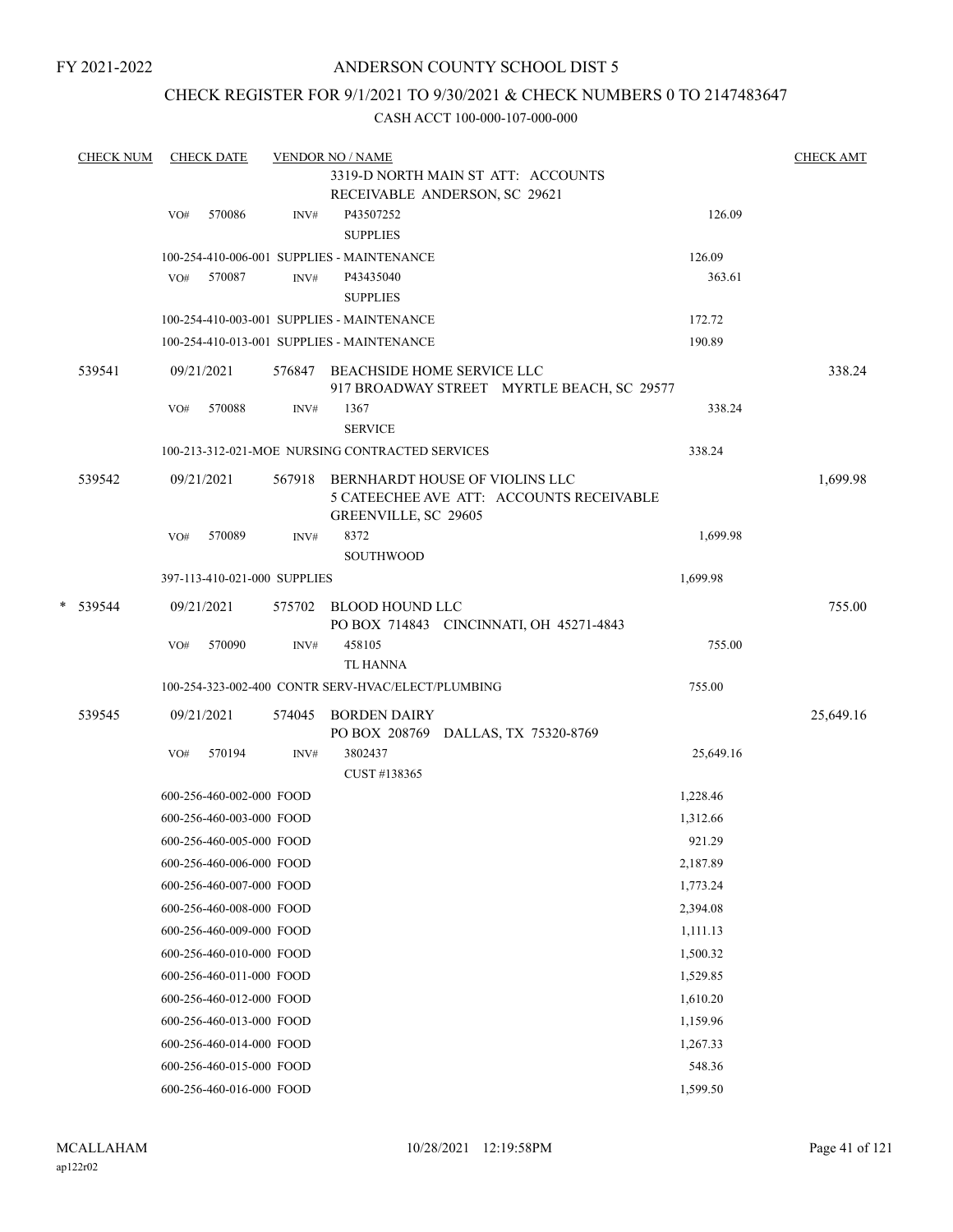### ANDERSON COUNTY SCHOOL DIST 5

# CHECK REGISTER FOR 9/1/2021 TO 9/30/2021 & CHECK NUMBERS 0 TO 2147483647

| <b>CHECK NUM</b> |     | <b>CHECK DATE</b>                  |        | <b>VENDOR NO / NAME</b>                                                                   |     |                                 |             | <b>CHECK AMT</b> |
|------------------|-----|------------------------------------|--------|-------------------------------------------------------------------------------------------|-----|---------------------------------|-------------|------------------|
|                  |     | 600-256-460-017-000 FOOD           |        |                                                                                           |     |                                 | 1,311.86    |                  |
|                  |     | 600-256-460-018-000 FOOD           |        |                                                                                           |     |                                 | 799.64      |                  |
|                  |     | 600-256-460-019-000 FOOD           |        |                                                                                           |     |                                 | 1,292.28    |                  |
|                  |     | 600-256-460-020-000 FOOD           |        |                                                                                           |     |                                 | 1,287.16    |                  |
|                  |     | 600-256-460-021-000 FOOD           |        |                                                                                           |     |                                 | 550.25      |                  |
|                  |     | 631-256-460-031-000 PURCHASED FOOD |        |                                                                                           |     |                                 | 263.70      |                  |
| 539546           |     | 09/21/2021                         | 576890 | BUCK, RANDY**<br>PO BOX 14293 ANDERSON, SC 29624                                          |     |                                 |             | 108.00           |
|                  | VO# | 570106                             | INV#   | 1562<br><b>REPAIR</b>                                                                     |     |                                 | 108.00      |                  |
|                  |     |                                    |        | 100-255-323-000-ACT ACTIVITY BUS CONTRACTED SERVICES                                      |     |                                 | 108.00      |                  |
| * 539549         |     | 09/21/2021                         |        | 569296 CAPITAL ONE<br>PO BOX 60506 CITY OF INDUSTRY, CA 91716-0506                        |     |                                 |             | 1,274.72         |
|                  | VO# | 570109                             | INV#   | 1637725403<br>ACCT #611456                                                                |     |                                 | 1,274.72    |                  |
|                  |     | 100-113-410-020-000 SUPPLIES       |        |                                                                                           |     |                                 | 396.54      |                  |
|                  |     |                                    |        | 720-271-660-020-411 MISCELLANEOUS EXPENSE                                                 |     |                                 | 302.30      |                  |
|                  |     |                                    |        | 720-271-660-020-666 CONCESSIONS EXPENSE                                                   |     |                                 | 575.88      |                  |
| 539550           |     | 09/21/2021                         | 569296 | <b>CAPITAL ONE</b><br>PO BOX 60506                                                        |     | CITY OF INDUSTRY, CA 91716-0506 |             | 141.54           |
|                  | VO# | 570108                             | INV#   | 1637727050                                                                                |     |                                 | 141.54      |                  |
|                  |     |                                    |        | ACCT #646540                                                                              |     |                                 |             |                  |
|                  |     |                                    |        | 100-114-410-002-VEN SUPPLY-ADDT'L FOR LOST VENDING                                        |     |                                 | 16.14       |                  |
|                  |     |                                    |        | 702-271-660-002-502 STUDENT GOV/COUNCIL EXPENSE                                           |     |                                 | 125.40      |                  |
| * 539552         |     | 09/21/2021                         | 569437 | CHASTAIN, DENNIS L<br>CHASTAIN'S HEATING & AIR 3553 KEYS STREET<br>ANDERSON, SC 29624     |     |                                 |             | 1,950.00         |
|                  | VO# | 570110                             | INV#   | 216027<br><b>RENTAL</b>                                                                   |     |                                 | 1,950.00    |                  |
|                  |     |                                    |        | 100-255-323-000-000 CONTRACTED SERVICES                                                   |     |                                 | 1,950.00    |                  |
| 539553           |     | 09/21/2021                         | 570581 | CITY OF ANDERSON POLICE DEPT<br>401 SOUTH MAIN ST ATTN: SARAH YOUNG<br>ANDERSON, SC 29624 |     |                                 |             | 78,127.05        |
|                  | VO# | 570111                             | INV#   | <b>MCCANTS</b><br>9/15 FOOTBALL                                                           |     |                                 | 87.50       |                  |
|                  |     |                                    |        | 705-271-660-005-671 FOOTBALL GATE RECEIPTS EXPENSE                                        |     |                                 | 87.50       |                  |
|                  | VO# | 570196                             | INV#   | APRIL-JUNE<br><b>SRO PAYMENT#4</b>                                                        | PO# | 13111                           | 78,039.55   |                  |
|                  |     |                                    |        | 100-258-312-000-000 CONTRACTED SERVICES - RESOURCE OFFR                                   |     |                                 | 78,039.55 A |                  |
| * 539559         |     | 09/21/2021                         | 575699 | HILL, DANA<br>116 CARTER HALL DR ANDERSON, SC 29621                                       |     |                                 |             | 272.00           |
|                  | VO# | 570042                             | INV#   | MEMBERSHIP<br>REIMBURSEMENT                                                               |     |                                 | 92.00       |                  |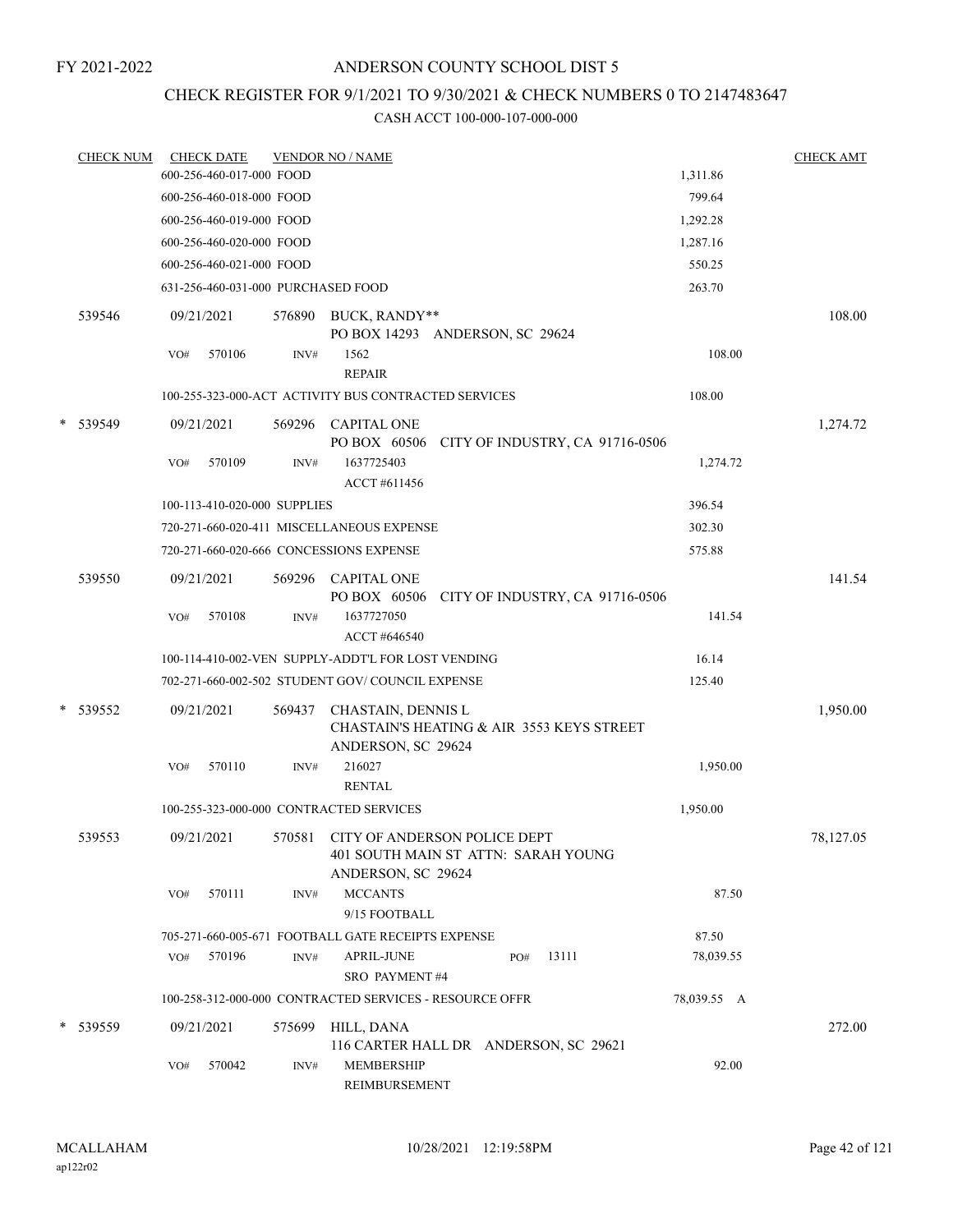# CHECK REGISTER FOR 9/1/2021 TO 9/30/2021 & CHECK NUMBERS 0 TO 2147483647

| <b>CHECK NUM</b> |     | <b>CHECK DATE</b> |                              | <b>VENDOR NO / NAME</b>                                                                 |     |       |           | <b>CHECK AMT</b> |
|------------------|-----|-------------------|------------------------------|-----------------------------------------------------------------------------------------|-----|-------|-----------|------------------|
|                  |     |                   |                              | 263-370-312-000-MSA PS-MONTESSORI SCH OF AND                                            |     |       | 92.00     |                  |
|                  | VO# | 570054            | INV#                         | <b>TRAINING</b><br>REIMBURSEMENT                                                        |     |       | 180.00    |                  |
|                  |     |                   |                              | 263-370-312-000-MSA PS-MONTESSORI SCH OF AND                                            |     |       | 180.00    |                  |
| 539560           |     | 09/21/2021        | 268000                       | HOFFMAN & HOFFMAN, INC<br>PO BOX 896000 ATT: ACCOUNTS RECEIVABLE<br>CHARLOTTE, NC 28289 |     |       |           | 1,120.29         |
|                  | VO# | 570132            | INV#                         | 599853<br><b>SUPPLIES</b>                                                               |     |       | 601.34    |                  |
|                  |     |                   |                              | 100-254-410-002-001 SUPPLIES - MAINTENANCE                                              |     |       | 601.34    |                  |
|                  | VO# | 570133            | INV#                         | 599852<br><b>SUPPLIES</b>                                                               |     |       | 518.95    |                  |
|                  |     |                   |                              | 100-254-410-001-001 SUPPLIES - MAINTENANCE                                              |     |       | 518.95    |                  |
| 539561           |     | 09/21/2021        |                              | 576027 HOME DEPOT USA, INC<br>PO BOX 742604 ATLANTA, GA 30374-2604                      |     |       |           | 10,967.50        |
|                  | VO# | 570134            | INV#                         | 628589566<br>638986539                                                                  | PO# | 14847 | 8,438.02  |                  |
|                  |     |                   |                              | 100-000-170-000-000 WAREHOUSE INVENTORY                                                 |     |       | 1,096.94  |                  |
|                  |     |                   |                              | 100-000-170-000-000 WAREHOUSE INVENTORY                                                 |     |       | 7,341.08  |                  |
|                  | VO# | 570135            | INV#                         | 640421046<br><b>SUPPLIES</b>                                                            | PO# | 15212 | 2,529.48  |                  |
|                  |     |                   |                              | 100-000-170-000-000 WAREHOUSE INVENTORY                                                 |     |       | 2,529.48  |                  |
| 539562           |     | 09/21/2021        | 576550                       | <b>IMPULSE SOUVENIRS</b><br>6004 SOUTH 190TH ST SUITE 104 KENT, WA 98032                |     |       |           | 90,000.00        |
|                  | VO# | 570193            | INV#                         | S6213<br><b>FACE MASKS</b>                                                              | PO# | 14950 | 90,000.00 |                  |
|                  |     |                   | 217-112-410-000-001 SUPPLIES |                                                                                         |     |       | 1,697.40  |                  |
|                  |     |                   | 217-112-410-007-001 SUPPLIES |                                                                                         |     |       | 4,278.60  |                  |
|                  |     |                   | 217-112-410-008-001 SUPPLIES |                                                                                         |     |       | 3,925.80  |                  |
|                  |     |                   | 217-112-410-009-001 SUPPLIES |                                                                                         |     |       | 3,877.20  |                  |
|                  |     |                   | 217-112-410-010-001 SUPPLIES |                                                                                         |     |       | 3,175.20  |                  |
|                  |     |                   | 217-112-410-011-001 SUPPLIES |                                                                                         |     |       | 2,878.20  |                  |
|                  |     |                   | 217-112-410-012-001 SUPPLIES |                                                                                         |     |       | 3,434.40  |                  |
|                  |     |                   | 217-112-410-013-001 SUPPLIES |                                                                                         |     |       | 3,564.00  |                  |
|                  |     |                   | 217-112-410-014-001 SUPPLIES |                                                                                         |     |       | 3,380.40  |                  |
|                  |     |                   | 217-112-410-017-001 SUPPLIES |                                                                                         |     |       | 4,816.80  |                  |
|                  |     |                   | 217-112-410-019-001 SUPPLIES |                                                                                         |     |       | 3,515.40  |                  |
|                  |     |                   | 217-113-410-005-001 SUPPLIES |                                                                                         |     |       | 4,503.60  |                  |
|                  |     |                   | 217-113-410-006-001 SUPPLIES |                                                                                         |     |       | 8,375.40  |                  |
|                  |     |                   | 217-113-410-016-001 SUPPLIES |                                                                                         |     |       | 2,559.60  |                  |
|                  |     |                   | 217-113-410-020-001 SUPPLIES |                                                                                         |     |       | 5,389.20  |                  |
|                  |     |                   | 217-113-410-021-001 SUPPLIES |                                                                                         |     |       | 2,797.20  |                  |
|                  |     |                   |                              |                                                                                         |     |       |           |                  |
|                  |     |                   | 217-114-410-001-001 SUPPLIES |                                                                                         |     |       | 1,053.00  |                  |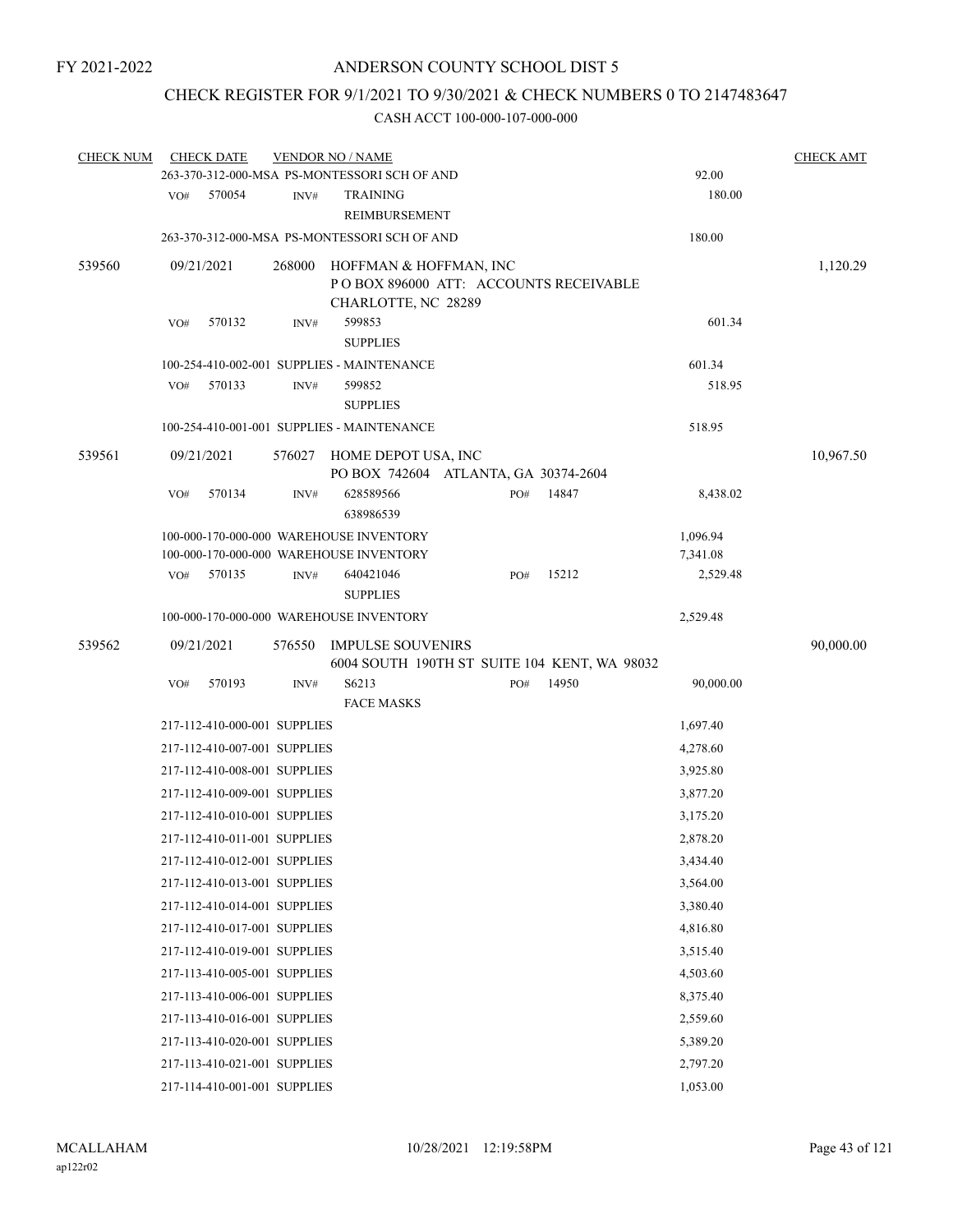### CHECK REGISTER FOR 9/1/2021 TO 9/30/2021 & CHECK NUMBERS 0 TO 2147483647

|   | <b>CHECK NUM</b> |     | <b>CHECK DATE</b>            |        | <b>VENDOR NO / NAME</b>                                               |           | <b>CHECK AMT</b> |
|---|------------------|-----|------------------------------|--------|-----------------------------------------------------------------------|-----------|------------------|
|   |                  |     | 217-114-410-002-001 SUPPLIES |        |                                                                       | 12,063.60 |                  |
|   |                  |     | 217-114-410-003-001 SUPPLIES |        |                                                                       | 11,118.60 |                  |
|   |                  |     | 217-115-410-031-001 SUPPLIES |        |                                                                       | 772.20    |                  |
|   |                  |     | 217-147-410-015-001 SUPPLIES |        |                                                                       | 1,220.40  |                  |
|   |                  |     | 217-147-410-018-001 SUPPLIES |        |                                                                       | 1,603.80  |                  |
|   | * 539564         |     | 09/21/2021                   |        | 569972 JEANNA MARTIN<br>MCCANTS,                                      |           | 500.00           |
|   |                  | VO# | 570037                       | INV#   | 2021-2022<br><b>INCENTIVE</b>                                         | 500.00    |                  |
|   |                  |     |                              |        | 100-258-312-000-000 CONTRACTED SERVICES - RESOURCE OFFR               | 500.00    |                  |
|   | 539565           |     | 09/21/2021                   | 569972 | JERMEY BRUSON<br>MIDWAY,                                              |           | 500.00           |
|   |                  | VO# | 570038                       | INV#   | 2021-2022<br><b>INCENTIVE</b>                                         | 500.00    |                  |
|   |                  |     |                              |        | 100-258-312-000-000 CONTRACTED SERVICES - RESOURCE OFFR               | 500.00    |                  |
|   | 539567           |     | 09/21/2021                   |        | 576778 KATAZOOM<br>115 A CONWAY DRIVE GREER, SC 29651                 |           | 349.99           |
|   |                  | VO# | 570139                       | INV#   | 3156<br><b>WRAP</b>                                                   | 349.99    |                  |
|   |                  |     |                              |        | 100-254-412-000-001 TRUCK SERVICE - MAINTENANCE                       | 349.99    |                  |
| * | 539571           |     | 09/21/2021                   |        | 572611 LLOYD ROOFING COMPANY, INC<br>PO BOX 49308 GREENWOOD, SC 29649 |           | 2,253.00         |
|   |                  | VO# | 570141                       | INV#   | 35755<br><b>WEST MARKET</b>                                           | 2,253.00  |                  |
|   |                  |     |                              |        | 100-254-323-018-400 CONTR SERV-HVAC/ELECT/PLUMBING                    | 2,253.00  |                  |
| * | 539575           |     | 09/21/2021                   | 569972 | MATT DABNEY<br>109 TRUDY LANE ANDERSON, SC 29621                      |           | 152.32           |
|   |                  | VO# | 570032                       | INV#   | <b>SCISA</b><br><b>MILEAGE</b>                                        | 152.32    |                  |
|   |                  |     |                              |        | 263-370-312-000-MSA PS-MONTESSORI SCH OF AND                          | 152.32    |                  |
|   | $*$ 539577       |     | 09/21/2021                   | 576277 | MENDEZ, KIYA**<br>5720 CARNEGIE BLVD APT 4322 CHARLOTTE, NC<br>28209  |           | 220.00           |
|   |                  | VO# | 570148                       | INV#   | $8/23 - 9/3$<br><b>AIT INTERNSHIP</b>                                 | 220.00    |                  |
|   |                  |     |                              |        | 131-115-312-031-000 PURCHASED SERVICES                                | 220.00    |                  |
|   | * 539579         |     | 09/21/2021                   | 576413 | MOBILE COMMUNICATIONS AMERICA INC<br>PO BOX 1458 CHARLOTTE, NC 28201  |           | 1,148.68         |
|   |                  | VO# | 570149                       | INV#   | 557000915-1<br><b>RADIO SERVICE</b>                                   | 1,148.68  |                  |
|   |                  |     |                              |        | 100-255-323-000-000 CONTRACTED SERVICES                               | 1,148.68  |                  |
|   | * 539582         |     | 09/21/2021                   |        | 572100 PLAY SAFE EDUCATIONAL HEALTH                                   |           | 32,879.80        |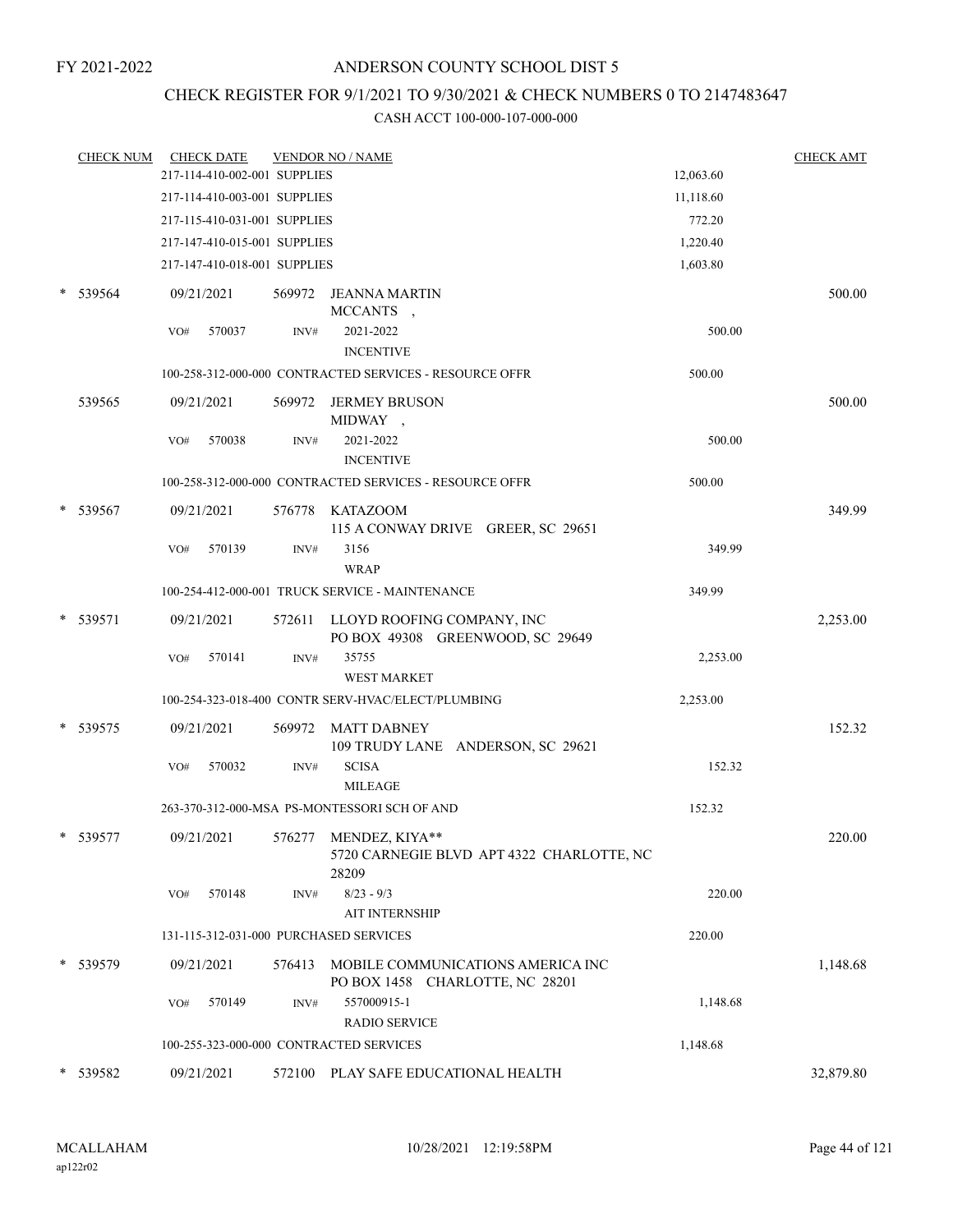### ANDERSON COUNTY SCHOOL DIST 5

### CHECK REGISTER FOR 9/1/2021 TO 9/30/2021 & CHECK NUMBERS 0 TO 2147483647

|   | <b>CHECK NUM</b> | <b>CHECK DATE</b>                                 |        | <b>VENDOR NO / NAME</b>                                               |                          |     |       |           | <b>CHECK AMT</b> |
|---|------------------|---------------------------------------------------|--------|-----------------------------------------------------------------------|--------------------------|-----|-------|-----------|------------------|
|   |                  |                                                   |        | 713 E GREENVILLE STREET SUITE D BOX 230<br>ANDERSON, SC 29621         |                          |     |       |           |                  |
|   |                  | 570164<br>VO#                                     | INV#   | 09162021<br>OCT 15 PLEDGE                                             |                          | PO# | 14883 | 32,879.80 |                  |
|   |                  | 100-271-312-002-TRN ATHLETIC TRAINER              |        |                                                                       |                          |     |       | 8,750.00  |                  |
|   |                  | 100-271-312-003-TRN ATHLETIC TRAINER              |        |                                                                       |                          |     |       | 20,379.80 |                  |
|   |                  | 100-271-312-005-TRN MIDDLE SCHOOL TRAINER         |        |                                                                       |                          |     |       | 1,250.00  |                  |
|   |                  | 100-271-312-006-TRN MIDDLE SCHOOL TRAINER         |        |                                                                       |                          |     |       | 1,250.00  |                  |
|   |                  | 100-271-312-020-TRN MIDDLE SCHOOL TRAINER         |        |                                                                       |                          |     |       | 1,250.00  |                  |
|   | 539583           | 09/21/2021                                        | 576957 | PORTIONPAC CHEMICAL CORP<br>PO BOX 67 OTTAWA, IL 61350-0067           |                          |     |       |           | 1,153.29         |
|   |                  | 570165<br>VO#                                     | INV#   | 233404<br>CUST #8642605000                                            |                          | PO# | 15014 | 1,153.29  |                  |
|   |                  | 600-256-410-002-CHE CHEMICAL SUPPLIES             |        |                                                                       |                          |     |       | 192.22    |                  |
|   |                  | 600-256-410-006-CHE CHEMICAL SUPPLIES             |        |                                                                       |                          |     |       | 192.22    |                  |
|   |                  | 600-256-410-009-CHE CHEMICAL SUPPLIES             |        |                                                                       |                          |     |       | 192.22    |                  |
|   |                  | 600-256-410-013-CHE CHEMICAL SUPPLIES             |        |                                                                       |                          |     |       | 192.21    |                  |
|   |                  | 600-256-410-016-CHE CHEMICAL SUPPLIES             |        |                                                                       |                          |     |       | 192.21    |                  |
|   |                  | 600-256-410-020-CHE CHEMICAL SUPPLIES             |        |                                                                       |                          |     |       | 192.21    |                  |
| * | 539585           | 09/21/2021                                        | 571652 | PROSOURCE LLC<br>P.O. BOX 5339 GREENVILLE, SC 29606                   |                          |     |       |           | 226.79           |
|   |                  | 570166<br>VO#                                     | INV#   | S2382520<br><b>SUPPLIES</b>                                           |                          |     |       | 226.79    |                  |
|   |                  | 100-254-410-000-001 MAINT. SUPPLIES-STRUCTURES    |        |                                                                       |                          |     |       | 47.20     |                  |
|   |                  | 100-254-410-003-001 SUPPLIES - MAINTENANCE        |        |                                                                       |                          |     |       | 37.26     |                  |
|   |                  | 100-254-410-006-001 SUPPLIES - MAINTENANCE        |        |                                                                       |                          |     |       | 35.92     |                  |
|   |                  | 100-254-410-008-001 SUPPLIES - MAINTENANCE        |        |                                                                       |                          |     |       | 77.75     |                  |
|   |                  | 100-254-410-021-001 SUPPLIES - MAINTENANCE        |        |                                                                       |                          |     |       | 28.66     |                  |
|   | * 539587         | 09/21/2021                                        | 577013 | RICE, LENISIS**<br>347 LONE OAK ROAD ANDERSON, SC 29621               |                          |     |       |           | 300.00           |
|   |                  | 570168<br>VO#                                     | INV#   | 111 ROUSH ST<br>YARD SERVICE                                          |                          |     |       | 300.00    |                  |
|   |                  | 100-255-323-000-000 CONTRACTED SERVICES           |        |                                                                       |                          |     |       | 300.00    |                  |
|   | 539588           | 09/21/2021                                        | 437421 | RICHLAND COUNTY SCHL DISTRICT ONE<br>1616 RICHLAND STREET ATT: SHERRI |                          |     |       |           | 471.52           |
|   |                  | 570169<br>VO#                                     | INV#   | MATHEWS-HAZEL COLUMBIA, SC 29201<br>212<br>2020-2021 PROVISO          |                          |     |       | 471.52    |                  |
|   |                  | 100-412-720-000-000 PAYMENTS TO OTHER GOV'T UNITS |        |                                                                       |                          |     |       | 471.52 A  |                  |
|   | * 539590         | 09/21/2021                                        | 569972 | <b>ROGER MORGAN</b><br>SOUTHWOOD                                      | $\overline{\phantom{a}}$ |     |       |           | 500.00           |
|   |                  | 570039<br>VO#                                     | INV#   | 2021-2022<br><b>INCENTIVE</b>                                         |                          |     |       | 500.00    |                  |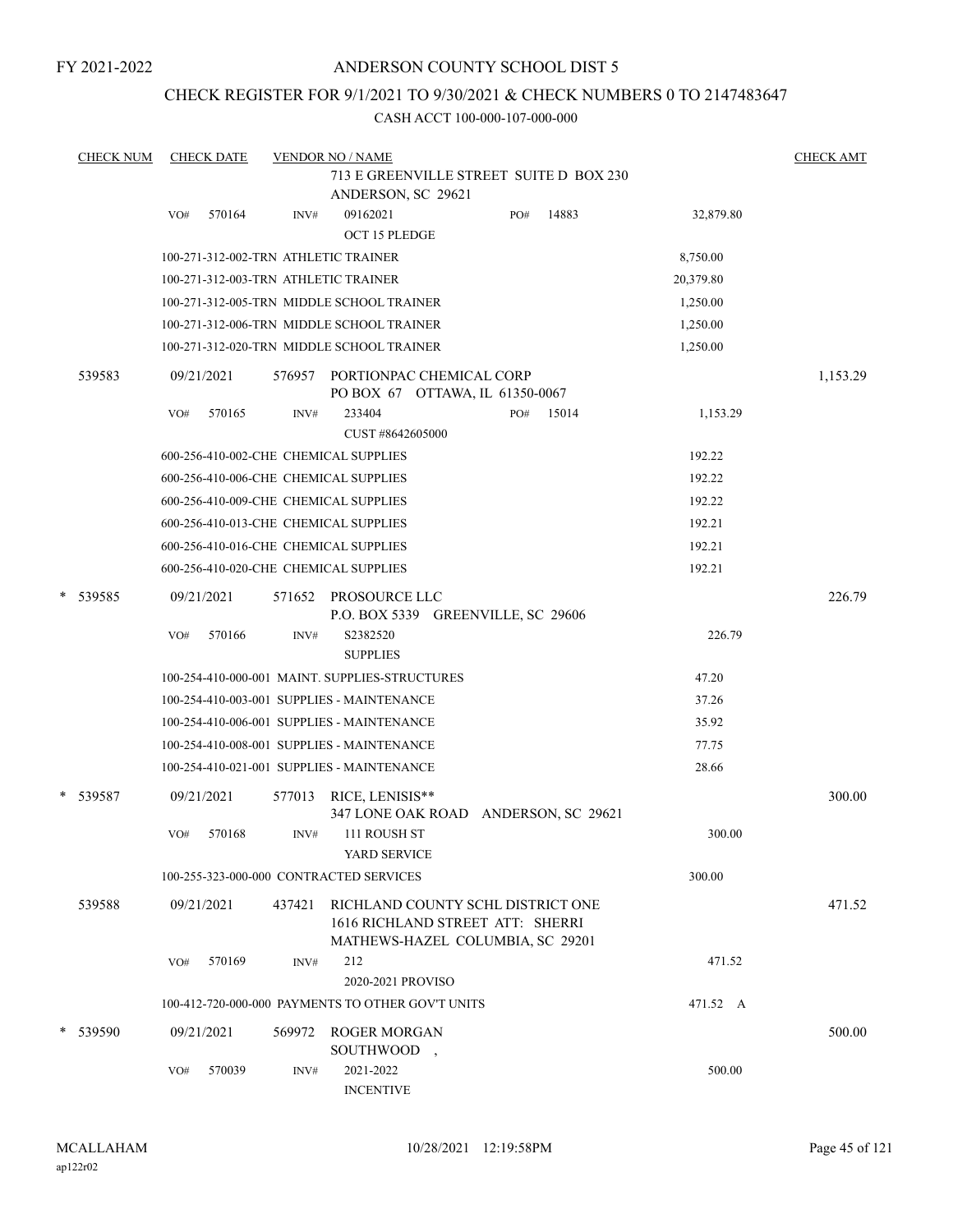### CHECK REGISTER FOR 9/1/2021 TO 9/30/2021 & CHECK NUMBERS 0 TO 2147483647

| <b>CHECK NUM</b> |     | <b>CHECK DATE</b>            |                | <b>VENDOR NO / NAME</b><br>100-258-312-000-000 CONTRACTED SERVICES - RESOURCE OFFR       | 500.00   | <b>CHECK AMT</b> |
|------------------|-----|------------------------------|----------------|------------------------------------------------------------------------------------------|----------|------------------|
| * 539593         |     | 09/21/2021                   | 569520         | SHI INTERNATIONAL CORP<br>POBOX 952121 ATT: ACCOUNTS RECEIVABLE<br>DALLAS, TX 75395-2121 |          | 279.40           |
|                  | VO# | 570179                       | INV#           | B13983540<br>14912<br>PO#<br><b>ACROBAT PRO</b>                                          | 279.40   |                  |
|                  |     | 100-257-410-000-000 SUPPLIES |                |                                                                                          | 279.40   |                  |
| 539594           |     | 09/21/2021                   | 568954         | <b>SHRED A WAY</b><br>PO BOX 51132 ATT: ACCOUNTS RECEIVABLE<br>PIEDMONT, SC 29673        |          | 138.00           |
|                  | VO# | 570180                       | INV#           | A94291<br><b>WESTSIDE</b>                                                                | 138.00   |                  |
|                  |     |                              |                | 100-114-410-003-VEN SUPPLY-ADDT'L FOR LOST VENDING                                       | 138.00   |                  |
| 539595           |     | 09/21/2021                   | 576648         | SMITH, JEREMY**<br>424 TRUE TEMPER RD ANDERSON, SC 29624                                 |          | 111.00           |
|                  | VO# | 570045                       | INV#           | SEPT <sub>15</sub><br>FOOTBALL OFFICIAL                                                  | 47.00    |                  |
|                  |     |                              |                | 706-271-660-006-671 FOOTBALL GATE RECEIPTS EXPENSE                                       | 47.00    |                  |
|                  | VO# | 570200                       | INV#           | SEPT <sub>10</sub>                                                                       | 64.00    |                  |
|                  |     |                              |                | FOOTBALL OFFICIAL                                                                        |          |                  |
|                  |     |                              |                | 703-271-660-003-671 FOOTBALL GATE RECEIPTS EXPENSE                                       | 64.00    |                  |
| 539596           |     | 09/21/2021                   | 571187         | SONEFELT, TIMOTHY<br>107 PINION LANE ANDERSON, SC 29621                                  |          | 121.00           |
|                  | VO# | 570052                       | INV#           | SEPT <sub>13</sub>                                                                       | 121.00   |                  |
|                  |     |                              |                | <b>VB OFFICIAL</b>                                                                       |          |                  |
|                  |     |                              |                | 720-271-660-020-679 VOLLEYBALL GATE RECEIPTS EXPENSE                                     | 121.00   |                  |
| 539597           |     | 09/21/2021                   | 509900         | <b>CSW</b><br>TUCKER'S RESTAURANT PO BOX 6188 ANDERSON,<br>SC 29623                      |          | 1,106.82         |
|                  | VO# | 570195                       | INV#           | <b>BANQUET</b><br><b>GLENVIEW MIDDLE</b>                                                 | 1,106.82 |                  |
|                  |     |                              |                | 720-271-660-020-411 MISCELLANEOUS EXPENSE                                                | 1,106.82 |                  |
| 539598           |     | 09/21/2021                   | 573815         | UNITED REFRIGERATION, INC<br>PO BOX 740703 ATLANTA, GA 30374-0703                        |          | 4,535.86         |
|                  | VO# | 570182                       | INV#           | 80851897<br><b>SUPPLIES</b>                                                              | 282.64   |                  |
|                  |     |                              |                | 100-254-410-006-001 SUPPLIES - MAINTENANCE                                               | 282.64   |                  |
|                  | VO# | 570183                       | INV#           | 80880615<br><b>SUPPLIES</b>                                                              | 7.13     |                  |
|                  |     |                              |                | 100-254-410-000-001 MAINT. SUPPLIES-STRUCTURES                                           | 7.13     |                  |
|                  | VO# | 570184                       | INV#           | 80903056<br><b>SUPPLIES</b>                                                              | 77.50    |                  |
|                  |     |                              |                | 100-254-410-000-001 MAINT. SUPPLIES-STRUCTURES                                           | 77.50    |                  |
|                  |     | VO# 570185                   | $\text{INV}\#$ | 80831700                                                                                 | 361.13   |                  |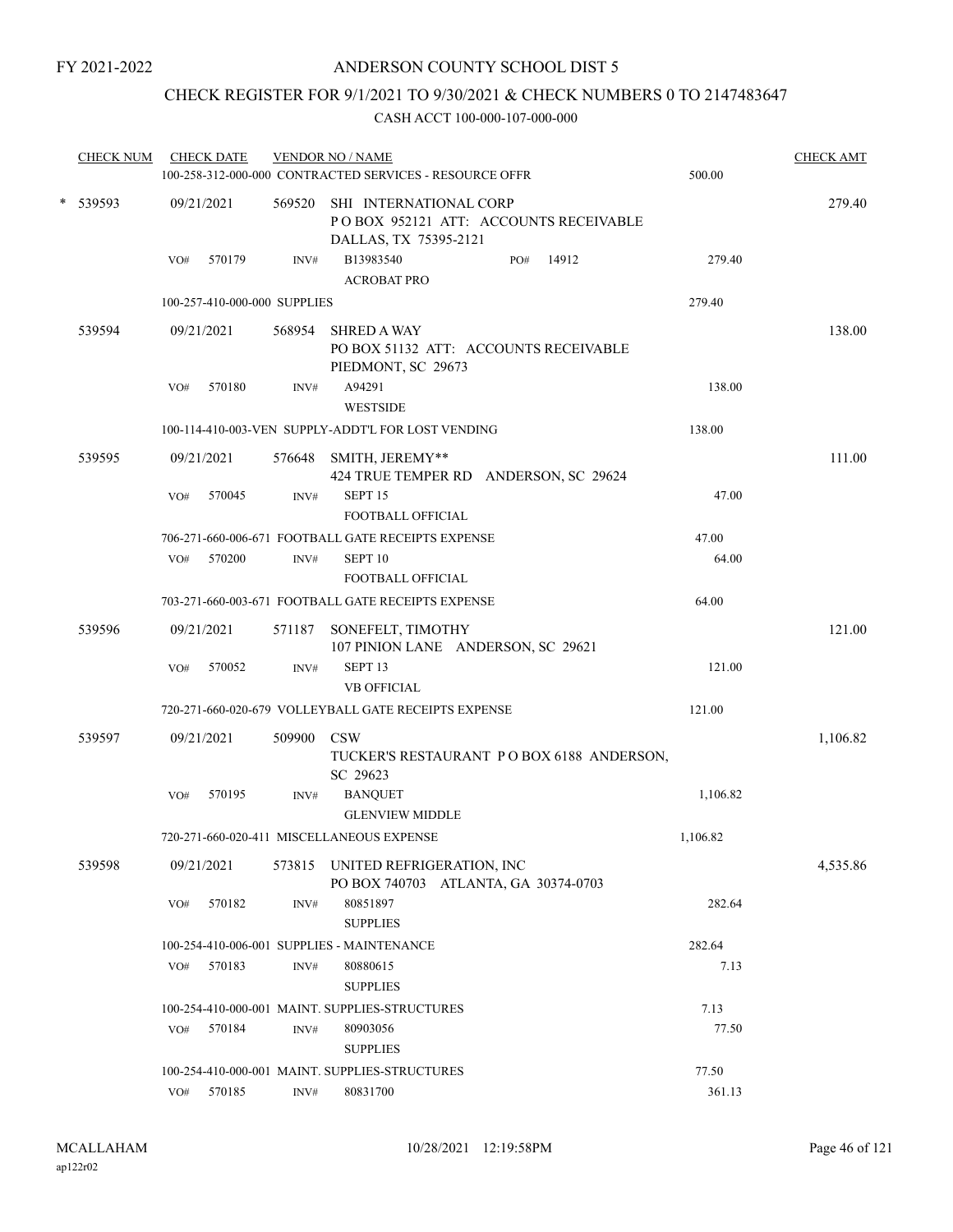### ANDERSON COUNTY SCHOOL DIST 5

### CHECK REGISTER FOR 9/1/2021 TO 9/30/2021 & CHECK NUMBERS 0 TO 2147483647

| <b>CHECK NUM</b> | <b>CHECK DATE</b>                                            | <b>VENDOR NO / NAME</b>                       |                  | <b>CHECK AMT</b> |
|------------------|--------------------------------------------------------------|-----------------------------------------------|------------------|------------------|
|                  |                                                              | <b>SUPPLIES</b>                               |                  |                  |
|                  |                                                              | 100-254-410-006-001 SUPPLIES - MAINTENANCE    | 361.13           |                  |
|                  | 570186<br>VO#                                                | INV#<br>80831651                              | 283.12           |                  |
|                  |                                                              | <b>SUPPLIES</b>                               |                  |                  |
|                  |                                                              | 100-254-410-006-001 SUPPLIES - MAINTENANCE    | 283.12           |                  |
|                  | VO# 570187                                                   | 80864470<br>INV#                              | 168.69           |                  |
|                  |                                                              | <b>SUPPLIES</b>                               |                  |                  |
|                  |                                                              | 600-256-323-002-000 REPAIRS TO EQUIPMENT      | 168.69           |                  |
|                  | 570188<br>VO#                                                | INV#<br>79738920                              | 2,048.57         |                  |
|                  |                                                              | <b>SUPPLIES</b>                               |                  |                  |
|                  |                                                              | 100-254-410-002-001 SUPPLIES - MAINTENANCE    | 2,048.57         |                  |
|                  | VO# 570189                                                   | 79827068<br>INV#                              | 133.27           |                  |
|                  |                                                              | <b>SUPPLIES</b>                               |                  |                  |
|                  |                                                              | 100-254-410-013-001 SUPPLIES - MAINTENANCE    | 133.27           |                  |
|                  | VO# 570190                                                   | INV#<br>79827006                              | 1,173.81         |                  |
|                  |                                                              | <b>SUPPLIES</b>                               |                  |                  |
|                  |                                                              | 100-254-410-013-001 SUPPLIES - MAINTENANCE    | 1,173.81         |                  |
| * 539740         | 09/23/2021                                                   | 572919 ADVANCED SALES & SERVICE               |                  | 446.23           |
|                  |                                                              | PO BOX 205 SANDY SPRINGS, SC 29677-0205       |                  |                  |
|                  | 570362<br>VO#                                                | 50204<br>INV#                                 | 446.23           |                  |
|                  |                                                              | <b>GLENVIEW</b>                               |                  |                  |
|                  |                                                              | 600-256-323-020-000 REPAIRS TO EQUIPMENT      | 446.23           |                  |
| 539741           | 09/23/2021                                                   | 576412 AMAZON CAPITAL SERVICES                |                  | 9,598.91         |
|                  |                                                              | PO BOX 035184 SEATTLE, WA 98124-5184          |                  |                  |
|                  | VO#<br>570445                                                | INV#<br><b>PURCHASES</b>                      | 9,598.91         |                  |
|                  |                                                              | #A2QG7V7TDJIMYY                               |                  |                  |
|                  | 100-114-410-001-ALT SUPPLIES                                 |                                               | 374.49           |                  |
|                  | 100-114-410-001-ALT SUPPLIES                                 |                                               | $-374.49$        |                  |
|                  |                                                              | 100-254-410-000-000 CUSTODIAL SUPPLIES        | 125.69           |                  |
|                  |                                                              | 100-254-410-000-000 CUSTODIAL SUPPLIES        | 113.79           |                  |
|                  |                                                              | 100-266-314-000-000 REPAIRS TO EQUIPMENT      | 762.40           |                  |
|                  |                                                              | 100-266-345-000-000 TECHNOLOGY INFRASTRUCTURE | 85.59            |                  |
|                  |                                                              | 100-266-345-000-000 TECHNOLOGY INFRASTRUCTURE | 162.64           |                  |
|                  |                                                              | 100-266-345-000-000 TECHNOLOGY INFRASTRUCTURE | 54.42            |                  |
|                  |                                                              | 100-266-345-000-000 TECHNOLOGY INFRASTRUCTURE | 135.85           |                  |
|                  | 100-266-410-000-000 SUPPLIES                                 |                                               | 92.26            |                  |
|                  | 100-266-410-000-000 SUPPLIES                                 |                                               | 142.58           |                  |
|                  | 201-112-410-010-000 SUPPLIES                                 |                                               | 55.44            |                  |
|                  | 201-112-410-010-000 SUPPLIES                                 |                                               | 247.10           |                  |
|                  | 201-112-410-014-000 SUPPLIES                                 |                                               | 308.21           |                  |
|                  | 201-112-410-014-000 SUPPLIES<br>201-112-410-014-000 SUPPLIES |                                               | 555.85<br>343.35 |                  |
|                  |                                                              |                                               |                  |                  |
|                  | 202-112-410-016-000 SUPPLIES                                 |                                               | 485.10           |                  |
|                  | 203-127-410-002-000 SUPPLIES                                 |                                               | 40.94            |                  |
|                  |                                                              | 207-116-410-006-006 SUPPLIES-IMPROVE PRGS     | 63.55            |                  |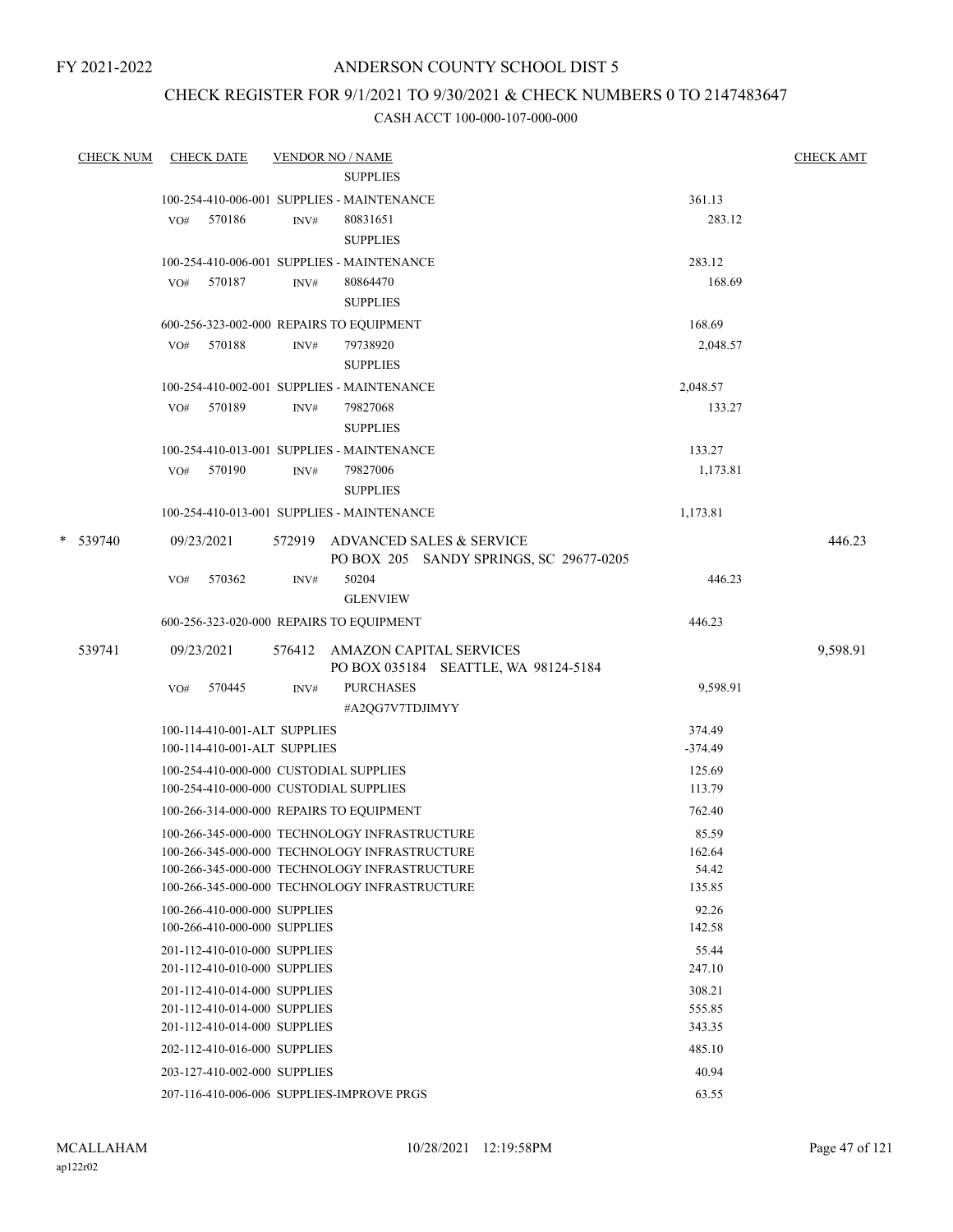### CHECK REGISTER FOR 9/1/2021 TO 9/30/2021 & CHECK NUMBERS 0 TO 2147483647

| <b>CHECK NUM</b> | <b>CHECK DATE</b>                        |        | <b>VENDOR NO / NAME</b>                                                                          |     |                                              |          | <b>CHECK AMT</b> |
|------------------|------------------------------------------|--------|--------------------------------------------------------------------------------------------------|-----|----------------------------------------------|----------|------------------|
|                  |                                          |        | 207-116-410-020-006 SUPPLIES-IMPROVE PRGS                                                        |     |                                              | 106.98   |                  |
|                  |                                          |        | 326-112-410-000-000 SCIENCE KITS SUPPLIES                                                        |     |                                              | 151.35   |                  |
|                  | 329-114-410-002-0CO SUPPLIES-STATE (C/O) |        |                                                                                                  |     |                                              | 2,043.66 |                  |
|                  | 703-271-660-003-440 JUNIORS EXPENSE      |        |                                                                                                  |     |                                              | 131.88   |                  |
|                  | 703-271-660-003-440 JUNIORS EXPENSE      |        |                                                                                                  |     |                                              | 297.66   |                  |
|                  | 703-271-660-003-552 YEARBOOK EXPENSE     |        |                                                                                                  |     |                                              | 520.79   |                  |
|                  |                                          |        | 709-271-660-009-201 MISCELLANEOUS EXPENSE                                                        |     |                                              | 94.12    |                  |
|                  | 709-271-660-009-394 4K TUITION EXPENSE   |        |                                                                                                  |     |                                              | 1,073.31 |                  |
|                  | 709-271-660-009-394 4K TUITION EXPENSE   |        |                                                                                                  |     |                                              | 333.37   |                  |
|                  | 709-271-660-009-394 4K TUITION EXPENSE   |        |                                                                                                  |     |                                              | 356.01   |                  |
|                  | 713-271-660-013-228 ART EXPENSE          |        |                                                                                                  |     |                                              | 395.90   |                  |
|                  | 714-271-660-014-220 MUSIC EXPENSE        |        |                                                                                                  |     |                                              | 319.12   |                  |
| 539742           | 09/23/2021                               | 575868 | AVEANNA HEALTHCARE<br>PO BOX 746256 ATLANTA, GA 30374-6256                                       |     |                                              |          | 1,539.20         |
|                  | 570454<br>VO#                            | INV#   | <b>ACCT 66727</b><br><b>AUGUST SERVICES</b>                                                      |     |                                              | 1,539.20 |                  |
|                  | 203-127-312-000-000 PURCHASED SERVICES   |        |                                                                                                  |     |                                              | 769.60   |                  |
|                  | 203-127-312-000-000 PURCHASED SERVICES   |        |                                                                                                  |     |                                              | 528.80   |                  |
|                  | 203-127-312-000-000 PURCHASED SERVICES   |        |                                                                                                  |     |                                              | 240.80   |                  |
| 539743           | 09/23/2021                               | 563453 | <b>B&amp;H PHOTO-VIDEO</b><br>NEW YORK, NY 10087-8072                                            |     | P.O. BOX 28072 REMITTANCE PROCESSING CENTER  |          | 155.04           |
|                  | 570369<br>VO#                            | INV#   | 888901112<br><b>PROTAPES</b>                                                                     | PO# | 15172                                        | 155.04   |                  |
|                  | 397-113-410-021-000 SUPPLIES             |        |                                                                                                  |     |                                              | 155.04   |                  |
| 539744           | 09/23/2021                               |        | BRIGHT WHITE PAPER COMPANY                                                                       |     |                                              |          | 709.23           |
|                  |                                          | 571723 | POBOX 2472 PALM CITY, FL 34991                                                                   |     |                                              |          |                  |
|                  | 570370<br>VO#                            | INV#   | 8313<br>TL HANNA                                                                                 | PO# | 15166                                        | 709.23   |                  |
|                  | 329-114-410-002-0CO SUPPLIES-STATE (C/O) |        |                                                                                                  |     |                                              | 709.23   |                  |
| 539745           | 09/23/2021                               | 569296 | <b>CAPITAL ONE</b>                                                                               |     | PO BOX 60506 CITY OF INDUSTRY, CA 91716-0506 |          | 1,103.16         |
|                  | 570488<br>VO#                            | INV#   | 1637725399<br>ACCT 611452                                                                        |     |                                              | 1,103.16 |                  |
|                  |                                          |        | 100-113-410-006-VEN SUPPLY-ADDT'L FOR LOST VENDING                                               |     |                                              | 289.04   |                  |
|                  |                                          |        | 706-271-660-006-666 CONCESSIONS EXPENSE                                                          |     |                                              | 814.12   |                  |
| 539746           | 09/23/2021                               | 566708 | <b>CARROT-TOP INDUSTRIES INC</b><br>POBOX 820 ATT: ACCOUNTS RECEIVABLE<br>HILLSBOROUGH, NC 27278 |     |                                              |          | 221.53           |
|                  | 570374<br>VO#                            | INV#   | 51634500<br><b>WEST MARKET</b>                                                                   |     |                                              | 221.53   |                  |
|                  |                                          |        | 718-271-660-018-201 MISCELLANEOUS EXPENSE                                                        |     |                                              | 221.53   |                  |
| 539747           | 09/23/2021                               |        | 162750 CENTER ROCK WELDING & FABRICATING INC                                                     |     |                                              |          | 1,100.00         |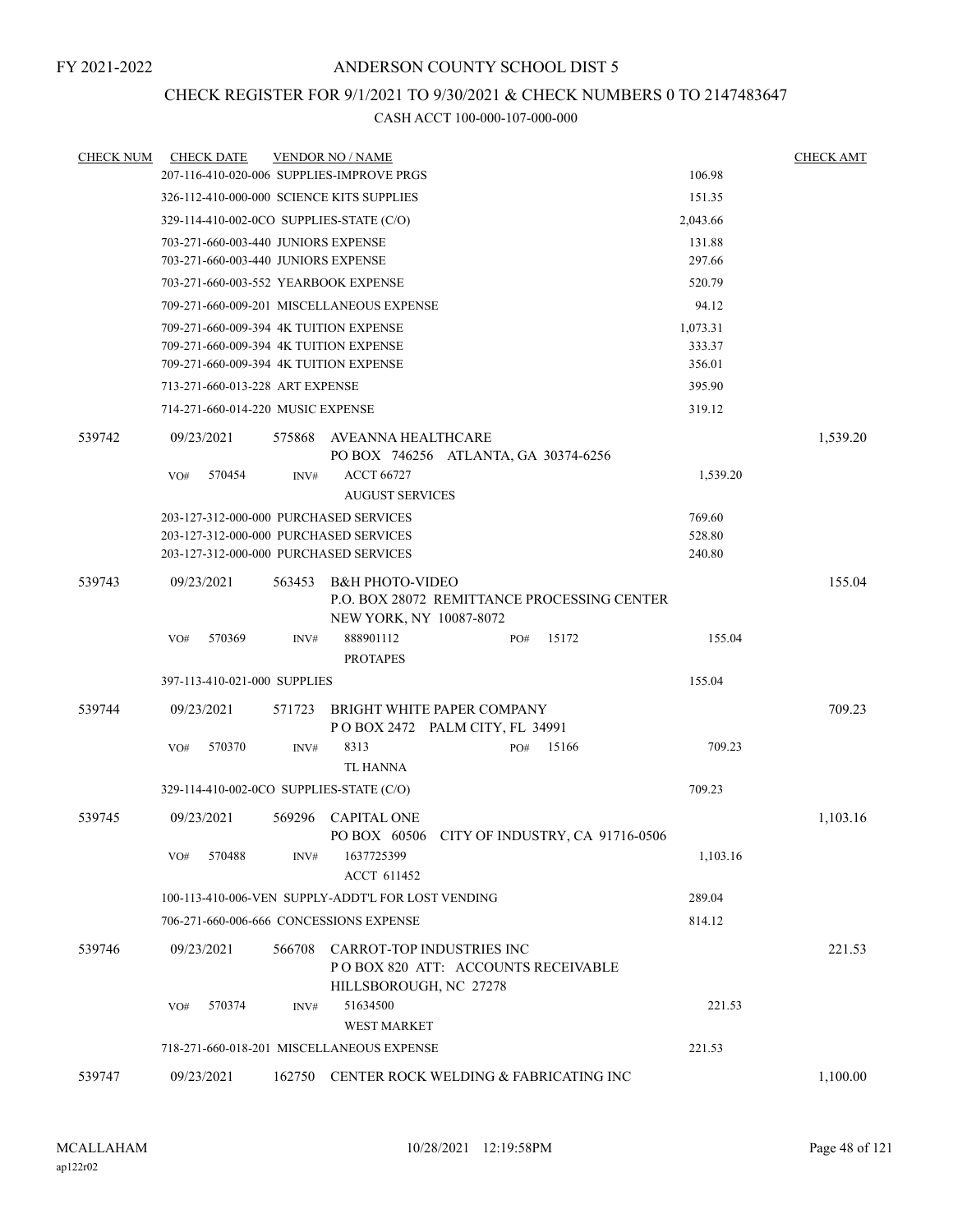### ANDERSON COUNTY SCHOOL DIST 5

### CHECK REGISTER FOR 9/1/2021 TO 9/30/2021 & CHECK NUMBERS 0 TO 2147483647

| <b>CHECK NUM</b> |     | <b>CHECK DATE</b> |        | <b>VENDOR NO / NAME</b>                                                          |     |       |            | <b>CHECK AMT</b> |
|------------------|-----|-------------------|--------|----------------------------------------------------------------------------------|-----|-------|------------|------------------|
|                  |     |                   |        | 5005 DOBBINS BRIDGE RD ATT: ACCOUNTS<br>RECEIVABLE ANDERSON, SC 29626            |     |       |            |                  |
|                  | VO# | 570375            | INV#   | 2558                                                                             |     |       | 1,100.00   |                  |
|                  |     |                   |        | <b>TL HANNA</b>                                                                  |     |       |            |                  |
|                  |     |                   |        | 100-254-410-002-001 SUPPLIES - MAINTENANCE                                       |     |       | 1,100.00   |                  |
| 539748           |     | 09/23/2021        | 566288 | CES CITY ELECTRIC SUPPLY                                                         |     |       |            | 1,942.05         |
|                  |     |                   |        | PO BOX 131811 DALLAS, TX 75313                                                   |     |       |            |                  |
|                  | VO# | 570457            | INV#   | 162312                                                                           |     |       | 898.80     |                  |
|                  |     |                   |        | <b>SUPPLIES</b>                                                                  |     |       |            |                  |
|                  |     |                   |        | 100-254-410-010-001 SUPPLIES - MAINTENANCE                                       |     |       | 898.80     |                  |
|                  | VO# | 570458            | INV#   | 162345                                                                           |     |       | 385.20     |                  |
|                  |     |                   |        | <b>SUPPLIES</b>                                                                  |     |       |            |                  |
|                  |     |                   |        | 100-254-410-010-001 SUPPLIES - MAINTENANCE                                       |     |       | 385.20     |                  |
|                  | VO# | 570459            | INV#   | 162462                                                                           |     |       | 658.05     |                  |
|                  |     |                   |        | <b>SUPPLIES</b>                                                                  |     |       |            |                  |
|                  |     |                   |        | 100-254-410-013-001 SUPPLIES - MAINTENANCE                                       |     |       | 658.05     |                  |
| * 539750         |     | 09/23/2021        |        | 571538 CREATIVE NOTEBOOK SOLUTIONS<br>1916 DEER LODGE DRIVE FORT WAYNE, IN 46818 |     |       |            | 300.00           |
|                  | VO# | 570376            | INV#   | 8460                                                                             |     |       | 300.00     |                  |
|                  |     |                   |        | PO 012021031834                                                                  |     |       |            |                  |
|                  |     |                   |        | 329-115-410-031-0CO SUPPLIES-STATE (C/O)                                         |     |       | 300.00     |                  |
| 539751           |     | 09/23/2021        | 198651 | DELL MARKETING                                                                   |     |       |            | 19,933.03        |
|                  |     |                   |        | PO BOX 534118 ATT: ACCOUNTS RECEIVABLE                                           |     |       |            |                  |
|                  |     |                   |        | ATLANTA, GA 30353-4118                                                           |     |       |            |                  |
|                  | VO# | 570461            | INV#   | 10518823875                                                                      | PO# | 15191 | 729.74     |                  |
|                  |     |                   |        | <b>TECH SUPPLIES</b>                                                             |     |       |            |                  |
|                  | VO# | 570462            |        | 515-253-520-000-HQ1 DOWNTOWN PROJECT BLDG 1                                      | PO# | 15236 | 729.74     |                  |
|                  |     |                   | INV#   | 10519458693<br><b>MONITORS</b>                                                   |     |       | 16,148.44  |                  |
|                  |     |                   |        | 515-253-520-000-HQ1 DOWNTOWN PROJECT BLDG 1                                      |     |       | 16,148.44  |                  |
|                  | VO# | 570463            | INV#   | 10518907406                                                                      | PO# | 15235 | 3,054.85   |                  |
|                  |     |                   |        | <b>TECHNOLOGY</b>                                                                |     |       |            |                  |
|                  |     |                   |        | 515-253-520-000-HQ1 DOWNTOWN PROJECT BLDG 1                                      |     |       | 3,054.85   |                  |
| 539752           |     | 09/23/2021        | 573214 | DIPLMOA TECHNOLOGIES                                                             |     |       |            | 1,820.00         |
|                  |     |                   |        | 10512 NE 68TH ST., SUITE 103 KIRKLAND, WA 98033                                  |     |       |            |                  |
|                  | VO# | 570382            | INV#   | 4529                                                                             |     |       | 1,820.00   |                  |
|                  |     |                   |        | <b>SUBSCRIPTION</b>                                                              |     |       |            |                  |
|                  |     |                   |        | 731-271-660-031-823 COSMETOLOGY EXPENSE                                          |     |       | 1,820.00   |                  |
| 539753           |     | 09/23/2021        |        | 211302 DUKE ENERGY<br>PO BOX 1094 CHARLOTTE, NC 28201-1094                       |     |       |            | 104,532.09       |
|                  | VO# | 570496            | INV#   | DUE OCT 11                                                                       |     |       | 104,532.09 |                  |
|                  |     |                   |        | <b>UTILITIES</b>                                                                 |     |       |            |                  |
|                  |     |                   |        | 100-254-470-000-000 ENERGY-ELECTRICITY & WATER                                   |     |       | 340.02     |                  |
|                  |     |                   |        | 100-254-470-000-000 ENERGY-ELECTRICITY & WATER                                   |     |       | 823.81     |                  |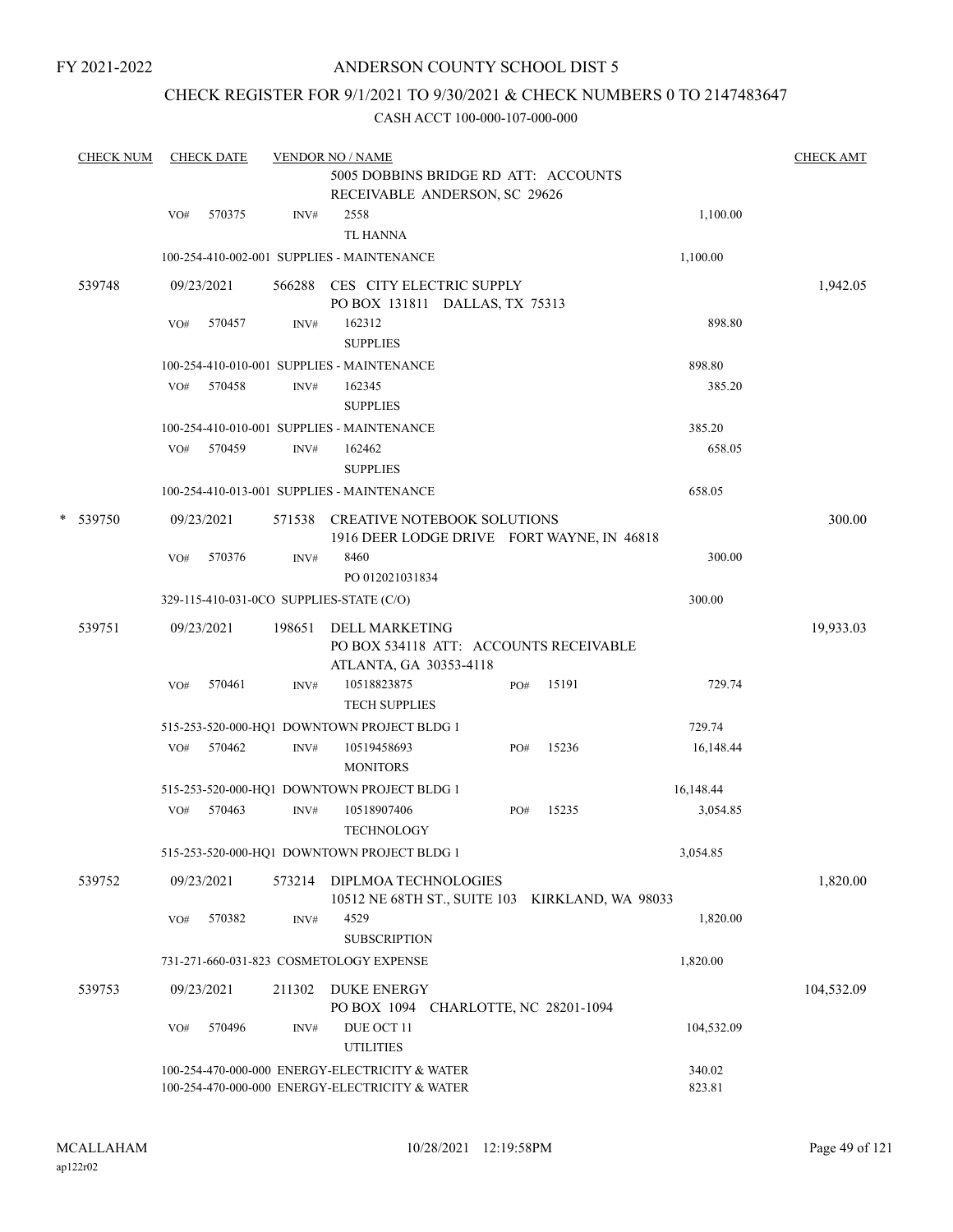#### CHECK REGISTER FOR 9/1/2021 TO 9/30/2021 & CHECK NUMBERS 0 TO 2147483647

| <b>CHECK NUM</b> | <b>CHECK DATE</b>                       |        | <b>VENDOR NO / NAME</b>                                                                    |           | <b>CHECK AMT</b> |
|------------------|-----------------------------------------|--------|--------------------------------------------------------------------------------------------|-----------|------------------|
|                  |                                         |        | 100-254-470-001-000 ENERGY-ELECTRICITY & WATER                                             | 7,698.76  |                  |
|                  |                                         |        | 100-254-470-002-000 ENERGY-ELECTRICITY & WATER                                             | 17.08     |                  |
|                  |                                         |        | 100-254-470-006-000 ENERGY-ELECTRICITY & WATER                                             | 17,238.34 |                  |
|                  |                                         |        | 100-254-470-008-000 ENERGY-ELECTRICITY & WATER                                             | 9,166.30  |                  |
|                  |                                         |        | 100-254-470-011-000 ENERGY-ELECTRICITY & WATER                                             | 5,260.88  |                  |
|                  |                                         |        | 100-254-470-012-000 ENERGY-ELECTRICITY & WATER                                             | 7,225.93  |                  |
|                  |                                         |        | 100-254-470-013-000 ENERGY-ELECTRICITY & WATER                                             | 11,358.10 |                  |
|                  |                                         |        | 100-254-470-014-000 ENERGY-ELECTRICITY & WATER                                             | 8,617.35  |                  |
|                  | 100-254-470-014-THR UTILITIES - THEATRE |        |                                                                                            | 2,211.34  |                  |
|                  |                                         |        | 100-254-470-015-000 ENERGY-ELECTRICITY & WATER                                             | 3,338.83  |                  |
|                  |                                         |        | 100-254-470-016-000 ENERGY-ELECTRICITY & WATER                                             | 6,982.53  |                  |
|                  |                                         |        | 100-254-470-017-000 ENERGY-ELECTRICITY & WATER                                             | 10,727.84 |                  |
|                  |                                         |        | 100-254-470-020-000 ENERGY-ELECTRICITY & WATER                                             | 13,051.15 |                  |
|                  |                                         |        | 100-254-470-023-000 ENERGY-ELECTRICITY & WATER                                             | 143.76    |                  |
|                  | 600-256-470-026-000 ENERGY              |        |                                                                                            | 330.07    |                  |
| 539754           | 09/23/2021                              | 563495 | <b>ELECTRIC CITY UTILITIES</b><br>CITY OF ANDERSON 601 SOUTH MAIN ST<br>ANDERSON, SC 29624 |           | 4,781.92         |
|                  | 570492<br>VO#                           | INV#   | 125257581<br><b>UTILITIES</b>                                                              | 1,634.38  |                  |
|                  |                                         |        | 100-254-470-014-000 ENERGY-ELECTRICITY & WATER                                             | 1,634.38  |                  |
|                  | 570493<br>VO#                           | INV#   | 145157672                                                                                  | 833.48    |                  |
|                  |                                         |        | <b>UTILITIES</b>                                                                           |           |                  |
|                  |                                         |        | 100-254-470-009-000 ENERGY-ELECTRICITY & WATER                                             | 833.48    |                  |
|                  | VO#<br>570494                           | INV#   | 136057641<br><b>UTILITIES</b>                                                              | 2,200.10  |                  |
|                  |                                         |        | 100-254-470-005-000 ENERGY-ELECTRICITY & WATER                                             | 2,200.10  |                  |
|                  | 570495<br>VO#                           | INV#   | 165357731<br><b>UTILITIES</b>                                                              | 113.96    |                  |
|                  |                                         |        | 100-254-470-023-000 ENERGY-ELECTRICITY & WATER                                             | 113.96    |                  |
| 539755           | 09/23/2021                              |        | 572128 ESKEW, BEN**<br>102 WILLENE DRIVE PIEDMONT, SC 29673                                |           | 128.50           |
|                  | 570359<br>VO#                           | INV#   | SEPT <sub>17</sub><br><b>FOOTBALL OFFICIAL</b>                                             | 128.50    |                  |
|                  |                                         |        | 703-271-660-003-671 FOOTBALL GATE RECEIPTS EXPENSE                                         | 128.50    |                  |
| 539756           | 09/23/2021                              | 576971 | ESS SOUTH CENTRAL LLC<br>PO BOX 747077 ATLANTA, GA 30374-7077                              |           | 38,664.58        |
|                  | 570489<br>VO#                           | INV#   | PO 15078<br>15078<br>PO#<br><b>WK ENDING 8/31/21</b>                                       | 7,120.82  |                  |
|                  |                                         |        | 100-112-311-007-000 PURCHASED SERVICE - SUBS                                               | 380.55    |                  |
|                  |                                         |        | 100-112-311-008-000 PURCHASED SERVICE - SUBS                                               | 380.55    |                  |
|                  |                                         |        | 100-112-311-009-000 PURCHASED SERVICE - SUBS                                               | 354.75    |                  |
|                  |                                         |        | 100-112-311-010-000 PURCHASED SERVICE - SUBS                                               | 0.00      |                  |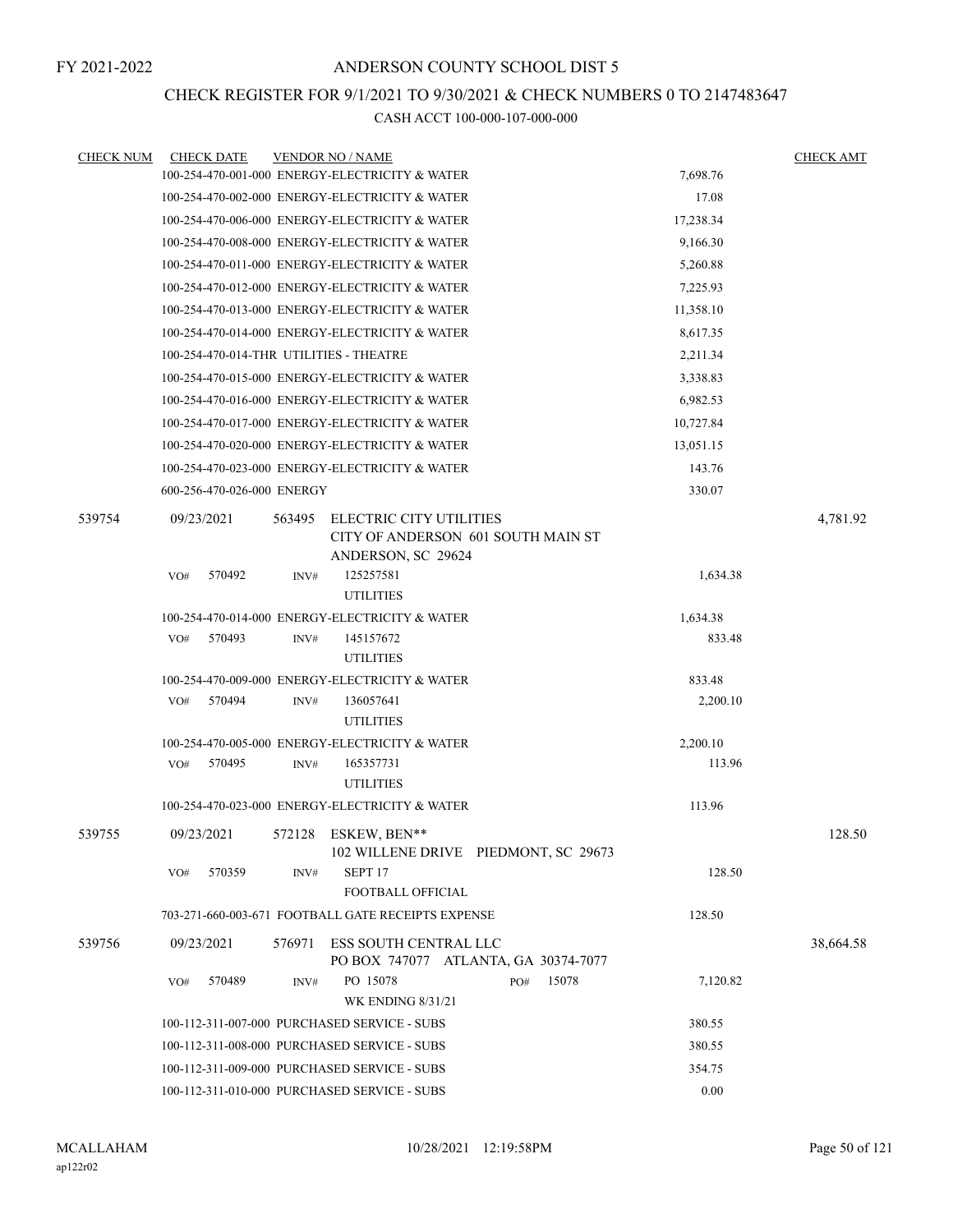### CHECK REGISTER FOR 9/1/2021 TO 9/30/2021 & CHECK NUMBERS 0 TO 2147483647

| <b>CHECK NUM</b> | <b>CHECK DATE</b> | <b>VENDOR NO / NAME</b>                      |              |           | <b>CHECK AMT</b> |
|------------------|-------------------|----------------------------------------------|--------------|-----------|------------------|
|                  |                   | 100-112-311-011-000 PURCHASED SERVICE - SUBS |              | 290.25    |                  |
|                  |                   | 100-112-311-012-000 PURCHASED SERVICE - SUBS |              | 216.08    |                  |
|                  |                   | 100-112-311-013-000 PURCHASED SERVICE - SUBS |              | 270.90    |                  |
|                  |                   | 100-112-311-014-000 PURCHASED SERVICE - SUBS |              | 412.80    |                  |
|                  |                   | 100-112-311-016-000 PURCHASED SERVICE - SUBS |              | 96.75     |                  |
|                  |                   | 100-112-311-017-000 PURCHASED SERVICE - SUBS |              | 345.08    |                  |
|                  |                   | 100-112-311-019-000 PURCHASED SERVICE - SUBS |              | 264.45    |                  |
|                  |                   | 100-113-311-005-000 PURCHASED SERVICE - SUBS |              | 354.75    |                  |
|                  |                   | 100-113-311-006-000 PURCHASED SERVICE - SUBS |              | 454.73    |                  |
|                  |                   | 100-113-311-020-000 PURCHASED SERVICE - SUBS |              | 477.30    |                  |
|                  |                   | 100-113-311-021-000 PURCHASED SERVICE - SUBS |              | 193.50    |                  |
|                  |                   | 100-114-311-001-ALT PURCHASED SERVICE - SUBS |              | 0.00      |                  |
|                  |                   | 100-114-311-002-000 PURCHASED SERVICE - SUBS |              | 387.00    |                  |
|                  |                   | 100-114-311-003-000 PURCHASED SERVICE - SUBS |              | 1,038.45  |                  |
|                  |                   | 100-114-311-021-000 PURCHASED SERVICE - SUBS |              | 0.00      |                  |
|                  |                   | 100-139-311-015-000 PURCHASED SERVICE - SUBS |              | 690.15    |                  |
|                  |                   | 100-139-311-018-000 PURCHASED SERVICE - SUBS |              | 167.70    |                  |
|                  |                   | 100-255-323-000-000 CONTRACTED SERVICES      |              | 0.00      |                  |
|                  |                   | 100-264-312-000-000 PURCHASED SERVICES       |              | 0.00      |                  |
|                  |                   | 131-115-311-031-000 PURCHASED SERVICE - SUBS |              | 345.08    |                  |
|                  | 570490<br>VO#     | PO 15078<br>INV#                             | 15078<br>PO# | 19,562.87 |                  |
|                  |                   | <b>WK ENDING 9/11/21</b>                     |              |           |                  |
|                  |                   | 100-112-311-007-000 PURCHASED SERVICE - SUBS |              | 1,012.65  |                  |
|                  |                   | 100-112-311-008-000 PURCHASED SERVICE - SUBS |              | 812.70    |                  |
|                  |                   | 100-112-311-009-000 PURCHASED SERVICE - SUBS |              | 1,180.35  |                  |
|                  |                   | 100-112-311-010-000 PURCHASED SERVICE - SUBS |              | $-161.25$ |                  |
|                  |                   | 100-112-311-011-000 PURCHASED SERVICE - SUBS |              | 116.10    |                  |
|                  |                   | 100-112-311-012-000 PURCHASED SERVICE - SUBS |              | 612.75    |                  |
|                  |                   | 100-112-311-013-000 PURCHASED SERVICE - SUBS |              | 483.75    |                  |
|                  |                   | 100-112-311-014-000 PURCHASED SERVICE - SUBS |              | 703.05    |                  |
|                  |                   | 100-112-311-016-000 PURCHASED SERVICE - SUBS |              | 770.78    |                  |
|                  |                   | 100-112-311-017-000 PURCHASED SERVICE - SUBS |              | 1,422.23  |                  |
|                  |                   | 100-112-311-019-000 PURCHASED SERVICE - SUBS |              | 83.85     |                  |
|                  |                   | 100-113-311-005-000 PURCHASED SERVICE - SUBS |              | 167.70    |                  |
|                  |                   | 100-113-311-006-000 PURCHASED SERVICE - SUBS |              | 1,541.55  |                  |
|                  |                   | 100-113-311-020-000 PURCHASED SERVICE - SUBS |              | 819.15    |                  |
|                  |                   | 100-113-311-021-000 PURCHASED SERVICE - SUBS |              | 0.00      |                  |
|                  |                   | 100-114-311-001-ALT PURCHASED SERVICE - SUBS |              | 0.00      |                  |
|                  |                   | 100-114-311-002-000 PURCHASED SERVICE - SUBS |              | 1,557.68  |                  |
|                  |                   | 100-114-311-003-000 PURCHASED SERVICE - SUBS |              | 2,312.33  |                  |
|                  |                   | 100-114-311-021-000 PURCHASED SERVICE - SUBS |              | 606.30    |                  |
|                  |                   | 100-139-311-015-000 PURCHASED SERVICE - SUBS |              | 335.40    |                  |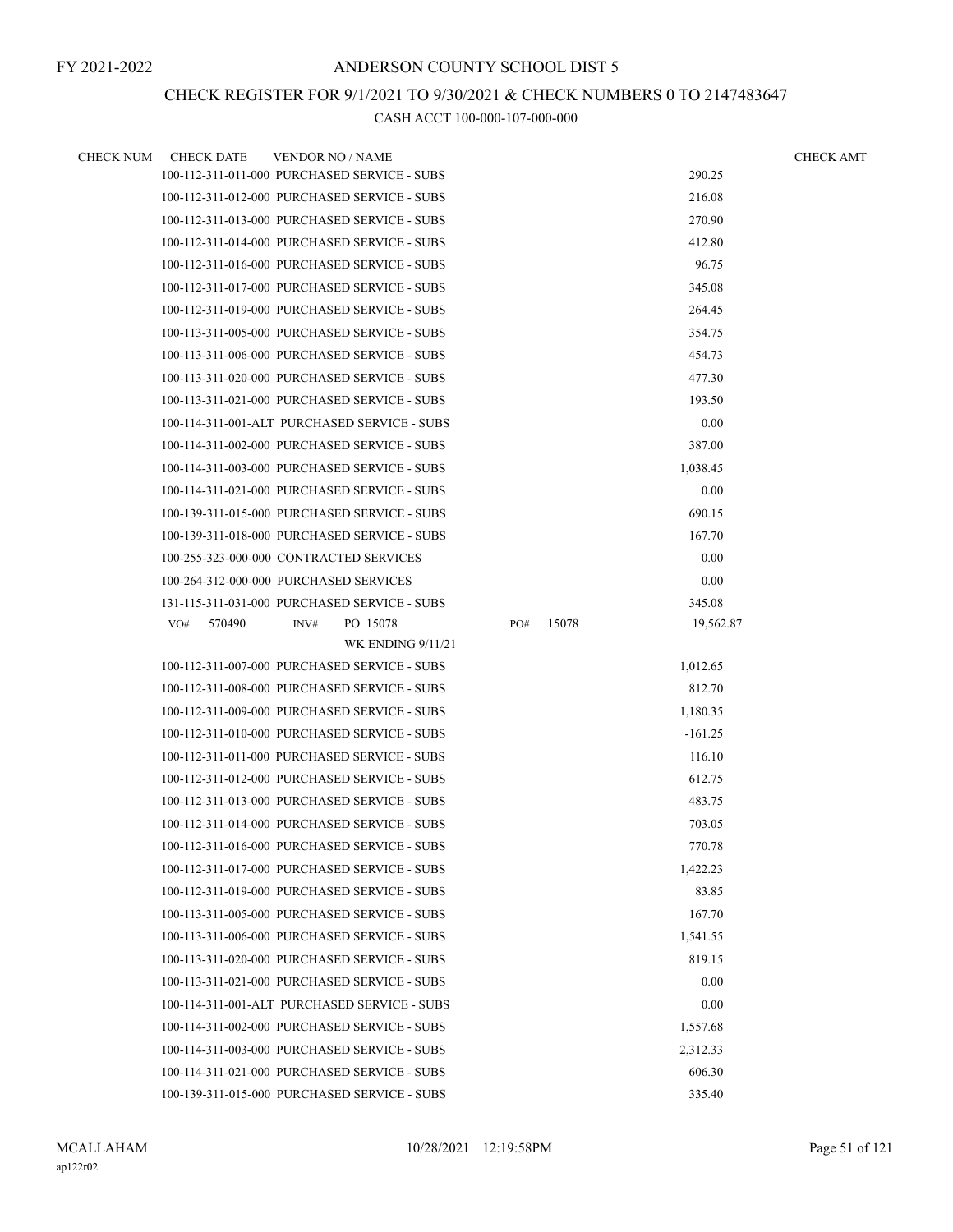# CHECK REGISTER FOR 9/1/2021 TO 9/30/2021 & CHECK NUMBERS 0 TO 2147483647

| <b>CHECK NUM</b> | <b>CHECK DATE</b>                                  | <b>VENDOR NO / NAME</b> |                                                              |     |       |           | <b>CHECK AMT</b> |
|------------------|----------------------------------------------------|-------------------------|--------------------------------------------------------------|-----|-------|-----------|------------------|
|                  | 100-139-311-018-000 PURCHASED SERVICE - SUBS       |                         |                                                              |     |       | 406.35    |                  |
|                  | 100-255-323-000-000 CONTRACTED SERVICES            |                         |                                                              |     |       | 3,741.00  |                  |
|                  | 100-264-312-000-000 PURCHASED SERVICES             |                         |                                                              |     |       | 0.00      |                  |
|                  | 131-115-311-031-000 PURCHASED SERVICE - SUBS       |                         |                                                              |     |       | 1,038.45  |                  |
|                  | 570491<br>VO#                                      | INV#                    | PO 15078                                                     | PO# | 15078 | 11,980.89 |                  |
|                  |                                                    |                         | WK ENDING 9/4/21                                             |     |       |           |                  |
|                  | 100-112-311-007-000 PURCHASED SERVICE - SUBS       |                         |                                                              |     |       | 709.50    |                  |
|                  | 100-112-311-008-000 PURCHASED SERVICE - SUBS       |                         |                                                              |     |       | 580.50    |                  |
|                  | 100-112-311-009-000 PURCHASED SERVICE - SUBS       |                         |                                                              |     |       | 348.30    |                  |
|                  | 100-112-311-010-000 PURCHASED SERVICE - SUBS       |                         |                                                              |     |       | 0.00      |                  |
|                  | 100-112-311-011-000 PURCHASED SERVICE - SUBS       |                         |                                                              |     |       | 406.35    |                  |
|                  | 100-112-311-012-000 PURCHASED SERVICE - SUBS       |                         |                                                              |     |       | 432.15    |                  |
|                  | 100-112-311-013-000 PURCHASED SERVICE - SUBS       |                         |                                                              |     |       | 661.13    |                  |
|                  | 100-112-311-014-000 PURCHASED SERVICE - SUBS       |                         |                                                              |     |       | 464.40    |                  |
|                  | 100-112-311-016-000 PURCHASED SERVICE - SUBS       |                         |                                                              |     |       | 0.00      |                  |
|                  | 100-112-311-017-000 PURCHASED SERVICE - SUBS       |                         |                                                              |     |       | 1,341.60  |                  |
|                  | 100-112-311-019-000 PURCHASED SERVICE - SUBS       |                         |                                                              |     |       | 251.55    |                  |
|                  | 100-113-311-005-000 PURCHASED SERVICE - SUBS       |                         |                                                              |     |       | 83.85     |                  |
|                  | 100-113-311-006-000 PURCHASED SERVICE - SUBS       |                         |                                                              |     |       | 1,064.25  |                  |
|                  | 100-113-311-020-000 PURCHASED SERVICE - SUBS       |                         |                                                              |     |       | 890.10    |                  |
|                  | 100-113-311-021-000 PURCHASED SERVICE - SUBS       |                         |                                                              |     |       | 290.25    |                  |
|                  | 100-114-311-001-ALT PURCHASED SERVICE - SUBS       |                         |                                                              |     |       | 0.00      |                  |
|                  | 100-114-311-002-000 PURCHASED SERVICE - SUBS       |                         |                                                              |     |       | 893.33    |                  |
|                  | 100-114-311-003-000 PURCHASED SERVICE - SUBS       |                         |                                                              |     |       | 1,677.00  |                  |
|                  | 100-114-311-021-000 PURCHASED SERVICE - SUBS       |                         |                                                              |     |       | 0.00      |                  |
|                  | 100-139-311-015-000 PURCHASED SERVICE - SUBS       |                         |                                                              |     |       | 1,180.35  |                  |
|                  | 100-139-311-018-000 PURCHASED SERVICE - SUBS       |                         |                                                              |     |       | 174.15    |                  |
|                  | 100-255-323-000-000 CONTRACTED SERVICES            |                         |                                                              |     |       | 0.00      |                  |
|                  | 100-264-312-000-000 PURCHASED SERVICES             |                         |                                                              |     |       | 0.00      |                  |
|                  | 131-115-311-031-000 PURCHASED SERVICE - SUBS       |                         |                                                              |     |       | 532.13    |                  |
| 539758           | 09/23/2021                                         | 576251 FORMATIVE        | 1158 26TH ST., #161 SANTA MONICA, CA 90403                   |     |       |           | 1,379.00         |
|                  | 570384<br>VO#                                      | INV#                    | 2021-10946                                                   | PO# | 15042 | 1,379.00  |                  |
|                  |                                                    |                         | <b>SUBSCRIPTION</b>                                          |     |       |           |                  |
|                  | 100-113-410-021-VEN SUPPLY-ADDT'L FOR LOST VENDING |                         |                                                              |     |       | 1,379.00  |                  |
| 539759           | 09/23/2021                                         | 576462                  | <b>GREGORY PACKAGING INC</b><br>PO BOX T HELLERTON, PA 18055 |     |       |           | 22,747.20        |
|                  | 570387<br>VO#                                      | INV#                    | 072727                                                       | PO# | 15114 | 22,747.20 |                  |
|                  |                                                    |                         | <b>JUICE</b>                                                 |     |       |           |                  |
|                  | 600-000-172-000-000 FOOD SERV INVEN. FOOD          |                         |                                                              |     |       | 22,747.20 |                  |
| * 539761         | 09/23/2021                                         | 575837                  | HAND2MIND, INC                                               |     |       |           | 272.84           |
|                  |                                                    |                         | 6642 EAGLE WAY CHICAGO, IL 60678-1066                        |     |       |           |                  |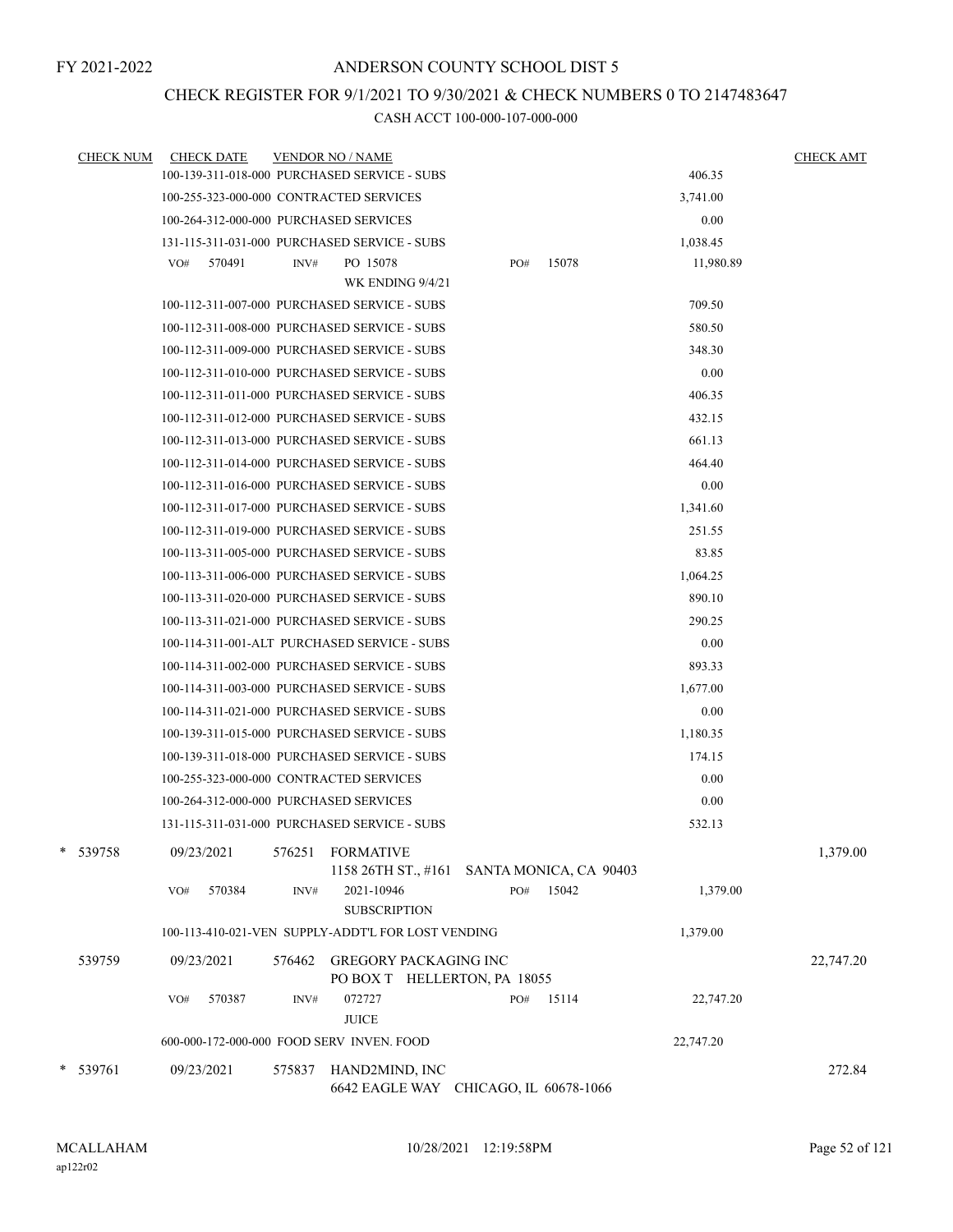# CHECK REGISTER FOR 9/1/2021 TO 9/30/2021 & CHECK NUMBERS 0 TO 2147483647

| <b>CHECK NUM</b> | <b>CHECK DATE</b>                        |        | <b>VENDOR NO / NAME</b>                                                                       |     |                           |          | <b>CHECK AMT</b> |
|------------------|------------------------------------------|--------|-----------------------------------------------------------------------------------------------|-----|---------------------------|----------|------------------|
|                  | 570468<br>VO#                            | INV#   | 40095162-1<br><b>MATERIALS</b>                                                                | PO# | 14733                     | 272.84   |                  |
|                  |                                          |        | 202-413-410-000-SJC SUPPLIES-ST.JOSEPH'S CATHOLIC                                             |     |                           | 272.84   |                  |
| 539762           | 09/23/2021                               | 563906 | <b>JOLLY FARMER PRODUCTS</b><br>POBOX 787 ATT: ACCOUNTS RECEIVABLE<br>HOULTON, ME 04730       |     |                           |          | 768.56           |
|                  | 570388<br>VO#                            | INV#   | N1208186                                                                                      |     |                           | 768.56   |                  |
|                  |                                          |        | <b>ACCT 112655</b>                                                                            |     |                           |          |                  |
|                  |                                          |        | 731-271-660-031-878 HORTICULTURE EXPENSE                                                      |     |                           | 768.56   |                  |
| 539763           | 09/23/2021                               | 285500 | JTM PROVISIONS CO, INC<br>PO BOX 711134 ATT: ACCOUNTS RECEIVABLE<br>CINCINNATI, OH 45271-1134 |     |                           |          | 1,356.48         |
|                  | 570389<br>VO#                            | INV#   | 553115                                                                                        |     |                           | 1,356.48 |                  |
|                  |                                          |        | <b>FOOD SUPPLIES</b>                                                                          |     |                           |          |                  |
|                  |                                          |        | 600-000-172-000-000 FOOD SERV INVEN. FOOD                                                     |     |                           | 1,356.48 |                  |
| 539764           | 09/23/2021                               | 307795 | KEPHART SERVICES<br>PO BOX 5748<br>ACCOUNTS RECEIVABLE ANDERSON, SC 29623                     |     | DBA RCI SERVICES INC ATT: |          | 493.16           |
|                  | 570470<br>VO#                            | INV#   | <b>ROOM 203</b><br><b>TL HANNA</b>                                                            |     |                           | 493.16   |                  |
|                  | 505-254-323-002-PNT PAINTING             |        |                                                                                               |     |                           | 493.16   |                  |
| 539765           | 09/23/2021                               | 313476 | LAKESHORE LEARNING MATERIALS<br>2695 EAST DOMINGUEZ STREET ATT: ACCOUNTS                      |     |                           |          | 130.03           |
|                  | 570390<br>VO#                            | INV#   | RECEIVABLE CARSON, CA 90895<br>123924091421                                                   |     |                           | 130.03   |                  |
|                  |                                          |        | <b>CALHOUN ELEM</b>                                                                           |     |                           |          |                  |
|                  | 100-112-410-014-000 SUPPLIES             |        |                                                                                               |     |                           | 130.03   |                  |
| 539766           | 09/23/2021                               | 571174 | LITTLE, WILLIAM E**<br>115 WILLIAMS STREET LAURENS, SC 29360                                  |     |                           |          | 154.60           |
|                  | 570356<br>VO#                            | INV#   | SEPT <sub>17</sub><br><b>FOOTBALL OFFICIAL</b>                                                |     |                           | 154.60   |                  |
|                  |                                          |        | 703-271-660-003-671 FOOTBALL GATE RECEIPTS EXPENSE                                            |     |                           | 154.60   |                  |
| 539767           | 09/23/2021                               | 573808 | LOGO'S SIGNS AND SCREEN PRINTING, LLC<br>2704 NORTH MAIN STREET ANDERSON, SC 29621            |     |                           |          | 112.35           |
|                  | 570394<br>VO#                            | INV#   | 3729<br><b>TL HANNA</b>                                                                       |     |                           | 112.35   |                  |
|                  | 100-233-410-002-000 SUPPLIES             |        |                                                                                               |     |                           | 112.35   |                  |
| 539768           | 09/23/2021                               | 576759 | MARTIN VETERINARY SERVICES LLC<br>1345 CHROKEE ROAD PELZER, SC 29669                          |     |                           |          | 146.00           |
|                  | 570395<br>VO#                            | INV#   | 52511<br><b>SERVICE</b>                                                                       |     |                           | 146.00   |                  |
|                  | 329-115-410-031-0CO SUPPLIES-STATE (C/O) |        |                                                                                               |     |                           | 146.00   |                  |
| 539769           | 09/23/2021                               | 576956 | MAXIM STAFFING SOLUTIONS                                                                      |     |                           |          | 212.50           |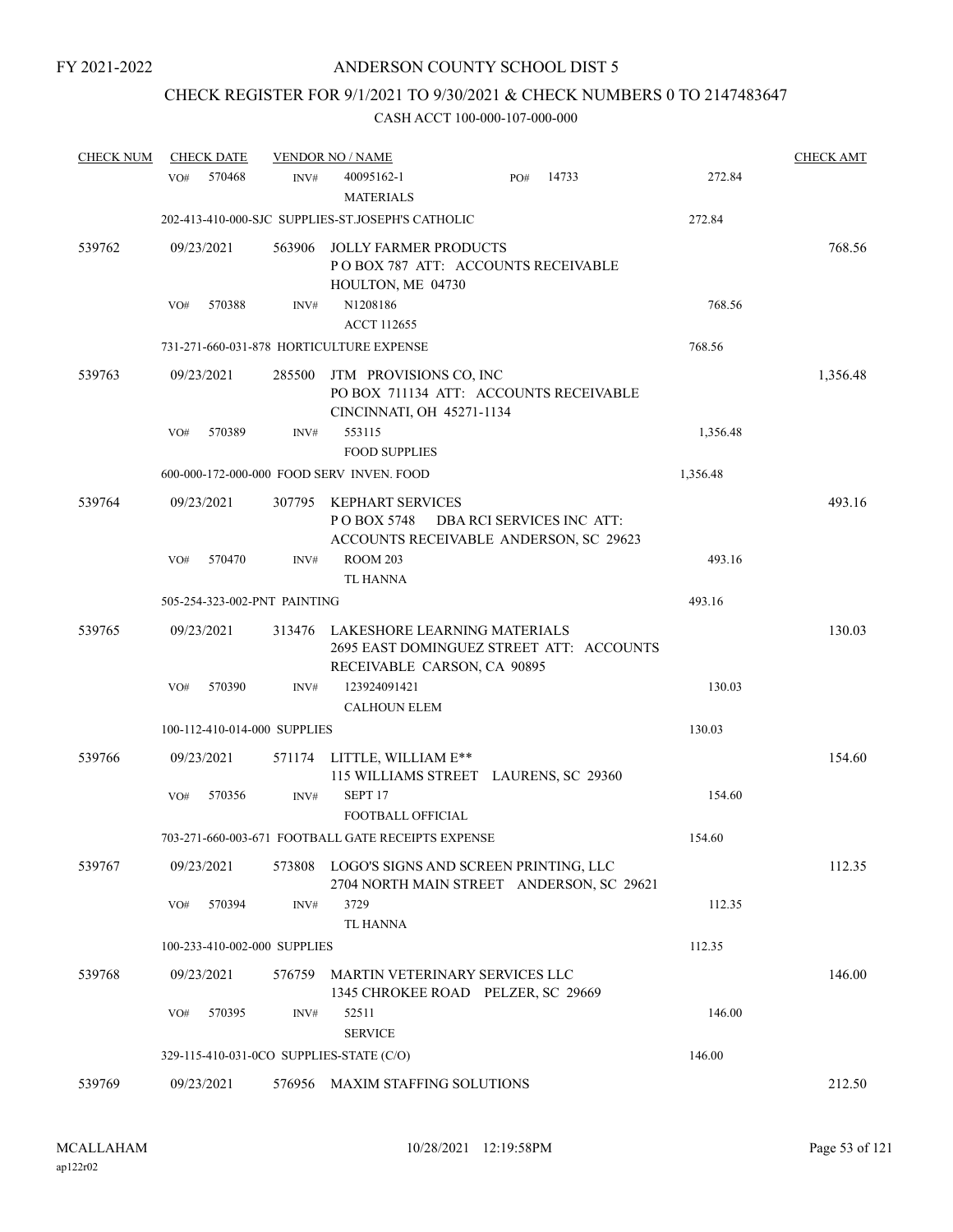### ANDERSON COUNTY SCHOOL DIST 5

### CHECK REGISTER FOR 9/1/2021 TO 9/30/2021 & CHECK NUMBERS 0 TO 2147483647

|   | <b>CHECK NUM</b> |     | <b>CHECK DATE</b> |                | <b>VENDOR NO / NAME</b>                                                                  |           | <b>CHECK AMT</b> |
|---|------------------|-----|-------------------|----------------|------------------------------------------------------------------------------------------|-----------|------------------|
|   |                  |     |                   |                | 12558 COLLECTIONS CENTER DRIVE CHICAGO, IL<br>60693                                      |           |                  |
|   |                  | VO# | 570396            | INV#           | E3781060143<br><b>ACCT ERM9200</b>                                                       | 212.50    |                  |
|   |                  |     |                   |                | 203-127-312-000-000 PURCHASED SERVICES                                                   | 212.50    |                  |
|   | 539770           |     | 09/23/2021        | 575505         | MCCOLLUM, CHRISTOPER**<br>LUMBERJACK TREE SERVICE PO BOX 14161<br>ANDERSON, SC 29624     |           | 800.00           |
|   |                  | VO# | 570397            | INV#           | 107                                                                                      | 800.00    |                  |
|   |                  |     |                   |                | <b>MCCANTS</b>                                                                           |           |                  |
|   |                  |     |                   |                | 100-254-323-005-400 CONTR SERV-HVAC/ELECT/PLUMBING                                       | 800.00    |                  |
| * | 539772           |     | 09/23/2021        | 569988         | MCMILLAN PAZDAN SMITH, LLC<br>DEPT 999450 PO BOX 537044 ATLANTA, GA 30353-7044           |           | 24,279.49        |
|   |                  | VO# | 570398            | INV#           | 02103245<br><b>TRANSPORTATION</b>                                                        | 3,717.00  |                  |
|   |                  |     |                   |                | 505-253-540-000-BLD TRANSPORTATION RENOVATIONS                                           | 3,717.00  |                  |
|   |                  | VO# | 570399            | INV#           | 02103251<br><b>DISTRICT OFFICE</b>                                                       | 2,957.40  |                  |
|   |                  |     |                   |                | 515-253-520-000-HQ1 DOWNTOWN PROJECT BLDG 1                                              | 2,957.40  |                  |
|   |                  | VO# | 570400            | INV#           | 02103253<br>109 E. WHITNER ST                                                            | 5,879.25  |                  |
|   |                  |     |                   |                | 515-253-520-000-HQ2 DOWNTOWN PROJECT BLDG 2                                              | 5,879.25  |                  |
|   |                  | VO# | 570401            | $\text{INV}\#$ | 02103255<br><b>AIT CULINARY</b>                                                          | 10,819.09 |                  |
|   |                  |     |                   |                | 505-253-520-031-CUL CULINARY CONSTRUCTION                                                | 10,819.09 |                  |
|   |                  | VO# | 570402            | INV#           | 02103261<br>WHS & TLH TENNIS                                                             | 906.75    |                  |
|   |                  |     |                   |                | 505-254-323-002-TEN TENNIS COURT REPAIR                                                  | 453.37    |                  |
|   |                  |     |                   |                | 505-254-323-003-TEN TENNIS COURT REPAIR                                                  | 453.38    |                  |
|   | * 539774         |     | 09/23/2021        | 392900         | ORANGEBURG SCHOOL DISTRICT<br>PO BOX 1166 MCCORD CENTER SERVICES<br>ORANGEBURG, SC 29116 |           | 900.00           |
|   |                  | VO# | 570477            | INV#           | $8/23 - 9/13$<br><b>NAIZAVYUN GEER</b>                                                   | 900.00    |                  |
|   |                  |     |                   |                | 100-145-112-000-000 SALARIES - HOMEBOUND                                                 | 900.00    |                  |
|   | * 539776         |     | 09/23/2021        |                | 576962 PALADEN PROPERTIES LLC<br>1116 POLK AVE NASHVILLE, TN 37210                       |           | 3,000.00         |
|   |                  | VO# | 570413            | INV#           | <b>RENTAL</b><br>14992<br>PO#<br>111 ROUSCH ST                                           | 3,000.00  |                  |
|   |                  |     |                   |                | 100-255-323-000-000 CONTRACTED SERVICES                                                  | 3,000.00  |                  |
|   | 539777           |     | 09/23/2021        | 568036         | PIEDMONT NATURAL GAS<br>PO BOX 1246 CHARLOTTE, NC 28201-1246                             |           | 4,824.11         |
|   |                  | VO# | 570497            | INV#           | DUE OCT 4<br><b>UTILITIES</b>                                                            | 4,824.11  |                  |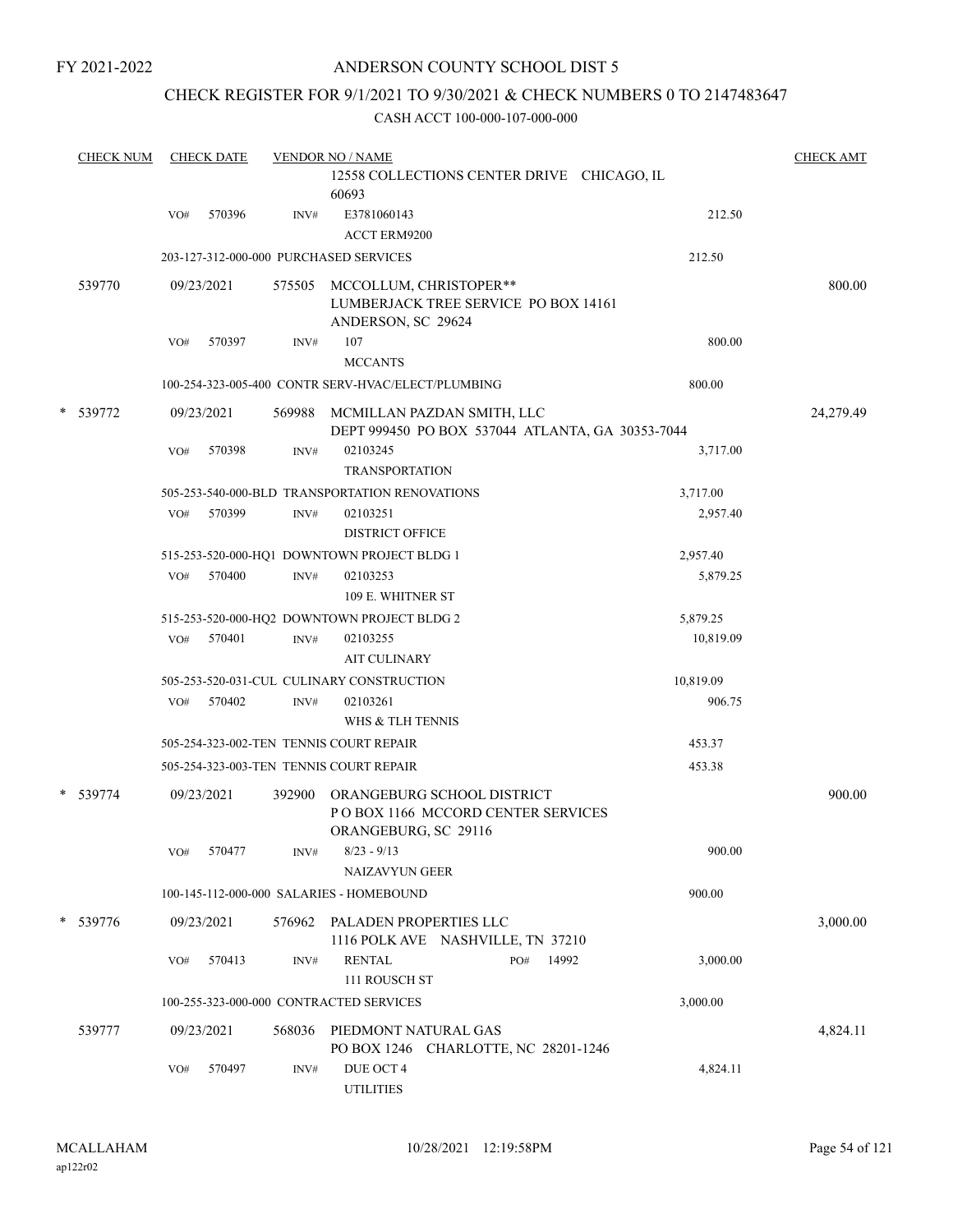# CHECK REGISTER FOR 9/1/2021 TO 9/30/2021 & CHECK NUMBERS 0 TO 2147483647

| <b>CHECK NUM</b> | <b>CHECK DATE</b>                        |        | <b>VENDOR NO / NAME</b>                                                                                 |     |       |          | <b>CHECK AMT</b> |
|------------------|------------------------------------------|--------|---------------------------------------------------------------------------------------------------------|-----|-------|----------|------------------|
|                  | 100-254-472-000-000 ENERGY-GAS           |        |                                                                                                         |     |       | 27.86    |                  |
|                  | 100-254-472-000-000 ENERGY-GAS           |        |                                                                                                         |     |       | 23.54    |                  |
|                  | 100-254-472-003-000 ENERGY-GAS           |        |                                                                                                         |     |       | 559.35   |                  |
|                  | 100-254-472-006-000 ENERGY-GAS           |        |                                                                                                         |     |       | 325.02   |                  |
|                  | 100-254-472-007-000 ENERGY-GAS           |        |                                                                                                         |     |       | 23.54    |                  |
|                  | 100-254-472-010-000 ENERGY-GAS           |        |                                                                                                         |     |       | 23.54    |                  |
|                  | 131-254-472-031-000 ENERGY-NATURAL GAS   |        |                                                                                                         |     |       | 3,281.28 |                  |
|                  | 600-256-470-003-000 ENERGY               |        |                                                                                                         |     |       | 67.59    |                  |
|                  | 600-256-470-007-000 ENERGY               |        |                                                                                                         |     |       | 105.61   |                  |
|                  | 600-256-470-008-000 ENERGY               |        |                                                                                                         |     |       | 125.47   |                  |
|                  | 600-256-470-010-000 ENERGY               |        |                                                                                                         |     |       | 166.94   |                  |
|                  | 600-256-470-018-000 ENERGY               |        |                                                                                                         |     |       | 94.37    |                  |
| 539778           | 09/23/2021                               |        | 576957 PORTIONPAC CHEMICAL CORP                                                                         |     |       |          | 1,153.29         |
|                  | 570414                                   |        | PO BOX 67 OTTAWA, IL 61350-0067<br>IN233695                                                             |     | 15014 | 1,153.29 |                  |
|                  | VO#                                      | INV#   | <b>FOOD SAFETY</b>                                                                                      | PO# |       |          |                  |
|                  | 600-256-410-002-CHE CHEMICAL SUPPLIES    |        |                                                                                                         |     |       | 192.22   |                  |
|                  | 600-256-410-003-CHE CHEMICAL SUPPLIES    |        |                                                                                                         |     |       | 192.21   |                  |
|                  | 600-256-410-008-CHE CHEMICAL SUPPLIES    |        |                                                                                                         |     |       | 192.22   |                  |
|                  | 600-256-410-011-CHE CHEMICAL SUPPLIES    |        |                                                                                                         |     |       | 192.21   |                  |
|                  | 600-256-410-012-CHE CHEMICAL SUPPLIES    |        |                                                                                                         |     |       | 192.21   |                  |
|                  | 600-256-410-016-CHE CHEMICAL SUPPLIES    |        |                                                                                                         |     |       | 192.22   |                  |
| 539779           | 09/23/2021                               |        | 571652 PROSOURCE LLC<br>P.O. BOX 5339 GREENVILLE, SC 29606                                              |     |       |          | 412.14           |
|                  | 570478<br>VO#                            | INV#   | S2384008                                                                                                |     |       | 182.81   |                  |
|                  |                                          |        | <b>SUPPLIES</b>                                                                                         |     |       |          |                  |
|                  |                                          |        | 100-254-410-019-001 SUPPLIES - MAINTENANCE                                                              |     |       | 182.81   |                  |
|                  | 570479<br>VO#                            | INV#   | S2380784<br><b>SUPPLIES</b>                                                                             |     |       | 229.33   |                  |
|                  |                                          |        | 100-254-410-000-001 MAINT. SUPPLIES-STRUCTURES                                                          |     |       | 102.30   |                  |
|                  |                                          |        | 100-254-410-007-001 SUPPLIES - MAINTENANCE                                                              |     |       | 24.32    |                  |
|                  |                                          |        | 100-254-410-008-001 SUPPLIES - MAINTENANCE                                                              |     |       | 78.39    |                  |
|                  | 100-254-410-023-001 SUPPLIES-MAINTENANCE |        |                                                                                                         |     |       | 24.32    |                  |
| 539780           | 09/23/2021                               | 572322 | READ'S UNIFORMS, INC<br>4 SWEETEN CREEK CROSSING ASHEVILLE, NC 28803                                    |     |       |          | 410.05           |
|                  | VO#<br>570415                            | INV#   | 82230-7<br><b>ACCT 539-7</b>                                                                            |     |       | 410.05   |                  |
|                  |                                          |        | 731-271-660-031-860 HEALTH SCIENCE EXPENSE                                                              |     |       | 410.05   |                  |
| 539781           | 09/23/2021                               | 570470 | <b>RICHARD KAY SUPERSTORE</b><br>1935 PEARMAN DAIRY ROAD ATT: ACCOUNTS<br>RECEIVABLE ANDERSON, SC 29625 |     |       |          | 2,196.04         |
|                  | 570416<br>VO#                            | INV#   | 179835<br><b>REPAIR</b>                                                                                 |     |       | 643.72   |                  |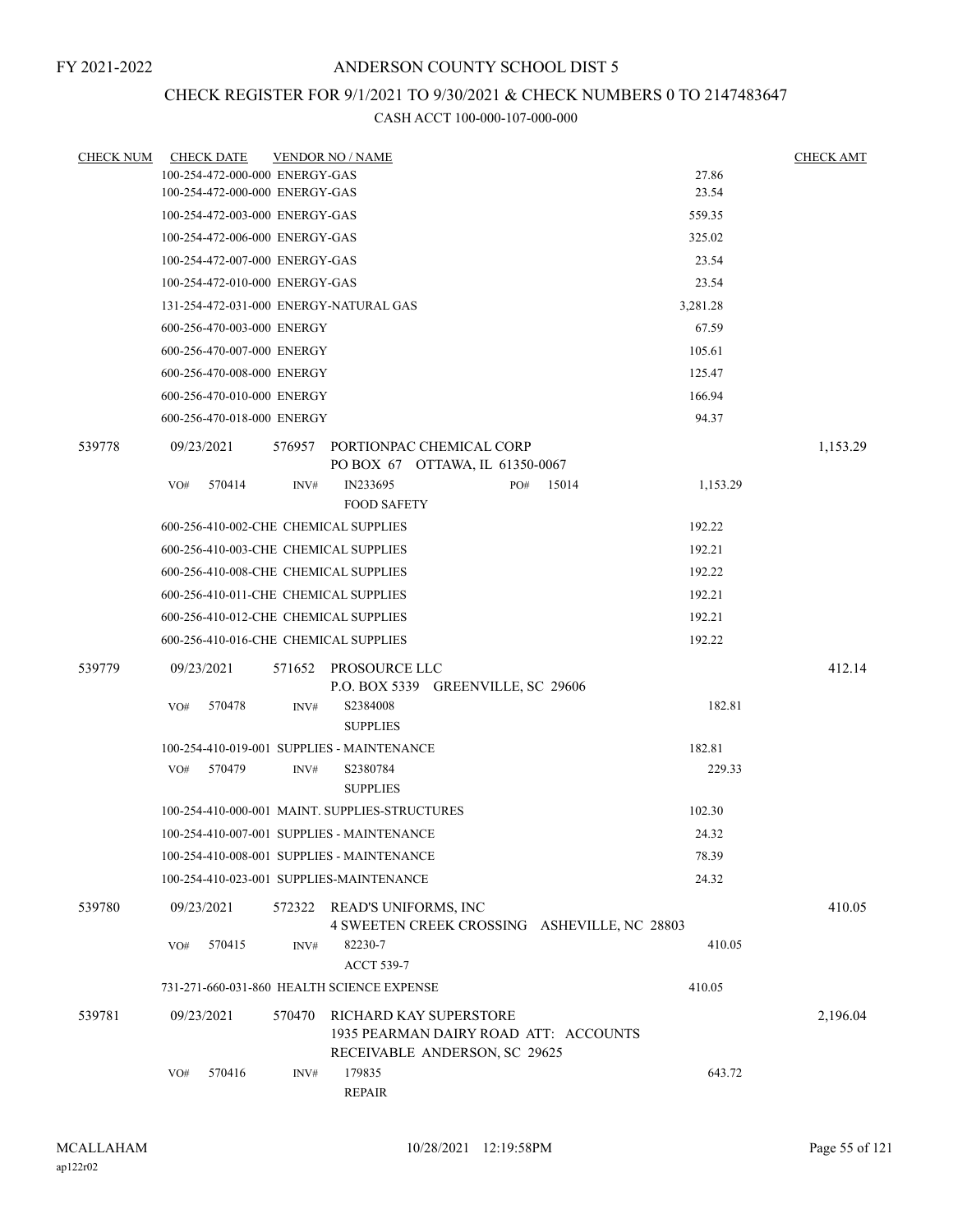# CHECK REGISTER FOR 9/1/2021 TO 9/30/2021 & CHECK NUMBERS 0 TO 2147483647

| <b>CHECK NUM</b> |     | <b>CHECK DATE</b> |        | <b>VENDOR NO / NAME</b><br>100-254-412-000-001 TRUCK SERVICE - MAINTENANCE               |     |       | 643.72   | <b>CHECK AMT</b> |
|------------------|-----|-------------------|--------|------------------------------------------------------------------------------------------|-----|-------|----------|------------------|
|                  |     | VO# 570480        | INV#   | 179814<br><b>REPAIR</b>                                                                  |     |       | 1,552.32 |                  |
|                  |     |                   |        | 100-254-412-000-001 TRUCK SERVICE - MAINTENANCE                                          |     |       | 1,552.32 |                  |
| 539782           |     | 09/23/2021        |        | 572850 ROBERT ANDERSON PETTY CASH                                                        |     |       |          | 250.00           |
|                  | VO# | 570417            | INV#   | , ---<br>SEPT <sub>29</sub><br>VOLLEYBALL                                                |     |       | 250.00   |                  |
|                  |     |                   |        | 706-271-660-006-666 CONCESSIONS EXPENSE                                                  |     |       | 100.00   |                  |
|                  |     |                   |        | 706-271-660-006-679 VOLLEYBALL GATE RECEIPTS EXPENSE                                     |     |       | 150.00   |                  |
| 539783           |     | 09/23/2021        |        | 572850 ROBERT ANDERSON PETTY CASH<br>$, --$                                              |     |       |          | 500.00           |
|                  | VO# | 570418            | INV#   | SEPT <sub>29</sub><br><b>FOOTBALL</b>                                                    |     |       | 500.00   |                  |
|                  |     |                   |        | 706-271-660-006-666 CONCESSIONS EXPENSE                                                  |     |       | 200.00   |                  |
|                  |     |                   |        | 706-271-660-006-671 FOOTBALL GATE RECEIPTS EXPENSE                                       |     |       | 300.00   |                  |
| 539784           |     | 09/23/2021        |        | 443275 ROTARY CLUB OF ANDERSON<br>PO BOX 434 ANDERSON, SC 29622                          |     |       |          | 847.00           |
|                  | VO# | 570419            | INV#   | 3162323<br><b>JAMES SMITH</b>                                                            |     |       | 847.00   |                  |
|                  |     |                   |        | 100-390-410-000-000 SUPPLIES AND MATERIALS                                               |     |       | 847.00   |                  |
| 539785           |     | 09/23/2021        |        | 576565 SC GRAPHICS INC<br>100 CONTROL DR ANDERSON, SC 29625                              |     |       |          | 510.39           |
|                  | VO# | 570420            | INV#   | 4114<br><b>SIGNS</b>                                                                     |     |       | 138.03   |                  |
|                  |     |                   |        | 100-254-410-000-001 MAINT. SUPPLIES-STRUCTURES                                           |     |       | 138.03   |                  |
|                  |     | VO# 570421        | INV#   | 4120<br><b>SIGNS</b>                                                                     |     |       | 243.96   |                  |
|                  |     |                   |        | 100-254-410-000-001 MAINT, SUPPLIES-STRUCTURES                                           |     |       | 243.96   |                  |
|                  |     | VO# 570422        | INV#   | 4122<br><b>SIGNS</b>                                                                     |     |       | 128.40   |                  |
|                  |     |                   |        | 100-254-410-013-001 SUPPLIES - MAINTENANCE                                               |     |       | 128.40   |                  |
| * 539788         |     | 09/23/2021        | 569520 | SHI INTERNATIONAL CORP<br>POBOX 952121 ATT: ACCOUNTS RECEIVABLE<br>DALLAS, TX 75395-2121 |     |       |          | 5,000.00         |
|                  | VO# | 570430            | INV#   | B14044196<br>2021-2022 MAINT                                                             | PO# | 15203 | 2,500.00 |                  |
|                  |     |                   |        | 207-115-410-003-006 SUPPLIES-IMPROVE PRGS                                                |     |       | 2,500.00 |                  |
|                  | VO# | 570431            | INV#   | B14045940<br>2021-2022 MAINT                                                             | PO# | 15202 | 2,500.00 |                  |
|                  |     |                   |        | 207-115-410-002-006 SUPPLIES-IMPROVE PRGS                                                |     |       | 2,500.00 |                  |
| * 539792         |     | 09/23/2021        | 576973 | SUNBELT STAFFING, LLC<br>PO BOX 934411 ATLANTA, GA 31193-4411                            |     |       |          | 2,480.00         |
|                  | VO# | 570434            | INV#   | 20213524                                                                                 |     |       | 2,480.00 |                  |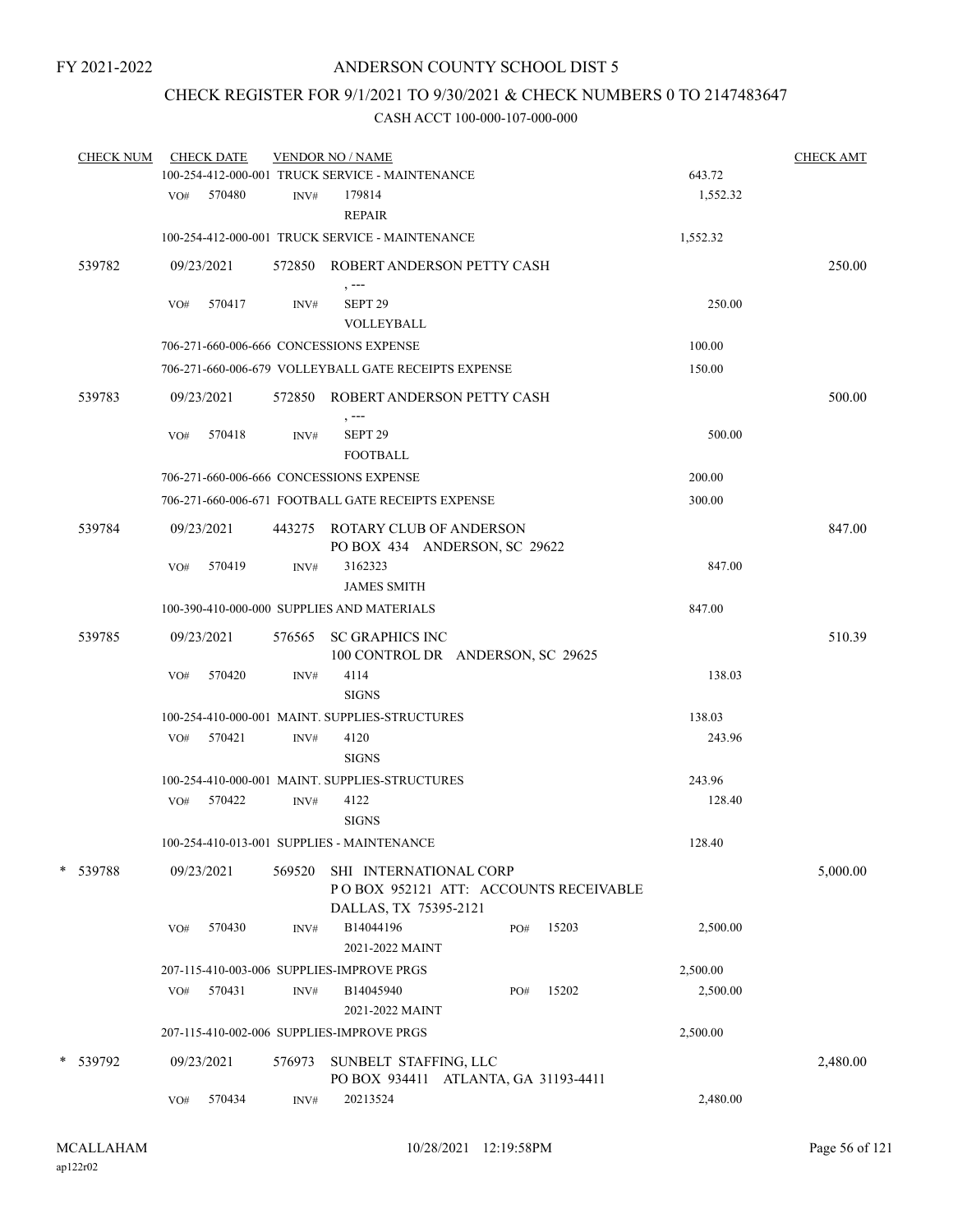### CHECK REGISTER FOR 9/1/2021 TO 9/30/2021 & CHECK NUMBERS 0 TO 2147483647

| <b>CHECK NUM</b> |     | <b>CHECK DATE</b>                  |        | <b>VENDOR NO / NAME</b><br><b>CUST 178148</b>                                                                            |     |       |          | <b>CHECK AMT</b> |
|------------------|-----|------------------------------------|--------|--------------------------------------------------------------------------------------------------------------------------|-----|-------|----------|------------------|
|                  |     |                                    |        | 203-127-312-000-000 PURCHASED SERVICES                                                                                   |     |       | 2,480.00 |                  |
| * 539794         |     | 09/23/2021                         |        | 576122 THERE IS HOPE COUNSELING, LLC<br>ROYCE V. MILLER 144 THOMAS GREEN BLVD, SUITE<br>223 CLEMSON, SC 29631            |     |       |          | 1,575.00         |
|                  | VO# | 570481                             | INV#   | 161793<br><b>SERVICES</b>                                                                                                |     |       | 1,575.00 |                  |
|                  |     |                                    |        | 237-128-313-002-020 STUDENT SERVICES/ COUNSELOR                                                                          |     |       | 787.50   |                  |
|                  |     |                                    |        | 237-128-313-003-020 STUDENT SERVICES/ COUNSELOR                                                                          |     |       | 787.50   |                  |
| 539795           |     | 09/23/2021                         |        | 573316 TILLOTSON, BRIAN**<br>419 SUMMERGREEN WAY GREENVILLE, SC 29607                                                    |     |       |          | 136.60           |
|                  | VO# | 570360                             | INV#   | SEPT <sub>17</sub><br>FOOTBALL OFFICIAL                                                                                  |     |       | 136.60   |                  |
|                  |     |                                    |        | 703-271-660-003-671 FOOTBALL GATE RECEIPTS EXPENSE                                                                       |     |       | 136.60   |                  |
| 539796           |     | 09/23/2021                         | 575941 | <b>TRIPLE P AMERICA</b><br>ATTN: KRISTIN PATTERSON, TRAINING COORDI 1201<br>LINCOLN STREET, SUITE 201 COLUMBIA, SC 29201 |     |       |          | 1,525.00         |
|                  | VO# | 570436                             | INV#   | <b>INTPA18913</b>                                                                                                        | PO# | 15148 | 1,525.00 |                  |
|                  |     |                                    |        | <b>NOV 11-12 SEMINAR</b><br>210-211-332-001-021 IN-DISTRICT TRAVEL/SOC WORKER                                            |     |       |          |                  |
|                  |     |                                    |        |                                                                                                                          |     |       | 1,525.00 |                  |
| 539797           |     | 09/23/2021                         | 565278 | UNITED ART AND EDUCATION<br>POBOX 9219 ATT: ACCOUNTS RECEIVABLE FORT<br>WAYNE, IN 46899-9219                             |     |       |          | 825.02           |
|                  | VO# | 570438                             | INV#   | <b>INV42101</b><br>CUST #47027                                                                                           | PO# | 15096 | 825.02   |                  |
|                  |     | 100-114-410-021-ART SUPPLIES       |        |                                                                                                                          |     |       | 825.02   |                  |
| 539799           |     | 09/23/2021                         | 576255 | VICK, SEAN**<br>104 SANDERLING LANE GREENVILLE, SC 29607                                                                 |     |       |          | 136.60           |
|                  | VO# | 570358                             | INV#   | SEPT <sub>17</sub>                                                                                                       |     |       | 136.60   |                  |
|                  |     |                                    |        | FOOTBALL OFFICIAL<br>703-271-660-003-671 FOOTBALL GATE RECEIPTS EXPENSE                                                  |     |       | 136.60   |                  |
|                  |     |                                    |        |                                                                                                                          |     |       |          |                  |
| 539800           |     | 09/23/2021                         |        | 573864 WELLS FARGO VENDOR FIN SERV<br>PO BOX 105743 ATLANTA, GA 30348-5743                                               |     |       |          | 174.41           |
|                  | VO# | 570440                             | INV#   | 5016556484<br><b>COPIER</b>                                                                                              |     |       | 174.41   |                  |
|                  |     | 723-190-660-023-913 COPIER EXPENSE |        |                                                                                                                          |     |       | 174.41   |                  |
| 539801           |     | 09/23/2021                         | 570755 | WILSON & ASSOCIATES SPORTS TURF<br>1737 SOUTH LAKE DRIVE ATT: ACCOUNTS<br>RECEIVABLE LEXINGTON, SC 29073                 |     |       |          | 4,195.00         |
|                  | VO# | 570483                             | INV#   | 17408<br><b>FIELD SERVICES</b>                                                                                           | PO# | 14896 | 4,195.00 |                  |
|                  |     |                                    |        | 100-254-323-002-001 CONTRACTED SERVICES                                                                                  |     |       | 1,200.00 |                  |
|                  |     |                                    |        | 100-254-323-003-001 CONTRACTED SERVICES                                                                                  |     |       | 1,300.00 |                  |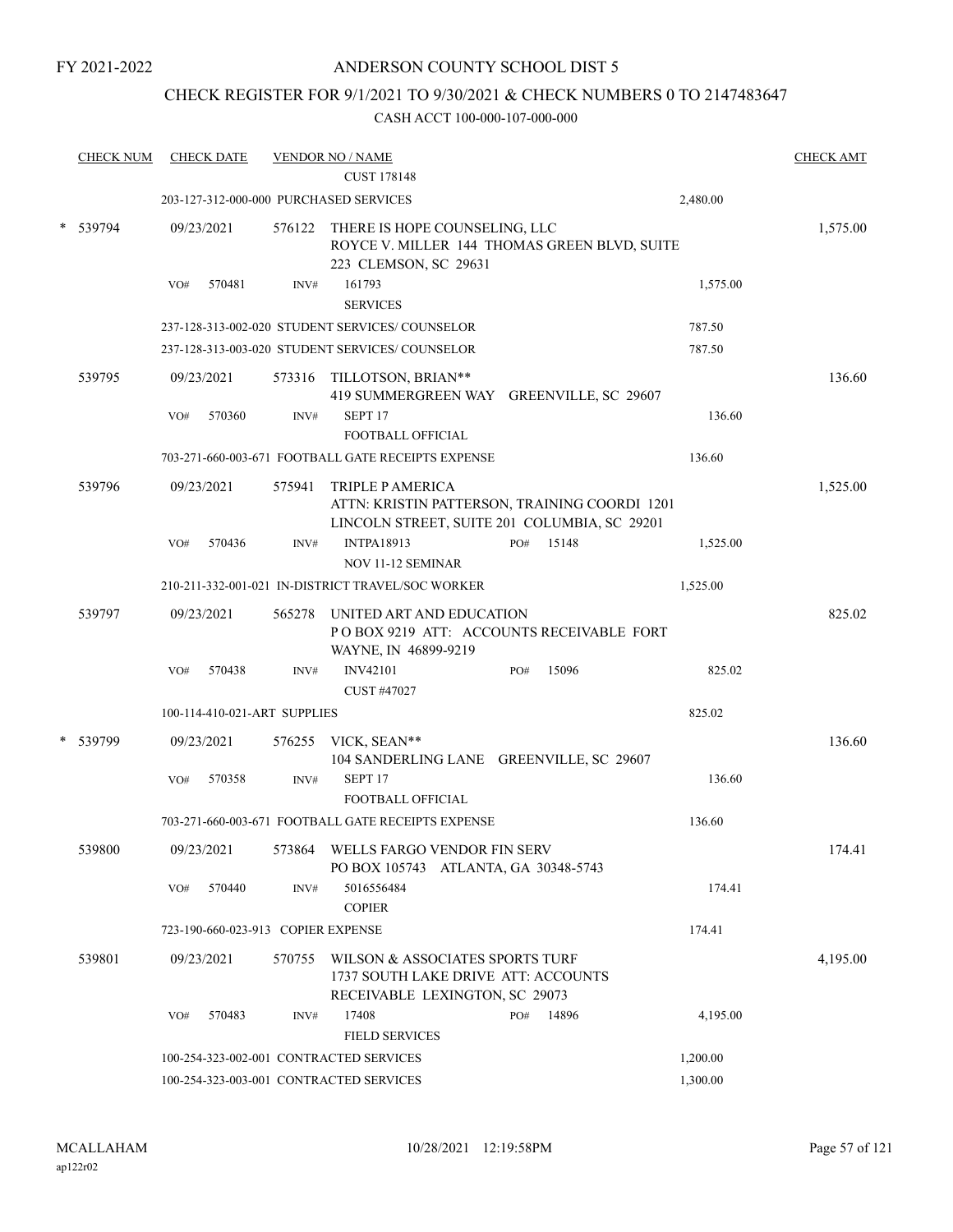### CHECK REGISTER FOR 9/1/2021 TO 9/30/2021 & CHECK NUMBERS 0 TO 2147483647

|   | <b>CHECK NUM</b> |     | <b>CHECK DATE</b> |        | <b>VENDOR NO / NAME</b><br>100-254-323-005-001 CONTRACTED SERVICES                                |           | <b>CHECK AMT</b> |
|---|------------------|-----|-------------------|--------|---------------------------------------------------------------------------------------------------|-----------|------------------|
|   |                  |     |                   |        |                                                                                                   | 325.00    |                  |
|   |                  |     |                   |        | 100-254-323-006-001 CONTRACTED SERVICES                                                           | 325.00    |                  |
|   |                  |     |                   |        | 100-254-323-013-001 CONTRACTED SERVICES                                                           | 720.00    |                  |
|   |                  |     |                   |        | 100-254-323-020-001 CONTRACTED SERVICES                                                           | 325.00    |                  |
|   | 539802           |     | 09/23/2021        | 575533 | WILSON, CHRISTOPHER**<br>401 CATTAIL HOLLOW WAY SIMPSONVILLE, SC<br>29680                         |           | 142.90           |
|   |                  | VO# | 570357            | INV#   | SEPT <sub>17</sub>                                                                                | 142.90    |                  |
|   |                  |     |                   |        | FOOTBALL OFFICIAL                                                                                 |           |                  |
|   |                  |     |                   |        | 703-271-660-003-671 FOOTBALL GATE RECEIPTS EXPENSE                                                | 142.90    |                  |
| * | 539804           |     | 09/27/2021        |        | 576824 TACO BROTHERS LLC<br>3403 WHITE HORSE RD UNIT C GREENVILLE, SC 29611                       |           | 1,010.00         |
|   |                  | VO# | 570498            | INV#   | 9/27/21<br><b>STAFF LUNCH</b>                                                                     | 1,010.00  |                  |
|   |                  |     |                   |        | 802-112-410-010-000 SUPPLIES - RETENTION                                                          | 1,010.00  |                  |
|   | 539805           |     | 09/27/2021        | 570950 | ANDERSON COUNTY SHERIFF'S OFFICE<br>ATTN: JAMIE LAZAR 305 CAMSON ROAD<br>ANDERSON, SC 29621       |           | 1,470.00         |
|   |                  | VO# | 570511            | INV#   | SEPT <sub>17</sub><br><b>TLH FOOTBALL</b>                                                         | 210.00    |                  |
|   |                  |     |                   |        | 702-271-660-002-671 FOOTBALL GATE RECEIPTS EXPENSE                                                | 210.00    |                  |
|   |                  | VO# | 570512            | INV#   | SEPT <sub>17</sub><br>WHS FOOTBALL                                                                | 1,260.00  |                  |
|   |                  |     |                   |        | 703-271-660-003-671 FOOTBALL GATE RECEIPTS EXPENSE                                                | 1,260.00  |                  |
|   | 539806           |     | 09/27/2021        |        | 566585 BANK OF AMERICA<br>PO BOX 15731 ATT: ACCOUNTS RECEIVABLE<br>WILMINGTON, DE 19886-5731      |           | 29,292.47        |
|   |                  | VO# | 570514            | INV#   | 8355 & 7426<br><b>PURCHASES</b>                                                                   | 29,292.47 |                  |
|   |                  |     |                   |        | 232-188-410-000-SUP SUPPLEMENTAL SUPPLIES                                                         | 9,210.54  |                  |
|   |                  |     |                   |        | 600-000-171-000-000 FOOD SERV. - INVEN. SUPPLIES                                                  | 20,081.93 |                  |
|   | 539808           |     |                   |        | 09/27/2021 571072 CLEMSON UNIV ACCOUNTING SERVICES<br>391 COLLEGE AVE SUITE 301 CLEMSON, SC 29634 |           | 150.00           |
|   |                  | VO# | 570531            | INV#   | 15257<br>W0723373832<br>PO#<br><b>WRITING COURSE</b>                                              | 150.00    |                  |
|   |                  |     |                   |        | 202-224-333-019-000 TRIPS AND CONFERENCES                                                         | 150.00    |                  |
|   | $*$ 539810       |     | 09/27/2021        | 576971 | ESS SOUTH CENTRAL LLC<br>PO BOX 747077 ATLANTA, GA 30374-7077                                     |           | 1,857.60         |
|   |                  | VO# | 570520            | INV#   | 263439<br>15304<br>PO#<br>WK ENDING 9/18                                                          | 1,857.60  |                  |
|   |                  |     |                   |        | 100-213-311-009-000 PURCHASED SERVICE - SUBS                                                      | 774.00    |                  |
|   |                  |     |                   |        | 100-213-311-013-000 PURCHASED SERVICE - SUBS                                                      | 774.00    |                  |
|   |                  |     |                   |        | 100-213-311-020-000 PURCHASED SERVICE - SUBS                                                      | 309.60    |                  |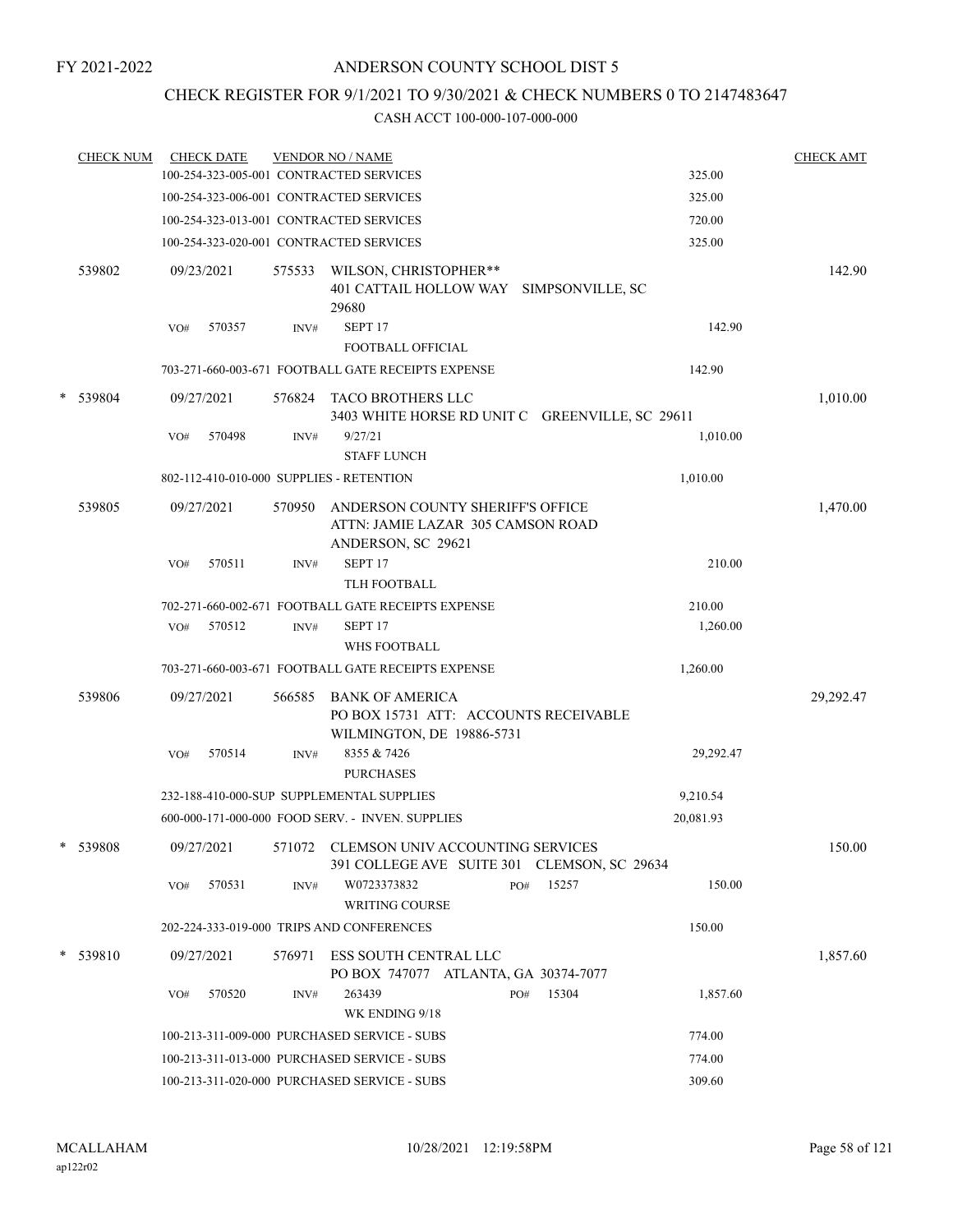### ANDERSON COUNTY SCHOOL DIST 5

# CHECK REGISTER FOR 9/1/2021 TO 9/30/2021 & CHECK NUMBERS 0 TO 2147483647

| <b>CHECK NUM</b> | <b>CHECK DATE</b>                      |        | <b>VENDOR NO / NAME</b>                                                                                               |              |           | <b>CHECK AMT</b> |
|------------------|----------------------------------------|--------|-----------------------------------------------------------------------------------------------------------------------|--------------|-----------|------------------|
| 539811           | 09/27/2021                             | 233400 | FEDEX<br>PO BOX 371461 ATT: ACCOUNTS RECEIVABLE<br>PITTSBURGH, PA 15250-7461                                          |              |           | 244.60           |
|                  | 570521<br>VO#                          | INV#   | 7-499-68688<br>ACCT 1357-9783-9                                                                                       |              | 244.60    |                  |
|                  | 100-266-410-000-000 SUPPLIES           |        |                                                                                                                       |              | 244.60    |                  |
| 539812           | 09/27/2021                             | 577023 | HALLS ATLANTA WHOLESALE FLORIST<br><b>GLOBAL FLOWERS SOUTH CAROLINA 824 EAST</b><br>FAIRPLAY BLVD FAIR PLAY, SC 29643 |              |           | 1,413.67         |
|                  | 570522<br>VO#                          | INV#   | 112816                                                                                                                |              | 1,413.67  |                  |
|                  |                                        |        | <b>ACCT 5719</b><br>731-271-660-031-878 HORTICULTURE EXPENSE                                                          |              | 1,413.67  |                  |
|                  |                                        |        |                                                                                                                       |              |           |                  |
| 539813           | 09/27/2021                             | 297700 | JOHN DEERE FINANCIAL<br>PO BOX 4450 CAROL STREAM, IL 60197-4450                                                       |              |           | 609.90           |
|                  | VO#<br>570525                          | INV#   | 1675172<br>ACCT 75341-03549                                                                                           |              | 609.90    |                  |
|                  | 100-254-410-000-100 SMALL EQUIPMENT    |        |                                                                                                                       |              | 609.90    |                  |
| 539814           | 09/27/2021                             | 574440 | MCCANTS PETTY CASH                                                                                                    |              |           | 200.00           |
|                  | 570499<br>VO#                          | INV#   | SEPT <sub>29</sub><br><b>FOOTBALL</b>                                                                                 |              | 200.00    |                  |
|                  |                                        |        | 705-271-660-005-666 CONCESSIONS EXPENSE                                                                               |              | 200.00    |                  |
| 539815           | 09/27/2021                             | 569988 | MCMILLAN PAZDAN SMITH, LLC<br>DEPT 999450 PO BOX 537044 ATLANTA, GA 30353-7044                                        |              |           | 19,890.00        |
|                  | 570527<br>VO#                          | INV#   | 02103260<br><b>WESTSIDE SCIENCE</b>                                                                                   |              | 19,890.00 |                  |
|                  | 100-254-395-003-SCI SCIENCE BLDG       |        |                                                                                                                       |              | 19,890.00 |                  |
| 539816           | 09/27/2021                             | 569972 | <b>MOLLY MOORHEAD</b><br>MONTESSORI SCHOOL OF ANDERSON 280 SAM<br>MCGEE RD ANDERSON, SC 29621                         |              |           | 445.00           |
|                  | 570503<br>VO#                          | INV#   | <b>REGISTRATION</b><br>REIMBURSEMENT                                                                                  |              | 445.00    |                  |
|                  |                                        |        | 263-370-312-000-MSA PS-MONTESSORI SCH OF AND                                                                          |              | 445.00    |                  |
| 539817           | 09/27/2021                             | 567126 | MUSIC & ARTS CENTER<br>5295 WESTVIEW DR SUITE 300 ATTN: CA<br>FREDERICK, MD 21703                                     |              |           | 173.08           |
|                  | 570530<br>VO#                          | INV#   | 028083338<br><b>TL HANNA</b>                                                                                          | 14729<br>PO# | 173.08    |                  |
|                  |                                        |        | 100-114-314-002-000 BAND REPAIRS ACCOUNT                                                                              |              | 173.08    |                  |
| 539818           | 09/27/2021                             | 576992 | NAVIGATE360, LLC<br>PO BOX 933402 CLEVELAND, OH 44193                                                                 |              |           | 10,450.00        |
|                  | 570532<br>VO#                          | INV#   | 66460<br><b>SCHOOL CHECK IN</b>                                                                                       | 15207<br>PO# | 10,450.00 |                  |
|                  | 100-233-312-000-000 PURCHASED SERVICES |        |                                                                                                                       |              | 10,450.00 |                  |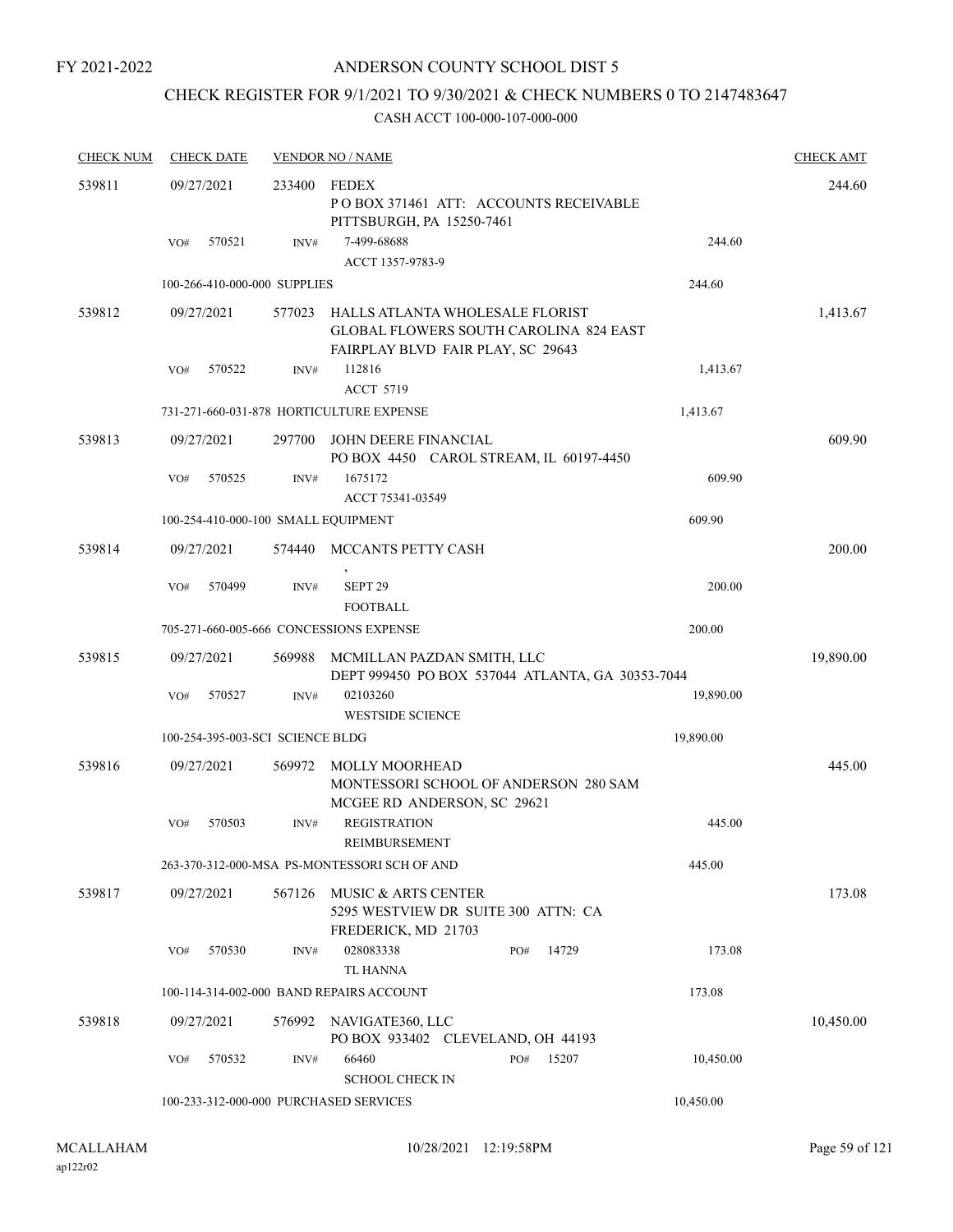# CHECK REGISTER FOR 9/1/2021 TO 9/30/2021 & CHECK NUMBERS 0 TO 2147483647

| <b>CHECK NUM</b> | <b>CHECK DATE</b>                  |        | <b>VENDOR NO / NAME</b>                                                                                      |                   | <b>CHECK AMT</b> |
|------------------|------------------------------------|--------|--------------------------------------------------------------------------------------------------------------|-------------------|------------------|
| 539819           | 09/27/2021                         |        | 571652 PROSOURCE LLC<br>P.O. BOX 5339 GREENVILLE, SC 29606                                                   |                   | 168.99           |
|                  | 570541<br>VO#                      | INV#   | S2378196<br><b>SUPPLIES</b>                                                                                  | 168.99            |                  |
|                  |                                    |        | 100-254-410-003-001 SUPPLIES - MAINTENANCE                                                                   | 168.99            |                  |
| 539820           | 09/27/2021                         |        | 571007 SIMPLIFIED OFFICE SYSTEMS<br>6220 BUSH RIVER ROAD COLUMBIA, SC 29212                                  |                   | 146.05           |
|                  | 570549<br>VO#                      | INV#   | 210921-0047<br><b>COPIES</b>                                                                                 | 146.05            |                  |
|                  | 100-113-410-021-000 SUPPLIES       |        |                                                                                                              | 146.05            |                  |
| * 539822         | 09/27/2021                         |        | 576791 THE WW WILLIAMS COMPANY LLC<br>PO BOX 772022 DETROIT, MI 48277-2022                                   |                   | 7,247.79         |
|                  | VO#<br>570553                      | INV#   | 10859,11164<br>14934<br>PO#<br><b>BUS REPAIRS</b>                                                            | 7,247.79          |                  |
|                  |                                    |        | 100-255-323-000-ACT ACTIVITY BUS CONTRACTED SERVICES<br>100-255-323-000-ACT ACTIVITY BUS CONTRACTED SERVICES | 7,172.79<br>75.00 |                  |
| * 539824         | 09/27/2021                         |        | 573815 UNITED REFRIGERATION, INC<br>PO BOX 740703 ATLANTA, GA 30374-0703                                     |                   | 192.64           |
|                  | 570554<br>VO#                      | INV#   | 81005462<br><b>SUPPLIES</b>                                                                                  | 20.87             |                  |
|                  | $VO#$ 570555                       | INV#   | 100-254-410-000-001 MAINT. SUPPLIES-STRUCTURES<br>80978004<br><b>SUPPLIES</b>                                | 20.87<br>171.77   |                  |
|                  |                                    |        | 100-254-410-000-001 MAINT. SUPPLIES-STRUCTURES                                                               | 171.77            |                  |
| * 539826         | 09/27/2021                         |        | 573864 WELLS FARGO VENDOR FIN SERV<br>PO BOX 105743 ATLANTA, GA 30348-5743                                   |                   | 607.76           |
|                  | 570557<br>VO#                      | INV#   | 5016779780<br>PO# 14998<br><b>COPIERS</b>                                                                    | 355.24            |                  |
|                  | 100-114-410-021-000 SUPPLIES       |        |                                                                                                              | 355.24            |                  |
|                  | 570558<br>VO#                      | INV#   | 5016614748<br><b>COPIERS</b>                                                                                 | 252.52            |                  |
|                  | 723-190-660-023-913 COPIER EXPENSE |        |                                                                                                              | 252.52            |                  |
| 539827           | 09/28/2021                         |        | 573978 AAA SUPPLY INC<br>PO BOX 17769 GREENVILLE, SC 29606                                                   |                   | 120.04           |
|                  | 570573<br>VO#                      | INV#   | S100019388<br><b>URINAL</b>                                                                                  | 120.04            |                  |
|                  |                                    |        | 100-254-410-011-001 SUPPLIES - MAINTENANCE                                                                   | 120.04            |                  |
| 539828           | 09/28/2021                         | 570950 | ANDERSON COUNTY SHERIFF'S OFFICE<br>ATTN: JAMIE LAZAR 305 CAMSON ROAD<br>ANDERSON, SC 29621                  |                   | 367.50           |
|                  | 570574<br>VO#                      | INV#   | SEPT <sub>13</sub><br><b>GLENVIEW</b>                                                                        | 105.00            |                  |
|                  |                                    |        | 720-271-660-020-679 VOLLEYBALL GATE RECEIPTS EXPENSE                                                         | 105.00            |                  |
|                  | 570575<br>VO#                      | INV#   | SEPT <sub>20</sub>                                                                                           | 105.00            |                  |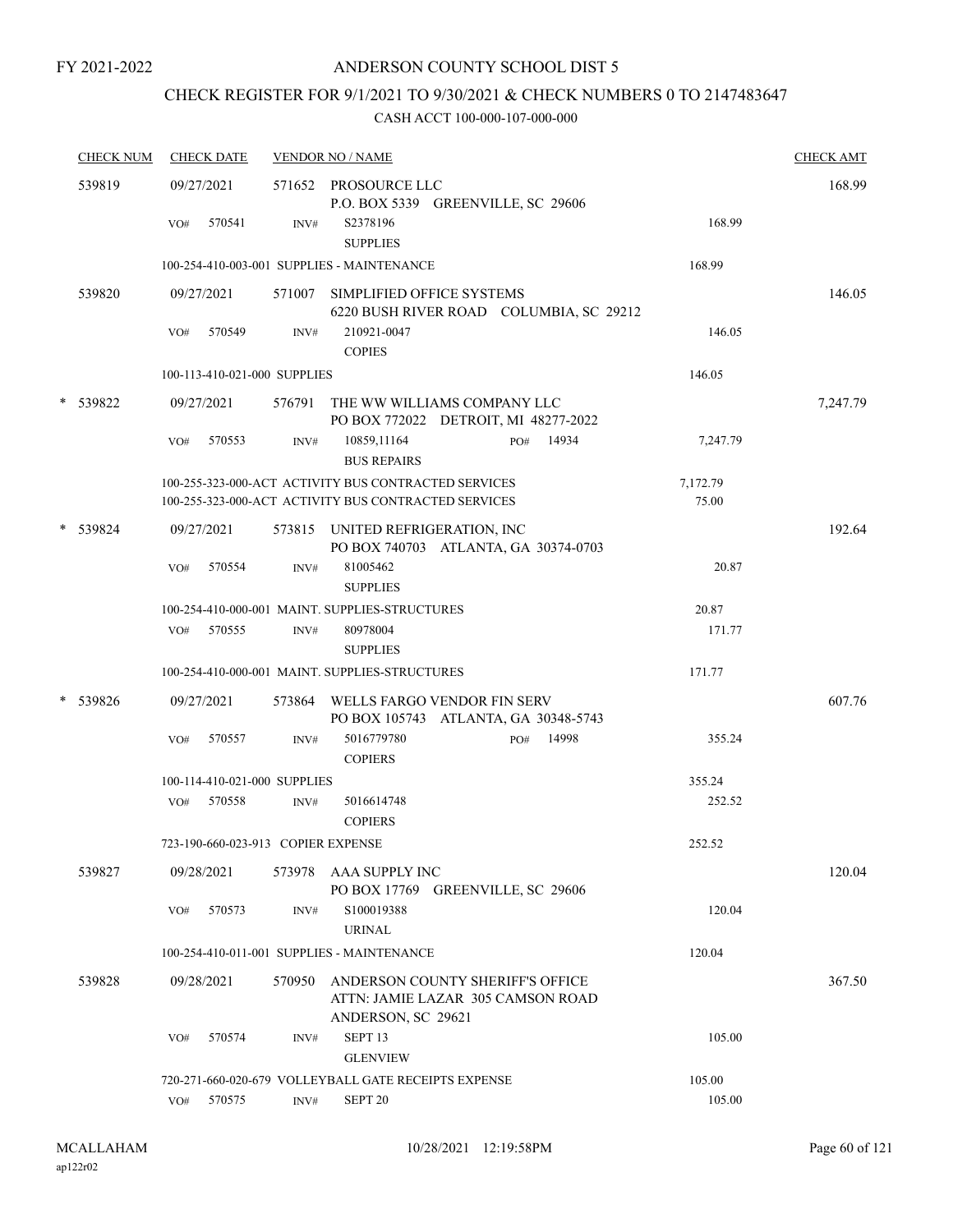### ANDERSON COUNTY SCHOOL DIST 5

### CHECK REGISTER FOR 9/1/2021 TO 9/30/2021 & CHECK NUMBERS 0 TO 2147483647

|        | <b>CHECK NUM</b> |     | <b>CHECK DATE</b>             |        | <b>VENDOR NO / NAME</b><br><b>GLENVIEW</b>                                                    |                                              |                  | <b>CHECK AMT</b> |
|--------|------------------|-----|-------------------------------|--------|-----------------------------------------------------------------------------------------------|----------------------------------------------|------------------|------------------|
|        |                  | VO# | 570576                        | INV#   | 720-271-660-020-679 VOLLEYBALL GATE RECEIPTS EXPENSE<br>SEPT <sub>22</sub><br><b>FOOTBALL</b> |                                              | 105.00<br>157.50 |                  |
|        |                  |     |                               |        | 720-271-660-020-671 FOOTBALL GATE RECEIPTS EXPENSE                                            |                                              | 157.50           |                  |
|        | 539830           |     | 09/28/2021                    |        | 574045 BORDEN DAIRY<br>PO BOX 208769 DALLAS, TX 75320-8769                                    |                                              |                  | 736.56           |
|        |                  | VO# | 570581                        | INV#   | 3802439<br><b>ACCT 138880</b>                                                                 |                                              | 736.56           |                  |
|        |                  |     | 100-271-410-002-000 SUPPLIES  |        |                                                                                               |                                              | 736.56           |                  |
|        | 539831           |     | 09/28/2021                    |        | 576490 BWI COMPANIES INC<br>PO BOX 1410 GREER, SC 29652-1410                                  |                                              |                  | 376.46           |
|        |                  | VO# | 570584                        | INV#   | 16725445<br><b>SUPPLIES</b>                                                                   |                                              | 376.46           |                  |
|        |                  |     |                               |        | 731-271-660-031-878 HORTICULTURE EXPENSE                                                      |                                              | 376.46           |                  |
|        | 539834           |     | 09/28/2021                    |        | 576326 C & F MECHANICAL CORP                                                                  | 450 HORSESHOE BEND ANDERSON, SC 29625        |                  | 250.00           |
|        |                  | VO# | 570586                        | INV#   | 2612<br><b>DRAIN PAN</b>                                                                      |                                              | 250.00           |                  |
|        |                  |     |                               |        | 100-254-410-009-001 SUPPLIES - MAINTENANCE                                                    |                                              | 250.00           |                  |
|        | 539835           |     | 09/28/2021                    | 568558 | CHARTER COMMUNICATIONS<br>PO BOX 94188 PALATINE, IL 60094-4188                                |                                              |                  | 2,399.00         |
|        |                  | VO# | 570588                        | INV#   | 0867030090921<br><b>SERVICE</b>                                                               |                                              | 2,399.00         |                  |
|        |                  |     | 100-266-340-000-000 TELEPHONE |        |                                                                                               |                                              | 2,399.00         |                  |
|        | 539837           |     | 09/28/2021                    |        | 563989 CMS GARAGE & BODY SHOP, INC<br>RECEIVABLE ANDERSON, SC 29624                           | 1219 SOUTH MAIN STREET ATT: ACCOUNTS         |                  | 805.00           |
|        |                  | VO# | 570590                        | INV#   | 18573<br><b>REPAIR</b>                                                                        |                                              | 805.00           |                  |
|        |                  |     |                               |        | 100-254-412-000-001 TRUCK SERVICE - MAINTENANCE                                               |                                              | 805.00           |                  |
| $\ast$ | 539839           |     | 09/28/2021                    | 566946 | DATA NETWORK SOLUTIONS<br>CHAPIN, SC 29036                                                    | 629 LAKE TIDE DRIVE ATT: ACCOUNTS RECEIVABLE |                  | 4,288.73         |
|        |                  | VO# | 570598                        | INV#   | 29295<br>21-22 SOFTWARE                                                                       | 14853<br>PO#                                 | 4,288.73         |                  |
|        |                  |     |                               |        | 100-266-445-000-000 SOFTWARE TECHNOLOGY                                                       |                                              | 4,288.73         |                  |
|        | 539840           |     | 09/28/2021                    | 198651 | <b>DELL MARKETING</b>                                                                         | PO BOX 534118 ATT: ACCOUNTS RECEIVABLE       |                  | 1,145.98         |
|        |                  | VO# | 570599                        | INV#   | ATLANTA, GA 30353-4118<br>10490294760<br><b>TECHNOLOGY</b>                                    |                                              | 1,145.98         |                  |
|        |                  |     |                               |        | 243-182-410-023-FLC SUPPLIES-FAMILY LITERACY                                                  | 1,145.98                                     |                  |                  |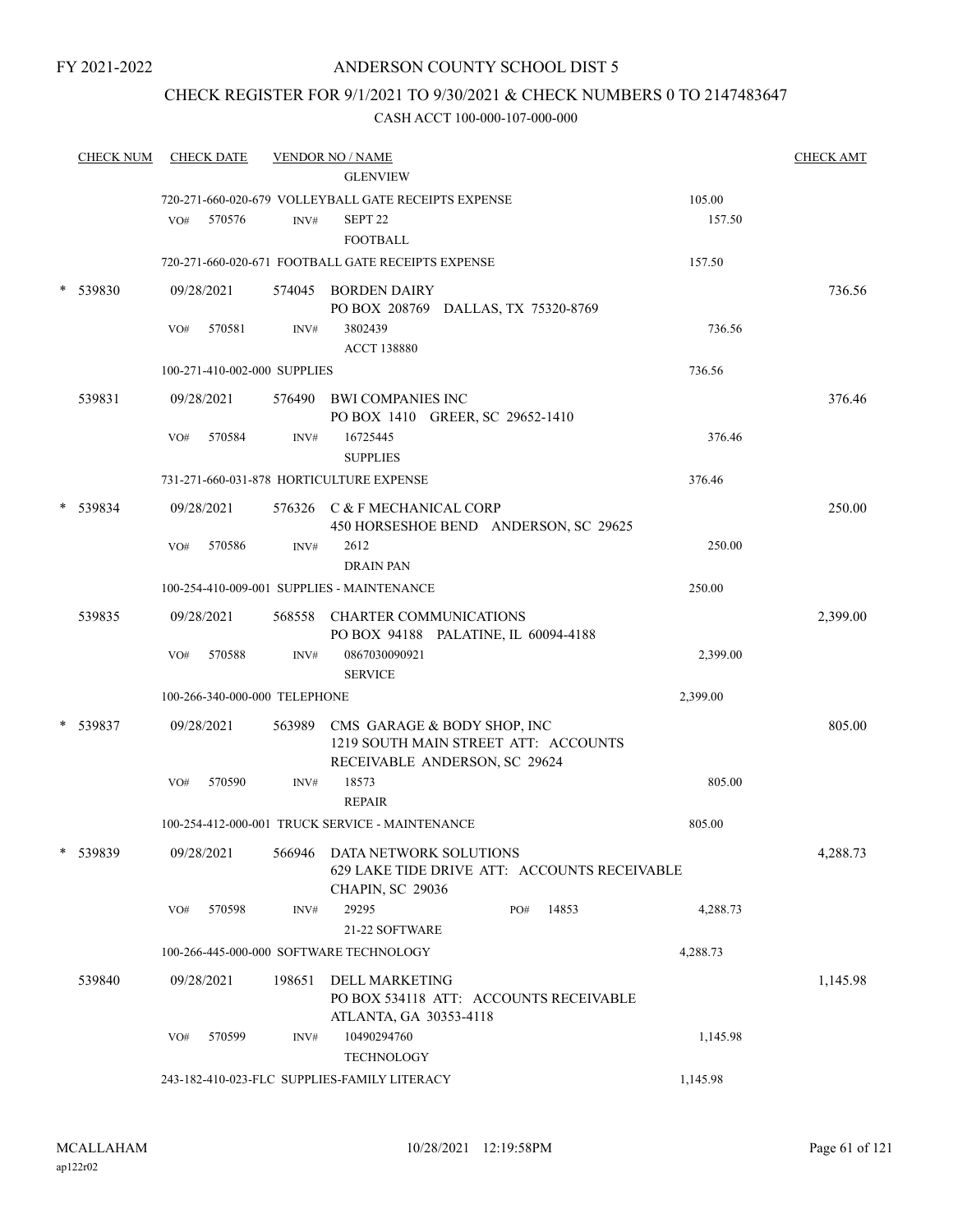# CHECK REGISTER FOR 9/1/2021 TO 9/30/2021 & CHECK NUMBERS 0 TO 2147483647

|   | <b>CHECK NUM</b> |            | <b>CHECK DATE</b>            |                                                                                             | <b>VENDOR NO / NAME</b>                                                                                        |        |       |          | <b>CHECK AMT</b> |
|---|------------------|------------|------------------------------|---------------------------------------------------------------------------------------------|----------------------------------------------------------------------------------------------------------------|--------|-------|----------|------------------|
|   | 539841           | 09/28/2021 |                              | 179840 ENCORE TECHNOLOGY GROUP LLC<br>DEPT 720017 P.O. BOX 1335 CHARLOTTE, NC<br>28201-1335 |                                                                                                                |        |       |          | 8,270.89         |
|   |                  | VO#        | 570600                       | INV#                                                                                        | 159550<br><b>TECHNOLOGY</b>                                                                                    | PO#    | 15108 | 8,270.89 |                  |
|   |                  |            |                              |                                                                                             | 505-253-540-000-BLD TRANSPORTATION RENOVATIONS                                                                 |        |       | 8,270.89 |                  |
|   | 539842           |            | 09/28/2021                   |                                                                                             | 249700 GLENN PLUMBING COMPANY, INC<br>481 EAST WHITNER STREET ATT: ACCOUNTS<br>RECEIVABLE ANDERSON, SC 29624   |        |       |          | 484.96           |
|   |                  | VO#        | 570603                       | INV#                                                                                        | 0921138                                                                                                        |        |       | 176.81   |                  |
|   |                  |            |                              |                                                                                             | <b>REAMES</b>                                                                                                  |        |       |          |                  |
|   |                  |            |                              |                                                                                             | 100-254-323-001-400 CONTR SERV-HVAC/ELECT/PLUMBING                                                             |        |       | 176.81   |                  |
|   |                  | VO#        | 570604                       | INV#                                                                                        | 0921082<br><b>WESTSIDE</b>                                                                                     |        |       | 125.32   |                  |
|   |                  |            |                              |                                                                                             | 100-254-323-003-400 CONTR SERV-HVAC/ELECT/PLUMBING                                                             |        |       | 125.32   |                  |
|   |                  |            | $VO#$ 570605                 | INV#                                                                                        | 0921037<br><b>MCCANTS</b>                                                                                      |        |       | 182.83   |                  |
|   |                  |            |                              |                                                                                             | 100-254-323-005-400 CONTR SERV-HVAC/ELECT/PLUMBING                                                             |        |       | 182.83   |                  |
|   | 539843           |            | 09/28/2021                   | 276400                                                                                      | ID SHOP, INC                                                                                                   |        |       |          | 707.30           |
|   |                  |            |                              |                                                                                             | POBOX 49457 ATT: ACCOUNTS RECEIVABLE<br>GREENWOOD, SC 29649                                                    |        |       |          |                  |
|   |                  | VO#        | 570607                       | INV#                                                                                        | 108394                                                                                                         |        |       | 707.30   |                  |
|   |                  |            |                              |                                                                                             | <b>GLENVIEW MS</b>                                                                                             |        |       |          |                  |
|   |                  |            |                              |                                                                                             | 720-271-660-020-508 ID NAME TAGS/ BADGES EXPENSE                                                               |        |       | 707.30   |                  |
| * | 539846           |            | 09/28/2021                   |                                                                                             | 313476 LAKESHORE LEARNING MATERIALS<br>2695 EAST DOMINGUEZ STREET ATT: ACCOUNTS<br>RECEIVABLE CARSON, CA 90895 |        |       |          | 458.38           |
|   |                  | VO#        | 570611                       | INV#                                                                                        | 533139090321<br><b>ST JOSEPHS</b>                                                                              | PO#    | 15145 | 458.38   |                  |
|   |                  |            |                              |                                                                                             | 202-413-410-000-SJC SUPPLIES-ST.JOSEPH'S CATHOLIC                                                              | 458.38 |       |          |                  |
|   | 539847           |            | 09/28/2021                   | 569972                                                                                      | LARRY MCAFEE<br>7001 VALLEY HAVEN DRIVE CHARLOTTE, NC 28211                                                    |        |       |          | 150.00           |
|   |                  | VO#        | 570613                       | INV#                                                                                        | <b>INVITATIONAL</b><br><b>TL HANNA</b>                                                                         |        |       | 150.00   |                  |
|   |                  |            | 100-271-410-002-000 SUPPLIES |                                                                                             |                                                                                                                |        |       | 150.00   |                  |
|   | 539848           |            | 09/28/2021                   | 575673                                                                                      | L & W SUPPLY CORPORATION<br>PO BOX 415421 BOSTON, MA 02241-5421                                                |        |       |          | 295.78           |
|   |                  | VO#        | 570609                       | INV#                                                                                        | 240308098<br><b>SUPPLIES</b>                                                                                   |        |       | 147.89   |                  |
|   |                  |            |                              |                                                                                             | 100-254-410-006-001 SUPPLIES - MAINTENANCE                                                                     |        |       | 73.95    |                  |
|   |                  |            |                              |                                                                                             | 100-254-410-020-001 SUPPLIES - MAINTENANCE                                                                     |        |       | 73.94    |                  |
|   |                  | VO#        | 570610                       | INV#                                                                                        | 240306824<br><b>SUPPLIES</b>                                                                                   |        |       | 147.89   |                  |
|   |                  |            |                              |                                                                                             | 100-254-410-006-001 SUPPLIES - MAINTENANCE                                                                     |        |       | 73.95    |                  |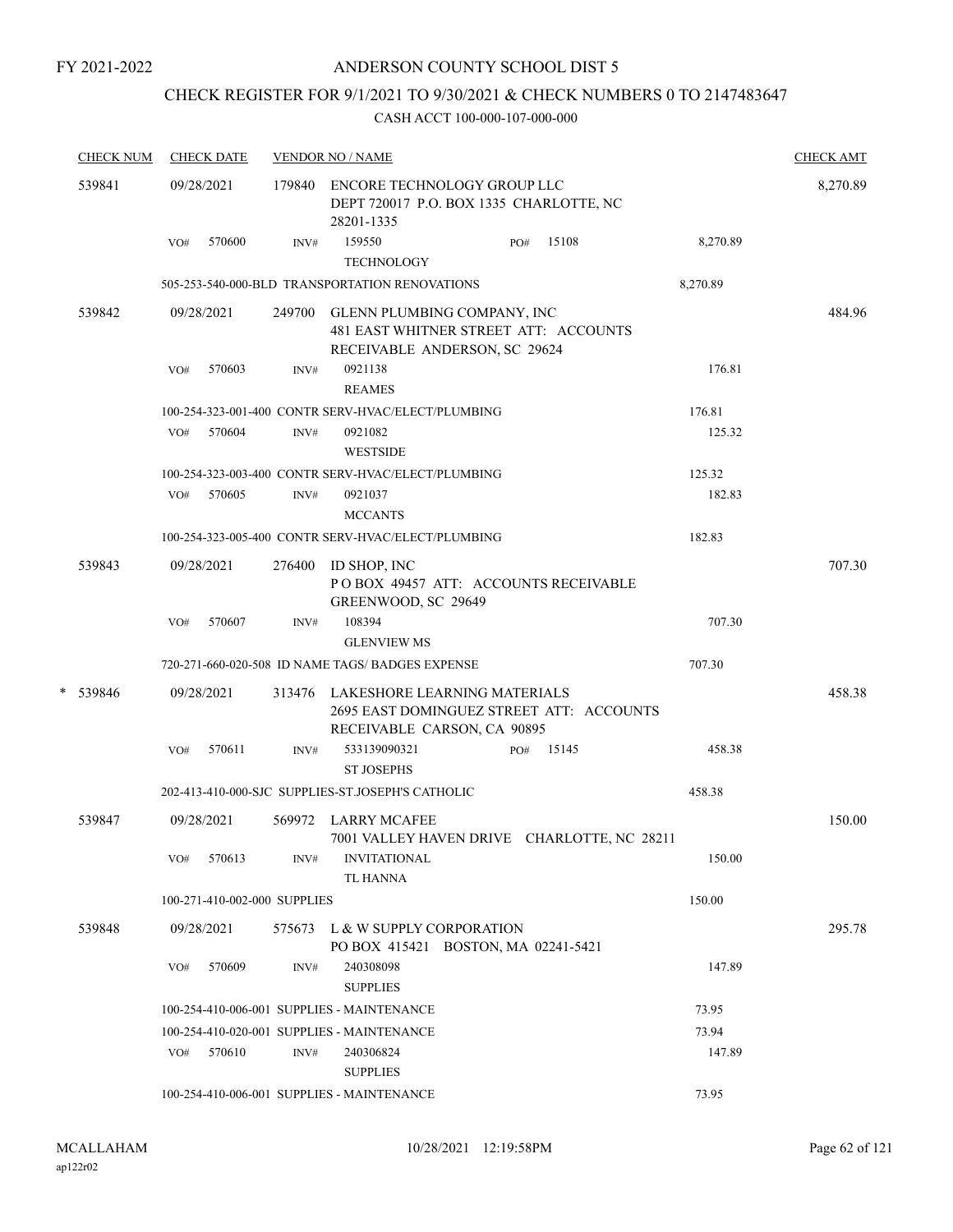# CHECK REGISTER FOR 9/1/2021 TO 9/30/2021 & CHECK NUMBERS 0 TO 2147483647

| <b>CHECK NUM</b> |     | <b>CHECK DATE</b>                 |        | <b>VENDOR NO / NAME</b><br>100-254-410-020-001 SUPPLIES - MAINTENANCE<br>73.94                   | <b>CHECK AMT</b> |
|------------------|-----|-----------------------------------|--------|--------------------------------------------------------------------------------------------------|------------------|
| 539849           |     | 09/28/2021                        |        | 574438 LYNX SYSTEM DEVELOPERS, INC<br>179 WARD HILL AVENUE HAVERHILL, MA 01835                   | 2,495.00         |
|                  | VO# | 570612                            | INV#   | 304153<br>2,495.00<br><b>TL HANNA</b>                                                            |                  |
|                  |     | 100-271-410-002-000 SUPPLIES      |        | 2,495.00                                                                                         |                  |
| * 539851         |     | 09/28/2021                        | 564099 | PIONEER VALLEY BOOKS<br>155A INDUSTRIAL DRIVE ATT: ACCOUNTS<br>RECEIVABLE NORTHAMPTON, MA 01060  | 5,516.55         |
|                  | VO# | 570622                            | INV#   | I214848<br>2,881.78<br>15225<br>PO#<br><b>MATERIALS</b>                                          |                  |
|                  |     |                                   |        | 202-413-410-000-SJC SUPPLIES-ST.JOSEPH'S CATHOLIC<br>2,881.78                                    |                  |
|                  | VO# | 570623                            | INV#   | I215080<br>15045<br>2,634.77<br>PO#<br><b>NEVITT FOREST</b>                                      |                  |
|                  |     | 201-224-312-012-000 PD CONSULTANT |        | 2,634.77                                                                                         |                  |
| * 539853         |     | 09/28/2021                        | 575573 | PUBLIC CHARTER SCHOOL ALLIANCE OF SC<br>POBOX 80444 CHARLESTON, SC 29416                         | 596.96           |
|                  | VO# | 570631                            | INV#   | 2673<br>596.96<br>21-22 DUES                                                                     |                  |
|                  |     | 124-114-640-024-000 DUES AND FEES |        | 596.96                                                                                           |                  |
| * 539857         |     | 09/28/2021                        |        | 572780 SAFETY & COMPLIANCE MGMT INC<br>P.O. BOX 615 ROCK SPRING, GA 30739                        | 1,027.40         |
|                  | VO# | 570625                            | INV#   | 26714<br>363.70<br><b>TL HANNA</b>                                                               |                  |
|                  |     | 100-271-312-002-TST DRUG TESTING  |        | 363.70                                                                                           |                  |
|                  | VO# | 570626                            | INV#   | 663.70<br>26714                                                                                  |                  |
|                  |     |                                   |        | <b>WESTSIDE</b>                                                                                  |                  |
|                  |     | 100-271-312-003-TST DRUG TESTING  |        | 663.70                                                                                           |                  |
| 539858           |     | 09/28/2021                        | 566995 | <b>SC DEPT OF JUVENILE JUSTICE</b><br>POBOX 21069 ATT: FISCAL AFFAIRS COLUMBIA, SC<br>29221-1069 | 758.67           |
|                  | VO# | 570627                            | INV#   | 348.49<br>2000517683<br><b>JUNE 2021</b>                                                         |                  |
|                  |     |                                   |        | 100-412-720-000-000 PAYMENTS TO OTHER GOV'T UNITS<br>348.49                                      |                  |
|                  | VO# | 570628                            | INV#   | 2000518641<br>410.18<br><b>JULY 2021</b>                                                         |                  |
|                  |     |                                   |        | 100-412-720-000-000 PAYMENTS TO OTHER GOV'T UNITS<br>410.18                                      |                  |
| 539859           |     | 09/28/2021                        |        | 576565 SC GRAPHICS INC<br>100 CONTROL DR ANDERSON, SC 29625                                      | 225.77           |
|                  | VO# | 570629                            | INV#   | 4123<br>225.77<br><b>SIGNS</b>                                                                   |                  |
|                  |     |                                   |        | 100-254-410-020-001 SUPPLIES - MAINTENANCE<br>225.77                                             |                  |
| * 539862         |     | 09/28/2021                        |        | 575352 SPHERO, INC<br>DEPT CH 19777 PALATINE, IL 60055-9777                                      | 582.71           |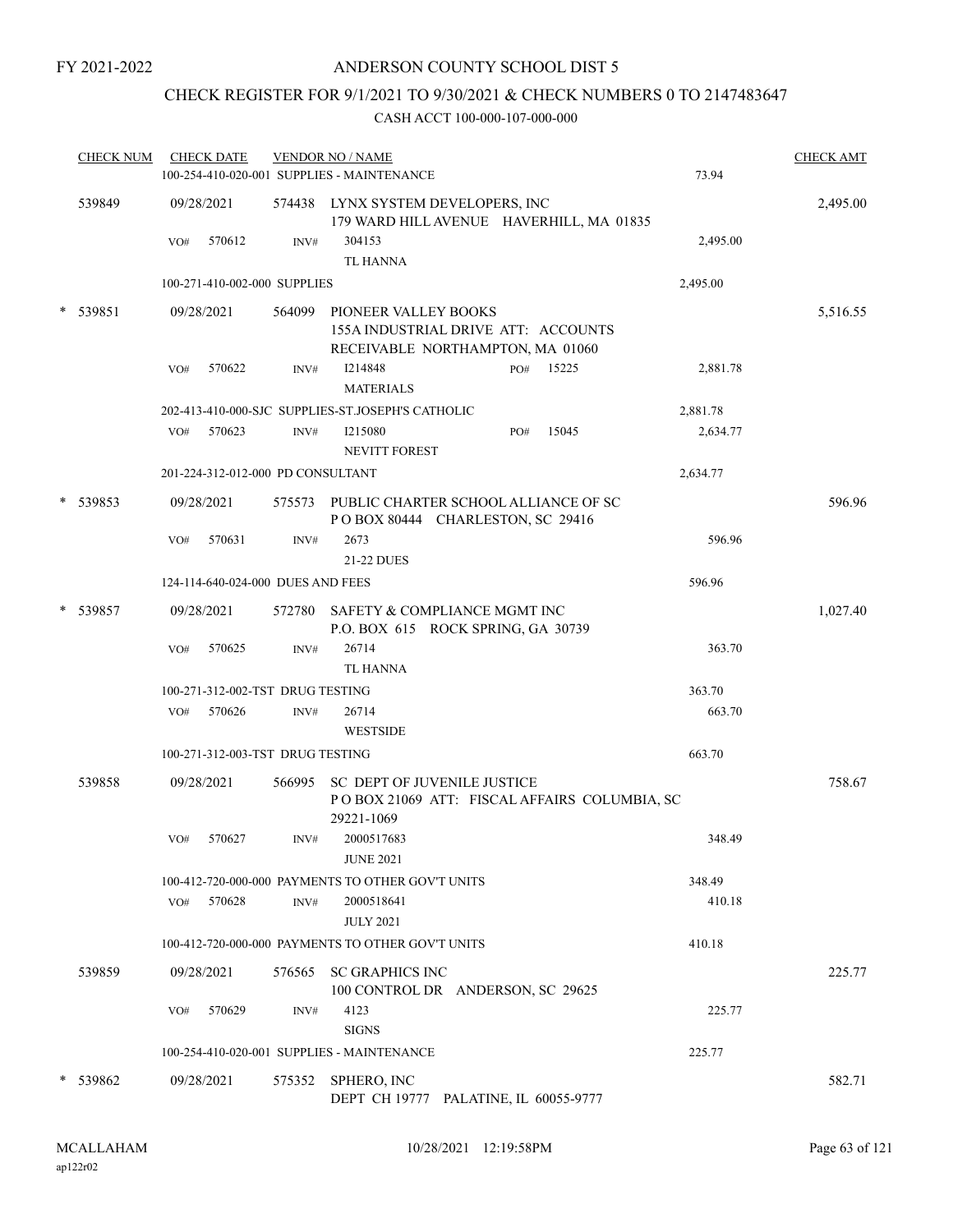# CHECK REGISTER FOR 9/1/2021 TO 9/30/2021 & CHECK NUMBERS 0 TO 2147483647

|        | <b>CHECK NUM</b> | <b>CHECK DATE</b> |                                                | <b>VENDOR NO / NAME</b>                                                                     |  |     |       |          |          | <b>CHECK AMT</b> |
|--------|------------------|-------------------|------------------------------------------------|---------------------------------------------------------------------------------------------|--|-----|-------|----------|----------|------------------|
|        |                  | 570642<br>VO#     | INV#                                           | 76898<br><b>SUPPLIES</b>                                                                    |  | PO# | 15160 |          | 582.71   |                  |
|        |                  |                   |                                                | 210-370-410-000-000 SUPPLIES-ST. JOSEPH CATHOLIC                                            |  |     |       | 136.38   |          |                  |
|        |                  |                   |                                                | 210-370-410-000-020 SUPPLIES-ST JOSEPH CATHOLIC                                             |  |     |       | 446.33   |          |                  |
| $\ast$ | 539864           | 09/28/2021        |                                                | 571546 TUCKER MATERIALS, INC<br>P.O. BOX 8 MAULDIN, SC 29662                                |  |     |       |          |          | 118.61           |
|        |                  | 570643<br>VO#     | INV#                                           | 7216664<br><b>CUST 22444</b>                                                                |  |     |       |          | 118.61   |                  |
|        |                  |                   |                                                | 100-254-410-002-001 SUPPLIES - MAINTENANCE                                                  |  |     |       | 118.61   |          |                  |
|        | 539865           | 09/28/2021        |                                                | 573815 UNITED REFRIGERATION, INC<br>PO BOX 740703 ATLANTA, GA 30374-0703                    |  |     |       |          |          | 1,018.99         |
|        |                  | 570644<br>VO#     | INV#                                           | 80881545<br><b>SUPPLIES</b>                                                                 |  |     |       |          | 975.48   |                  |
|        |                  |                   |                                                | 100-254-410-013-001 SUPPLIES - MAINTENANCE                                                  |  |     |       | 975.48   |          |                  |
|        |                  | 570645<br>VO#     | INV#                                           | 80833052<br><b>SUPPLIES</b>                                                                 |  |     |       |          | 43.51    |                  |
|        |                  |                   |                                                | 100-254-410-000-001 MAINT. SUPPLIES-STRUCTURES                                              |  |     |       |          | 43.51    |                  |
|        | 539866           | 09/28/2021        | 569972                                         | WEST OAK HIGH SCHOOL<br>130 WARRIOR LANE WESTMINISTER, SC 29693                             |  |     |       |          |          | 125.00           |
|        |                  | 570647<br>VO#     | INV#                                           | SOFTBALL 2022<br><b>TL HANNA</b>                                                            |  |     |       |          | 125.00   |                  |
|        |                  |                   | 100-271-410-002-000 SUPPLIES                   |                                                                                             |  |     |       | 125.00   |          |                  |
|        | 539964           | 09/30/2021        | 577022                                         | ADKINS, JACK**<br>1006 SHOCKLEY FERRY RD ANDERSON, SC 29626                                 |  |     |       |          |          | 355.00           |
|        |                  | 570821<br>VO#     | INV#                                           | 584693<br><b>CALHOUN</b>                                                                    |  | PO# | 15300 |          | 355.00   |                  |
|        |                  |                   | 100-112-410-014-DES DESK REPLACMENTS<br>355.00 |                                                                                             |  |     |       |          |          |                  |
|        | 539965           | 09/30/2021        | 570950                                         | ANDERSON COUNTY SHERIFF'S OFFICE<br>ATTN: JAMIE LAZAR 305 CAMSON ROAD<br>ANDERSON, SC 29621 |  |     |       |          |          | 2,677.50         |
|        |                  | 570841<br>VO#     | INV#                                           | 09/24/21<br><b>FOOTBALL</b>                                                                 |  |     |       |          | 1,400.00 |                  |
|        |                  |                   |                                                | 703-271-660-003-671 FOOTBALL GATE RECEIPTS EXPENSE                                          |  |     |       | 1.400.00 |          |                  |
|        |                  | 570854<br>VO#     | INV#                                           | 09/15/21<br>VOLLEYBALL                                                                      |  |     |       |          | 105.00   |                  |
|        |                  |                   |                                                | 706-271-660-006-679 VOLLEYBALL GATE RECEIPTS EXPENSE                                        |  |     |       | 105.00   |          |                  |
|        |                  | $VO#$ 570855      | INV#                                           | 09/15/21<br><b>FOOTBALL</b>                                                                 |  |     |       |          | 105.00   |                  |
|        |                  |                   |                                                | 706-271-660-006-671 FOOTBALL GATE RECEIPTS EXPENSE                                          |  |     |       | 105.00   |          |                  |
|        |                  | 570860<br>VO#     | INV#                                           | 09/23/21<br>VOLLEYBALL                                                                      |  |     |       |          | 140.00   |                  |
|        |                  |                   |                                                | 702-271-660-002-679 VOLLEYBALL GATE RECEIPTS EXPENSE                                        |  |     |       | 140.00   |          |                  |
|        |                  | 570861<br>VO#     | INV#                                           | 09/23/21<br><b>FOOTBALL</b>                                                                 |  |     |       |          | 245.00   |                  |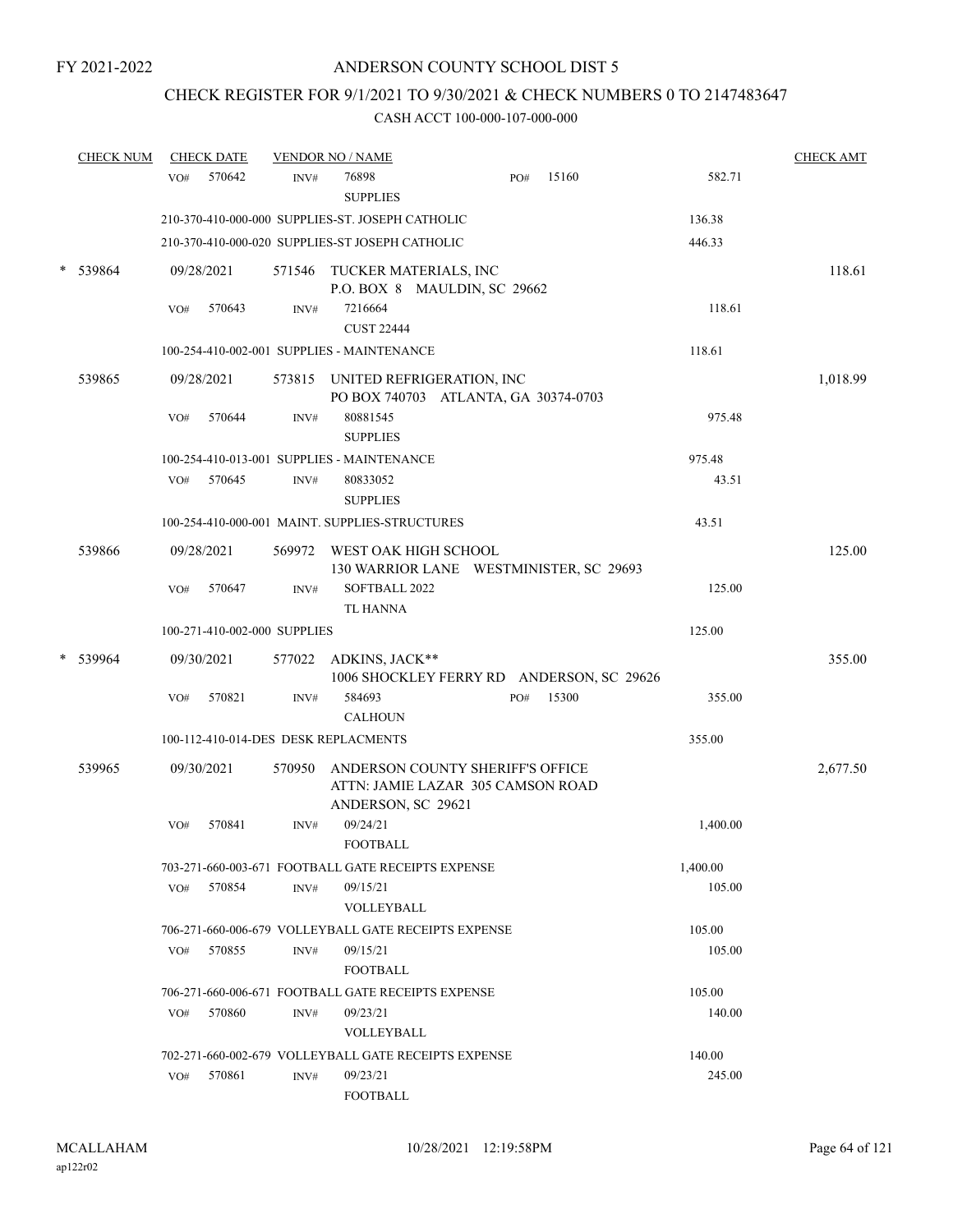### CHECK REGISTER FOR 9/1/2021 TO 9/30/2021 & CHECK NUMBERS 0 TO 2147483647

| <b>CHECK NUM</b> | <b>CHECK DATE</b>                      |                                                    | <b>VENDOR NO / NAME</b>                                                              |     |        |           | <b>CHECK AMT</b> |  |
|------------------|----------------------------------------|----------------------------------------------------|--------------------------------------------------------------------------------------|-----|--------|-----------|------------------|--|
|                  |                                        |                                                    | 702-271-660-002-671 FOOTBALL GATE RECEIPTS EXPENSE                                   |     |        | 245.00    |                  |  |
|                  | 570862<br>VO#                          | INV#                                               | 09/24/21                                                                             |     |        | 192.50    |                  |  |
|                  |                                        |                                                    | <b>FOOTBALL</b>                                                                      |     |        |           |                  |  |
|                  |                                        |                                                    | 702-271-660-002-671 FOOTBALL GATE RECEIPTS EXPENSE                                   |     |        | 192.50    |                  |  |
|                  | 570864<br>VO#                          | INV#                                               | 09/21/21                                                                             |     |        | 490.00    |                  |  |
|                  |                                        |                                                    | <b>BOARD MEETING</b>                                                                 |     |        |           |                  |  |
|                  |                                        |                                                    | 100-233-312-000-SRO DISTRICT OFFICE SECURITY                                         |     | 490.00 |           |                  |  |
| 539966           | 09/30/2021                             |                                                    | 568871 BARNES & NOBLE<br>P.O. BOX 951610 DALLAS, TX 75395-1610                       |     |        |           | 273.77           |  |
|                  | VO#<br>570875                          | INV#                                               | 4164619<br><b>BOOKS</b>                                                              |     |        | 273.77    |                  |  |
|                  |                                        | 273.77<br>329-115-410-031-0CO SUPPLIES-STATE (C/O) |                                                                                      |     |        |           |                  |  |
| 539967           | 09/30/2021                             |                                                    | 575063 BAYADA HOME HEALTH CARE, INC.<br>PO BOX 536446 PITTSBURGH, PA 15253-5906      |     |        |           | 230.00           |  |
|                  | 570761<br>VO#                          | INV#                                               | 16803282<br><b>NURSING SERVICES</b>                                                  |     |        | 230.00    |                  |  |
|                  | 203-127-312-000-000 PURCHASED SERVICES |                                                    |                                                                                      |     |        | 230.00    |                  |  |
|                  |                                        |                                                    |                                                                                      |     |        |           |                  |  |
| 539968           | 09/30/2021                             | 134663                                             | BELL, DELBERT**                                                                      |     |        |           | 156.40           |  |
|                  | 570851<br>VO#                          | INV#                                               | 536 BRIDGEFIELD LANE MOORE, SC 29369<br>09/24/21                                     |     |        | 156.40    |                  |  |
|                  |                                        |                                                    | <b>REFEREE</b>                                                                       |     |        |           |                  |  |
|                  |                                        |                                                    | 703-271-660-003-671 FOOTBALL GATE RECEIPTS EXPENSE                                   |     |        | 156.40    |                  |  |
|                  |                                        |                                                    |                                                                                      |     |        |           |                  |  |
| 539969           | 09/30/2021                             |                                                    | 564720 BREWER, JOE H**<br>101 HORNBUCKLE DRIVE EASLEY, SC 29642                      |     |        |           | 132.10           |  |
|                  | 570845<br>VO#                          | INV#                                               | 09/24/27<br><b>JUDGE</b>                                                             |     |        | 132.10    |                  |  |
|                  |                                        |                                                    | 703-271-660-003-671 FOOTBALL GATE RECEIPTS EXPENSE                                   |     |        | 132.10    |                  |  |
| 539970           | 09/30/2021                             |                                                    | 576890 BUCK, RANDY**<br>PO BOX 14293 ANDERSON, SC 29624                              |     |        |           | 351.00           |  |
|                  | 570820<br>VO#                          | INV#                                               | 1563<br><b>BUS REPAIRS</b>                                                           |     |        | 351.00    |                  |  |
|                  |                                        |                                                    | 100-255-323-000-ACT ACTIVITY BUS CONTRACTED SERVICES                                 |     |        | 351.00    |                  |  |
|                  |                                        |                                                    |                                                                                      |     |        |           |                  |  |
| 539971           | 09/30/2021                             | 574974                                             | CALVARY HOME FOR CHILDREN<br>110 CALVARY HOME CIRCLE ANDERSON, SC 29621              |     |        |           | 6,883.98         |  |
|                  | 570783<br>VO#                          | INV#                                               | 017, 016                                                                             | PO# | 15281  | 6,883.98  |                  |  |
|                  |                                        |                                                    | <b>SALARIES &amp; SUPPLIES</b>                                                       |     |        |           |                  |  |
|                  |                                        |                                                    | 221-113-312-000-CHC PRG COORDINATORS/TUTORS                                          |     |        | 6,883.98  |                  |  |
| * 539973         | 09/30/2021                             | 171100                                             | CITY GLASS COMPANY, INC.<br>POBOX 275 ATT: ACCOUNTS RECEIVABLE<br>ANDERSON, SC 29622 |     |        |           | 23,470.00        |  |
|                  | 570769<br>VO#                          | INV#                                               | 2094                                                                                 | PO# | 14820  | 23,470.00 |                  |  |
|                  |                                        |                                                    | <b>TROPHY CASE</b>                                                                   |     |        |           |                  |  |
|                  | 100-271-410-002-TRO TROPHY CASE        |                                                    |                                                                                      |     |        | 23,470.00 |                  |  |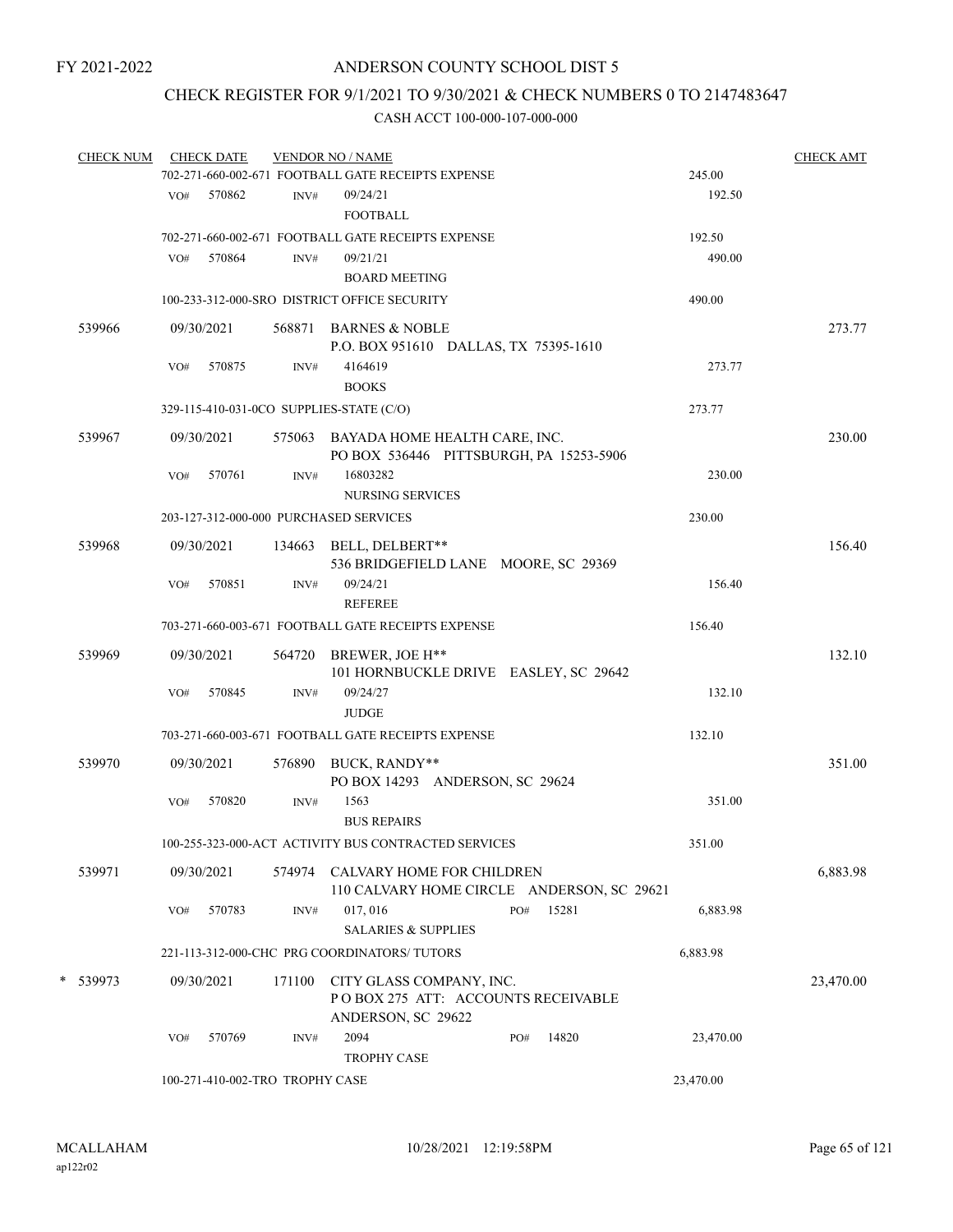#### ANDERSON COUNTY SCHOOL DIST 5

# CHECK REGISTER FOR 9/1/2021 TO 9/30/2021 & CHECK NUMBERS 0 TO 2147483647

#### CASH ACCT 100-000-107-000-000

| <b>CHECK NUM</b> | <b>CHECK DATE</b>                      |        | <b>VENDOR NO / NAME</b>                                                                     |          | <b>CHECK AMT</b> |
|------------------|----------------------------------------|--------|---------------------------------------------------------------------------------------------|----------|------------------|
| 539974           | 09/30/2021                             | 174376 | CLEMSON UNIVERSITY<br>227 POOLE AGRICULTURAL CENTER ATTN: JACKIE<br>ELLIS CLEMSON, SC 29634 |          | 125.00           |
|                  | 570796<br>VO#                          | INV#   | <b>JIMMY HALL</b><br><b>FALL FORUM REGISTRATION</b>                                         | 125.00   |                  |
|                  | 100-254-410-000-000 CUSTODIAL SUPPLIES |        |                                                                                             | 125.00   |                  |
| 539975           | 09/30/2021                             |        | 574055 COMPTON, SCOTT^^                                                                     |          | 144.70           |
|                  |                                        |        | 35 TELLICO ST SIMPSONVILLE, SC 29680                                                        |          |                  |
|                  | 570844<br>VO#                          | INV#   | 09/24/27<br><b>UMPIRE</b>                                                                   | 144.70   |                  |
|                  |                                        |        | 703-271-660-003-671 FOOTBALL GATE RECEIPTS EXPENSE                                          | 144.70   |                  |
| 539976           | 09/30/2021                             |        | 199050 DENARD, GAREN PRATT**<br>308 HAMPTON ROAD LIBERTY, SC 29657                          |          | 123.10           |
|                  | VO#<br>570846                          | INV#   | 09/24/27<br><b>JUDGE</b>                                                                    | 123.10   |                  |
|                  |                                        |        | 703-271-660-003-671 FOOTBALL GATE RECEIPTS EXPENSE                                          | 123.10   |                  |
| 539977           | 09/30/2021                             |        | 573223 DEPT OF ADMINISTRATION<br>SUITE 409 1200 SENATE STREET COLUMBIA, SC 29201            |          | 1,371.06         |
|                  | 570823<br>VO#                          | INV#   | 90323841                                                                                    | 1,371.06 |                  |
|                  |                                        |        | <b>SERVICE</b>                                                                              |          |                  |
|                  | 100-266-340-000-000 TELEPHONE          |        |                                                                                             | 229.24   |                  |
|                  | 100-266-340-001-000 TELEPHONE          |        |                                                                                             | 67.07    |                  |
|                  | 100-266-340-002-000 TELEPHONE          |        |                                                                                             | 22.90    |                  |
|                  | 100-266-340-003-000 TELEPHONE          |        |                                                                                             | 22.90    |                  |
|                  | 100-266-340-005-000 TELEPHONE          |        |                                                                                             | 67.07    |                  |
|                  | 100-266-340-006-000 TELEPHONE          |        |                                                                                             | 22.90    |                  |
|                  | 100-266-340-007-000 TELEPHONE          |        |                                                                                             | 67.07    |                  |
|                  | 100-266-340-008-000 TELEPHONE          |        |                                                                                             | 67.07    |                  |
|                  | 100-266-340-009-000 TELEPHONE          |        |                                                                                             | 67.07    |                  |
|                  | 100-266-340-010-000 TELEPHONE          |        |                                                                                             | 67.07    |                  |
|                  | 100-266-340-011-000 TELEPHONE          |        |                                                                                             | 67.07    |                  |
|                  | 100-266-340-012-000 TELEPHONE          |        |                                                                                             | 67.07    |                  |
|                  | 100-266-340-013-000 TELEPHONE          |        |                                                                                             | 67.07    |                  |
|                  | 100-266-340-014-000 TELEPHONE          |        |                                                                                             | 67.07    |                  |
|                  | 100-266-340-016-000 TELEPHONE          |        |                                                                                             | 67.07    |                  |
|                  | 100-266-340-017-000 TELEPHONE          |        |                                                                                             | 67.07    |                  |
|                  | 100-266-340-019-000 TELEPHONE          |        |                                                                                             | 67.07    |                  |
|                  | 100-266-340-020-000 TELEPHONE          |        |                                                                                             | 67.07    |                  |
|                  | 100-266-340-021-000 TELEPHONE          |        |                                                                                             | 67.07    |                  |
|                  | 131-266-340-031-000 TELEPHONE          |        |                                                                                             | 67.07    |                  |
| * 539979         | 09/30/2021                             |        | 576998 EDUPORIUM, INC                                                                       |          | 257.53           |

1 BRIDGE STREET, SUITE A300 NEWTON, MA 02458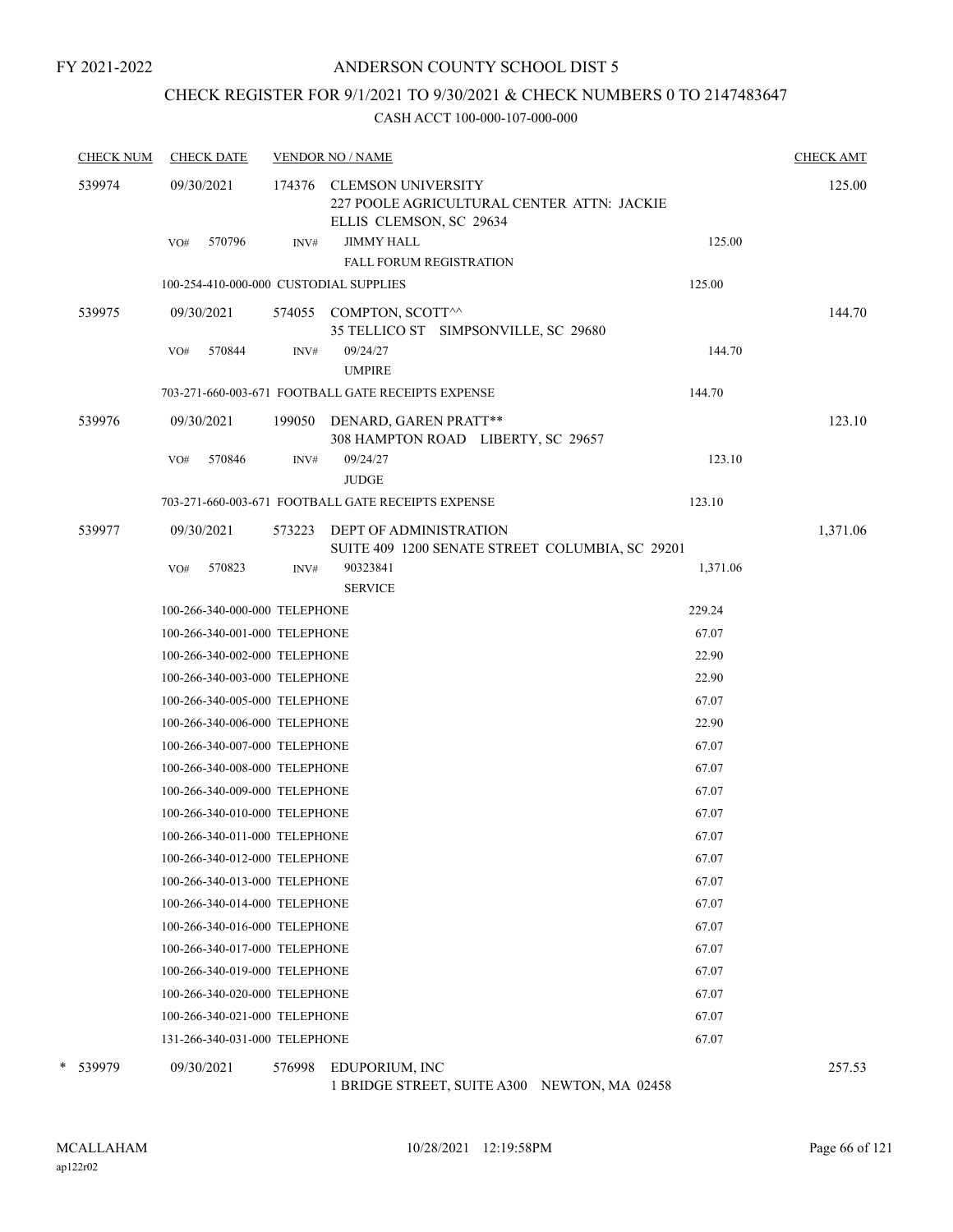# CHECK REGISTER FOR 9/1/2021 TO 9/30/2021 & CHECK NUMBERS 0 TO 2147483647

| <b>CHECK NUM</b> | <b>CHECK DATE</b> |                                       | <b>VENDOR NO / NAME</b>                                                             |     |       |           | <b>CHECK AMT</b> |
|------------------|-------------------|---------------------------------------|-------------------------------------------------------------------------------------|-----|-------|-----------|------------------|
|                  | 570873<br>VO#     | INV#                                  | 000083871<br><b>CARTRIDGE</b>                                                       | PO# | 15165 | 257.53    |                  |
|                  |                   |                                       | 329-115-410-031-0CO SUPPLIES-STATE (C/O)                                            |     |       | 257.53    |                  |
| 539980           | 09/30/2021        | 563495                                | ELECTRIC CITY UTILITIES<br>CITY OF ANDERSON 601 SOUTH MAIN ST<br>ANDERSON, SC 29624 |     |       |           | 13,320.00        |
|                  | 570885<br>VO#     | INV#                                  | 09/28/21<br><b>WATER/SEWER</b>                                                      |     |       | 13,320.00 |                  |
|                  |                   |                                       | 100-254-470-000-000 ENERGY-ELECTRICITY & WATER                                      |     |       | 205.69    |                  |
|                  |                   |                                       | 100-254-470-003-000 ENERGY-ELECTRICITY & WATER                                      |     |       | 6,546.04  |                  |
|                  |                   |                                       | 100-254-470-007-000 ENERGY-ELECTRICITY & WATER                                      |     |       | 1,487.55  |                  |
|                  |                   |                                       | 100-254-470-019-000 ENERGY-ELECTRICITY & WATER                                      |     |       | 4,027.15  |                  |
|                  |                   |                                       | 131-254-470-031-000 ENERGY-ELECTRICITY/WATER                                        |     |       | 1,053.57  |                  |
| 539981           | 09/30/2021        | 576971                                | ESS SOUTH CENTRAL LLC<br>PO BOX 747077 ATLANTA, GA 30374-7077                       |     |       |           | 20,694.85        |
|                  | VO#<br>570882     | INV#                                  | 263435<br><b>TEACHER</b>                                                            | PO# | 15078 | 18,392.19 |                  |
|                  |                   |                                       | 100-112-311-007-000 PURCHASED SERVICE - SUBS                                        |     |       | 541.80    |                  |
|                  |                   |                                       | 100-112-311-008-000 PURCHASED SERVICE - SUBS                                        |     |       | 277.35    |                  |
|                  |                   |                                       | 100-112-311-009-000 PURCHASED SERVICE - SUBS                                        |     |       | 767.55    |                  |
|                  |                   |                                       | 100-112-311-010-000 PURCHASED SERVICE - SUBS                                        |     |       | 322.50    |                  |
|                  |                   |                                       | 100-112-311-011-000 PURCHASED SERVICE - SUBS                                        |     |       | 145.13    |                  |
|                  |                   |                                       | 100-112-311-012-000 PURCHASED SERVICE - SUBS                                        |     |       | 206.40    |                  |
|                  |                   |                                       | 100-112-311-013-000 PURCHASED SERVICE - SUBS                                        |     |       | 490.20    |                  |
|                  |                   |                                       | 100-112-311-014-000 PURCHASED SERVICE - SUBS                                        |     |       | 1,206.15  |                  |
|                  |                   |                                       | 100-112-311-016-000 PURCHASED SERVICE - SUBS                                        |     |       | 744.97    |                  |
|                  |                   |                                       | 100-112-311-017-000 PURCHASED SERVICE - SUBS                                        |     |       | 1,331.92  |                  |
|                  |                   |                                       | 100-112-311-019-000 PURCHASED SERVICE - SUBS                                        |     |       | 1,002.99  |                  |
|                  |                   |                                       | 100-113-311-005-000 PURCHASED SERVICE - SUBS                                        |     |       | 348.30    |                  |
|                  |                   |                                       | 100-113-311-006-000 PURCHASED SERVICE - SUBS                                        |     |       | 1,483.50  |                  |
|                  |                   |                                       | 100-113-311-020-000 PURCHASED SERVICE - SUBS                                        |     |       | 1,851.15  |                  |
|                  |                   |                                       | 100-113-311-021-000 PURCHASED SERVICE - SUBS                                        |     |       | 599.85    |                  |
|                  |                   |                                       | 100-114-311-002-000 PURCHASED SERVICE - SUBS                                        |     |       | 2,609.03  |                  |
|                  |                   |                                       | 100-114-311-003-000 PURCHASED SERVICE - SUBS                                        |     |       | 3,160.50  |                  |
|                  |                   |                                       | 100-139-311-015-000 PURCHASED SERVICE - SUBS                                        |     |       | 419.25    |                  |
|                  |                   |                                       | 100-139-311-018-000 PURCHASED SERVICE - SUBS                                        |     |       | 83.85     |                  |
|                  |                   | 124-114-312-024-000 PURCHASED SERVICE |                                                                                     |     |       | 328.95    |                  |
|                  |                   |                                       | 131-115-311-031-000 PURCHASED SERVICE - SUBS                                        |     |       | 470.85    |                  |
|                  | 570883<br>VO#     | INV#                                  | 2463436<br><b>CLERICAL</b>                                                          | PO# | 15078 | 796.58    |                  |
|                  |                   |                                       | 100-112-311-013-000 PURCHASED SERVICE - SUBS                                        |     |       | 419.25    |                  |
|                  |                   |                                       | 100-112-311-014-000 PURCHASED SERVICE - SUBS                                        |     |       | 83.85     |                  |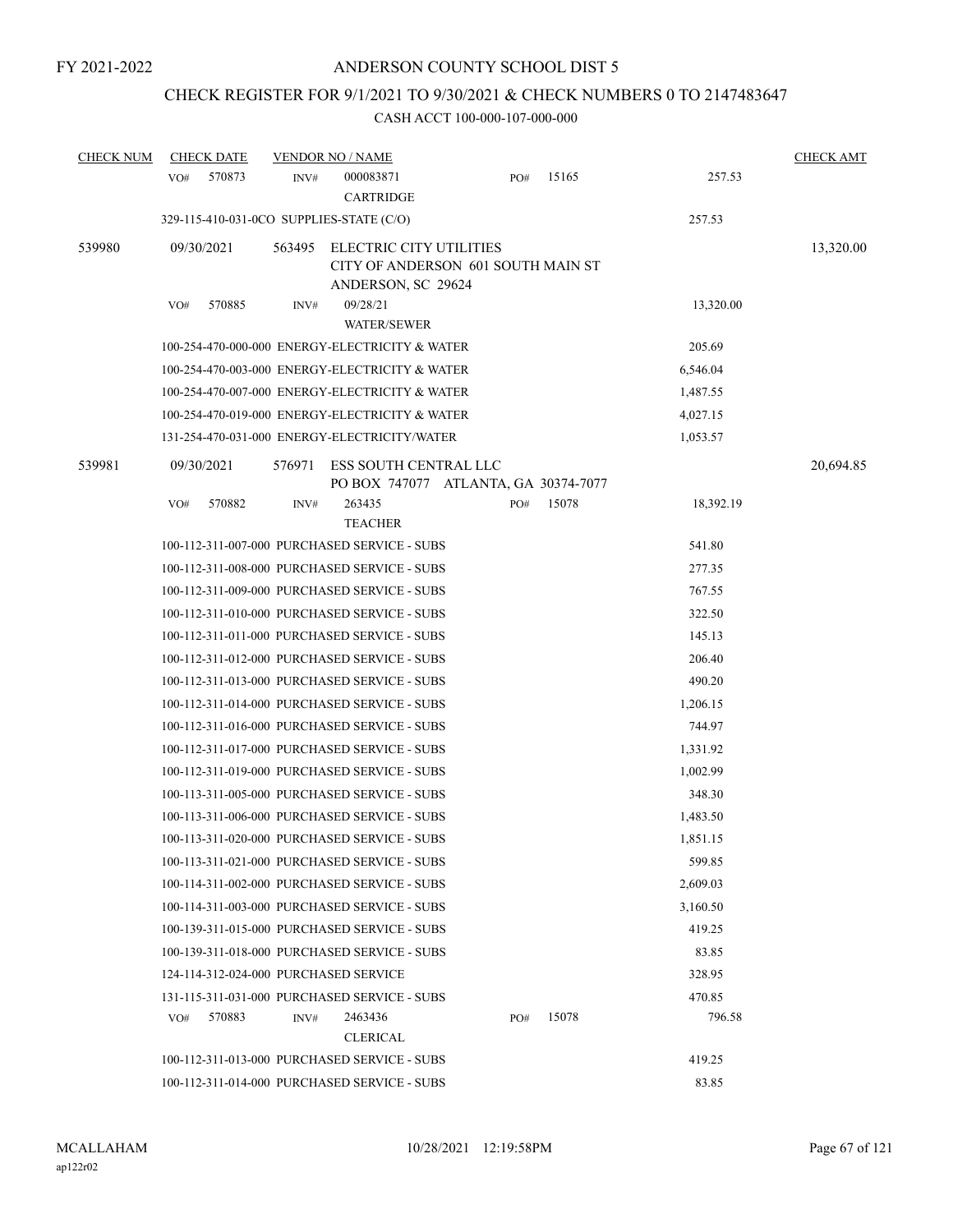### CHECK REGISTER FOR 9/1/2021 TO 9/30/2021 & CHECK NUMBERS 0 TO 2147483647

| <b>CHECK NUM</b> |     | <b>CHECK DATE</b>            |        | <b>VENDOR NO / NAME</b><br>100-114-311-001-ALT PURCHASED SERVICE - SUBS                                 |     |       | 251.55   | <b>CHECK AMT</b> |
|------------------|-----|------------------------------|--------|---------------------------------------------------------------------------------------------------------|-----|-------|----------|------------------|
|                  |     |                              |        |                                                                                                         |     |       |          |                  |
|                  |     |                              |        | 100-264-312-000-000 PURCHASED SERVICES                                                                  |     | 15078 | 41.93    |                  |
|                  | VO# | 570884                       | INV#   | 263440<br>PARA                                                                                          | PO# |       | 1,506.08 |                  |
|                  |     |                              |        | 100-112-311-008-000 PURCHASED SERVICE - SUBS                                                            |     |       | 357.98   |                  |
|                  |     |                              |        |                                                                                                         |     |       |          |                  |
|                  |     |                              |        | 100-112-311-011-000 PURCHASED SERVICE - SUBS                                                            |     |       | 483.75   |                  |
|                  |     |                              |        | 100-112-311-013-000 PURCHASED SERVICE - SUBS                                                            |     |       | 116.10   |                  |
|                  |     |                              |        | 100-112-311-014-000 PURCHASED SERVICE - SUBS                                                            |     |       | 116.10   |                  |
|                  |     |                              |        | 100-112-311-019-000 PURCHASED SERVICE - SUBS                                                            |     |       | 432.15   |                  |
| * 539984         |     | 09/30/2021                   |        | 575837 HAND2MIND, INC<br>6642 EAGLE WAY CHICAGO, IL 60678-1066                                          |     |       |          | 2,246.16         |
|                  | VO# | 570839                       | INV#   | 60348874                                                                                                | PO# | 15229 | 2,246.16 |                  |
|                  |     |                              |        | <b>DRY ERASE BOARDS</b>                                                                                 |     |       |          |                  |
|                  |     | 201-112-410-014-000 SUPPLIES |        |                                                                                                         |     |       | 2,246.16 |                  |
| * 539986         |     | 09/30/2021                   | 276400 | ID SHOP, INC                                                                                            |     |       |          | 108.53           |
|                  |     |                              |        | POBOX 49457 ATT: ACCOUNTS RECEIVABLE<br>GREENWOOD, SC 29649                                             |     |       |          |                  |
|                  | VO# | 570859                       | INV#   | 108606<br><b>PVC CARDS</b>                                                                              |     |       | 108.53   |                  |
|                  |     |                              |        | 723-190-660-023-911 MISCELLANEOUS- ADULT ED EXPENSE                                                     |     |       | 108.53   |                  |
|                  |     |                              |        |                                                                                                         |     |       |          |                  |
| 539987           |     | 09/30/2021                   | 313476 | LAKESHORE LEARNING MATERIALS<br>2695 EAST DOMINGUEZ STREET ATT: ACCOUNTS<br>RECEIVABLE CARSON, CA 90895 |     |       |          | 1,744.31         |
|                  | VO# | 570782                       | INV#   | 143675092121<br><b>EASEL</b>                                                                            | PO# | 15261 | 1,744.31 |                  |
|                  |     | 202-112-410-007-000 SUPPLIES |        |                                                                                                         |     |       | 1,744.31 |                  |
| * 539989         |     | 09/30/2021                   | 567442 | <b>MAKE MUSIC</b>                                                                                       |     |       |          | 2,478.55         |
|                  |     |                              |        | PO BOX 733687 DALLAS, TX 75373-3687                                                                     |     |       |          |                  |
|                  | VO# | 570766                       | INV#   | MM6864511                                                                                               | PO# | 15293 | 2,478.55 |                  |
|                  |     |                              |        | <b>SUBSCRIPTION</b>                                                                                     |     |       |          |                  |
|                  |     | 309-113-410-021-000 SUPPLIES |        |                                                                                                         |     |       | 1,200.00 |                  |
|                  |     | 817-113-410-021-000 SUPPLIES |        |                                                                                                         |     |       | 1,278.55 |                  |
|                  |     |                              |        |                                                                                                         |     |       |          |                  |
| 539990           |     | 09/30/2021                   |        | 576302 MARYLAND CHILD SUPPORT ACCOUNT                                                                   |     |       |          | 255.89           |
|                  | VO# | 570773                       | INV#   | PO BOX 17396 BALTIMORE, MD 21297-1396<br>09/30/21                                                       |     |       | 255.89   |                  |
|                  |     |                              |        | <b>PAYROLL</b>                                                                                          |     |       |          |                  |
|                  |     |                              |        | 100-000-435-000-000 WAGE GARNISH/CH SUPPORT                                                             |     |       | 255.89   |                  |
|                  |     |                              |        |                                                                                                         |     |       |          |                  |
| 539991           |     | 09/30/2021                   | 577031 | MATTISON, CECIOUS**                                                                                     |     |       |          | 883.82           |
|                  |     |                              |        | 218 RHODEHAVEN DRIVE ANDERSON, SC                                                                       |     |       |          |                  |
|                  | VO# | 570879                       | INV#   | $\overline{2}$                                                                                          |     |       | 883.82   |                  |
|                  |     |                              |        | <b>CENTERVILLE</b>                                                                                      |     |       |          |                  |
|                  |     |                              |        | 802-112-410-007-000 SUPPLIES - RETENTION                                                                |     |       | 883.82   |                  |
| 539992           |     | 09/30/2021                   |        | 576956 MAXIM STAFFING SOLUTIONS                                                                         |     |       |          | 255.00           |
|                  |     |                              |        |                                                                                                         |     |       |          |                  |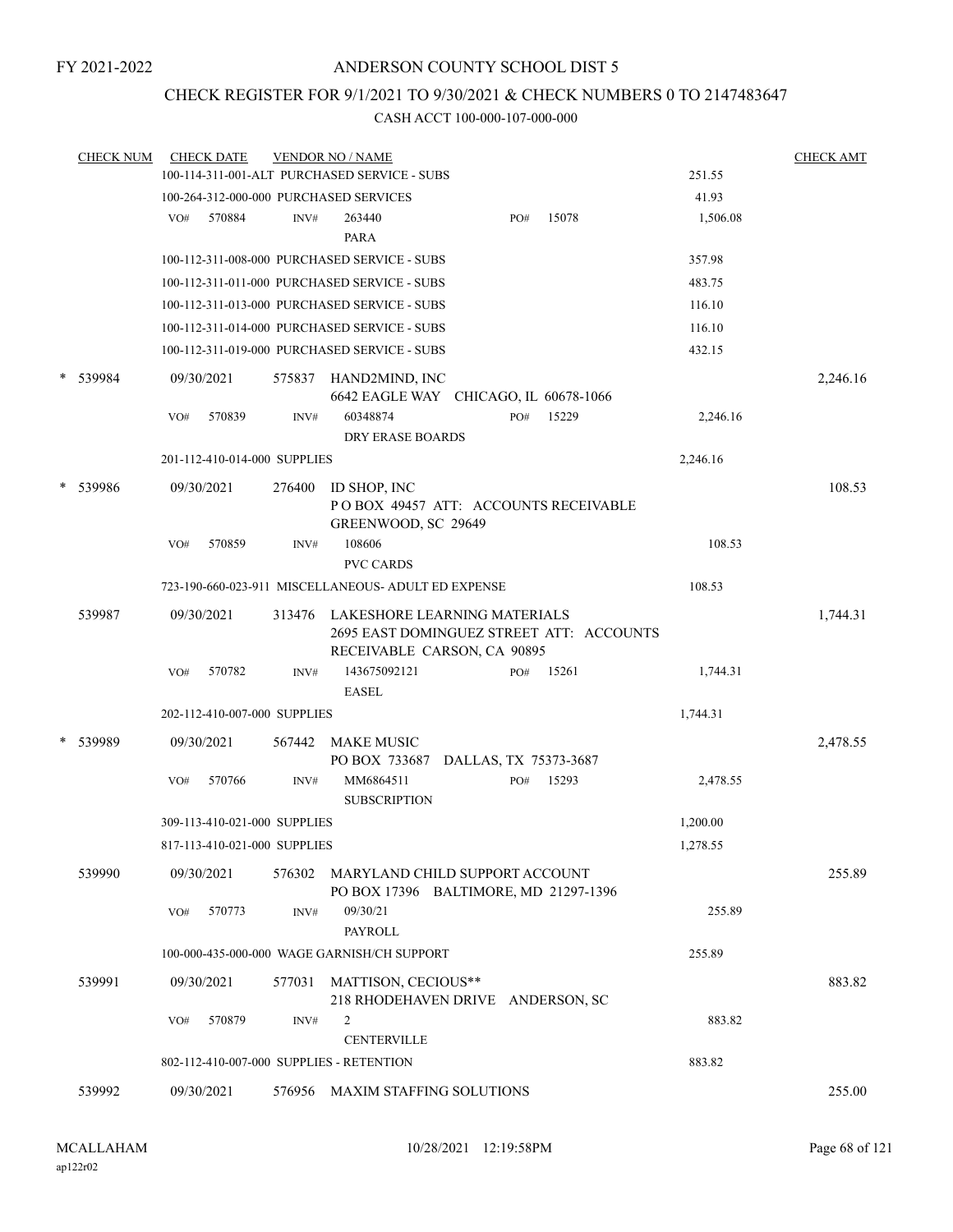### ANDERSON COUNTY SCHOOL DIST 5

### CHECK REGISTER FOR 9/1/2021 TO 9/30/2021 & CHECK NUMBERS 0 TO 2147483647

|   | <b>CHECK NUM</b> | <b>CHECK DATE</b> |            |                                  | <b>VENDOR NO / NAME</b>                                                                              |              |          |          |  |  |  |
|---|------------------|-------------------|------------|----------------------------------|------------------------------------------------------------------------------------------------------|--------------|----------|----------|--|--|--|
|   |                  |                   |            |                                  | 12558 COLLECTIONS CENTER DRIVE CHICAGO, IL<br>60693                                                  |              |          |          |  |  |  |
|   |                  | VO#               | 570801     | INV#                             | E3844240143<br><b>SERCIES</b>                                                                        |              | 255.00   |          |  |  |  |
|   |                  |                   |            |                                  | 203-127-312-000-000 PURCHASED SERVICES                                                               |              | 255.00   |          |  |  |  |
| * | 539994           |                   | 09/30/2021 |                                  | 576277 MENDEZ, KIYA**<br>5720 CARNEGIE BLVD APT 4322 CHARLOTTE, NC<br>28209                          |              |          | 170.00   |  |  |  |
|   |                  | VO#               | 570786     | INV#                             | 09/7-09/18/21                                                                                        |              | 170.00   |          |  |  |  |
|   |                  |                   |            |                                  | <b>INTERNSHIP</b>                                                                                    |              |          |          |  |  |  |
|   |                  |                   |            |                                  | 131-115-312-031-000 PURCHASED SERVICES                                                               |              | 170.00   |          |  |  |  |
|   | 539995           |                   | 09/30/2021 |                                  | 358500 MINUTEMAN PRESS<br>3308 NORTH MAIN STREET ATT: ACCOUNTS<br>RECEIVABLE ANDERSON, SC 29621-4108 |              |          | 492.20   |  |  |  |
|   |                  | VO#               | 570762     | INV#                             | 93159<br><b>SIGNS</b>                                                                                |              | 492.20   |          |  |  |  |
|   |                  |                   |            | 600-256-410-000-000 SUPPLIES     |                                                                                                      |              | 492.20   |          |  |  |  |
|   | 539996           |                   | 09/30/2021 |                                  | 576413 MOBILE COMMUNICATIONS AMERICA INC<br>PO BOX 1458 CHARLOTTE, NC 28201                          |              |          | 181.90   |  |  |  |
|   |                  | VO#               | 570813     | INV#                             | 557000915-1<br><b>BATTERIES</b>                                                                      |              | 181.90   |          |  |  |  |
|   |                  |                   |            |                                  | 100-255-323-000-000 CONTRACTED SERVICES                                                              |              | 181.90   |          |  |  |  |
|   | 539997           |                   | 09/30/2021 | 369400                           | NASCO<br>POBOX 901 ATT: ACCOUNTS RECEIVABLE FORT<br>ATKINSON, WI 53538-0901                          |              |          | 277.72   |  |  |  |
|   |                  | VO#               | 570832     | INV#                             | 148056<br><b>SUPPLIES</b>                                                                            |              | 277.72   |          |  |  |  |
|   |                  |                   |            | 100-114-410-003-ART ART SUPPLIES |                                                                                                      |              | 277.72   |          |  |  |  |
|   | 539998           |                   | 09/30/2021 |                                  | 564010 NC CHILD SUPPORT CENTRALIZED COLLECTNS<br>POBOX 900012 RALEIGH, NC 27675-9012                 |              |          | 103.50   |  |  |  |
|   |                  | VO#               | 570774     | INV#                             | 09/30/21<br>PAYROLL                                                                                  |              | 103.50   |          |  |  |  |
|   |                  |                   |            |                                  | 100-000-435-000-000 WAGE GARNISH/CH SUPPORT                                                          |              | 103.50   |          |  |  |  |
|   | 539999           |                   | 09/30/2021 | 573935                           | NCS PEARSON, INC<br>13036 COLLECTION CENTER DRIVE CHICAGO, IL<br>60693                               |              |          | 9,735.00 |  |  |  |
|   |                  | VO#               | 570877     | INV#                             | 15986073<br><b>BRAIN BUFFETT</b>                                                                     | 15201<br>PO# | 4,867.50 |          |  |  |  |
|   |                  |                   |            |                                  | 207-115-410-003-006 SUPPLIES-IMPROVE PRGS                                                            |              | 4,867.50 |          |  |  |  |
|   |                  | VO#               | 570878     | INV#                             | 15984712<br><b>BRAIN BUFFETT</b>                                                                     | 15200<br>PO# | 4,867.50 |          |  |  |  |
|   |                  |                   |            |                                  | 207-115-410-002-006 SUPPLIES-IMPROVE PRGS                                                            |              | 4,867.50 |          |  |  |  |
|   | 540000           |                   | 09/30/2021 |                                  | 382750 NEW FOUNDATIONS CHILDREN & FAM SVCS INC                                                       |              |          | 2,925.51 |  |  |  |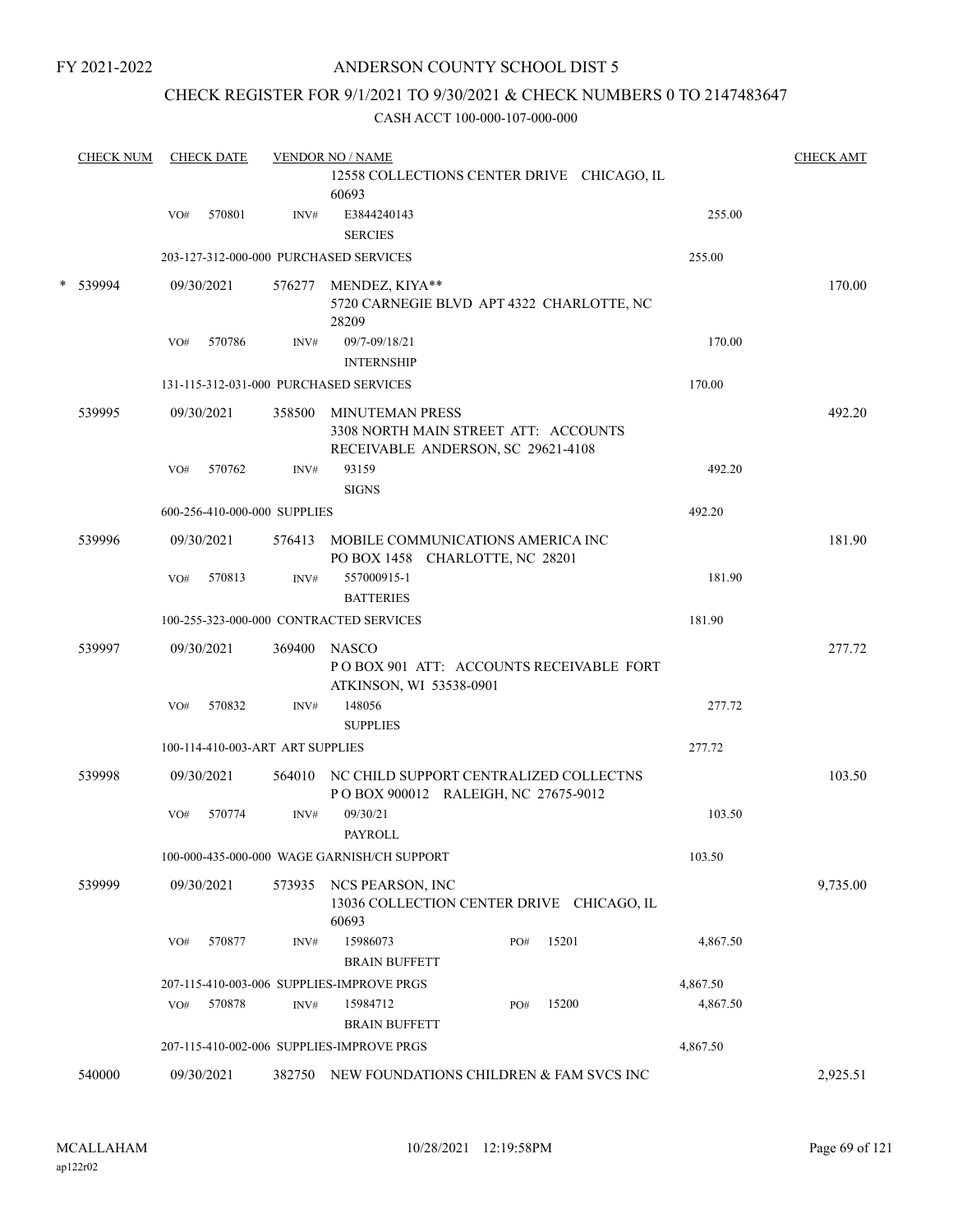### ANDERSON COUNTY SCHOOL DIST 5

### CHECK REGISTER FOR 9/1/2021 TO 9/30/2021 & CHECK NUMBERS 0 TO 2147483647

| <b>CHECK NUM</b> | <b>CHECK DATE</b> |                              |        | <b>VENDOR NO / NAME</b>                                                                              |                        |     |       |          |          |  |  |
|------------------|-------------------|------------------------------|--------|------------------------------------------------------------------------------------------------------|------------------------|-----|-------|----------|----------|--|--|
|                  |                   |                              |        | 2300 STANDRIDGE ROAD ATT: DONNA HARRINGTON<br>ANDERSON, SC 29625                                     |                        |     |       |          |          |  |  |
|                  | VO#               | 570784                       | INV#   | 1877<br><b>SALARIES</b>                                                                              |                        | PO# | 15282 | 2,925.51 |          |  |  |
|                  |                   |                              |        | 221-113-312-000-NFH ADMIN COORD/VOC FACIL/TUTORS                                                     |                        |     |       | 2,925.51 |          |  |  |
| 540001           |                   | 09/30/2021                   |        | 575532 NORMAN, RONALD**<br>690 PEANUT RD WOODRUFF, SC 29388                                          |                        |     |       |          | 156.40   |  |  |
|                  | VO#               | 570842                       | INV#   | 09/24/27<br><b>LINESMAN</b>                                                                          |                        |     |       | 156.40   |          |  |  |
|                  |                   |                              |        | 703-271-660-003-671 FOOTBALL GATE RECEIPTS EXPENSE                                                   |                        |     |       | 156.40   |          |  |  |
| 540002           |                   | 09/30/2021                   | 387500 | NU-IDEA SCHOOL SUPPLY COMPANY, INC<br>POBOX 1248 ATT: ACCOUNTS RECEIVABLE<br><b>SUMTER, SC 29151</b> |                        |     |       |          | 3,005.71 |  |  |
|                  | VO#               | 570822                       | INV#   | 3013799<br><b>AMTAB TABLE</b>                                                                        |                        | PO# | 14291 | 3,005.71 |          |  |  |
|                  |                   | 397-112-410-011-000 SUPPLIES |        |                                                                                                      |                        |     |       | 3,005.71 |          |  |  |
| 540003           |                   | 09/30/2021                   | 572028 | <b>OMNI CHEER</b><br>PO BOX 16400                                                                    | READING, PA 19612-6400 |     |       |          | 521.46   |  |  |
|                  | VO#               | 570781                       | INV#   | 2021000119272<br><b>CHASSE ACE</b>                                                                   |                        |     |       | 521.46   |          |  |  |
|                  |                   |                              |        | 705-271-660-005-611 PEP CLUB EXPENSE                                                                 |                        |     |       | 521.46   |          |  |  |
| 540004           |                   | 09/30/2021                   | 575317 | PARTS TOWN, LLC<br>27787 NETWORK PLACE CHICAGO, IL 60673-1277                                        |                        |     |       |          | 1,414.51 |  |  |
|                  | VO#               | 570804                       | INV#   | 174599<br><b>GENERATOR</b>                                                                           |                        |     |       | 100.34   |          |  |  |
|                  |                   |                              |        | 600-256-323-007-000 REPAIRS TO EQUIPMENT                                                             |                        |     |       | 100.34   |          |  |  |
|                  | VO#               | 570805                       | INV#   | 27696810<br><b>WASHARM</b>                                                                           |                        |     |       | 112.50   |          |  |  |
|                  |                   |                              |        | 600-256-323-002-000 REPAIRS TO EQUIPMENT                                                             |                        |     |       | 87.90    |          |  |  |
|                  |                   |                              |        | 600-256-323-021-000 REPAIRS TO EQUIPMENT                                                             |                        |     |       | 24.60    |          |  |  |
|                  | VO#               | 570806                       | INV#   | 27772978<br><b>CONTROL</b>                                                                           |                        |     |       | 175.12   |          |  |  |
|                  |                   |                              |        | 600-256-323-012-000 REPAIRS TO EQUIPMENT                                                             |                        |     |       | 175.12   |          |  |  |
|                  | VO#               | 570807                       | INV#   | 27875458<br><b>SUPPLIES</b>                                                                          |                        |     |       | 532.03   |          |  |  |
|                  |                   |                              |        | 600-256-323-005-000 REPAIRS TO EQUIPMENT                                                             |                        |     |       | 532.03   |          |  |  |
|                  | VO#               | 570808                       | INV#   | 27879384<br><b>CONTROL</b>                                                                           |                        |     |       | 325.49   |          |  |  |
|                  |                   |                              |        | 600-256-323-018-000 REPAIRS TO EQUIPMENT                                                             |                        |     |       | 325.49   |          |  |  |
|                  | VO#               | 570809                       | INV#   | 27790891<br><b>SUPPLIES</b>                                                                          |                        |     |       | 169.03   |          |  |  |
|                  |                   |                              |        | 600-256-323-006-000 REPAIRS TO EQUIPMENT                                                             |                        |     |       | 169.03   |          |  |  |
| 540005           |                   | 09/30/2021                   | 568036 | PIEDMONT NATURAL GAS<br>PO BOX 1246 CHARLOTTE, NC 28201-1246                                         |                        |     |       |          | 2,034.25 |  |  |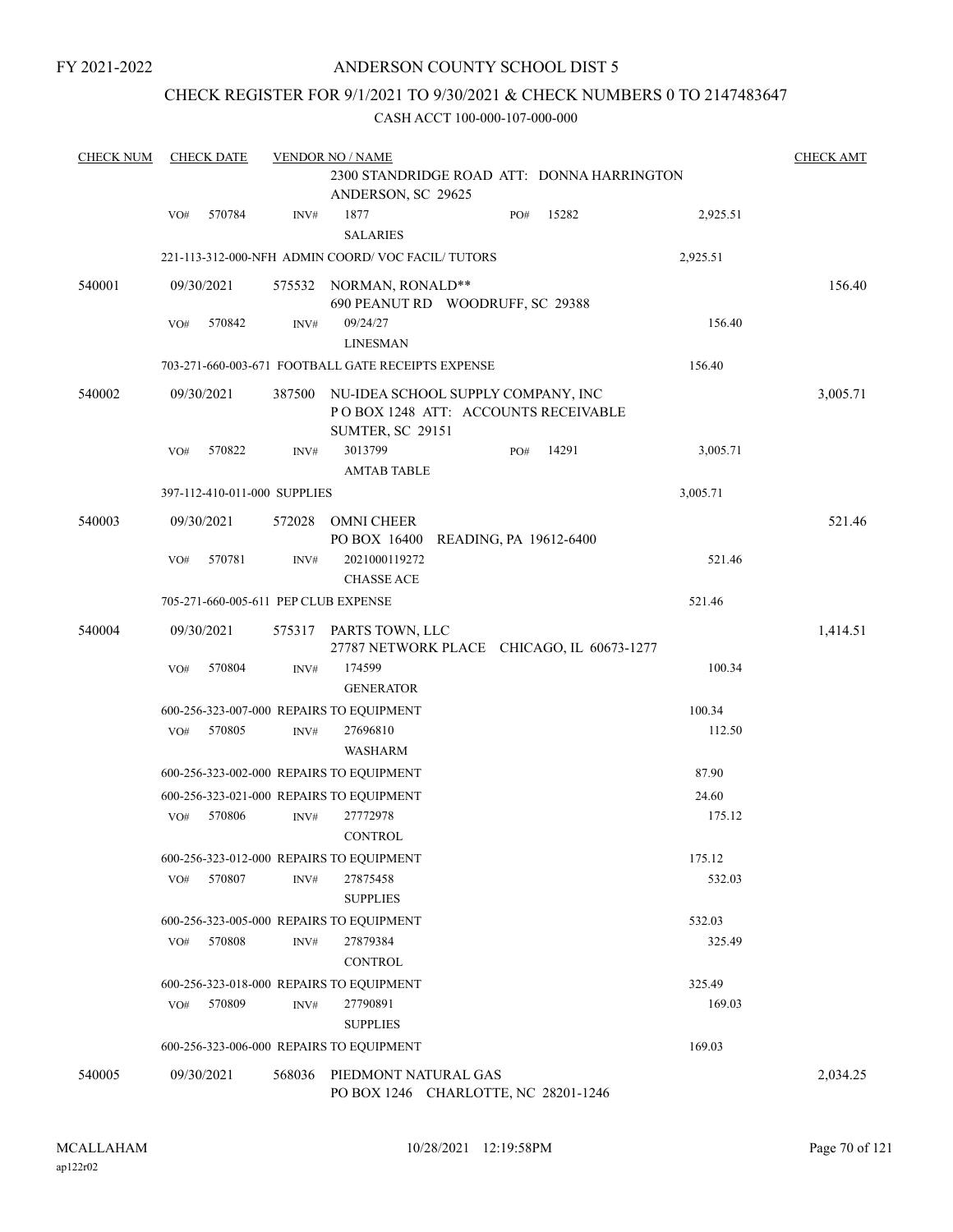# CHECK REGISTER FOR 9/1/2021 TO 9/30/2021 & CHECK NUMBERS 0 TO 2147483647

| <b>CHECK NUM</b> |     | <b>CHECK DATE</b>                     |        | <b>VENDOR NO / NAME</b>                                                                         |     |       |          | <b>CHECK AMT</b> |
|------------------|-----|---------------------------------------|--------|-------------------------------------------------------------------------------------------------|-----|-------|----------|------------------|
|                  | VO# | 570886                                | INV#   | 09/23/21                                                                                        |     |       | 2,034.25 |                  |
|                  |     |                                       |        | <b>NATURAL GAS</b>                                                                              |     |       |          |                  |
|                  |     | 100-254-472-002-000 ENERGY-GAS        |        |                                                                                                 |     |       | 463.23   |                  |
|                  |     | 100-254-472-005-000 ENERGY-GAS        |        |                                                                                                 |     |       | 152.15   |                  |
|                  |     | 100-254-472-009-000 ENERGY-GAS        |        |                                                                                                 |     |       | 130.84   |                  |
|                  |     | 100-254-472-013-000 ENERGY-GAS        |        |                                                                                                 |     |       | 111.65   |                  |
|                  |     | 100-254-472-014-000 ENERGY-GAS        |        |                                                                                                 |     |       | 77.79    |                  |
|                  |     | 100-254-472-019-000 ENERGY-GAS        |        |                                                                                                 |     |       | 24.72    |                  |
|                  |     | 100-254-472-020-000 ENERGY-GAS        |        |                                                                                                 |     |       | 223.95   |                  |
|                  |     | 100-254-472-023-000 ENERGY-GAS        |        |                                                                                                 |     |       | 65.76    |                  |
|                  |     | 600-256-470-002-000 ENERGY            |        |                                                                                                 |     |       | 107.33   |                  |
|                  |     | 600-256-470-005-000 ENERGY            |        |                                                                                                 |     |       | 161.69   |                  |
|                  |     | 600-256-470-009-000 ENERGY            |        |                                                                                                 |     |       | 24.72    |                  |
|                  |     | 600-256-470-014-000 ENERGY            |        |                                                                                                 |     |       | 166.21   |                  |
|                  |     | 600-256-470-017-000 ENERGY            |        |                                                                                                 |     |       | 182.49   |                  |
|                  |     | 600-256-470-019-000 ENERGY            |        |                                                                                                 |     |       | 141.72   |                  |
| 540006           |     | 09/30/2021                            | 564099 | PIONEER VALLEY BOOKS<br>155A INDUSTRIAL DRIVE ATT: ACCOUNTS<br>RECEIVABLE NORTHAMPTON, MA 01060 |     |       |          | 188.32           |
|                  | VO# | 570803                                | INV#   | I214719<br><b>JOURNALS</b>                                                                      |     |       | 188.32   |                  |
|                  |     | 100-111-410-013-000 SUPPLIES          |        |                                                                                                 |     |       | 188.32   |                  |
| 540007           |     | 09/30/2021                            | 438450 | RIGGINS GARMENT CARE, INC<br>1903 NORTH MAIN STREET ANDERSON, SC 29621                          |     |       |          | 253.08           |
|                  | VO# | 570830                                | INV#   | <b>WESTSIDE</b><br><b>TABLECLOTHES</b>                                                          |     |       | 253.08   |                  |
|                  |     | 100-233-410-003-000 SUPPLIES          |        |                                                                                                 |     |       | 253.08   |                  |
| $*$ 540010       |     | 09/30/2021                            | 576942 | <b>SAFETY FIRST</b><br>PO BOX 877 WHTHEVILLE, VA 24382                                          |     |       |          | 480.00           |
|                  | VO# | 570872                                | INV#   | 1165<br><b>SUBSCRIPTION</b>                                                                     | PO# | 14928 | 480.00   |                  |
|                  |     |                                       |        | 329-115-410-031-0CO SUPPLIES-STATE (C/O)                                                        |     |       | 480.00   |                  |
| 540011           |     | 09/30/2021                            | 568980 | <b>SC DEPT OF REVENUE</b><br>PO BOX 2535 COLUMBIA, SC 29202-2535                                |     |       |          | 558.61           |
|                  | VO# | 570776                                | INV#   | 09/30/21<br><b>PAYROLL</b>                                                                      |     |       | 558.61   |                  |
|                  |     | 100-000-440-000-000 SC STATE TAX LEVY |        |                                                                                                 |     |       | 558.61   |                  |
| 540012           |     | 09/30/2021                            | 450701 | SC RETIREMENT SYSTEM (SPP)<br>POBOX 11960 CAPITOL STATION COLUMBIA, SC<br>29211                 |     |       |          | 976.74           |
|                  | VO# | 570771                                | INV#   | 09/30/21<br>PAYROLL                                                                             |     |       | 976.74   |                  |
|                  |     |                                       |        | 100-000-438-000-000 RETIREMENT SERV PURCHASE                                                    |     |       | 976.74   |                  |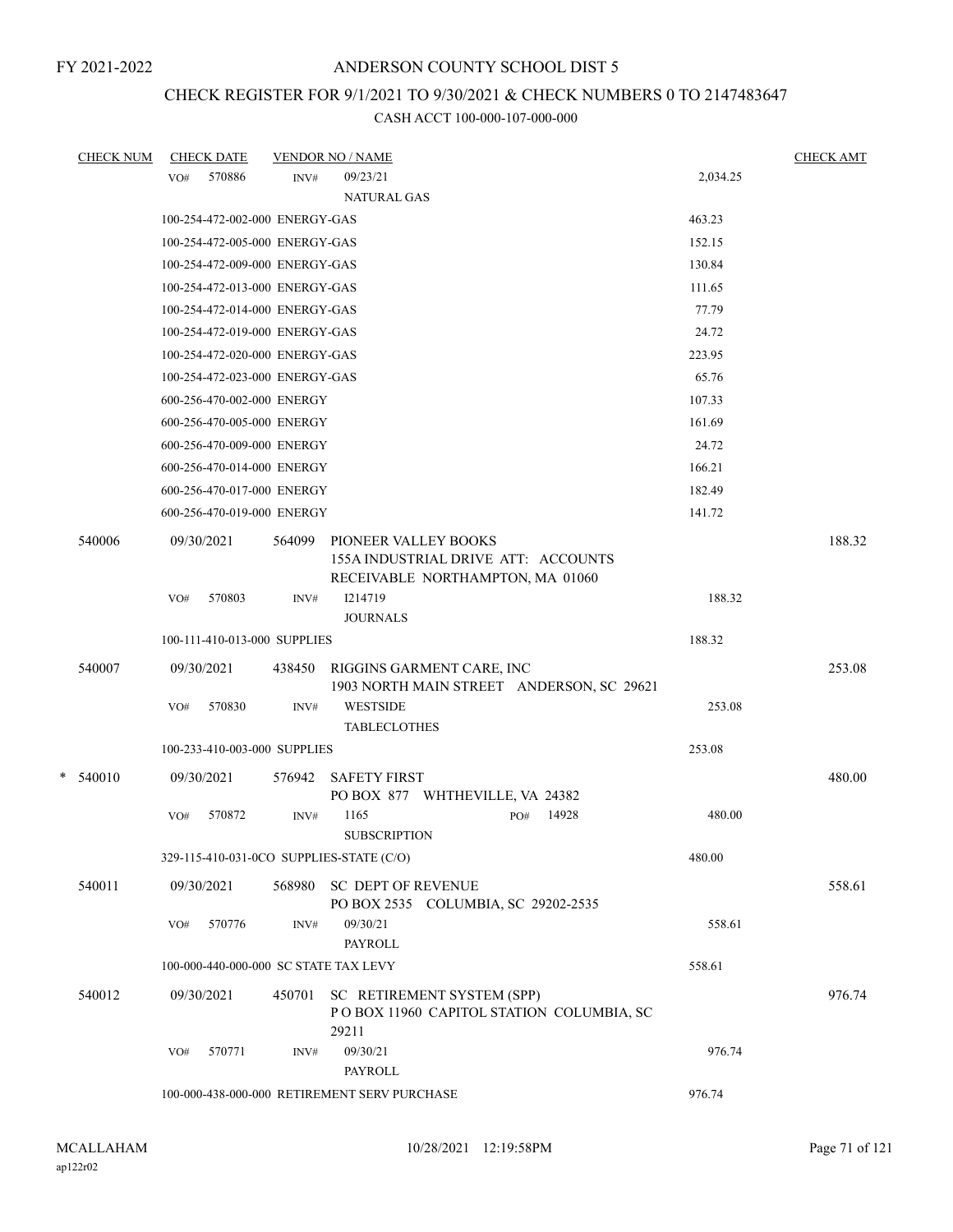# CHECK REGISTER FOR 9/1/2021 TO 9/30/2021 & CHECK NUMBERS 0 TO 2147483647

| <b>CHECK NUM</b> | <b>CHECK DATE</b>                      |        | <b>VENDOR NO / NAME</b>                                                                                          |           |           |  |  |  |  |
|------------------|----------------------------------------|--------|------------------------------------------------------------------------------------------------------------------|-----------|-----------|--|--|--|--|
| 540013           | 09/30/2021                             | 576084 | SC STATE DISBURSEMENT UNIT<br>PO BOX 100303 COLUMBIA, SC 29202-3303                                              |           | 872.39    |  |  |  |  |
|                  | 570775<br>VO#                          | INV#   | 09/30/21<br><b>PAYROLL</b>                                                                                       | 872.39    |           |  |  |  |  |
|                  |                                        |        | 100-000-435-000-000 WAGE GARNISH/CH SUPPORT                                                                      | 872.39    |           |  |  |  |  |
| 540014           | 09/30/2021                             | 576350 | <b>SEGRA</b><br>SC TELECOMMUNICATIONS GROUP PO BOX 631140<br>CINCINNATI, OH 45263-1140                           |           | 207.28    |  |  |  |  |
|                  | 570863<br>VO#                          | INV#   | 1994149<br><b>SERVICE</b>                                                                                        | 207.28    |           |  |  |  |  |
|                  | 100-266-340-000-000 TELEPHONE          |        |                                                                                                                  | 2.29      |           |  |  |  |  |
|                  | 100-266-340-000-000 TELEPHONE          |        |                                                                                                                  | 0.74      |           |  |  |  |  |
|                  | 100-266-340-000-000 TELEPHONE          |        |                                                                                                                  | 80.42     |           |  |  |  |  |
|                  | 100-266-340-001-000 TELEPHONE          |        |                                                                                                                  | 8.75      |           |  |  |  |  |
|                  | 100-266-340-002-000 TELEPHONE          |        |                                                                                                                  | 29.24     |           |  |  |  |  |
|                  | 100-266-340-003-000 TELEPHONE          |        |                                                                                                                  | 15.79     |           |  |  |  |  |
|                  | 100-266-340-005-000 TELEPHONE          |        |                                                                                                                  | 0.09      |           |  |  |  |  |
|                  | 100-266-340-007-000 TELEPHONE          |        |                                                                                                                  | 3.80      |           |  |  |  |  |
|                  | 100-266-340-008-000 TELEPHONE          |        |                                                                                                                  | 8.84      |           |  |  |  |  |
|                  | 100-266-340-009-000 TELEPHONE          |        |                                                                                                                  | 8.62      |           |  |  |  |  |
|                  | 100-266-340-010-000 TELEPHONE          |        |                                                                                                                  | 7.09      |           |  |  |  |  |
|                  | 100-266-340-011-000 TELEPHONE          |        |                                                                                                                  | 6.13      |           |  |  |  |  |
|                  | 100-266-340-012-000 TELEPHONE          |        |                                                                                                                  | 3.78      |           |  |  |  |  |
|                  | 100-266-340-014-000 TELEPHONE          |        |                                                                                                                  | 5.18      |           |  |  |  |  |
|                  | 100-266-340-015-000 TELEPHONE          |        |                                                                                                                  | 3.10      |           |  |  |  |  |
|                  | 100-266-340-016-000 TELEPHONE          |        |                                                                                                                  | 2.56      |           |  |  |  |  |
|                  | 100-266-340-017-000 TELEPHONE          |        |                                                                                                                  | 4.15      |           |  |  |  |  |
|                  | 100-266-340-019-000 TELEPHONE          |        |                                                                                                                  | 10.67     |           |  |  |  |  |
|                  | 100-266-340-021-000 TELEPHONE          |        |                                                                                                                  | 4.47      |           |  |  |  |  |
|                  | 124-266-340-024-000 TELEPHONE          |        |                                                                                                                  | 1.57      |           |  |  |  |  |
| 540015           | 09/30/2021                             | 568954 | <b>SHRED A WAY</b><br>PO BOX 51132 ATT: ACCOUNTS RECEIVABLE<br>PIEDMONT, SC 29673                                |           | 143.00    |  |  |  |  |
|                  | 570758<br>VO#                          | INV#   | A94917<br><b>SHREDDING</b>                                                                                       | 48.00     |           |  |  |  |  |
|                  |                                        |        | 100-114-410-002-VEN SUPPLY-ADDT'L FOR LOST VENDING                                                               | 48.00     |           |  |  |  |  |
|                  | 570868<br>VO#                          | INV#   | A94945<br><b>SHREDDING</b>                                                                                       | 95.00     |           |  |  |  |  |
|                  | 100-252-312-000-000 PURCHASED SERVICES |        |                                                                                                                  | 95.00     |           |  |  |  |  |
| $*$ 540017       | 09/30/2021                             | 573721 | SSBT AS TTEE FOR SCORP MM61953-001-042<br>MASS MUTUAL RETIREMENT SERVICES PO BOX<br>219062 KANSAS CITY, MO 64121 |           | 20,572.15 |  |  |  |  |
|                  | 570778<br>VO#                          | INV#   | 09/30/21                                                                                                         | 20,572.15 |           |  |  |  |  |
|                  |                                        |        |                                                                                                                  |           |           |  |  |  |  |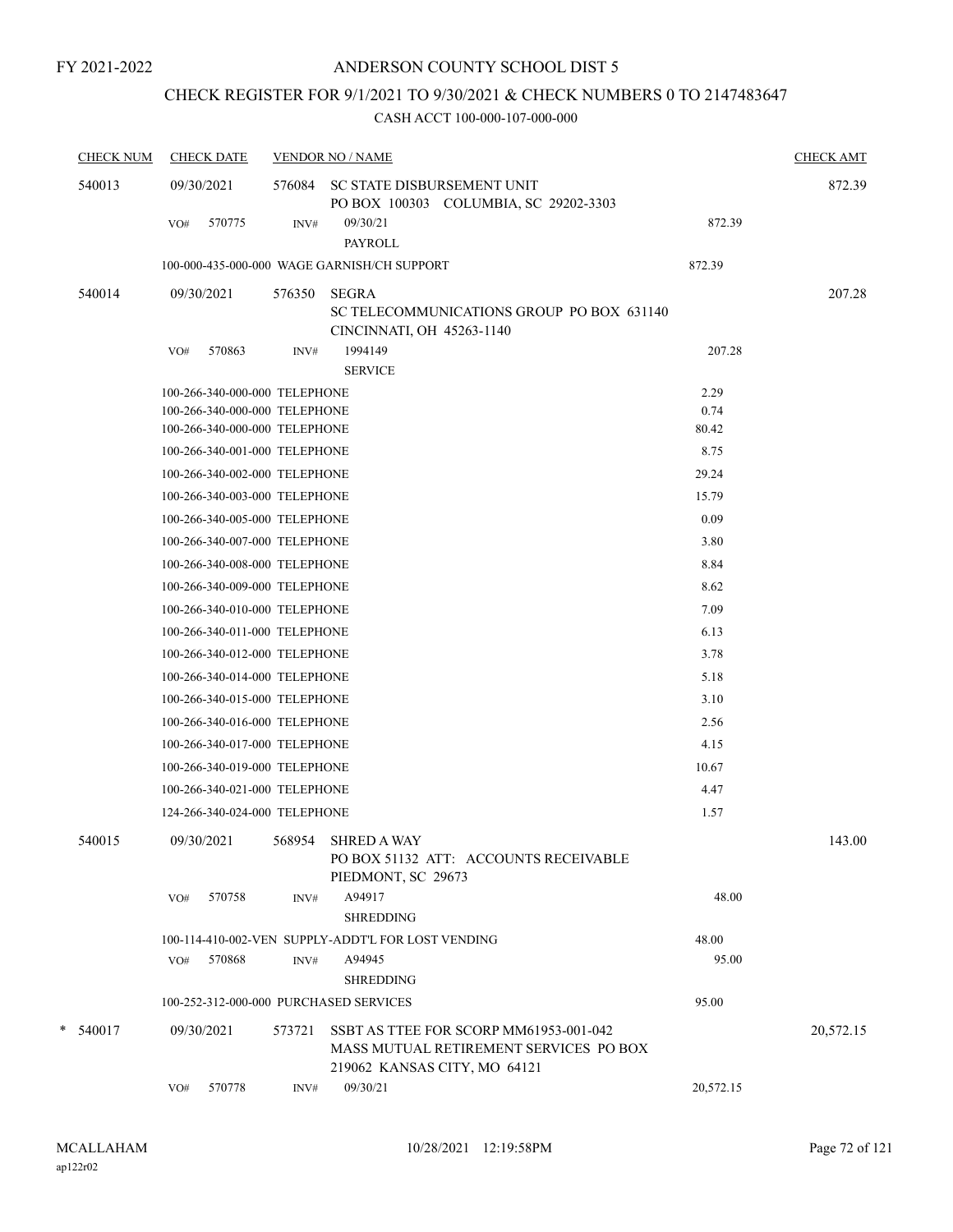## ANDERSON COUNTY SCHOOL DIST 5

## CHECK REGISTER FOR 9/1/2021 TO 9/30/2021 & CHECK NUMBERS 0 TO 2147483647

| <b>CHECK NUM</b> |            | <b>CHECK DATE</b>               |        | <b>VENDOR NO / NAME</b><br><b>PAYROLL</b>                                                                     |           | <b>CHECK AMT</b> |
|------------------|------------|---------------------------------|--------|---------------------------------------------------------------------------------------------------------------|-----------|------------------|
|                  |            |                                 |        | 100-000-468-000-000 OPTIONAL RETIREMENT PLAN                                                                  | 13,224.96 |                  |
|                  |            |                                 |        | 100-000-484-000-000 EMPLOYER RETIREMENT PAYABLE                                                               | 7,347.19  |                  |
| 540019           | 09/30/2021 |                                 |        | 576122 THERE IS HOPE COUNSELING, LLC<br>ROYCE V. MILLER 144 THOMAS GREEN BLVD, SUITE<br>223 CLEMSON, SC 29631 |           | 1,575.00         |
|                  | VO#        | 570753                          | INV#   | 161794<br><b>SERVICES</b>                                                                                     | 1,575.00  |                  |
|                  |            | 237-128-312-002-021 CONSULTANTS |        |                                                                                                               | 787.50    |                  |
|                  |            |                                 |        | 237-128-313-003-021 STUDENT SERVICES/ COUNSELOR                                                               | 787.50    |                  |
| 540020           | 09/30/2021 |                                 | 576791 | THE WW WILLIAMS COMPANY LLC<br>PO BOX 772022 DETROIT, MI 48277-2022                                           |           | 4,750.86         |
|                  | VO#        | 570770                          | INV#   | 068W11182, 068W1184<br>PO# 14934<br>068W10229                                                                 | 4,750.86  |                  |
|                  |            |                                 |        | 100-255-323-000-ACT ACTIVITY BUS CONTRACTED SERVICES                                                          | 4,750.86  |                  |
| 540021           | 09/30/2021 |                                 | 504890 | <b>TIAA-CREF</b><br>POBOX 105316 ATLANTA, GA 30348-5316                                                       |           | 28,703.77        |
|                  | VO#        | 570779                          | INV#   | 09/30/21<br>PAYROLL                                                                                           | 28,703.77 |                  |
|                  |            |                                 |        | 100-000-468-000-000 OPTIONAL RETIREMENT PLAN                                                                  | 18,452.43 |                  |
|                  |            |                                 |        | 100-000-484-000-000 EMPLOYER RETIREMENT PAYABLE                                                               | 10,251.34 |                  |
| 540023           | 09/30/2021 |                                 |        | 573815 UNITED REFRIGERATION, INC<br>PO BOX 740703 ATLANTA, GA 30374-0703                                      |           | 257.71           |
|                  | VO#        | 570790                          | INV#   | 81014065-00                                                                                                   | 110.67    |                  |
|                  |            |                                 |        | <b>SUPPLIES</b>                                                                                               |           |                  |
|                  |            |                                 |        | 100-254-410-017-001 SUPPLIES - MANTENANCE                                                                     | 110.67    |                  |
|                  | VO#        | 570791                          | INV#   | 81079964-00<br><b>SUPPLIES</b>                                                                                | 41.73     |                  |
|                  |            |                                 |        | 100-254-410-000-001 MAINT. SUPPLIES-STRUCTURES                                                                | 41.73     |                  |
|                  | VO#        | 570792                          | INV#   | 81100926-00<br><b>SUPPLIES</b>                                                                                | 55.86     |                  |
|                  |            |                                 |        | 131-254-410-031-001 SUPPLIES - MAINTENANCE                                                                    | 55.86     |                  |
|                  | VO#        | 570795                          | INV#   | 81020226-00<br><b>SUPPLIES</b>                                                                                | 49.45     |                  |
|                  |            |                                 |        | 100-254-410-003-001 SUPPLIES - MAINTENANCE                                                                    | 49.45     |                  |
| 540024           | 09/30/2021 |                                 | 564298 | UNITED WAY OF ANDERSON COUNTY<br>POBOX 2067 ANDERSON, SC 29622                                                |           | 1,894.31         |
|                  | VO#        | 570772                          | INV#   | 09/30/21<br><b>PAYROLL</b>                                                                                    | 1,894.31  |                  |
|                  |            |                                 |        | 100-000-455-000-000 UNITED FUND - PAYABLE                                                                     | 1,894.31  |                  |
| 540025           | 09/30/2021 |                                 | 575086 | VALIC<br>C/O JP MORGAN CHASE PO BOX 301701 DALLAS,<br>TX 75303-1701                                           |           | 48,970.79        |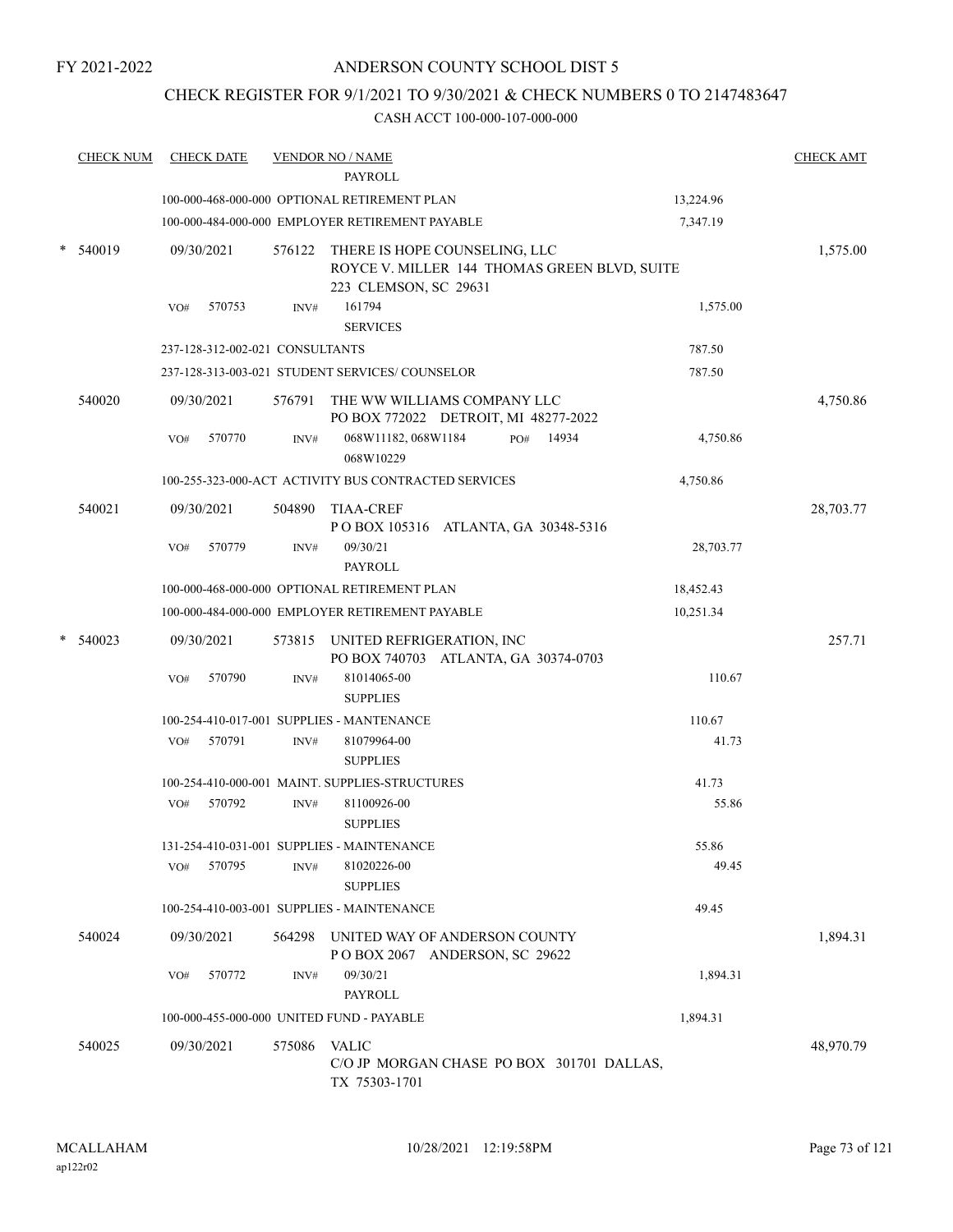## CHECK REGISTER FOR 9/1/2021 TO 9/30/2021 & CHECK NUMBERS 0 TO 2147483647

| <b>CHECK NUM</b> |     | <b>CHECK DATE</b>            |        | <b>VENDOR NO / NAME</b>                                                                     |           | <b>CHECK AMT</b> |  |
|------------------|-----|------------------------------|--------|---------------------------------------------------------------------------------------------|-----------|------------------|--|
|                  | VO# | 570777                       | INV#   | 09/30/21<br>PAYROLL                                                                         | 48,970.79 |                  |  |
|                  |     |                              |        | 100-000-468-000-000 OPTIONAL RETIREMENT PLAN                                                | 31,481.25 |                  |  |
|                  |     |                              |        | 100-000-484-000-000 EMPLOYER RETIREMENT PAYABLE                                             | 17,489.54 |                  |  |
| 540026           |     | 09/30/2021                   | 573326 | VERNIER<br>13979 SW MILLIKAN WAY BEAVERTON, OR 97005                                        |           | 708.63           |  |
|                  | VO# | 570817                       | INV#   | 15185<br>5406433<br>PO#<br><b>WIND EXP KIT</b>                                              | 708.63    |                  |  |
|                  |     |                              |        | 207-116-410-006-006 SUPPLIES-IMPROVE PRGS                                                   | 708.63    |                  |  |
| 540027           |     | 09/30/2021                   | 573006 | <b>WCEPS</b><br>1213 N SHERMAN AVE #322 MADISON, WI 53704                                   |           | 218.00           |  |
|                  | VO# | 570824                       | INV#   | 39715<br>PO#<br>15254<br>ESOL Model for Kindergarten                                        | 218.00    |                  |  |
|                  |     |                              |        | 100-221-410-000-TST SUPPLIES-TESTING                                                        | 70.13     |                  |  |
|                  |     | 237-162-410-010-000 SUPPLIES |        |                                                                                             | 147.87    |                  |  |
| 540028           |     | 09/30/2021                   |        | 572850 ROBERT ANDERSON PETTY CASH<br>, ---                                                  |           | 250.00           |  |
|                  | VO# | 570857                       | INV#   | 10/4/21<br><b>VOLLEYBALL</b>                                                                | 250.00    |                  |  |
|                  |     |                              |        | 706-271-660-006-666 CONCESSIONS EXPENSE                                                     | 100.00    |                  |  |
|                  |     |                              |        | 706-271-660-006-679 VOLLEYBALL GATE RECEIPTS EXPENSE                                        | 150.00    |                  |  |
| 540029           |     | 09/30/2021                   | 572850 | ROBERT ANDERSON PETTY CASH<br>, ---                                                         |           | 500.00           |  |
|                  | VO# | 570856                       | INV#   | 10/14/21<br><b>FOOTBALL</b>                                                                 | 500.00    |                  |  |
|                  |     |                              |        | 706-271-660-006-666 CONCESSIONS EXPENSE                                                     | 200.00    |                  |  |
|                  |     |                              |        | 706-271-660-006-671 FOOTBALL GATE RECEIPTS EXPENSE                                          | 300.00    |                  |  |
| $*$ 19334        |     | 09/02/2021                   | 102640 | <b>ACTION AUTO</b><br>529 FAIR STREET ATT: ACCOUNTS RECEIVABLE<br>ANDERSON, SC 29625        |           | 613.88 E         |  |
|                  | VO# | 568796                       | INV#   | 94630<br><b>FUEL PUMP</b>                                                                   | 613.88    |                  |  |
|                  |     |                              |        | 100-254-412-000-001 TRUCK SERVICE - MAINTENANCE                                             | 613.88    |                  |  |
| 19335            |     | 09/02/2021                   | 111125 | <b>ANDERSON AWARDS</b><br>716 WHITEHALL ROAD ATT: ACCOUNTS<br>RECEIVABLE ANDERSON, SC 29625 |           | 367.01 E         |  |
|                  | VO# | 568781                       | INV#   | <b>SOUTHWOOD</b><br><b>NAME BADGE'</b>                                                      | 44.94     |                  |  |
|                  |     |                              |        | 721-190-660-021-411 MISCELLANEOUS EXPENSE                                                   | 44.94     |                  |  |
|                  | VO# | 568784                       | INV#   | <b>VARENNES</b><br><b>NAME BADGES</b>                                                       | 307.09    |                  |  |
|                  |     |                              |        | 716-271-660-016-201 MISCELLANEOUS EXPENSE                                                   | 307.09    |                  |  |
|                  | VO# | 568837                       | INV#   | <b>CALHOUN</b>                                                                              | 14.98     |                  |  |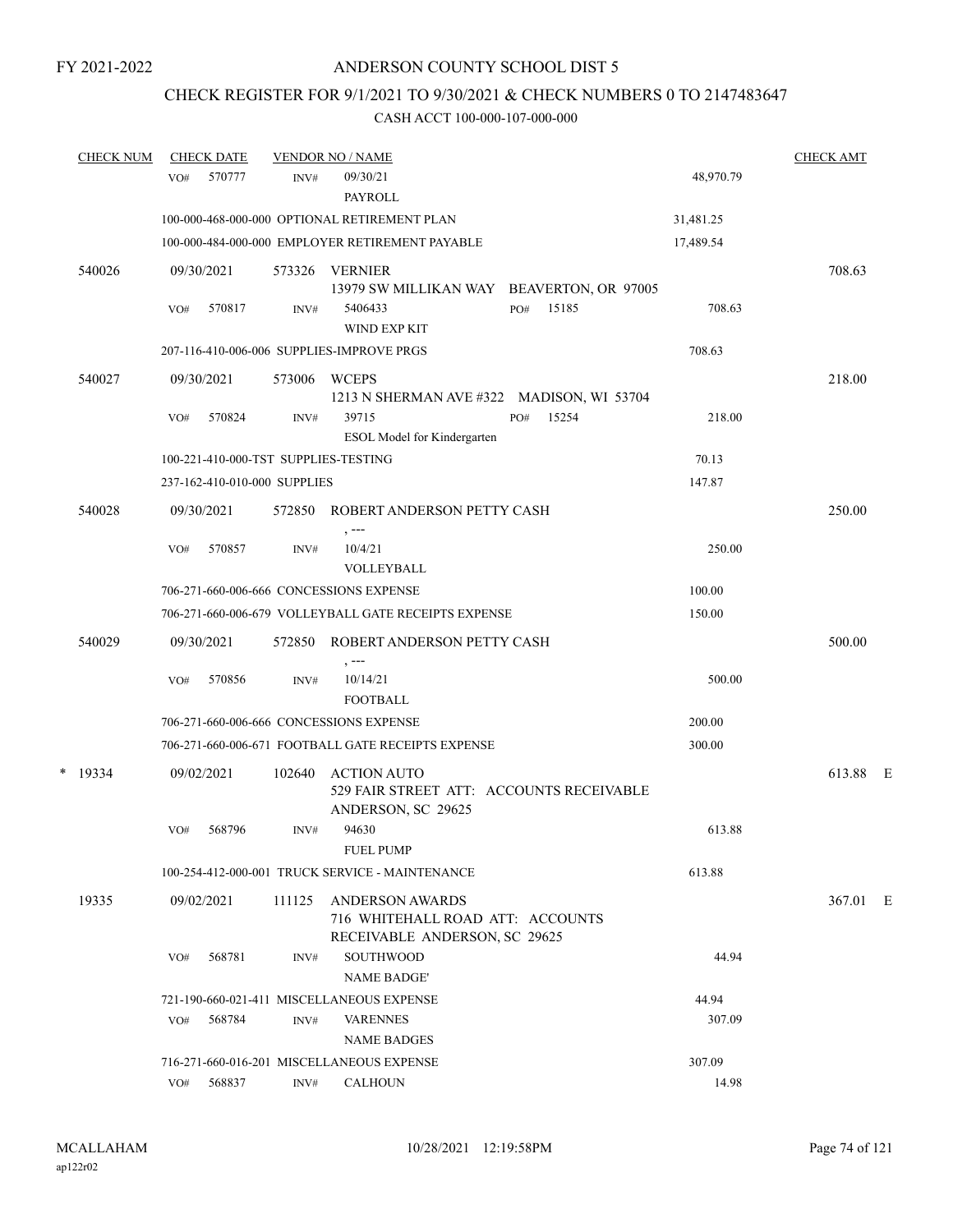## ANDERSON COUNTY SCHOOL DIST 5

## CHECK REGISTER FOR 9/1/2021 TO 9/30/2021 & CHECK NUMBERS 0 TO 2147483647

|   | <b>CHECK NUM</b> |     | <b>CHECK DATE</b>            |        | <b>VENDOR NO / NAME</b>                                                                                 |          | <b>CHECK AMT</b> |  |
|---|------------------|-----|------------------------------|--------|---------------------------------------------------------------------------------------------------------|----------|------------------|--|
|   |                  |     |                              |        | <b>NAME BADGES</b>                                                                                      |          |                  |  |
|   |                  |     |                              |        | 714-271-660-014-201 MISCELLANEOUS EXPENSE                                                               | 14.98    |                  |  |
|   | 19336            |     | 09/02/2021                   | 114225 | ANDERSON RESTAURANT EQUIPMENT<br>112 EAST MAULDIN STREET ATT: ACCOUNTS<br>RECEIVABLE ANDERSON, SC 29621 |          | 688.12 E         |  |
|   |                  | VO# | 568736                       | INV#   | 062830                                                                                                  | 229.69   |                  |  |
|   |                  |     |                              |        | <b>CHEF COAT</b>                                                                                        |          |                  |  |
|   |                  |     | 600-256-410-000-000 SUPPLIES |        |                                                                                                         | 229.69   |                  |  |
|   |                  | VO# | 568737                       | INV#   | 062070                                                                                                  | 458.43   |                  |  |
|   |                  |     |                              |        | PAN GRABBER                                                                                             |          |                  |  |
|   |                  |     | 600-256-410-000-000 SUPPLIES |        |                                                                                                         | 458.43   |                  |  |
|   | $*$ 19338        |     | 09/02/2021                   | 126675 | ATTAWAY INC<br>POBOX 302 ATT: ACCOUNTS RECEIVABLE<br>ANDERSON, SC 29622                                 |          | 890.51 E         |  |
|   |                  | VO# | 568735                       | INV#   | 00235102<br><b>BANNER</b>                                                                               | 70.62    |                  |  |
|   |                  |     | 600-256-410-000-000 SUPPLIES |        |                                                                                                         | 70.62    |                  |  |
|   |                  | VO# | 568771                       | INV#   | 00-234942                                                                                               | 112.35   |                  |  |
|   |                  |     |                              |        | <b>BUSINESS CARDS</b>                                                                                   |          |                  |  |
|   |                  |     | 100-232-410-000-000 SUPPLIES |        |                                                                                                         | 112.35   |                  |  |
|   |                  | VO# | 568839                       | INV#   | 00-234929                                                                                               | 707.54   |                  |  |
|   |                  |     |                              |        | <b>HANDBOOKS</b>                                                                                        |          |                  |  |
|   |                  |     |                              |        | 201-188-360-012-000 PRINTING AND BINDING                                                                | 707.54   |                  |  |
| * | 19340            |     | 09/02/2021                   | 155900 | CAROLINA BIOLOGICAL SUPPLY<br>POBOX 60232 ATT: ACCOUNTS RECEIVABLE<br>CHARLOTTE, NC 28260-0232          |          | 224.61 E         |  |
|   |                  | VO# | 568850                       | INV#   | 51408045<br><b>SUPPLIES</b>                                                                             | 224.61   |                  |  |
|   |                  |     |                              |        | 100-114-410-003-VEN SUPPLY-ADDT'L FOR LOST VENDING                                                      | 224.61 A |                  |  |
|   | 19341            |     | 09/02/2021                   |        | 569307 CAROLINA PCO SUPPLY CO. INC<br>POBOX 3517 ATT: ACCOUNTS RECEIVABLE CAYCE,                        |          | 208.65 E         |  |
|   |                  | VO# | 568758                       | INV#   | SC 29171<br>147649                                                                                      | 208.65   |                  |  |
|   |                  |     |                              |        | <b>APLINE WSG</b>                                                                                       |          |                  |  |
|   |                  |     |                              |        | 100-254-410-000-000 CUSTODIAL SUPPLIES                                                                  | 208.65   |                  |  |
|   | 19342            |     | 09/02/2021                   | 187300 | CRESCENT SUPPLY CO, INC<br>POBOX 8798 ATT: ACCOUNTS RECEIVABLE<br>GREENVILLE, SC 29604                  |          | 1,906.56 E       |  |
|   |                  | VO# | 568799                       | INV#   | 390358<br><b>SUPPLIES</b>                                                                               | 100.64   |                  |  |
|   |                  |     |                              |        | 100-254-410-000-001 MAINT. SUPPLIES-STRUCTURES                                                          | 100.64   |                  |  |
|   |                  | VO# | 568806                       | INV#   | 390309<br><b>SUPPLIES</b>                                                                               | 12.42    |                  |  |
|   |                  |     |                              |        | 100-254-410-000-001 MAINT. SUPPLIES-STRUCTURES                                                          | 12.42    |                  |  |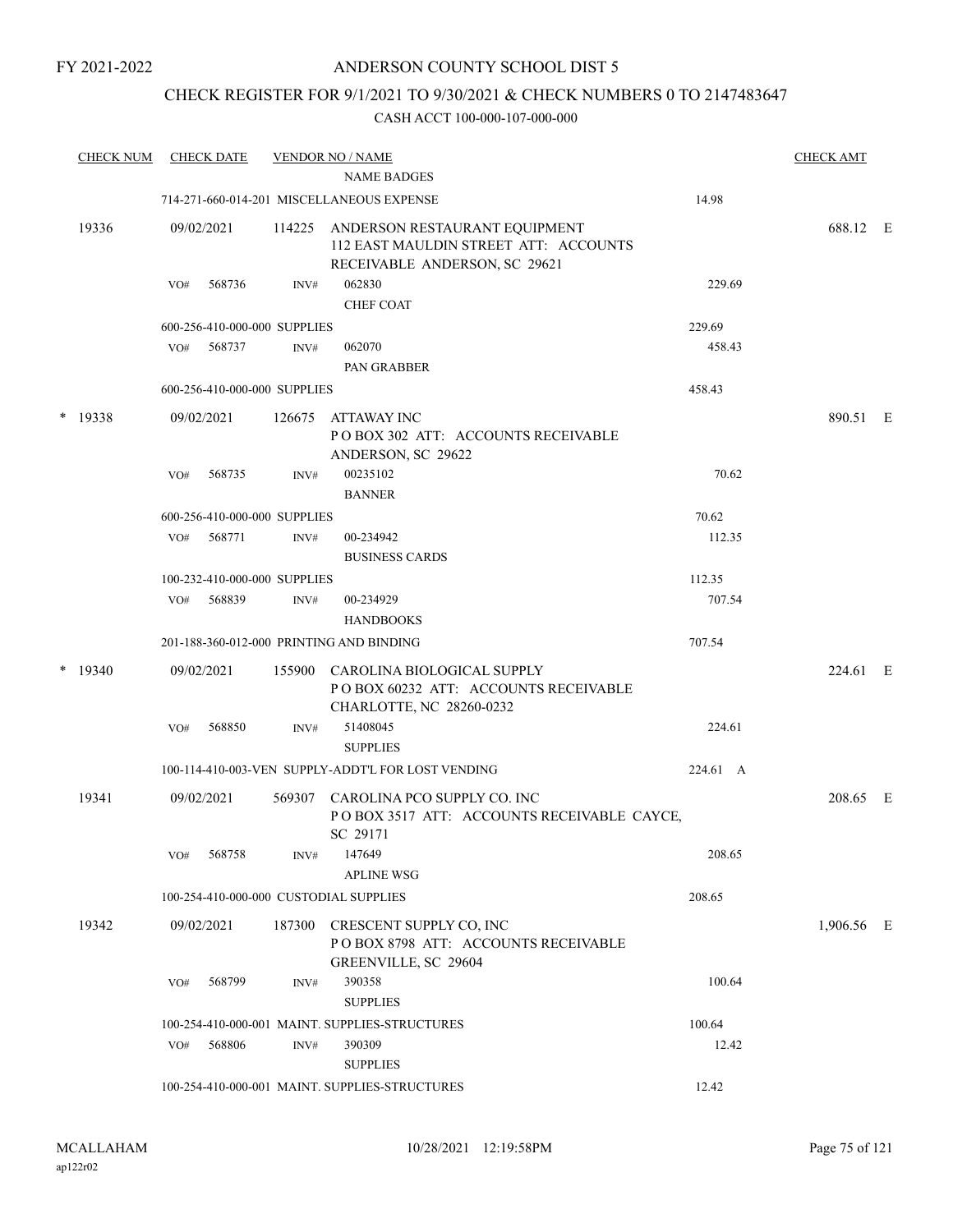## CHECK REGISTER FOR 9/1/2021 TO 9/30/2021 & CHECK NUMBERS 0 TO 2147483647

| <b>CHECK NUM</b> |     | <b>CHECK DATE</b> |        | <b>VENDOR NO / NAME</b>                                                                    |     |       |                  | <b>CHECK AMT</b> |
|------------------|-----|-------------------|--------|--------------------------------------------------------------------------------------------|-----|-------|------------------|------------------|
|                  | VO# | 568812            | INV#   | 390266                                                                                     |     |       | 112.35           |                  |
|                  |     |                   |        | <b>SUPPLIES</b>                                                                            |     |       |                  |                  |
|                  |     |                   |        | 100-254-410-008-001 SUPPLIES - MAINTENANCE                                                 |     |       | 112.35           |                  |
|                  | VO# | 568813            | INV#   | 390357                                                                                     |     |       | 112.35           |                  |
|                  |     |                   |        | <b>SUPPLIES</b>                                                                            |     |       |                  |                  |
|                  |     |                   |        | 100-254-410-017-001 SUPPLIES - MANTENANCE                                                  |     |       | 112.35           |                  |
|                  | VO# | 568815            | INV#   | 390555                                                                                     |     |       | 169.06           |                  |
|                  |     |                   |        | <b>SUPPLIES</b>                                                                            |     |       |                  |                  |
|                  |     |                   |        | 100-254-410-010-001 SUPPLIES - MAINTENANCE                                                 |     |       | 169.06           |                  |
|                  | VO# | 568820            | INV#   | 390510                                                                                     |     |       | 63.04            |                  |
|                  |     |                   |        | <b>SUPPLIES</b>                                                                            |     |       |                  |                  |
|                  |     |                   |        | 100-254-410-006-001 SUPPLIES - MAINTENANCE                                                 |     |       | 63.04            |                  |
|                  | VO# | 568821            | INV#   | 390452                                                                                     |     |       | 504.83           |                  |
|                  |     |                   |        | <b>SUPPLIES</b>                                                                            |     |       |                  |                  |
|                  |     |                   |        | 100-254-410-015-001 SUPPLIES - MAINTENANCE                                                 |     |       | 504.83           |                  |
|                  | VO# | 568824            | INV#   | 390483                                                                                     |     |       | 655.32           |                  |
|                  |     |                   |        | <b>SUPPLIES</b>                                                                            |     |       |                  |                  |
|                  |     | 568825            | INV#   | 100-254-410-002-001 SUPPLIES - MAINTENANCE<br>390451                                       |     |       | 655.32<br>176.55 |                  |
|                  | VO# |                   |        | <b>SUPPLIES</b>                                                                            |     |       |                  |                  |
|                  |     |                   |        | 100-254-410-003-001 SUPPLIES - MAINTENANCE                                                 |     |       | 176.55           |                  |
|                  |     |                   |        |                                                                                            |     |       |                  |                  |
| $*$ 19344        |     | 09/02/2021        |        | 569462 CROSSROADS ENVIRONMENTAL, LLC<br>1258 BOILING SPRINGS ROAD SPARTANBURG, SC<br>29303 |     |       |                  | 1,500.00 E       |
|                  | VO# | 568786            | INV#   | 10106                                                                                      | PO# | 14902 | 1,500.00         |                  |
|                  |     |                   |        | <b>SURVEILLANCE</b>                                                                        |     |       |                  |                  |
|                  |     |                   |        | 100-254-323-000-400 CONTRACT SRVS.-HVAC                                                    |     |       | 125.00           |                  |
|                  |     |                   |        | 100-254-323-001-400 CONTR SERV-HVAC/ELECT/PLUMBING                                         |     |       | 137.50           |                  |
|                  |     |                   |        | 100-254-323-003-400 CONTR SERV-HVAC/ELECT/PLUMBING                                         |     |       | 137.50           |                  |
|                  |     |                   |        | 100-254-323-005-400 CONTR SERV-HVAC/ELECT/PLUMBING                                         |     |       | 137.50           |                  |
|                  |     |                   |        | 100-254-323-010-400 CONTR SERV-HVAC/ELECT/PLUMBING                                         |     |       | 137.50           |                  |
|                  |     |                   |        | 100-254-323-012-400 CONTR SERV-HVAC/ELECT/PLUMBING                                         |     |       | 137.50           |                  |
|                  |     |                   |        | 100-254-323-014-400 CONTR SERV-HVAC/ELECT/PLUMBING                                         |     |       | 137.50           |                  |
|                  |     |                   |        | 100-254-323-016-400 CONTR SERV-HVAC/ELECT/PLUMBING                                         |     |       | 137.50           |                  |
|                  |     |                   |        | 100-254-323-019-400 CONTR SERV-HVAC/ELECT/PLUMBING                                         |     |       | 137.50           |                  |
|                  |     |                   |        | 100-254-323-021-400 CONTR SERV-HVAC/ELECT/PLUMBING                                         |     |       | 137.50           |                  |
|                  |     |                   |        | 100-254-323-023-400 CONTR SERV.-HVAC/ELECT/PLUMBING                                        |     |       | 137.50           |                  |
|                  |     |                   |        |                                                                                            |     |       |                  |                  |
| 19345            |     | 09/02/2021        | 237555 | <b>FORMS &amp; SUPPLY</b><br>PO BOX 563953 ATT: ACCOUNTS RECEIVABLE<br>CHARLOTTE, NC 28256 |     |       |                  | 143.38 E         |
|                  | VO# | 568748            | INV#   | 5865245-2<br><b>FOLDERS</b>                                                                |     |       | 56.11            |                  |
|                  |     |                   |        | 100-113-410-006-VEN SUPPLY-ADDT'L FOR LOST VENDING                                         |     |       | 56.11            |                  |
|                  | VO# | 568831            | INV#   | 5868101-0                                                                                  |     |       | 69.72            |                  |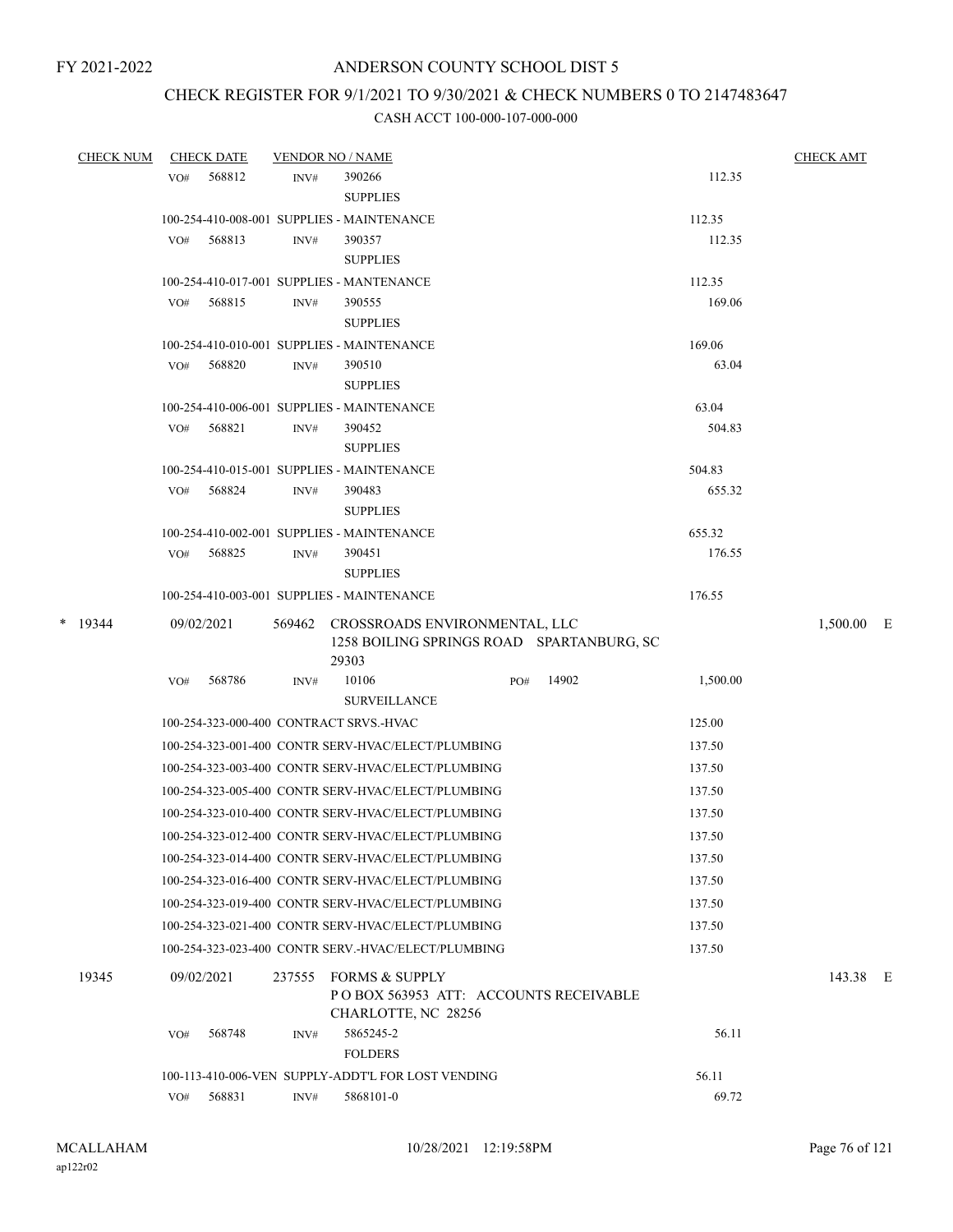## CHECK REGISTER FOR 9/1/2021 TO 9/30/2021 & CHECK NUMBERS 0 TO 2147483647

|        | <b>CHECK NUM</b> | <b>CHECK DATE</b>            |        | <b>VENDOR NO / NAME</b>                                                                             |        | <b>CHECK AMT</b> |  |
|--------|------------------|------------------------------|--------|-----------------------------------------------------------------------------------------------------|--------|------------------|--|
|        |                  |                              |        | <b>SUPPLIES</b>                                                                                     |        |                  |  |
|        |                  |                              |        | 719-271-660-019-201 MISCELLANEOUS EXPENSE                                                           | 51.91  |                  |  |
|        |                  |                              |        | 719-271-660-019-229 DUKE ENERGY GRANT EXPENSE                                                       | 17.81  |                  |  |
|        |                  | VO#<br>568832                | INV#   | 5868102-0<br><b>SUPPLIES</b>                                                                        | 17.55  |                  |  |
|        |                  |                              |        | 719-271-660-019-201 MISCELLANEOUS EXPENSE                                                           | 17.55  |                  |  |
|        | 19346            | 09/02/2021                   |        | 575199 EMPLOYEE VENDOR                                                                              |        | $101.60$ E       |  |
|        |                  | 568836<br>VO#                | INV#   | REIMBURSEMENT<br><b>FLOWERS</b>                                                                     | 101.60 |                  |  |
|        |                  |                              |        | 720-271-660-020-663 ATHLETIC GENERAL EXPENSE                                                        | 101.60 |                  |  |
| $\ast$ | 19349            | 09/02/2021                   |        | 576574 LOC-DOC SECURITY<br>PO BOX 78987 CHARLOTTE, NC 28271                                         |        | 152.22 E         |  |
|        |                  | 568805<br>VO#                | INV#   | C <sub>205273</sub><br><b>KEYS</b>                                                                  | 23.91  |                  |  |
|        |                  |                              |        | 100-254-323-001-400 CONTR SERV-HVAC/ELECT/PLUMBING                                                  | 23.91  |                  |  |
|        |                  | 568816<br>VO#                | INV#   | C205281<br><b>KEYS</b>                                                                              | 62.00  |                  |  |
|        |                  |                              |        | 100-254-323-013-400 CONTR SERV-HVAC/ELECT/PLUMBING                                                  | 62.00  |                  |  |
|        |                  | 568817<br>VO#                | INV#   | C205280<br><b>KEYS</b>                                                                              | 66.31  |                  |  |
|        |                  |                              |        | 100-254-323-006-400 CONTR SERV-HVAC/ELECT/PLUMBING                                                  | 66.31  |                  |  |
|        | $*$ 19352        | 09/02/2021                   | 352100 | MEREDITH BATTERY SERVICE<br>1802 WEST WHITNER STREET ATT: ACCOUNTS<br>RECEIVABLE ANDERSON, SC 29624 |        | 108.95 E         |  |
|        |                  | 568754<br>VO#                | INV#   | 104887<br><b>SUPPLIES</b>                                                                           | 108.95 |                  |  |
|        |                  |                              |        | 100-254-410-000-001 MAINT. SUPPLIES-STRUCTURES                                                      | 108.95 |                  |  |
|        | $*$ 19354        | 09/02/2021                   |        | 389900 OFFICE DEPOT<br>POBOX 1413 CHARLOTTE, NC 28201-1413                                          |        | 340.27 E         |  |
|        |                  | 568738<br>VO#                | INV#   | 190084727002<br><b>SUPPLIES</b>                                                                     | 32.65  |                  |  |
|        |                  | 600-256-410-000-000 SUPPLIES |        |                                                                                                     | 32.65  |                  |  |
|        |                  | 568739<br>VO#                | INV#   | 190084727001<br><b>SUPPLIES</b>                                                                     | 258.53 |                  |  |
|        |                  | 600-256-410-000-000 SUPPLIES |        |                                                                                                     | 258.53 |                  |  |
|        |                  | 568829<br>VO#                | INV#   | 187499341001<br><b>SUPPLIES</b>                                                                     | 12.83  |                  |  |
|        |                  | 100-114-410-002-000 SUPPLIES |        |                                                                                                     | 12.83  |                  |  |
|        |                  | 568830<br>VO#                | INV#   | 187499339001<br><b>SUPPLIES</b>                                                                     | 36.26  |                  |  |
|        |                  | 100-114-410-002-000 SUPPLIES |        |                                                                                                     | 36.26  |                  |  |
|        | 19355            | 09/02/2021                   | 391100 | OLD STONE TRACTOR CO, INC<br>PO BOX 13565 ATT: ACCOUNTS RECEIVABLE<br>ANDERSON, SC 29624            |        | 757.25 E         |  |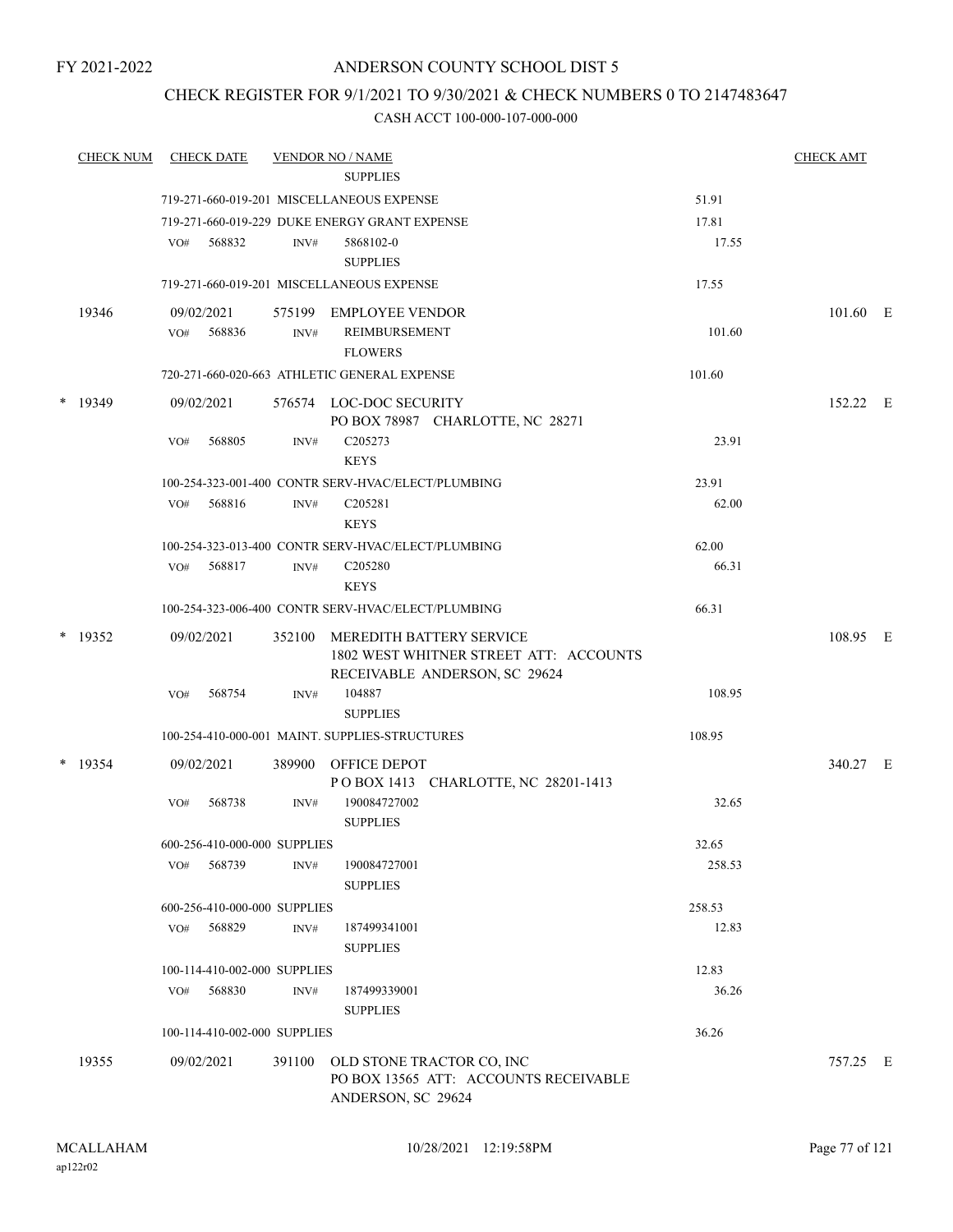## CHECK REGISTER FOR 9/1/2021 TO 9/30/2021 & CHECK NUMBERS 0 TO 2147483647

| <b>CHECK NUM</b> | <b>CHECK DATE</b>                       |      | <b>VENDOR NO / NAME</b>                                                   |              |           | <b>CHECK AMT</b> |  |
|------------------|-----------------------------------------|------|---------------------------------------------------------------------------|--------------|-----------|------------------|--|
|                  | 568752<br>VO#                           | INV# | 03155<br><b>SUPPLIES</b>                                                  |              | 70.82     |                  |  |
|                  |                                         |      | 100-254-410-000-001 MAINT. SUPPLIES-STRUCTURES                            |              | 70.82     |                  |  |
|                  | 568753<br>VO#                           | INV# | 40499<br><b>WORK ORDER</b>                                                |              | 686.43    |                  |  |
|                  |                                         |      | 100-254-410-000-001 MAINT. SUPPLIES-STRUCTURES                            |              | 686.43    |                  |  |
| 19356            | 09/02/2021                              |      | 575484 EMPLOYEE VENDOR                                                    |              |           | 2,690.93 E       |  |
|                  | 568843<br>VO#                           | INV# | REIMBURSEMENT<br>AMAZON & B&H                                             |              | 2,690.93  |                  |  |
|                  | 100-114-410-003-001 BAND SUPPLIES       |      |                                                                           |              | 2,690.93  |                  |  |
| 19357            | 09/02/2021                              |      | 571719 REPUBLIC SERVICES #744<br>PO BOX 9001099 LOUISVILLE, KY 40290-1099 |              |           | 12,226.58 E      |  |
|                  | 568855<br>VO#                           | INV# | 0744-002115373<br><b>SERVICE</b>                                          | 14897<br>PO# | 12,226.58 |                  |  |
|                  | 100-112-410-016-000 SUPPLIES            |      |                                                                           |              | 252.05    |                  |  |
|                  | 100-254-323-000-400 CONTRACT SRVS.-HVAC |      |                                                                           |              | 732.88    |                  |  |
|                  |                                         |      | 100-254-323-001-400 CONTR SERV-HVAC/ELECT/PLUMBING                        |              | 995.53    |                  |  |
|                  |                                         |      | 100-254-323-002-400 CONTR SERV-HVAC/ELECT/PLUMBING                        |              | 666.94    |                  |  |
|                  |                                         |      | 100-254-323-003-400 CONTR SERV-HVAC/ELECT/PLUMBING                        |              | 734.10    |                  |  |
|                  |                                         |      | 100-254-323-005-400 CONTR SERV-HVAC/ELECT/PLUMBING                        |              | 628.46    |                  |  |
|                  |                                         |      | 100-254-323-006-400 CONTR SERV-HVAC/ELECT/PLUMBING                        |              | 513.03    |                  |  |
|                  |                                         |      | 100-254-323-007-400 CONTR SERV-HVAC/ELECT/PLUMBING                        |              | 256.51    |                  |  |
|                  |                                         |      | 100-254-323-008-400 CONTR SERV-HVAC/ELECT/PLUMBING                        |              | 472.46    |                  |  |
|                  |                                         |      | 100-254-323-009-400 CONTR SERV-HVAC/ELECT/PLUMBING                        |              | 390.65    |                  |  |
|                  |                                         |      | 100-254-323-010-400 CONTR SERV-HVAC/ELECT/PLUMBING                        |              | 390.65    |                  |  |
|                  |                                         |      | 100-254-323-011-400 CONTR SERV-HVAC/ELECT/PLUMBING                        |              | 440.65    |                  |  |
|                  |                                         |      | 100-254-323-012-400 CONTR SERV-HVAC/ELECT/PLUMBING                        |              | 448.90    |                  |  |
|                  |                                         |      | 100-254-323-013-400 CONTR SERV-HVAC/ELECT/PLUMBING                        |              | 333.23    |                  |  |
|                  |                                         |      | 100-254-323-014-400 CONTR SERV-HVAC/ELECT/PLUMBING                        |              | 830.07    |                  |  |
|                  |                                         |      | 100-254-323-015-400 CONTR SERV-HVAC/ELECT/PLUMBING                        |              | 610.36    |                  |  |
|                  |                                         |      | 100-254-323-016-400 CONTR SERV-HVAC/ELECT/PLUMBING                        |              | 256.51    |                  |  |
|                  |                                         |      | 100-254-323-017-400 CONTR SERV-HVAC/ELECT/PLUMBING                        |              | 472.46    |                  |  |
|                  |                                         |      | 100-254-323-018-400 CONTR SERV-HVAC/ELECT/PLUMBING                        |              | 390.65    |                  |  |
|                  |                                         |      | 100-254-323-019-400 CONTR SERV-HVAC/ELECT/PLUMBING                        |              | 256.51    |                  |  |
|                  |                                         |      | 100-254-323-020-400 CONTR SERV-HVAC/ELECT/PLUMBING                        |              | 799.70    |                  |  |
|                  |                                         |      | 100-254-323-021-400 CONTR SERV-HVAC/ELECT/PLUMBING                        |              | 779.26    |                  |  |
|                  |                                         |      | 100-254-323-023-400 CONTR SERV.-HVAC/ELECT/PLUMBING                       |              | 288.37    |                  |  |
|                  |                                         |      | 131-254-323-031-600 MAINTENANCE SERVICES                                  |              | 286.65    |                  |  |
| 19358            | 09/02/2021<br>568774<br>VO#             | INV# | 574513 EMPLOYEE VENDOR<br>AUG 2021<br>MILEAGE                             |              | 148.96    | 148.96 E         |  |
|                  | 100-221-332-000-000 TRAVEL              |      |                                                                           |              | 148.96    |                  |  |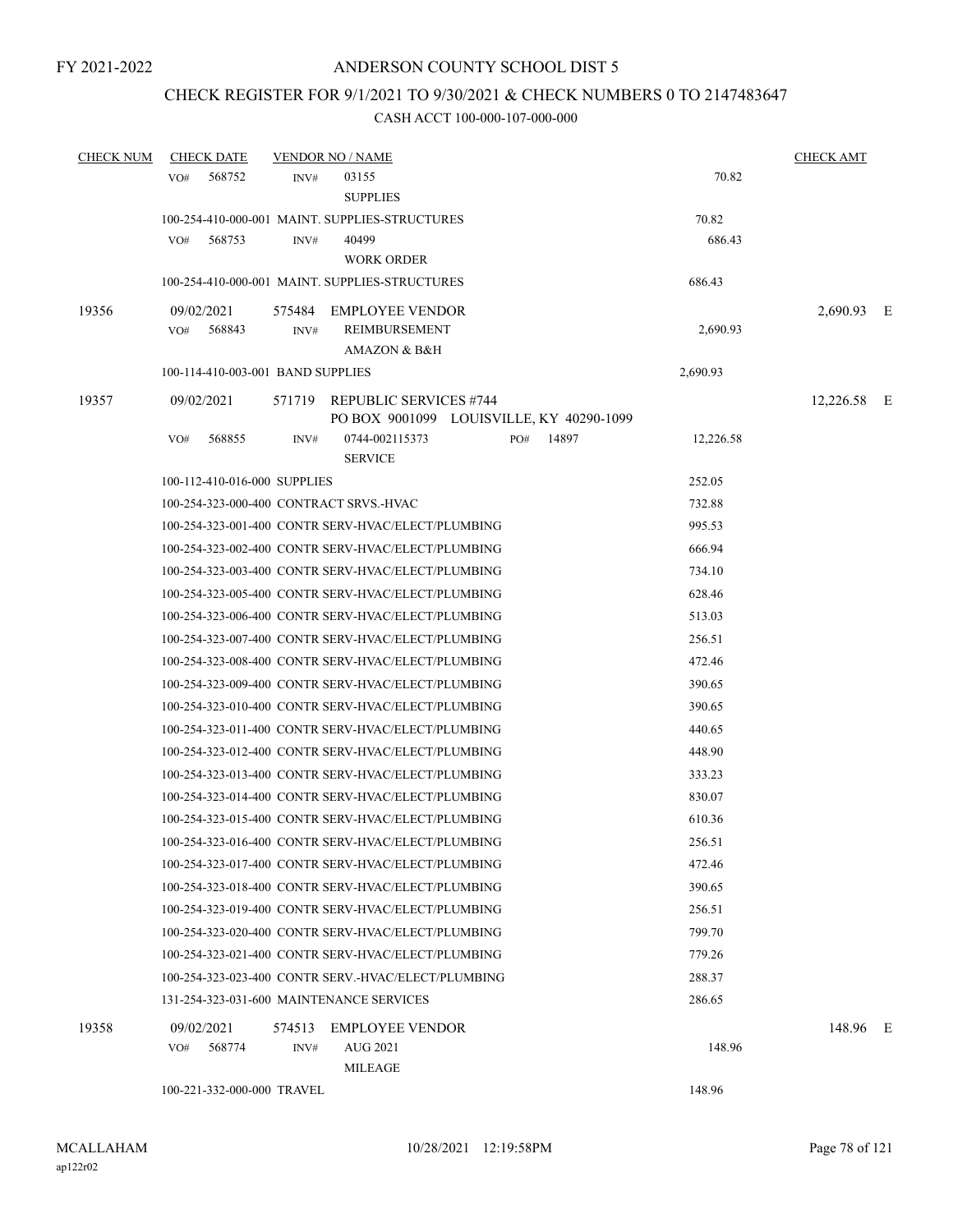## CHECK REGISTER FOR 9/1/2021 TO 9/30/2021 & CHECK NUMBERS 0 TO 2147483647

|        | <b>CHECK NUM</b> | <b>CHECK DATE</b>                        |        | <b>VENDOR NO / NAME</b>                                                                        |        | <b>CHECK AMT</b> |  |
|--------|------------------|------------------------------------------|--------|------------------------------------------------------------------------------------------------|--------|------------------|--|
|        | $*$ 19361        | 09/02/2021                               |        | 570059 SHARP BUSINESS SYSTEMS<br>DEPT 1216 PO BOX 121216 DALLAS, TX 75312-1216                 |        | 819.40 E         |  |
|        |                  | 568844<br>VO#                            | INV#   | 9003343610<br><b>COPIES</b>                                                                    | 819.40 |                  |  |
|        |                  | 100-252-360-000-000 PRINTING AND BINDING |        |                                                                                                | 819.40 |                  |  |
|        | $*$ 19364        | 09/02/2021                               |        | 576765 EMPLOYEE VENDOR                                                                         |        | $112.34 \t E$    |  |
|        |                  | 568848<br>VO#                            | INV#   | <b>REIMBURSEMENT</b><br><b>FOLDERS</b>                                                         | 112.34 |                  |  |
|        |                  |                                          |        | 713-271-660-013-201 MISCELLANEOUS EXPENSE                                                      | 112.34 |                  |  |
|        | $*$ 19366        | 09/02/2021                               |        | 569789 UNIFIRST CORPORATION<br>PO BOX 650481 DALLAS, TX 75265-0481                             |        | 317.11 E         |  |
|        |                  | VO#<br>568841                            | INV#   | 2961814127, 1814128<br>PO# 12982<br><b>UNIFORMS</b>                                            | 317.11 |                  |  |
|        |                  | 100-254-410-002-075 UNIFORM PURCHASES    |        |                                                                                                | 158.74 |                  |  |
|        |                  | 100-254-410-008-075 UNIFORM PURCHASES    |        |                                                                                                | 158.37 |                  |  |
| $\ast$ | 19368            | 09/02/2021                               |        | 532300 WHITE JONES ACE HARDWARE<br>PO BOX 13012 ATT: ACCOUNTS RECEIVABLE<br>ANDERSON, SC 29624 |        | 277.68 E         |  |
|        |                  | VO#<br>568750                            | INV#   | 900200/1                                                                                       | 112.20 |                  |  |
|        |                  |                                          |        | <b>SUPPLIES</b>                                                                                |        |                  |  |
|        |                  |                                          |        | 131-254-410-031-001 SUPPLIES - MAINTENANCE                                                     | 112.20 |                  |  |
|        |                  | 568791<br>VO#                            | INV#   | 410661/2<br><b>SUPPLIES</b>                                                                    | 37.75  |                  |  |
|        |                  |                                          |        | 100-254-410-000-001 MAINT. SUPPLIES-STRUCTURES                                                 | 37.75  |                  |  |
|        |                  | VO# 568795                               | INV#   | 410593/2<br><b>SUPPLIES</b>                                                                    | 84.04  |                  |  |
|        |                  |                                          |        | 100-254-410-000-001 MAINT. SUPPLIES-STRUCTURES                                                 | 84.04  |                  |  |
|        |                  | 568797<br>VO#                            | INV#   | 900143/1<br><b>SUPPLIES</b>                                                                    | 34.84  |                  |  |
|        |                  |                                          |        | 100-254-410-000-001 MAINT, SUPPLIES-STRUCTURES                                                 | 34.84  |                  |  |
|        |                  | 568818<br>VO#                            | INV#   | 899942/1<br><b>SUPPLIES</b>                                                                    | 8.85   |                  |  |
|        |                  |                                          |        | 100-254-410-006-001 SUPPLIES - MAINTENANCE                                                     | 8.85   |                  |  |
|        | 19369            | 09/02/2021                               |        | 574654 EMPLOYEE VENDOR                                                                         |        | 150.08 E         |  |
|        |                  | 568747<br>VO#                            | INV#   | <b>REIMBURSMENT</b><br><b>TOILET PAPER</b>                                                     | 44.90  |                  |  |
|        |                  | 100-112-410-010-000 SUPPLIES             |        |                                                                                                | 44.90  |                  |  |
|        |                  | 568864<br>VO#                            | INV#   | REIMBURSEMENT<br><b>PUBLIX</b>                                                                 | 105.18 |                  |  |
|        |                  |                                          |        | 710-271-660-010-201 MISCELLANEOUS EXPENSE                                                      | 105.18 |                  |  |
|        | 19370            | 09/07/2021                               | 569031 | <b>AIRGAS USA</b><br>POBOX 532609 ATT: ACCOUNTS RECEIVABLE<br>ATLANTA, GA 30353-2609           |        | $1,128.75$ E     |  |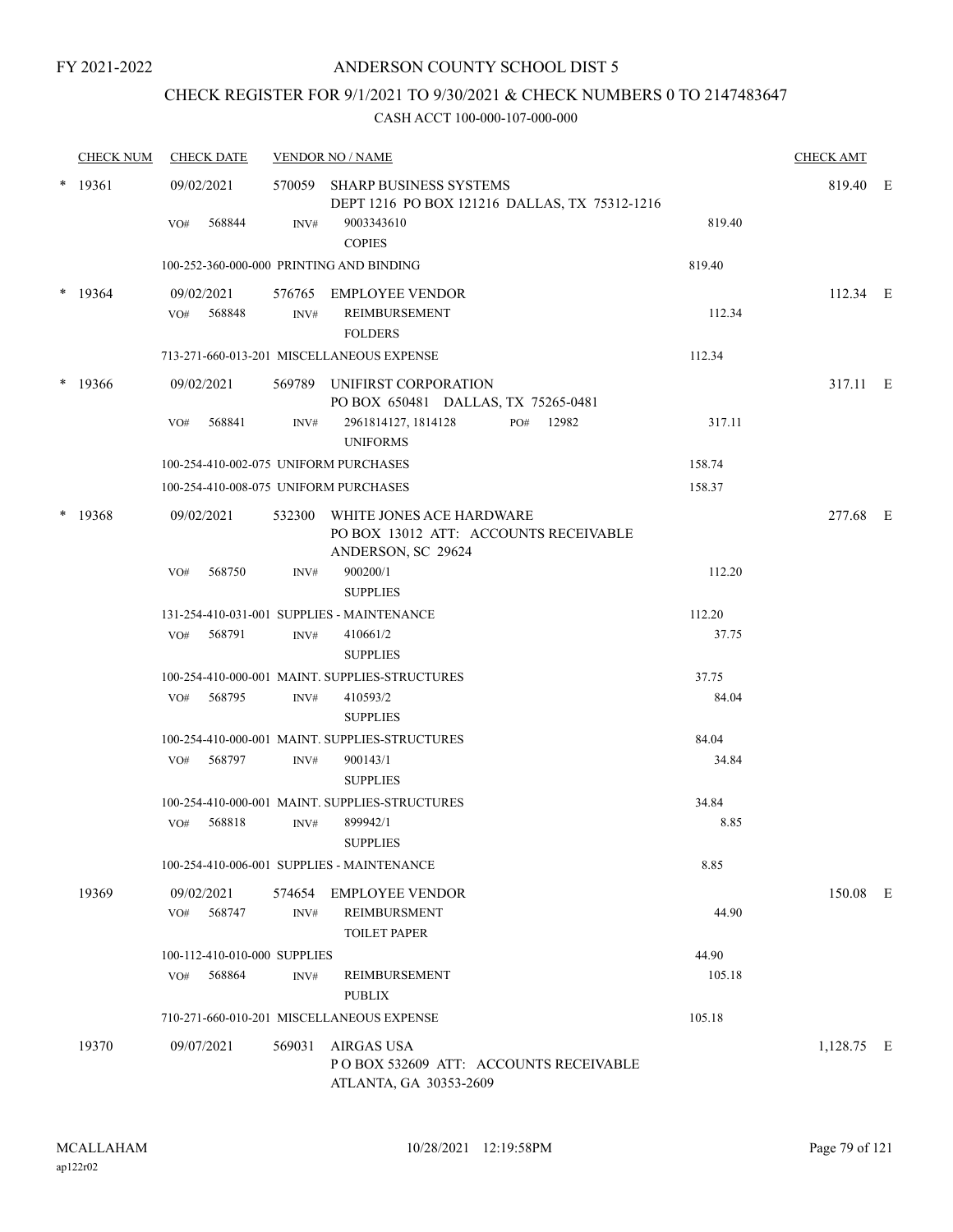# CHECK REGISTER FOR 9/1/2021 TO 9/30/2021 & CHECK NUMBERS 0 TO 2147483647

| <b>CHECK NUM</b> |            | <b>CHECK DATE</b> |                              | <b>VENDOR NO / NAME</b>                                                           |           | <b>CHECK AMT</b> |  |
|------------------|------------|-------------------|------------------------------|-----------------------------------------------------------------------------------|-----------|------------------|--|
|                  | VO#        | 568897            | INV#                         | 9981530803<br><b>RENTAL</b>                                                       | 1,128.75  |                  |  |
|                  |            |                   |                              | 329-115-410-031-0CO SUPPLIES-STATE (C/O)                                          | 1,128.75  |                  |  |
| * 19373          | 09/07/2021 |                   |                              | 126675 ATTAWAY INC<br>POBOX 302 ATT: ACCOUNTS RECEIVABLE<br>ANDERSON, SC 29622    |           | 1,029.39 E       |  |
|                  | VO#        | 568902            | INV#                         | 234938<br><b>VARENNES</b>                                                         | 162.69    |                  |  |
|                  |            |                   |                              | 716-271-660-016-201 MISCELLANEOUS EXPENSE                                         | 162.69    |                  |  |
|                  | VO#        | 568903            | INV#                         | 235058                                                                            | 395.90    |                  |  |
|                  |            |                   |                              | TL HANNA                                                                          |           |                  |  |
|                  |            |                   |                              | 100-114-410-002-VEN SUPPLY-ADDT'L FOR LOST VENDING                                | 395.90    |                  |  |
|                  | VO#        | 568904            | INV#                         | 235048<br>TL HANNA                                                                | 64.20     |                  |  |
|                  |            |                   |                              | 100-114-410-002-VEN SUPPLY-ADDT'L FOR LOST VENDING                                | 64.20     |                  |  |
|                  | VO#        | 568905            | INV#                         | 234998                                                                            | 117.70    |                  |  |
|                  |            |                   |                              | ROBERT ANDERSON                                                                   |           |                  |  |
|                  |            |                   | 100-233-410-006-000 SUPPLIES |                                                                                   | 117.70    |                  |  |
|                  | VO#        | 568906            | INV#                         | 234913<br><b>TL HANNA</b>                                                         | 112.35    |                  |  |
|                  |            |                   | 100-223-410-002-000 SUPPLIES |                                                                                   | 112.35    |                  |  |
|                  | VO#        | 568907            | INV#                         | 235032<br><b>MCCANTS</b>                                                          | 176.55    |                  |  |
|                  |            |                   |                              | 100-113-410-005-VEN SUPPLY-ADDT'L FOR LOST VENDING                                | 176.55    |                  |  |
| $*$ 19375        | 09/07/2021 |                   |                              | 569895 BROADWAY TECHNOLOGIES, INC<br>203 N. HAMILTON STREET WILLIAMSTON, SC 29697 |           | 2,378.55 E       |  |
|                  | VO#        | 568911            | INV#                         | 9526<br><b>RADIOS</b>                                                             | 2,378.55  |                  |  |
|                  |            |                   | 100-233-410-021-RAD RADIOS   |                                                                                   | 2,378.55  |                  |  |
| 19376            | 09/07/2021 |                   |                              | 564176 BSN SPORTS, LLC<br>PO BOX 660176 DALLAS, TX 75209-0176                     |           | 11,918.23 E      |  |
|                  | VO#        | 568912            | INV#                         | 913372758<br><b>MCCANTS</b>                                                       | 11,918.23 |                  |  |
|                  |            |                   |                              | 705-271-660-005-674 FOOTBALL EXPENSE                                              | 11,918.23 |                  |  |
| 19377            | 09/07/2021 |                   |                              | 568574 CCP CROWE'S CORPORATE PROMOTIONS<br>PO BOX 2647 ANDERSON, SC 29622         |           | 136.09 E         |  |
|                  | VO#        | 568916            | INV#                         | 17282<br>AIT                                                                      | 136.09    |                  |  |
|                  |            |                   | 131-115-410-031-000 SUPPLIES |                                                                                   | 136.09    |                  |  |
| $*$ 19379        | 09/07/2021 |                   | 572412                       | <b>EMPLOYEE VENDOR</b>                                                            |           | 116.55 E         |  |
|                  | VO#        | 568887            | INV#                         | <b>MATERIALS</b><br>REIMBURSEMENT                                                 | 116.55    |                  |  |
|                  |            |                   | 100-112-410-017-000 SUPPLIES |                                                                                   | 116.55    |                  |  |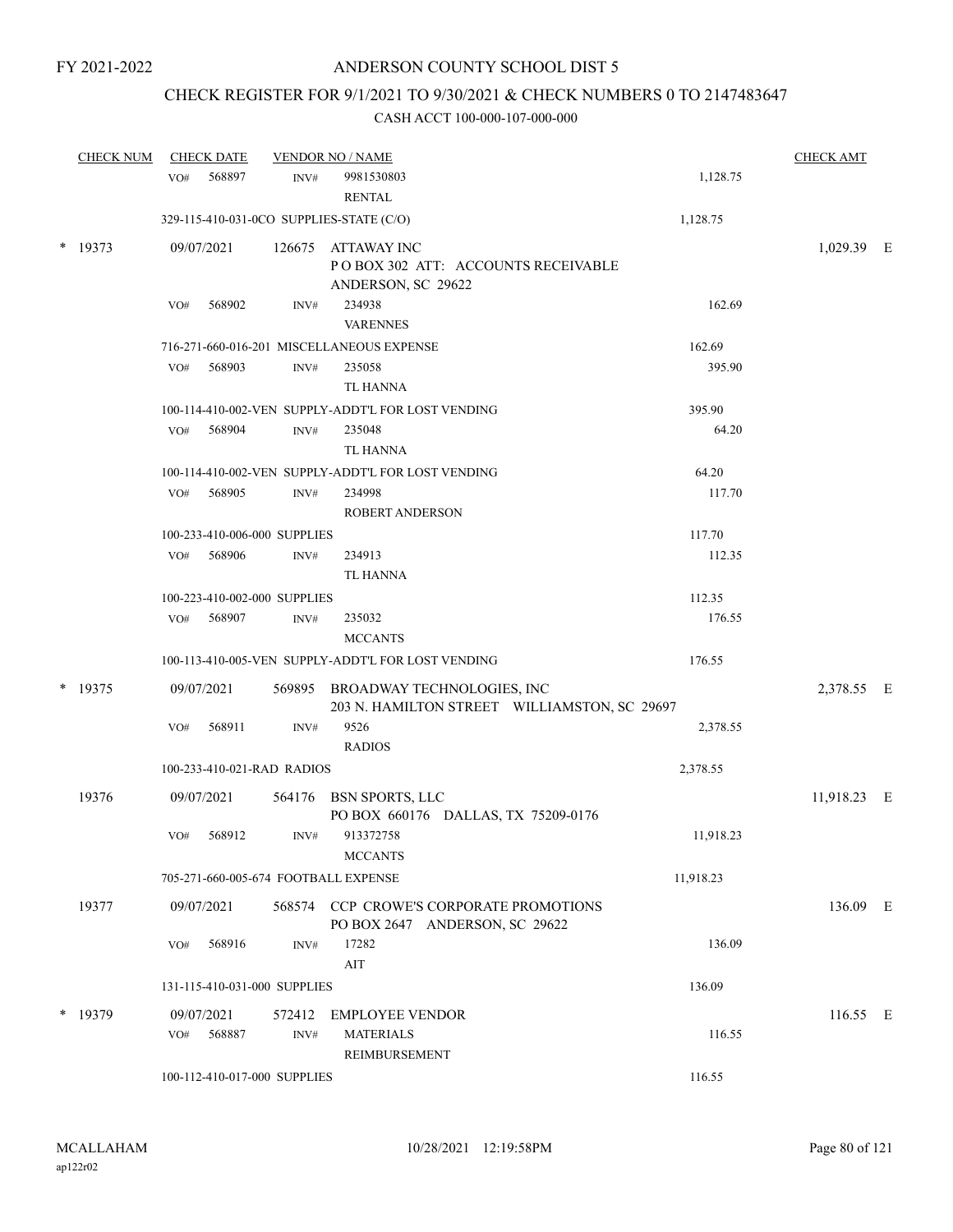## ANDERSON COUNTY SCHOOL DIST 5

## CHECK REGISTER FOR 9/1/2021 TO 9/30/2021 & CHECK NUMBERS 0 TO 2147483647

|        | <b>CHECK NUM</b> | <b>CHECK DATE</b>                      |                  | <b>VENDOR NO / NAME</b>                                                                               |           | <b>CHECK AMT</b> |  |
|--------|------------------|----------------------------------------|------------------|-------------------------------------------------------------------------------------------------------|-----------|------------------|--|
|        | $*$ 19381        | 09/07/2021                             |                  | 566171 EMPLOYMENT SCREENING, INC<br>PO BOX 410442 ATT: ACCOUNTS RECEIVABLE<br>CHARLOTTE, NC 28241     |           | 178.00 E         |  |
|        |                  | 568928<br>VO#                          | INV#             | ANDER5090321<br>AUGUST 2021                                                                           | 178.00    |                  |  |
|        |                  | 100-264-312-000-000 PURCHASED SERVICES |                  |                                                                                                       | 178.00    |                  |  |
|        | 19382            | 09/07/2021                             |                  | 237555 FORMS & SUPPLY<br>POBOX 563953 ATT: ACCOUNTS RECEIVABLE<br>CHARLOTTE, NC 28256                 |           | 1,182.11 E       |  |
|        |                  | 568929<br>VO#                          | INV#             | 5883905<br><b>SUPPLIES</b>                                                                            | 26.43     |                  |  |
|        |                  |                                        |                  | 715-271-660-015-201 MISCELLANEOUS EXPENSE                                                             | 26.43     |                  |  |
|        |                  | 568930<br>VO#                          | INV#             | 5884172<br><b>SUPPLIES</b>                                                                            | 35.74     |                  |  |
|        |                  |                                        |                  | 715-271-660-015-201 MISCELLANEOUS EXPENSE                                                             | 35.74     |                  |  |
|        |                  | 568931<br>VO#                          | INV#             | 5877162<br><b>SUPPLIES</b>                                                                            | 1,119.94  |                  |  |
|        |                  |                                        |                  | 100-113-410-006-VEN SUPPLY-ADDT'L FOR LOST VENDING                                                    | 1,119.94  |                  |  |
|        | * 19384          | 09/07/2021<br>568890<br>VO#            | INV#             | 575384 EMPLOYEE VENDOR<br><b>SCRIPTS</b><br>REIMBURSEMENT                                             | 279.00    | 279.00 E         |  |
|        |                  | 100-113-410-006-0RE RELATED ARTS       |                  |                                                                                                       | 279.00    |                  |  |
|        | 19385            | 09/07/2021                             | 574826           | <b>EMPLOYEE VENDOR</b>                                                                                |           | 125.00 E         |  |
|        |                  | 568889<br>VO#                          | INV#             | <b>FEES</b><br>REIMBURSEMENT                                                                          | 125.00    |                  |  |
|        |                  | 100-114-410-021-CHR CHORUS SUPPLIES    |                  |                                                                                                       | 125.00    |                  |  |
|        | 19386            | 09/07/2021                             |                  | 573279 HERSHEY CREAMERY COMPANY<br>710 CORPORATE CIRCLE SALISBURY, NC 28145                           |           | 181.26 E         |  |
|        |                  | 568932<br>VO#                          | $\mathrm{INV}\#$ | 0016945799<br><b>NEVITT FOREST</b>                                                                    | 181.26    |                  |  |
|        |                  |                                        |                  | 712-271-660-012-391 ICE CREAM SALES EXPENSE                                                           | 181.26    |                  |  |
| $\ast$ | 19388            | 09/07/2021<br>VO#<br>568884            | 572225<br>INV#   | <b>EMPLOYEE VENDOR</b><br>AUG 2021<br><b>MILEAGE</b>                                                  | 163.18    | 163.18 E         |  |
|        |                  | 100-266-332-000-000 IN-DISTRICT TRAVEL |                  |                                                                                                       | 163.18    |                  |  |
|        | $*$ 19391        | 09/07/2021                             |                  | 566173 LEGO EDUCATION<br>13569 COLLECTIONS CENTER DRIVE ATT: ACCOUNTS<br>RECEIVABLE CHICAGO, IL 60693 |           | 27,280.99 E      |  |
|        |                  | 568937<br>VO#                          | INV#             | 1190469726<br>PO# 15047<br><b>SUPPLIES</b>                                                            | 27,280.99 |                  |  |
|        |                  |                                        |                  | 210-113-410-000-021 SUPPLIES AND MATERIALS/KITS                                                       | 27,280.99 |                  |  |
|        | $*$ 19393        | 09/07/2021                             |                  | 576574 LOC-DOC SECURITY<br>PO BOX 78987 CHARLOTTE, NC 28271                                           |           | 100.55 E         |  |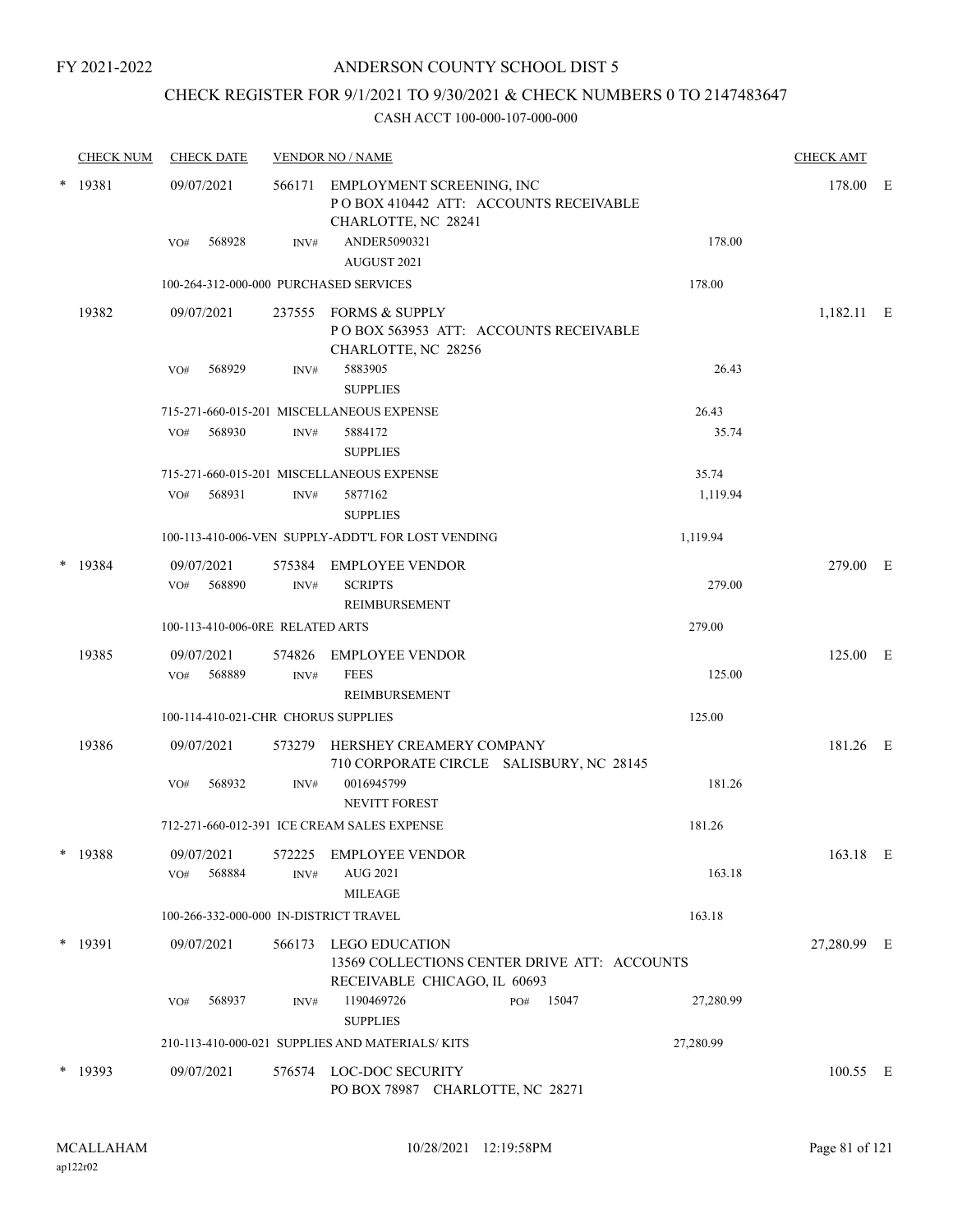## CHECK REGISTER FOR 9/1/2021 TO 9/30/2021 & CHECK NUMBERS 0 TO 2147483647

|   | <b>CHECK NUM</b> | <b>CHECK DATE</b>                        |                | <b>VENDOR NO / NAME</b>                                                                         |          | <b>CHECK AMT</b> |  |
|---|------------------|------------------------------------------|----------------|-------------------------------------------------------------------------------------------------|----------|------------------|--|
|   |                  | 568938<br>VO#                            | INV#           | C <sub>205291</sub><br>LOCKS/KEYS                                                               | 100.55   |                  |  |
|   |                  |                                          |                | 100-254-323-003-400 CONTR SERV-HVAC/ELECT/PLUMBING                                              | 100.55   |                  |  |
|   | 19394            | 09/07/2021<br>568891<br>VO#              | 571837<br>INV# | <b>EMPLOYEE VENDOR</b><br>8/31 LUNCH<br><b>REIMBURSEMENT</b>                                    | 890.37   | 890.37 E         |  |
|   |                  | 802-112-410-017-000 SUPPLIES - RETENTION |                |                                                                                                 | 890.37   |                  |  |
|   | 19395            | 09/07/2021                               | 569877         | NATIONAL FFA ORGANIZATION<br>POBOX 631363 ATT: ACCOUNTS RECEIVABLE<br>CINCINNATI, OH 45263-1363 |          | 401.00 E         |  |
|   |                  | 568939<br>VO#                            | INV#           | MDS241393<br>CUST #5226                                                                         | 401.00   |                  |  |
|   |                  | 731-271-660-031-850 FFA EXPENSE          |                |                                                                                                 | 401.00   |                  |  |
|   | 19396            | 09/07/2021                               | 389900         | <b>OFFICE DEPOT</b><br>POBOX 1413 CHARLOTTE, NC 28201-1413                                      |          | 160.85 E         |  |
|   |                  | 568941<br>VO#                            | INV#           | 2515881320<br>15053<br>PO#<br><b>SUPPLIES</b>                                                   | 21.66    |                  |  |
|   |                  | 328-114-410-000-000 SUPPLIES             |                |                                                                                                 | 21.66    |                  |  |
|   |                  | 568942<br>VO#                            | INV#           | 188263288001<br><b>SUPPLIES</b>                                                                 | 139.19   |                  |  |
|   |                  | 100-113-410-007-000 SUPPLIES             |                |                                                                                                 | 139.19   |                  |  |
|   | * 19398          | 09/07/2021                               | 391100         | OLD STONE TRACTOR CO, INC<br>PO BOX 13565 ATT: ACCOUNTS RECEIVABLE<br>ANDERSON, SC 29624        |          | 102.72 E         |  |
|   |                  | 568945<br>VO#                            | $\text{INV}\#$ | CT15079<br><b>SUPPLIES</b>                                                                      | 102.72   |                  |  |
|   |                  |                                          |                | 100-254-410-000-001 MAINT. SUPPLIES-STRUCTURES                                                  | 102.72   |                  |  |
| * | 19400            | 09/07/2021                               | 574687         | PRIORITY ONE SECURITY<br>PO BOX 36 MAULDIN, SC 29662                                            |          | 1,282.00 E       |  |
|   |                  | VO#<br>568947                            | INV#           | 2151591<br>14898<br>PO#<br><b>SEPT SERVICE</b>                                                  | 1,282.00 |                  |  |
|   |                  |                                          |                | 100-254-323-000-400 CONTRACT SRVS.-HVAC                                                         | 92.00    |                  |  |
|   |                  |                                          |                | 100-254-323-001-400 CONTR SERV-HVAC/ELECT/PLUMBING                                              | 46.00    |                  |  |
|   |                  |                                          |                | 100-254-323-002-400 CONTR SERV-HVAC/ELECT/PLUMBING                                              | 168.00   |                  |  |
|   |                  |                                          |                | 100-254-323-003-400 CONTR SERV-HVAC/ELECT/PLUMBING                                              | 102.00   |                  |  |
|   |                  |                                          |                | 100-254-323-005-400 CONTR SERV-HVAC/ELECT/PLUMBING                                              | 46.00    |                  |  |
|   |                  |                                          |                | 100-254-323-006-400 CONTR SERV-HVAC/ELECT/PLUMBING                                              | 69.00    |                  |  |
|   |                  |                                          |                | 100-254-323-007-400 CONTR SERV-HVAC/ELECT/PLUMBING                                              | 46.00    |                  |  |
|   |                  |                                          |                | 100-254-323-008-400 CONTR SERV-HVAC/ELECT/PLUMBING                                              | 46.00    |                  |  |
|   |                  |                                          |                | 100-254-323-009-400 CONTR SERV-HVAC/ELECT/PLUMBING                                              | 46.00    |                  |  |
|   |                  |                                          |                | 100-254-323-010-400 CONTR SERV-HVAC/ELECT/PLUMBING                                              | 46.00    |                  |  |
|   |                  |                                          |                | 100-254-323-011-400 CONTR SERV-HVAC/ELECT/PLUMBING                                              | 46.00    |                  |  |
|   |                  |                                          |                | 100-254-323-012-400 CONTR SERV-HVAC/ELECT/PLUMBING                                              | 46.00    |                  |  |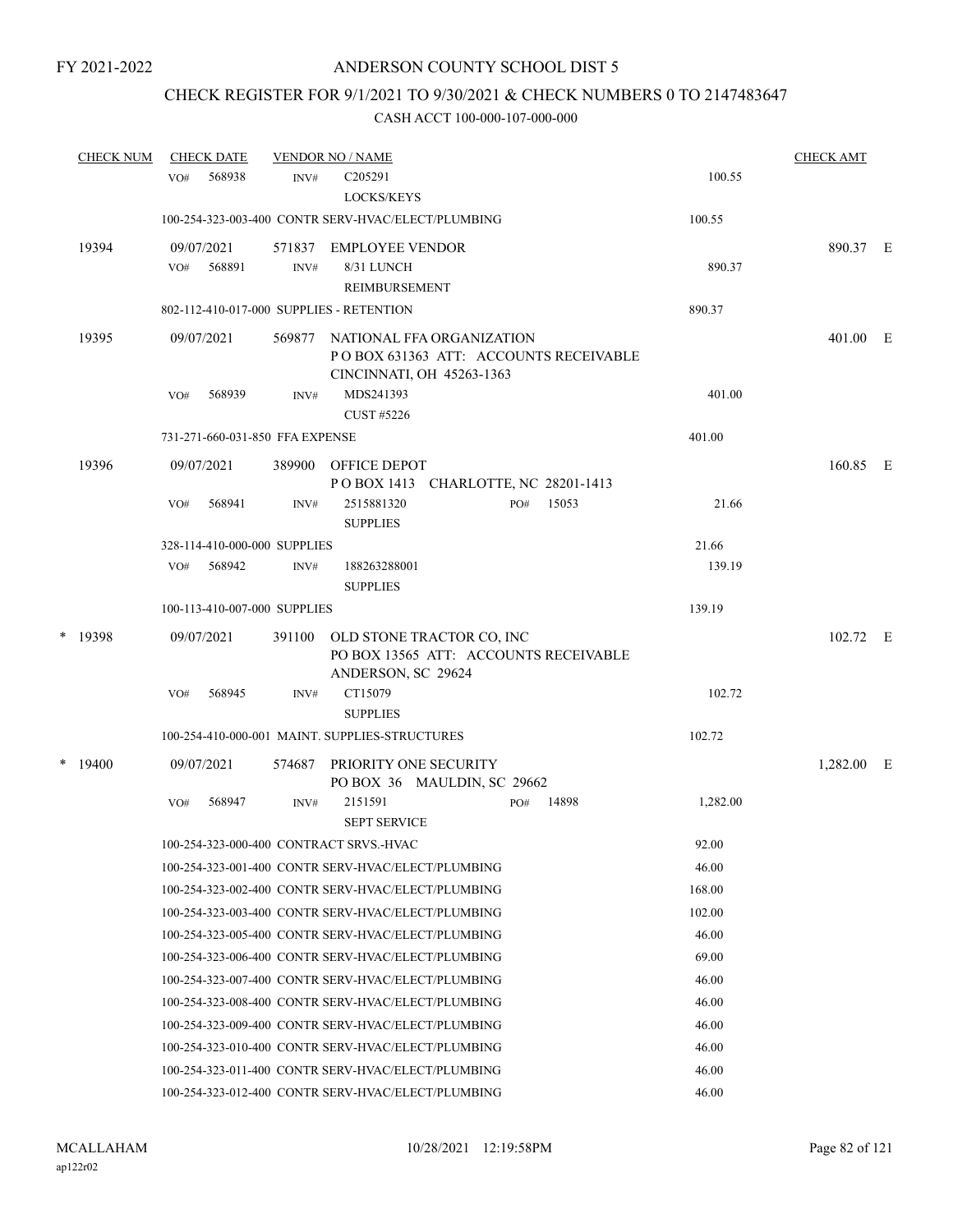# CHECK REGISTER FOR 9/1/2021 TO 9/30/2021 & CHECK NUMBERS 0 TO 2147483647

| <b>CHECK NUM</b> | <b>CHECK DATE</b>                  |        | <b>VENDOR NO / NAME</b>                                                         |          | <b>CHECK AMT</b> |
|------------------|------------------------------------|--------|---------------------------------------------------------------------------------|----------|------------------|
|                  |                                    |        | 100-254-323-013-400 CONTR SERV-HVAC/ELECT/PLUMBING                              | 46.00    |                  |
|                  |                                    |        | 100-254-323-014-400 CONTR SERV-HVAC/ELECT/PLUMBING                              | 46.00    |                  |
|                  |                                    |        | 100-254-323-015-400 CONTR SERV-HVAC/ELECT/PLUMBING                              | 46.00    |                  |
|                  |                                    |        | 100-254-323-016-400 CONTR SERV-HVAC/ELECT/PLUMBING                              | 46.00    |                  |
|                  |                                    |        | 100-254-323-017-400 CONTR SERV-HVAC/ELECT/PLUMBING                              | 46.00    |                  |
|                  |                                    |        | 100-254-323-018-400 CONTR SERV-HVAC/ELECT/PLUMBING                              | 46.00    |                  |
|                  |                                    |        | 100-254-323-019-400 CONTR SERV-HVAC/ELECT/PLUMBING                              | 46.00    |                  |
|                  |                                    |        | 100-254-323-020-400 CONTR SERV-HVAC/ELECT/PLUMBING                              | 46.00    |                  |
|                  |                                    |        | 100-254-323-021-400 CONTR SERV-HVAC/ELECT/PLUMBING                              | 46.00    |                  |
|                  |                                    |        | 100-254-323-023-400 CONTR SERV.-HVAC/ELECT/PLUMBING                             | 69.00    |                  |
| 19401            | 09/07/2021                         | 463590 | SCHOOLMATE.COM<br>POBOX 2110 ATT: ACCOUNTS RECEIVABLE<br>KEARNEY, NE 68848-2110 |          | $1,260.00$ E     |
|                  | 568956<br>VO#                      | INV#   | 562196<br>PO#<br><b>PLANNERS</b>                                                | 14841    | 1,260.00         |
|                  | 201-112-410-012-000 SUPPLIES       |        |                                                                                 | 1,260.00 |                  |
| 19402            | 09/07/2021                         | 570099 | SCHOOL SPECIALTY, LLC<br>PO BOX 825640 PHILADELPHIA, PA 19182-5640              |          | 396.56 E         |
|                  | 568957<br>VO#                      | INV#   | 208128383278<br><b>SUPPLIES</b>                                                 |          | 396.56           |
|                  | 100-113-410-006-ART ART SUPPLIES   |        |                                                                                 | 396.56   |                  |
| 19403            | 09/07/2021                         | 570059 | <b>SHARP BUSINESS SYSTEMS</b><br>DEPT 1216 PO BOX 121216 DALLAS, TX 75312-1216  |          | 579.39 E         |
|                  | 568958<br>VO#                      | INV#   | 9003435281<br><b>COPIES</b>                                                     |          | 6.79             |
|                  |                                    |        | 329-115-690-031-0CO OTHER OBJECTS-WBL (C/O)                                     | 6.79     |                  |
|                  | VO#<br>568959                      | INV#   | 9003435314<br><b>COPIES</b>                                                     |          | 0.33             |
|                  |                                    |        | 329-115-690-031-0CO OTHER OBJECTS-WBL (C/O)                                     | 0.33     |                  |
|                  | 568960<br>VO#                      | INV#   | 9003435297<br><b>COPIES</b>                                                     |          | 22.20            |
|                  |                                    |        | 329-115-690-031-0CO OTHER OBJECTS-WBL (C/O)                                     | 22.20    |                  |
|                  | 568961<br>VO#                      | INV#   | 9003412957<br><b>COPIES</b>                                                     |          | 26.96            |
|                  |                                    |        | 329-115-690-031-0CO OTHER OBJECTS-WBL (C/O)                                     | 26.96    |                  |
|                  | $VO#$ 568962                       | INV#   | 9003441730<br><b>COPIES</b>                                                     |          | 42.40            |
|                  |                                    |        | 100-113-410-005-VEN SUPPLY-ADDT'L FOR LOST VENDING                              | 42.40    |                  |
|                  | 568963<br>VO#                      | INV#   | 9003445659<br><b>COPIES</b>                                                     |          | 73.12            |
|                  | 717-190-660-017-362 COPIER EXPENSE |        |                                                                                 | 73.12    |                  |
|                  | 568964<br>VO#                      | INV#   | 9003364092<br><b>COPIES</b>                                                     |          | 260.21           |
|                  | 201-112-490-011-000 COPIER COST    |        |                                                                                 | 172.75   |                  |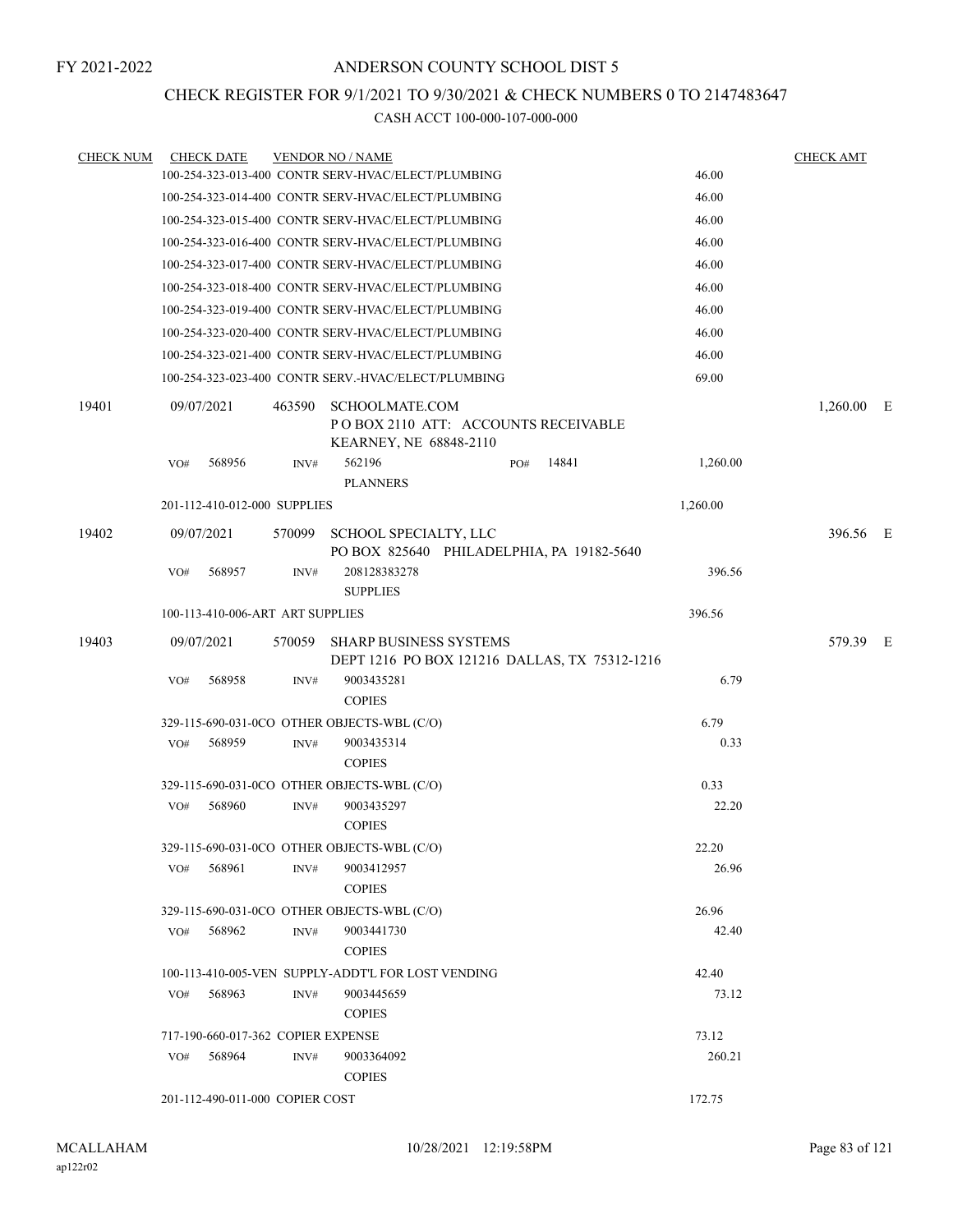## CHECK REGISTER FOR 9/1/2021 TO 9/30/2021 & CHECK NUMBERS 0 TO 2147483647

|        | <b>CHECK NUM</b> |     | <b>CHECK DATE</b> | 201-112-490-011-000 COPIER COST | <b>VENDOR NO / NAME</b>                                                                               |     |       | 87.46    | <b>CHECK AMT</b> |  |
|--------|------------------|-----|-------------------|---------------------------------|-------------------------------------------------------------------------------------------------------|-----|-------|----------|------------------|--|
|        |                  | VO# | 568965            | INV#                            | 9003444618                                                                                            |     |       | 147.38   |                  |  |
|        |                  |     |                   |                                 | <b>COPIES</b>                                                                                         |     |       |          |                  |  |
|        |                  |     |                   |                                 | 100-255-323-000-000 CONTRACTED SERVICES                                                               |     |       | 147.38   |                  |  |
| $\ast$ | 19406            |     | 09/07/2021        | 568718                          | THE READING WAREHOUSE<br>POBOX 41328 ATT: ACCOUNTS RECEIVABLE NORTH<br>CHARLESTON, SC 29423           |     |       |          | 134.34 E         |  |
|        |                  | VO# | 568971            | INV#                            | 212371<br><b>MCCANTS</b>                                                                              |     |       | 134.34   |                  |  |
|        |                  |     |                   |                                 | 100-113-410-005-VEN SUPPLY-ADDT'L FOR LOST VENDING                                                    |     |       | 134.34   |                  |  |
|        | 19407            |     | 09/07/2021        | 570855                          | ULINE - ATLANTA<br>P.O. BOX 88741 ATT: ACCOUNTS RECEIVABLE<br>CHICAGO, IL 60680-1741                  |     |       |          | 732.90 E         |  |
|        |                  | VO# | 568972            | INV#                            | 137948256<br>CUST #20508355                                                                           |     |       | 732.90   |                  |  |
|        |                  |     |                   | 600-256-410-008-000 SUPPLIES    |                                                                                                       |     |       | 99.54    |                  |  |
|        |                  |     |                   |                                 | 900-256-410-000-019 FANS NO KID HUNGRY GRANT                                                          |     |       | 633.36   |                  |  |
|        | 19408            |     | 09/09/2021        |                                 | 572731 ACCO BRANDS USA LLC<br>PO BOX 203412 DALLAS, TX 75320-3412                                     |     |       |          | 544.59 E         |  |
|        |                  | VO# | 569466            | INV#                            | 4717330407<br><b>LAMINATION FILM</b>                                                                  | PO# | 14968 | 544.59   |                  |  |
|        |                  |     |                   |                                 | 202-224-410-011-000 SUPPLIES- PROF DEV                                                                |     |       | 544.59   |                  |  |
|        | $*$ 19410        |     | 09/09/2021        | 126675                          | ATTAWAY INC<br>POBOX 302 ATT: ACCOUNTS RECEIVABLE<br>ANDERSON, SC 29622                               |     |       |          | 2,936.45 E       |  |
|        |                  | VO# | 569412            | INV#                            | 00-235170<br><b>BANNERS</b>                                                                           |     |       | 190.84   |                  |  |
|        |                  |     |                   | 600-256-410-000-000 SUPPLIES    |                                                                                                       |     |       | 190.84   |                  |  |
|        |                  |     | VO# 569470        | INV#                            | 00-235082<br><b>DECALS</b>                                                                            |     |       | 87.74    |                  |  |
|        |                  |     |                   |                                 | 100-113-410-005-VEN SUPPLY-ADDT'L FOR LOST VENDING                                                    |     |       | 87.74    |                  |  |
|        |                  | VO# | 569483            | INV#                            | 234809, 234862<br>234875, 234867                                                                      | PO# | 14921 | 2,657.87 |                  |  |
|        |                  |     |                   |                                 | 100-000-170-000-000 WAREHOUSE INVENTORY                                                               |     |       | 2,657.87 |                  |  |
|        | 19411            |     | 09/09/2021        |                                 | 155900 CAROLINA BIOLOGICAL SUPPLY<br>POBOX 60232 ATT: ACCOUNTS RECEIVABLE<br>CHARLOTTE, NC 28260-0232 |     |       |          | 631.35 E         |  |
|        |                  | VO# | 569397            | INV#                            | 51478816<br><b>SOIL</b>                                                                               |     |       | 631.35   |                  |  |
|        |                  |     |                   |                                 | 326-111-410-000-000 SCIENCE KITS SUPPLIES                                                             |     |       | 631.35   |                  |  |
|        | 19412            |     | 09/09/2021        | 574515                          | <b>EMPLOYEE VENDOR</b>                                                                                |     |       |          | $110.21$ E       |  |
|        |                  | VO# | 569410            | INV#                            | 08/25-08/30/21<br>MILEAGE                                                                             |     |       | 54.66    |                  |  |
|        |                  |     |                   |                                 | 600-256-333-000-000 TRIPS AND CONFERENCES                                                             |     |       | 54.66    |                  |  |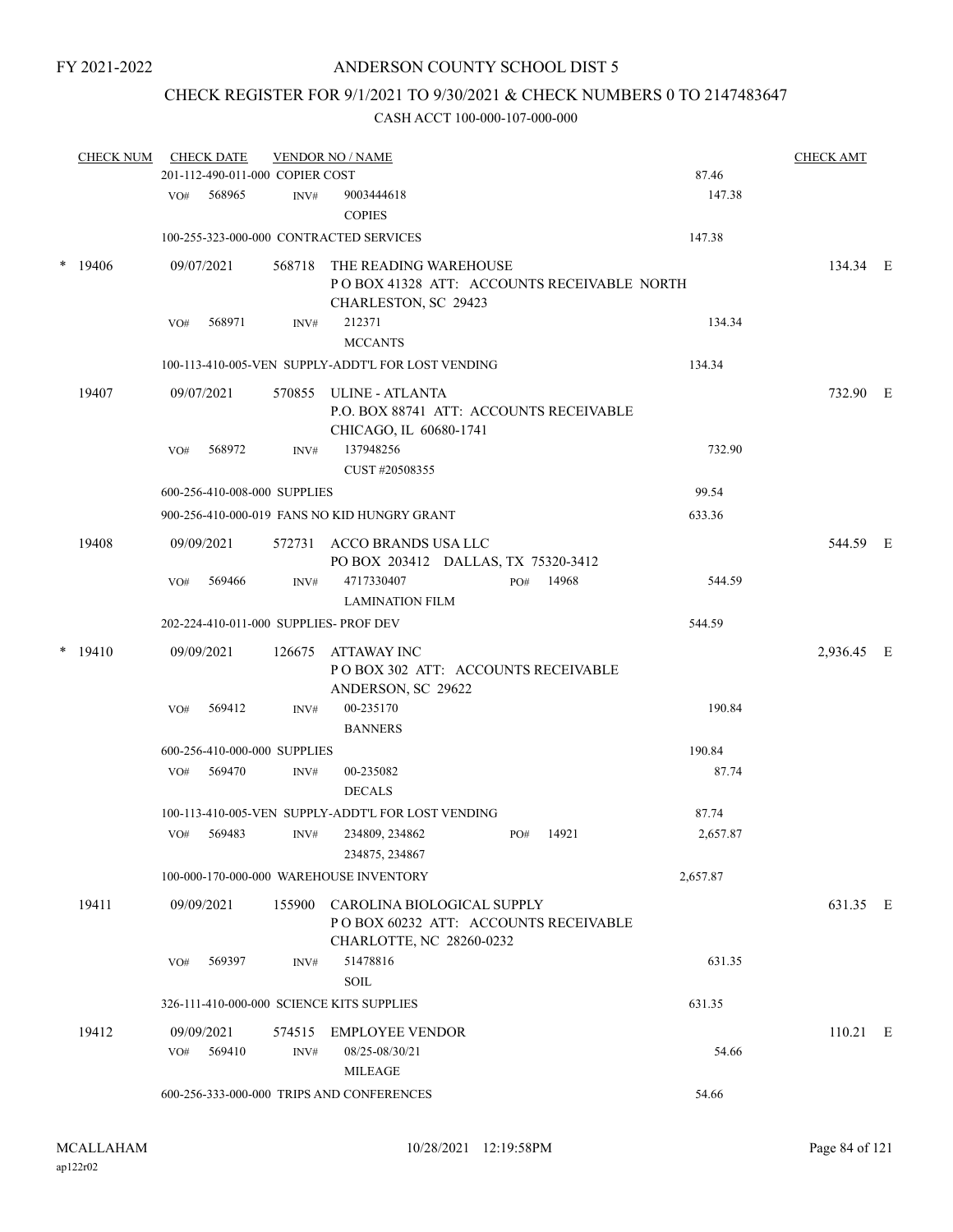# CHECK REGISTER FOR 9/1/2021 TO 9/30/2021 & CHECK NUMBERS 0 TO 2147483647

| <b>CHECK NUM</b> |     | <b>CHECK DATE</b>            |                | <b>VENDOR NO / NAME</b>                                                                           |     |       |           | <b>CHECK AMT</b> |  |
|------------------|-----|------------------------------|----------------|---------------------------------------------------------------------------------------------------|-----|-------|-----------|------------------|--|
|                  | VO# | 569411                       | INV#           | 09/01-09/02/21<br><b>MILEAGE</b>                                                                  |     |       | 55.55     |                  |  |
|                  |     |                              |                | 600-256-333-000-000 TRIPS AND CONFERENCES                                                         |     |       | 55.55     |                  |  |
| 19413            |     | 09/09/2021                   | 187300         | CRESCENT SUPPLY CO, INC<br>POBOX 8798 ATT: ACCOUNTS RECEIVABLE<br>GREENVILLE, SC 29604            |     |       |           | 2,662.70 E       |  |
|                  | VO# | 569482                       | INV#           | 390536<br><b>BULBS</b>                                                                            | PO# | 15068 | 2,662.70  |                  |  |
|                  |     |                              |                | 100-000-170-000-000 WAREHOUSE INVENTORY                                                           |     |       | 2,662.70  |                  |  |
| $*$ 19415        |     | 09/09/2021                   |                | 237555 FORMS & SUPPLY<br>POBOX 563953 ATT: ACCOUNTS RECEIVABLE<br>CHARLOTTE, NC 28256             |     |       |           | 13,848.66 E      |  |
|                  | VO# | 569406                       | INV#           | C5823915-0<br><b>CREDIT</b>                                                                       |     |       | $-122.78$ |                  |  |
|                  |     |                              |                | 100-000-170-000-000 WAREHOUSE INVENTORY                                                           |     |       | $-122.78$ |                  |  |
|                  | VO# | 569415                       | INV#           | 5875324<br><b>PAPER</b>                                                                           | PO# | 15065 | 13,303.85 |                  |  |
|                  |     |                              |                | 100-000-170-000-000 WAREHOUSE INVENTORY                                                           |     |       | 13,303.85 |                  |  |
|                  | VO# | 569429                       | INV#           | 5889239-0<br><b>SUPPLIES</b>                                                                      |     |       | 87.35     |                  |  |
|                  |     | 100-112-410-012-000 SUPPLIES |                |                                                                                                   |     |       | 87.35     |                  |  |
|                  | VO# | 569439                       | INV#           | 5874511-0<br><b>SUPPLIES</b>                                                                      |     |       | 521.82    |                  |  |
|                  |     | 100-112-410-007-000 SUPPLIES |                |                                                                                                   |     |       | 521.82    |                  |  |
|                  | VO# | 569446                       | INV#           | 5879601-0<br><b>SUPPLIES</b>                                                                      |     |       | 32.10     |                  |  |
|                  |     |                              |                | 719-271-660-019-201 MISCELLANEOUS EXPENSE                                                         |     |       | 32.10     |                  |  |
|                  | VO# | 569447                       | INV#           | 5868102-1<br><b>SUPPLIES</b>                                                                      |     |       | 26.32     |                  |  |
|                  |     |                              |                | 719-271-660-019-201 MISCELLANEOUS EXPENSE                                                         |     |       | 26.32     |                  |  |
| $*$ 19417        |     | 09/09/2021                   | 564031         | <b>GLOVES PLUS INC</b><br>227 NEELY FERRY ROAD ATT: ACCOUNTS<br>RECEIVABLE SIMPSONVILLE, SC 29680 |     |       |           | 2,179.43 E       |  |
|                  | VO# | 569479                       | INV#           | 153508, 153234<br><b>LINERS</b>                                                                   | PO# | 14845 | 2,179.43  |                  |  |
|                  |     |                              |                | 100-000-170-000-000 WAREHOUSE INVENTORY                                                           |     |       | 2,179.43  |                  |  |
| $*$ 19419        | VO# | 09/09/2021<br>569486         | 573954<br>INV# | EMPLOYEE VENDOR<br>AUG 2021                                                                       |     |       | 144.59    | 144.59 E         |  |
|                  |     |                              |                | <b>MILEAGE</b>                                                                                    |     |       |           |                  |  |
|                  |     |                              |                | 203-223-332-000-000 IN-DISTRICT TRAVEL- ADMIN                                                     |     |       | 144.59    |                  |  |
| $*$ 19421        |     | 09/09/2021                   | 573279         | HERSHEY CREAMERY COMPANY<br>710 CORPORATE CIRCLE SALISBURY, NC 28145                              |     |       |           | 372.72 E         |  |
|                  | VO# | 569449                       | INV#           | 0016919671<br><b>ICE CREAM</b>                                                                    |     |       | 372.72    |                  |  |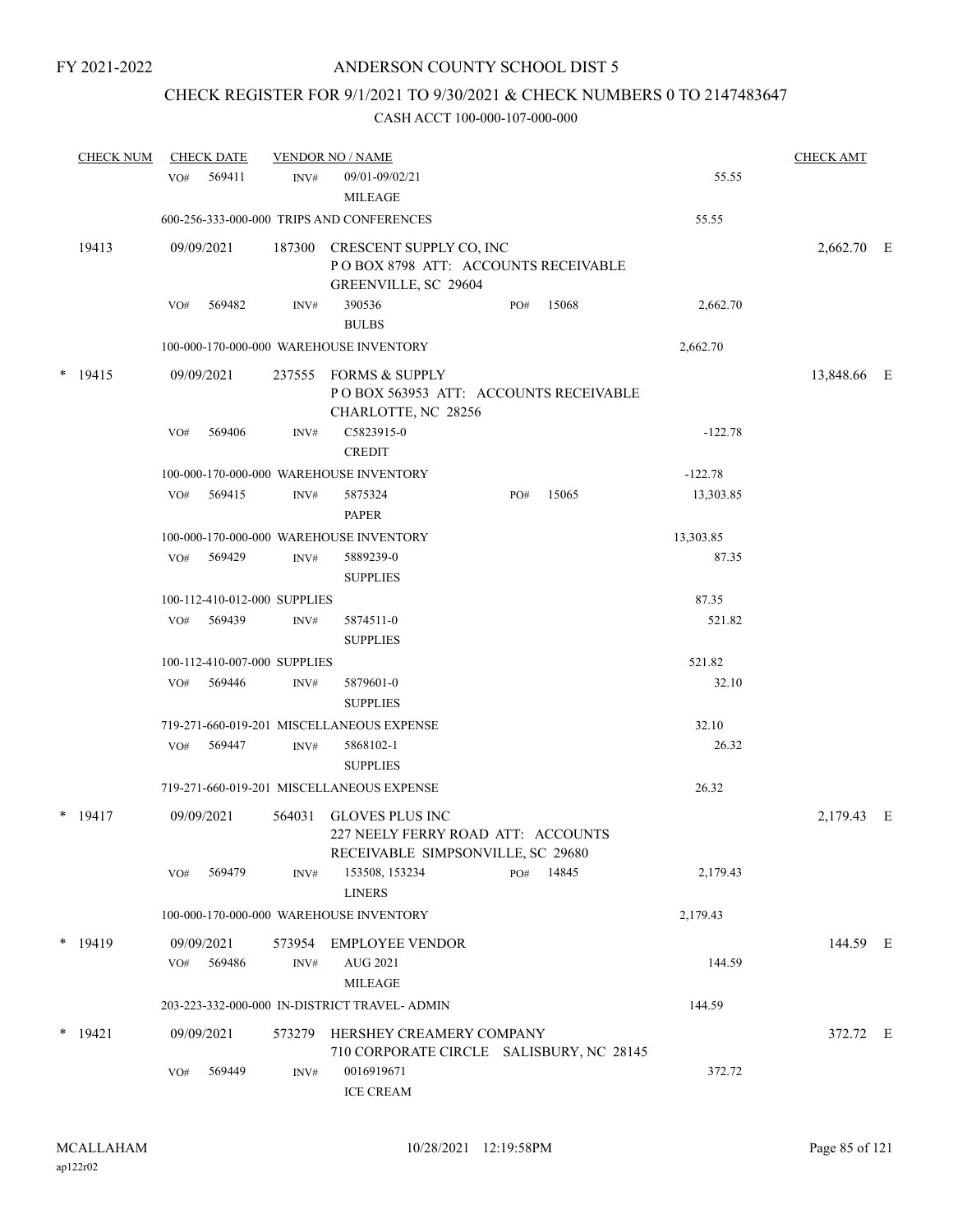## CHECK REGISTER FOR 9/1/2021 TO 9/30/2021 & CHECK NUMBERS 0 TO 2147483647

| <b>CHECK NUM</b> | <b>CHECK DATE</b>                        |                | <b>VENDOR NO / NAME</b><br>719-271-660-019-391 ICE CREAM SALES EXPENSE              |                                          |       | 372.72   | <b>CHECK AMT</b> |  |
|------------------|------------------------------------------|----------------|-------------------------------------------------------------------------------------|------------------------------------------|-------|----------|------------------|--|
| $*$ 19423        | 09/09/2021                               |                | 276355 IPC SUPPLY, INC<br>POBOX 1987 ATT: ACCOUNTS RECEIVABLE<br>ANDERSON, SC 29622 |                                          |       |          | 3,034.52 E       |  |
|                  | 569417<br>VO#                            | INV#           | 50509<br><b>CLEANER</b>                                                             | PO#                                      | 15054 | 834.60   |                  |  |
|                  |                                          |                | 100-000-170-000-000 WAREHOUSE INVENTORY                                             |                                          |       | 834.60   |                  |  |
|                  | 569480<br>VO#                            | INV#           | 50011<br><b>CLEANER</b>                                                             | PO#                                      | 14848 | 2,199.92 |                  |  |
|                  |                                          |                | 100-000-170-000-000 WAREHOUSE INVENTORY                                             |                                          |       | 2,199.92 |                  |  |
| 19424            | 09/09/2021<br>569402<br>VO#              | 307650<br>INV# | <b>EMPLOYEE VENDOR</b><br>09/03/21                                                  |                                          |       | 143.92   | 143.92 E         |  |
|                  |                                          |                | <b>COLUMBIA</b>                                                                     |                                          |       |          |                  |  |
|                  |                                          |                | 100-221-333-000-000 TRIPS AND CONFERENCES                                           |                                          |       | 143.92   |                  |  |
| 19425            | 09/09/2021<br>569496<br>VO#              | 564683<br>INV# | <b>EMPLOYEE VENDOR</b><br>REIMBURSEMENT<br><b>HOBBY LOBBY</b>                       |                                          |       | 106.69   | 106.69 E         |  |
|                  | 721-190-660-021-644 ART HIGH EXPENSE     |                |                                                                                     |                                          |       | 106.69   |                  |  |
| $*$ 19428        | 09/09/2021                               | 573801         | <b>MUSICAL INNOVATIONS</b><br>29607-5917                                            | 150-G TANNER RD AT BUTLER GREENVILLE, SC |       |          | 894.28 E         |  |
|                  | 569501<br>VO#                            | INV#           | 467310<br><b>SOPRANAO</b>                                                           |                                          |       | 894.28   |                  |  |
|                  |                                          |                | 900-112-410-008-MMN MARIANNE NORRIS 21/22 SUPPLIES                                  |                                          |       | 894.28   |                  |  |
| $*$ 19430        | 09/09/2021                               | 389900         | OFFICE DEPOT<br>POBOX 1413 CHARLOTTE, NC 28201-1413                                 |                                          |       |          | 1,311.46 E       |  |
|                  | VO#<br>569390                            | INV#           | 185546071001<br><b>SUPPLIES</b>                                                     |                                          |       | 39.87    |                  |  |
|                  |                                          |                | 720-271-660-020-411 MISCELLANEOUS EXPENSE                                           |                                          |       | 39.87    |                  |  |
|                  | 569391<br>VO#                            | INV#           | 185504994001<br><b>SUPPLIES</b>                                                     |                                          |       | 26.42    |                  |  |
|                  |                                          |                | 720-271-660-020-411 MISCELLANEOUS EXPENSE                                           |                                          |       | 26.42    |                  |  |
|                  | 569398<br>VO#                            | INV#           | 190400005001<br><b>SUPPLIES</b>                                                     |                                          |       | 83.10    |                  |  |
|                  | 100-221-360-000-000 PRINTING AND BINDING |                |                                                                                     |                                          |       | 45.00    |                  |  |
|                  | 100-221-445-000-000 TECHNOLOGY SUPPLIES  |                |                                                                                     |                                          |       | 38.10    |                  |  |
|                  | VO# 569399                               | INV#           | 190402450001<br><b>SUPPLIES</b>                                                     |                                          |       | 47.20    |                  |  |
|                  | 100-221-445-000-000 TECHNOLOGY SUPPLIES  |                |                                                                                     |                                          |       | 47.20    |                  |  |
|                  | 569400<br>VO#                            | INV#           | 186771310001<br><b>SUPPLIES</b>                                                     |                                          |       | 406.59   |                  |  |
|                  | 100-221-445-000-000 TECHNOLOGY SUPPLIES  |                |                                                                                     |                                          |       | 406.59   |                  |  |
|                  | 569401<br>VO#                            | INV#           | 188482063001<br><b>SUPPLIES</b>                                                     |                                          |       | 405.53   |                  |  |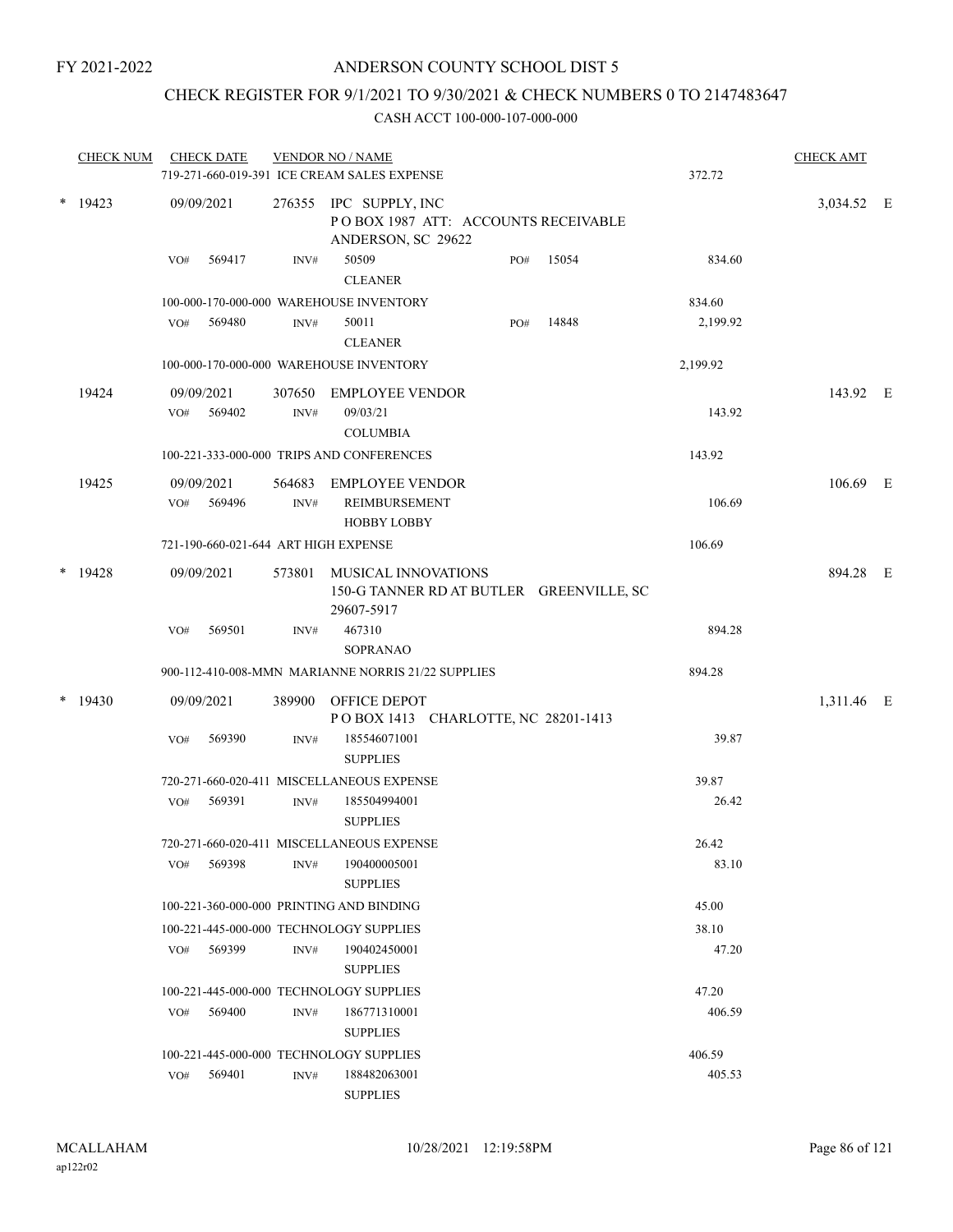## CHECK REGISTER FOR 9/1/2021 TO 9/30/2021 & CHECK NUMBERS 0 TO 2147483647

| <b>CHECK NUM</b> |     | <b>CHECK DATE</b>            |        | <b>VENDOR NO / NAME</b>                                                                                 |     |       |          | <b>CHECK AMT</b> |  |
|------------------|-----|------------------------------|--------|---------------------------------------------------------------------------------------------------------|-----|-------|----------|------------------|--|
|                  |     | 100-147-410-000-000 SUPPLIES |        |                                                                                                         |     |       | 405.53   |                  |  |
|                  | VO# | 569419                       | INV#   | 185121815002<br><b>SUPPLIES</b>                                                                         |     |       | 29.96    |                  |  |
|                  |     | 100-113-410-013-000 SUPPLIES |        |                                                                                                         |     |       | 29.96    |                  |  |
|                  | VO# | 569420                       | INV#   | 188931978001<br><b>SUPPLIES</b>                                                                         |     |       | 272.79   |                  |  |
|                  |     | 100-113-410-013-000 SUPPLIES |        |                                                                                                         |     |       | 226.53   |                  |  |
|                  |     | 100-233-410-013-000 SUPPLIES |        |                                                                                                         |     |       | 46.26    |                  |  |
| 19431            |     | 09/09/2021                   |        | 389900 OFFICE DEPOT<br>POBOX 1413 CHARLOTTE, NC 28201-1413                                              |     |       |          | 137.50 E         |  |
|                  | VO# | 569443                       | INV#   | 191504415001<br><b>SUPPLIES</b>                                                                         |     |       | 30.39    |                  |  |
|                  |     |                              |        | 723-190-660-023-911 MISCELLANEOUS- ADULT ED EXPENSE                                                     |     |       | 30.39    |                  |  |
|                  | VO# | 569444                       | INV#   | 191504411001<br><b>SUPPLIES</b>                                                                         |     |       | 71.03    |                  |  |
|                  |     |                              |        | 723-190-660-023-911 MISCELLANEOUS- ADULT ED EXPENSE                                                     |     |       | 71.03    |                  |  |
|                  | VO# | 569445                       | INV#   | 191503949001<br><b>SUPPLIES</b>                                                                         |     |       | 36.08    |                  |  |
|                  |     |                              |        | 723-190-660-023-911 MISCELLANEOUS- ADULT ED EXPENSE                                                     |     |       | 36.08    |                  |  |
| $*$ 19435        |     | 09/09/2021                   | 426200 | <b>QUILL CORPORATION</b><br>POBOX 37600 ATT: ACCOUNTS RECEIVABLE<br>PHILADELPHIA, PA 19101-0600         |     |       |          | 194.69 E         |  |
|                  | VO# | 569432                       | INV#   | 18927485, 18943960<br><b>SUPPLIES</b>                                                                   |     |       | 194.69   |                  |  |
|                  |     |                              |        | 100-113-410-021-VEN SUPPLY-ADDT'L FOR LOST VENDING                                                      |     |       | 194.69   |                  |  |
| 19436            |     | 09/09/2021                   | 568276 | <b>SCHINDLER ELEVATOR CORPORATION</b><br>POBOX 93050 ATT: ACCOUNTS RECEIVABLE<br>CHICAGO, IL 60673-3050 |     |       |          | 5,526.00 E       |  |
|                  | VO# | 569393                       | INV#   | 8105670262<br><b>SERVICE</b>                                                                            | PO# | 14875 | 2,844.54 |                  |  |
|                  |     |                              |        | 100-254-323-002-400 CONTR SERV-HVAC/ELECT/PLUMBING                                                      |     |       | 2,844.54 |                  |  |
|                  | VO# | 569394                       | INV#   | 8105666364<br><b>SERVICE</b>                                                                            | PO# | 14876 | 2,681.46 |                  |  |
|                  |     |                              |        | 100-254-323-013-400 CONTR SERV-HVAC/ELECT/PLUMBING                                                      |     |       | 2,681.46 |                  |  |
| 19437            |     | 09/09/2021                   | 570099 | SCHOOL SPECIALTY, LLC<br>PO BOX 825640 PHILADELPHIA, PA 19182-5640                                      |     |       |          | 2,461.04 E       |  |
|                  | VO# | 569478                       | INV#   | 208127922057<br><b>PAPER</b>                                                                            | PO# | 14924 | 2,461.04 |                  |  |
|                  |     |                              |        | 100-000-170-000-000 WAREHOUSE INVENTORY                                                                 |     |       | 2,461.04 |                  |  |
| $*$ 19439        |     | 09/09/2021                   | 570059 | <b>SHARP BUSINESS SYSTEMS</b><br>DEPT 1216 PO BOX 121216 DALLAS, TX 75312-1216                          |     |       |          | 1,350.39 E       |  |
|                  | VO# | 569425                       | INV#   | 9003447569<br><b>COPIES</b>                                                                             |     |       | 24.02    |                  |  |
|                  |     |                              |        | 100-254-323-000-400 CONTRACT SRVS.-HVAC                                                                 |     |       | 24.02    |                  |  |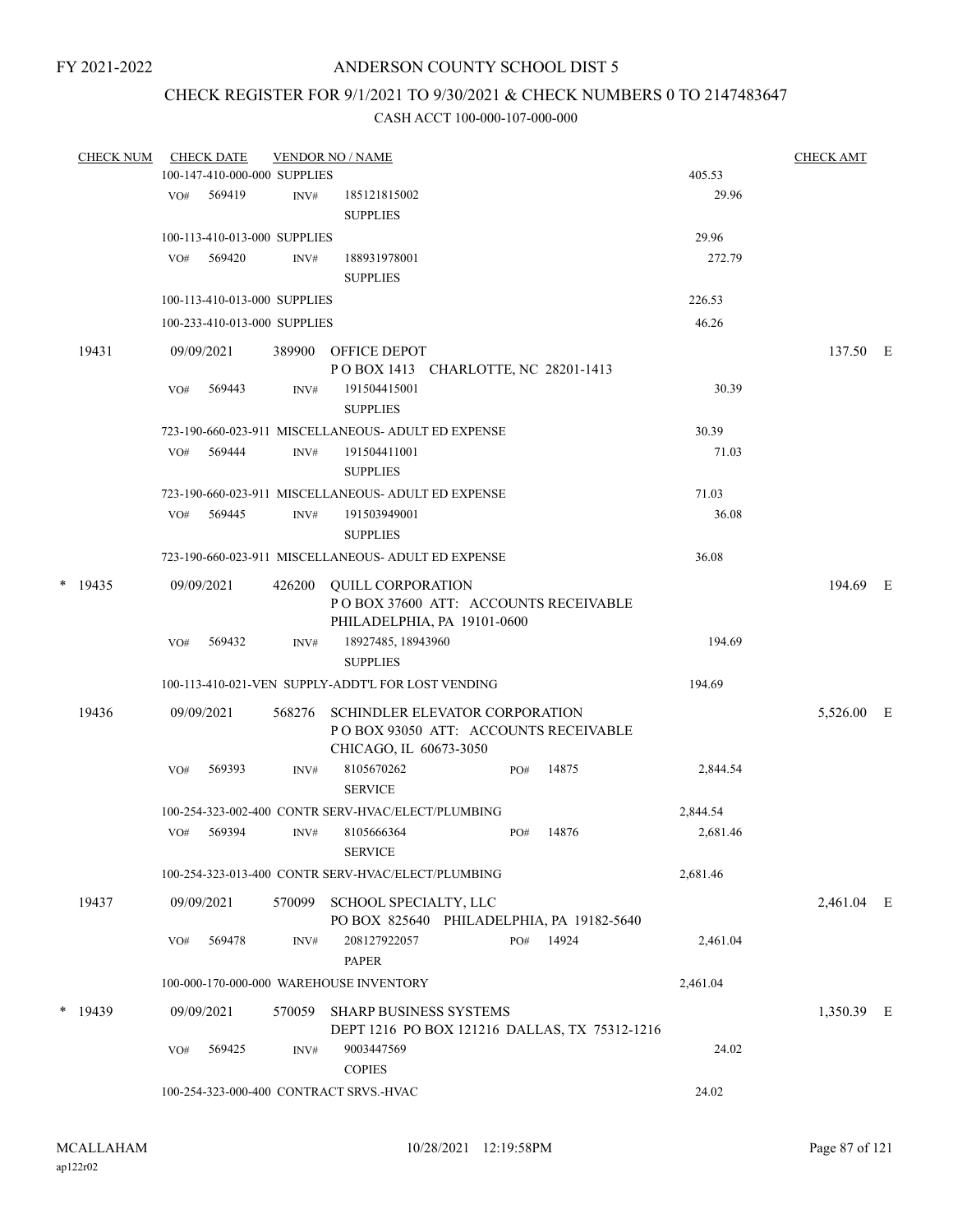# CHECK REGISTER FOR 9/1/2021 TO 9/30/2021 & CHECK NUMBERS 0 TO 2147483647

| <b>CHECK NUM</b> |     | <b>CHECK DATE</b>               |        | <u>VENDOR NO / NAME</u>                   |     |           |           | <b>CHECK AMT</b> |  |
|------------------|-----|---------------------------------|--------|-------------------------------------------|-----|-----------|-----------|------------------|--|
|                  |     | VO# 569450                      | INV#   | 9003437741                                |     |           | 173.76    |                  |  |
|                  |     |                                 |        | <b>COPIES</b>                             |     |           |           |                  |  |
|                  |     |                                 |        | 720-271-660-020-411 MISCELLANEOUS EXPENSE |     |           | 173.76    |                  |  |
|                  |     | VO# 569459                      | INV#   | 9003349105                                |     |           | 434.06    |                  |  |
|                  |     |                                 |        | <b>COPIES</b>                             |     |           |           |                  |  |
|                  |     | 100-114-410-001-ALT SUPPLIES    |        |                                           |     |           | 217.03    |                  |  |
|                  |     | 124-114-410-024-000 SUPPLIES    |        |                                           |     |           | 217.03    |                  |  |
|                  |     | VO# 569462                      | INV#   | 9003453632                                |     | PO# 14996 | 20.22     |                  |  |
|                  |     |                                 |        | <b>COPIES</b>                             |     |           |           |                  |  |
|                  |     | 100-114-410-002-000 SUPPLIES    |        |                                           |     |           | 20.22     |                  |  |
|                  |     | VO# 569467                      | INV#   | 9003447581                                |     |           | 169.54    |                  |  |
|                  |     |                                 |        | <b>COPIES</b>                             |     |           |           |                  |  |
|                  |     | 202-112-410-007-000 SUPPLIES    |        |                                           |     |           | 169.54    |                  |  |
|                  |     | VO# 569468                      | INV#   | 9003447592                                |     |           | 87.46     |                  |  |
|                  |     |                                 |        | <b>COPIES</b>                             |     |           |           |                  |  |
|                  |     | 202-112-490-011-000 COPIER COST |        |                                           |     |           | 87.46     |                  |  |
|                  |     | VO# 569469                      | INV#   | 9003447575                                |     |           | 63.38     |                  |  |
|                  |     |                                 |        | <b>COPIES</b>                             |     |           |           |                  |  |
|                  |     | 202-112-490-019-000 COPIER COST |        |                                           |     |           | 63.38     |                  |  |
|                  |     | VO# 569503                      | INV#   | 9003453671                                |     |           | 350.99    |                  |  |
|                  |     |                                 |        | <b>COPIES</b>                             |     |           |           |                  |  |
|                  |     | 202-112-490-012-000 COPIER COST |        |                                           |     |           | 350.99    |                  |  |
|                  |     | VO# 569504                      | INV#   | 9003453493                                |     |           | 13.48     |                  |  |
|                  |     |                                 |        | <b>COPIES</b>                             |     |           |           |                  |  |
|                  |     |                                 |        | 202-112-490-016-000 OTHER/COPIER COST     |     |           | 13.48     |                  |  |
|                  |     | VO# 569505                      | INV#   | 9003453602                                |     |           | 13.48     |                  |  |
|                  |     |                                 |        | <b>COPIES</b>                             |     |           |           |                  |  |
|                  |     | 202-112-490-010-000 COPIER COST |        |                                           |     |           | 13.48     |                  |  |
| 19440            |     | 09/09/2021                      |        | 574734 EMPLOYEE VENDOR                    |     |           |           | 105.78 E         |  |
|                  |     | VO# 569484                      | INV#   | AUG 2021                                  |     |           | 105.78    |                  |  |
|                  |     |                                 |        | <b>MILEAGE</b>                            |     |           |           |                  |  |
|                  |     |                                 |        | 809-224-333-000-000 TRIPS AND CONFERENCES |     |           | 105.78    |                  |  |
| 19441            |     | 09/09/2021                      | 563982 | SOUTHEASTERN PAPER GROUP                  |     |           |           | 10,272.00 E      |  |
|                  |     |                                 |        | POBOX 890671 ATT: ACCOUNTS RECEIVABLE     |     |           |           |                  |  |
|                  |     |                                 |        | CHARLOTTE, NC 28289-0671                  |     |           |           |                  |  |
|                  | VO# | 569416                          | INV#   | 5311670                                   | PO# | 14908     | 10,272.00 |                  |  |
|                  |     |                                 |        | <b>SOAP</b>                               |     |           |           |                  |  |
|                  |     |                                 |        | 100-000-170-000-000 WAREHOUSE INVENTORY   |     |           | 10,272.00 |                  |  |
| $*$ 19443        |     | 09/09/2021                      | 576603 | EMPLOYEE VENDOR                           |     |           |           | 566.50 E         |  |
|                  | VO# | 569452                          | INV#   | <b>REIMBURSEMENT</b>                      |     |           | 566.50    |                  |  |
|                  |     |                                 |        | <b>CHEER MUSIC</b>                        |     |           |           |                  |  |
|                  |     |                                 |        | 720-271-660-020-611 PEP CLUB EXPENSE      |     |           | 566.50    |                  |  |
| 19444            |     | 09/09/2021                      | 569025 | TIMECLOCK PLUS/BY DATA MANAGEMENT         |     |           |           |                  |  |
|                  |     |                                 |        | PO BOX 913377 DENVER, CO 80291-3377       |     |           |           | 13,375.00 E      |  |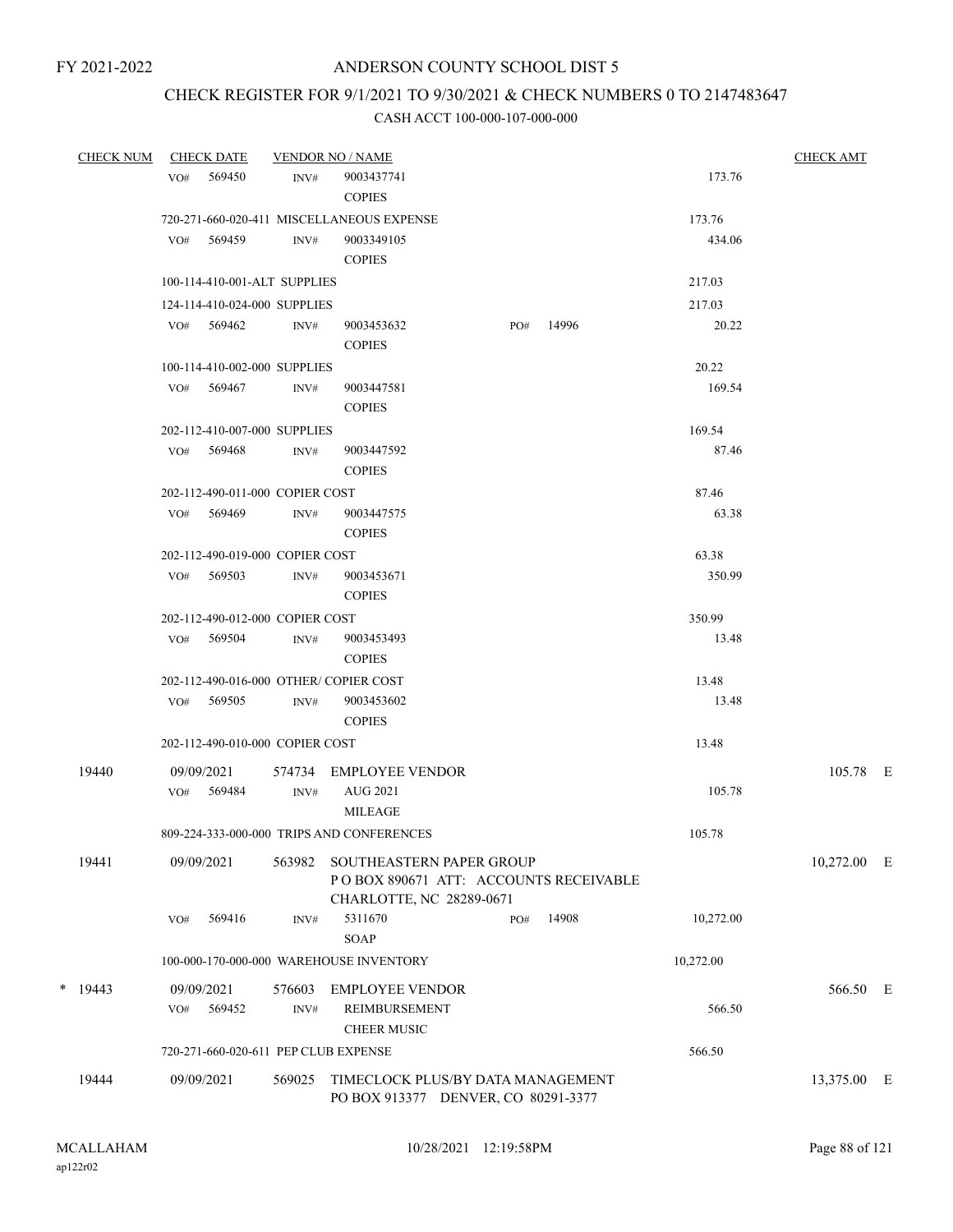# CHECK REGISTER FOR 9/1/2021 TO 9/30/2021 & CHECK NUMBERS 0 TO 2147483647

| <b>CHECK NUM</b> | <b>CHECK DATE</b>                        |        | <b>VENDOR NO / NAME</b>                                                                         |     |       |             | <b>CHECK AMT</b> |  |
|------------------|------------------------------------------|--------|-------------------------------------------------------------------------------------------------|-----|-------|-------------|------------------|--|
|                  | 569396<br>VO#                            | INV#   | 581295<br>SUPPORT & MANTENANCE                                                                  | PO# | 15183 | 13,375.00   |                  |  |
|                  | 100-252-312-000-000 PURCHASED SERVICES   |        |                                                                                                 |     |       | 13,375.00 A |                  |  |
| 19445            | 09/09/2021                               | 529000 | WEST ANDERSON WATER COMPANY<br>504 HWY 187 SOUTH ATT: ACCOUNTS RECEIVABLE<br>ANDERSON, SC 29626 |     |       |             | 6,873.95 E       |  |
|                  | 569381<br>VO#                            | INV#   | 6473<br><b>WATER/SEWER</b>                                                                      |     |       | 2,070.20    |                  |  |
|                  |                                          |        | 100-254-470-008-000 ENERGY-ELECTRICITY & WATER                                                  |     |       | 2,070.20    |                  |  |
|                  | 569386<br>VO#                            | INV#   | 5438<br><b>WATER/SEWER</b>                                                                      |     |       | 4,803.75    |                  |  |
|                  |                                          |        | 100-254-470-010-000 ENERGY-ELECTRICITY & WATER                                                  |     |       | 4,803.75    |                  |  |
| $*$ 19447        | 09/14/2021                               | 102640 | ACTION AUTO<br>529 FAIR STREET ATT: ACCOUNTS RECEIVABLE<br>ANDERSON, SC 29625                   |     |       |             | 2,896.52 E       |  |
|                  | 569765<br>VO#                            | INV#   | 93576<br><b>DODGE REPAIR</b>                                                                    |     |       | 1,982.28    |                  |  |
|                  |                                          |        | 100-255-323-000-ACT ACTIVITY BUS CONTRACTED SERVICES                                            |     |       | 1,982.28    |                  |  |
|                  | 569766<br>VO#                            | INV#   | 94605<br><b>FORD E150</b>                                                                       |     |       | 914.24      |                  |  |
|                  |                                          |        | 100-255-323-000-ACT ACTIVITY BUS CONTRACTED SERVICES                                            |     |       | 914.24      |                  |  |
| 19448            | 09/14/2021                               | 569031 | AIRGAS USA<br>POBOX 532609 ATT: ACCOUNTS RECEIVABLE<br>ATLANTA, GA 30353-2609                   |     |       |             | 105.08 E         |  |
|                  | 569695<br>VO#                            | INV#   | 9116609244                                                                                      |     |       | 105.08      |                  |  |
|                  |                                          |        | <b>SUPPLIES</b>                                                                                 |     |       |             |                  |  |
|                  | 329-115-410-031-0CO SUPPLIES-STATE (C/O) |        |                                                                                                 |     |       | 105.08      |                  |  |
| 19449            | 09/14/2021                               | 573966 | ALCO SOAP AND SUPPLY<br>PO BOX 1086 MOORESVILLE, NC 28115                                       |     |       |             | 1,353.12 E       |  |
|                  | VO#<br>569696                            | INV#   | AUGUST 2021<br><b>SUPPLIES</b>                                                                  |     |       | 1,353.12    |                  |  |
|                  | 600-256-410-003-CHE CHEMICAL SUPPLIES    |        |                                                                                                 |     |       | 137.14      |                  |  |
|                  | 600-256-410-005-CHE CHEMICAL SUPPLIES    |        |                                                                                                 |     |       | 114.47      |                  |  |
|                  | 600-256-410-008-CHE CHEMICAL SUPPLIES    |        |                                                                                                 |     |       | 132.95      |                  |  |
|                  | 600-256-410-010-CHE CHEMICAL SUPPLIES    |        |                                                                                                 |     |       | 33.71       |                  |  |
|                  | 600-256-410-014-CHE CHEMICAL SUPPLIES    |        |                                                                                                 |     |       | 172.20      |                  |  |
|                  | 600-256-410-015-CHE CHEMICAL SUPPLIES    |        |                                                                                                 |     |       | 64.15       |                  |  |
|                  | 600-256-410-017-CHE CHEMICAL SUPPLIES    |        |                                                                                                 |     |       | 128.29      |                  |  |
|                  | 600-256-410-018-CHE CHEMICAL SUPPLIES    |        |                                                                                                 |     |       | 41.91       |                  |  |
|                  | 600-256-410-019-CHE CHEMICAL SUPPLIES    |        |                                                                                                 |     |       | 206.34      |                  |  |
|                  | 600-256-410-021-CHE CHEMICAL SUPPLIES    |        |                                                                                                 |     |       | 238.57      |                  |  |
|                  | 631-256-410-031-CHE CHEMICAL SUPPLIES    |        |                                                                                                 |     |       | 83.39       |                  |  |
| 19450            | 09/14/2021                               | 111125 | <b>ANDERSON AWARDS</b>                                                                          |     |       |             | 252.52 E         |  |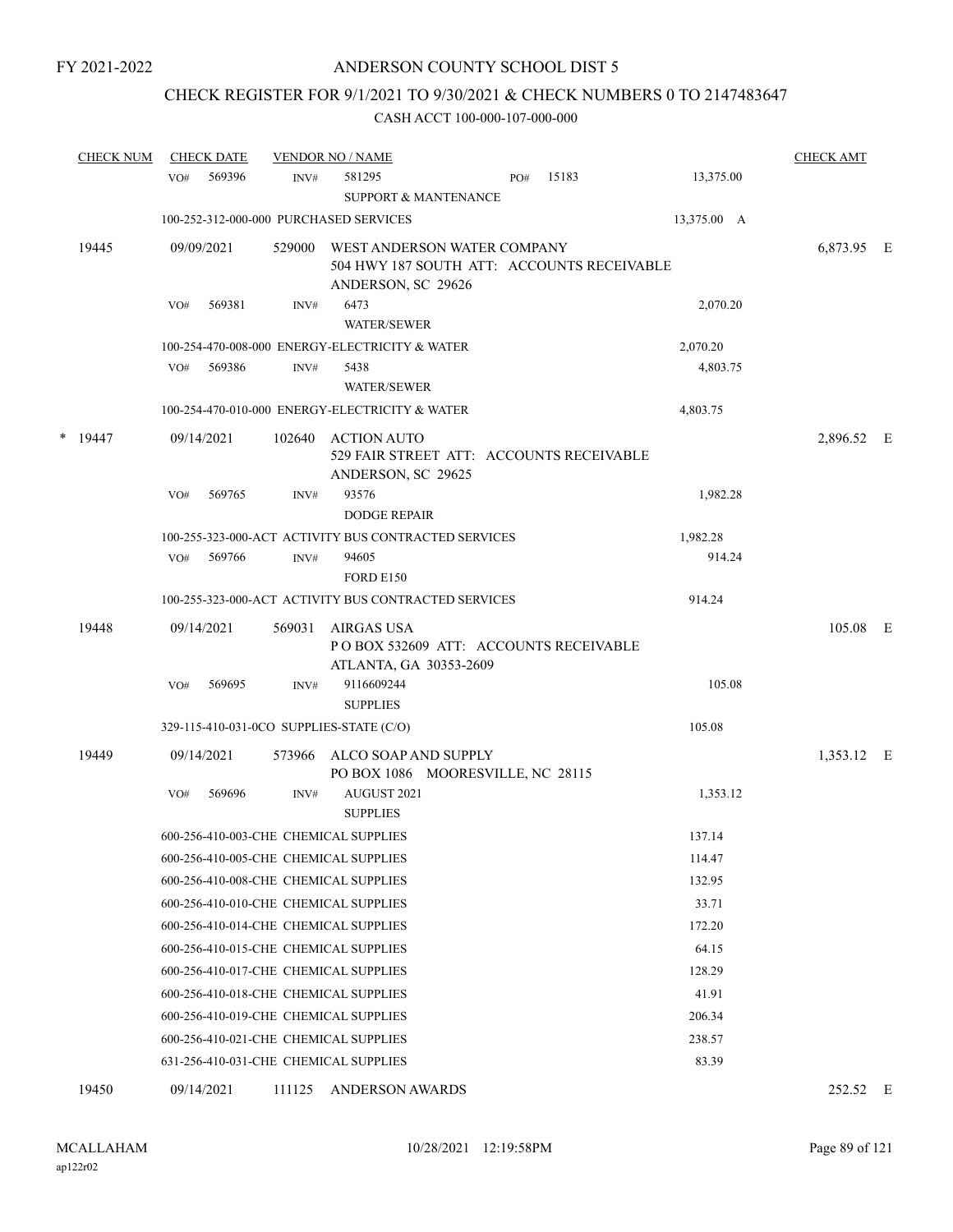## ANDERSON COUNTY SCHOOL DIST 5

## CHECK REGISTER FOR 9/1/2021 TO 9/30/2021 & CHECK NUMBERS 0 TO 2147483647

| <b>CHECK NUM</b> |     | <b>CHECK DATE</b> |                              | <b>VENDOR NO / NAME</b>                                                                                   |     |           |            | <b>CHECK AMT</b> |  |
|------------------|-----|-------------------|------------------------------|-----------------------------------------------------------------------------------------------------------|-----|-----------|------------|------------------|--|
|                  |     |                   |                              | 716 WHITEHALL ROAD ATT: ACCOUNTS                                                                          |     |           |            |                  |  |
|                  |     |                   |                              | RECEIVABLE ANDERSON, SC 29625                                                                             |     |           |            |                  |  |
|                  | VO# | 569768            | INV#                         | <b>MIDWAY</b><br><b>TAGS</b>                                                                              |     |           | 237.54     |                  |  |
|                  |     |                   | 100-233-410-017-000 SUPPLIES |                                                                                                           |     |           | 237.54     |                  |  |
|                  | VO# | 569769            | INV#                         | <b>MIDWAY</b><br><b>BADGES</b>                                                                            |     |           | 14.98      |                  |  |
|                  |     |                   | 100-233-410-017-000 SUPPLIES |                                                                                                           |     |           | 14.98      |                  |  |
| 19451            |     | 09/14/2021        | 566562                       | ANDERSON OUTDOOR POWER EQUIPMENT<br>110 MIRACLE MILE DRIVE ATT: ACCOUNTS<br>RECEIVABLE ANDERSON, SC 29621 |     |           |            | 112.77 E         |  |
|                  | VO# | 569698            | INV#                         | 31877<br><b>SUPPLIES</b>                                                                                  |     |           | 112.77     |                  |  |
|                  |     |                   |                              | 100-254-410-000-001 MAINT. SUPPLIES-STRUCTURES                                                            |     |           | 112.77     |                  |  |
| 19452            |     | 09/14/2021        |                              | 571419 ANGELTRAX - IVS, INC<br>9540 US HWY 84 WEST, SUITE 2 NEWTON, AL 36352                              |     |           |            | 8,051.00 E       |  |
|                  | VO# | 569780            | INV#                         | 0646378<br><b>CAMERAS</b>                                                                                 | PO# | 15015     | 8,051.00   |                  |  |
|                  |     |                   |                              | 100-255-323-000-000 CONTRACTED SERVICES                                                                   |     |           | 8,051.00   |                  |  |
| 19453            |     | 09/14/2021        | 126675                       | ATTAWAY INC<br>POBOX 302 ATT: ACCOUNTS RECEIVABLE<br>ANDERSON, SC 29622                                   |     |           |            | 511.23 E         |  |
|                  | VO# | 569699            | INV#                         | 235217<br><b>FOOD SERVICE</b>                                                                             |     |           | 147.96     |                  |  |
|                  |     |                   | 600-256-410-000-000 SUPPLIES |                                                                                                           |     |           | 147.96     |                  |  |
|                  | VO# | 569782            | INV#                         | 235034<br><b>CENTERVILLE</b>                                                                              |     |           | 183.51     |                  |  |
|                  |     |                   |                              | 707-190-660-007-201 MISCELLANEOUS EXPENSE                                                                 |     |           | 183.51     |                  |  |
|                  | VO# | 569783            | INV#                         | 235063<br><b>NORTH POINTE</b>                                                                             |     |           | 179.76     |                  |  |
|                  |     |                   |                              | 713-271-660-013-201 MISCELLANEOUS EXPENSE                                                                 |     |           | 179.76     |                  |  |
| 19454            |     | 09/14/2021        |                              | 576427 BLUE RIDGE EQUIPMENT SERVICES LLC<br>DAVID L PARKER 102 WELPINE RIDGE RD<br>PENDLETON, SC 29670    |     |           |            | 8,500.00 E       |  |
|                  | VO# | 569701            | INV#                         | 1409<br><b>MIDWAY ELEM</b>                                                                                | PO# | 13990     | 8,500.00   |                  |  |
|                  |     |                   |                              | 100-254-323-017-000 CUSTODIAL OUTSIDE SERVICES                                                            |     |           | 8,500.00 A |                  |  |
| $*$ 19457        |     | 09/14/2021        |                              | 568574 CCP CROWE'S CORPORATE PROMOTIONS<br>PO BOX 2647 ANDERSON, SC 29622                                 |     |           |            | 217.16 E         |  |
|                  | VO# | 569704            | INV#                         | 17226<br><b>AIT SHIRTS</b>                                                                                |     | PO# 14942 | 217.16     |                  |  |
|                  |     |                   |                              | 207-115-410-031-006 SUPPLIES-IMPROVE PRGS                                                                 |     |           | 217.16     |                  |  |
| 19458            |     | 09/14/2021        |                              | 237555 FORMS & SUPPLY                                                                                     |     |           |            | 3,035.58 E       |  |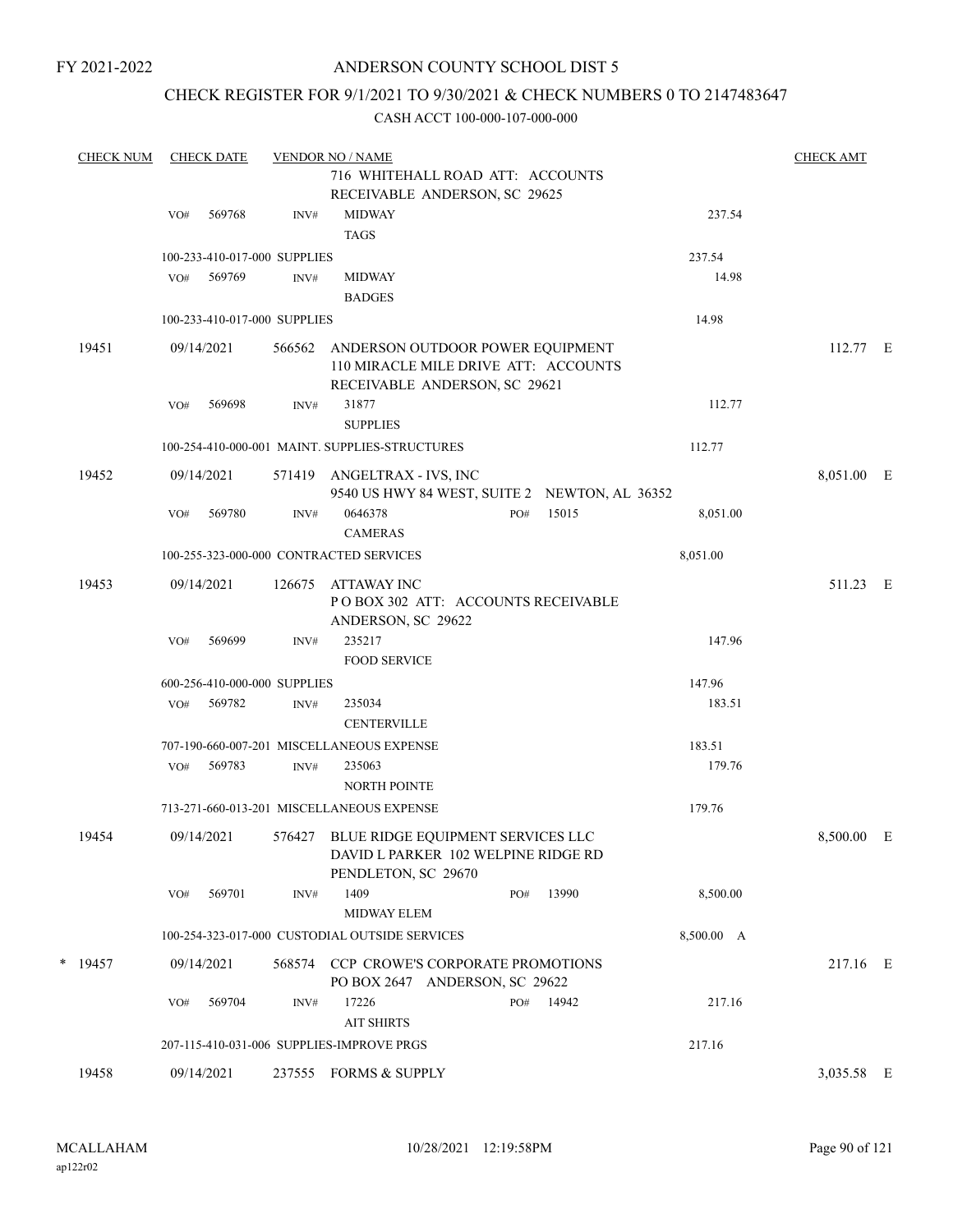## ANDERSON COUNTY SCHOOL DIST 5

## CHECK REGISTER FOR 9/1/2021 TO 9/30/2021 & CHECK NUMBERS 0 TO 2147483647

| <b>CHECK NUM</b> |     | <b>CHECK DATE</b>                   |        | <b>VENDOR NO / NAME</b>                                      |     |       |          | <b>CHECK AMT</b> |  |
|------------------|-----|-------------------------------------|--------|--------------------------------------------------------------|-----|-------|----------|------------------|--|
|                  |     |                                     |        | POBOX 563953 ATT: ACCOUNTS RECEIVABLE<br>CHARLOTTE, NC 28256 |     |       |          |                  |  |
|                  | VO# | 569712                              | INV#   | 585664-1<br><b>SUPPLIES</b>                                  | PO# | 14956 | 2.31     |                  |  |
|                  |     | 100-212-410-000-000 SUPPLIES        |        |                                                              |     |       | 2.31     |                  |  |
|                  | VO# | 569713                              | INV#   | 5884707<br><b>SUPPLIES</b>                                   |     |       | 367.01   |                  |  |
|                  |     |                                     |        | 100-113-410-006-VEN SUPPLY-ADDT'L FOR LOST VENDING           |     |       | 367.01   |                  |  |
|                  | VO# | 569787                              | INV#   | 5863934                                                      | PO# | 14988 | 2,456.56 |                  |  |
|                  |     |                                     |        | <b>HOMELAND PARK</b>                                         |     |       |          |                  |  |
|                  |     |                                     |        | 201-112-445-011-000 TECHNOLOGY SUPPLIES                      |     |       | 217.19   |                  |  |
|                  |     |                                     |        | 201-112-445-011-000 TECHNOLOGY SUPPLIES                      |     |       | 91.03    |                  |  |
|                  |     |                                     |        | 201-112-445-011-000 TECHNOLOGY SUPPLIES                      |     |       | 527.01   |                  |  |
|                  |     |                                     |        | 201-112-445-011-000 TECHNOLOGY SUPPLIES                      |     |       | 1,621.33 |                  |  |
|                  |     | VO# 569788                          | INV#   | 5868110                                                      |     |       | 95.27    |                  |  |
|                  |     |                                     |        | <b>CLOCKS</b>                                                |     |       |          |                  |  |
|                  |     |                                     |        | 709-271-660-009-201 MISCELLANEOUS EXPENSE                    |     |       | 95.27    |                  |  |
|                  | VO# | 569789                              | INV#   | 5871489                                                      |     |       | 39.80    |                  |  |
|                  |     |                                     |        | <b>CONCORD ELEM</b>                                          |     |       |          |                  |  |
|                  |     |                                     |        | 709-271-660-009-201 MISCELLANEOUS EXPENSE                    |     |       | 39.80    |                  |  |
|                  | VO# | 569790                              | INV#   | 5878149                                                      |     |       | 74.63    |                  |  |
|                  |     |                                     |        | <b>CONCORD ELEM</b>                                          |     |       |          |                  |  |
|                  |     |                                     |        | 709-271-660-009-201 MISCELLANEOUS EXPENSE                    |     |       | 74.63    |                  |  |
| $*$ 19460        |     | 09/14/2021                          | 573862 | EMPLOYEE VENDOR                                              |     |       |          | 174.04 E         |  |
|                  | VO# | 569757                              | INV#   | <b>SEPT 8-9</b>                                              |     |       | 174.04   |                  |  |
|                  |     |                                     |        | <b>COLUMBIA</b>                                              |     |       |          |                  |  |
|                  |     |                                     |        | 100-224-333-000-000 TRIPS/CONFERENCES                        |     |       | 174.04   |                  |  |
| 19461            |     | 09/14/2021                          | 272800 | <b>HOUSE OF TROPHIES</b>                                     |     |       |          | 335.98 E         |  |
|                  |     |                                     |        | 616 NORTH MURRAY AVENUE ATT: ACCOUNTS                        |     |       |          |                  |  |
|                  |     |                                     |        | RECEIVABLE ANDERSON, SC 29625-4311                           |     |       |          |                  |  |
|                  | VO# | 569792                              | INV#   | 33021                                                        |     |       | 240.75   |                  |  |
|                  |     |                                     |        | <b>MCLEES</b>                                                |     |       |          |                  |  |
|                  |     | 708-271-660-008-375 FACULTY EXPENSE |        |                                                              |     |       | 240.75   |                  |  |
|                  | VO# | 569793                              | INV#   | 33012                                                        |     |       | 63.13    |                  |  |
|                  |     |                                     |        | <b>CONCORD</b>                                               |     |       |          |                  |  |
|                  |     |                                     |        | 709-271-660-009-201 MISCELLANEOUS EXPENSE                    |     |       | 63.13    |                  |  |
|                  | VO# | 569794                              | INV#   | 33013                                                        |     |       | 32.10    |                  |  |
|                  |     |                                     |        | <b>NORTH POINTE</b>                                          |     |       |          |                  |  |
|                  |     |                                     |        | 713-271-660-013-201 MISCELLANEOUS EXPENSE                    |     |       | 32.10    |                  |  |
|                  |     |                                     |        |                                                              |     |       |          |                  |  |
| 19462            |     | 09/14/2021                          | 573295 | <b>EMPLOYEE VENDOR</b>                                       |     |       |          | 136.53 E         |  |
|                  | VO# | 569693                              | INV#   | <b>AUG 2021</b>                                              |     |       | 136.53   |                  |  |
|                  |     |                                     |        | <b>MILEAGE</b>                                               |     |       |          |                  |  |
|                  |     |                                     |        | 100-266-332-000-000 IN-DISTRICT TRAVEL                       |     |       | 136.53   |                  |  |
| 19463            |     | 09/14/2021                          |        | 566745 JUNIOR LIBRARY GUILD                                  |     |       |          | 1,929.70 E       |  |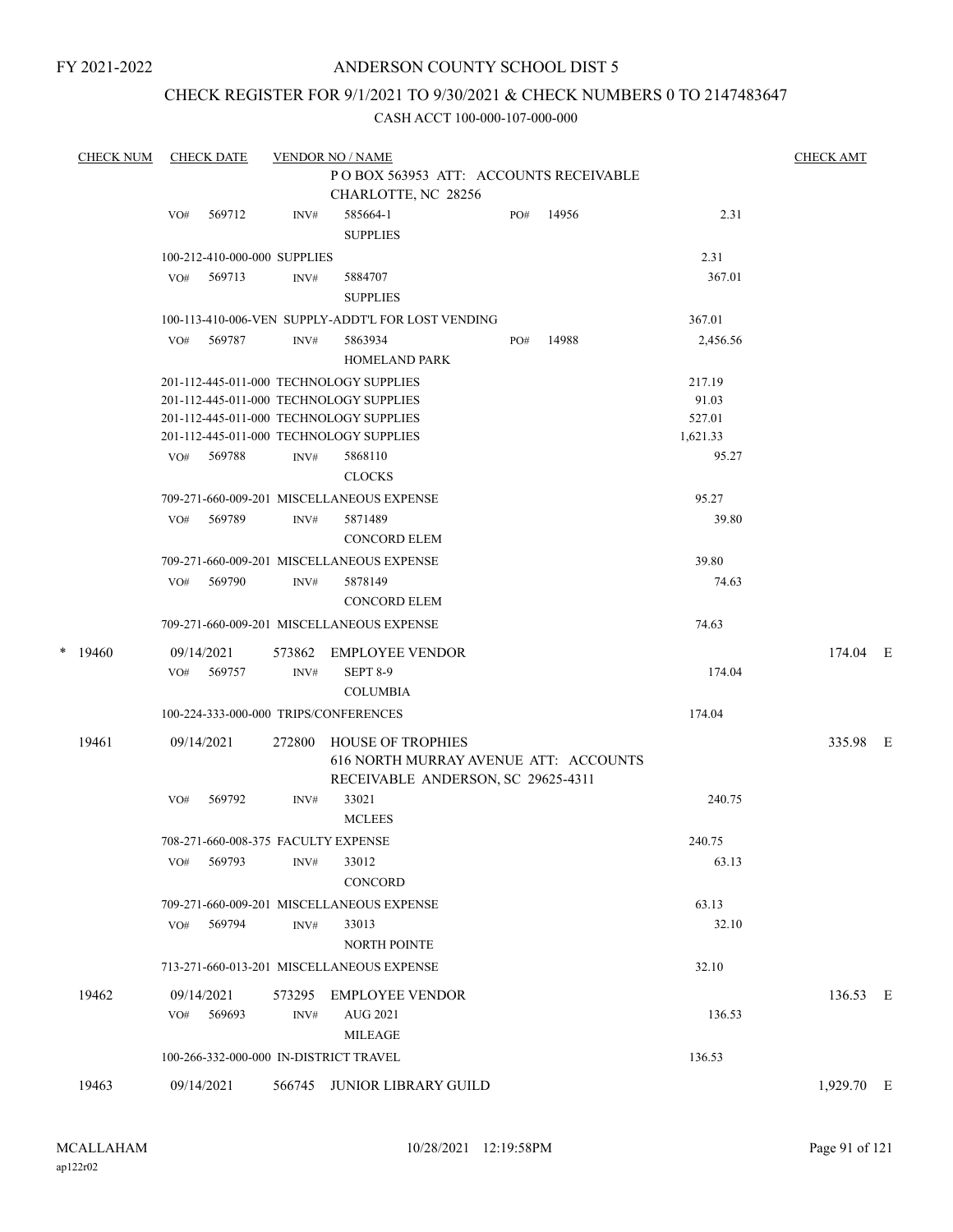## ANDERSON COUNTY SCHOOL DIST 5

## CHECK REGISTER FOR 9/1/2021 TO 9/30/2021 & CHECK NUMBERS 0 TO 2147483647

|        | <b>CHECK NUM</b> |     | <b>CHECK DATE</b> |                                              | <b>VENDOR NO / NAME</b>                      |          | <b>CHECK AMT</b> |  |
|--------|------------------|-----|-------------------|----------------------------------------------|----------------------------------------------|----------|------------------|--|
|        |                  |     |                   | P.O. BOX 6308 ATT: ACCOUNTS RECEIVABLE CAROL |                                              |          |                  |  |
|        |                  |     |                   |                                              | STREAM, IL 60197-6308                        |          |                  |  |
|        |                  | VO# | 569716            | INV#                                         | 580061                                       | 1,929.70 |                  |  |
|        |                  |     |                   |                                              | <b>NEW PROSPECT</b>                          |          |                  |  |
|        |                  |     |                   | 100-222-410-010-000 SUPPLIES                 |                                              | 1,929.70 |                  |  |
|        | 19464            |     | 09/14/2021        | 563608                                       | JW PEPPER & SON, INC                         |          | 118.43 E         |  |
|        |                  |     |                   |                                              | POBOX 642 ATT: ACCOUNTS RECEIVABLE EXTON,    |          |                  |  |
|        |                  |     |                   |                                              | PA 19341                                     |          |                  |  |
|        |                  | VO# | 569717            | INV#                                         | 363517087                                    | 63.59    |                  |  |
|        |                  |     |                   |                                              | ROBERT ANDERSON                              |          |                  |  |
|        |                  |     |                   |                                              | 100-113-410-006-COB CHORUS, ORCHESTRA & BAND | 63.59    |                  |  |
|        |                  | VO# | 569718            | INV#                                         | 363538532                                    | 54.84    |                  |  |
|        |                  |     |                   |                                              | <b>ROBERT ANDERSON</b>                       |          |                  |  |
|        |                  |     |                   |                                              | 100-113-410-006-COB CHORUS, ORCHESTRA & BAND | 54.84    |                  |  |
|        | 19465            |     | 09/14/2021        | 563964                                       | EMPLOYEE VENDOR                              |          | 135.86 E         |  |
|        |                  | VO# | 569692            | INV#                                         | AUG 2021                                     | 135.86   |                  |  |
|        |                  |     |                   |                                              | <b>MILEAGE</b>                               |          |                  |  |
|        |                  |     |                   |                                              | 100-266-332-000-000 IN-DISTRICT TRAVEL       | 135.86   |                  |  |
| $\ast$ | 19467            |     | 09/14/2021        | 576176                                       | <b>EMPLOYEE VENDOR</b>                       |          | 113.86 E         |  |
|        |                  | VO# | 569755            | INV#                                         | <b>HOME DEPOT</b>                            | 113.86   |                  |  |
|        |                  |     |                   |                                              | <b>REIMBURSEMENT</b>                         |          |                  |  |
|        |                  |     |                   | 713-271-660-013-228 ART EXPENSE              |                                              | 113.86   |                  |  |
|        | 19468            |     | 09/14/2021        | 349701                                       | MED CENTRAL HEALTH RESOURCES                 |          | 170.00 E         |  |
|        |                  |     |                   |                                              | 3424 CLEMSON BLVD ATT: ACCOUNTS RECEIVABLE   |          |                  |  |
|        |                  |     |                   |                                              | ANDERSON, SC 29621                           |          |                  |  |
|        |                  | VO# | 569799            | INV#                                         | 57166                                        | 65.00    |                  |  |
|        |                  |     |                   |                                              | <b>MCKINNEY</b>                              |          |                  |  |
|        |                  |     |                   |                                              | 100-255-323-000-000 CONTRACTED SERVICES      | 65.00    |                  |  |
|        |                  | VO# | 569800            | INV#                                         | 57193                                        | 85.00    |                  |  |
|        |                  |     |                   |                                              | <b>MARTIN</b>                                |          |                  |  |
|        |                  |     |                   |                                              | 100-255-323-000-000 CONTRACTED SERVICES      | 85.00    |                  |  |
|        |                  | VO# | 569801            | INV#                                         | 57193                                        | 20.00    |                  |  |
|        |                  |     |                   |                                              | <b>MARTIN</b>                                |          |                  |  |
|        |                  |     |                   |                                              | 100-255-323-000-000 CONTRACTED SERVICES      | 20.00    |                  |  |
|        | $*$ 19470        |     | 09/14/2021        | 389900                                       | OFFICE DEPOT                                 |          | 2,229.86 E       |  |
|        |                  |     |                   |                                              | POBOX 1413 CHARLOTTE, NC 28201-1413          |          |                  |  |
|        |                  | VO# | 569723            | INV#                                         | 188253007001                                 | 191.77   |                  |  |
|        |                  |     |                   |                                              | <b>SUPPLIES</b>                              |          |                  |  |
|        |                  |     |                   | 100-112-410-007-000 SUPPLIES                 |                                              | 191.77   |                  |  |
|        |                  | VO# | 569724            | INV#                                         | 190456810001                                 | 219.56   |                  |  |
|        |                  |     |                   |                                              | <b>SUPPLIES</b>                              |          |                  |  |
|        |                  |     |                   | 100-112-410-007-000 SUPPLIES                 |                                              | 219.56   |                  |  |
|        |                  | VO# | 569725            | INV#                                         | 188256837001                                 | 173.13   |                  |  |
|        |                  |     |                   |                                              | <b>SUPPLIES</b>                              |          |                  |  |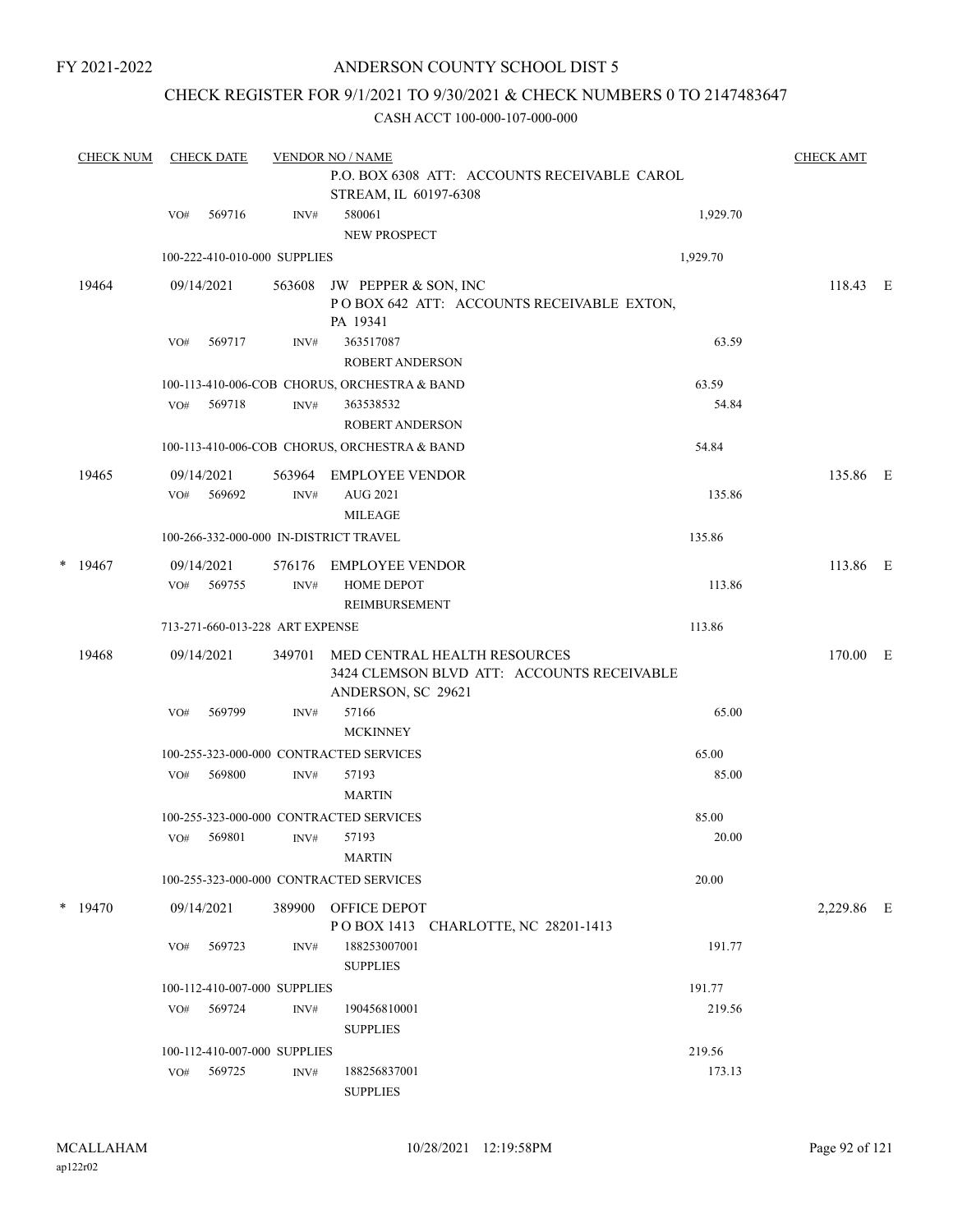# CHECK REGISTER FOR 9/1/2021 TO 9/30/2021 & CHECK NUMBERS 0 TO 2147483647

| <b>CHECK NUM</b> |     | <b>CHECK DATE</b>            |      | <b>VENDOR NO / NAME</b>                   |  |           |        | <b>CHECK AMT</b> |
|------------------|-----|------------------------------|------|-------------------------------------------|--|-----------|--------|------------------|
|                  |     | 100-113-410-007-000 SUPPLIES |      |                                           |  |           | 173.13 |                  |
|                  |     | VO# 569726                   | INV# | 188361540001                              |  |           | 193.52 |                  |
|                  |     |                              |      | <b>SUPPLIES</b>                           |  |           |        |                  |
|                  |     | 600-256-410-000-000 SUPPLIES |      |                                           |  |           | 193.52 |                  |
|                  |     | VO# 569727                   | INV# | 188355167001                              |  |           | 61.14  |                  |
|                  |     |                              |      | <b>SUPPLIES</b>                           |  |           |        |                  |
|                  |     | 100-233-410-010-000 SUPPLIES |      |                                           |  |           | 61.14  |                  |
|                  |     | VO# 569728                   | INV# | 188546332001                              |  |           | 12.44  |                  |
|                  |     |                              |      | <b>SUPPLIES</b>                           |  |           |        |                  |
|                  |     | 100-233-410-010-000 SUPPLIES |      |                                           |  |           | 12.44  |                  |
|                  |     |                              |      |                                           |  |           | 316.71 |                  |
|                  |     | VO# 569729                   | INV# | 190062482001                              |  |           |        |                  |
|                  |     |                              |      | <b>SUPPLIES</b>                           |  |           |        |                  |
|                  |     | 100-233-410-010-000 SUPPLIES |      |                                           |  |           | 316.71 |                  |
|                  |     | VO# 569730                   | INV# | 190507245001                              |  |           | 146.79 |                  |
|                  |     |                              |      | <b>SUPPLIES</b>                           |  |           |        |                  |
|                  |     | 100-112-410-014-000 SUPPLIES |      |                                           |  |           | 146.79 |                  |
|                  |     | VO# 569731                   | INV# | 190996891001                              |  |           | 100.09 |                  |
|                  |     |                              |      | <b>SUPPLIES</b>                           |  |           |        |                  |
|                  |     | 100-112-410-014-000 SUPPLIES |      |                                           |  |           | 100.09 |                  |
|                  |     | VO# 569732                   | INV# | 186853177001                              |  |           | 106.99 |                  |
|                  |     |                              |      | <b>SUPPLIES</b>                           |  |           |        |                  |
|                  |     | 100-114-410-002-000 SUPPLIES |      |                                           |  |           | 106.99 |                  |
|                  |     | VO# 569733                   | INV# | 186853182001                              |  |           | 8.76   |                  |
|                  |     |                              |      | <b>SUPPLIES</b>                           |  |           |        |                  |
|                  |     | 100-114-410-002-000 SUPPLIES |      |                                           |  |           | 8.76   |                  |
|                  |     | VO# 569803                   | INV# | 190930711001                              |  | PO# 15100 | 192.59 |                  |
|                  |     |                              |      | <b>SUPPLIES</b>                           |  |           |        |                  |
|                  |     | 100-213-410-000-000 SUPPLIES |      |                                           |  |           | 192.59 |                  |
|                  |     | VO# 569804                   | INV# | 190459644001                              |  |           | 82.79  |                  |
|                  |     |                              |      | <b>SUPPLIES</b>                           |  |           |        |                  |
|                  |     | 100-111-410-007-000 SUPPLIES |      |                                           |  |           | 82.79  |                  |
|                  | VO# | 569805                       | INV# | 188256843001                              |  |           | 21.50  |                  |
|                  |     |                              |      | <b>SUPPLIES</b>                           |  |           |        |                  |
|                  |     |                              |      |                                           |  |           | 21.50  |                  |
|                  |     | 100-111-410-007-000 SUPPLIES |      |                                           |  |           |        |                  |
|                  | VO# | 569806                       | INV# | 190459643001                              |  |           | 10.43  |                  |
|                  |     |                              |      | <b>SUPPLIES</b>                           |  |           |        |                  |
|                  |     | 100-111-410-007-000 SUPPLIES |      |                                           |  |           | 10.43  |                  |
|                  | VO# | 569807                       | INV# | 188414184002                              |  |           | 391.65 |                  |
|                  |     |                              |      | <b>SUPPLIES</b>                           |  |           |        |                  |
|                  |     |                              |      | 713-271-660-013-201 MISCELLANEOUS EXPENSE |  |           | 391.65 |                  |
| 19471            |     | 09/14/2021                   |      | 391100 OLD STONE TRACTOR CO, INC          |  |           |        | 477.06 E         |
|                  |     |                              |      | PO BOX 13565 ATT: ACCOUNTS RECEIVABLE     |  |           |        |                  |
|                  |     |                              |      | ANDERSON, SC 29624                        |  |           |        |                  |
|                  | VO# | 569734                       | INV# | 03324                                     |  |           | 166.10 |                  |
|                  |     |                              |      | <b>REPAIR PARTS</b>                       |  |           |        |                  |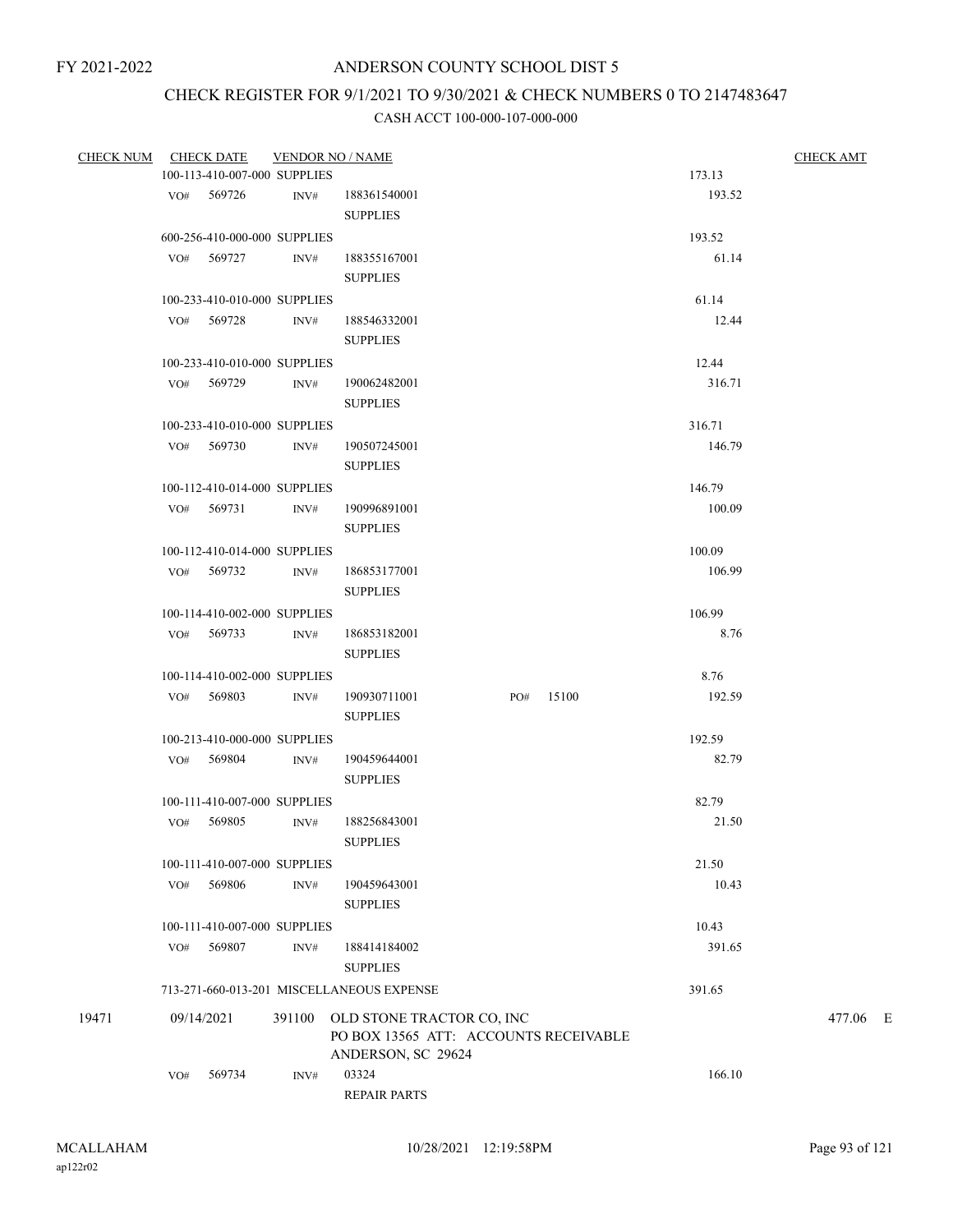## CHECK REGISTER FOR 9/1/2021 TO 9/30/2021 & CHECK NUMBERS 0 TO 2147483647

|        | <b>CHECK NUM</b> |     | <b>CHECK DATE</b>               |                | <b>VENDOR NO / NAME</b>                                                                        |     |       |          | <b>CHECK AMT</b> |  |
|--------|------------------|-----|---------------------------------|----------------|------------------------------------------------------------------------------------------------|-----|-------|----------|------------------|--|
|        |                  |     |                                 |                | 100-254-410-000-001 MAINT. SUPPLIES-STRUCTURES                                                 |     |       | 166.10   |                  |  |
|        |                  | VO# | 569735                          | INV#           | 03258<br><b>REPAIR PARTS</b>                                                                   |     |       | 310.96   |                  |  |
|        |                  |     |                                 |                | 100-254-410-000-100 SMALL EQUIPMENT                                                            |     |       | 310.96   |                  |  |
|        | $*$ 19473        |     | 09/14/2021                      |                | 570099 SCHOOL SPECIALTY, LLC<br>PO BOX 825640 PHILADELPHIA, PA 19182-5640                      |     |       |          | 616.53 E         |  |
|        |                  | VO# | 569813                          | $\text{INV}\#$ | 308103854997<br><b>MCLEES ELEM</b>                                                             |     |       | 616.53   |                  |  |
|        |                  |     | 708-271-660-008-228 ART EXPENSE |                |                                                                                                |     |       | 616.53   |                  |  |
|        | $*$ 19476        |     | 09/14/2021                      | 568718         | THE READING WAREHOUSE                                                                          |     |       |          | 1,359.59 E       |  |
|        |                  |     |                                 |                | POBOX 41328 ATT: ACCOUNTS RECEIVABLE NORTH<br>CHARLESTON, SC 29423                             |     |       |          |                  |  |
|        |                  | VO# | 569821                          | INV#           | 210600,211214<br><b>HOMELAND PARK</b>                                                          | PO# | 14832 | 1,359.59 |                  |  |
|        |                  |     | 202-112-410-011-000 SUPPLIES    |                |                                                                                                |     |       | 396.38   |                  |  |
|        |                  |     | 202-112-410-011-000 SUPPLIES    |                |                                                                                                |     |       | 963.21   |                  |  |
| $\ast$ | 19479            |     | 09/16/2021                      | 201391         | BLICK ART MATERIALS<br>6910 EAGLE WAY CHICAGO, IL 60670-1069                                   |     |       |          | 233.78 E         |  |
|        |                  | VO# | 569926                          | INV#           | 7039030                                                                                        |     |       | 103.77   |                  |  |
|        |                  |     |                                 |                | <b>ROBERT ANDERSON</b>                                                                         |     |       |          |                  |  |
|        |                  |     |                                 |                | 706-271-660-006-458 ART CLASS EXPENSE                                                          |     |       | 103.77   |                  |  |
|        |                  | VO# | 569927                          | INV#           | 7041724                                                                                        |     |       | 130.01   |                  |  |
|        |                  |     |                                 |                | <b>ROBERT ANDERSON</b>                                                                         |     |       |          |                  |  |
|        |                  |     |                                 |                | 706-271-660-006-458 ART CLASS EXPENSE                                                          |     |       | 130.01   |                  |  |
|        | 19480            |     | 09/16/2021                      |                | 564176 BSN SPORTS, LLC<br>PO BOX 660176 DALLAS, TX 75209-0176                                  |     |       |          | 1,128.97 E       |  |
|        |                  | VO# | 569930                          | $\text{INV}\#$ | 913595099<br><b>TL HANNA</b>                                                                   |     |       | 1,128.97 |                  |  |
|        |                  |     | 100-271-410-002-000 SUPPLIES    |                |                                                                                                |     |       | 1,128.97 |                  |  |
|        | 19481            |     | 09/16/2021                      | 576442         | <b>EMPLOYEE VENDOR</b>                                                                         |     |       |          | 275.00 E         |  |
|        |                  | VO# | 569916                          | INV#           | 2021-2022<br><b>TEACHER SUPPLY</b>                                                             |     |       | 275.00   |                  |  |
|        |                  |     |                                 |                | 377-114-410-002-000 TEACHER SUPPLY - TLH                                                       |     |       | 275.00   |                  |  |
|        |                  |     |                                 |                |                                                                                                |     |       |          |                  |  |
|        | 19482            |     | 09/16/2021                      | 155900         | CAROLINA BIOLOGICAL SUPPLY<br>POBOX 60232 ATT: ACCOUNTS RECEIVABLE<br>CHARLOTTE, NC 28260-0232 |     |       |          | 1,741.69 E       |  |
|        |                  | VO# | 569933                          | INV#           | 51510085<br><b>SUPPLIES</b>                                                                    | PO# | 15179 | 28.22    |                  |  |
|        |                  |     |                                 |                | 210-370-410-000-020 SUPPLIES-ST JOSEPH CATHOLIC                                                |     |       | 28.22    |                  |  |
|        |                  | VO# | 570003                          | INV#           | 51513752                                                                                       | PO# | 15215 | 1,631.24 |                  |  |
|        |                  |     |                                 |                | <b>SUPPLIES</b>                                                                                |     |       |          |                  |  |
|        |                  |     |                                 |                | 326-112-410-000-000 SCIENCE KITS SUPPLIES                                                      |     |       | 1,631.24 |                  |  |
|        |                  | VO# | 570004                          | INV#           | 51519680<br><b>SUPPLIES</b>                                                                    |     |       | 82.23    |                  |  |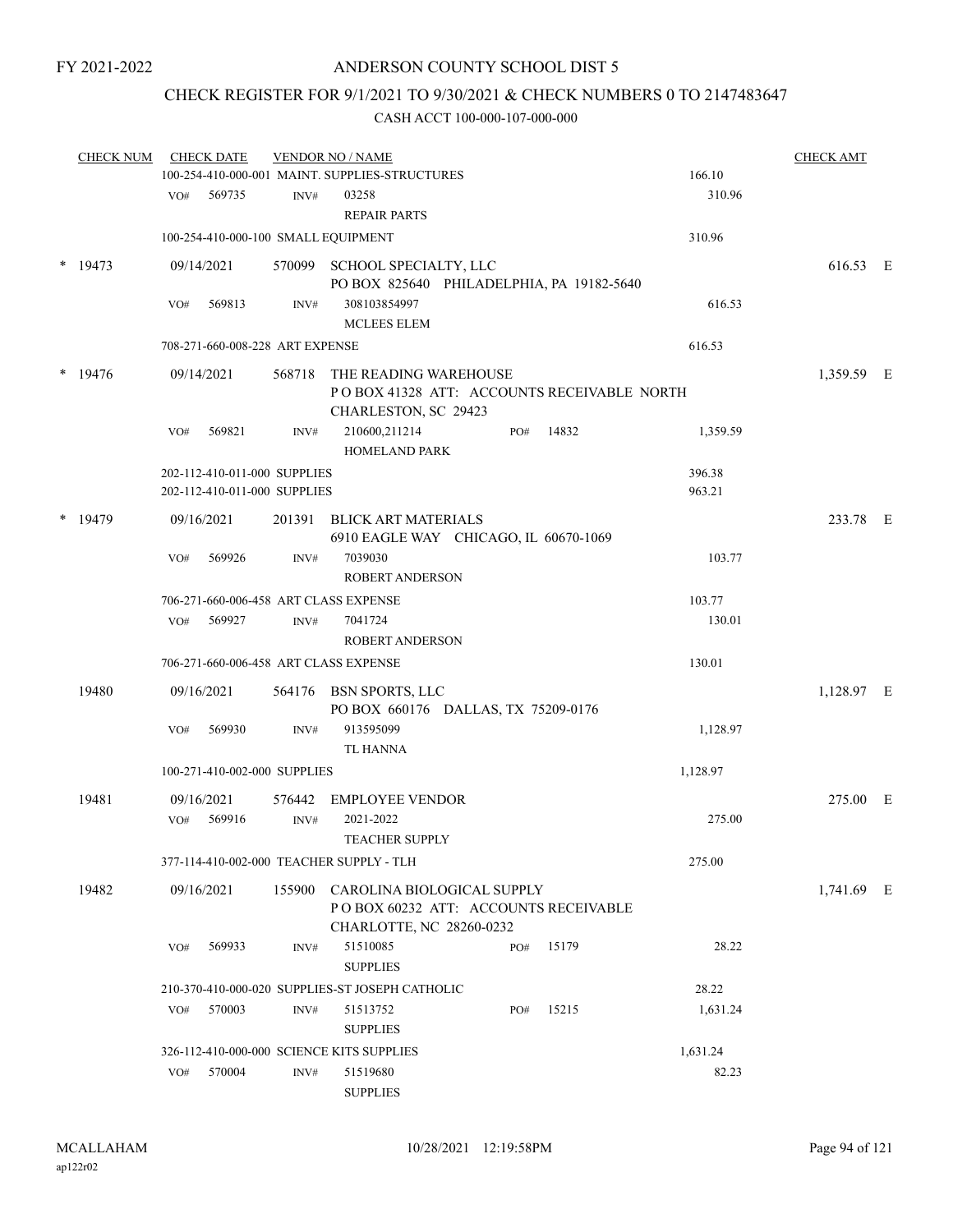## CHECK REGISTER FOR 9/1/2021 TO 9/30/2021 & CHECK NUMBERS 0 TO 2147483647

| <b>CHECK NUM</b> |     | <b>CHECK DATE</b>                 |        | <b>VENDOR NO / NAME</b><br>326-112-410-000-000 SCIENCE KITS SUPPLIES                                                     |     |           | 82.23     | <b>CHECK AMT</b> |  |
|------------------|-----|-----------------------------------|--------|--------------------------------------------------------------------------------------------------------------------------|-----|-----------|-----------|------------------|--|
| 19483            | VO# | 09/16/2021<br>569915              | INV#   | 577008 EMPLOYEE VENDOR<br>2021-2022<br><b>TEACHER SUPPLY</b>                                                             |     |           | 275.00    | 275.00 E         |  |
|                  |     |                                   |        | 377-113-410-006-000 TEACHER SUPPLY - ROBERT ANDERSON                                                                     |     |           | 275.00    |                  |  |
| $*$ 19485        |     | 09/16/2021                        |        | 569462 CROSSROADS ENVIRONMENTAL, LLC<br>1258 BOILING SPRINGS ROAD SPARTANBURG, SC<br>29303                               |     |           |           | 969.48 E         |  |
|                  | VO# | 569936                            | INV#   | 10124<br><b>ROOF INSPECTION</b>                                                                                          | PO# | 13757     | 969.48    |                  |  |
|                  |     |                                   |        | 515-253-520-000-HQ2 DOWNTOWN PROJECT BLDG 2                                                                              |     |           | 969.48    |                  |  |
| $*$ 19487        |     | 09/16/2021                        |        | 569871 FOLLETT SCHOOL SOLUTIONS, INC<br>91826 COLLECTION CENTER DRIVE ATT: ACCOUNTS<br>RECEIVABLE CHICAGO, IL 60693-0918 |     |           |           | 42,419.13 E      |  |
|                  | VO# | 569941                            | INV#   | 873039F<br><b>NEVITT FOREST</b>                                                                                          |     | PO# 14306 | 42,419.13 |                  |  |
|                  |     | 338-222-430-012-EAR LIBRARY BOOKS |        |                                                                                                                          |     |           | 42,419.13 |                  |  |
| 19488            |     | 09/16/2021                        |        | 237555 FORMS & SUPPLY<br>POBOX 563953 ATT: ACCOUNTS RECEIVABLE<br>CHARLOTTE, NC 28256                                    |     |           |           | 1,319.42 E       |  |
|                  | VO# | 569942                            | INV#   | 5870366<br><b>CHAIR</b>                                                                                                  |     |           | 274.04    |                  |  |
|                  |     | 100-264-410-000-000 SUPPLIES      |        |                                                                                                                          |     |           | 274.04    |                  |  |
|                  |     | VO# 569943                        | INV#   | 5798038<br><b>SUPPLIES</b>                                                                                               |     |           | 293.31    |                  |  |
|                  |     | 100-233-410-019-000 SUPPLIES      |        |                                                                                                                          |     |           | 293.31    |                  |  |
|                  |     | VO# 569945                        | INV#   | 5872892<br><b>SUPPLIES</b>                                                                                               |     |           | 53.16     |                  |  |
|                  |     | 100-111-410-009-000 SUPPLIES      |        |                                                                                                                          |     |           | 53.16     |                  |  |
|                  | VO# | 569946                            | INV#   | 5851304<br><b>SUPPLIES</b>                                                                                               |     |           | 92.13     |                  |  |
|                  |     | 100-233-410-009-000 SUPPLIES      |        |                                                                                                                          |     |           | 92.13     |                  |  |
|                  | VO# | 569947                            | INV#   | 5882778<br><b>SUPPLIES</b>                                                                                               |     |           | 32.10     |                  |  |
|                  |     | 100-112-410-009-000 SUPPLIES      |        |                                                                                                                          |     |           | 32.10     |                  |  |
|                  | VO# | 569948                            | INV#   | 5888269<br><b>SUPPLIES</b>                                                                                               |     |           | 173.96    |                  |  |
|                  |     |                                   |        | 719-271-660-019-201 MISCELLANEOUS EXPENSE                                                                                |     |           | 173.96    |                  |  |
|                  | VO# | 569949                            | INV#   | 5883905-1<br><b>SUPPLIES</b>                                                                                             |     |           | 400.72    |                  |  |
|                  |     |                                   |        | 715-271-660-015-201 MISCELLANEOUS EXPENSE                                                                                |     |           | 400.72    |                  |  |
| 19489            |     | 09/16/2021                        | 577007 | <b>EMPLOYEE VENDOR</b>                                                                                                   |     |           |           | 275.00 E         |  |
|                  | VO# | 569917                            | INV#   | 2021-2022<br><b>TEACHER SUPPLY</b>                                                                                       |     |           | 275.00    |                  |  |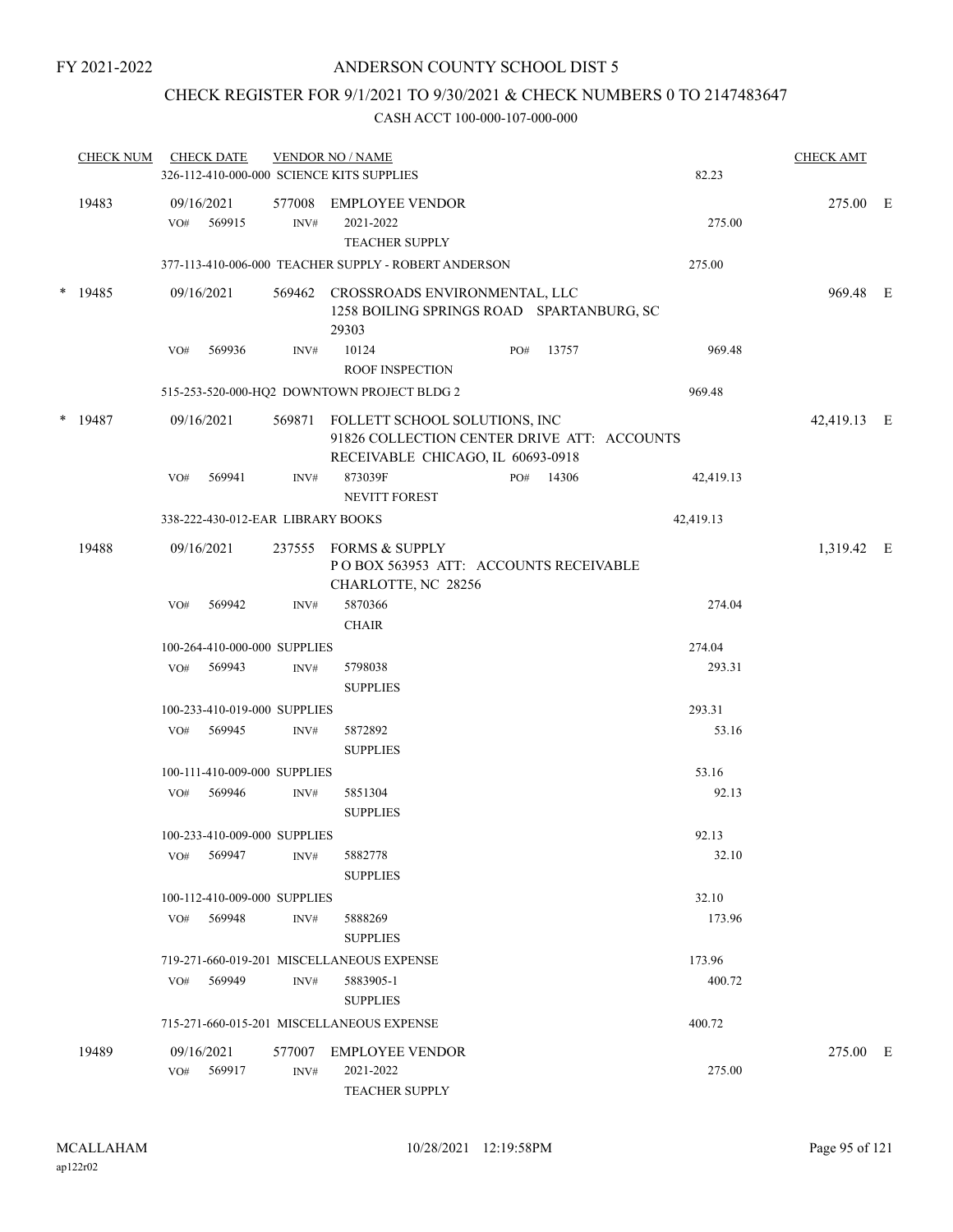## CHECK REGISTER FOR 9/1/2021 TO 9/30/2021 & CHECK NUMBERS 0 TO 2147483647

| <b>CHECK NUM</b> | <b>CHECK DATE</b>                        |                | <b>VENDOR NO / NAME</b><br>377-112-410-012-000 TEACHER SUPPLY - NEVITT FOREST                   |     |       | 275.00    | <b>CHECK AMT</b> |  |
|------------------|------------------------------------------|----------------|-------------------------------------------------------------------------------------------------|-----|-------|-----------|------------------|--|
| 19490            | 09/16/2021<br>569999<br>VO#              | 565738<br>INV# | <b>EMPLOYEE VENDOR</b><br><b>SEPT 8-10</b><br><b>COLUMBIA</b>                                   |     |       | 193.04    | 193.04 E         |  |
|                  | 100-254-333-000-OPS TRIPS-OPERATIONS     |                |                                                                                                 |     |       | 193.04    |                  |  |
| 19491            | 09/16/2021                               |                | 572275 HAPPY CHEF UNIFORMS<br>22 PARK PLACE BUTLER, NJ 07405                                    |     |       |           | 15,939.36 E      |  |
|                  | 570009<br>VO#                            | INV#           | 1702869A<br>CHEF COATS                                                                          | PO# | 14544 | 15,939.36 |                  |  |
|                  | 600-256-410-000-000 SUPPLIES             |                |                                                                                                 |     |       | 15,939.36 |                  |  |
| $*$ 19493        | 09/16/2021                               | 264114         | HEINEMANN<br>15963 COLLECTIONS CENTER DRIVE CHICAGO, IL<br>60693                                |     |       |           | 5,468.31 E       |  |
|                  | 569953<br>VO#                            | INV#           | 7357861<br>NORTH POINTE                                                                         |     |       | 104.50    |                  |  |
|                  |                                          |                | 100-112-410-013-INQ INQUIRY BASED LEARNING                                                      |     |       | 104.50    |                  |  |
|                  | 569954<br>VO#                            | INV#           | 7359351<br>NEVITT FOREST                                                                        | PO# | 15046 | 5,363.81  |                  |  |
|                  | 201-112-410-012-000 SUPPLIES             |                |                                                                                                 |     |       | 5,363.81  |                  |  |
| 19494            | 09/16/2021                               | 570161         | IXL LEARNING<br>777 MARINERS ISLAND BLVD SUITE 600 ATT:                                         |     |       |           | 750.00 E         |  |
|                  | 569957<br>VO#                            | INV#           | ACCOUNTS RECEIVABLE SAN MATEO, CA 94404<br>S415228<br><b>ST JOSEPHS</b>                         | PO# | 15137 | 750.00    |                  |  |
|                  |                                          |                | 202-413-410-000-SJC SUPPLIES-ST.JOSEPH'S CATHOLIC                                               |     |       | 750.00    |                  |  |
| $*$ 19496        | 09/16/2021                               |                | 575014 KENT DISPLAYS<br>343 PORTAGE BLVD KENT, OH 44240                                         |     |       |           | 3,247.50 E       |  |
|                  | 569958<br>VO#                            | INV#           | 108298<br><b>MIDWAY ELEM</b>                                                                    | PO# | 15079 | 3,247.50  |                  |  |
|                  | 397-112-410-017-000 SUPPLIES             |                |                                                                                                 |     |       | 3,247.50  |                  |  |
| * 19498          | 09/16/2021<br>VO# 569895 INV# 7/12 - 9/7 |                | 345710 EMPLOYEE VENDOR                                                                          |     |       | 92.51     | 119.56 E         |  |
|                  |                                          |                | MILEAGE                                                                                         |     |       |           |                  |  |
|                  |                                          |                | 100-264-333-000-000 TRIPS AND CONFERENCES                                                       |     |       | 92.51     |                  |  |
|                  | VO# 569903                               | INV#           | SEPT <sub>10</sub><br>MILEAGE                                                                   |     |       | 27.05     |                  |  |
|                  |                                          |                | 100-264-333-000-000 TRIPS AND CONFERENCES                                                       |     |       | 27.05     |                  |  |
| $*$ 19501        | 09/16/2021                               | 569877         | NATIONAL FFA ORGANIZATION<br>POBOX 631363 ATT: ACCOUNTS RECEIVABLE<br>CINCINNATI, OH 45263-1363 |     |       |           | 385.00 E         |  |
|                  | 569962<br>VO#                            | INV#           | MDS242240<br>ACCOUNT#5226                                                                       |     |       | 385.00    |                  |  |
|                  | 731-271-660-031-850 FFA EXPENSE          |                |                                                                                                 |     |       | 385.00    |                  |  |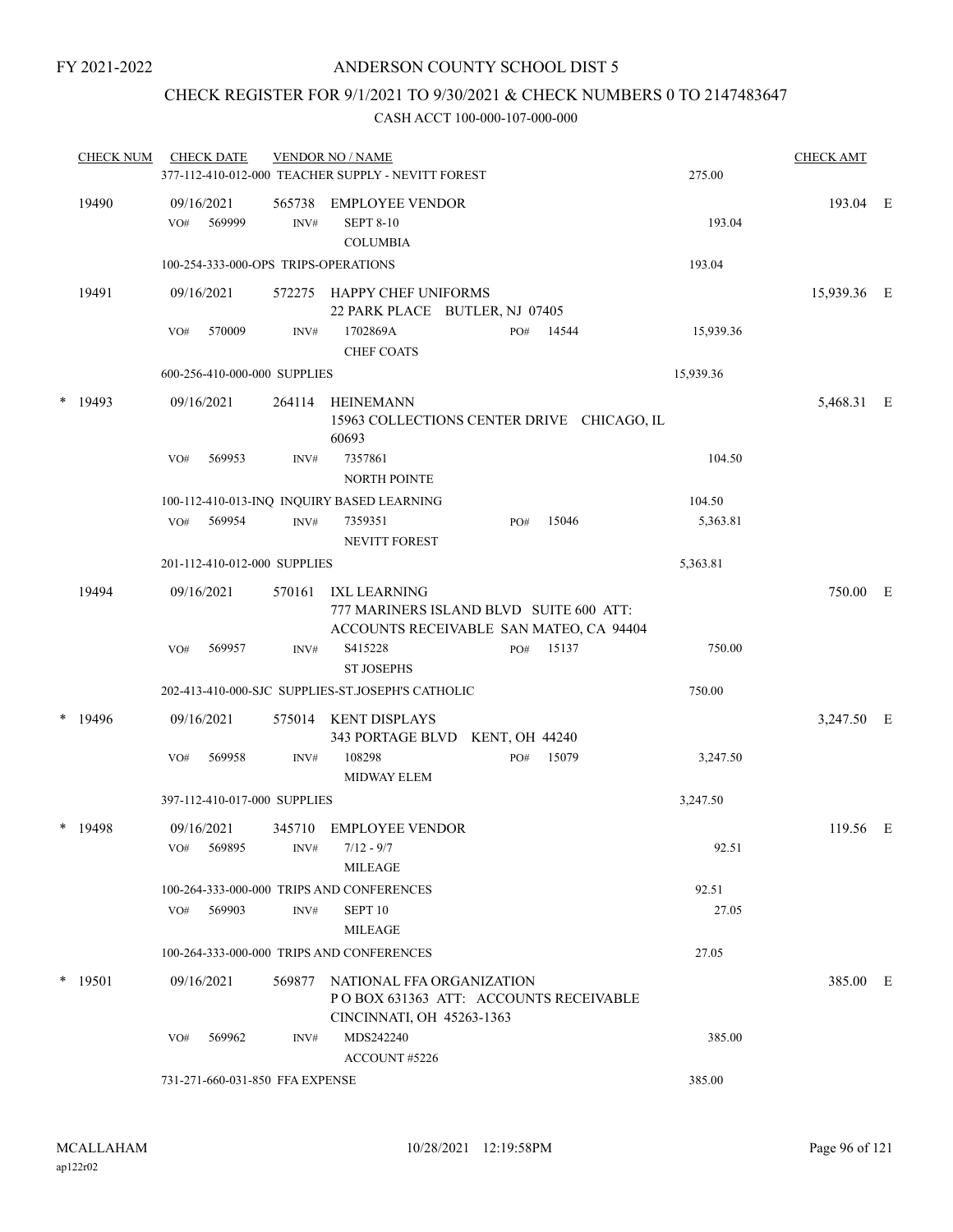# CHECK REGISTER FOR 9/1/2021 TO 9/30/2021 & CHECK NUMBERS 0 TO 2147483647

| <b>CHECK NUM</b> |           | <b>CHECK DATE</b>                      |        | <b>VENDOR NO / NAME</b>                           |     |       |           |             |  |
|------------------|-----------|----------------------------------------|--------|---------------------------------------------------|-----|-------|-----------|-------------|--|
|                  | 19502     | 09/16/2021                             | 389900 | OFFICE DEPOT                                      |     |       |           | 396.08 E    |  |
|                  |           |                                        |        | POBOX 1413 CHARLOTTE, NC 28201-1413               |     |       |           |             |  |
|                  |           | 569966<br>VO#                          | INV#   | 190715128001<br><b>SUPPLIES</b>                   | PO# | 15153 | 136.55    |             |  |
|                  |           | 100-255-410-000-000 SUPPLIES           |        |                                                   |     |       | 136.55    |             |  |
|                  |           | 569967<br>VO#                          | INV#   | 192347312001                                      | PO# | 15151 | 7.20      |             |  |
|                  |           |                                        |        | <b>SUPPLIES</b>                                   |     |       |           |             |  |
|                  |           | 100-221-410-000-000 SUPPLIES           |        |                                                   |     |       | 7.20      |             |  |
|                  |           | 569968<br>VO#                          | INV#   | 192295409001<br><b>SUPPLIES</b>                   | PO# | 15151 | 55.74     |             |  |
|                  |           | 100-221-410-000-000 SUPPLIES           |        |                                                   |     |       | 55.74     |             |  |
|                  |           | 569969<br>VO#                          | INV#   | 190015971001<br><b>SUPPLIES</b>                   |     |       | 64.93     |             |  |
|                  |           | 100-112-410-013-000 SUPPLIES           |        |                                                   |     |       | 64.93     |             |  |
|                  |           | VO# 569970                             | INV#   | 189743073001<br><b>SUPPLIES</b>                   |     |       | 131.66    |             |  |
|                  |           | 100-113-410-013-000 SUPPLIES           |        |                                                   |     |       | 81.28     |             |  |
|                  |           | 100-147-410-013-000 SUPPLIES           |        |                                                   |     |       | 50.38     |             |  |
|                  | $*$ 19505 | 09/16/2021                             | 573462 | EMPLOYEE VENDOR                                   |     |       |           | 629.86 E    |  |
|                  |           | 569996<br>VO#                          | INV#   | AUG 25-27                                         |     |       | 629.86    |             |  |
|                  |           |                                        |        | <b>COLUMBIA</b>                                   |     |       |           |             |  |
|                  |           |                                        |        | 100-252-333-000-000 TRIPS AND CONFERENCES         |     |       | 629.86    |             |  |
|                  | 19506     | 09/16/2021                             | 457300 | <b>EMPLOYEE VENDOR</b>                            |     |       |           | 275.00 E    |  |
|                  |           | VO# 569914                             | INV#   | 2021-2022<br><b>TEACHER SUPPLY</b>                |     |       | 275.00    |             |  |
|                  |           |                                        |        | 377-112-410-007-000 TEACHER SUPPLY - CENTERVILLE  |     |       | 275.00    |             |  |
|                  | 19507     | 09/16/2021                             | 445100 | <b>SCASA</b><br>SC ASSOC SCHOOL ADMINISTRATORS 1  |     |       |           | 12,246.00 E |  |
|                  |           |                                        |        | FERNANDINA COURT COLUMBIA, SC 29212               |     |       |           |             |  |
|                  |           | 570017<br>VO#                          | INV#   | M2022-5569<br><b>MEMBERSHIPS</b>                  | PO# | 15204 | 10,491.00 |             |  |
|                  |           | 100-113-410-005-000 SUPPLIES           |        |                                                   |     |       | 175.50    |             |  |
|                  |           | 100-114-410-003-000 SUPPLIES           |        |                                                   |     |       | 175.50    |             |  |
|                  |           | 100-221-312-000-000 PURCHASED SERVICES |        |                                                   |     |       | 877.50    |             |  |
|                  |           | 100-222-410-010-000 SUPPLIES           |        |                                                   |     |       | 351.00    |             |  |
|                  |           |                                        |        | 100-224-312-000-000 STAFF DEV - PURCHASED SERVICE |     |       | 2,593.50  |             |  |
|                  |           | 100-224-312-001-ALT PURCHASED SERVICES |        |                                                   |     |       | 351.00    |             |  |
|                  |           | 100-233-312-000-000 PURCHASED SERVICES |        |                                                   |     |       | 351.00    |             |  |
|                  |           | 100-233-410-001-000 SUPPLIES           |        |                                                   |     |       | 175.50    |             |  |
|                  |           | 100-233-410-003-000 SUPPLIES           |        |                                                   |     |       | 175.50    |             |  |
|                  |           | 100-233-410-006-000 SUPPLIES           |        |                                                   |     |       | 702.00    |             |  |
|                  |           | 100-233-410-008-000 SUPPLIES           |        |                                                   |     |       | 351.00    |             |  |
|                  |           | 100-233-410-011-000 SUPPLIES           |        |                                                   |     |       | 351.00    |             |  |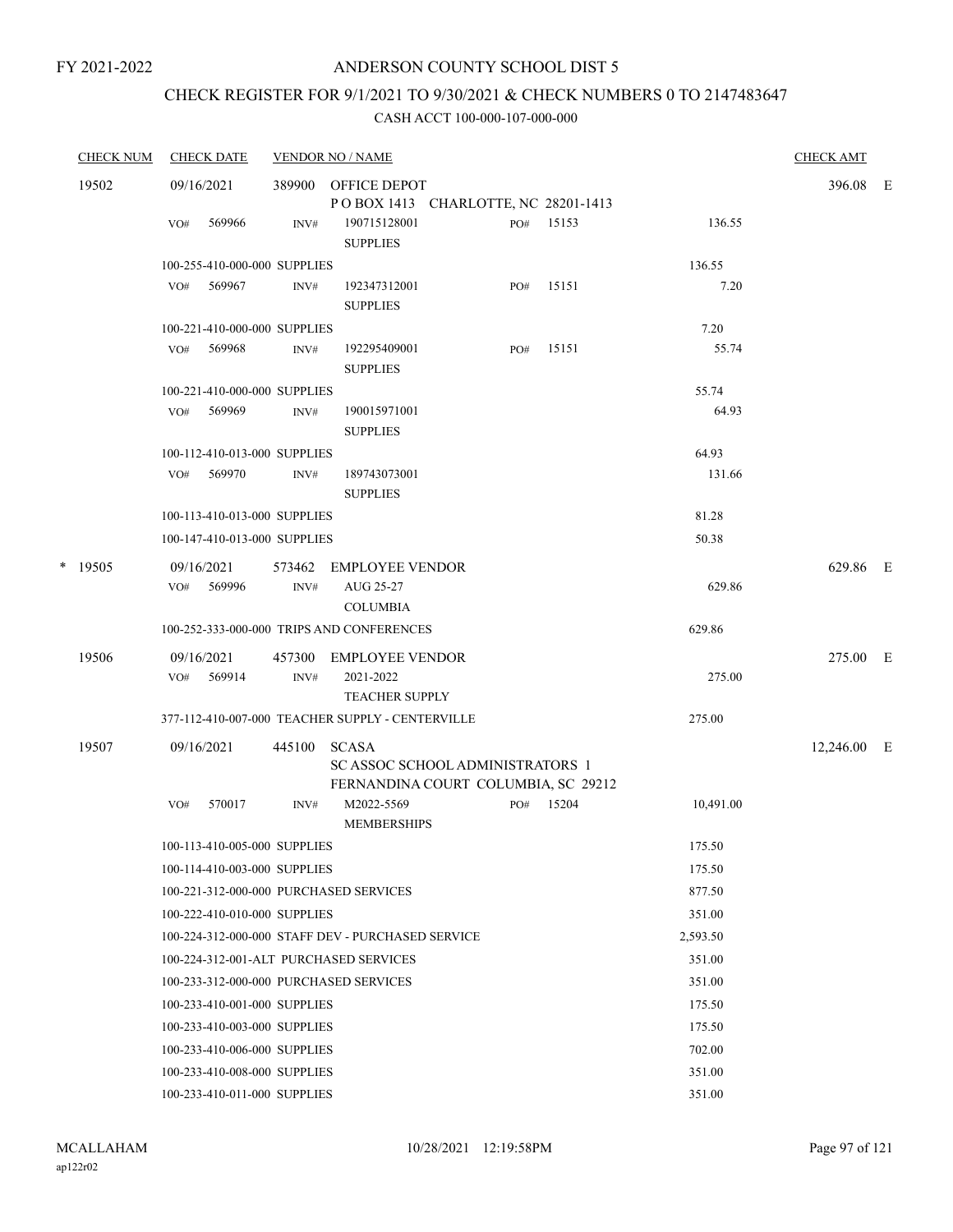## CHECK REGISTER FOR 9/1/2021 TO 9/30/2021 & CHECK NUMBERS 0 TO 2147483647

| <b>CHECK NUM</b> |            | <b>CHECK DATE</b>                 |        | <b>VENDOR NO / NAME</b>                                   |          | <b>CHECK AMT</b> |  |
|------------------|------------|-----------------------------------|--------|-----------------------------------------------------------|----------|------------------|--|
|                  |            | 100-233-410-014-000 SUPPLIES      |        |                                                           | 351.00   |                  |  |
|                  |            | 100-233-410-019-000 SUPPLIES      |        |                                                           | 351.00   |                  |  |
|                  |            | 100-233-410-020-000 SUPPLIES      |        |                                                           | 702.00   |                  |  |
|                  |            | 100-233-410-021-000 SUPPLIES      |        |                                                           | 175.50   |                  |  |
|                  |            | 100-257-640-000-000 DUES AND FEES |        |                                                           | 175.50   |                  |  |
|                  |            |                                   |        | 100-264-333-000-000 TRIPS AND CONFERENCES                 | 175.50   |                  |  |
|                  |            |                                   |        | 100-266-333-000-000 TRIPS & CONFERENCES                   | 175.50   |                  |  |
|                  |            | 124-114-640-024-000 DUES AND FEES |        |                                                           | 175.50   |                  |  |
|                  |            |                                   |        | 131-233-333-031-000 TRIPS AND CONFERENCES                 | 1,228.50 |                  |  |
|                  |            | 201-223-333-000-000 TRIPS         |        |                                                           | 175.50   |                  |  |
|                  |            | 852-252-410-000-000 SUPPLIES      |        |                                                           | 175.50   |                  |  |
|                  | VO#        | 570018                            | INV#   | M2022-5569                                                | 1,755.00 |                  |  |
|                  |            |                                   |        | <b>ADMINISTRATORS</b>                                     |          |                  |  |
|                  |            |                                   |        | 702-271-660-002-410 GENERAL ADMINISTRATION EXPENSE        | 351.00   |                  |  |
|                  |            |                                   |        | 707-190-660-007-201 MISCELLANEOUS EXPENSE                 | 175.50   |                  |  |
|                  |            |                                   |        | 709-271-660-009-201 MISCELLANEOUS EXPENSE                 | 351.00   |                  |  |
|                  |            |                                   |        | 712-271-660-012-201 MISCELLANEOUS EXPENSE                 | 175.50   |                  |  |
|                  |            |                                   |        | 713-271-660-013-201 MISCELLANEOUS EXPENSE                 | 175.50   |                  |  |
|                  |            |                                   |        | 715-271-660-015-201 MISCELLANEOUS EXPENSE                 | 175.50   |                  |  |
|                  |            |                                   |        | 716-271-660-016-201 MISCELLANEOUS EXPENSE                 | 175.50   |                  |  |
|                  |            |                                   |        | 718-271-660-018-280 REGISTRATION/WKLY FEES EXPENSE        | 175.50   |                  |  |
| $*$ 19510        | 09/16/2021 |                                   | 570654 | EMPLOYEE VENDOR                                           |          | 213.99 E         |  |
|                  | VO#        | 569899                            | INV#   | KEY                                                       | 213.99   |                  |  |
|                  |            |                                   |        | REIMBURSEMENT                                             |          |                  |  |
|                  |            |                                   |        | 900-188-410-000-006 HOMELESS SUPPLIES                     | 213.99   |                  |  |
| 19511            | 09/16/2021 |                                   | 577006 | <b>EMPLOYEE VENDOR</b>                                    |          | 275.00 E         |  |
|                  |            | VO# 569918                        | INV#   | 2021-2022                                                 | 275.00   |                  |  |
|                  |            |                                   |        | <b>TEACHER SUPPLY</b>                                     |          |                  |  |
|                  |            |                                   |        | 377-114-410-003-000 TEACHER SUPPLY - WHS                  | 275.00   |                  |  |
| 19512            | 09/16/2021 |                                   | 568718 | THE READING WAREHOUSE                                     |          | 565.54 E         |  |
|                  |            |                                   |        | POBOX 41328 ATT: ACCOUNTS RECEIVABLE NORTH                |          |                  |  |
|                  |            |                                   |        | CHARLESTON, SC 29423                                      |          |                  |  |
|                  | VO#        | 569981                            | INV#   | 212433<br>MIDWAY ELEM                                     | 565.54   |                  |  |
|                  |            |                                   |        | 717-190-660-017-244 SCHOOL/CLASS DONATIONS EXPENSE        | 565.54   |                  |  |
|                  |            |                                   |        |                                                           |          |                  |  |
| $*$ 19518        | 09/21/2021 |                                   | 126675 | ATTAWAY INC                                               |          | 886.98 E         |  |
|                  |            |                                   |        | PO BOX 302 ATT: ACCOUNTS RECEIVABLE<br>ANDERSON, SC 29622 |          |                  |  |
|                  | VO#        | 570082                            | INV#   | 235189                                                    | 464.33   |                  |  |
|                  |            |                                   |        | POST CARDS                                                |          |                  |  |
|                  |            |                                   |        | 100-113-410-006-VEN SUPPLY-ADDT'L FOR LOST VENDING        | 464.33   |                  |  |
|                  | VO#        | 570083                            | INV#   | 235152                                                    | 422.65   |                  |  |
|                  |            |                                   |        | <b>FREE MEALS</b>                                         |          |                  |  |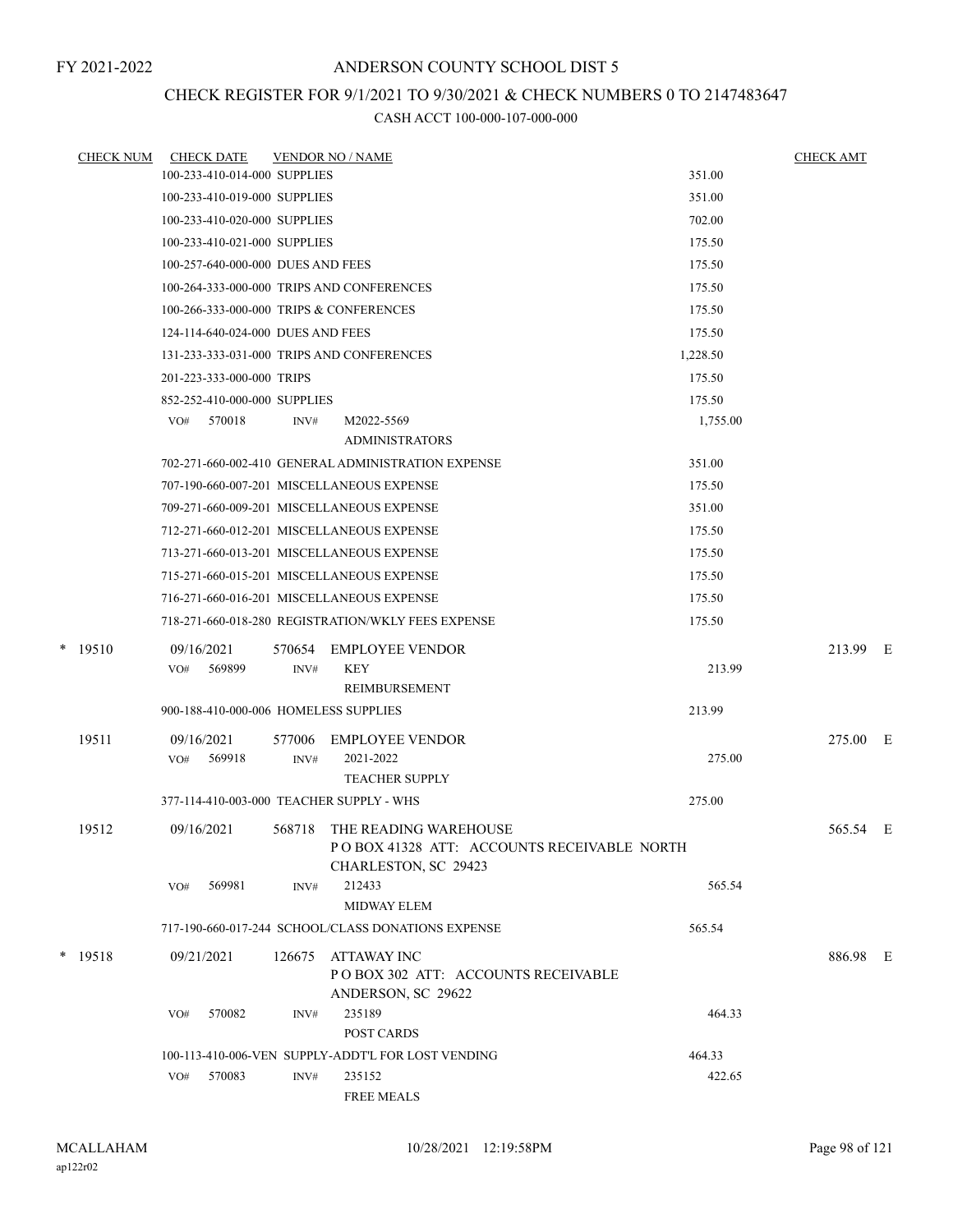## ANDERSON COUNTY SCHOOL DIST 5

## CHECK REGISTER FOR 9/1/2021 TO 9/30/2021 & CHECK NUMBERS 0 TO 2147483647

|       | <b>CHECK NUM</b> |            | <b>CHECK DATE</b><br>600-256-410-000-000 SUPPLIES |                                                                       | <b>VENDOR NO / NAME</b>                                       | 422.65       | <b>CHECK AMT</b> |  |
|-------|------------------|------------|---------------------------------------------------|-----------------------------------------------------------------------|---------------------------------------------------------------|--------------|------------------|--|
| 19519 |                  | 09/21/2021 | 569220                                            | AUTECH<br>POBOX 248 ATT: ACCOUNTS RECEIVABLE<br>WILLIAMSTON, SC 29697 |                                                               | $1,069.04$ E |                  |  |
|       |                  | VO#        | 570084                                            | INV#                                                                  | 8705<br>AIT                                                   | 225.97       |                  |  |
|       |                  |            |                                                   |                                                                       | 131-254-323-031-400 CONTR SERV-HVAC/ELECT/PLUMBING            | 225.97       |                  |  |
|       |                  | VO#        | 570085                                            | INV#                                                                  | 8688                                                          | 843.07       |                  |  |
|       |                  |            |                                                   |                                                                       | <b>MCCANTS</b>                                                |              |                  |  |
|       |                  |            |                                                   |                                                                       | 100-254-323-005-400 CONTR SERV-HVAC/ELECT/PLUMBING            | 843.07       |                  |  |
|       | 19520            |            | 09/21/2021                                        |                                                                       | 577019 EMPLOYEE VENDOR                                        |              | 133.00 E         |  |
|       |                  | VO#        | 570197                                            | INV#                                                                  | <b>SCMEA FEE</b><br>REIMBURSEMENT                             | 133.00       |                  |  |
|       |                  |            | 100-233-410-021-000 SUPPLIES                      |                                                                       |                                                               | 133.00       |                  |  |
|       | * 19522          |            | 09/21/2021                                        |                                                                       | 564176 BSN SPORTS, LLC<br>PO BOX 660176 DALLAS, TX 75209-0176 |              | 13,584.13 E      |  |
|       |                  | VO#        | 570091                                            | INV#                                                                  | 913635931                                                     | 1,539.00     |                  |  |
|       |                  |            |                                                   |                                                                       | <b>WESTSIDE</b>                                               |              |                  |  |
|       |                  |            | 100-271-410-003-000 SUPPLIES                      |                                                                       |                                                               | 1,539.00     |                  |  |
|       |                  | VO#        | 570092                                            | INV#                                                                  | 913288130<br><b>WESTSIDE</b>                                  | 424.39       |                  |  |
|       |                  |            | 100-114-410-003-000 SUPPLIES                      |                                                                       |                                                               | 424.39       |                  |  |
|       |                  | VO#        | 570093                                            | INV#                                                                  | 913522023                                                     | 1,206.94     |                  |  |
|       |                  |            |                                                   |                                                                       | <b>TL HANNA</b>                                               |              |                  |  |
|       |                  |            | 100-271-410-002-000 SUPPLIES                      |                                                                       |                                                               | 1,206.94     |                  |  |
|       |                  | VO#        | 570094                                            | INV#                                                                  | 913595059                                                     | 1,607.78     |                  |  |
|       |                  |            |                                                   |                                                                       | TL HANNA                                                      |              |                  |  |
|       |                  |            | 100-271-410-002-000 SUPPLIES                      |                                                                       |                                                               | 1,607.78     |                  |  |
|       |                  |            | VO# 570095                                        | INV#                                                                  | 912326348<br><b>WESTSIDE</b>                                  | 1,210.40     |                  |  |
|       |                  |            | 100-271-410-003-000 SUPPLIES                      |                                                                       |                                                               | 1,210.40     |                  |  |
|       |                  |            | VO# 570096                                        | INV#                                                                  | 913089227<br><b>WESTSIDE</b>                                  | 1,769.00     |                  |  |
|       |                  |            | 100-271-410-003-000 SUPPLIES                      |                                                                       |                                                               | 1,769.00     |                  |  |
|       |                  | VO#        | 570097                                            | INV#                                                                  | 913636027<br><b>WESTSIDE</b>                                  | 203.60       |                  |  |
|       |                  |            | 100-271-410-003-000 SUPPLIES                      |                                                                       |                                                               | 203.60       |                  |  |
|       |                  | VO#        | 570098                                            | INV#                                                                  | 913605196<br><b>WESTSIDE</b>                                  | 72.20        |                  |  |
|       |                  |            | 100-271-410-003-000 SUPPLIES                      |                                                                       |                                                               | 72.20        |                  |  |
|       |                  | VO#        | 570099                                            | INV#                                                                  | 913346525                                                     | 1,904.70     |                  |  |
|       |                  |            |                                                   |                                                                       | <b>WESTSIDE</b>                                               |              |                  |  |
|       |                  |            | 100-271-410-003-000 SUPPLIES                      |                                                                       |                                                               | 1,904.70     |                  |  |
|       |                  |            | VO# 570100                                        | INV#                                                                  | 913238839                                                     | 1,190.91     |                  |  |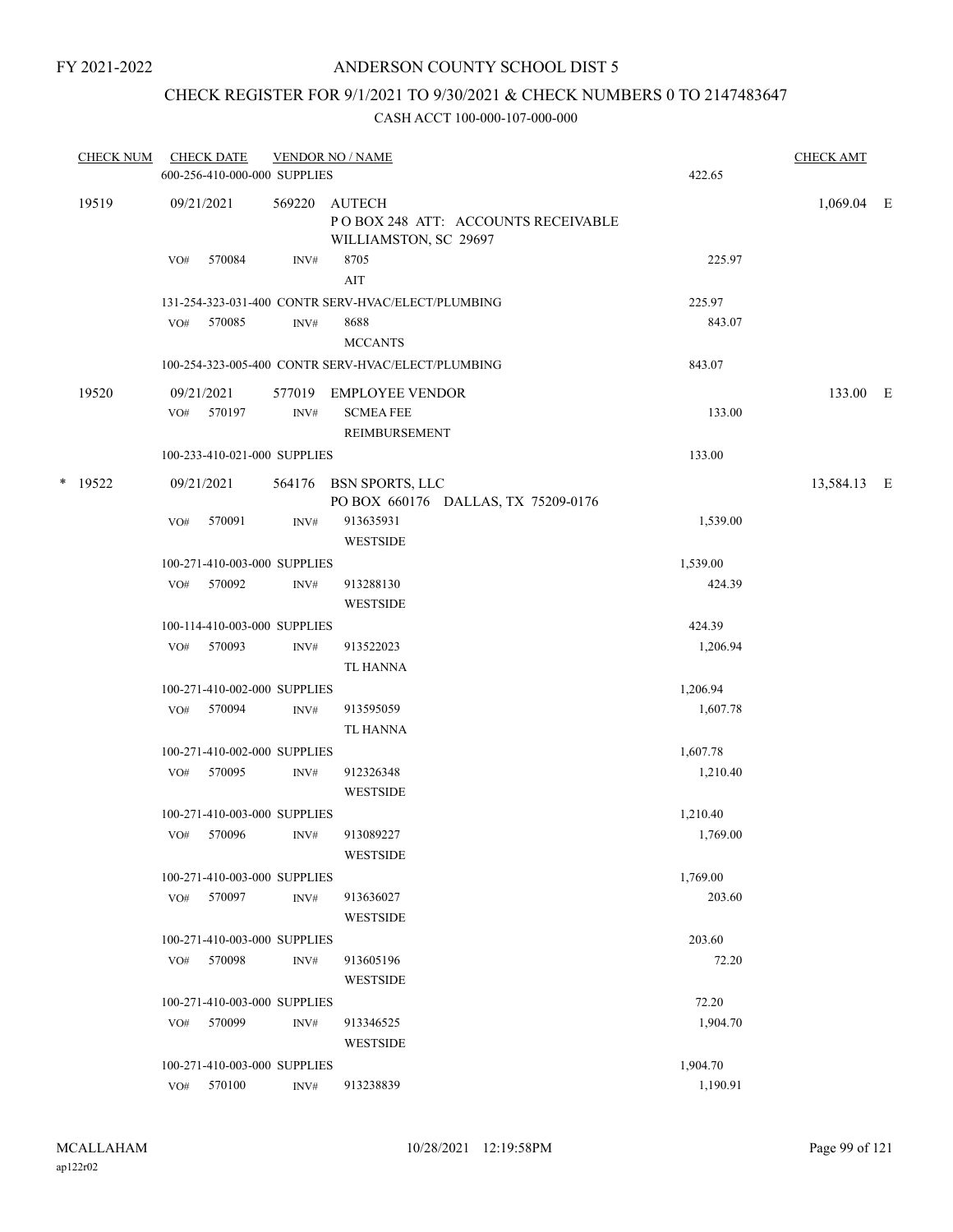## ANDERSON COUNTY SCHOOL DIST 5

## CHECK REGISTER FOR 9/1/2021 TO 9/30/2021 & CHECK NUMBERS 0 TO 2147483647

| <b>CHECK NUM</b> |     | <b>CHECK DATE</b>            |        | <b>VENDOR NO / NAME</b>                            |          | <b>CHECK AMT</b> |  |
|------------------|-----|------------------------------|--------|----------------------------------------------------|----------|------------------|--|
|                  |     |                              |        | <b>WESTSIDE</b>                                    |          |                  |  |
|                  |     | 100-271-410-003-000 SUPPLIES |        |                                                    | 1,190.91 |                  |  |
|                  | VO# | 570101                       | INV#   | 913438205                                          | 255.46   |                  |  |
|                  |     |                              |        | <b>WESTSIDE</b>                                    |          |                  |  |
|                  |     | 100-271-410-003-000 SUPPLIES |        |                                                    | 255.46   |                  |  |
|                  |     | VO# 570102                   | INV#   | 913454724                                          | 503.95   |                  |  |
|                  |     |                              |        | <b>WESTSIDE</b>                                    |          |                  |  |
|                  |     | 100-271-410-003-000 SUPPLIES |        |                                                    | 503.95   |                  |  |
|                  |     | VO# 570103                   | INV#   | 913586203                                          | 684.00   |                  |  |
|                  |     |                              |        | <b>WESTSIDE</b>                                    |          |                  |  |
|                  |     | 100-271-410-003-000 SUPPLIES |        |                                                    | 684.00   |                  |  |
|                  |     | VO# 570104                   | INV#   | 913466293                                          | 806.36   |                  |  |
|                  |     |                              |        | <b>WESTSIDE</b>                                    |          |                  |  |
|                  |     | 100-271-410-003-000 SUPPLIES |        |                                                    | 806.36   |                  |  |
|                  |     | VO# 570105                   | INV#   | 913478768                                          | 205.44   |                  |  |
|                  |     |                              |        | <b>WESTSIDE</b>                                    |          |                  |  |
|                  |     | 100-271-410-003-000 SUPPLIES |        |                                                    | 205.44   |                  |  |
| 19523            |     | 09/21/2021                   |        | 573130 CALLAHAM ORCHARD TOURS                      |          | 350.00 E         |  |
|                  |     |                              |        | ANDY CALLAHAM 559 CRAWFORD RD. BELTON, SC<br>29627 |          |                  |  |
|                  | VO# | 570107                       | INV#   | 00003                                              | 350.00   |                  |  |
|                  |     |                              |        | <b>CALHOUN ELEM</b>                                |          |                  |  |
|                  |     | 100-112-410-014-000 SUPPLIES |        |                                                    | 350.00   |                  |  |
| * 19526          |     | 09/21/2021                   | 187300 | CRESCENT SUPPLY CO, INC                            |          | 1,217.52 E       |  |
|                  |     |                              |        | POBOX 8798 ATT: ACCOUNTS RECEIVABLE                |          |                  |  |
|                  |     |                              |        | GREENVILLE, SC 29604                               |          |                  |  |
|                  | VO# | 570112                       | INV#   | 390681                                             | 28.09    |                  |  |
|                  |     |                              |        | <b>SUPPLIES</b>                                    |          |                  |  |
|                  |     |                              |        | 600-256-323-016-000 REPAIRS TO EQUIPMENT           | 28.09    |                  |  |
|                  |     | VO# 570113                   | INV#   | 390630                                             | 144.45   |                  |  |
|                  |     |                              |        | <b>SUPPLIES</b>                                    |          |                  |  |
|                  |     |                              |        | 100-254-410-010-001 SUPPLIES - MAINTENANCE         | 144.45   |                  |  |
|                  | VO# | 570114                       | INV#   | 390678                                             | 382.91   |                  |  |
|                  |     |                              |        | <b>SUPPLIES</b>                                    |          |                  |  |
|                  |     |                              |        | 100-254-410-011-001 SUPPLIES - MAINTENANCE         | 382.91   |                  |  |
|                  | VO# | 570115                       | INV#   | 390680                                             | 213.47   |                  |  |
|                  |     |                              |        | <b>SUPPLIES</b>                                    |          |                  |  |
|                  |     |                              |        | 100-254-410-005-001 SUPPLIES - MAINTENANCE         | 101.12   |                  |  |
|                  |     |                              |        | 100-254-410-007-001 SUPPLIES - MAINTENANCE         | 112.35   |                  |  |
|                  | VO# | 570116                       | INV#   | 390220                                             | 112.35   |                  |  |
|                  |     |                              |        | <b>SUPPLIES</b>                                    |          |                  |  |
|                  |     |                              |        | 100-254-410-001-001 SUPPLIES - MAINTENANCE         | 22.47    |                  |  |
|                  |     |                              |        | 100-254-410-002-001 SUPPLIES - MAINTENANCE         | 22.47    |                  |  |
|                  |     |                              |        | 100-254-410-003-001 SUPPLIES - MAINTENANCE         | 22.47    |                  |  |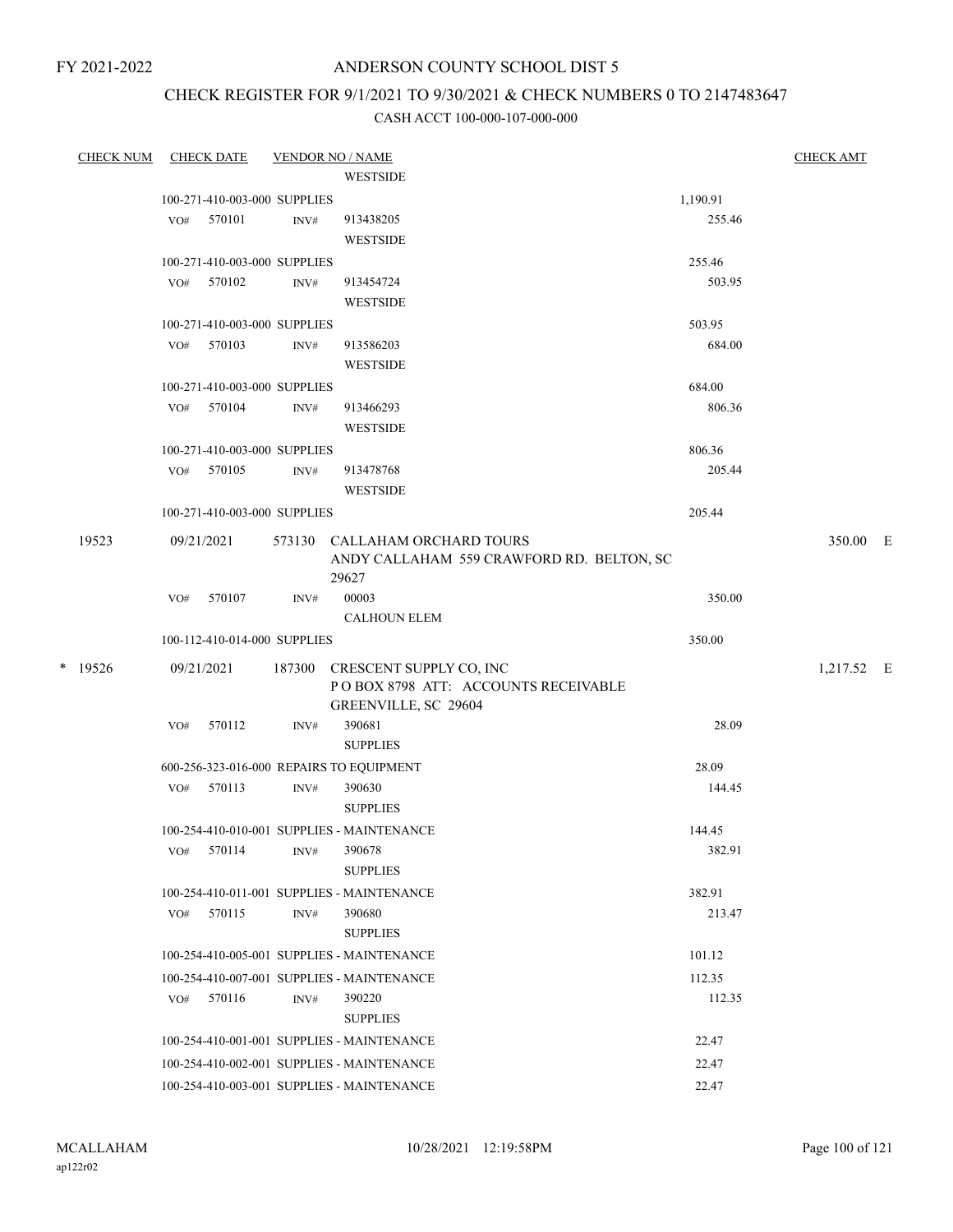## CHECK REGISTER FOR 9/1/2021 TO 9/30/2021 & CHECK NUMBERS 0 TO 2147483647

| <b>CHECK NUM</b> |            | <b>CHECK DATE</b>                 |        | <b>VENDOR NO / NAME</b><br>100-254-410-005-001 SUPPLIES - MAINTENANCE          |     |           | 22.47           | <b>CHECK AMT</b> |  |
|------------------|------------|-----------------------------------|--------|--------------------------------------------------------------------------------|-----|-----------|-----------------|------------------|--|
|                  |            |                                   |        |                                                                                |     |           |                 |                  |  |
|                  |            |                                   |        | 100-254-410-006-001 SUPPLIES - MAINTENANCE                                     |     |           | 22.47           |                  |  |
|                  | VO#        | 570117                            | INV#   | 390679<br><b>SUPPLIES</b>                                                      |     |           | 336.25          |                  |  |
|                  |            |                                   |        | 100-254-410-017-001 SUPPLIES - MANTENANCE                                      |     |           | 336.25          |                  |  |
| * 19529          | 09/21/2021 |                                   | 569871 | FOLLETT SCHOOL SOLUTIONS, INC<br>91826 COLLECTION CENTER DRIVE ATT: ACCOUNTS   |     |           |                 | 38,329.90 E      |  |
|                  | VO#        | 570120                            | INV#   | RECEIVABLE CHICAGO, IL 60693-0918<br>852668F<br><b>CONCORD ELEM</b>            |     | PO# 15119 | 38,329.90       |                  |  |
|                  |            | 338-222-430-009-EAR LIBRARY BOOKS |        |                                                                                |     |           | 38,329.90       |                  |  |
| 19530            | 09/21/2021 |                                   | 237555 | FORMS & SUPPLY<br>POBOX 563953 ATT: ACCOUNTS RECEIVABLE<br>CHARLOTTE, NC 28256 |     |           |                 | 154,269.80 E     |  |
|                  | VO#        | 570121                            | INV#   | 5852755<br><b>WHSE SUPPLIES</b>                                                | PO# | 14745     | 55,682.80       |                  |  |
|                  |            |                                   |        | 100-000-170-000-000 WAREHOUSE INVENTORY                                        |     |           | 55,682.80       |                  |  |
|                  | VO#        | 570122                            | INV#   | 5810371<br><b>WHSE SUPPLIES</b>                                                | PO# | 14743     | 90,640.24       |                  |  |
|                  |            |                                   |        | 100-000-170-000-000 WAREHOUSE INVENTORY                                        |     |           | 90,640.24       |                  |  |
|                  | VO#        | 570123                            | INV#   | 5843795<br><b>WHSE SUPPLIES</b>                                                | PO# | 14923     | 7,629.57        |                  |  |
|                  |            |                                   |        | 100-000-170-000-000 WAREHOUSE INVENTORY                                        |     |           | 6,255.90        |                  |  |
|                  |            |                                   |        | 100-000-170-000-000 WAREHOUSE INVENTORY                                        |     |           | 227.27          |                  |  |
|                  |            |                                   |        | 100-000-170-000-000 WAREHOUSE INVENTORY                                        |     |           | 459.93          |                  |  |
|                  |            |                                   |        | 100-000-170-000-000 WAREHOUSE INVENTORY                                        |     |           | 246.70          |                  |  |
|                  |            |                                   |        | 100-000-170-000-000 WAREHOUSE INVENTORY                                        |     |           | 308.16          |                  |  |
|                  |            | 570124                            | INV#   | 100-000-170-000-000 WAREHOUSE INVENTORY<br>5854665                             |     |           | 131.61<br>94.87 |                  |  |
|                  | VO#        |                                   |        | <b>CONCORD</b>                                                                 |     |           |                 |                  |  |
|                  |            |                                   |        | 709-271-660-009-201 MISCELLANEOUS EXPENSE                                      |     |           | 94.87           |                  |  |
|                  | VO#        | 570125                            | INV#   | C5868159<br>CONCORD                                                            |     |           | $-74.60$        |                  |  |
|                  |            |                                   |        | 709-271-660-009-201 MISCELLANEOUS EXPENSE                                      |     |           | $-74.60$        |                  |  |
|                  | VO#        | 570126                            | INV#   | 5886877<br><b>HOMELAND PARK</b>                                                |     |           | 200.72          |                  |  |
|                  |            |                                   |        | 711-271-660-011-201 MISCELLANEOUS EXPENSE                                      |     |           | 200.72          |                  |  |
|                  | VO#        | 570127                            | INV#   | 5886877-1                                                                      |     |           | 23.84           |                  |  |
|                  |            |                                   |        | <b>HOMELAND PARK</b>                                                           |     |           |                 |                  |  |
|                  |            |                                   |        | 711-271-660-011-201 MISCELLANEOUS EXPENSE                                      |     |           | 23.84           |                  |  |
|                  | VO#        | 570128                            | INV#   | 5892243                                                                        |     |           | 72.36           |                  |  |
|                  |            |                                   |        | <b>HOMELAND PARK</b>                                                           |     |           |                 |                  |  |
|                  |            |                                   |        | 711-271-660-011-201 MISCELLANEOUS EXPENSE                                      |     |           | 72.36           |                  |  |
| 19531            |            | 09/21/2021                        |        | 570843 GATEWAY SUPPLY CO                                                       |     |           |                 | 307.47 E         |  |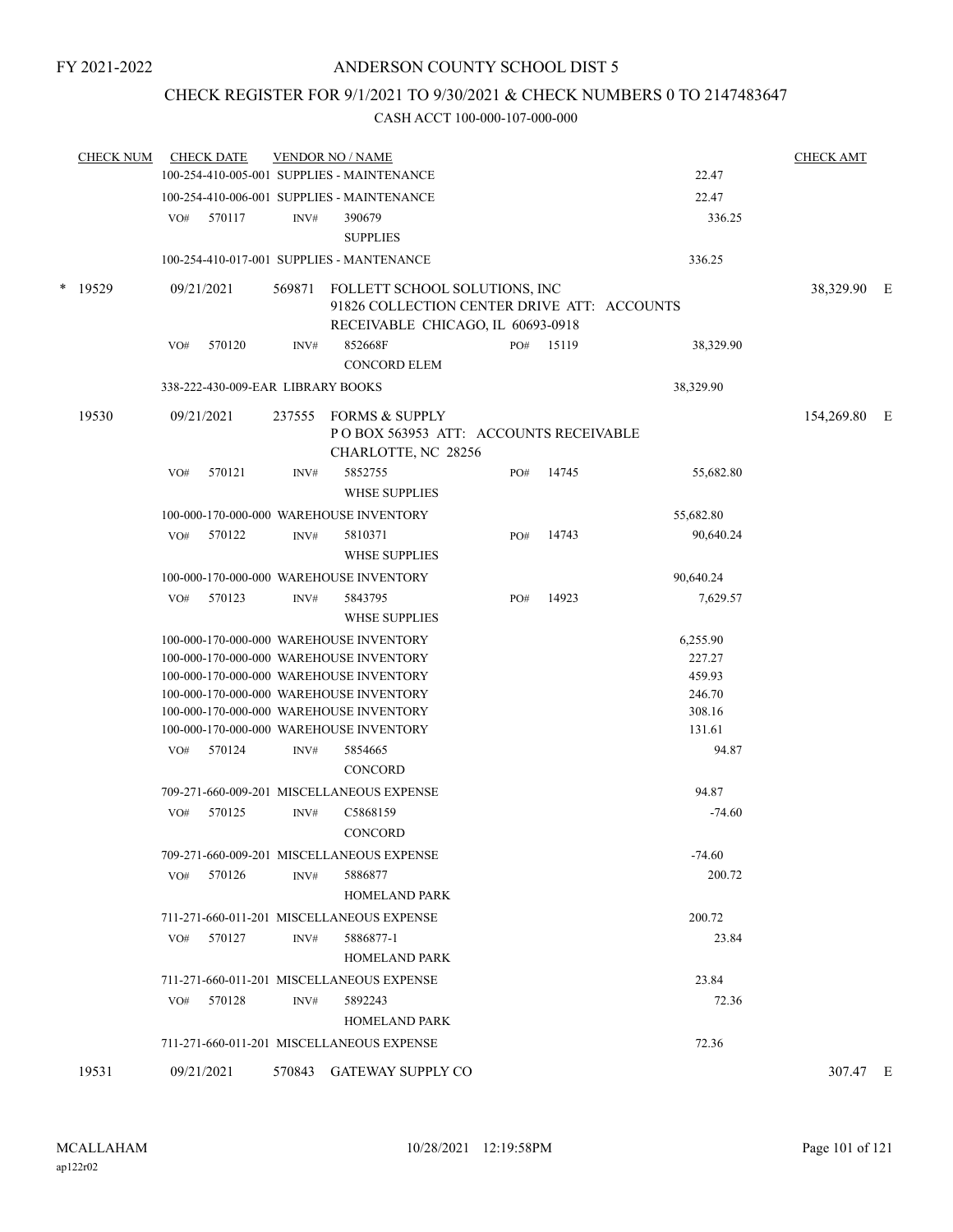## ANDERSON COUNTY SCHOOL DIST 5

## CHECK REGISTER FOR 9/1/2021 TO 9/30/2021 & CHECK NUMBERS 0 TO 2147483647

| <b>CHECK NUM</b> |     | <b>CHECK DATE</b>        |                | <b>VENDOR NO / NAME</b>                                                     |        | <b>CHECK AMT</b> |  |
|------------------|-----|--------------------------|----------------|-----------------------------------------------------------------------------|--------|------------------|--|
|                  |     |                          |                | CORPORATE OFFICES P.O. BOX 2826 COLUMBIA, SC<br>29202                       |        |                  |  |
|                  | VO# | 570129                   | INV#           | S5280766<br><b>SUPPLIES</b>                                                 | 195.14 |                  |  |
|                  |     |                          |                | 100-254-410-009-001 SUPPLIES - MAINTENANCE                                  | 195.14 |                  |  |
|                  | VO# | 570130                   | INV#           | S5291049<br><b>SUPPLIES</b>                                                 | 112.33 |                  |  |
|                  |     |                          |                | 100-254-410-000-001 MAINT. SUPPLIES-STRUCTURES                              | 48.99  |                  |  |
|                  |     |                          |                | 100-254-410-002-001 SUPPLIES - MAINTENANCE                                  | 16.65  |                  |  |
|                  |     |                          |                | 100-254-410-023-001 SUPPLIES-MAINTENANCE                                    | 46.69  |                  |  |
| 19532            |     | 09/21/2021               |                | 573279 HERSHEY CREAMERY COMPANY<br>710 CORPORATE CIRCLE SALISBURY, NC 28145 |        | 121.35 E         |  |
|                  | VO# | 570131                   | INV#           | 0016996762<br><b>NEVITT FOREST</b>                                          | 121.35 |                  |  |
|                  |     |                          |                | 712-271-660-012-391 ICE CREAM SALES EXPENSE                                 | 121.35 |                  |  |
| $*$ 19535        |     | 09/21/2021               | 564696         | JOHNSTONE SUPPLY<br>POBOX 17466 GREENVILLE, SC 29606                        |        | 278.06 E         |  |
|                  | VO# | 570138                   | INV#           | 4022884<br><b>SUPPLIES</b>                                                  | 278.06 |                  |  |
|                  |     |                          |                | 100-254-410-002-001 SUPPLIES - MAINTENANCE                                  | 278.06 |                  |  |
| 19536            |     | 09/21/2021<br>VO# 570199 | 575449<br>INV# | EMPLOYEE VENDOR<br><b>LONGHORN</b>                                          | 229.15 | 229.15 E         |  |
|                  |     |                          |                | REIMBURSEMENT                                                               |        |                  |  |
|                  |     |                          |                | 100-264-312-000-ERP EMPLOYEE RECOGNITION PROGRAM                            | 229.15 |                  |  |
| 19537            |     | 09/21/2021               | 576574         | LOC-DOC SECURITY<br>PO BOX 78987 CHARLOTTE, NC 28271                        |        | 292.11 E         |  |
|                  | VO# | 570142                   | INV#           | C <sub>205330</sub><br><b>KEYS/LOCKS</b>                                    | 41.73  |                  |  |
|                  |     |                          |                | 100-254-323-002-400 CONTR SERV-HVAC/ELECT/PLUMBING                          | 41.73  |                  |  |
|                  | VO# | 570143                   | INV#           | C <sub>205397</sub><br>KEYS/LOCKS                                           | 41.73  |                  |  |
|                  |     |                          |                | 100-254-323-002-400 CONTR SERV-HVAC/ELECT/PLUMBING                          | 41.73  |                  |  |
|                  |     | VO# 570144               | INV#           | C <sub>205388</sub><br><b>KEYS/LOCKS</b>                                    | 83.46  |                  |  |
|                  |     |                          |                | 100-254-323-002-400 CONTR SERV-HVAC/ELECT/PLUMBING                          | 83.46  |                  |  |
|                  |     | VO# 570145               | INV#           | C <sub>205366</sub><br><b>KEYS/LOCKS</b>                                    | 41.73  |                  |  |
|                  |     |                          |                | 100-254-323-002-400 CONTR SERV-HVAC/ELECT/PLUMBING                          | 41.73  |                  |  |
|                  |     | VO# 570146               | INV#           | C <sub>205390</sub><br><b>KEYS/LOCKS</b>                                    | 13.91  |                  |  |
|                  |     |                          |                | 100-254-323-012-400 CONTR SERV-HVAC/ELECT/PLUMBING                          | 13.91  |                  |  |
|                  |     | VO# 570147               | INV#           | C <sub>205234</sub><br><b>KEYS/LOCKS</b>                                    | 69.55  |                  |  |
|                  |     |                          |                | 100-254-323-021-400 CONTR SERV-HVAC/ELECT/PLUMBING                          | 69.55  |                  |  |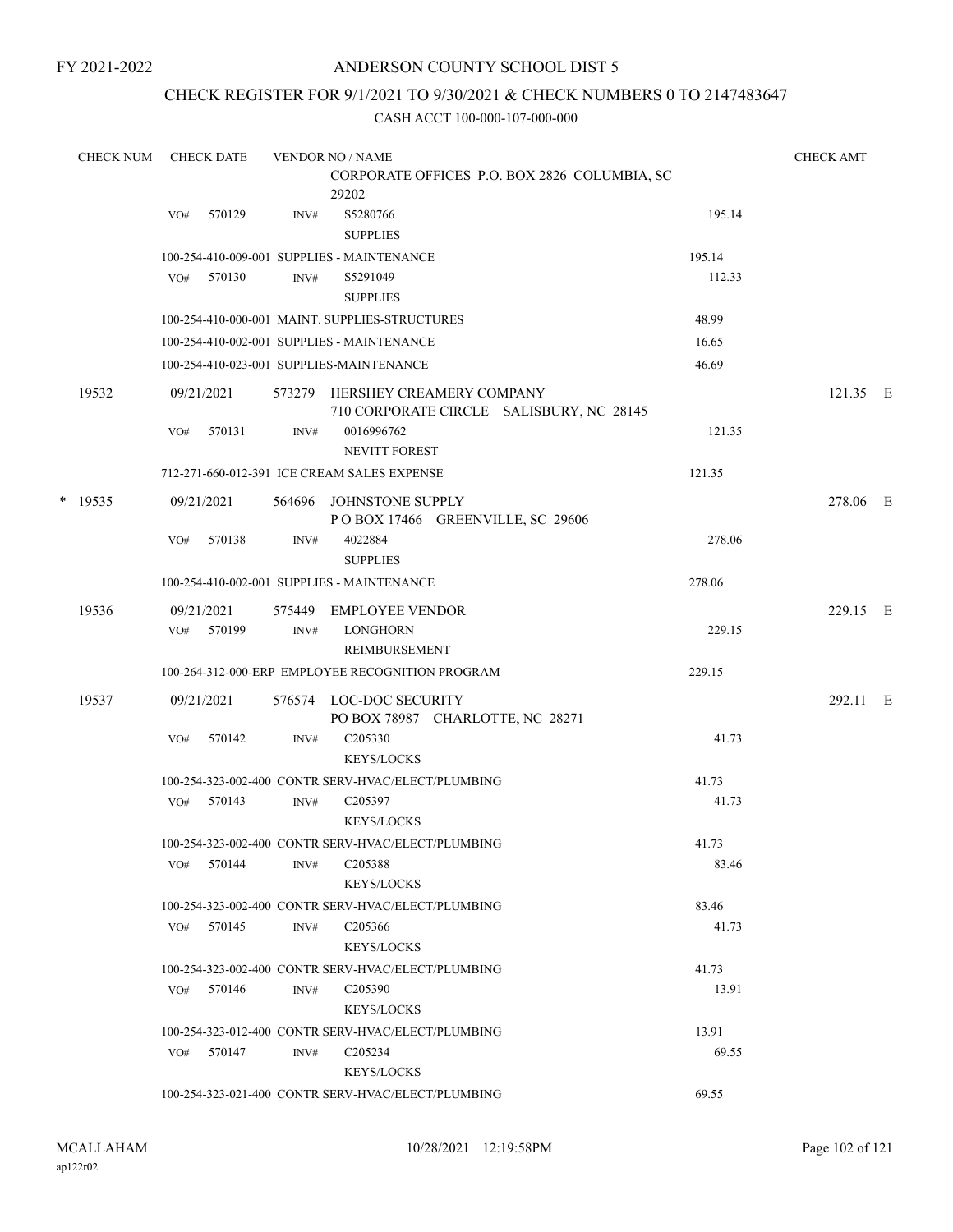# CHECK REGISTER FOR 9/1/2021 TO 9/30/2021 & CHECK NUMBERS 0 TO 2147483647

| <b>CHECK NUM</b> | <b>CHECK DATE</b>            | <b>VENDOR NO / NAME</b> |                                                            |        | <b>CHECK AMT</b> |  |
|------------------|------------------------------|-------------------------|------------------------------------------------------------|--------|------------------|--|
| 19538            | 09/21/2021                   |                         | 389900 OFFICE DEPOT<br>POBOX 1413 CHARLOTTE, NC 28201-1413 |        | 2,138.97 E       |  |
|                  | VO# 570150                   | INV#                    | 189595011001<br><b>SUPPLIES</b>                            | 87.74  |                  |  |
|                  | 100-111-410-007-000 SUPPLIES |                         |                                                            | 87.74  |                  |  |
|                  | VO# 570151                   | INV#                    | 190449144001<br><b>SUPPLIES</b>                            | 8.28   |                  |  |
|                  |                              |                         | 100-114-410-002-VEN SUPPLY-ADDT'L FOR LOST VENDING         | 8.28   |                  |  |
|                  | VO# 570152                   | INV#                    | 192536981001<br><b>SUPPLIES</b>                            | 160.29 |                  |  |
|                  | 600-256-410-000-000 SUPPLIES |                         |                                                            | 160.29 |                  |  |
|                  | VO# 570153                   | INV#                    | 192011904001<br><b>SUPPLIES</b>                            | 19.16  |                  |  |
|                  | 600-256-410-000-000 SUPPLIES |                         |                                                            | 19.16  |                  |  |
|                  | VO# 570154                   | INV#                    | 192004651001<br><b>SUPPLIES</b>                            | 282.89 |                  |  |
|                  | 600-256-410-000-000 SUPPLIES |                         |                                                            | 282.89 |                  |  |
|                  | $VO#$ 570155                 | INV#                    | 189556200001<br><b>SUPPLIES</b>                            | 18.18  |                  |  |
|                  |                              |                         | 100-114-410-003-VEN SUPPLY-ADDT'L FOR LOST VENDING         | 18.18  |                  |  |
|                  | VO# 570156                   | INV#                    | 189555705001<br><b>SUPPLIES</b>                            | 320.28 |                  |  |
|                  |                              |                         | 100-114-410-003-VEN SUPPLY-ADDT'L FOR LOST VENDING         | 320.28 |                  |  |
|                  | VO# 570157                   |                         | INV# 189556195001<br><b>SUPPLIES</b>                       | 85.39  |                  |  |
|                  |                              |                         | 100-114-410-003-VEN SUPPLY-ADDT'L FOR LOST VENDING         | 85.39  |                  |  |
|                  | VO# 570158                   | INV#                    | 189556197001<br><b>SUPPLIES</b>                            | 19.24  |                  |  |
|                  |                              |                         | 100-114-410-003-VEN SUPPLY-ADDT'L FOR LOST VENDING         | 19.24  |                  |  |
|                  | VO# 570159                   | INV#                    | 190522891001<br><b>SUPPLIES</b>                            | 853.51 |                  |  |
|                  |                              |                         | 100-114-410-003-VEN SUPPLY-ADDT'L FOR LOST VENDING         | 853.51 |                  |  |
|                  | VO# 570160 INV# 2516156486   |                         | <b>SUPPLIES</b>                                            | 22.49  |                  |  |
|                  |                              |                         | 100-114-410-003-VEN SUPPLY-ADDT'L FOR LOST VENDING         | 22.49  |                  |  |
|                  | 570161<br>VO#                | INV#                    | 2515881323<br><b>SUPPLIES</b>                              | 21.38  |                  |  |
|                  |                              |                         | 100-114-410-003-VEN SUPPLY-ADDT'L FOR LOST VENDING         | 21.38  |                  |  |
|                  | VO# 570162                   | INV#                    | 2519375495<br><b>SUPPLIES</b>                              | 88.20  |                  |  |
|                  |                              |                         | 100-114-410-003-VEN SUPPLY-ADDT'L FOR LOST VENDING         | 88.20  |                  |  |
|                  | 570163<br>VO#                | INV#                    | 191522572001<br><b>SUPPLIES</b>                            | 151.94 |                  |  |
|                  |                              |                         | 100-114-410-003-VEN SUPPLY-ADDT'L FOR LOST VENDING         | 151.94 |                  |  |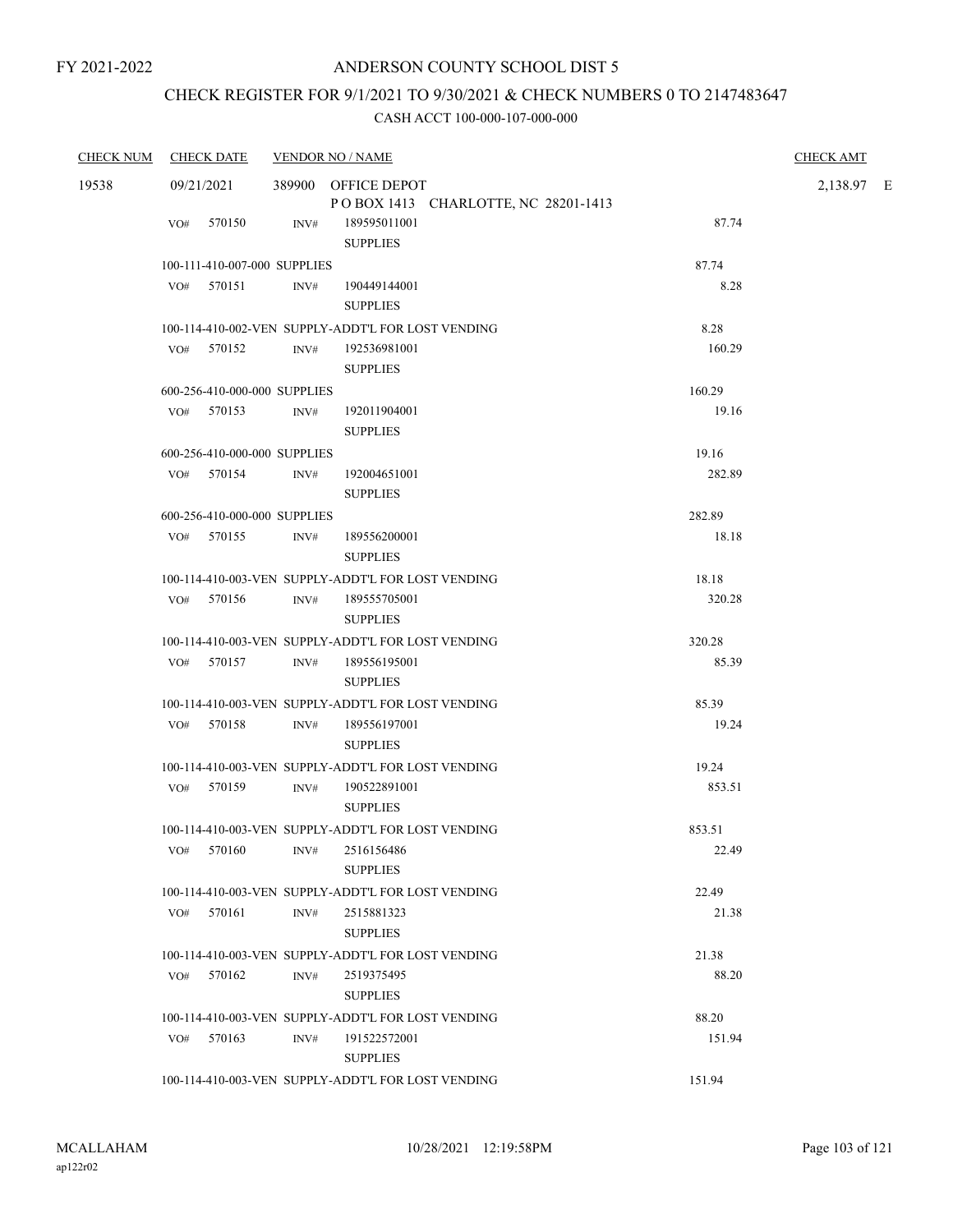## ANDERSON COUNTY SCHOOL DIST 5

## CHECK REGISTER FOR 9/1/2021 TO 9/30/2021 & CHECK NUMBERS 0 TO 2147483647

| <b>CHECK NUM</b> | <b>CHECK DATE</b>                  |        | <b>VENDOR NO / NAME</b>                                                                           |          | <b>CHECK AMT</b> |  |
|------------------|------------------------------------|--------|---------------------------------------------------------------------------------------------------|----------|------------------|--|
| 19539            | 09/21/2021                         | 463575 | SCHOOL HEALTH CORPORATION<br>6764 EAGLE WAY ATT: ACCOUNTS RECEIVABLE<br>CHICAGO, IL 60678-1067    |          | 5,903.61 E       |  |
|                  | 570171<br>VO#                      | INV#   | 3964690<br>15161<br>PO#<br>CUST #16507                                                            | 5,903.61 |                  |  |
|                  |                                    |        | 210-213-410-000-020 SUPPLIES- MENTAL HEALTH COUNSELOR                                             | 5,903.61 |                  |  |
| 19540            | 09/21/2021                         | 570059 | <b>SHARP BUSINESS SYSTEMS</b><br>DEPT 1216 PO BOX 121216 DALLAS, TX 75312-1216                    |          | 432.43 E         |  |
|                  | 570173<br>VO#                      | INV#   | 9003447599<br><b>COPIES</b>                                                                       | 57.48    |                  |  |
|                  | 713-271-660-013-362 COPIER EXPENSE |        |                                                                                                   | 57.48    |                  |  |
|                  | 570174<br>VO#                      | INV#   | 9003453533<br><b>COPIES</b>                                                                       | 47.19    |                  |  |
|                  | 100-115-410-003-000 SUPPLIES       |        |                                                                                                   | 47.19    |                  |  |
|                  | 570175<br>VO#                      | INV#   | 9003447594<br><b>COPIES</b>                                                                       | 271.66   |                  |  |
|                  | 100-115-410-003-000 SUPPLIES       |        |                                                                                                   | 271.66   |                  |  |
|                  | 570176<br>VO#                      | INV#   | 9003445651<br><b>COPIES</b>                                                                       | 56.10    |                  |  |
|                  | 100-115-410-003-000 SUPPLIES       |        |                                                                                                   | 56.10    |                  |  |
| $*$ 19543        | 09/21/2021                         | 472700 | <b>SHERWIN WILLIAMS</b><br>613 NORTH MURRAY AVENUE ATT: ACCOUNTS<br>RECEIVABLE ANDERSON, SC 29625 |          | 107.07 E         |  |
|                  | 570177<br>VO#                      | INV#   | 6060-9<br><b>SUPPLIES</b>                                                                         | 57.78    |                  |  |
|                  |                                    |        | 100-254-410-006-001 SUPPLIES - MAINTENANCE                                                        | 57.78    |                  |  |
|                  | 570178<br>VO#                      | INV#   | 5980-9<br><b>SUPPLIES</b>                                                                         | 49.29    |                  |  |
|                  |                                    |        | 100-254-410-000-001 MAINT. SUPPLIES-STRUCTURES                                                    | 49.29    |                  |  |
| 19544            | 09/21/2021                         | 476700 | SMITH & JONES JANITORIAL<br>1 BILOXI SQUARE ATT: ACCOUNTS RECEIVABLE<br>WEST COLUMBIA, SC 29170   |          | 2,568.00 E       |  |
|                  | 570181<br>VO#                      | INV#   | 14844<br>212393<br>PO#<br><b>WHSE SUPPLIES</b>                                                    | 2,568.00 |                  |  |
|                  |                                    |        | 100-000-170-000-000 WAREHOUSE INVENTORY                                                           | 2,568.00 |                  |  |
| $*$ 19547        | 09/23/2021                         | 102640 | <b>ACTION AUTO</b><br>529 FAIR STREET ATT: ACCOUNTS RECEIVABLE<br>ANDERSON, SC 29625              |          | 384.90 E         |  |
|                  | 570453<br>VO#                      | INV#   | 94716<br><b>BRAKES</b>                                                                            | 384.90   |                  |  |
|                  |                                    |        | 100-254-412-000-001 TRUCK SERVICE - MAINTENANCE                                                   | 384.90   |                  |  |
| 19548            | 09/23/2021                         | 569031 | <b>AIRGAS USA</b><br>PO BOX 532609 ATT: ACCOUNTS RECEIVABLE<br>ATLANTA, GA 30353-2609             |          | 1,330.20 E       |  |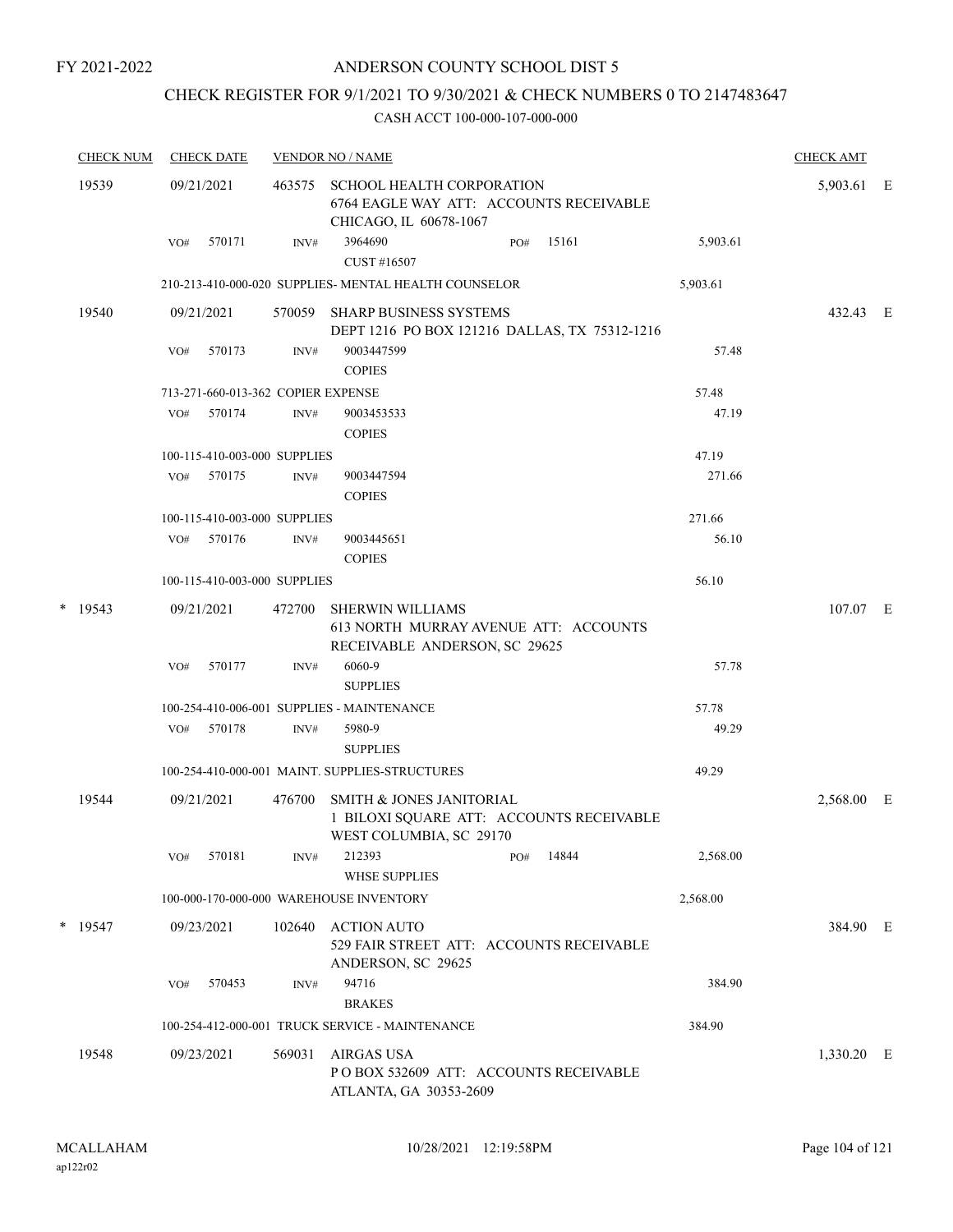## CHECK REGISTER FOR 9/1/2021 TO 9/30/2021 & CHECK NUMBERS 0 TO 2147483647

| <b>CHECK NUM</b> | <b>CHECK DATE</b>                    |        | <b>VENDOR NO / NAME</b>                                                 |     |       |          | <b>CHECK AMT</b> |  |
|------------------|--------------------------------------|--------|-------------------------------------------------------------------------|-----|-------|----------|------------------|--|
|                  | 570363<br>VO#                        | INV#   | 9982262955                                                              |     |       | 1,123.06 |                  |  |
|                  |                                      |        | <b>RENTAL</b>                                                           |     |       |          |                  |  |
|                  |                                      |        | 329-115-410-031-0CO SUPPLIES-STATE (C/O)                                |     |       | 1,123.06 |                  |  |
|                  | 570364<br>VO#                        | INV#   | 9117122288                                                              |     |       | 207.14   |                  |  |
|                  |                                      |        | <b>SUPPLIES</b>                                                         |     |       |          |                  |  |
|                  |                                      |        | 329-115-410-031-0CO SUPPLIES-STATE (C/O)                                |     |       | 207.14   |                  |  |
| $*$ 19550        | 09/23/2021                           | 126675 | ATTAWAY INC<br>POBOX 302 ATT: ACCOUNTS RECEIVABLE<br>ANDERSON, SC 29622 |     |       |          | 1,578.25 E       |  |
|                  | VO#<br>570367                        | INV#   | 235114<br><b>HOMELAND PARK</b>                                          | PO# | 14973 | 1,578.25 |                  |  |
|                  | 202-188-410-011-000 SUPPLIES/ MEALS  |        |                                                                         |     |       | 1,578.25 |                  |  |
| 19551            | 09/23/2021                           | 569220 | AUTECH<br>POBOX 248 ATT: ACCOUNTS RECEIVABLE<br>WILLIAMSTON, SC 29697   |     |       |          | 150.00 E         |  |
|                  | 570368<br>VO#                        | INV#   | 8700<br><b>MCCANTS</b>                                                  |     |       | 150.00   |                  |  |
|                  |                                      |        | 100-254-323-005-400 CONTR SERV-HVAC/ELECT/PLUMBING                      |     |       | 150.00   |                  |  |
| 19552            | 09/23/2021                           |        | 574512 EMPLOYEE VENDOR                                                  |     |       |          | 150.08 E         |  |
|                  | VO# 570447                           | INV#   | SEPT <sub>20</sub><br><b>COLUMBIA</b>                                   |     |       | 150.08   |                  |  |
|                  |                                      |        | 100-221-410-000-DIS DIGITAL INTEGRATION SUPPLIES                        |     |       | 150.08   |                  |  |
| 19553            | 09/23/2021                           |        | 201391 BLICK ART MATERIALS<br>6910 EAGLE WAY CHICAGO, IL 60670-1069     |     |       |          | 737.71 E         |  |
|                  | 570455<br>VO#                        | INV#   | 6996387<br><b>VARENNES</b>                                              |     |       | 737.71   |                  |  |
|                  | 397-113-410-016-000 SUPPLIES         |        |                                                                         |     |       | 737.71   |                  |  |
| 19554            | 09/23/2021                           | 147625 | <b>EMPLOYEE VENDOR</b>                                                  |     |       |          | 152.30 E         |  |
|                  | 570347<br>VO#                        | INV#   | <b>TREAT CART</b><br><b>REIMBURSEMENT</b>                               |     |       | 152.30   |                  |  |
|                  |                                      |        | 802-112-410-007-000 SUPPLIES - RETENTION                                |     |       | 152.30   |                  |  |
| 19555            | 09/23/2021                           |        | 564176 BSN SPORTS, LLC<br>PO BOX 660176 DALLAS, TX 75209-0176           |     |       |          | 1,223.52 E       |  |
|                  | VO#<br>570371                        | INV#   | 913606077<br><b>MCCANTS</b>                                             |     |       | 1,223.52 |                  |  |
|                  | 705-271-660-005-674 FOOTBALL EXPENSE |        |                                                                         |     |       | 1,223.52 |                  |  |
| 19556            | 09/23/2021                           | 575811 | <b>BULK BOOKSTORE</b><br>3330 NW YEON AVE, SUITE 230 PORTLAND, OR 97210 |     |       |          | 2,434.25 E       |  |
|                  | 570372<br>VO#                        | INV#   | 91782<br><b>ROBERT ANDERSON</b>                                         | PO# | 15102 | 2,434.25 |                  |  |
|                  | 397-113-410-006-000 SUPPLIES         |        |                                                                         |     |       | 2,434.25 |                  |  |
| $*$ 19558        | 09/23/2021                           | 569307 | CAROLINA PCO SUPPLY CO. INC                                             |     |       |          | 1,401.17 E       |  |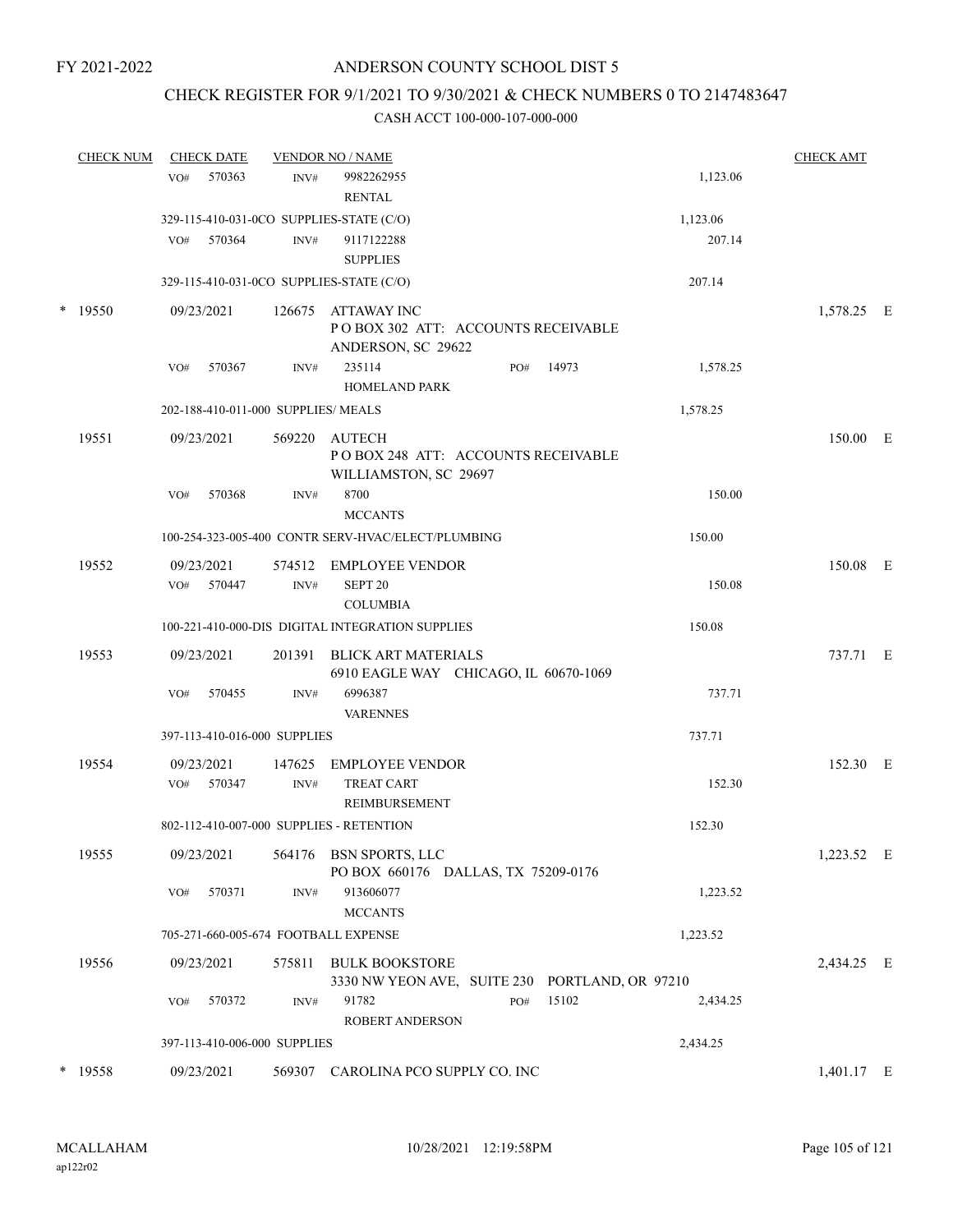## ANDERSON COUNTY SCHOOL DIST 5

## CHECK REGISTER FOR 9/1/2021 TO 9/30/2021 & CHECK NUMBERS 0 TO 2147483647

| <b>CHECK NUM</b> |                  | <b>CHECK DATE</b>               |                                                                                                                      | <b>VENDOR NO / NAME</b>                                          | <b>CHECK AMT</b>                                                                                                                                                                                                                                                                                                                                                                                                                                                                                                                                                                                                                                                                                                                                                                                                                                                                                                  |                                                                                                                                      |                                                                                                                                                                                                                                                                                        |                         |
|------------------|------------------|---------------------------------|----------------------------------------------------------------------------------------------------------------------|------------------------------------------------------------------|-------------------------------------------------------------------------------------------------------------------------------------------------------------------------------------------------------------------------------------------------------------------------------------------------------------------------------------------------------------------------------------------------------------------------------------------------------------------------------------------------------------------------------------------------------------------------------------------------------------------------------------------------------------------------------------------------------------------------------------------------------------------------------------------------------------------------------------------------------------------------------------------------------------------|--------------------------------------------------------------------------------------------------------------------------------------|----------------------------------------------------------------------------------------------------------------------------------------------------------------------------------------------------------------------------------------------------------------------------------------|-------------------------|
|                  |                  |                                 |                                                                                                                      |                                                                  |                                                                                                                                                                                                                                                                                                                                                                                                                                                                                                                                                                                                                                                                                                                                                                                                                                                                                                                   |                                                                                                                                      |                                                                                                                                                                                                                                                                                        |                         |
|                  |                  |                                 |                                                                                                                      | SC 29171                                                         |                                                                                                                                                                                                                                                                                                                                                                                                                                                                                                                                                                                                                                                                                                                                                                                                                                                                                                                   |                                                                                                                                      |                                                                                                                                                                                                                                                                                        |                         |
|                  | VO#              | 570373                          | INV#                                                                                                                 | 148385                                                           |                                                                                                                                                                                                                                                                                                                                                                                                                                                                                                                                                                                                                                                                                                                                                                                                                                                                                                                   | 1,219.80                                                                                                                             |                                                                                                                                                                                                                                                                                        |                         |
|                  |                  |                                 |                                                                                                                      | <b>SUPPLIES</b>                                                  |                                                                                                                                                                                                                                                                                                                                                                                                                                                                                                                                                                                                                                                                                                                                                                                                                                                                                                                   |                                                                                                                                      |                                                                                                                                                                                                                                                                                        |                         |
|                  |                  |                                 |                                                                                                                      |                                                                  |                                                                                                                                                                                                                                                                                                                                                                                                                                                                                                                                                                                                                                                                                                                                                                                                                                                                                                                   | 1,219.80                                                                                                                             |                                                                                                                                                                                                                                                                                        |                         |
|                  | VO#              | 570456                          | INV#                                                                                                                 | 2998                                                             |                                                                                                                                                                                                                                                                                                                                                                                                                                                                                                                                                                                                                                                                                                                                                                                                                                                                                                                   | 181.37                                                                                                                               |                                                                                                                                                                                                                                                                                        |                         |
|                  |                  |                                 |                                                                                                                      | <b>SUPPLIES</b>                                                  |                                                                                                                                                                                                                                                                                                                                                                                                                                                                                                                                                                                                                                                                                                                                                                                                                                                                                                                   |                                                                                                                                      |                                                                                                                                                                                                                                                                                        |                         |
|                  |                  |                                 |                                                                                                                      |                                                                  |                                                                                                                                                                                                                                                                                                                                                                                                                                                                                                                                                                                                                                                                                                                                                                                                                                                                                                                   | 181.37                                                                                                                               |                                                                                                                                                                                                                                                                                        |                         |
| $*$ 19561        |                  |                                 | 187300                                                                                                               |                                                                  |                                                                                                                                                                                                                                                                                                                                                                                                                                                                                                                                                                                                                                                                                                                                                                                                                                                                                                                   |                                                                                                                                      | 412.92 E                                                                                                                                                                                                                                                                               |                         |
|                  |                  |                                 |                                                                                                                      |                                                                  |                                                                                                                                                                                                                                                                                                                                                                                                                                                                                                                                                                                                                                                                                                                                                                                                                                                                                                                   |                                                                                                                                      |                                                                                                                                                                                                                                                                                        |                         |
|                  |                  |                                 |                                                                                                                      |                                                                  |                                                                                                                                                                                                                                                                                                                                                                                                                                                                                                                                                                                                                                                                                                                                                                                                                                                                                                                   |                                                                                                                                      |                                                                                                                                                                                                                                                                                        |                         |
|                  |                  |                                 |                                                                                                                      |                                                                  |                                                                                                                                                                                                                                                                                                                                                                                                                                                                                                                                                                                                                                                                                                                                                                                                                                                                                                                   |                                                                                                                                      |                                                                                                                                                                                                                                                                                        |                         |
|                  |                  |                                 |                                                                                                                      |                                                                  |                                                                                                                                                                                                                                                                                                                                                                                                                                                                                                                                                                                                                                                                                                                                                                                                                                                                                                                   |                                                                                                                                      |                                                                                                                                                                                                                                                                                        |                         |
|                  |                  |                                 |                                                                                                                      |                                                                  |                                                                                                                                                                                                                                                                                                                                                                                                                                                                                                                                                                                                                                                                                                                                                                                                                                                                                                                   |                                                                                                                                      |                                                                                                                                                                                                                                                                                        |                         |
|                  |                  |                                 |                                                                                                                      |                                                                  |                                                                                                                                                                                                                                                                                                                                                                                                                                                                                                                                                                                                                                                                                                                                                                                                                                                                                                                   |                                                                                                                                      |                                                                                                                                                                                                                                                                                        |                         |
|                  |                  |                                 |                                                                                                                      |                                                                  |                                                                                                                                                                                                                                                                                                                                                                                                                                                                                                                                                                                                                                                                                                                                                                                                                                                                                                                   |                                                                                                                                      |                                                                                                                                                                                                                                                                                        |                         |
|                  |                  |                                 |                                                                                                                      |                                                                  |                                                                                                                                                                                                                                                                                                                                                                                                                                                                                                                                                                                                                                                                                                                                                                                                                                                                                                                   |                                                                                                                                      |                                                                                                                                                                                                                                                                                        |                         |
|                  |                  |                                 |                                                                                                                      |                                                                  |                                                                                                                                                                                                                                                                                                                                                                                                                                                                                                                                                                                                                                                                                                                                                                                                                                                                                                                   |                                                                                                                                      |                                                                                                                                                                                                                                                                                        |                         |
|                  |                  |                                 |                                                                                                                      |                                                                  |                                                                                                                                                                                                                                                                                                                                                                                                                                                                                                                                                                                                                                                                                                                                                                                                                                                                                                                   |                                                                                                                                      |                                                                                                                                                                                                                                                                                        |                         |
|                  |                  |                                 |                                                                                                                      |                                                                  |                                                                                                                                                                                                                                                                                                                                                                                                                                                                                                                                                                                                                                                                                                                                                                                                                                                                                                                   |                                                                                                                                      |                                                                                                                                                                                                                                                                                        |                         |
|                  |                  |                                 |                                                                                                                      |                                                                  |                                                                                                                                                                                                                                                                                                                                                                                                                                                                                                                                                                                                                                                                                                                                                                                                                                                                                                                   |                                                                                                                                      |                                                                                                                                                                                                                                                                                        |                         |
|                  |                  |                                 |                                                                                                                      |                                                                  |                                                                                                                                                                                                                                                                                                                                                                                                                                                                                                                                                                                                                                                                                                                                                                                                                                                                                                                   |                                                                                                                                      |                                                                                                                                                                                                                                                                                        |                         |
|                  |                  |                                 |                                                                                                                      |                                                                  |                                                                                                                                                                                                                                                                                                                                                                                                                                                                                                                                                                                                                                                                                                                                                                                                                                                                                                                   |                                                                                                                                      |                                                                                                                                                                                                                                                                                        |                         |
|                  |                  |                                 |                                                                                                                      |                                                                  |                                                                                                                                                                                                                                                                                                                                                                                                                                                                                                                                                                                                                                                                                                                                                                                                                                                                                                                   |                                                                                                                                      |                                                                                                                                                                                                                                                                                        |                         |
|                  |                  |                                 |                                                                                                                      |                                                                  |                                                                                                                                                                                                                                                                                                                                                                                                                                                                                                                                                                                                                                                                                                                                                                                                                                                                                                                   |                                                                                                                                      |                                                                                                                                                                                                                                                                                        |                         |
|                  |                  |                                 |                                                                                                                      |                                                                  |                                                                                                                                                                                                                                                                                                                                                                                                                                                                                                                                                                                                                                                                                                                                                                                                                                                                                                                   |                                                                                                                                      |                                                                                                                                                                                                                                                                                        |                         |
|                  |                  |                                 |                                                                                                                      |                                                                  |                                                                                                                                                                                                                                                                                                                                                                                                                                                                                                                                                                                                                                                                                                                                                                                                                                                                                                                   |                                                                                                                                      |                                                                                                                                                                                                                                                                                        |                         |
|                  |                  |                                 |                                                                                                                      |                                                                  |                                                                                                                                                                                                                                                                                                                                                                                                                                                                                                                                                                                                                                                                                                                                                                                                                                                                                                                   |                                                                                                                                      |                                                                                                                                                                                                                                                                                        |                         |
|                  |                  |                                 |                                                                                                                      |                                                                  |                                                                                                                                                                                                                                                                                                                                                                                                                                                                                                                                                                                                                                                                                                                                                                                                                                                                                                                   |                                                                                                                                      |                                                                                                                                                                                                                                                                                        |                         |
|                  |                  |                                 |                                                                                                                      |                                                                  |                                                                                                                                                                                                                                                                                                                                                                                                                                                                                                                                                                                                                                                                                                                                                                                                                                                                                                                   |                                                                                                                                      |                                                                                                                                                                                                                                                                                        |                         |
|                  |                  |                                 |                                                                                                                      |                                                                  |                                                                                                                                                                                                                                                                                                                                                                                                                                                                                                                                                                                                                                                                                                                                                                                                                                                                                                                   |                                                                                                                                      |                                                                                                                                                                                                                                                                                        |                         |
|                  |                  |                                 |                                                                                                                      | <b>REIMBURSEMENT</b>                                             |                                                                                                                                                                                                                                                                                                                                                                                                                                                                                                                                                                                                                                                                                                                                                                                                                                                                                                                   |                                                                                                                                      |                                                                                                                                                                                                                                                                                        |                         |
|                  |                  |                                 |                                                                                                                      |                                                                  |                                                                                                                                                                                                                                                                                                                                                                                                                                                                                                                                                                                                                                                                                                                                                                                                                                                                                                                   | 106.84                                                                                                                               |                                                                                                                                                                                                                                                                                        |                         |
| 19564            |                  |                                 | 569871                                                                                                               |                                                                  |                                                                                                                                                                                                                                                                                                                                                                                                                                                                                                                                                                                                                                                                                                                                                                                                                                                                                                                   |                                                                                                                                      | 444.60 E                                                                                                                                                                                                                                                                               |                         |
|                  | VO#              | 570464                          | INV#                                                                                                                 | 341528F                                                          | 15143<br>PO#                                                                                                                                                                                                                                                                                                                                                                                                                                                                                                                                                                                                                                                                                                                                                                                                                                                                                                      | 444.60                                                                                                                               |                                                                                                                                                                                                                                                                                        |                         |
|                  |                  |                                 |                                                                                                                      |                                                                  |                                                                                                                                                                                                                                                                                                                                                                                                                                                                                                                                                                                                                                                                                                                                                                                                                                                                                                                   | 444.60                                                                                                                               |                                                                                                                                                                                                                                                                                        |                         |
|                  |                  |                                 |                                                                                                                      |                                                                  |                                                                                                                                                                                                                                                                                                                                                                                                                                                                                                                                                                                                                                                                                                                                                                                                                                                                                                                   |                                                                                                                                      |                                                                                                                                                                                                                                                                                        |                         |
|                  |                  |                                 |                                                                                                                      | CHARLOTTE, NC 28256                                              |                                                                                                                                                                                                                                                                                                                                                                                                                                                                                                                                                                                                                                                                                                                                                                                                                                                                                                                   |                                                                                                                                      |                                                                                                                                                                                                                                                                                        |                         |
|                  | * 19563<br>19565 | VO#<br>VO#<br>VO#<br>VO#<br>VO# | 09/23/2021<br>570377<br>570378<br>VO# 570379<br>570380<br>570381<br>09/23/2021<br>570449<br>09/23/2021<br>09/23/2021 | INV#<br>INV#<br>INV#<br>INV#<br>INV#<br>574586<br>INV#<br>237555 | 100-254-410-000-000 CUSTODIAL SUPPLIES<br>100-254-410-000-000 CUSTODIAL SUPPLIES<br>GREENVILLE, SC 29604<br>390798<br><b>SUPPLIES</b><br>100-254-410-008-001 SUPPLIES - MAINTENANCE<br>390880<br><b>SUPPLIES</b><br>100-254-410-020-001 SUPPLIES - MAINTENANCE<br>390861<br><b>SUPPLIES</b><br>100-254-410-000-001 MAINT. SUPPLIES-STRUCTURES<br>100-254-410-007-001 SUPPLIES - MAINTENANCE<br>100-254-410-008-001 SUPPLIES - MAINTENANCE<br>100-254-410-009-001 SUPPLIES - MAINTENANCE<br>100-254-410-010-001 SUPPLIES - MAINTENANCE<br>100-254-410-011-001 SUPPLIES - MAINTENANCE<br>390859<br><b>SUPPLIES</b><br>100-254-410-002-001 SUPPLIES - MAINTENANCE<br>390797<br><b>SUPPLIES</b><br>100-254-410-003-001 SUPPLIES - MAINTENANCE<br><b>EMPLOYEE VENDOR</b><br><b>CHAIR</b><br>100-254-410-002-001 SUPPLIES - MAINTENANCE<br><b>TL HANNA</b><br>100-222-410-002-000 SUPPLIES<br><b>FORMS &amp; SUPPLY</b> | CRESCENT SUPPLY CO, INC<br>POBOX 8798 ATT: ACCOUNTS RECEIVABLE<br>FOLLETT SCHOOL SOLUTIONS, INC<br>RECEIVABLE CHICAGO, IL 60693-0918 | POBOX 3517 ATT: ACCOUNTS RECEIVABLE CAYCE,<br>44.94<br>44.94<br>183.74<br>183.74<br>136.36<br>24.01<br>22.47<br>22.47<br>22.47<br>22.47<br>22.47<br>33.68<br>33.68<br>14.20<br>14.20<br>106.84<br>91826 COLLECTION CENTER DRIVE ATT: ACCOUNTS<br>POBOX 563953 ATT: ACCOUNTS RECEIVABLE | 106.84 E<br>17,174.58 E |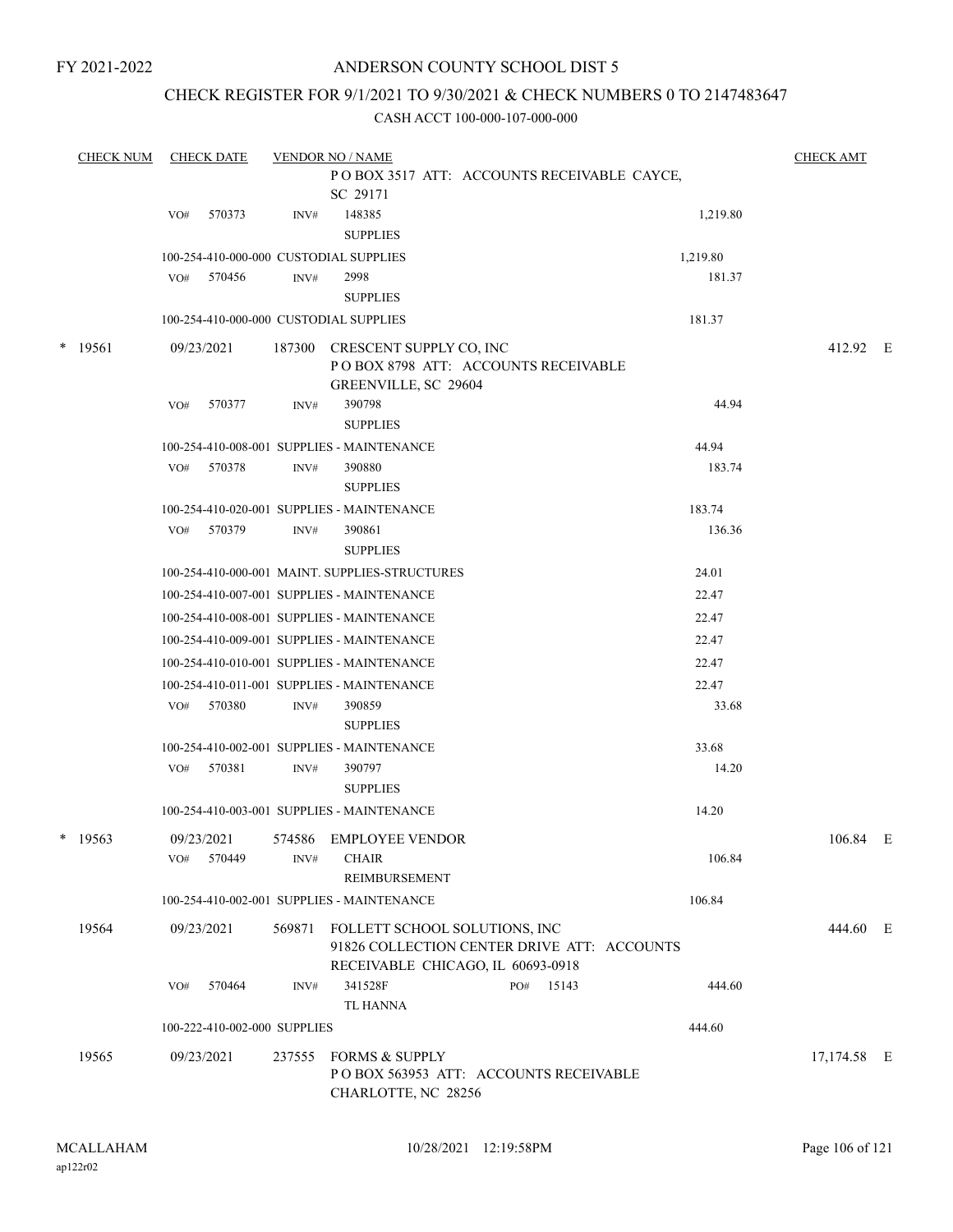# CHECK REGISTER FOR 9/1/2021 TO 9/30/2021 & CHECK NUMBERS 0 TO 2147483647

| <b>CHECK NUM</b> |     | <b>CHECK DATE</b>               |        | <b>VENDOR NO / NAME</b>                                    |     |       |           | <b>CHECK AMT</b> |  |
|------------------|-----|---------------------------------|--------|------------------------------------------------------------|-----|-------|-----------|------------------|--|
|                  | VO# | 570385                          | INV#   | 5878589                                                    | PO# | 15062 | 1,305.94  |                  |  |
|                  |     |                                 |        | NEW PROSPECT                                               |     |       |           |                  |  |
|                  |     | 202-112-410-010-000 SUPPLIES    |        |                                                            |     |       | 770.40    |                  |  |
|                  |     | 202-112-410-010-000 SUPPLIES    |        |                                                            |     |       | 535.54    |                  |  |
|                  | VO# | 570386                          | INV#   | 5868749                                                    |     |       | 211.86    |                  |  |
|                  |     |                                 |        | <b>CLOCKS</b>                                              |     |       |           |                  |  |
|                  |     |                                 |        | 100-254-410-001-001 SUPPLIES - MAINTENANCE                 |     |       | 21.18     |                  |  |
|                  |     |                                 |        | 100-254-410-002-001 SUPPLIES - MAINTENANCE                 |     |       | 21.18     |                  |  |
|                  |     |                                 |        | 100-254-410-003-001 SUPPLIES - MAINTENANCE                 |     |       | 21.18     |                  |  |
|                  |     |                                 |        | 100-254-410-005-001 SUPPLIES - MAINTENANCE                 |     |       | 21.18     |                  |  |
|                  |     |                                 |        | 100-254-410-006-001 SUPPLIES - MAINTENANCE                 |     |       | 21.19     |                  |  |
|                  |     |                                 |        | 100-254-410-007-001 SUPPLIES - MAINTENANCE                 |     |       | 21.19     |                  |  |
|                  |     |                                 |        | 100-254-410-008-001 SUPPLIES - MAINTENANCE                 |     |       | 21.19     |                  |  |
|                  |     |                                 |        | 100-254-410-009-001 SUPPLIES - MAINTENANCE                 |     |       | 21.19     |                  |  |
|                  |     |                                 |        | 100-254-410-010-001 SUPPLIES - MAINTENANCE                 |     |       | 21.19     |                  |  |
|                  |     |                                 |        | 100-254-410-011-001 SUPPLIES - MAINTENANCE                 |     |       | 21.19     |                  |  |
|                  | VO# | 570465                          | INV#   | 5817482                                                    | PO# | 14767 | 15,656.78 |                  |  |
|                  |     |                                 |        | <b>TL HANNA</b>                                            |     |       |           |                  |  |
|                  |     | 397-114-410-002-DES DESKS       |        |                                                            |     |       | 15,656.78 |                  |  |
| $*$ 19567        |     | 09/23/2021                      | 576597 | <b>EMPLOYEE VENDOR</b>                                     |     |       |           | 142.10 E         |  |
|                  | VO# | 570351                          | INV#   | <b>WALMART</b>                                             |     |       | 142.10    |                  |  |
|                  |     |                                 |        | REIMBURSEMENT                                              |     |       |           |                  |  |
|                  |     | 131-115-410-031-000 SUPPLIES    |        |                                                            |     |       | 142.10    |                  |  |
| 19568            |     | 09/23/2021                      | 251600 | <b>GOPHER SPORT</b>                                        |     |       |           | 143.85 E         |  |
|                  |     |                                 |        | POBOX 1450 NW5634 ATT: ACCOUNTS                            |     |       |           |                  |  |
|                  |     |                                 |        | RECEIVABLE MINNEAPOLIS, MN 55485-5634                      |     |       |           |                  |  |
|                  | VO# | 570466                          | INV#   | 47046                                                      |     |       | 143.85    |                  |  |
|                  |     |                                 |        | <b>TL HANNA</b>                                            |     |       |           |                  |  |
|                  |     | 100-114-410-002-0PE PE SUPPLIES |        |                                                            |     |       | 143.85 A  |                  |  |
| $*$ 19571        |     | 09/23/2021                      | 272800 | <b>HOUSE OF TROPHIES</b>                                   |     |       |           | 310.30 E         |  |
|                  |     |                                 |        | 616 NORTH MURRAY AVENUE ATT: ACCOUNTS                      |     |       |           |                  |  |
|                  |     |                                 |        | RECEIVABLE ANDERSON, SC 29625-4311                         |     |       |           |                  |  |
|                  | VO# | 570469                          | INV#   | 32996                                                      |     |       | 310.30    |                  |  |
|                  |     |                                 |        | NEVITT FOREST<br>712-271-660-012-201 MISCELLANEOUS EXPENSE |     |       | 310.30    |                  |  |
|                  |     |                                 |        |                                                            |     |       |           |                  |  |
| 19572            |     | 09/23/2021                      |        | 307650 EMPLOYEE VENDOR                                     |     |       |           | 163.96 E         |  |
|                  |     | VO# 570446                      | INV#   | SEPT <sub>17</sub>                                         |     |       | 163.96    |                  |  |
|                  |     |                                 |        | <b>COLUMBIA</b>                                            |     |       |           |                  |  |
|                  |     |                                 |        | 100-221-312-000-000 PURCHASED SERVICES                     |     |       | 163.96    |                  |  |
| $*$ 19574        |     | 09/23/2021                      |        | 321400 EMPLOYEE VENDOR                                     |     |       |           | 128.25 E         |  |
|                  |     | VO# 570350                      | INV#   | <b>NOVELS</b>                                              |     |       | 128.25    |                  |  |
|                  |     |                                 |        | REIMBURSEMENT                                              |     |       |           |                  |  |
|                  |     | 100-113-410-014-000 SUPPLIES    |        |                                                            |     |       | 128.25    |                  |  |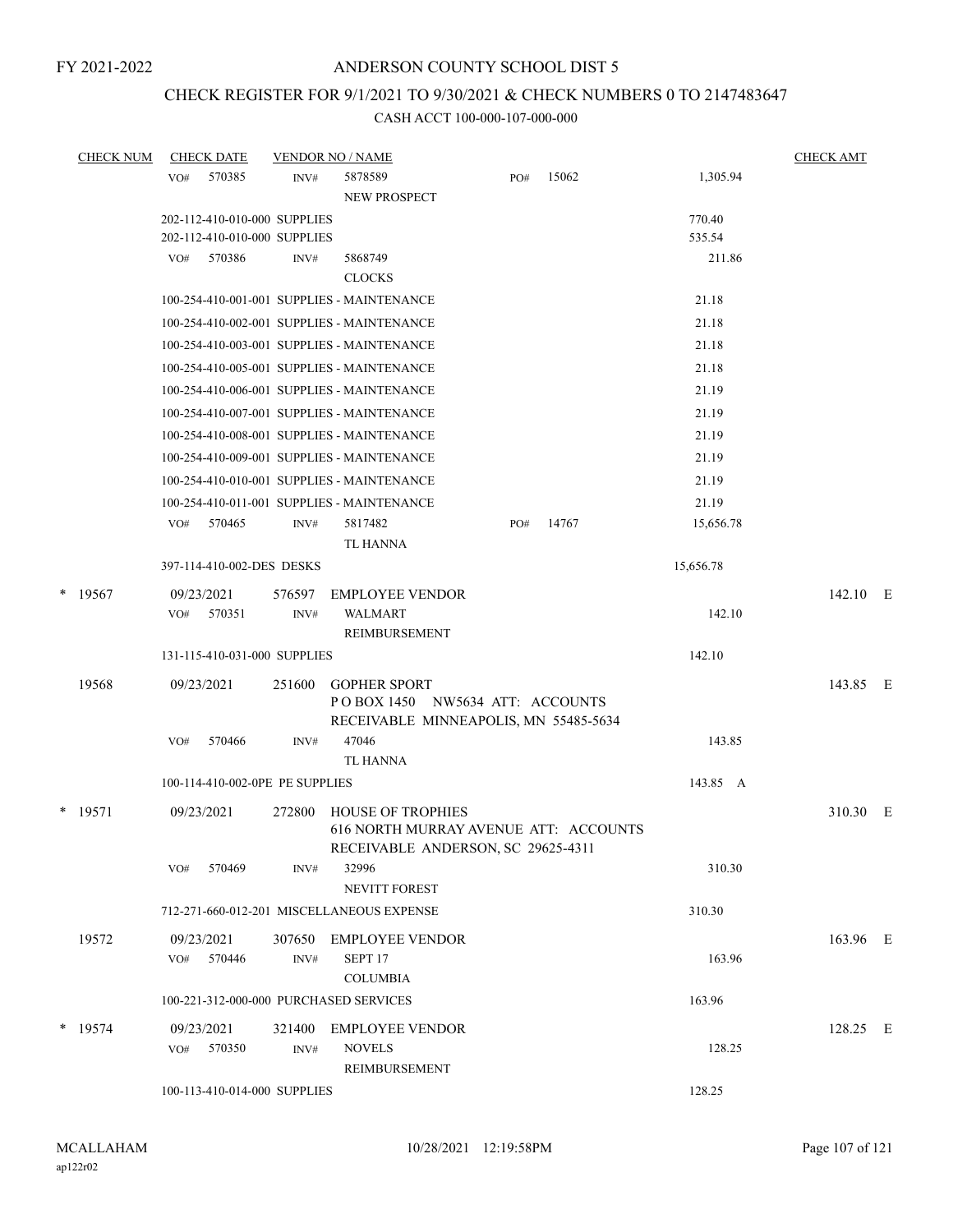## CHECK REGISTER FOR 9/1/2021 TO 9/30/2021 & CHECK NUMBERS 0 TO 2147483647

|   | <b>CHECK NUM</b> | <b>CHECK DATE</b>            |      | <b>VENDOR NO / NAME</b>                                           |        | <b>CHECK AMT</b> |  |
|---|------------------|------------------------------|------|-------------------------------------------------------------------|--------|------------------|--|
|   | 19575            | 09/23/2021                   |      | 576574 LOC-DOC SECURITY<br>PO BOX 78987 CHARLOTTE, NC 28271       |        | 148.51 E         |  |
|   |                  | 570391<br>VO#                | INV# | C <sub>205472</sub><br><b>KEYS/LOCKS</b>                          | 44.91  |                  |  |
|   |                  |                              |      | 100-254-323-001-400 CONTR SERV-HVAC/ELECT/PLUMBING                | 44.91  |                  |  |
|   |                  | 570392<br>VO#                | INV# | C <sub>205457</sub><br><b>KEYS/LOCKS</b>                          | 27.82  |                  |  |
|   |                  |                              |      | 100-254-323-002-400 CONTR SERV-HVAC/ELECT/PLUMBING                | 27.82  |                  |  |
|   |                  | VO#<br>570393                | INV# | C <sub>205435</sub>                                               | 75.78  |                  |  |
|   |                  |                              |      | <b>KEYS/LOCKS</b>                                                 |        |                  |  |
|   |                  |                              |      | 100-254-323-005-400 CONTR SERV-HVAC/ELECT/PLUMBING                | 75.78  |                  |  |
| * | 19577            | 09/23/2021                   |      | 574388 NAPA AUTO PARTS<br>508 SOUTH MAIN ST ANDERSON, SC 29624    |        | 131.52 E         |  |
|   |                  | 570403<br>VO#                | INV# | <b>ACCT 15229</b><br><b>SUPPLIES</b>                              | 29.75  |                  |  |
|   |                  |                              |      | 731-271-660-031-862 AUTO MECHANICS 1 EXPENSE                      | 29.75  |                  |  |
|   |                  | 570471<br>VO#                | INV# | 823721<br><b>SUPPLIES</b>                                         | 101.77 |                  |  |
|   |                  |                              |      | 100-254-410-000-001 MAINT. SUPPLIES-STRUCTURES                    | 101.77 |                  |  |
|   | 19578            | 09/23/2021                   |      | 570874 NEW READERS PRESS<br>101 WYOMING STREET SYRACUSE, NY 13204 |        | 600.00 E         |  |
|   |                  | 570404<br>VO#                | INV# | 6120<br><b>GED VOUCHERS</b>                                       | 600.00 |                  |  |
|   |                  |                              |      | 723-190-660-023-911 MISCELLANEOUS- ADULT ED EXPENSE               | 600.00 |                  |  |
|   | 19579            | 09/23/2021                   |      | 572183 EMPLOYEE VENDOR                                            |        | 1,013.42 E       |  |
|   |                  | VO# 570451                   | INV# | MEN OF COLOR<br>REIMBURSEMENT                                     | 900.00 |                  |  |
|   |                  |                              |      | 100-211-333-001-000 TRIPS AND CONFERENCES                         | 450.00 |                  |  |
|   |                  |                              |      | 100-233-333-001-000 TRIPS AND CONFERENCES                         | 225.00 |                  |  |
|   |                  |                              |      | 100-233-333-001-000 TRIPS AND CONFERENCES                         | 225.00 |                  |  |
|   |                  | 570487<br>VO#                | INV# | 9/13 LUNCH<br>REIMBURSEMENT                                       | 113.42 |                  |  |
|   |                  | 100-211-410-001-000 SUPPLIES |      |                                                                   | 113.42 |                  |  |
|   | 19580            | 09/23/2021                   |      | 389900 OFFICE DEPOT<br>POBOX 1413 CHARLOTTE, NC 28201-1413        |        | 904.88 E         |  |
|   |                  | 570405<br>VO#                | INV# | 192004651002<br><b>SUPPLIES</b>                                   | 3.56   |                  |  |
|   |                  | 600-256-410-000-000 SUPPLIES |      |                                                                   | 3.56   |                  |  |
|   |                  | 570406<br>VO#                | INV# | 193946686001<br><b>SUPPLIES</b>                                   | 31.02  |                  |  |
|   |                  |                              |      | 723-190-660-023-911 MISCELLANEOUS- ADULT ED EXPENSE               | 31.02  |                  |  |
|   |                  | 570407<br>VO#                | INV# | 193197675001<br><b>SUPPLIES</b>                                   | 31.61  |                  |  |
|   |                  |                              |      | 723-190-660-023-911 MISCELLANEOUS- ADULT ED EXPENSE               | 31.61  |                  |  |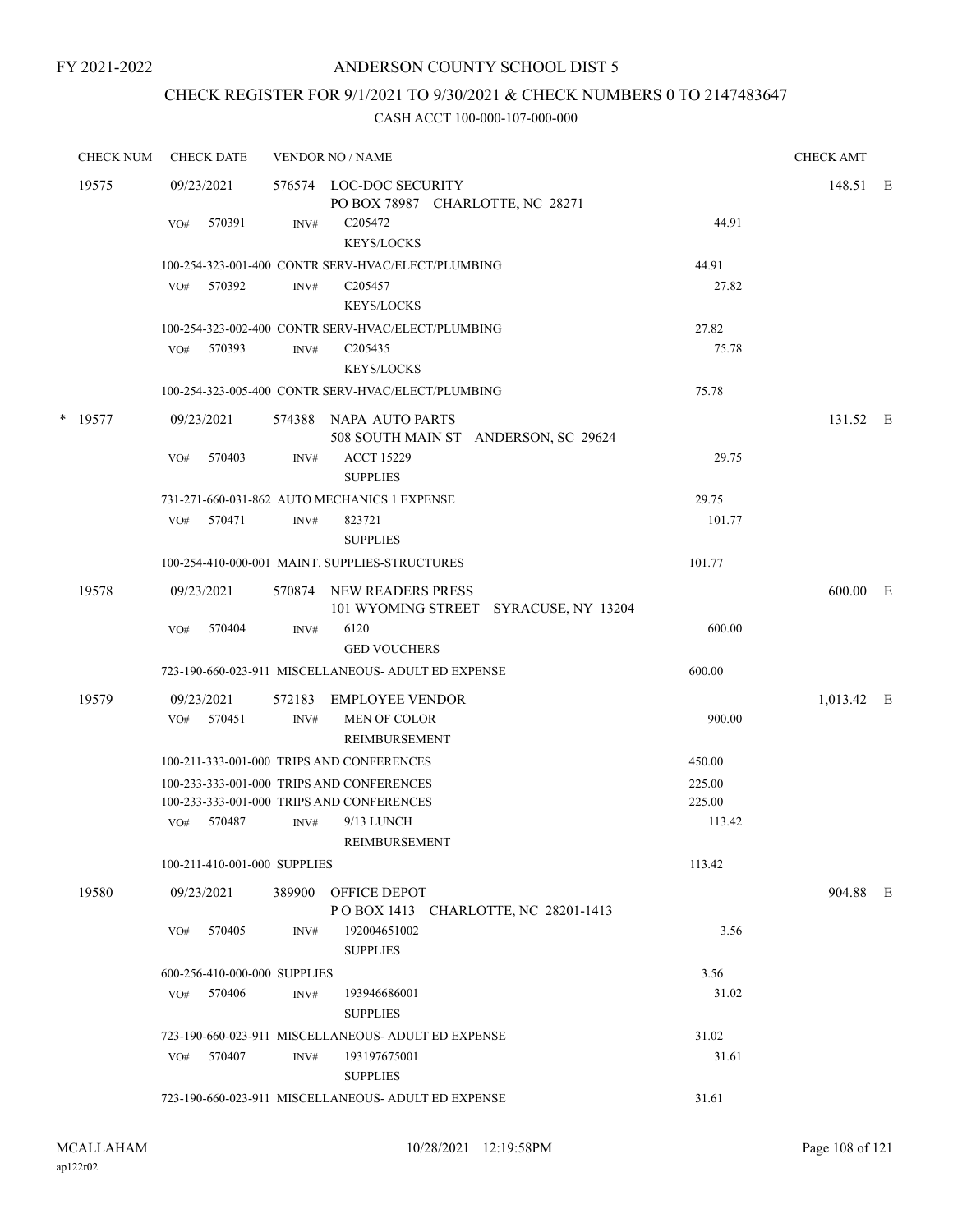# CHECK REGISTER FOR 9/1/2021 TO 9/30/2021 & CHECK NUMBERS 0 TO 2147483647

| <b>CHECK NUM</b> | <b>CHECK DATE</b>                       |                | <b>VENDOR NO / NAME</b>                                |                                               |          | <b>CHECK AMT</b> |  |
|------------------|-----------------------------------------|----------------|--------------------------------------------------------|-----------------------------------------------|----------|------------------|--|
|                  | 570408<br>VO#                           | INV#           | 193197861001<br><b>SUPPLIES</b>                        |                                               | 33.68    |                  |  |
|                  |                                         |                | 723-190-660-023-911 MISCELLANEOUS- ADULT ED EXPENSE    |                                               | 33.68    |                  |  |
|                  | 570409<br>VO#                           | INV#           | 193197867001<br><b>SUPPLIES</b>                        |                                               | 79.37    |                  |  |
|                  |                                         |                | 723-190-660-023-911 MISCELLANEOUS- ADULT ED EXPENSE    |                                               | 79.37    |                  |  |
|                  | 570410<br>VO#                           | INV#           | 193946136001<br><b>SUPPLIES</b>                        |                                               | 577.77   |                  |  |
|                  | 100-114-410-001-ALT SUPPLIES            |                |                                                        |                                               | 288.88   |                  |  |
|                  |                                         |                | 723-190-660-023-911 MISCELLANEOUS- ADULT ED EXPENSE    |                                               | 288.89   |                  |  |
|                  | VO# 570475                              | INV#           | 191633442001<br><b>SUPPLIES</b>                        |                                               | 45.29    |                  |  |
|                  | 100-114-410-001-ALT SUPPLIES            |                |                                                        |                                               | 45.29    |                  |  |
|                  | 570476<br>VO#                           | INV#           | 191633450001<br><b>SUPPLIES</b>                        |                                               | 102.58   |                  |  |
|                  | 100-114-410-001-ALT SUPPLIES            |                |                                                        |                                               | 102.58   |                  |  |
| 19581            | 09/23/2021                              |                | 391100 OLD STONE TRACTOR CO, INC<br>ANDERSON, SC 29624 | PO BOX 13565 ATT: ACCOUNTS RECEIVABLE         |          | 5,131.14 E       |  |
|                  | 570411<br>VO#                           | INV#           | WO40555<br><b>REPAIR</b>                               |                                               | 1,695.01 |                  |  |
|                  | 100-254-410-000-100 SMALL EQUIPMENT     |                |                                                        |                                               | 1,695.01 |                  |  |
|                  | VO# 570472                              | INV#           | WO40512<br>REPAIR                                      |                                               | 1,660.25 |                  |  |
|                  | 100-254-410-000-100 SMALL EQUIPMENT     |                |                                                        |                                               | 1,660.25 |                  |  |
|                  | 570473<br>VO#                           | INV#           | 03683<br><b>SUPPLIES</b>                               |                                               | 776.19   |                  |  |
|                  | 100-254-410-000-100 SMALL EQUIPMENT     |                |                                                        |                                               | 776.19   |                  |  |
|                  | VO#<br>570474                           | INV#           | 03599<br><b>SUPPLIES</b>                               |                                               | 999.69   |                  |  |
|                  | 100-254-410-000-100 SMALL EQUIPMENT     |                |                                                        |                                               | 999.69   |                  |  |
| 19582            | 09/23/2021                              |                | 566032 SCHOOL OUTFITTERS                               | PO BOX 1367 MIDDLETOWN, OH 45042-1367         |          | 1,960.23 E       |  |
|                  | 570424<br>VO#                           | INV#           | 13660803<br>NEW PROSPECT                               | 15231<br>PO#                                  | 1,960.23 |                  |  |
|                  | 201-112-445-010-000 TECHNOLOGY SUPPLIES |                |                                                        |                                               | 67.37    |                  |  |
|                  | 202-112-445-010-000 TECHNOLOGY SUPPLIES |                |                                                        |                                               | 1,892.86 |                  |  |
| 19583            | 09/23/2021                              |                | 570059 SHARP BUSINESS SYSTEMS                          | DEPT 1216 PO BOX 121216 DALLAS, TX 75312-1216 |          | 723.24 E         |  |
|                  | 570425<br>VO#                           | INV#           | 9003466350<br><b>COPIES</b>                            |                                               | 16.80    |                  |  |
|                  | 723-190-660-023-913 COPIER EXPENSE      |                |                                                        |                                               | 16.80    |                  |  |
|                  | 570426<br>VO#                           | $\text{INV}\#$ | 9003435288<br><b>COPIES</b>                            |                                               | 669.85   |                  |  |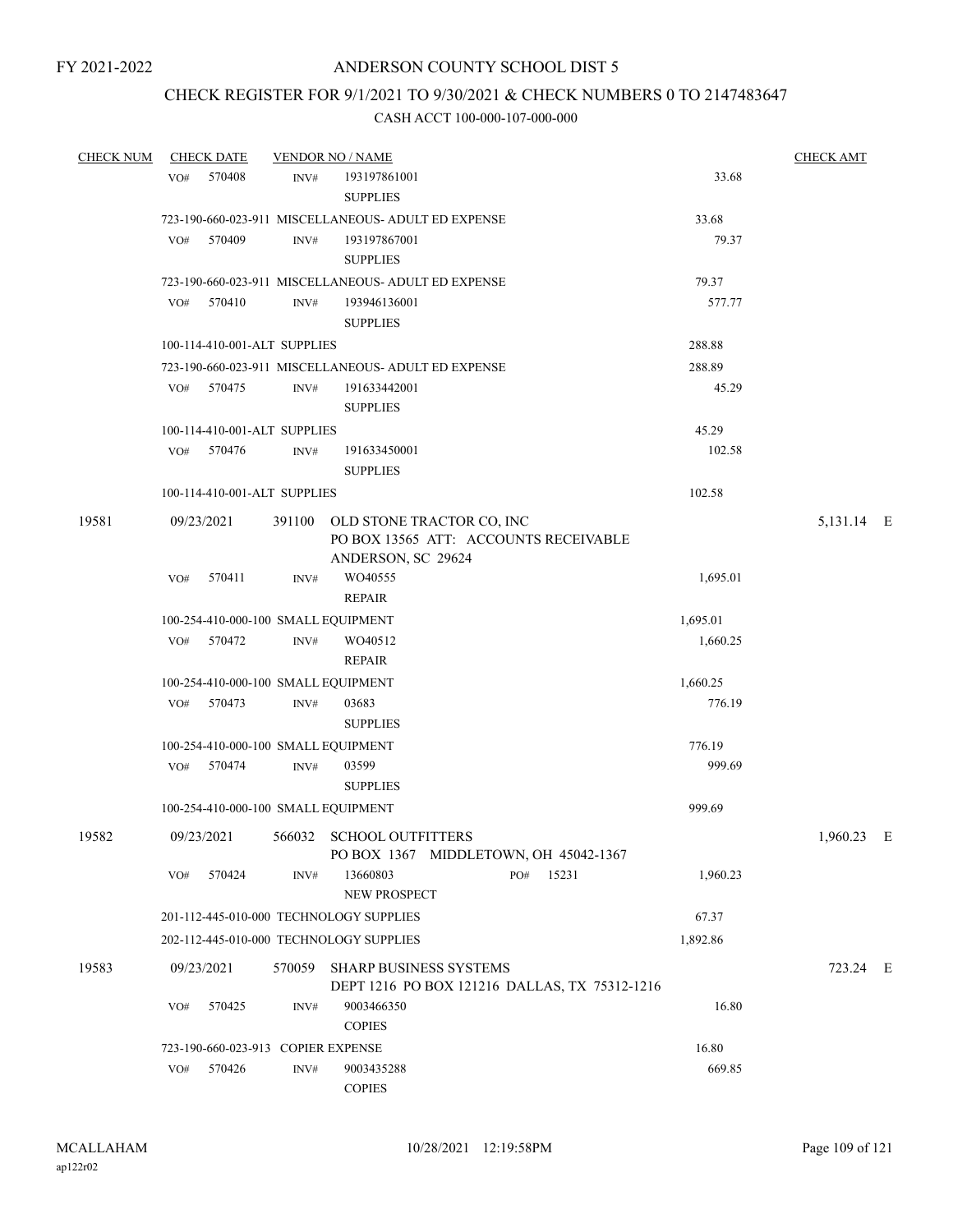# CHECK REGISTER FOR 9/1/2021 TO 9/30/2021 & CHECK NUMBERS 0 TO 2147483647

| <b>CHECK NUM</b> |     | <b>CHECK DATE</b>               |        | <b>VENDOR NO / NAME</b>                                                                 |     |                       |        | <b>CHECK AMT</b> |  |
|------------------|-----|---------------------------------|--------|-----------------------------------------------------------------------------------------|-----|-----------------------|--------|------------------|--|
|                  |     |                                 |        | 329-115-690-031-0CO OTHER OBJECTS-WBL (C/O)                                             |     |                       | 669.85 |                  |  |
|                  | VO# | 570427                          | INV#   | 9003453573<br><b>COPIES</b>                                                             |     |                       | 26.96  |                  |  |
|                  |     |                                 |        | 329-115-690-031-0CO OTHER OBJECTS-WBL (C/O)                                             |     |                       | 26.96  |                  |  |
|                  | VO# | 570428                          | INV#   | 9003476245<br><b>COPIES</b>                                                             |     |                       | 9.63   |                  |  |
|                  |     | 201-112-490-014-000 COPIER COST |        |                                                                                         |     |                       | 9.63   |                  |  |
| $*$ 19585        |     | 09/23/2021                      | 570855 | ULINE - ATLANTA<br>P.O. BOX 88741 ATT: ACCOUNTS RECEIVABLE<br>CHICAGO, IL 60680-1741    |     |                       |        | 117.27 E         |  |
|                  | VO# | 570437                          | INV#   | 138537918<br><b>SUPPLIES</b>                                                            |     |                       | 117.27 |                  |  |
|                  |     | 600-256-410-008-000 SUPPLIES    |        |                                                                                         |     |                       | 117.27 |                  |  |
| 19586            |     | 09/23/2021                      | 569789 | UNIFIRST CORPORATION<br>PO BOX 650481 DALLAS, TX 75265-0481                             |     |                       |        | 633.48 E         |  |
|                  | VO# | 570482                          | INV#   | 296 1887 186<br><b>UNIFORMS</b>                                                         | PO# | 12982                 | 633.48 |                  |  |
|                  |     |                                 |        | 100-254-410-006-075 UNIFORM PURCHASES                                                   |     |                       | 158.37 |                  |  |
|                  |     |                                 |        | 100-254-410-009-075 UNIFORM PURCHASES                                                   |     |                       | 158.37 |                  |  |
|                  |     |                                 |        | 100-254-410-012-075 UNIFORM PURCHASES                                                   |     |                       | 158.37 |                  |  |
|                  |     |                                 |        | 100-254-410-015-075 UNIFORM PURCHASES                                                   |     |                       | 158.37 |                  |  |
| 19587            |     | 09/23/2021                      | 529275 | WESTAR TIRE<br>PO BOX 400<br>ACCOUNTS RECEIVABLE ANDERSON, SC 29622                     |     | 715 NORTH MURRAY ATT: |        | 184.04 E         |  |
|                  | VO# | 570484                          | INV#   | 167831<br><b>TIRE</b>                                                                   |     |                       | 184.04 |                  |  |
|                  |     |                                 |        | 100-254-410-000-001 MAINT. SUPPLIES-STRUCTURES                                          |     |                       | 184.04 |                  |  |
| 19588            |     | 09/23/2021                      | 532300 | WHITE JONES ACE HARDWARE<br>PO BOX 13012 ATT: ACCOUNTS RECEIVABLE<br>ANDERSON, SC 29624 |     |                       |        | 114.68 E         |  |
|                  | VO# | 570441                          | INV#   | 410889<br><b>SUPPLIES</b>                                                               |     |                       | 15.92  |                  |  |
|                  |     |                                 |        | 100-254-410-003-001 SUPPLIES - MAINTENANCE                                              |     |                       | 15.92  |                  |  |
|                  | VO# | 570442                          | INV#   | 900441<br><b>SUPPLIES</b>                                                               |     |                       | 60.60  |                  |  |
|                  |     |                                 |        | 100-254-410-003-001 SUPPLIES - MAINTENANCE                                              |     |                       | 60.60  |                  |  |
|                  | VO# | 570443                          | INV#   | 410891<br><b>SUPPLIES</b>                                                               |     |                       | 20.90  |                  |  |
|                  |     |                                 |        | 100-254-410-009-001 SUPPLIES - MAINTENANCE                                              |     |                       | 20.90  |                  |  |
|                  |     | VO# 570444                      | INV#   | 900513<br><b>SUPPLIES</b>                                                               |     |                       | 7.35   |                  |  |
|                  |     |                                 |        | 100-254-410-000-000 CUSTODIAL SUPPLIES                                                  |     |                       | 7.35   |                  |  |
|                  | VO# | 570485                          | INV#   | 410894<br><b>SUPPLIES</b>                                                               |     |                       | 9.91   |                  |  |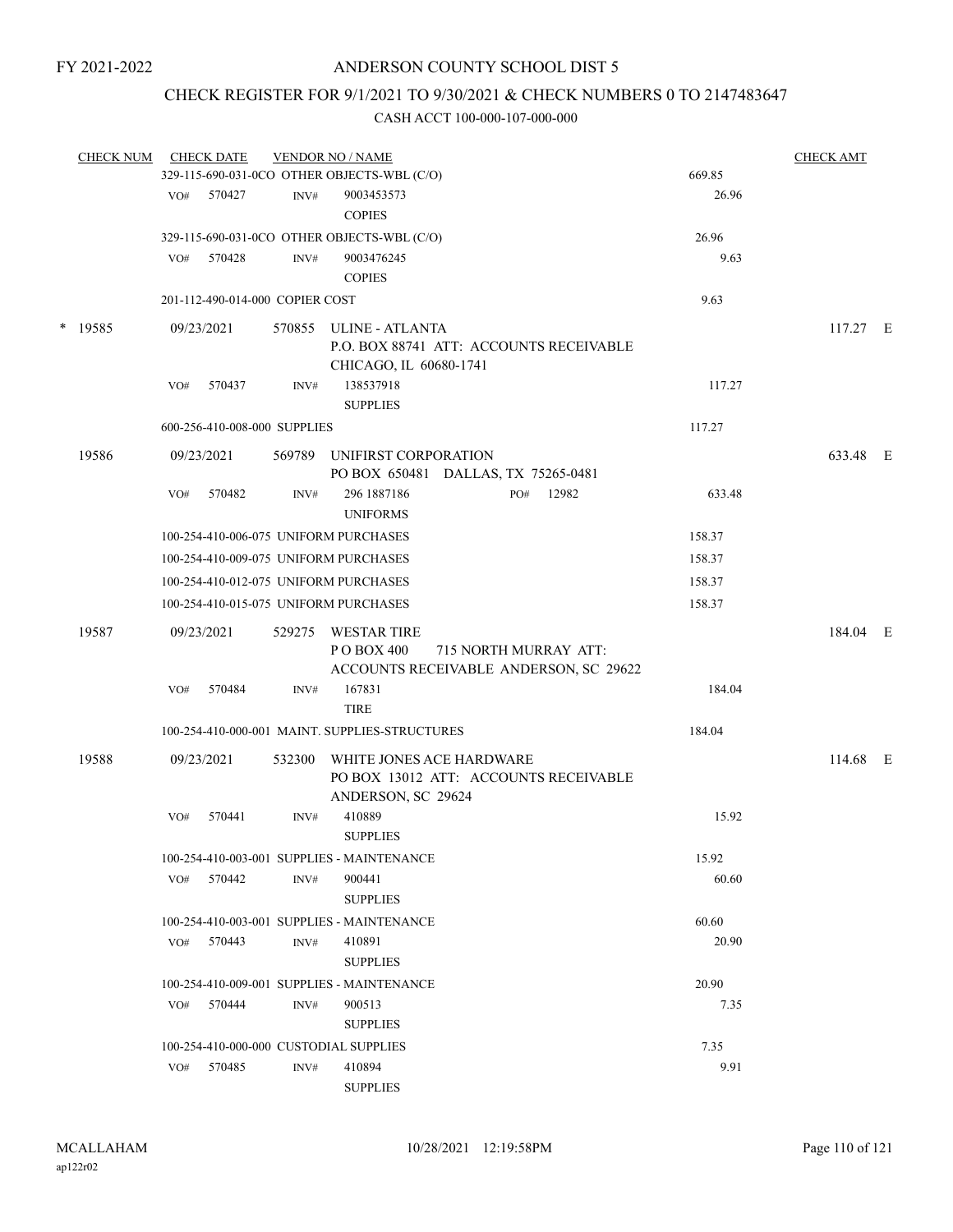# CHECK REGISTER FOR 9/1/2021 TO 9/30/2021 & CHECK NUMBERS 0 TO 2147483647

| <b>CHECK NUM</b> | <b>CHECK DATE</b>                       |                | <b>VENDOR NO / NAME</b><br>100-254-410-005-001 SUPPLIES - MAINTENANCE                                          | 9.91     | <b>CHECK AMT</b> |  |
|------------------|-----------------------------------------|----------------|----------------------------------------------------------------------------------------------------------------|----------|------------------|--|
| * 19591          | 09/27/2021                              | 126675         | ATTAWAY INC<br>PO BOX 302 ATT: ACCOUNTS RECEIVABLE<br>ANDERSON, SC 29622                                       |          | $112.35$ E       |  |
|                  | VO#<br>570513                           | INV#           | 233807<br><b>VARENNES</b>                                                                                      | 112.35   |                  |  |
|                  |                                         |                | 716-271-660-016-201 MISCELLANEOUS EXPENSE                                                                      | 112.35   |                  |  |
| 19592            | 09/27/2021                              |                | 201391 BLICK ART MATERIALS<br>6910 EAGLE WAY CHICAGO, IL 60670-1069                                            |          | 478.68 E         |  |
|                  | 570516<br>VO#                           | INV#           | 7041985<br><b>MCCANTS</b>                                                                                      | 478.68   |                  |  |
|                  | 100-113-410-005-ART ART SUPPLIES        |                |                                                                                                                | 478.68   |                  |  |
| 19593            | 09/27/2021                              | 187300         | CRESCENT SUPPLY CO, INC<br>POBOX 8798 ATT: ACCOUNTS RECEIVABLE<br>GREENVILLE, SC 29604                         |          | 157.61 E         |  |
|                  | 570518<br>VO#                           | INV#           | 390860<br><b>SUPPLIES</b>                                                                                      | 157.61   |                  |  |
|                  |                                         |                | 100-254-410-008-001 SUPPLIES - MAINTENANCE                                                                     | 157.61   |                  |  |
| 19594            | 09/27/2021                              |                | 572679 DEFENDER SERVICES, INC.<br>PO BOX 1775 COLUMBIA, SC 29202                                               |          | 693.60 E         |  |
|                  | 570519<br>VO#                           | INV#           | 1008289<br>15244<br>PO#<br><b>ADULT ED</b>                                                                     | 693.60   |                  |  |
|                  | 100-181-312-023-000 PURCHASED SERVICES  |                |                                                                                                                | 693.60   |                  |  |
| 19595            | 09/27/2021<br>570500<br>VO#             | 575971<br>INV# | EMPLOYEE VENDOR<br><b>JC'S REST</b>                                                                            | 137.34   | 137.34 E         |  |
|                  |                                         |                | REIMBURSEMENT                                                                                                  |          |                  |  |
|                  | 631-256-410-031-CAT SUPPLIES-CATERING   |                |                                                                                                                | 137.34   |                  |  |
| 19596            | 09/27/2021                              | 573180         | GOVERLAN, INC.<br><b>GABLES INTERNATIONAL PLAZA 2655 SOUTH LE</b><br>JEUNE RD. SUITE 1001 MIAMI, FL 33134-5815 |          | $6,222.00$ E     |  |
|                  | 570523<br>VO#                           | INV#           | F10810D4-0002<br>15113<br>PO#<br>21-22 RENEWAL                                                                 | 6,222.00 |                  |  |
|                  | 100-266-445-001-000 SOFTWARE TECHNOLOGY |                |                                                                                                                | 327.47   |                  |  |
|                  | 100-266-445-002-000 SOFTWARE TECHNOLOGY |                |                                                                                                                | 327.48   |                  |  |
|                  | 100-266-445-003-000 SOFTWARE TECHNOLOGY |                |                                                                                                                | 327.48   |                  |  |
|                  | 100-266-445-005-000 SOFTWARE TECHNOLOGY |                |                                                                                                                | 327.48   |                  |  |
|                  | 100-266-445-006-000 SOFTWARE TECHNOLOGY |                |                                                                                                                | 327.48   |                  |  |
|                  | 100-266-445-007-000 SOFTWARE TECHNOLOGY |                |                                                                                                                | 327.48   |                  |  |
|                  | 100-266-445-008-000 SOFTWARE TECHNOLOGY |                |                                                                                                                | 327.48   |                  |  |
|                  | 100-266-445-009-000 SOFTWARE TECHNOLOGY |                |                                                                                                                | 327.48   |                  |  |
|                  | 100-266-445-010-000 SOFTWARE TECHNOLOGY |                |                                                                                                                | 327.47   |                  |  |
|                  | 100-266-445-011-000 SOFTWARE TECHNOLOGY |                |                                                                                                                | 327.47   |                  |  |
|                  | 100-266-445-012-000 SOFTWARE TECHNOLOGY |                |                                                                                                                | 327.47   |                  |  |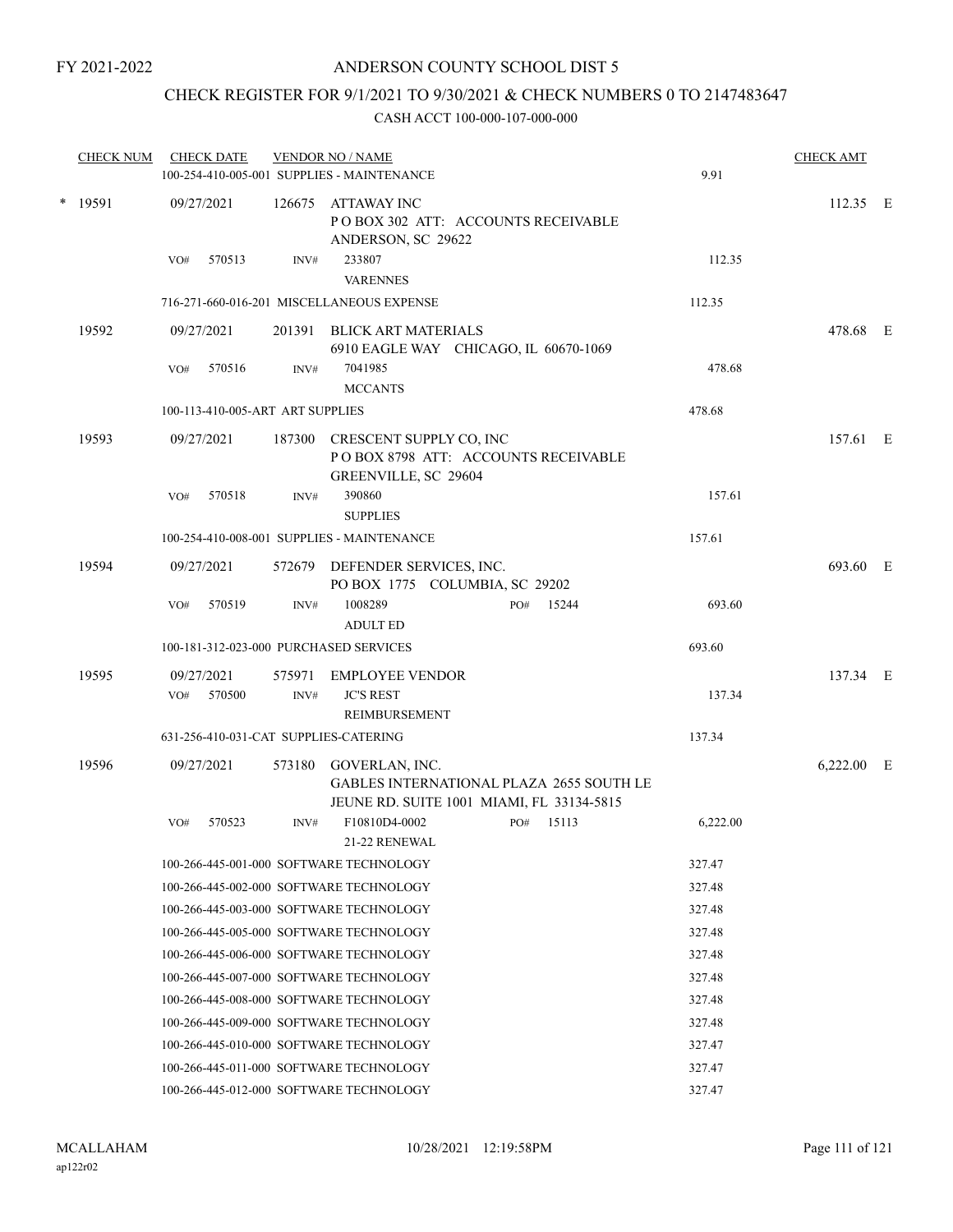### CHECK REGISTER FOR 9/1/2021 TO 9/30/2021 & CHECK NUMBERS 0 TO 2147483647

|   | <b>CHECK NUM</b> |     | <b>CHECK DATE</b> |                              | <b>VENDOR NO / NAME</b>                                                                          |     |       |          | <b>CHECK AMT</b> |  |
|---|------------------|-----|-------------------|------------------------------|--------------------------------------------------------------------------------------------------|-----|-------|----------|------------------|--|
|   |                  |     |                   |                              | 100-266-445-013-000 SOFTWARE TECHNOLOGY                                                          |     |       | 327.47   |                  |  |
|   |                  |     |                   |                              | 100-266-445-014-000 SOFTWARE TECHNOLOGY                                                          |     |       | 327.47   |                  |  |
|   |                  |     |                   |                              | 100-266-445-016-000 SOFTWARE TECHNOLOGY                                                          |     |       | 327.47   |                  |  |
|   |                  |     |                   |                              | 100-266-445-017-000 SOFTWARE TECHNOLOGY                                                          |     |       | 327.47   |                  |  |
|   |                  |     |                   |                              | 100-266-445-019-000 SOFTWARE TECHNOLOGY                                                          |     |       | 327.47   |                  |  |
|   |                  |     |                   |                              | 100-266-445-020-000 SOFTWARE TECHNOLOGY                                                          |     |       | 327.47   |                  |  |
|   |                  |     |                   |                              | 100-266-445-021-000 SOFTWARE TECHNOLOGY                                                          |     |       | 327.47   |                  |  |
|   |                  |     |                   |                              | 131-266-445-031-000 SOFTWARE TECHNOLOGY                                                          |     |       | 327.47   |                  |  |
|   | 19597            |     | 09/27/2021        | 573279                       | HERSHEY CREAMERY COMPANY<br>710 CORPORATE CIRCLE SALISBURY, NC 28145                             |     |       |          | 412.16 E         |  |
|   |                  | VO# | 570524            | INV#                         | 0016986688<br><b>NORTH POINTE</b>                                                                |     |       | 412.16   |                  |  |
|   |                  |     |                   |                              | 713-271-660-013-391 ICE CREAM SALES EXPENSE                                                      |     |       | 412.16   |                  |  |
| * | 19599            |     | 09/27/2021        | 572165                       | MCGRAW-HILL SCHOOL EDUCATION, LLC<br>LOCKBOX 71545 CHICAGO, IL 60694-1545                        |     |       |          | 4,101.44 E       |  |
|   |                  | VO# | 570526            | INV#                         | 118578586001<br><b>NEVITT FOREST</b>                                                             | PO# | 15034 | 4,101.44 |                  |  |
|   |                  |     |                   | 201-112-410-012-000 SUPPLIES |                                                                                                  |     |       | 4,101.44 |                  |  |
|   | 19600            |     | 09/27/2021        | 226700                       | <b>EMPLOYEE VENDOR</b>                                                                           |     |       |          | 107.00 E         |  |
|   |                  | VO# | 570504            | INV#                         | <b>SAMS RENEWAL</b><br>REIMBURSEMENT                                                             |     |       | 107.00   |                  |  |
|   |                  |     |                   |                              | 718-271-660-018-201 MISCELLANEOUS EXPENSE                                                        |     |       | 107.00   |                  |  |
|   | 19601            |     | 09/27/2021        | 349701                       | MED CENTRAL HEALTH RESOURCES<br>3424 CLEMSON BLVD ATT: ACCOUNTS RECEIVABLE<br>ANDERSON, SC 29621 |     |       |          | 190.00 E         |  |
|   |                  | VO# | 570528            | INV#                         | 54307<br><b>WILLIAMS</b>                                                                         |     |       | 85.00    |                  |  |
|   |                  |     |                   |                              | 100-255-323-000-000 CONTRACTED SERVICES                                                          |     |       | 85.00    |                  |  |
|   |                  | VO# | 570529            | INV#                         | 57245<br><b>NORRIS</b>                                                                           |     |       | 105.00   |                  |  |
|   |                  |     |                   |                              | 100-255-323-000-000 CONTRACTED SERVICES                                                          |     |       | 105.00   |                  |  |
|   | 19602            |     | 09/27/2021        | 572025                       | <b>EMPLOYEE VENDOR</b>                                                                           |     |       |          | 240.66 E         |  |
|   |                  |     | VO# 570502        | INV#                         | SEPT 17 & 22<br>REIMBURSEMENT                                                                    |     |       | 240.66   |                  |  |
|   |                  |     |                   | 100-232-410-000-000 SUPPLIES |                                                                                                  |     |       | 240.66   |                  |  |
|   | 19603            |     | 09/27/2021        |                              | 389900 OFFICE DEPOT<br>POBOX 1413 CHARLOTTE, NC 28201-1413                                       |     |       |          | 447.88 E         |  |
|   |                  | VO# | 570533            | INV#                         | 192855622001<br><b>SUPPLIES</b>                                                                  |     |       | 8.82     |                  |  |
|   |                  |     |                   |                              | 713-271-660-013-201 MISCELLANEOUS EXPENSE                                                        |     |       | 8.82     |                  |  |
|   |                  | VO# | 570534            | $\text{INV}\#$               | 192855621001<br><b>SUPPLIES</b>                                                                  |     |       | 5.01     |                  |  |
|   |                  |     |                   |                              | 713-271-660-013-201 MISCELLANEOUS EXPENSE                                                        |     |       | 5.01     |                  |  |
|   |                  |     |                   |                              |                                                                                                  |     |       |          |                  |  |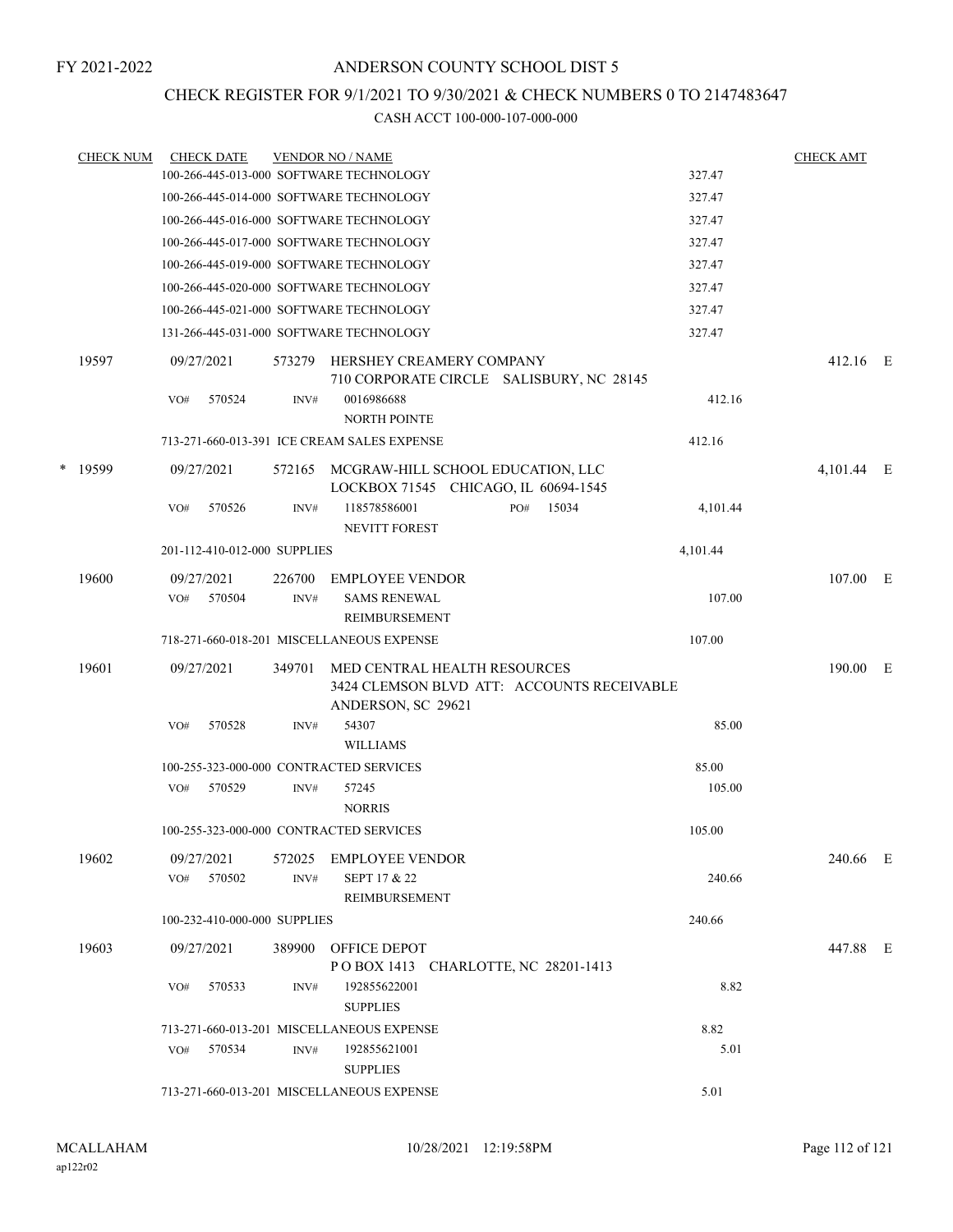### CHECK REGISTER FOR 9/1/2021 TO 9/30/2021 & CHECK NUMBERS 0 TO 2147483647

| <b>CHECK NUM</b> |            | <b>CHECK DATE</b>                  |        | <b>VENDOR NO / NAME</b>                                                                            |     |       |          | <b>CHECK AMT</b> |  |
|------------------|------------|------------------------------------|--------|----------------------------------------------------------------------------------------------------|-----|-------|----------|------------------|--|
|                  | VO#        | 570535                             | INV#   | 192854318001                                                                                       |     |       | 130.27   |                  |  |
|                  |            |                                    |        | <b>SUPPLIES</b>                                                                                    |     |       |          |                  |  |
|                  |            |                                    |        | 713-271-660-013-201 MISCELLANEOUS EXPENSE                                                          |     |       | 130.27   |                  |  |
|                  | VO#        | 570536                             | INV#   | 194545055001<br><b>SUPPLIES</b>                                                                    | PO# | 15198 | 75.41    |                  |  |
|                  |            |                                    |        | 100-221-410-000-TST SUPPLIES-TESTING                                                               |     |       | 75.41    |                  |  |
|                  | VO#        | 570537                             | INV#   | 194351257001<br><b>SUPPLIES</b>                                                                    |     |       | 121.27   |                  |  |
|                  |            | 100-112-410-014-000 SUPPLIES       |        |                                                                                                    |     |       | 121.27   |                  |  |
|                  | VO#        | 570538                             | INV#   | 190996165001<br><b>SUPPLIES</b>                                                                    |     |       | 78.54    |                  |  |
|                  |            | 100-112-410-014-000 SUPPLIES       |        |                                                                                                    |     |       | 78.54    |                  |  |
|                  | VO#        | 570539                             | INV#   | 194353142001<br><b>SUPPLIES</b>                                                                    |     |       | 28.56    |                  |  |
|                  |            | 100-233-410-014-000 SUPPLIES       |        |                                                                                                    |     |       | 28.56    |                  |  |
|                  |            |                                    |        |                                                                                                    |     |       |          |                  |  |
| 19604            | 09/27/2021 |                                    | 574531 | PALMETTO SCREEN PRINTING & EMBROIDERY, L<br>614 N. MURRAY AVE ANDERSON, SC 29625                   |     |       |          | 1,136.02 E       |  |
|                  | VO#        | 570540                             | INV#   | 5197<br><b>MIDWAY ELEM</b>                                                                         |     |       | 1,136.02 |                  |  |
|                  |            |                                    |        | 802-112-410-017-000 SUPPLIES - RETENTION                                                           |     |       | 1,136.02 |                  |  |
| 19605            | 09/27/2021 |                                    | 462725 | SCHOLASTIC BOOK CLUBS, INC<br>POBOX 3745 ATT: ACCOUNTS RECEIVABLE<br>JEFFERSON CITY, MO 65102-3720 |     |       |          | 3,379.99 E       |  |
|                  | VO#        | 570542                             | INV#   | W5111366BF<br>ACCT 1533118                                                                         |     |       | 3,379.99 |                  |  |
|                  |            |                                    |        | 721-190-660-021-519 LIBRARY EXPENSE                                                                |     |       | 3,379.99 |                  |  |
| $*$ 19607        | 09/27/2021 |                                    | 570059 | <b>SHARP BUSINESS SYSTEMS</b>                                                                      |     |       |          | 2,525.84 E       |  |
|                  |            |                                    |        | DEPT 1216 PO BOX 121216 DALLAS, TX 75312-1216                                                      |     |       |          |                  |  |
|                  | VO#        | 570544                             | INV#   | 9003480837<br><b>COPIES</b>                                                                        | PO# | 14996 | 1,989.16 |                  |  |
|                  |            | 100-114-410-002-000 SUPPLIES       |        |                                                                                                    |     |       | 1,989.16 |                  |  |
|                  | VO#        | 570545                             | INV#   | 9003478276<br><b>COPIES</b>                                                                        |     |       | 232.69   |                  |  |
|                  |            |                                    |        | 100-252-360-000-000 PRINTING AND BINDING                                                           |     |       | 232.69   |                  |  |
|                  | VO#        | 570546                             | INV#   | 9003470632                                                                                         |     |       | 180.00   |                  |  |
|                  |            |                                    |        | <b>COPIES</b>                                                                                      |     |       |          |                  |  |
|                  |            | 708-271-660-008-362 COPIER EXPENSE |        |                                                                                                    |     |       | 180.00   |                  |  |
|                  | VO#        | 570547                             | INV#   | 9003470645<br><b>COPIES</b>                                                                        |     |       | 83.26    |                  |  |
|                  |            | 708-271-660-008-362 COPIER EXPENSE |        |                                                                                                    |     |       | 83.26    |                  |  |
|                  | VO#        | 570548                             | INV#   | 9003477145<br><b>COPIES</b>                                                                        |     |       | 40.73    |                  |  |
|                  |            | 100-147-410-018-000 SUPPLIES       |        |                                                                                                    |     |       | 40.73    |                  |  |
| 19608            | 09/27/2021 |                                    |        | 574928 EMPLOYEE VENDOR                                                                             |     |       |          | 595.12 E         |  |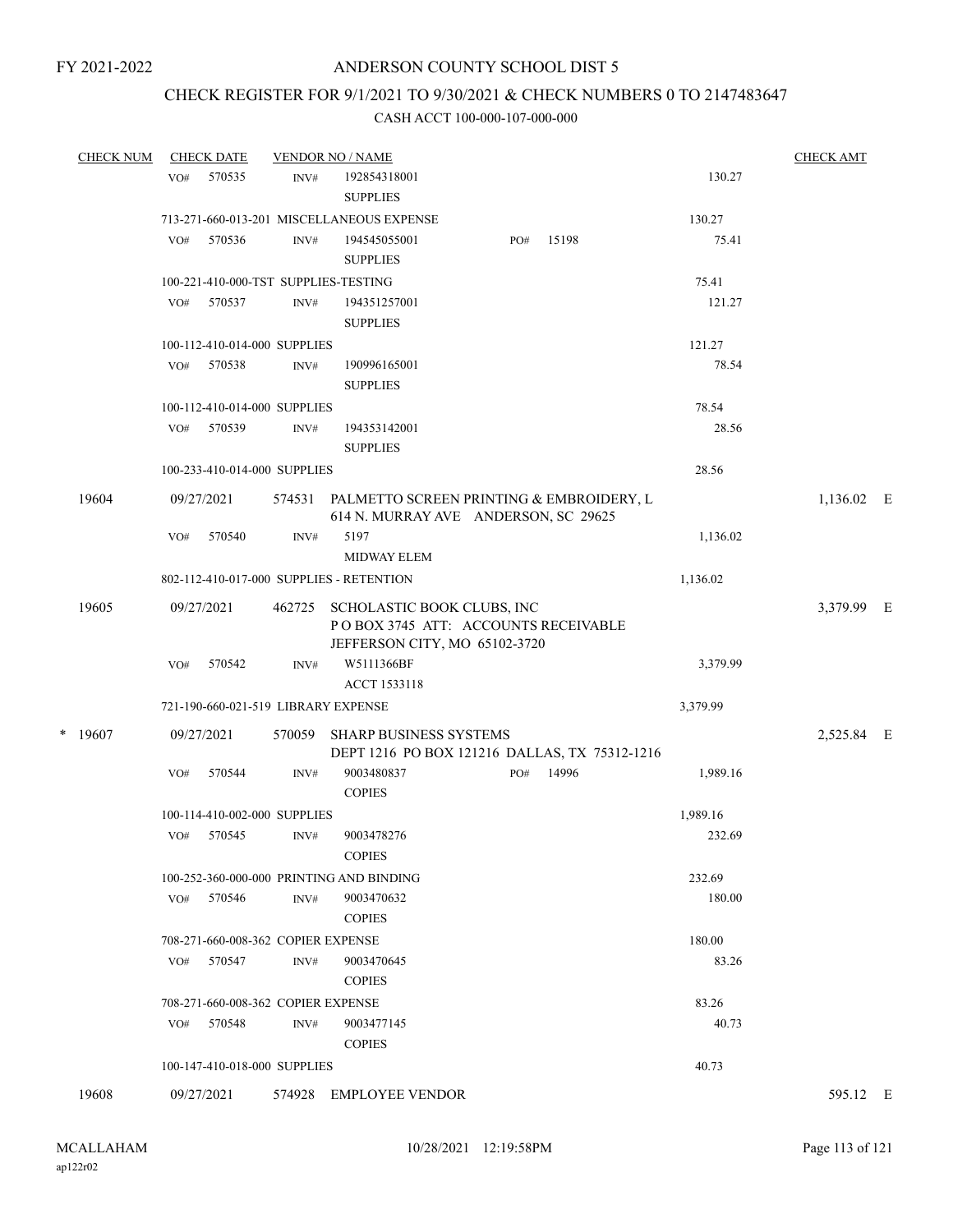# CHECK REGISTER FOR 9/1/2021 TO 9/30/2021 & CHECK NUMBERS 0 TO 2147483647

| <b>CHECK NUM</b> | <b>CHECK DATE</b>                     |                | <b>VENDOR NO / NAME</b>                                                                                          |              |          | <b>CHECK AMT</b> |  |
|------------------|---------------------------------------|----------------|------------------------------------------------------------------------------------------------------------------|--------------|----------|------------------|--|
|                  | 570506<br>VO#                         | INV#           | <b>NTA EXPENSES</b><br>REIMBURSEMENT                                                                             |              | 595.12   |                  |  |
|                  | 802-221-410-000-005 MEETING SUPPLIES  |                |                                                                                                                  |              | 595.12   |                  |  |
| 19609            | 09/27/2021                            | 572446         | THE NATIONAL BETA CLUB<br>151 BETA CLUB WAY SPARTANBURG, SC 29306-3012                                           |              |          | $1,060.70$ E     |  |
|                  | 570550<br>VO#                         | INV#           | M193214<br><b>MCCANTS</b>                                                                                        |              | 21.44    |                  |  |
|                  | 705-271-660-005-602 BETA CLUB EXPENSE |                |                                                                                                                  |              | 21.44    |                  |  |
|                  | VO#<br>570551                         | INV#           | M193175<br><b>MCCANTS</b>                                                                                        |              | 36.44    |                  |  |
|                  | 705-271-660-005-602 BETA CLUB EXPENSE |                |                                                                                                                  |              | 36.44    |                  |  |
|                  | 570552<br>VO#                         | INV#           | M193170<br><b>MCCANTS</b>                                                                                        |              | 1,002.82 |                  |  |
|                  | 705-271-660-005-602 BETA CLUB EXPENSE |                |                                                                                                                  |              | 1,002.82 |                  |  |
| 19610            | 09/27/2021<br>VO# 570501              | 575010<br>INV# | EMPLOYEE VENDOR<br><b>AIRFARE</b><br><b>ADVANCEMENT</b>                                                          |              | 363.91   | 363.91 E         |  |
|                  |                                       |                | 100-222-333-000-MDA MEDIA SPECIALIST TRAVEL                                                                      |              | 363.91   |                  |  |
| 19611            | 09/28/2021                            |                | 566562 ANDERSON OUTDOOR POWER EQUIPMENT<br>110 MIRACLE MILE DRIVE ATT: ACCOUNTS<br>RECEIVABLE ANDERSON, SC 29621 |              |          | 452.56 E         |  |
|                  | 570577<br>VO#                         | INV#           | 33655<br><b>SUPPLIES</b>                                                                                         |              | 182.68   |                  |  |
|                  | 100-254-410-000-100 SMALL EQUIPMENT   |                |                                                                                                                  |              | 182.68   |                  |  |
|                  | 570578<br>VO#                         | INV#           | 34153<br><b>SUPPLIES</b>                                                                                         |              | 269.88   |                  |  |
|                  | 100-254-410-000-100 SMALL EQUIPMENT   |                |                                                                                                                  |              | 269.88   |                  |  |
| 19612            | 09/28/2021                            | 201391         | <b>BLICK ART MATERIALS</b><br>6910 EAGLE WAY CHICAGO, IL 60670-1069                                              |              |          | 319.75 E         |  |
|                  | 570580<br>VO#                         | INV#           | 7000679<br><b>SOUTHWOOD</b>                                                                                      | 15128<br>PO# | 319.75   |                  |  |
|                  | 100-114-410-021-ART SUPPLIES          |                |                                                                                                                  |              | 319.75   |                  |  |
| 19613            | 09/28/2021                            |                | 564176 BSN SPORTS, LLC<br>PO BOX 660176 DALLAS, TX 75209-0176                                                    |              |          | 4,987.24 E       |  |
|                  | 570582<br>VO#                         | INV#           | 913418320<br>TL HANNA                                                                                            |              | 2,493.62 |                  |  |
|                  | 100-271-410-002-000 SUPPLIES          |                |                                                                                                                  |              | 2,493.62 |                  |  |
|                  | 570583<br>VO#                         | INV#           | 913460695<br><b>TL HANNA</b>                                                                                     |              | 2,493.62 |                  |  |
|                  | 100-271-410-002-000 SUPPLIES          |                |                                                                                                                  |              | 2,493.62 |                  |  |
| 19614            | 09/28/2021                            | 572787         | CC&I SERVICES LLC<br>4795 S CHURCH ST EXT SUITE 2 ROEBUCK, SC 29376                                              |              |          | 6,906.35 E       |  |
|                  | 570585<br>VO#                         | INV#           | 7284<br><b>DISTRICT OFFICE</b>                                                                                   | 14494<br>PO# | 6,906.35 |                  |  |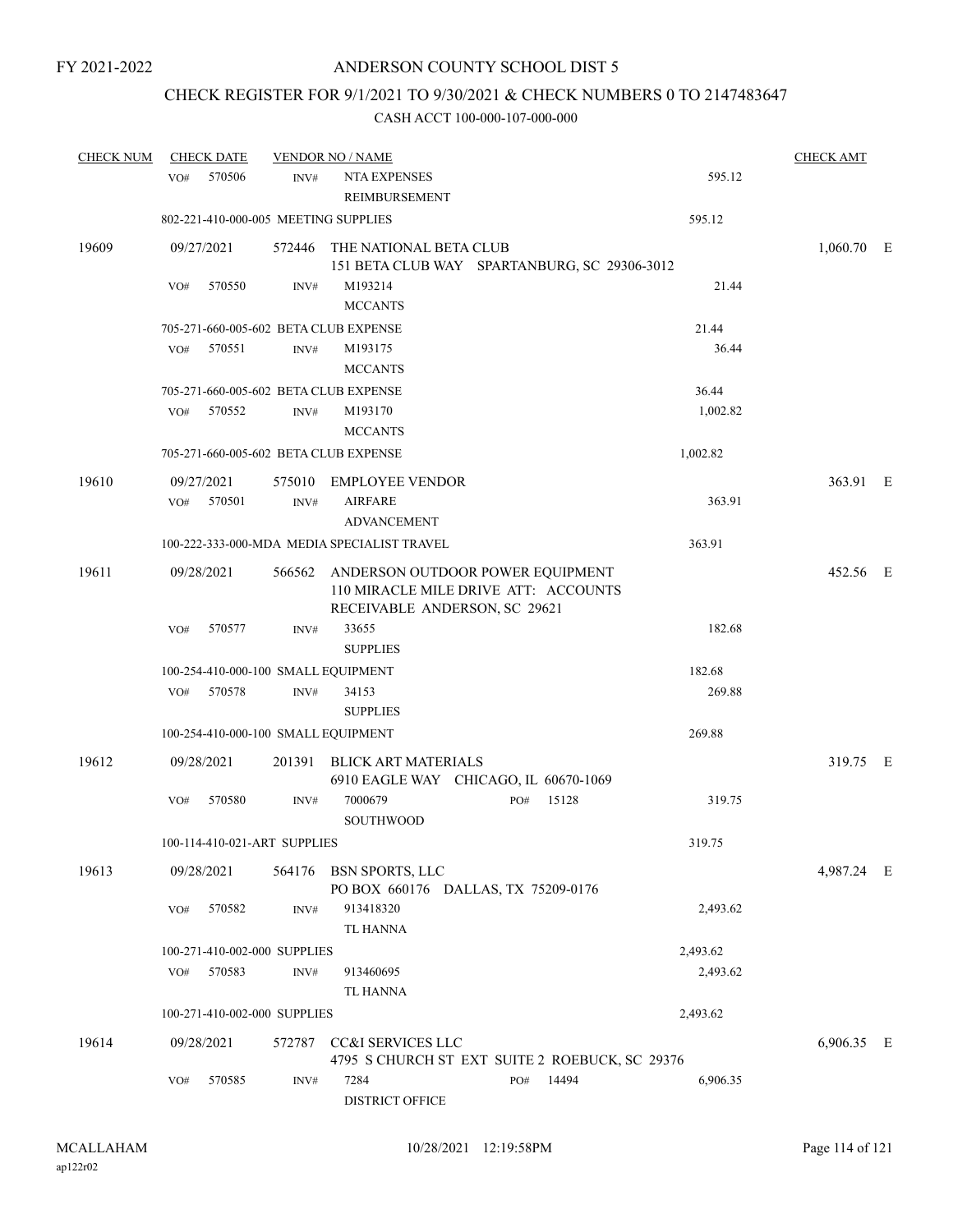### CHECK REGISTER FOR 9/1/2021 TO 9/30/2021 & CHECK NUMBERS 0 TO 2147483647

| <b>CHECK NUM</b> |     | <b>CHECK DATE</b>            |                | <b>VENDOR NO / NAME</b>                                                                |     |       |                         | <b>CHECK AMT</b> |  |
|------------------|-----|------------------------------|----------------|----------------------------------------------------------------------------------------|-----|-------|-------------------------|------------------|--|
|                  |     |                              |                | 515-253-520-000-HQ1 DOWNTOWN PROJECT BLDG 1                                            |     |       | 6,906.35                |                  |  |
| $* 19616$        |     | 09/28/2021                   | 187625 CPI     | 10850 W PARK PLACE SUITE 250 MILWAUKEE, WI<br>53224                                    |     |       |                         | 3,609.65 E       |  |
|                  | VO# | 570591                       | INV#           | CUS0268689<br><b>NCI WORKBOOK</b>                                                      | PO# | 15237 | 3,609.65                |                  |  |
|                  |     | 203-127-410-000-000 SUPPLIES |                |                                                                                        |     |       | 3,609.65                |                  |  |
| 19617            |     | 09/28/2021                   | 187300         | CRESCENT SUPPLY CO, INC<br>POBOX 8798 ATT: ACCOUNTS RECEIVABLE<br>GREENVILLE, SC 29604 |     |       |                         | 510.61 E         |  |
|                  | VO# | 570592                       | INV#           | 391023<br><b>SUPPLIES</b>                                                              |     |       | 26.80                   |                  |  |
|                  |     |                              |                | 100-254-410-020-001 SUPPLIES - MAINTENANCE                                             |     |       | 26.80                   |                  |  |
|                  | VO# | 570593                       | INV#           | 391021<br><b>SUPPLIES</b>                                                              |     |       | 9.04                    |                  |  |
|                  |     |                              |                | 100-254-410-006-001 SUPPLIES - MAINTENANCE                                             |     |       | 9.04                    |                  |  |
|                  | VO# | 570594                       | $\text{INV}\#$ | 391022<br><b>SUPPLIES</b>                                                              |     |       | 133.22                  |                  |  |
|                  |     |                              |                | 100-254-410-002-001 SUPPLIES - MAINTENANCE                                             |     |       | 133.22                  |                  |  |
|                  | VO# | 570595                       | INV#           | 390682<br><b>SUPPLIES</b>                                                              |     |       | 29.70                   |                  |  |
|                  |     |                              |                | 100-254-410-013-001 SUPPLIES - MAINTENANCE                                             |     |       | 29.70                   |                  |  |
|                  | VO# | 570596                       | INV#           | 390952<br><b>SUPPLIES</b>                                                              |     |       | 280.88                  |                  |  |
|                  | VO# | 570597                       | INV#           | 100-254-410-020-001 SUPPLIES - MAINTENANCE<br>390951<br><b>SUPPLIES</b>                |     |       | 280.88<br>30.97         |                  |  |
|                  |     |                              |                | 100-254-410-000-001 MAINT. SUPPLIES-STRUCTURES                                         |     |       | 30.97                   |                  |  |
| 19618            |     | 09/28/2021                   | 577025         | <b>EMPLOYEE VENDOR</b>                                                                 |     |       |                         | 275.00 E         |  |
|                  | VO# | 570559                       | INV#           | 2021-2022<br><b>TEACHER SUPPLY</b>                                                     |     |       | 275.00                  |                  |  |
|                  |     |                              |                | 377-112-410-014-000 TEACHER SUPPLY - CALHOUN                                           |     |       | 275.00                  |                  |  |
| 19619            |     | 09/28/2021                   |                | 237555 FORMS & SUPPLY<br>POBOX 563953 ATT: ACCOUNTS RECEIVABLE<br>CHARLOTTE, NC 28256  |     |       |                         | 112,363.21 E     |  |
|                  | VO# | 570601                       | INV#           | PO 15250<br><b>WHSE SUPPLIES</b>                                                       | PO# | 15250 | 32,905.01               |                  |  |
|                  |     |                              |                | 100-000-170-000-000 WAREHOUSE INVENTORY                                                |     |       | 12,106.35               |                  |  |
|                  |     |                              |                | 100-000-170-000-000 WAREHOUSE INVENTORY                                                |     |       | 2,084.36                |                  |  |
|                  |     |                              |                | 100-000-170-000-000 WAREHOUSE INVENTORY                                                |     |       | 18,714.30               |                  |  |
|                  | VO# | 570602                       | $\text{INV}\#$ | PO 14906<br><b>WHSE SUPPLIES</b>                                                       | PO# | 14906 | 79,458.20               |                  |  |
|                  |     |                              |                | 100-000-170-000-000 WAREHOUSE INVENTORY                                                |     |       | 64,479.70               |                  |  |
|                  |     |                              |                | 100-000-170-000-000 WAREHOUSE INVENTORY<br>100-000-170-000-000 WAREHOUSE INVENTORY     |     |       | $-8,796.90$<br>8,796.90 |                  |  |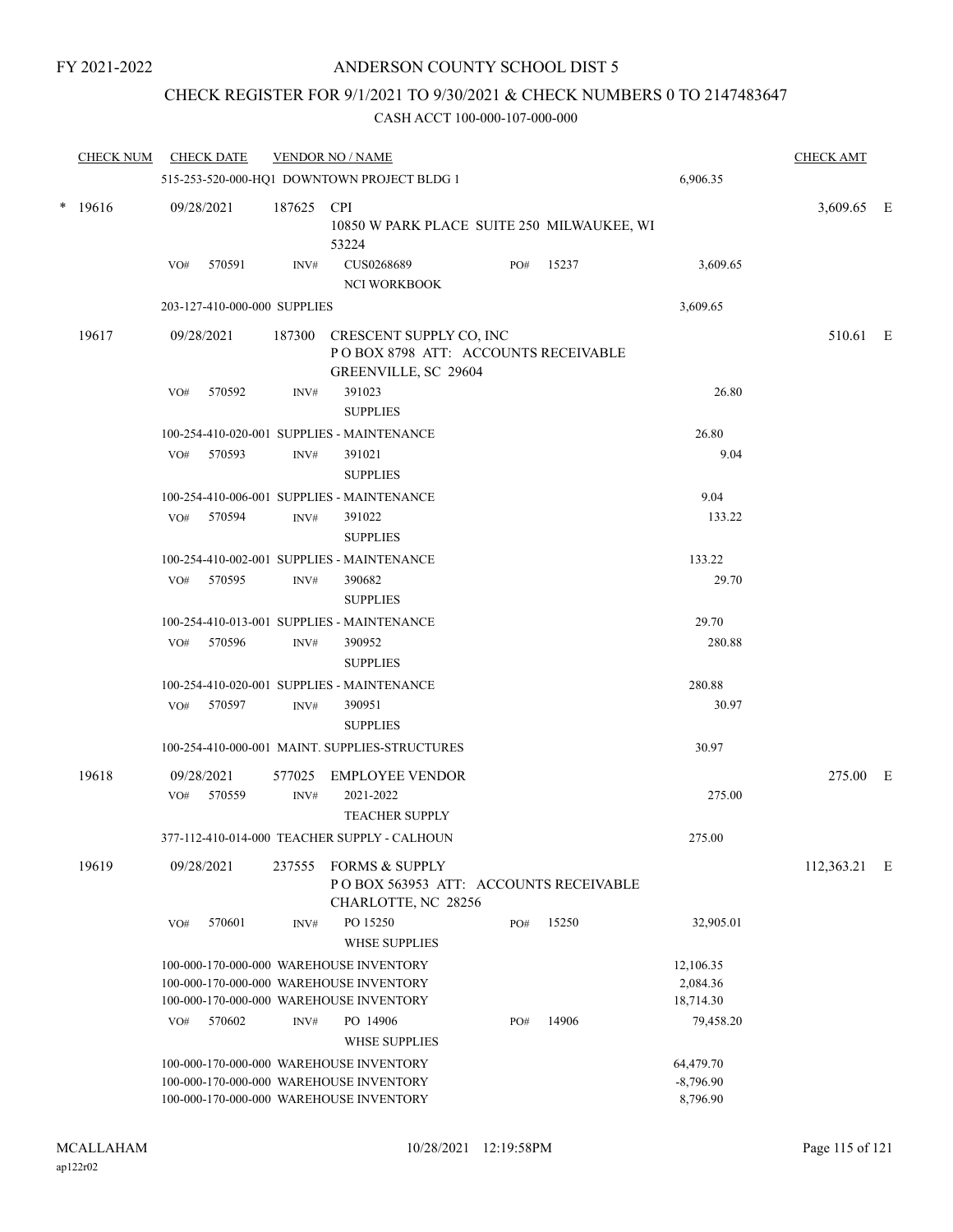### CHECK REGISTER FOR 9/1/2021 TO 9/30/2021 & CHECK NUMBERS 0 TO 2147483647

|  | <b>CHECK NUM</b> | <b>CHECK DATE</b><br>100-000-170-000-000 WAREHOUSE INVENTORY |                      | <b>VENDOR NO / NAME</b>                                                                                 |     |       | 14,978.50 | <b>CHECK AMT</b> |  |
|--|------------------|--------------------------------------------------------------|----------------------|---------------------------------------------------------------------------------------------------------|-----|-------|-----------|------------------|--|
|  | 19620            | 09/28/2021<br>570651<br>VO#                                  | 577028<br>INV#       | <b>EMPLOYEE VENDOR</b><br><b>PHONICS</b><br>REIMBURSEMENT                                               |     |       | 116.55    | 116.55 E         |  |
|  |                  | 100-112-410-017-000 SUPPLIES                                 |                      |                                                                                                         |     |       | 116.55    |                  |  |
|  | 19621            | 09/28/2021                                                   | 264114               | HEINEMANN<br>15963 COLLECTIONS CENTER DRIVE CHICAGO, IL<br>60693                                        |     |       |           | 2,738.08 E       |  |
|  |                  | 570606<br>VO#                                                | INV#                 | 7364919<br><b>CALHOUN ELEM</b>                                                                          | PO# | 15134 | 2,738.08  |                  |  |
|  |                  | 201-112-410-014-000 SUPPLIES                                 |                      |                                                                                                         |     |       | 2,512.00  |                  |  |
|  |                  | 201-112-410-014-000 SUPPLIES                                 |                      |                                                                                                         |     |       | 226.08    |                  |  |
|  | $*$ 19623        | 09/28/2021                                                   |                      | 349701 MED CENTRAL HEALTH RESOURCES<br>3424 CLEMSON BLVD ATT: ACCOUNTS RECEIVABLE<br>ANDERSON, SC 29621 |     |       |           | 170.00 E         |  |
|  | 570614<br>VO#    | INV#                                                         | 45520<br><b>WEBB</b> |                                                                                                         |     | 65.00 |           |                  |  |
|  |                  | 100-255-323-000-000 CONTRACTED SERVICES                      |                      |                                                                                                         |     |       | 65.00     |                  |  |
|  |                  | 570615<br>VO#                                                | INV#                 | 57155<br><b>SLOAN</b>                                                                                   |     |       | 105.00    |                  |  |
|  |                  | 100-255-323-000-000 CONTRACTED SERVICES                      |                      |                                                                                                         |     |       | 105.00    |                  |  |
|  | 19624            | 09/28/2021                                                   |                      | 389900 OFFICE DEPOT<br>POBOX 1413 CHARLOTTE, NC 28201-1413                                              |     |       |           | 275.45 E         |  |
|  |                  | 570616<br>VO#                                                | INV#                 | 191510617001<br><b>SUPPLIES</b>                                                                         |     |       | 74.00     |                  |  |
|  |                  | 100-114-410-001-ALT SUPPLIES                                 |                      |                                                                                                         |     |       | 74.00     |                  |  |
|  |                  | 570617<br>VO#                                                | INV#                 | 194743985001<br><b>SUPPLIES</b>                                                                         |     |       | 68.66     |                  |  |
|  |                  |                                                              |                      | 100-114-410-002-VEN SUPPLY-ADDT'L FOR LOST VENDING                                                      |     |       | 68.66     |                  |  |
|  |                  | 570618<br>VO#                                                | INV#                 | 194745605001<br><b>SUPPLIES</b>                                                                         |     |       | 16.37     |                  |  |
|  |                  |                                                              |                      | 100-114-410-002-VEN SUPPLY-ADDT'L FOR LOST VENDING                                                      |     |       | 16.37     |                  |  |
|  |                  | 570619<br>VO#                                                | INV#                 | 192623598001<br><b>SUPPLIES</b>                                                                         |     |       | 6.42      |                  |  |
|  |                  |                                                              |                      | 100-114-410-002-VEN SUPPLY-ADDT'L FOR LOST VENDING                                                      |     |       | 6.42      |                  |  |
|  |                  | 570620<br>VO#                                                | $\text{INV}\#$       | 191347073001<br><b>SUPPLIES</b>                                                                         |     |       | 110.00    |                  |  |
|  |                  |                                                              |                      | 100-114-410-002-VEN SUPPLY-ADDT'L FOR LOST VENDING                                                      |     |       | 110.00    |                  |  |
|  | 19625            | 09/28/2021                                                   | 391100               | OLD STONE TRACTOR CO, INC<br>PO BOX 13565 ATT: ACCOUNTS RECEIVABLE<br>ANDERSON, SC 29624                |     |       |           | 427.70 E         |  |
|  |                  | 570621<br>VO#                                                | INV#                 | 03915<br><b>REPAIR PARTS</b>                                                                            |     |       | 427.70    |                  |  |
|  |                  | 100-254-410-000-100 SMALL EQUIPMENT                          |                      |                                                                                                         |     |       | 427.70    |                  |  |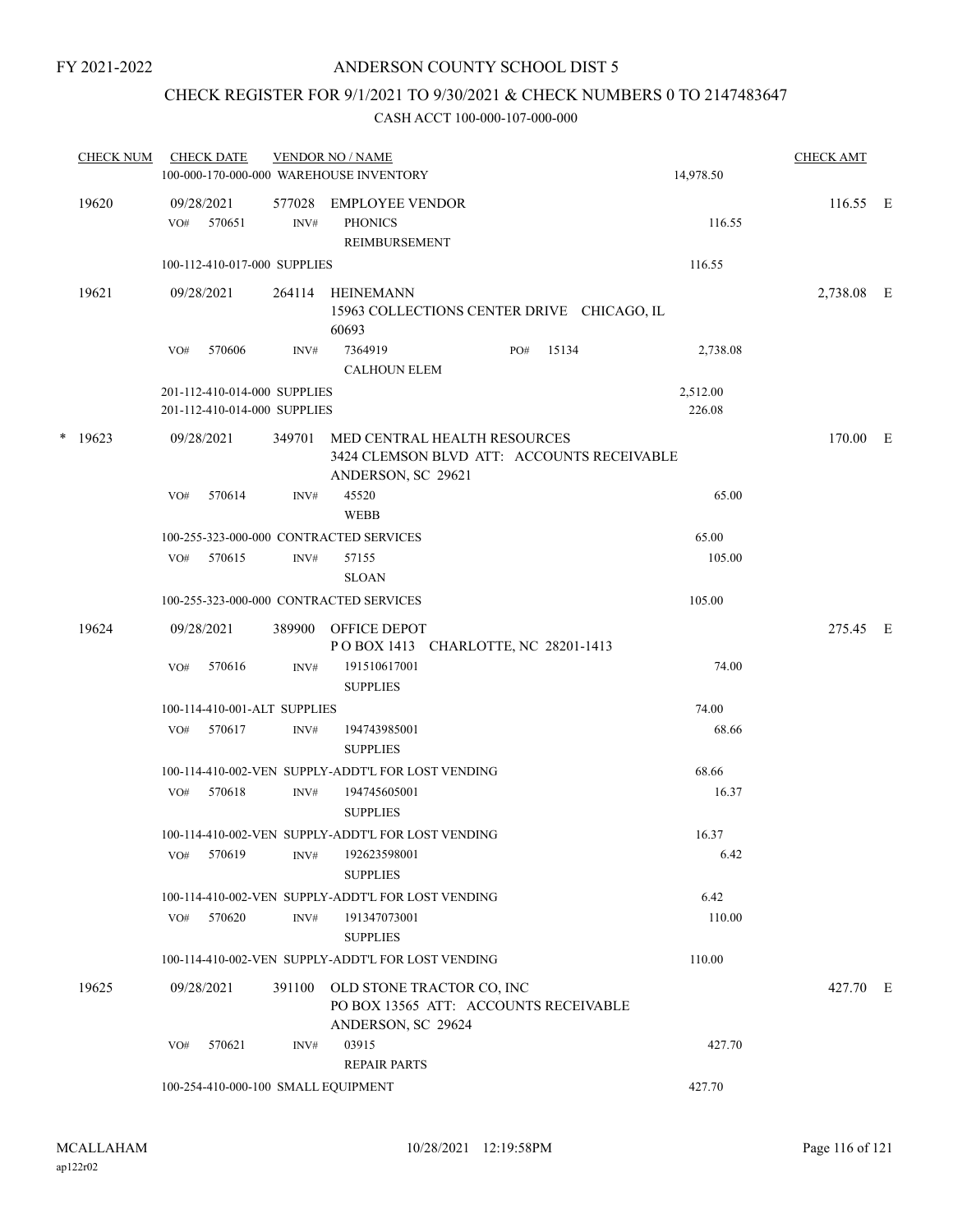# CHECK REGISTER FOR 9/1/2021 TO 9/30/2021 & CHECK NUMBERS 0 TO 2147483647

|   | <b>CHECK NUM</b> |     | <b>CHECK DATE</b>                  |                | <b>VENDOR NO / NAME</b>                                                                           |          | <b>CHECK AMT</b> |  |
|---|------------------|-----|------------------------------------|----------------|---------------------------------------------------------------------------------------------------|----------|------------------|--|
| * | 19628            |     | 09/28/2021                         |                | 570059 SHARP BUSINESS SYSTEMS<br>DEPT 1216 PO BOX 121216 DALLAS, TX 75312-1216                    |          | 939.42 E         |  |
|   |                  | VO# | 570633                             | INV#           | 9003479523<br><b>COPIES</b>                                                                       | 86.52    |                  |  |
|   |                  |     | 723-190-660-023-913 COPIER EXPENSE |                |                                                                                                   | 86.52    |                  |  |
|   |                  | VO# | 570634                             | INV#           | 9003477139<br><b>COPIES</b>                                                                       | 137.48   |                  |  |
|   |                  |     | 723-190-660-023-913 COPIER EXPENSE |                |                                                                                                   | 137.48   |                  |  |
|   |                  | VO# | 570635                             | INV#           | 9003398761<br><b>COPIES</b>                                                                       | 13.28    |                  |  |
|   |                  |     |                                    |                | 100-113-410-005-VEN SUPPLY-ADDT'L FOR LOST VENDING                                                | 13.28    |                  |  |
|   |                  | VO# | 570636                             | INV#           | 9003477191<br><b>COPIES</b>                                                                       | 153.80   |                  |  |
|   |                  |     | 100-113-410-021-000 SUPPLIES       |                |                                                                                                   | 153.80   |                  |  |
|   |                  | VO# | 570637                             | INV#           | 9003476247<br><b>COPIES</b>                                                                       | 9.63     |                  |  |
|   |                  |     | 202-112-490-007-000 COPIER COST    |                |                                                                                                   | 9.63     |                  |  |
|   |                  | VO# | 570638                             | INV#           | 9003479542<br><b>COPIES</b>                                                                       | 538.71   |                  |  |
|   |                  |     | 202-112-490-010-000 COPIER COST    |                |                                                                                                   | 538.71   |                  |  |
| * | 19630            |     | 09/28/2021                         | 472700         | <b>SHERWIN WILLIAMS</b><br>613 NORTH MURRAY AVENUE ATT: ACCOUNTS<br>RECEIVABLE ANDERSON, SC 29625 |          | 125.22 E         |  |
|   |                  | VO# | 570639                             | INV#           | 1668-3<br><b>SUPPLIES</b>                                                                         | 61.01    |                  |  |
|   |                  |     |                                    |                | 100-254-410-023-001 SUPPLIES-MAINTENANCE                                                          | 61.01    |                  |  |
|   |                  | VO# | 570640                             | $\text{INV}\#$ | 1616-2,6640-8<br><b>SUPPLIES</b>                                                                  | 64.21    |                  |  |
|   |                  |     |                                    |                | 100-254-410-023-001 SUPPLIES-MAINTENANCE                                                          | 78.68    |                  |  |
|   |                  |     |                                    |                | 100-254-410-023-001 SUPPLIES-MAINTENANCE                                                          | $-14.47$ |                  |  |
|   | $*$ 19634        | VO# | 09/28/2021<br>570560               | 574618<br>INV# | <b>EMPLOYEE VENDOR</b><br>SEPT <sub>23</sub>                                                      | 136.64   | 136.64 E         |  |
|   |                  |     |                                    |                | <b>COLUMBIA</b>                                                                                   |          |                  |  |
|   |                  |     |                                    |                | 100-233-333-000-000 TRIPS AND CONFERENCES                                                         | 136.64   |                  |  |
|   | 19635            |     | 09/30/2021                         |                | 572731 ACCO BRANDS USA LLC<br>PO BOX 203412 DALLAS, TX 75320-3412                                 |          | 462.24 E         |  |
|   |                  | VO# | 570812                             | INV#           | 4717493255<br><b>SUPPLIES</b>                                                                     | 462.24   |                  |  |
|   |                  |     | 100-112-410-019-000 SUPPLIES       |                |                                                                                                   | 462.24   |                  |  |
|   | 19636            |     | 09/30/2021                         | 569031         | <b>AIRGAS USA</b><br>POBOX 532609 ATT: ACCOUNTS RECEIVABLE<br>ATLANTA, GA 30353-2609              |          | 226.06 E         |  |
|   |                  | VO# | 570874                             | INV#           | 9177575811<br><b>SUPPLIES</b>                                                                     | 226.06   |                  |  |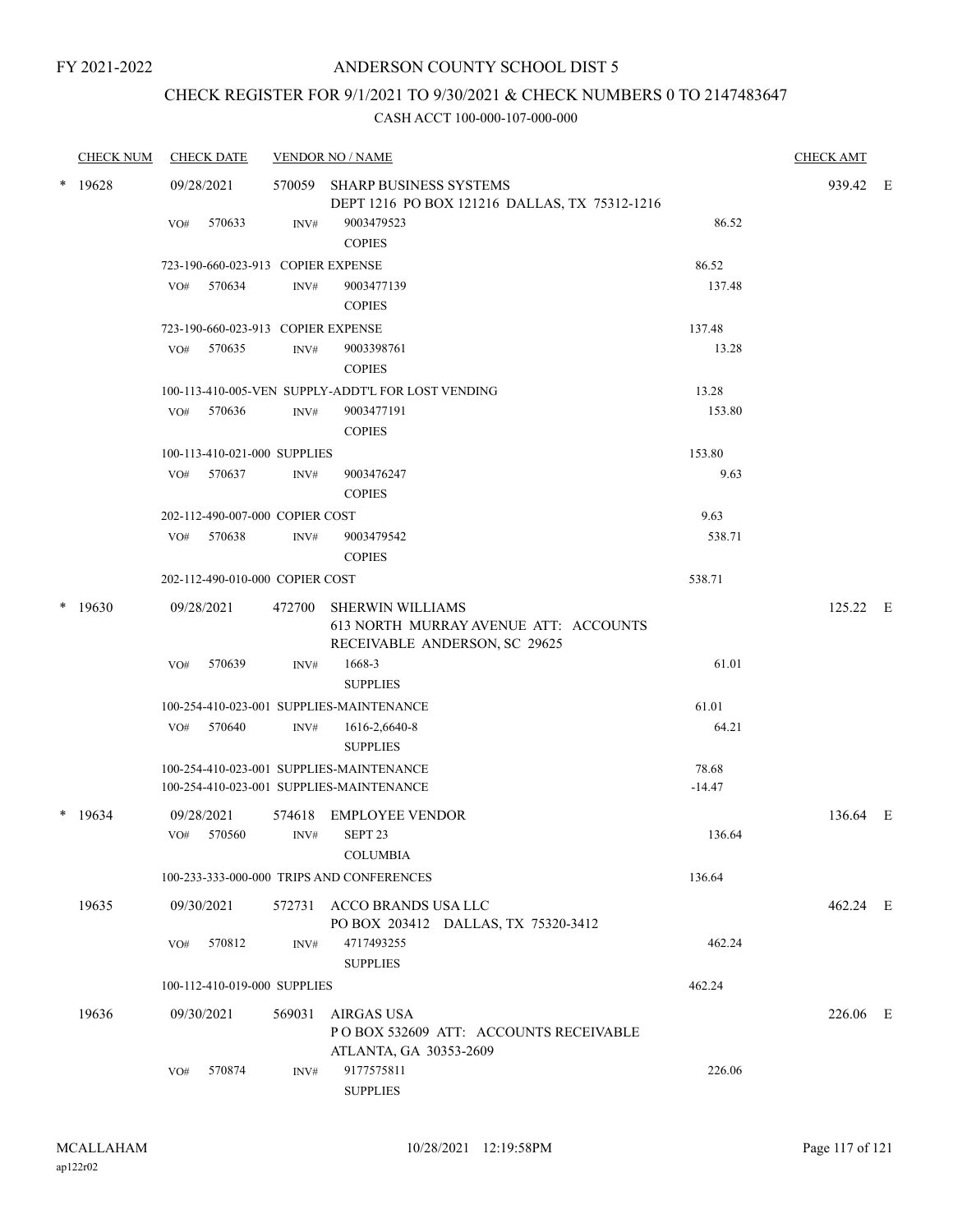# CHECK REGISTER FOR 9/1/2021 TO 9/30/2021 & CHECK NUMBERS 0 TO 2147483647

|        | <b>CHECK NUM</b> |     | <b>CHECK DATE</b> |                              | <b>VENDOR NO / NAME</b><br>329-115-410-031-0CO SUPPLIES-STATE (C/O)                                   | 226.06 | <b>CHECK AMT</b> |  |
|--------|------------------|-----|-------------------|------------------------------|-------------------------------------------------------------------------------------------------------|--------|------------------|--|
| $\ast$ | 19638            |     | 09/30/2021        |                              | 126675 ATTAWAY INC<br>POBOX 302 ATT: ACCOUNTS RECEIVABLE<br>ANDERSON, SC 29622                        |        | 625.95 E         |  |
|        |                  | VO# | 570834            | INV#                         | 00-235307<br><b>NOTE CARDS</b>                                                                        | 438.70 |                  |  |
|        |                  |     |                   | 100-233-410-003-000 SUPPLIES |                                                                                                       | 438.70 |                  |  |
|        |                  |     | VO# 570835        | INV#                         | 00-235305<br><b>NOTE BOOKS</b>                                                                        | 187.25 |                  |  |
|        |                  |     |                   | 100-212-410-003-000 SUPPLIES |                                                                                                       | 187.25 |                  |  |
|        | $*$ 19640        |     | 09/30/2021        |                              | 564176 BSN SPORTS, LLC<br>PO BOX 660176 DALLAS, TX 75209-0176                                         |        | 1,225.23 E       |  |
|        |                  | VO# | 570815            | INV#                         | 913769924<br><b>BACKPACKS</b>                                                                         | 665.28 |                  |  |
|        |                  |     |                   | 100-271-410-003-000 SUPPLIES |                                                                                                       | 665.28 |                  |  |
|        |                  | VO# | 570816            | INV#                         | 913754060<br><b>FOOTBALLS</b>                                                                         | 559.95 |                  |  |
|        |                  |     |                   | 100-271-410-003-000 SUPPLIES |                                                                                                       | 559.95 |                  |  |
|        | 19641            |     | 09/30/2021        |                              | 155900 CAROLINA BIOLOGICAL SUPPLY<br>POBOX 60232 ATT: ACCOUNTS RECEIVABLE<br>CHARLOTTE, NC 28260-0232 |        | 102.81 E         |  |
|        |                  | VO# | 570752            | INV#                         | 515298696<br><b>SUPPLIES</b>                                                                          | 102.81 |                  |  |
|        |                  |     |                   |                              | 326-112-410-000-000 SCIENCE KITS SUPPLIES                                                             | 102.81 |                  |  |
|        | $*$ 19643        |     | 09/30/2021        | 187300                       | CRESCENT SUPPLY CO, INC<br>POBOX 8798 ATT: ACCOUNTS RECEIVABLE<br>GREENVILLE, SC 29604                |        | 375.84 E         |  |
|        |                  | VO# | 570793            | INV#                         | 391042<br><b>SUPPLIES</b>                                                                             | 76.24  |                  |  |
|        |                  |     |                   |                              | 100-254-410-010-001 SUPPLIES - MAINTENANCE                                                            | 76.24  |                  |  |
|        |                  | VO# | 570794            | INV#                         | 391043<br><b>SUPPLIES</b>                                                                             | 299.60 |                  |  |
|        |                  |     |                   |                              | 100-254-410-002-001 SUPPLIES - MAINTENANCE                                                            | 299.60 |                  |  |
|        | $*19646$         |     | 09/30/2021        | 235550                       | FLINN SCIENTIFIC INC<br>PO BOX 71721 ATT: ACCOUNTS RECEIVABLE<br>CHICAGO, IL 60694-1721               |        | 260.81 E         |  |
|        |                  | VO# | 570831            | INV#                         | 2621470<br><b>SUPPLIES</b>                                                                            | 260.81 |                  |  |
|        |                  |     |                   |                              | 100-114-410-003-SCI SCIENCE SUPPLIES                                                                  | 260.81 |                  |  |
|        | 19647            |     | 09/30/2021        |                              | 237555 FORMS & SUPPLY<br>POBOX 563953 ATT: ACCOUNTS RECEIVABLE<br>CHARLOTTE, NC 28256                 |        | 592.84 E         |  |
|        |                  | VO# | 570764            | INV#                         | 5905783-0<br><b>SUPPLIES</b>                                                                          | 91.03  |                  |  |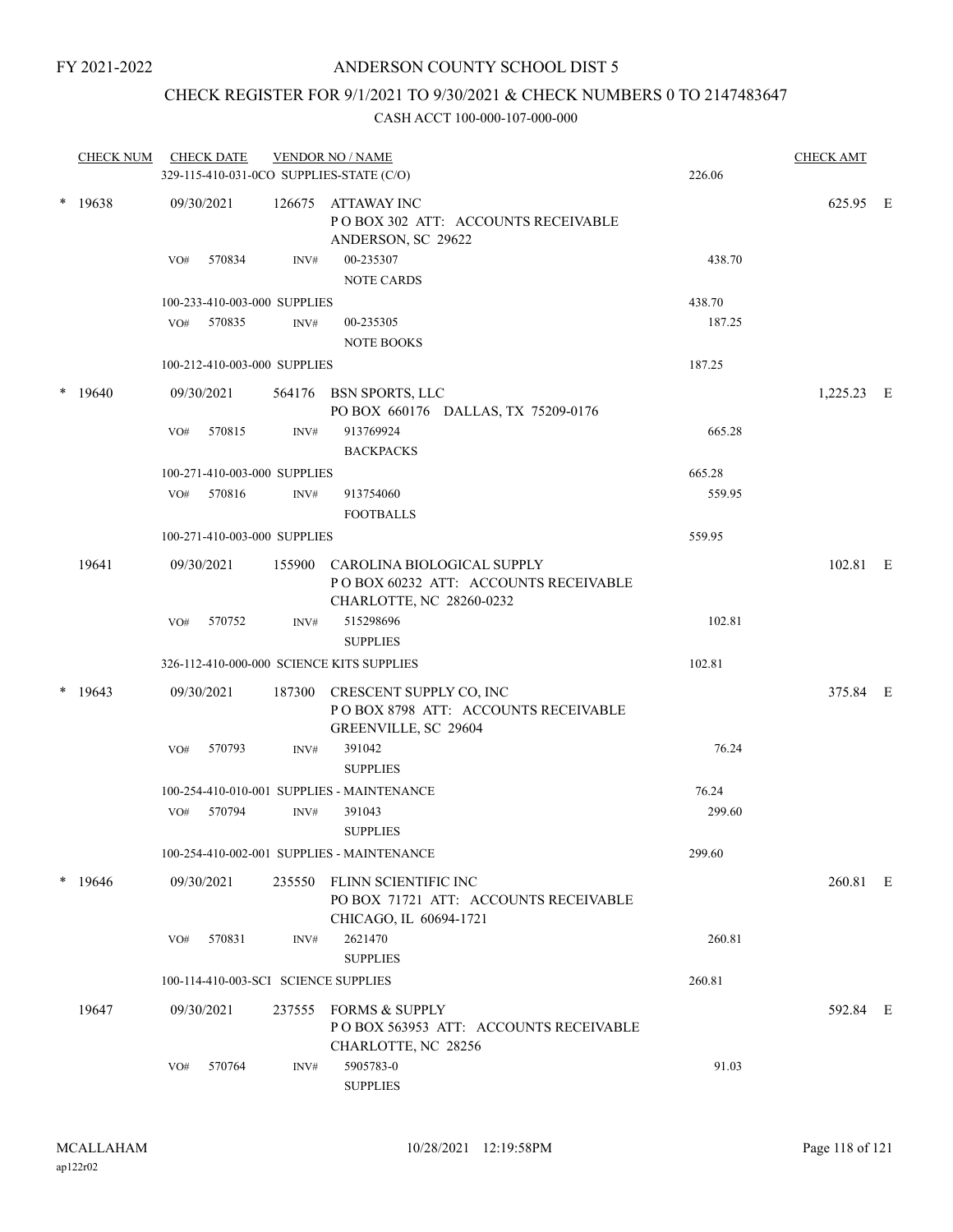### CHECK REGISTER FOR 9/1/2021 TO 9/30/2021 & CHECK NUMBERS 0 TO 2147483647

|   | <b>CHECK NUM</b> |     | <b>CHECK DATE</b>    |                              | <b>VENDOR NO / NAME</b>                                                              |     |       |           | <b>CHECK AMT</b> |  |
|---|------------------|-----|----------------------|------------------------------|--------------------------------------------------------------------------------------|-----|-------|-----------|------------------|--|
|   |                  |     |                      | 100-233-410-007-000 SUPPLIES |                                                                                      |     |       | 91.03     |                  |  |
|   |                  | VO# | 570765               | INV#                         | 5896879-0<br><b>SUPPLIES</b>                                                         |     |       | 121.97    |                  |  |
|   |                  |     |                      | 100-233-410-007-000 SUPPLIES |                                                                                      |     |       | 121.97    |                  |  |
|   |                  | VO# | 570789               | INV#                         | 5905176-0                                                                            |     |       | 379.84    |                  |  |
|   |                  |     |                      |                              | <b>SUPPLIES</b>                                                                      |     |       |           |                  |  |
|   |                  |     |                      | 100-112-410-008-000 SUPPLIES |                                                                                      |     |       | 379.84    |                  |  |
| * | 19649            |     | 09/30/2021           |                              | 572168 GREENVILLE THEATRE<br>444 COLLEGE STREET GREENVILLE, SC 29601                 |     |       |           | 1,613.75 E       |  |
|   |                  | VO# | 570866               | INV#                         | 1373                                                                                 |     |       | 1,613.75  |                  |  |
|   |                  |     |                      |                              | ALICE IN WONDERLAND                                                                  |     |       |           |                  |  |
|   |                  |     |                      |                              | 201-188-410-011-000 SUPPLIES- PARENTING                                              |     |       | 1,613.75  |                  |  |
| * | 19651            |     | 09/30/2021           |                              | 264114 HEINEMANN<br>15963 COLLECTIONS CENTER DRIVE CHICAGO, IL<br>60693              |     |       |           | 105.55 E         |  |
|   |                  | VO# | 570840               | INV#                         | 7373653<br><b>FOUNTAS</b>                                                            | PO# | 15230 | 105.55    |                  |  |
|   |                  |     |                      | 202-112-410-010-000 SUPPLIES |                                                                                      |     |       | 95.95     |                  |  |
|   |                  |     |                      | 202-112-410-010-000 SUPPLIES |                                                                                      |     |       | 9.60      |                  |  |
|   | 19652            |     | 09/30/2021           |                              | 573279 HERSHEY CREAMERY COMPANY<br>710 CORPORATE CIRCLE SALISBURY, NC 28145          |     |       |           | 240.06 E         |  |
|   |                  | VO# | 570858               | INV#                         | 0016996523                                                                           |     |       | 240.06    |                  |  |
|   |                  |     |                      |                              | <b>ICE CREAM</b>                                                                     |     |       |           |                  |  |
|   |                  |     |                      |                              | 719-271-660-019-391 ICE CREAM SALES EXPENSE                                          |     |       | 240.06    |                  |  |
| * | 19654            |     | 09/30/2021           |                              | 563608 JW PEPPER & SON, INC<br>POBOX 642 ATT: ACCOUNTS RECEIVABLE EXTON,<br>PA 19341 |     |       |           | 416.48 E         |  |
|   |                  | VO# | 570759               | INV#                         | 363597305<br><b>MUSIC</b>                                                            |     |       | 49.99     |                  |  |
|   |                  |     |                      |                              | 100-113-410-005-COB CHORUS, ORCHESTRA & BAND                                         |     |       | 49.99     |                  |  |
|   |                  | VO# | 570760               | INV#                         | 363600171<br><b>MUSIC</b>                                                            |     |       | 366.49    |                  |  |
|   |                  |     |                      |                              | 100-113-410-005-COB CHORUS, ORCHESTRA & BAND                                         |     |       | 366.49    |                  |  |
|   |                  |     |                      |                              |                                                                                      |     |       |           |                  |  |
|   | $*$ 19656        | VO# | 09/30/2021<br>570865 | 574698<br>INV#               | <b>EMPLOYEE VENDOR</b><br><b>REIMBURSEMENT</b><br><b>PRIDE</b>                       |     |       | 102.99    | 102.99 E         |  |
|   |                  |     |                      |                              | 100-112-410-013-INQ INQUIRY BASED LEARNING                                           |     |       | 102.99    |                  |  |
|   | * 19658          |     | 09/30/2021           | 572165                       | MCGRAW-HILL SCHOOL EDUCATION, LLC<br>LOCKBOX 71545 CHICAGO, IL 60694-1545            |     |       |           | 34,745.02 E      |  |
|   |                  | VO# | 570754               | INV#                         | PO 14860<br><b>READING MASTERY</b>                                                   | PO# | 14860 | 33,923.72 |                  |  |
|   |                  |     |                      | 237-127-410-000-021 SUPPLIES |                                                                                      |     |       | 33,923.72 |                  |  |
|   |                  | VO# | 570838               | INV#                         | PO 15031                                                                             | PO# | 15031 | 821.30    |                  |  |
|   |                  |     |                      |                              | CORRECTIVE READING                                                                   |     |       |           |                  |  |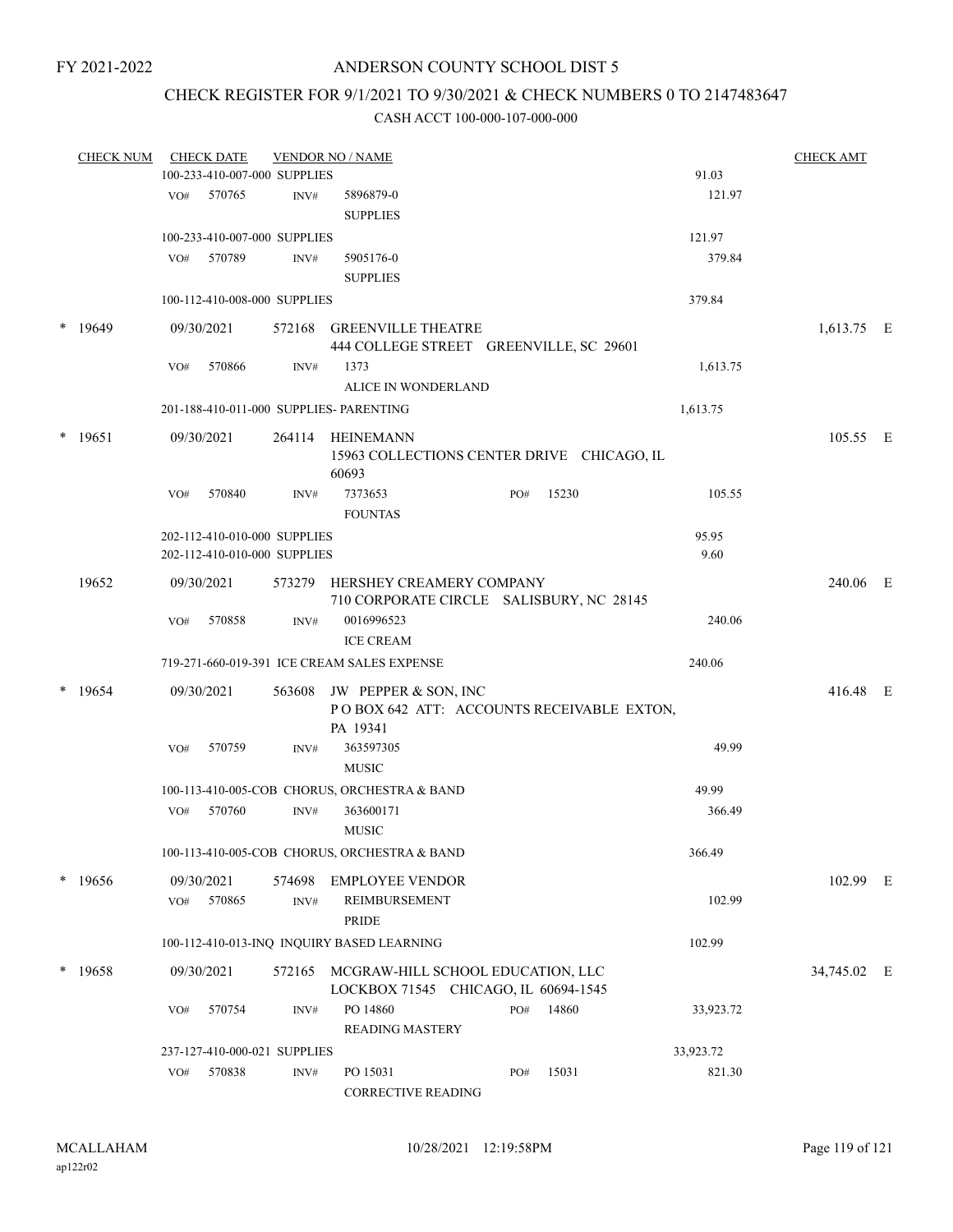# CHECK REGISTER FOR 9/1/2021 TO 9/30/2021 & CHECK NUMBERS 0 TO 2147483647

|           | CHECK NUM CHECK DATE                              |        | <b>VENDOR NO / NAME</b>                            |                      | <b>CHECK AMT</b> |  |
|-----------|---------------------------------------------------|--------|----------------------------------------------------|----------------------|------------------|--|
|           | 201-112-410-012-000 SUPPLIES                      |        |                                                    | 821.30               |                  |  |
| $*$ 19660 | 09/30/2021                                        | 363600 | EMPLOYEE VENDOR                                    |                      | 100.24 E         |  |
|           | VO# 570837                                        | INV#   | 09/28/21                                           | 100.24               |                  |  |
|           |                                                   |        | <b>COLUMBIA</b>                                    |                      |                  |  |
|           | 202-223-333-000-000 TRIPS                         |        |                                                    | 100.24               |                  |  |
| 19661     | 09/30/2021                                        | 389900 | OFFICE DEPOT                                       |                      | 198.31 E         |  |
|           |                                                   |        | POBOX 1413 CHARLOTTE, NC 28201-1413                |                      |                  |  |
|           | VO# 570797                                        | INV#   | 191435508001                                       | $-64.93$             |                  |  |
|           |                                                   |        | <b>SUPPLIES</b>                                    |                      |                  |  |
|           | 100-112-410-013-000 SUPPLIES<br>VO# 570798        | INV#   |                                                    | $-64.93$<br>85.35    |                  |  |
|           |                                                   |        | 189362014001<br><b>SUPPLIES</b>                    |                      |                  |  |
|           | 100-233-410-013-000 SUPPLIES                      |        |                                                    | 85.35                |                  |  |
|           | VO# 570799                                        | INV#   | 192496725001                                       | $-49.66$             |                  |  |
|           |                                                   |        | <b>SUPPLIES</b>                                    |                      |                  |  |
|           | 100-113-410-013-000 SUPPLIES                      |        |                                                    | $-49.66$             |                  |  |
|           | VO# 570800                                        | INV#   | 192496726001                                       | $-18.04$             |                  |  |
|           |                                                   |        | <b>SUPPLIES</b>                                    |                      |                  |  |
|           | 100-113-410-013-000 SUPPLIES                      |        |                                                    | $-18.04$             |                  |  |
|           | VO# 570825                                        | INV#   | 2520507207                                         | 21.54                |                  |  |
|           |                                                   |        | <b>SUPPLIES</b>                                    |                      |                  |  |
|           |                                                   |        | 100-114-410-003-VEN SUPPLY-ADDT'L FOR LOST VENDING | 21.54                |                  |  |
|           | VO# 570826                                        | INV#   | 2521487282<br><b>SUPPLIES</b>                      | 119.55               |                  |  |
|           |                                                   |        | 100-114-410-003-VEN SUPPLY-ADDT'L FOR LOST VENDING | 119.55               |                  |  |
|           | VO# 570827                                        | INV#   | 2521487278                                         | 104.50               |                  |  |
|           |                                                   |        | <b>SUPPLIES</b>                                    |                      |                  |  |
|           |                                                   |        | 100-114-410-003-VEN SUPPLY-ADDT'L FOR LOST VENDING | 104.50               |                  |  |
| $*$ 19663 | 09/30/2021                                        |        | 570955 RIDDELL/ ALL AMERICAN SPORTS                |                      | 280.29 E         |  |
|           |                                                   |        | PO BOX 71914 CHICAGO, IL 60694-1914                |                      |                  |  |
|           | 570814<br>VO#                                     | INV#   | 951469387                                          | 280.29               |                  |  |
|           |                                                   |        | <b>DECAL</b>                                       |                      |                  |  |
|           | 100-271-410-003-000 SUPPLIES                      |        |                                                    | 280.29               |                  |  |
| 19664     | 09/30/2021                                        | 573462 | <b>EMPLOYEE VENDOR</b>                             |                      | 140.00 E         |  |
|           | 570869<br>VO#                                     | INV#   | 09/29/21                                           | 140.00               |                  |  |
|           |                                                   |        | <b>COLUMBIA</b>                                    |                      |                  |  |
|           |                                                   |        | 100-252-333-000-000 TRIPS AND CONFERENCES          | 140.00               |                  |  |
| 19665     | 09/30/2021                                        | 570099 | SCHOOL SPECIALTY, LLC                              |                      | 2,767.33 E       |  |
|           |                                                   |        | PO BOX 825640 PHILADELPHIA, PA 19182-5640          |                      |                  |  |
|           | 570828<br>VO#                                     | INV#   | 208128542908                                       | 1,002.02             |                  |  |
|           |                                                   |        | <b>SUPPLIES</b>                                    |                      |                  |  |
|           | 100-114-410-003-ART ART SUPPLIES<br>570829<br>VO# | INV#   | 208128522726                                       | 1,002.02<br>1,765.31 |                  |  |
|           |                                                   |        | <b>SUPPLIES</b>                                    |                      |                  |  |